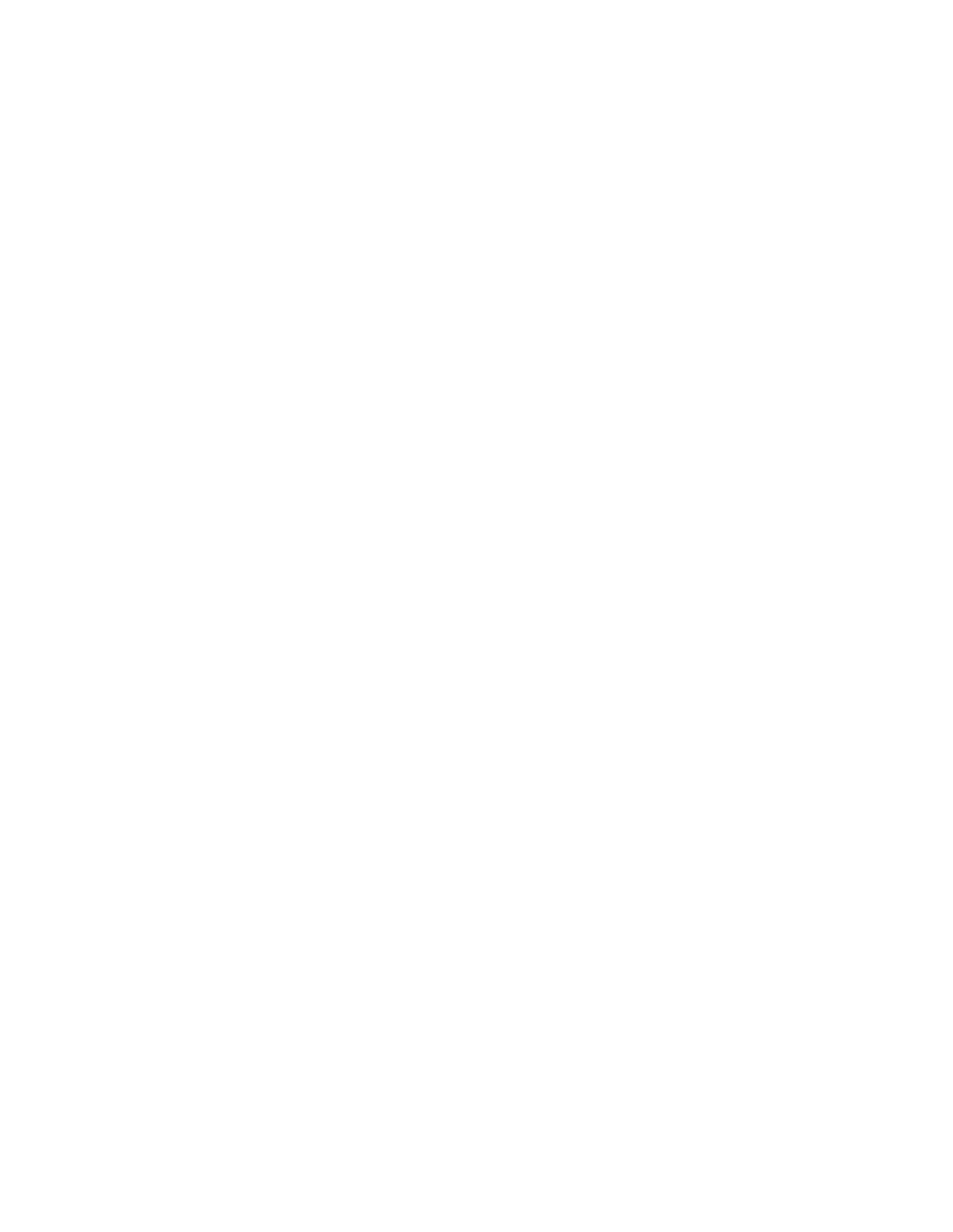## TABLE OF CONTENTS

| How To Use This Manual .                                                                                                                                                                                                       |                            |  |  | the contract of the contract of the contract of the contract of the contract of the contract of the contract of                                                                                          |  |  |
|--------------------------------------------------------------------------------------------------------------------------------------------------------------------------------------------------------------------------------|----------------------------|--|--|----------------------------------------------------------------------------------------------------------------------------------------------------------------------------------------------------------|--|--|
| Suggestions For Group Study.                                                                                                                                                                                                   |                            |  |  | and the contract of the contract of the contract of the contract of the contract of the contract of the contract of                                                                                      |  |  |
| Course Introduction entries and the course of the course of the course of the course of the course of the course of the course of the course of the course of the course of the course of the course of the course of the cour |                            |  |  |                                                                                                                                                                                                          |  |  |
| Course Objectives .                                                                                                                                                                                                            | and the state of the state |  |  | $\mathcal{L}(\mathbf{r},\mathbf{r})$ and $\mathcal{L}(\mathbf{r},\mathbf{r})$ and $\mathcal{L}(\mathbf{r},\mathbf{r})$ and $\mathcal{L}(\mathbf{r},\mathbf{r})$ and $\mathcal{L}(\mathbf{r},\mathbf{r})$ |  |  |

## **THE NEW TESTAMENT**

|     |                                                                                                                                                                                                                                                    |                                 |                                                                                                                                                                                                                                                                                                                                                                                                                                                           |                                           |                                                                                                                                                                                                                                                       | $\mathbf{L}^{\text{max}}$ and $\mathbf{L}^{\text{max}}$               | $\mathbf{L}^{\text{max}}$                                        |                                                |                      | $\overline{3}$ |
|-----|----------------------------------------------------------------------------------------------------------------------------------------------------------------------------------------------------------------------------------------------------|---------------------------------|-----------------------------------------------------------------------------------------------------------------------------------------------------------------------------------------------------------------------------------------------------------------------------------------------------------------------------------------------------------------------------------------------------------------------------------------------------------|-------------------------------------------|-------------------------------------------------------------------------------------------------------------------------------------------------------------------------------------------------------------------------------------------------------|-----------------------------------------------------------------------|------------------------------------------------------------------|------------------------------------------------|----------------------|----------------|
| 1.  | Matthew.                                                                                                                                                                                                                                           |                                 | $\mathcal{L}^{\mathcal{L}}$ . The contract of the contract of the contract of the contract of the contract of the contract of the contract of the contract of the contract of the contract of the contract of the contract of the contrac                                                                                                                                                                                                                 |                                           | $\mathbf{L}^{\text{max}}$ and $\mathbf{L}^{\text{max}}$                                                                                                                                                                                               | <b>All Contracts</b>                                                  |                                                                  |                                                | $\sim$               | $\overline{4}$ |
| 2.  | Mark<br>$\ddot{\phantom{a}}$                                                                                                                                                                                                                       |                                 |                                                                                                                                                                                                                                                                                                                                                                                                                                                           |                                           | $\mathcal{L}^{\mathcal{A}}$ and $\mathcal{L}^{\mathcal{A}}$ are the set of the set of the set of the set of the set of the set of the set of the set of the set of the set of the set of the set of the set of the set of the set of the set of the s |                                                                       | $\mathbf{L}^{(1)}$ and $\mathbf{L}^{(2)}$ and $\mathbf{L}^{(3)}$ | $\mathbf{r} = \mathbf{r}$                      |                      | 17             |
| 3.  | Luke<br>$\mathbf{r}$                                                                                                                                                                                                                               | $\mathbf{L}$ and $\mathbf{L}$   | $\mathbf{L}$                                                                                                                                                                                                                                                                                                                                                                                                                                              |                                           | $\mathbf{L}^{\text{max}}$ and $\mathbf{L}^{\text{max}}$ and $\mathbf{L}^{\text{max}}$                                                                                                                                                                 |                                                                       | $\mathcal{L}^{\text{max}}$                                       |                                                |                      | 23             |
| 4.  | John                                                                                                                                                                                                                                               | $\mathcal{L}$ and $\mathcal{L}$ |                                                                                                                                                                                                                                                                                                                                                                                                                                                           |                                           | the contract of the contract of the contract of the contract of the contract of the contract of the contract of                                                                                                                                       |                                                                       |                                                                  |                                                |                      | 32             |
|     | Introduction To The Book Of History                                                                                                                                                                                                                |                                 |                                                                                                                                                                                                                                                                                                                                                                                                                                                           |                                           | $\mathcal{L}_{\text{max}}$ and $\mathcal{L}_{\text{max}}$                                                                                                                                                                                             |                                                                       | $\ddot{\phantom{0}}$                                             |                                                |                      | 44             |
|     | 5. Acts                                                                                                                                                                                                                                            |                                 |                                                                                                                                                                                                                                                                                                                                                                                                                                                           |                                           | $\mathbf{L}^{(n)}$ and $\mathbf{L}^{(n)}$ are all the set of the set of $\mathbf{L}^{(n)}$                                                                                                                                                            |                                                                       |                                                                  |                                                | $\ddot{\phantom{a}}$ | 45             |
|     | Introduction To The Letters .                                                                                                                                                                                                                      |                                 |                                                                                                                                                                                                                                                                                                                                                                                                                                                           | <b>Contract Contract Street</b>           |                                                                                                                                                                                                                                                       |                                                                       |                                                                  |                                                |                      | 60             |
| 6.  | Romans.                                                                                                                                                                                                                                            |                                 | $\mathcal{L}^{\text{max}}$ and $\mathcal{L}^{\text{max}}$ . The set of the $\mathcal{L}^{\text{max}}$                                                                                                                                                                                                                                                                                                                                                     | $\mathbf{L}^{(1)}$ and $\mathbf{L}^{(2)}$ | $\mathbf{z}$ and $\mathbf{z}$ and $\mathbf{z}$                                                                                                                                                                                                        |                                                                       |                                                                  |                                                |                      | 62             |
| 7.  | I and II Corinthians                                                                                                                                                                                                                               |                                 | $\mathbf{L}$ and $\mathbf{L}$                                                                                                                                                                                                                                                                                                                                                                                                                             | <b>Allen Street</b>                       | $\mathbf{L}$ and $\mathbf{L}$ and $\mathbf{L}$                                                                                                                                                                                                        | $\mathbf{z}$ and $\mathbf{z}$                                         |                                                                  |                                                |                      | 76             |
| 8.  | Galatians.                                                                                                                                                                                                                                         |                                 | $\mathcal{L}^{\mathcal{A}}$ . The contract of the contract of the contract of the contract of the contract of the contract of the contract of the contract of the contract of the contract of the contract of the contract of the contrac                                                                                                                                                                                                                 |                                           | $\mathbf{L}$ and $\mathbf{L}$ and $\mathbf{L}$                                                                                                                                                                                                        | $\mathcal{L}^{\pm}$                                                   |                                                                  |                                                | $\ddot{\phantom{a}}$ | 95             |
| 9.  | Ephesians                                                                                                                                                                                                                                          |                                 | $\mathbf{r} = \mathbf{r} \times \mathbf{r}$ . The set of $\mathbf{r}$                                                                                                                                                                                                                                                                                                                                                                                     | $\mathcal{L}^{\text{max}}$                | $\mathcal{L}^{\text{max}}$                                                                                                                                                                                                                            |                                                                       |                                                                  |                                                |                      | 103            |
| 10. | Philippians                                                                                                                                                                                                                                        |                                 |                                                                                                                                                                                                                                                                                                                                                                                                                                                           |                                           | and the state of the state of the state of                                                                                                                                                                                                            | $\mathbf{L}^{(1)}$ and $\mathbf{L}^{(2)}$ and $\mathbf{L}^{(3)}$      | $\mathbf{r}$ and $\mathbf{r}$                                    | $\mathbf{r}$ and $\mathbf{r}$                  |                      | 113            |
| 11. | Colossians                                                                                                                                                                                                                                         |                                 | $\mathcal{L}^{\mathcal{A}}$ . The contract of the contract of the contract of $\mathcal{L}^{\mathcal{A}}$                                                                                                                                                                                                                                                                                                                                                 |                                           | $\mathcal{L}^{\text{max}}$                                                                                                                                                                                                                            | $\mathbf{L}^{\text{max}}$                                             | $\ddot{\phantom{0}}$                                             |                                                |                      | 120            |
| 12. | I and II Thessalonians (a)                                                                                                                                                                                                                         |                                 |                                                                                                                                                                                                                                                                                                                                                                                                                                                           |                                           | $\mathbf{r}$ and $\mathbf{r}$                                                                                                                                                                                                                         | $\mathbf{L}^{\text{max}}$                                             | $\sim$                                                           |                                                |                      | 129            |
| 13. | I and II Timothy.                                                                                                                                                                                                                                  |                                 | and the company of the company                                                                                                                                                                                                                                                                                                                                                                                                                            |                                           | $\mathbf{L}^{(1)}$ and $\mathbf{L}^{(2)}$                                                                                                                                                                                                             | $\mathbf{L}^{\text{max}}$ and $\mathbf{L}^{\text{max}}$               | $\mathbf{L}$ and $\mathbf{L}$                                    | <b>All Contracts</b>                           | $\ddot{\phantom{0}}$ | 138            |
| 14. | Titus<br>$\mathcal{L}^{\mathcal{A}}$ . The contract of the contract of the contract of the contract of the contract of the contract of the contract of the contract of the contract of the contract of the contract of the contract of the contrac |                                 |                                                                                                                                                                                                                                                                                                                                                                                                                                                           |                                           | $\mathbf{L}^{\text{max}}$                                                                                                                                                                                                                             | $\mathcal{L}^{\text{max}}$                                            |                                                                  |                                                |                      | 153            |
| 15. | Philemon.                                                                                                                                                                                                                                          |                                 |                                                                                                                                                                                                                                                                                                                                                                                                                                                           |                                           | $\mathbf{r}^{\prime}$ , and $\mathbf{r}^{\prime}$ , and $\mathbf{r}^{\prime}$ , and $\mathbf{r}^{\prime}$ , and $\mathbf{r}^{\prime}$                                                                                                                 | $\mathbf{L}^{(1)}$ and $\mathbf{L}^{(2)}$ and $\mathbf{L}^{(3)}$      | $\ddot{\phantom{0}}$                                             |                                                | $\ddot{\phantom{a}}$ | 160            |
| 16. | Hebrews.                                                                                                                                                                                                                                           | $\mathbb{R}^{\mathbb{Z}^2}$     | $\mathcal{L}^{\text{max}}$                                                                                                                                                                                                                                                                                                                                                                                                                                | $\ddot{\phantom{0}}$                      | $\mathcal{L}^{\text{max}}$                                                                                                                                                                                                                            | $\mathbf{L}^{\text{max}}$                                             |                                                                  |                                                |                      | 164            |
| 17. | James<br>$\sim$                                                                                                                                                                                                                                    |                                 | $\mathcal{L}^{\mathcal{L}}(\mathcal{L}^{\mathcal{L}}(\mathcal{L}^{\mathcal{L}}(\mathcal{L}^{\mathcal{L}}(\mathcal{L}^{\mathcal{L}}(\mathcal{L}^{\mathcal{L}}(\mathcal{L}^{\mathcal{L}}(\mathcal{L}^{\mathcal{L}}(\mathcal{L}^{\mathcal{L}}(\mathcal{L}^{\mathcal{L}}(\mathcal{L}^{\mathcal{L}}(\mathcal{L}^{\mathcal{L}}(\mathcal{L}^{\mathcal{L}}(\mathcal{L}^{\mathcal{L}}(\mathcal{L}^{\mathcal{L}}(\mathcal{L}^{\mathcal{L}}(\mathcal{L}^{\mathcal{L$ |                                           | $\mathbf{L}^{(1)}$ and $\mathbf{L}^{(2)}$                                                                                                                                                                                                             | <b>All Contracts</b>                                                  |                                                                  |                                                |                      | 172            |
| 18. | I and II Peter                                                                                                                                                                                                                                     |                                 |                                                                                                                                                                                                                                                                                                                                                                                                                                                           |                                           | $\mathcal{L}(\mathcal{A})$ and $\mathcal{L}(\mathcal{A})$ are all the set of the set of the set of $\mathcal{L}(\mathcal{A})$                                                                                                                         | $\mathbf{L}^{(1)}$ and $\mathbf{L}^{(2)}$                             | $\ddotsc$                                                        | $\mathbf{L}^{\text{max}}$                      | $\mathcal{L}^{\pm}$  | 180            |
| 19. | I, II, and III John                                                                                                                                                                                                                                |                                 | $\mathbf{r}$                                                                                                                                                                                                                                                                                                                                                                                                                                              | $\mathcal{L}^{\text{max}}$                | $\mathcal{L}^{\text{max}}$                                                                                                                                                                                                                            | $\mathbf{L}$                                                          |                                                                  |                                                |                      | 190            |
| 20. | Jude                                                                                                                                                                                                                                               |                                 |                                                                                                                                                                                                                                                                                                                                                                                                                                                           |                                           | the contract of the contract of the contract of the contract of the contract of                                                                                                                                                                       |                                                                       |                                                                  | $\mathbf{z}$ and $\mathbf{z}$ and $\mathbf{z}$ | $\ddot{\phantom{a}}$ | 199            |
|     | Introduction To The Book Of Prophecy                                                                                                                                                                                                               |                                 |                                                                                                                                                                                                                                                                                                                                                                                                                                                           |                                           |                                                                                                                                                                                                                                                       |                                                                       |                                                                  |                                                |                      | 205            |
|     | 21. Revelation                                                                                                                                                                                                                                     |                                 | $\mathcal{L}^{\mathcal{L}}(\mathcal{L}^{\mathcal{L}}(\mathcal{L}^{\mathcal{L}}(\mathcal{L}^{\mathcal{L}}(\mathcal{L}^{\mathcal{L}}(\mathcal{L}^{\mathcal{L}}(\mathcal{L}^{\mathcal{L}}(\mathcal{L}^{\mathcal{L}}(\mathcal{L}^{\mathcal{L}}(\mathcal{L}^{\mathcal{L}}(\mathcal{L}^{\mathcal{L}}(\mathcal{L}^{\mathcal{L}}(\mathcal{L}^{\mathcal{L}}(\mathcal{L}^{\mathcal{L}}(\mathcal{L}^{\mathcal{L}}(\mathcal{L}^{\mathcal{L}}(\mathcal{L}^{\mathcal{L$ |                                           | $\mathbf{L}^{\text{max}}$                                                                                                                                                                                                                             | $\bullet$                                                             |                                                                  |                                                |                      | 206            |
|     | Answers To Self-Tests                                                                                                                                                                                                                              |                                 |                                                                                                                                                                                                                                                                                                                                                                                                                                                           |                                           | <b>All Contracts</b>                                                                                                                                                                                                                                  | $\bullet$ - $\bullet$ - $\bullet$ - $\bullet$ - $\bullet$ - $\bullet$ |                                                                  |                                                |                      | 214            |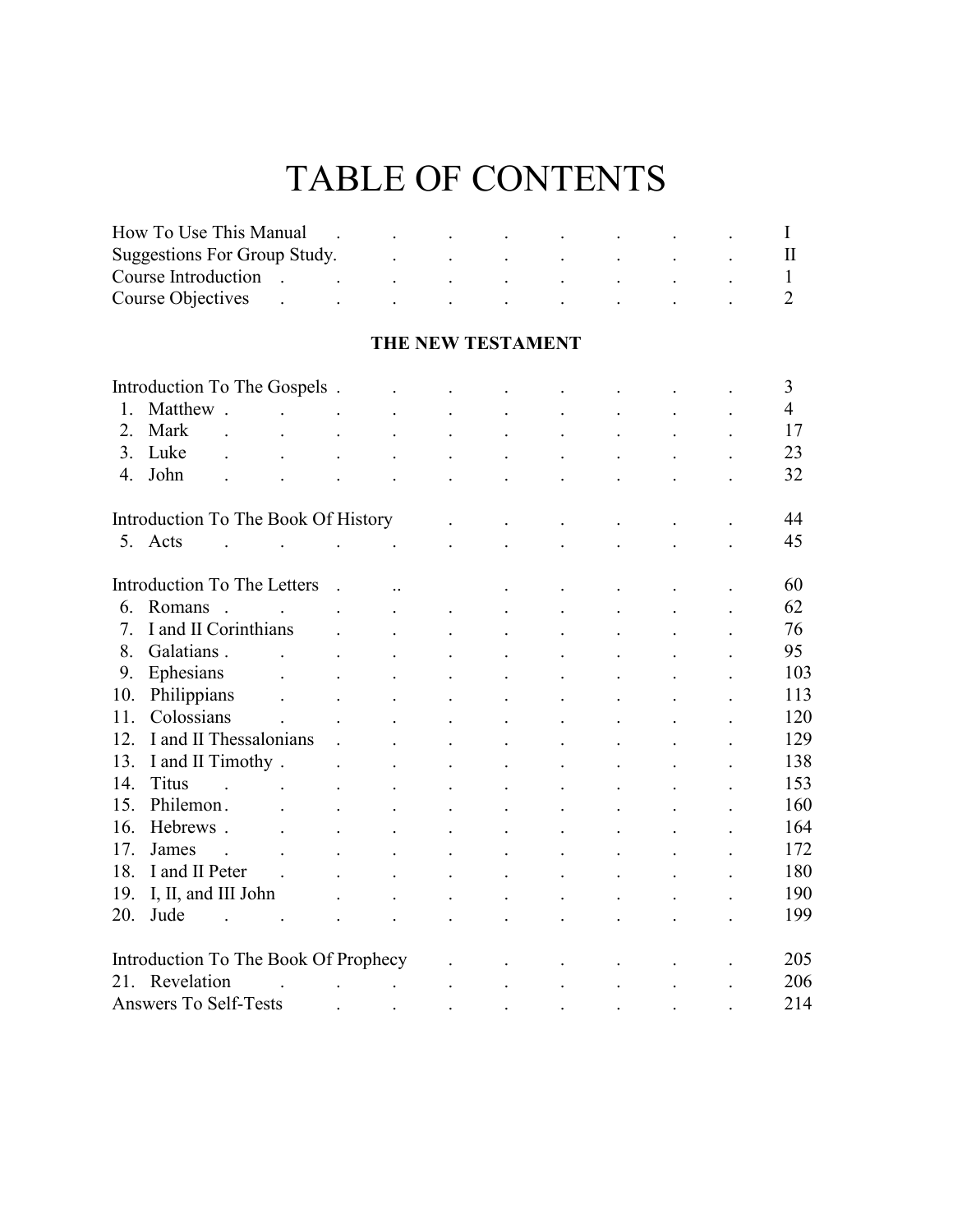## HOW TO USE THIS MANUAL

## **MANUAL FORMAT**

Each lesson consists of:

**Objectives:** These are the goals you should achieve by studying the chapter. Read them before starting the lesson.

**Key Verse**: This verse emphasizes the main concept of the chapter. Memorize it.

**Chapter Content**: Study each section. Use your Bible to look up any references not printed in the manual.

**Self-Test**: Take this test after you finish studying the chapter. Try to answer the questions without using your Bible or this manual. When you have concluded the Self-Test, check your answers in the answer section provided at the end of the book.

**For Further Study**: This section will help you continue your study of the Word of God, improve your study skills, and apply what you have learned to your life and ministry.

**Final Examination**: If you are enrolled in this course for credit, you received a final examination along with this course. Upon conclusion of this course, you should complete this examination and return it for grading as instructed.

### **ADDITIONAL MATERIALS NEEDED**

You will need a King James version of the Bible.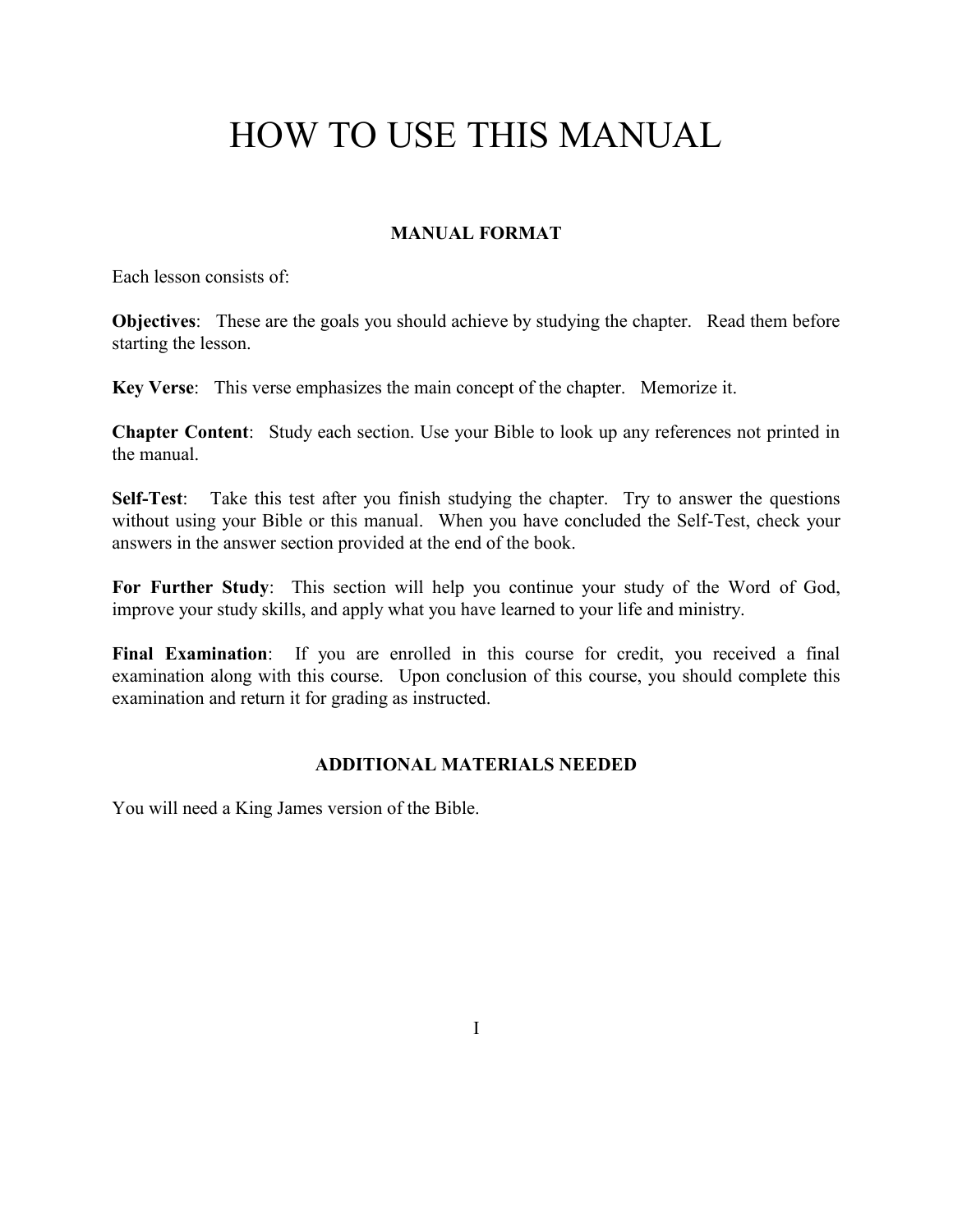## SUGGESTIONS FOR GROUP STUDY

#### **FIRST MEETING**

**Opening:** Open with prayer and introductions. Get acquainted and register the students.

**Establish Group Procedures**: Determine who will lead the meetings, the time, place, and dates for the sessions.

**Praise And Worship:** Invite the presence of the Holy Spirit into your training session.

**Distribute Manuals To Students**: Introduce the manual title, format, and course objectives provided in the first few pages of the manual.

**Make The First Assignment**: Students will read the chapters assigned and take the Self-Tests prior to the next meeting. The number of chapters you cover per meeting will depend on chapter length, content, and the abilities of your group.

### **SECOND AND FOLLOWING MEETINGS**

**Opening**: Pray. Welcome and register any new students and give them a manual. Take attendance. Have a time of praise and worship.

**Review:** Present a brief summary of what you studied at the last meeting.

**Lesson**: Discuss each section of the chapter using the **HEADINGS IN CAPITAL BOLD FACED LETTERS** as a teaching outline. Ask students for questions or comments on what they have studied. Apply the lesson to the lives and ministries of your students.

**Self-Test**: Review the Self-Tests students have completed. (Note To Instructor: If you do not want the students to have access to the answers to the Self-Tests, you may remove the answer pages from the back of each manual.)

**For Further Study**: You may do these projects on a group or individual basis.

**Final Examination**: If your group is enrolled in this course for credit, you received a final examination with this course. Reproduce a copy for each student and administer the exam upon conclusion of this course.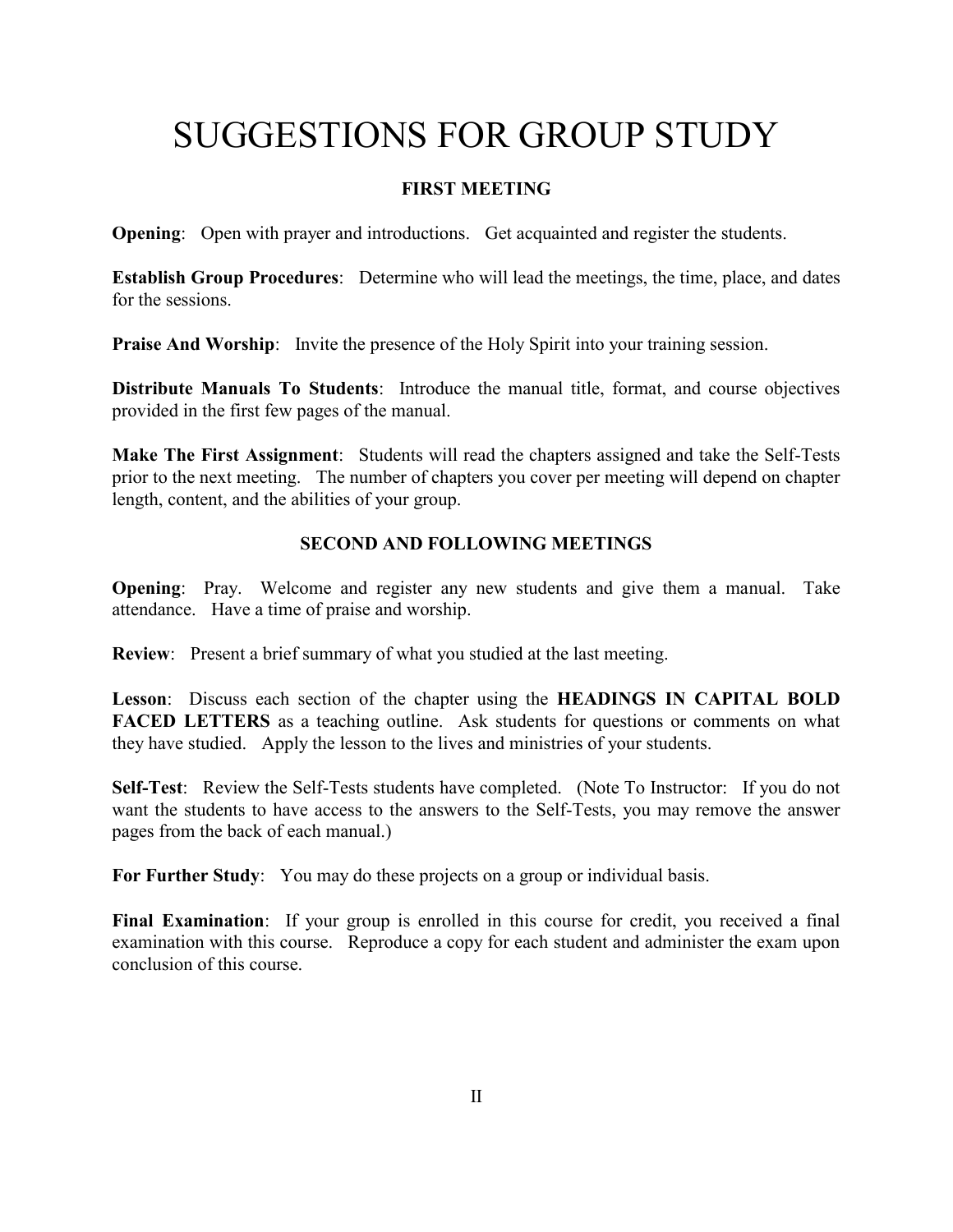**Module: Deputizing Course: Basic Bible Survey**

## INTRODUCTION

The many references to the Old Testament by Jesus during His earthly ministry illustrate the importance He placed on knowing the content of the Scriptures. Because Jesus stressed the importance of God's Word to the men He trained, Harvestime International Institute presents this course, *"Basic Bible Survey,"* as part of its training program to equip men and women to reach their nations with God's message.

Volume One of *"Basic Bible Survey"* introduces the Bible and discusses its translations and various versions. It presents an overview of Biblical history, geography, and life in Bible times. It also teaches outlining skills and presents an outline for each book in the Old Testament.

This manual, Volume Two, continues the study with an outline for each book in the New Testament. Information presented on each Bible book includes the author, the people to whom the book was written, the purpose of the book, the key verse, a list of main characters, and an outline of the content.

A Life and Ministry Principle is also stated for each book. These principles are basic truths vital to Christian maturity and ministry which you should seek to incorporate into your own life. Helpful charts, maps, and time lines summarizing important facts in condensed form are also included in both volumes of *"Basic Bible Survey."*

*"Basic Bible Survey"* is a companion course of *"Creative Bible Study Methods"* which teaches various ways to study the Bible. Both courses are designed to enrich your personal study of God's Word.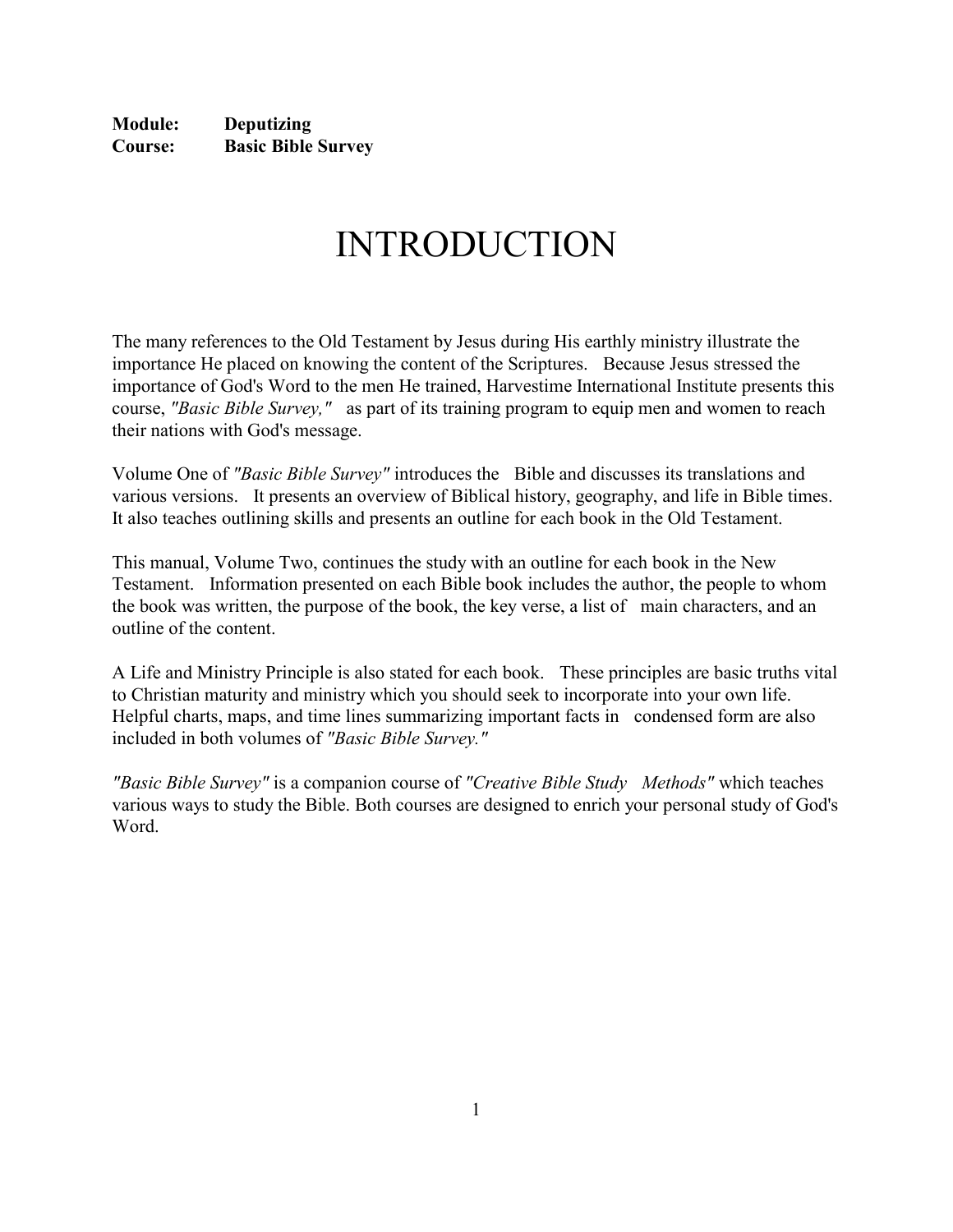## COURSE OBJECTIVES

Upon completion of this course you will be able to:

- Create and expand outlines of books of the New Testament.
- For each New Testament book, state the following:

-Author

-To whom the book was written

-When it was written

-Purpose of the book

-Key Verse

-Life and Ministry Principle

Continue with a more detailed study of God's Word upon completion of this course.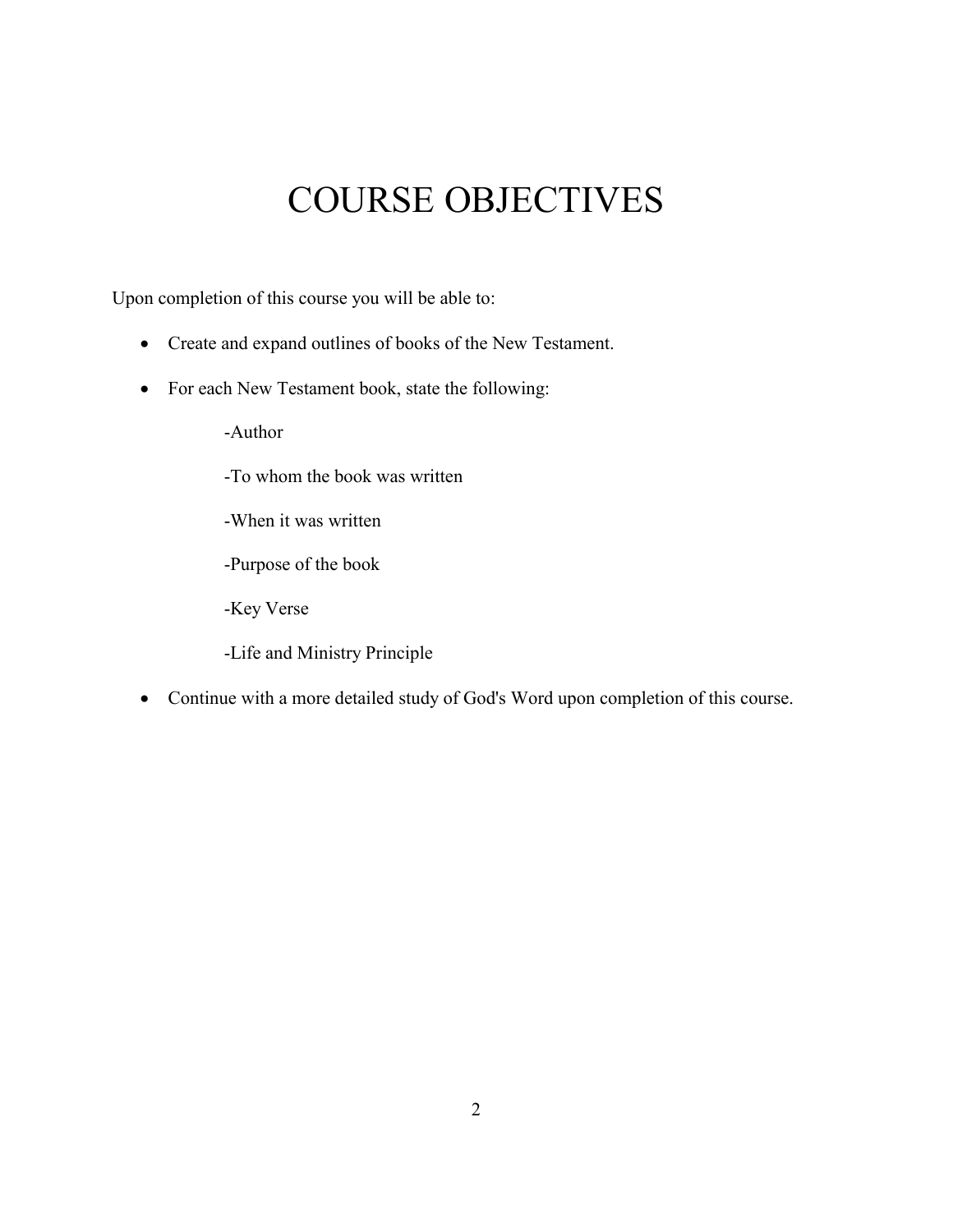## INTRODUCTION TO THE GOSPELS

The first four books in the New Testament are the Gospels. These books record the birth, life, ministry, teachings, death, and resurrection of Jesus Christ. The approach of each book differs:

**Matthew:** Emphasizes Jesus Christ as King and was directed especially to the Jews. The book opens with the royal genealogy and closes with the King commissioning His disciples.

**Mark:** Emphasizes Jesus Christ as the Servant of God and was directed to the Romans. No genealogy is given since Jesus is portrayed as a servant and no one is interested in the pedigree of a servant. The book closes with the Lord "working with them," laboring as a servant with His disciples.

**Luke:** Presents Jesus Christ as the "Son of Man," the perfect man and Savior of imperfect men. Luke 3 traces the human genealogy of Jesus back to Adam. Luke ends with this perfect man, Jesus, ascending back up to Heaven to His Father.

**John:** Stresses Jesus in His position as the Son of God. The book opens with Jesus the Word revealed as God. The closing verse of John indicates that the world could not contain all Jesus did during His earthly ministry. This is further evidence He was truly the Son of God.

## **JEWISH SECTS**

The Jews of New Testament times belonged to different sects or groups. The following groups are mentioned in the Gospels:

**Pharisees:** Their religion centered on obedience to the law which they interpreted, extended, followed, and enforced. They followed not only the written law but also oral tradition which had been passed from generation to generation. They were the largest group of Jews and the most influential. They believed in resurrection after death.

**Sadducees:** They were the governing group. They did not believe in the resurrection. They accepted only the teaching written in the law and not what had been handed down orally. They were aligned politically with the Romans who ruled Israel at the time of Christ.

**Essences:** These were strict legalists who looked for two messiahs to come. They lived in segregated communities.

**Zealots:** These were fanatical nationalists who advocated violence as a means of liberation from Roman rule.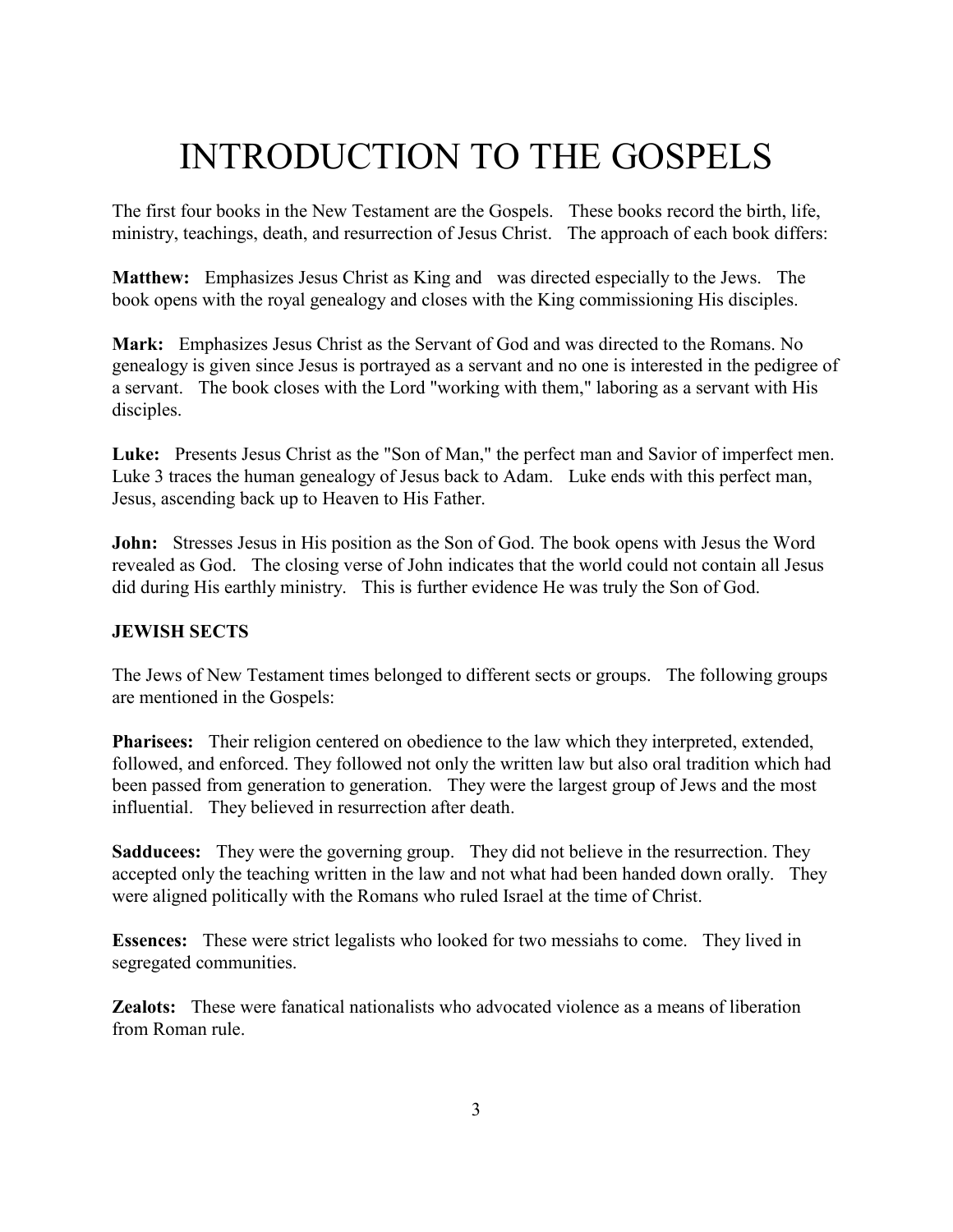## CHAPTER ONE

## MATTHEW

## **OBJECTIVES:**

Upon completion of this chapter you will be able to:

- Name the author of the book of Matthew.
- Identify to whom the book of Matthew was written.
- State the purpose for the book of Matthew.
- Write the Key Verses of the book of Matthew from memory.
- State the Life and Ministry Principle for the book of Matthew.

## **INTRODUCTION**

**AUTHOR:** Matthew

**TO WHOM:** To all believers, although the first intended audience was the Jews to whom he presented Jesus as the Messiah, the Son of David.

**PURPOSE:** To present the ministry of Jesus, stressing His role as King of the Jews.

**KEY VERSES:** Matthew 28:19-20

**LIFE AND MINISTRY PRINCIPLE:** The final command of Jesus to His followers was to go to all nations with the Gospel.

**MAIN CHARACTERS:** Jesus, the twelve disciples

### **OUTLINE**

### **Part One: The Genealogy Of The King 1:1-17**

- I. Introduction: 1:1
- II. People in the genealogy: 1:2-16
- III. The plan of the genealogy: 1:17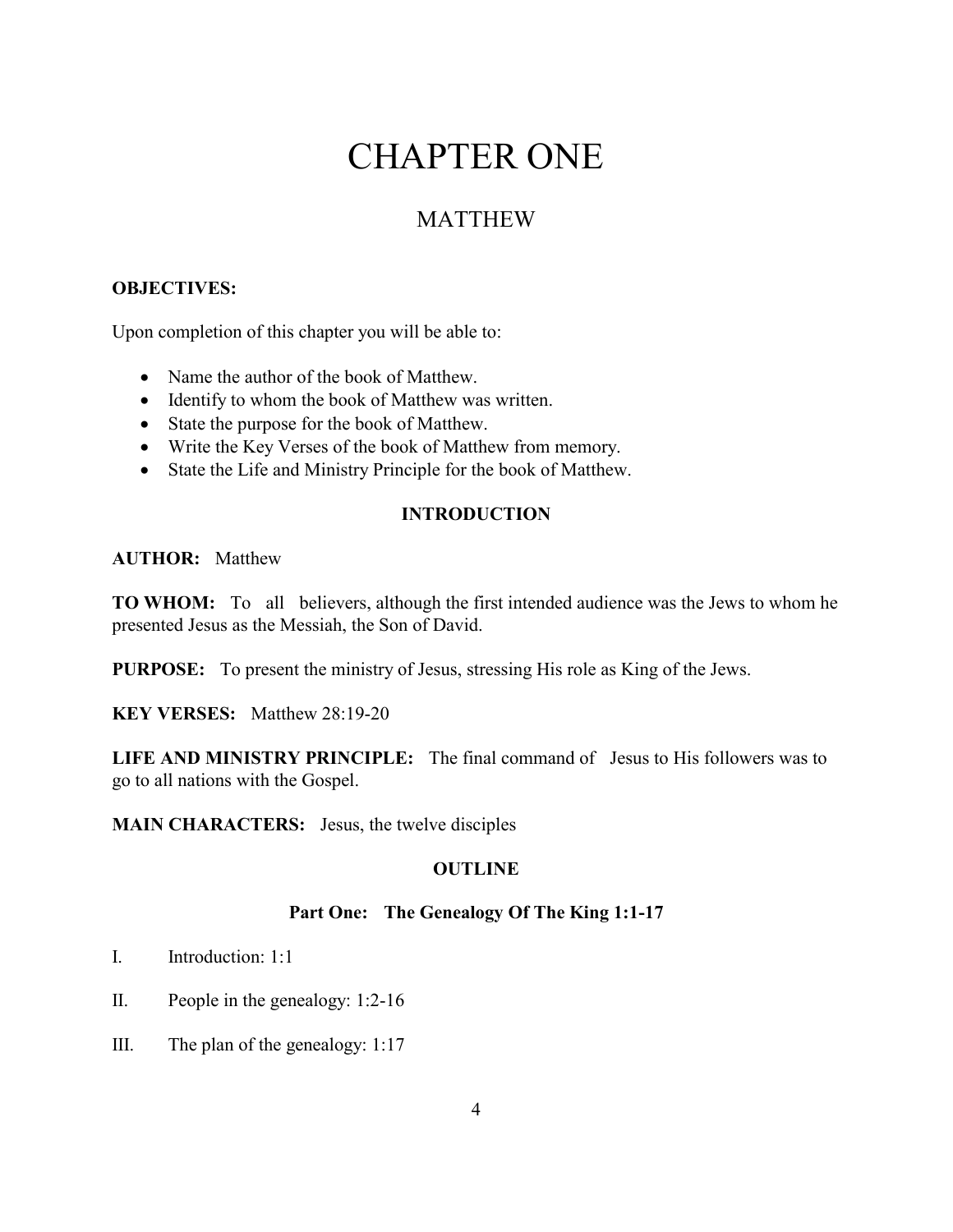## **Part Two: The Birth Of The King 1:18-2:23**

- I. The conception: 1:18-23
- II. The birth: 1:24-25
- III. Events related to the birth: 2:1-23
	- A. Visit of the wise men and Herod's plot: 2:1-12
	- B. The flight into Egypt: 2:13-15
	- C. Herod's revenge: 2:16-18
	- D. Return to the Nazareth home: 2:19-23

### **Part Three: Preparation 3:1-4:11**

- I. Preparation for the King's coming: 3:1-17
	- A. The ministry and message of John the Baptist: 3:1-12
	- B. The baptism of the King: 3:13-17
- II. Preparation of the King: 4:1-11
	- A. His humanity attacked by Satan: 4:1-4
	- B. His divinity attacked by Satan: 4:5-7
	- C. His Lordship attacked by Satan: 4:8-11

#### **Part Four: Ministry Of The King In Galilee 4:12-13:58**

- I. A call to repentance: 4:12-17
- II. Four fishermen called to discipleship: 4:18-22
- III. Early success and fame: 4:23-25
- IV. Principles of conduct for Kingdom citizens: 5:1-7:28
	- A. Attitudes that should characterize Kingdom citizens: 5:1-12
	- B. The witness of Kingdom citizens: Light and salt: 5:13-16
	- C. Kingdom principles in relation to the law and the prophets: 5:17-48
		- l. God's law in general: 15:17-20
		- 2. The new law: 15:21-48
			- a. Killing: 15:21-26
			- b. Adultery: 15:27-30
			- c. Divorce: 15:31-32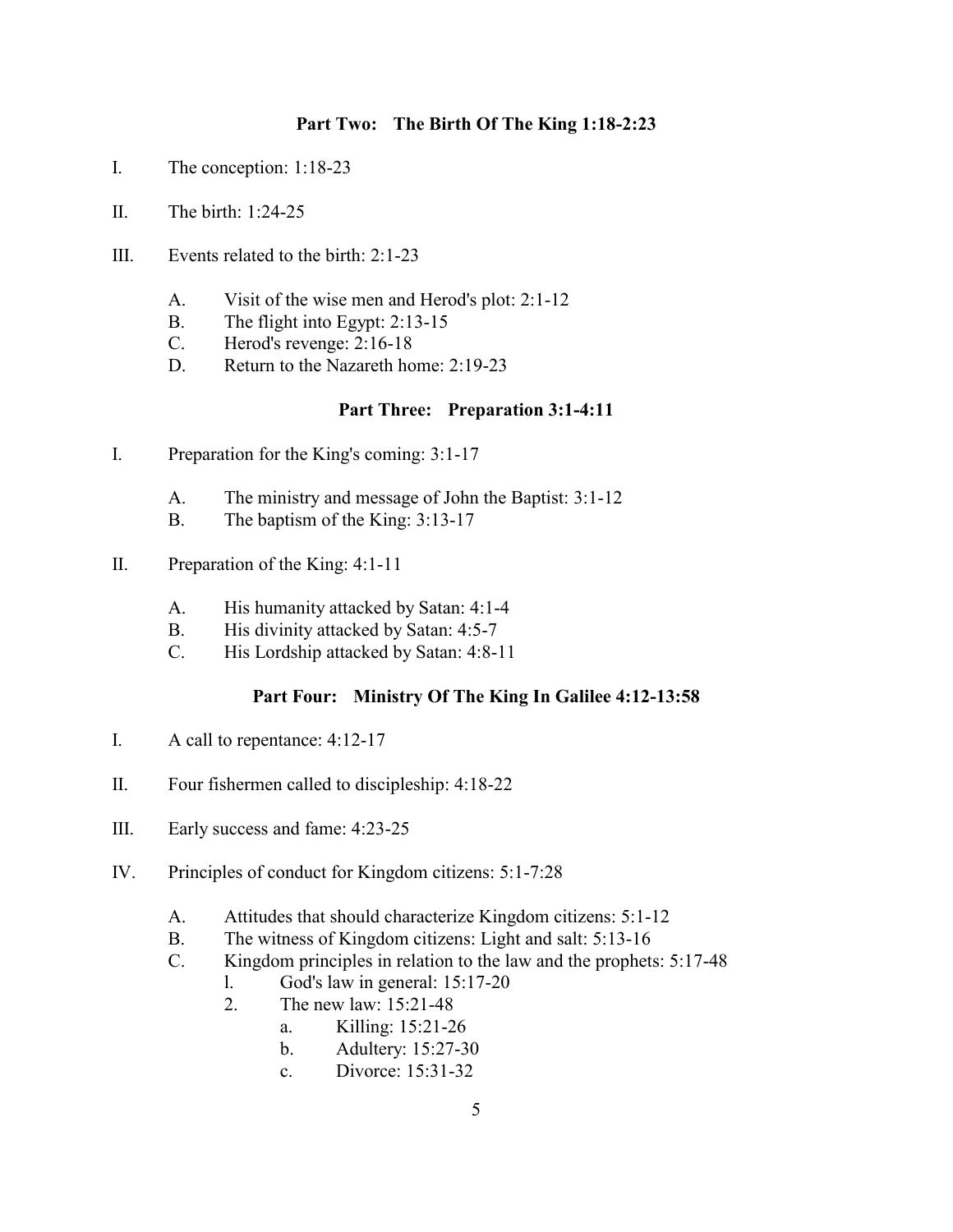- d. Oaths: 15:33-37
- e. Treatment of others: 15:38-48
- D. Three attitudes of worship in the Kingdom: 6:1-18
	- 1. Giving: Outward look: 6:1-4
	- 2. Praying: Upward look: 6:5-15
	- 3. Fasting: Inward look: 6:16-18
- E. Priorities for Kingdom citizens: 6:19-33
	- l. In relation to values: 6:19-21
	- 2. In relation to service: 6:22-24
	- 3. In relation to material needs: 6:25-34
	- 4. The proper priority: The Kingdom: 6:33
- F. Proper conduct for Kingdom citizens: 7:1-29
	- l. Judging: 7:1-5
	- 2. Care for that which is holy: 7:6
	- 3. Prayer: 7:7-12
		- a. Three kinds of prayer: Asking, seeking, knocking: 7:7-8
		- b. A comparison between the response of natural fathers and the Heavenly Father: 7:9-11
- G. Special warnings to Kingdom citizens: 7:13-29
	- l. Two gates: 7:13-14
	- 2. False prophets: 7:15-20
	- 3. The proof of God's man: Doing His will: 7:21-23
	- 4. A comparison of wise and foolish men: 7:24-27
- H. Astonishment at the doctrine of Jesus: 7:28-29
- V. The authority of the King: 8:1-9:38
	- A. Authority over disease: 8:1-17
		- l. Healing of a leper: 8:1-4
			- 2. Healing of the Centurion's servant: 8:5-13
			- 3. Healing of Peter's mother-in-law: 8:14-15
		- 4. Healing of all types of diseases: 8:16-17
	- B. Authority over His disciples: 8:18-22
	- C. Authority over natural elements: 8:23-27
	- D. Authority over demons: 8:28-34
	- E. Authority over sin: 9:1-8
	- F. Authority over men: 9:9-17
		- l. The calling of Matthew: 9:9
		- 2. Eating with sinners: 9:10-13
		- 3. Answering a challenge: 9:14-17
	- G. Authority over death: The ruler's daughter: 9:18-19, 23-26
	- H. Authority over physical conditions: 9:20-38
		- l. Woman with the issue of blood: 9:20-22
			- 2. Blindness: 9:27-31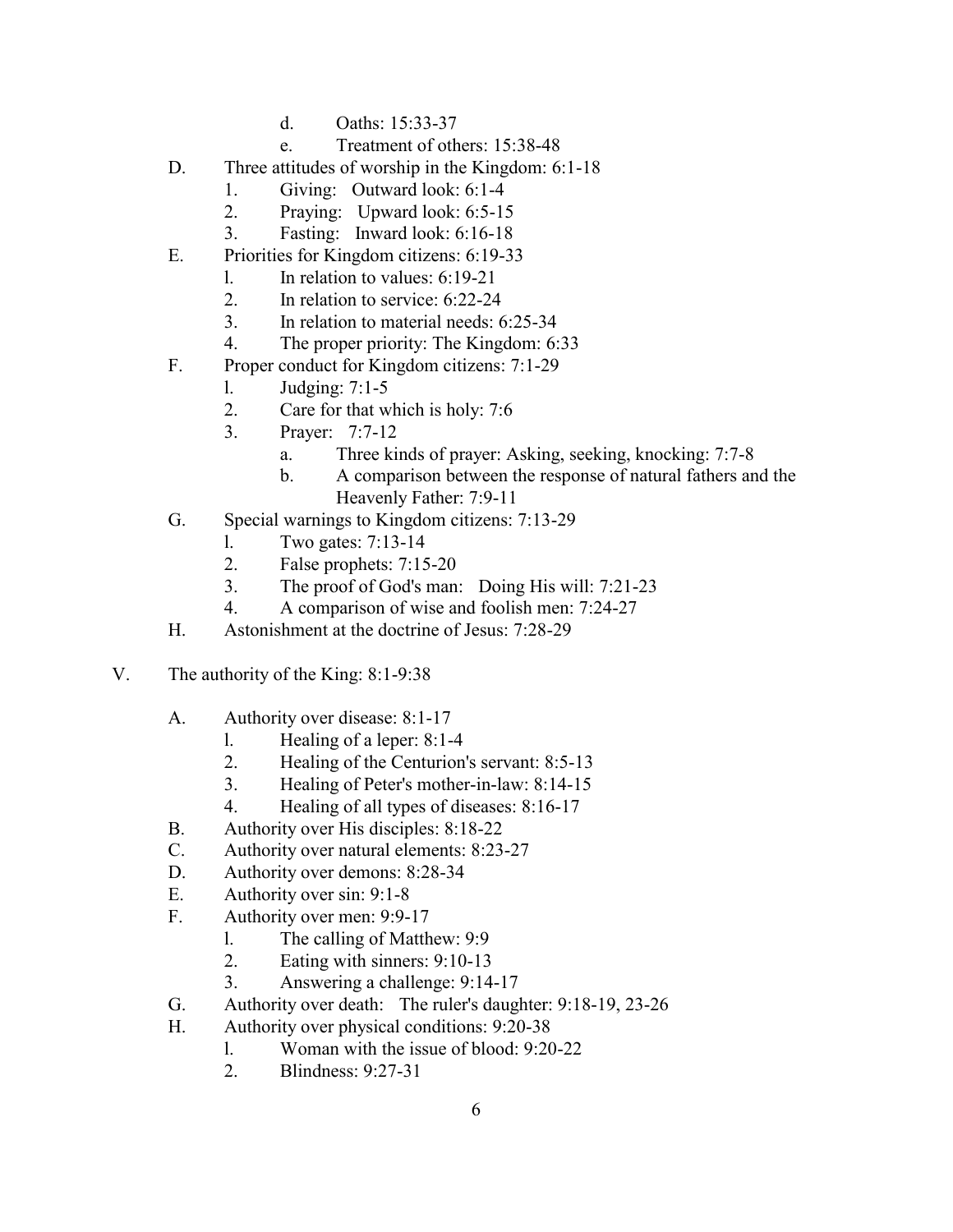- 3. Deafness and demon possession: 9:32-34
- 4. The compassion of Jesus: 9:35-38
- VI. Commissioned by the King: 10:1-42
	- A. The twelve missionaries and their authority: 10:1-4
	- B. Instructions for the journey: 10:5-42
		- l. Where to go: 10:5-6
		- 2. The ministry: 10:7-8
		- 3. Material instructions: 10:9-15
		- 4. Spiritual instructions: 10:16-42
- VII. Attitudes towards the Kingdom: 11:1-30
	- A. The Kingdom misunderstood: 11:1-11
	- B. The Kingdom perverted: 11:12-19
	- C. The Kingdom rejected: 11:20-24
	- D. The Kingdom accepted: 11:25-30
- VIII. Controversies with the Pharisees: 12:1-14
	- A. Harvesting on the Sabbath: 12:1-8
	- B. Healing on the Sabbath: 12:9-13
	- C. The results: 12:14-21
- IX. The unpardonable sin: 12:22-37
- X. Christ's reply to demands of the Pharisees: 12:38-45
- XI. The priority of spiritual over physical relationships in the Kingdom: 12:46-50
- XII. Parables of the Kingdom: 13:1-53
	- A. Parable of the sower: 13:1-9
	- B. The reason for speaking in parables: 13:10-17
	- C. Interpretation of the parable of the sower: 13:18-23
	- D. Parable of the tares: 13:24-30
	- E. Parable of the mustard seed: 13:31-32
	- F. Parable of the leaven: 13:33
	- G. A summary concerning parables: 13:34-35
	- H. Interpretation of the parable of the tares: 13:36-43
	- I. Parable of the treasure hidden in a field: 13:44
	- J. Parable of the pearl of great value: 13:45-46
	- K. Parable of the dragnet: 13:47-50
	- L. Concluding remarks about parables: 13:51-52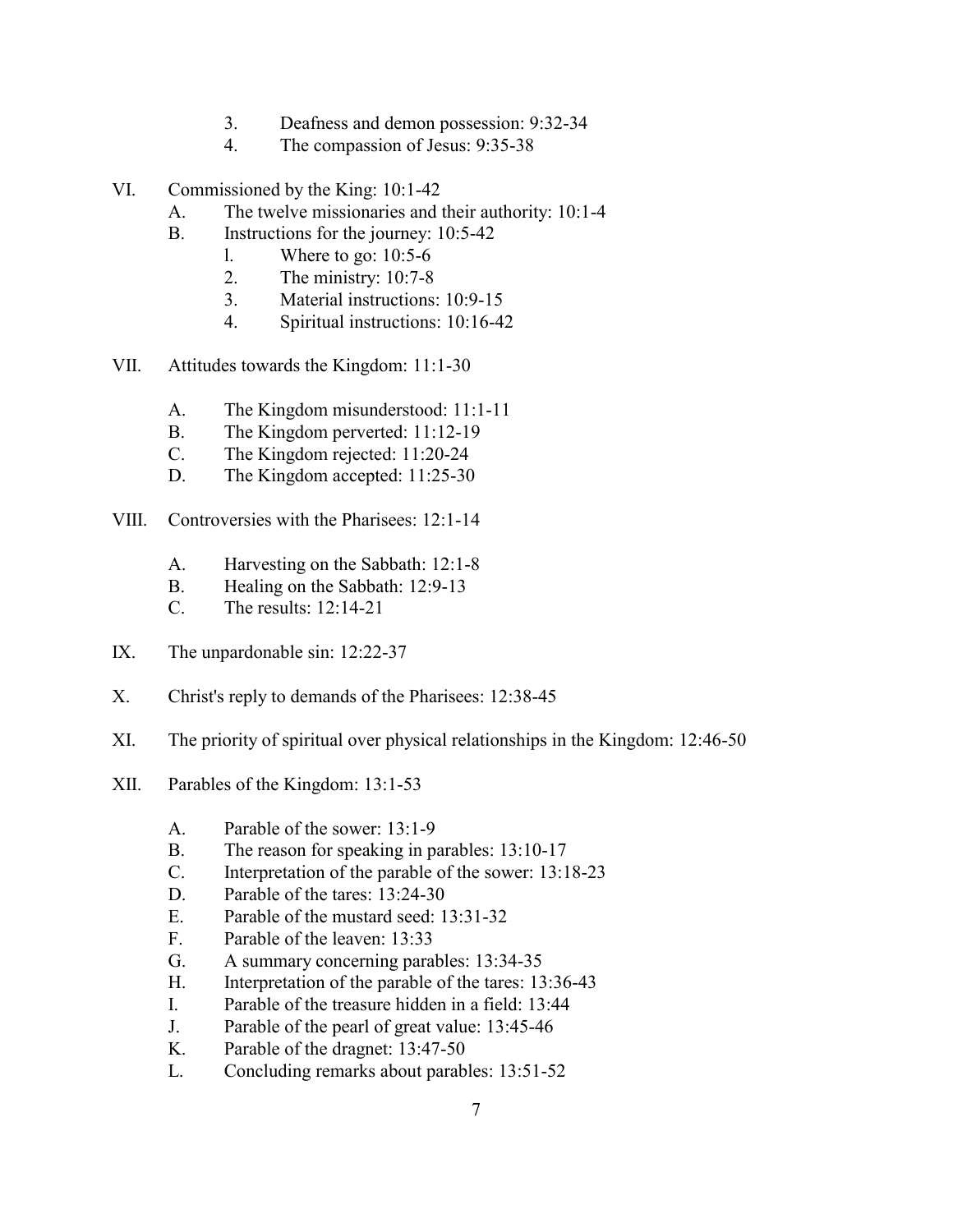XIII. The King's reception in His home town: 13:53-58

#### **Part Five: Ministry In Regions Near Galilee 14:1-18:35**

- I. The death of John the Baptist: 14:1-12
- II. Jesus' withdrawal beyond the sea: 14:13-15:20
	- A. Feeding the 5,000: 14:13-21
	- B. Following for loaves and fishes: 14:22-23
	- C. Walking on the sea: 14:24-33
	- D. Ministry in Gennesaraet: 14:34-36
	- E. Controversy with the Pharisees and Scribes: 15:1-20
- III. Jesus' withdrawal to the region of Tyre and Sidon: 15:21-28
	- A. The women of Tyre and Sidon: 15:21-28
- IV. Jesus' withdrawal to the vicinity of Decapolis: 15:29-38
	- A. Healing ministry near the Sea of Galilee: 15:29-31
	- B. Feeding the 4,000: 15:32-38
- V. Ministry in the regions of Magadan: 15:39-16:4
- VI. Warning the disciples concerning the Pharisees and the Sadducees: 16:5-12
	- A. Seeking for a sign: 16:1-4
	- B. Warning concerning their doctrine: 16:5-12
- VII. Withdrawal to Caesarea-Philippi: 16:13-17:21
	- A. Testing the disciples: 16:13-20
	- B. Announcement of His death, resurrection, and return: 16:21-28
	- C. The transfiguration: 17:1-13
	- D. Healing of a lunatic: 17:14-20
- VIII. A brief visit to Galilee: 17:22-18:35
	- A. A reminder of His death and resurrection: 17:22-23
	- B. Paying the temple tax: 17:24-27
	- C. A lesson in greatness: 18:1-6
	- D. Warnings concerning offenses: 18:7-9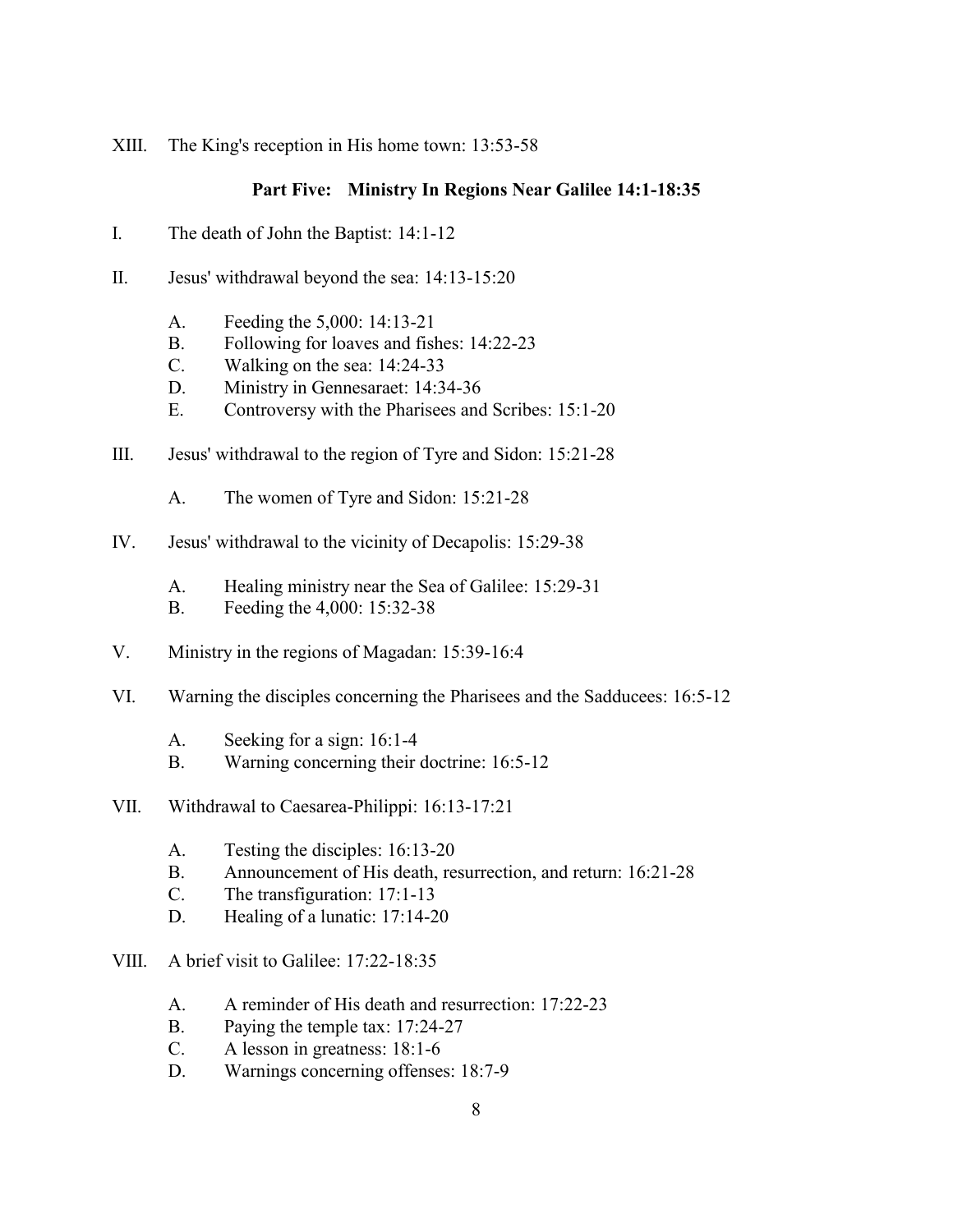- E. Parable of the lost sheep: 18:10-14
- F. Settling disputes among Kingdom citizens: 18:15-35
	- 1. How to settle disputes: 18:15-17
	- 2. The responsibilities and privileges of Kingdom citizens: 18:18-20
	- 3. A question on forgiveness: 18:21-22
	- 4. The King and his debtors: 18:23-35

## **Part Six: Ministry Of The King In Perea 19:1-20:34**

- I. Healing multitudes in Judea: 19:1-2
- II. The question concerning divorce: 19:3-12
- III. Children blessed by Jesus: 19:13-15
- IV. Interview with the rich young ruler: 19:16-22
- V. The peril of riches: 19:23-30
- VI. Parable of the householder: 20:1-16
- VII. Impending death and resurrection of Jesus: 20:17-19
- VIII. A mother's selfish request: 20:20-28
- IX. Two blind men healed near Jericho: 20:29-34

### **Part Seven: The King's Last Week 21:1-27:31**

- I. The royal entry into Jerusalem: 21:1-11
- II. Cleansing the temple: 21:12-17
- III. The fig tree cursed: 21:18-22
- IV. The authority of Jesus challenged: 21:23-32
- V. Parable of the wicked husbandmen: 21:33-46
- VI. Parable of the marriage feast: 22:1-14
- VII. Attempts to discredit Jesus: 22:15-45
	- A. Question of paying taxes to Caesar: 22:15-22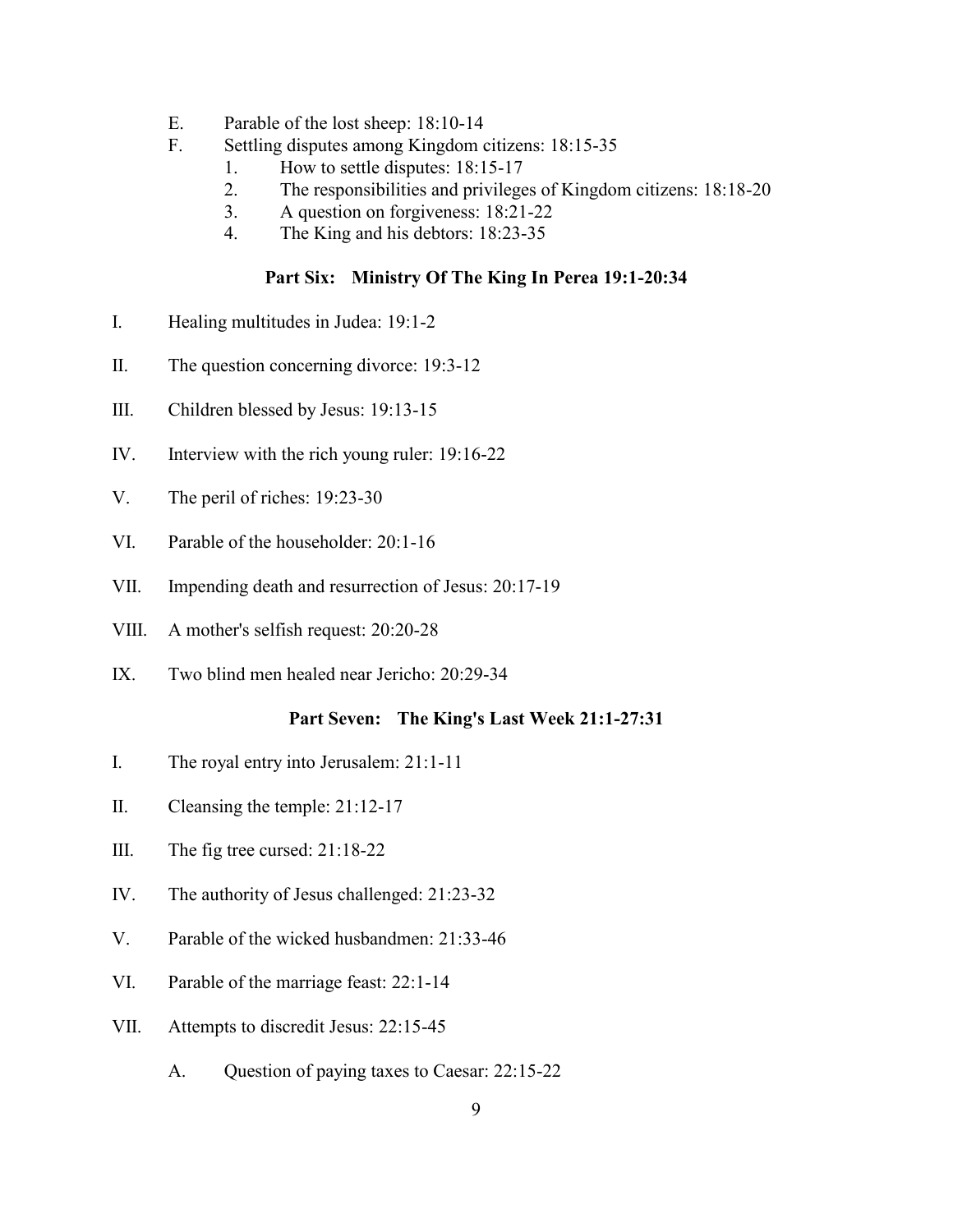- B. Question concerning the resurrection: 22:23-33
- C. Question of the great commandment: 22:34-40
- D. Questions by Jesus: 22:41-46
- VIII. Discussion concerning the Scribes and Pharisees: 23:1-39
	- A. They pretend religious authority: 23:1-3
	- B. They impose burdens: 23:4
	- C. They covet praise: 23:5-7
	- D. Advice to His disciples: 23:8-12
	- E. Woes upon the Scribes and Pharisees: 23:13-36
	- F. The cry over Jerusalem: 23:37-39
- IX. The future of the Kingdom: 24:1-25:46
	- A. The destruction of the temple: 24:1-2
	- B. Signs of the end: 24:3-14
	- C. The tribulation period: 24:15-22
	- D. The return of Jesus: 24:23-31
	- E. Parable of the fig tree: 24:32-35
	- F. The day of the Lord: 24:36-41
	- G. The command to watch: 24:42-51
	- H. Parables concerning the end times: 25:1-46
		- l. The ten virgins: 25:1-13
		- 2. The talents: 25:14-30
		- 3. The sheep and goats: 25:31-46
- X. Events prior to the crucifixion: 26:1-27:31
	- A. Announcement of approaching death: 26:1-2
	- B. The plot to kill Jesus: 26:3-5
	- C. Anointed for burial: 26:6-13
	- D. Agreement of Judas to betray Jesus: 26:14-16
	- E. The Last Supper: 26:17-29
		- l. Preparations for the Passover: 26:17-19
		- 2. The Last Supper: 26:20-29
		- 3. Jesus' warning and Peter's boast: 26:30-35
	- F. Gethsemane: 26:36-46
	- G. Betrayal and arrest: 26:47-56
	- H. The trials of Jesus: 26:57-27:26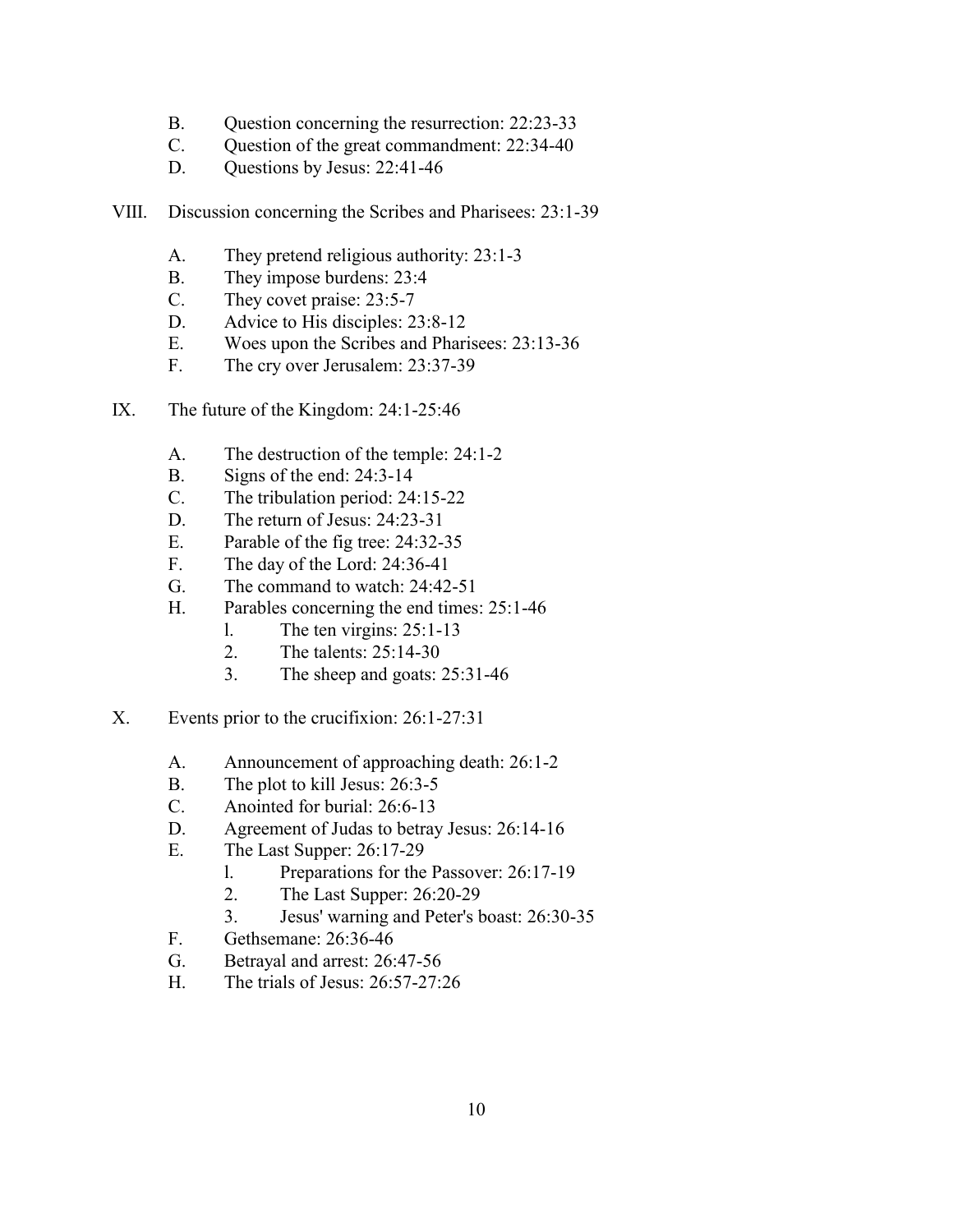## **Part Eight: The King's Death And Triumph 27:27-28:20**

- I. The crucifixion and burial: 27:27-66
	- A. The mockery of the soldiers: 27:27-31<br>B. The road to and death on Calvary: 27:3
	- The road to and death on Calvary: 27:32-54
	- C. The faithful women, the burial, and tomb guard: 27:55-66
- II. The resurrection: 28:1-15
- III. The Great Commission: 28:16-20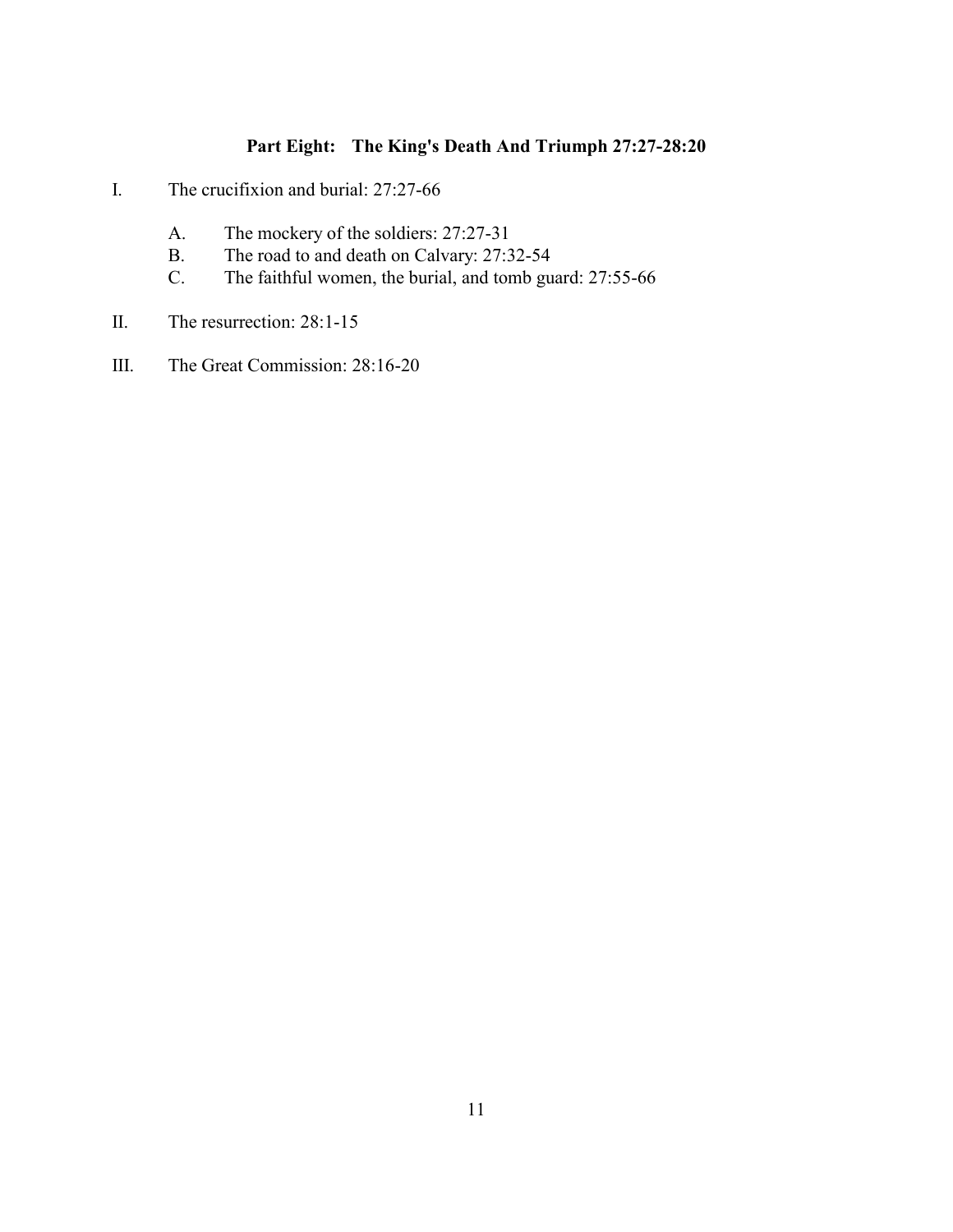## **SELF-TEST**

| 1. | Who was the author of the book of Matthew?                    |
|----|---------------------------------------------------------------|
| 2. | State the purpose for the book of Matthew.                    |
|    |                                                               |
| 3. | To whom was the book of Matthew written?                      |
|    |                                                               |
| 4. | State the Life and Ministry Principle of the book of Matthew. |
|    |                                                               |
|    |                                                               |

5. From memory, write the Key Verse of Matthew.

(Answers to tests are provided at the conclusion of the final chapter in this manual.)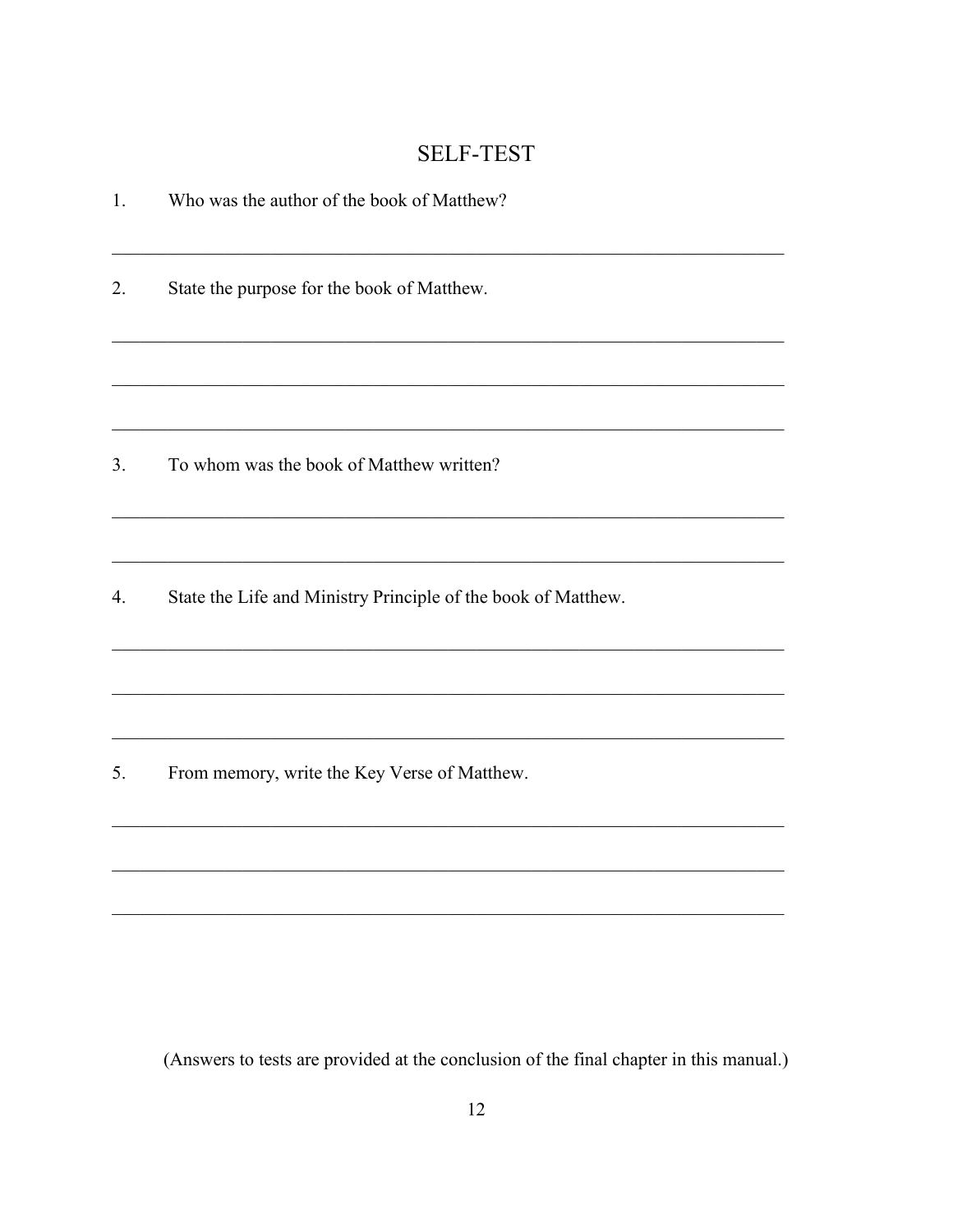## FOR FURTHER STUDY

- 1. The book of Matthew can be viewed in three groups of ten incidents: The Sermon on the Mount consists of 10 principal components (chapters 5-6). The next chapters (8-10) record 10 miracles. The next group of chapters (11-18) record 10 representative reactions by people to Jesus. Study Matthew using this pattern.
- 2. Study the life of Matthew. He was a publican (Matthew 5:3). He became a disciple of Jesus (Matthew 9:9). He was later appointed an apostle (Matthew 10:3) and he became the writer of this Gospel which bears His name.
- 3. Study the temptation of Jesus in Matthew 4. Use the chart to help you understand the story of the temptation:

| <b>The Temptation</b>     | <b>Realm Of</b><br><b>Temptation</b> | The "ifs"                  | <b>Christ's Answer</b><br><b>From Scripture</b> |
|---------------------------|--------------------------------------|----------------------------|-------------------------------------------------|
| <b>Stones</b>             | Physical<br>(hunger)                 | If Thou be God's Son       | Deuteronomy 8:3                                 |
| Pinnacle of<br>the Temple | Spiritual                            | If Thou be God's son       | Psalms 91:11-12<br>Deuteronomy 6:16             |
| Kingdoms of<br>the world  | Material                             | If Thou will<br>worship me | Deuteronomy 6:13                                |

#### **The Temptation Of Christ**

4. In Matthew chapters 1 and 2 there are several Old Testament Scriptures quoted. Compare the following:

| Matthew 1:23   | Isaiah $7:14$                |
|----------------|------------------------------|
| Matthew 2:2    | Jeremiah 23:5; Zechariah 9:9 |
| Matthew 2:6    | Micah $5:2$                  |
| Matthew $2:15$ | Hosea $11:1$ ; Exodus $4:22$ |
| Matthew 2:18   | Jeremiah 31:15               |
| Matthew 2:23   | Isaiah $11:1$                |

- 5. From Matthew chapter 10 list as many characteristics of discipleship as you can find.
- 6. Study Matthew 20:17-28. List the contrasts between worldly leaders and the leadership described by Jesus.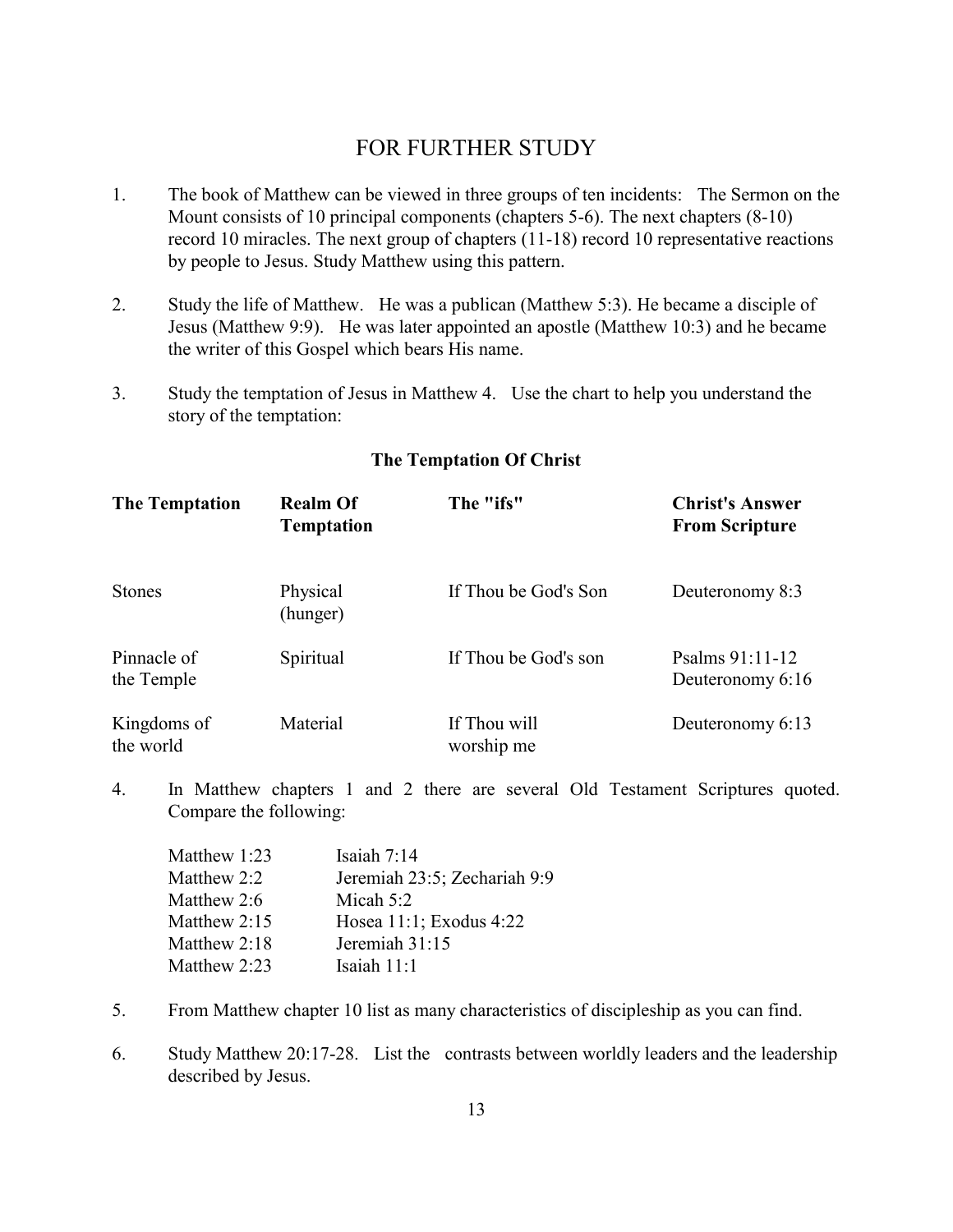- 7. Read Matthew 23 and list at least 10 commandments for Christian leaders.
- 8. Study the following Old Testament references related to Matthew 21:1-17: Zechariah 9:9; II Kings 9:13; Exodus 30:13; Psalms 118:26; Leviticus 1:14; Isaiah 56:7; Jeremiah 7:11; Psalms 8:2
- 9. Study the following key words in Matthew: Kingdom, Heaven, Kingdom of Heaven,
- 10. Study the prayers of Jesus:

| -At His baptism:                              | Luke 3:21              |
|-----------------------------------------------|------------------------|
| -In a solitary place:                         | <b>Mark 1:35</b>       |
| -In the wilderness:                           | Luke $5:16$            |
| -All night before choosing the disciples:     | Luke $6:12$            |
| -Before His invitation, "Come unto Me":       | Matthew 11:25-27       |
| -At the feeding of the 5,000:                 | John 6:11              |
| -After the feeding of the $5,000$ :           | Matthew 14:23          |
| -When He gave the Lord's prayer:              | Luke 11:1-4            |
| -At Caesarea-Philippi:                        | Luke 9:18              |
| -Before His transfiguration:                  | Luke 9:28-29           |
| -For little children:                         | Matthew 19:13          |
| -Before the raising of Lazarus from the dead: | John 11:41-42          |
| -In the temple:                               | John 12:27-28          |
| -At the supper:                               | Matthew 26:26-27       |
| -For Peter:                                   | Luke 22:32             |
| -For the disciples and His future followers:  | John 17                |
| -In Gethsemane:                               | Matthew 26:36,39,42,44 |
| -On the cross:                                | Luke 23:24             |
| -At Emmaus:                                   | Luke 24:30             |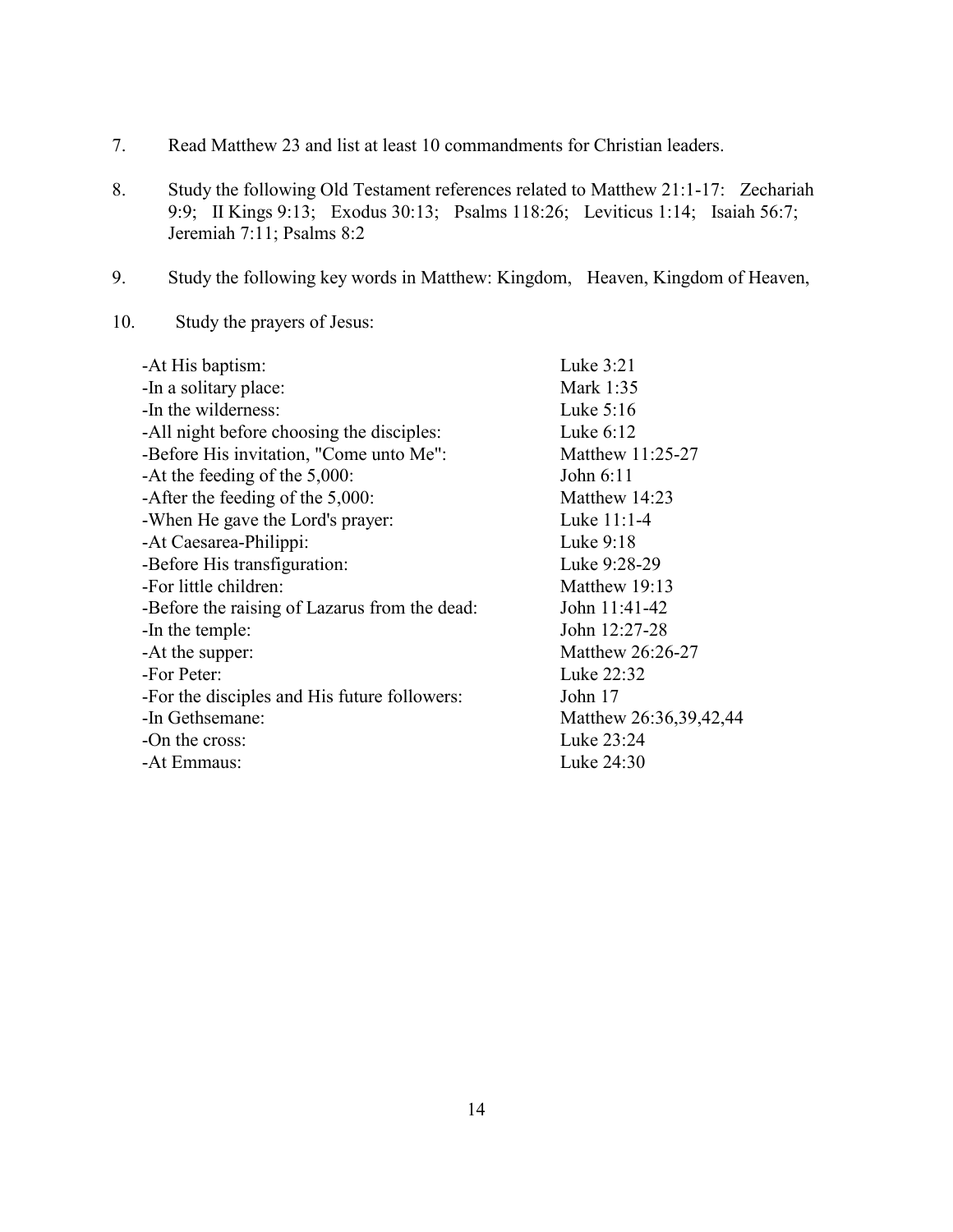## 11. Study the miracles of Jesus:

|                          | <b>Matthew</b> | <b>Mark</b> | Luke        | John       |
|--------------------------|----------------|-------------|-------------|------------|
| Leper                    | $8:2-3$        | $1:40-42$   | $5:12-13$   |            |
| Centurion's servant      | $8:5-13$       |             | $7:1 - 10$  |            |
| Peter's mother-in-law    | $8:14-15$      | $1:30-31$   |             | 4:38-39    |
| <b>Two Gadarenes</b>     | 8:28-34        | $5:1-15$    | $8:27-35$   |            |
| Paralyzed man            | $9:2 - 7$      | $2:3-12$    | $5:18-25$   |            |
| Woman with hemorrhage    | $9:20 - 22$    | 5:25-29     | 8:43-48     |            |
| Two blind men            | $9:27-31$      |             |             |            |
| Man dumb and possessed   | 9:32-33        |             |             |            |
| Withered hand            | 12:10-13       | $3:1-5$     | $6:6-10$    |            |
| Blind, dumb possessed    | 12:22          |             | 11:14       |            |
| Canaanite woman's girl   | 15:21-28       | $7:24-30$   |             |            |
| Boy with epilepsy        | $17:14-18$     | $9:17-29$   | 9:38-43     |            |
| Blind men                | 20:29-34       | 10:46-52    | 18:35-43    |            |
| Deaf and dumb man        |                | $7:31-37$   |             |            |
| Man possessed, synagogue |                | $1:23-26$   | $4:33-35$   |            |
| Blind man at Bethsaida   |                | $8:22-26$   |             |            |
| Woman bent double        |                |             | $13:11-13$  |            |
| Man with dropsy          |                |             | $14:1 - 4$  |            |
| Ten lepers               |                |             | 17:11-19    |            |
| Malchus' ear             |                |             | 22:50-51    |            |
| Official's son           |                |             |             | $4:46-54$  |
| Sick man, Bethesda       |                |             |             | $5:1-9$    |
| Man born blind           |                |             |             | $9:1 - 7$  |
| Calming storm            | $8:23-27$      | $4:37-41$   | $8:22-25$   |            |
| Walking on water         | 14:25          | $6:48-51$   |             |            |
| 5,000 fed                | 14:15-21       | $6:35-44$   | $9:12-17$   | $6:5-13$   |
| 4,000 fed                | 15:32-38       | $8:1-9$     |             |            |
| Coin in fish's mouth     | 17:24-27       |             |             |            |
| Fig tree withered        | 21:18-22       | $11:12-26$  |             |            |
| Catch of fish            |                | $5:1 - 11$  |             |            |
| Water into wine          |                |             |             | $2:1 - 11$ |
| Another catch of fish    |                |             | $21:1 - 11$ |            |
| Jarius' daughter         | $9:18-25$      | $5:22-42$   | 8:41-56     |            |
| Widow's son              |                |             | $7:11-15$   |            |
| Lazarus                  |                |             |             | $11:1-44$  |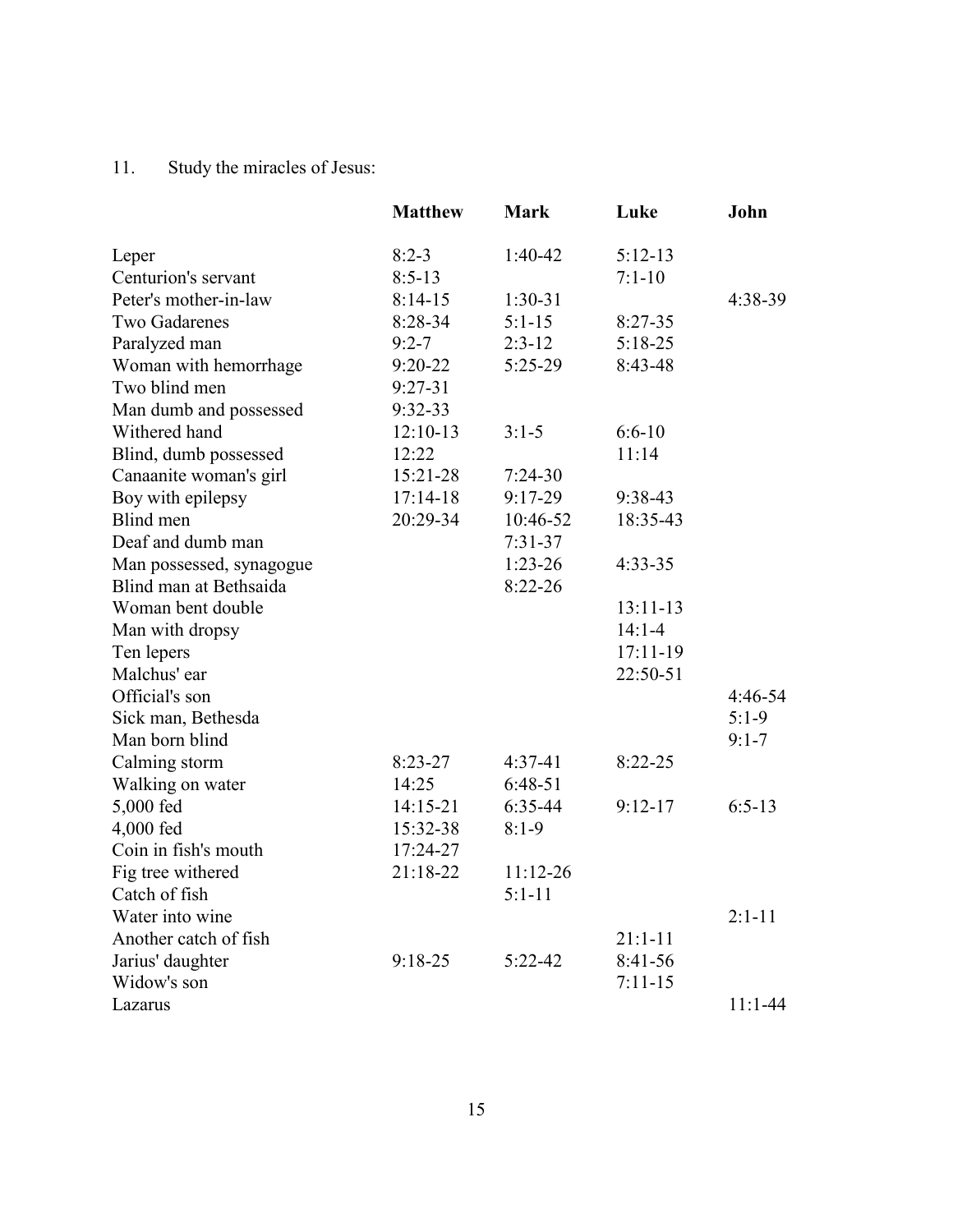## 12. Study the parables of Jesus:

|                            | <b>Matthew</b> | <b>Mark</b> | Luke        |
|----------------------------|----------------|-------------|-------------|
| Lamp under a bushel        | $5:14-15$      | $4:21-22$   | 8:16; 11:33 |
| House on rock              | $7:24-27$      |             | 6:47-49     |
| New cloth                  | 9:16           | 2:21        | 5:36        |
| New wine                   | 9:17           | 2:22        | 5:37-38     |
| Sower and soils            | $13:3-8$       | $4:3-8$     | $8:5 - 8$   |
| Mustard seed               | 13:31-32       | $4:30-32$   | 13:18-19    |
| Tares                      | 13:24-30       |             |             |
| Leaven                     | 13:33          |             | 13:20-21    |
| Hidden treasure            | 13:44          |             |             |
| Pearl                      | 13:45-46       |             |             |
| Drag net                   | 13:47-48       |             |             |
| Lost sheep                 | 18:12-13       |             | $15:4-6$    |
| Two debtors                | 18:23-24       |             |             |
| Workers in vineyard        | $20:1-16$      |             |             |
| Two sons                   | 21:28-31       |             |             |
| Wicked tenants             | 21:33-41       | $12:1-9$    | $20:9-16$   |
| Wedding feast              | $22:2-14$      |             |             |
| Fig tree                   | 24:32-33       | 13:28-29    | 21:29-32    |
| Ten bridesmaids            | $25:1-13$      |             |             |
| Talents/pounds             | $25:14-30$     |             | 19:12-27    |
| Sheep and goats            | 25:31-36       |             |             |
| Seed time to harvest       |                | $4:26-29$   |             |
| Creditor and the debtors   |                |             | $7:41-43$   |
| Good Samaritan             |                |             | 10:30-37    |
| Friend in need             |                |             | $11:5-8$    |
| Rich fool                  |                |             | 12:16-21    |
| Alert servants             |                |             | 12:35-40    |
| Faithful steward           |                |             | 12:42-48    |
| Fig tree without figs      |                |             | 13:6-9      |
| Places of honor            |                |             | $14:7-14$   |
| Great banquet              |                |             | 14:16-24    |
| Counting the cost          |                |             | 14:28-33    |
| Lost coin                  |                |             | $15:8-10$   |
| Prodigal son               |                |             | 15:11-32    |
| Dishonest steward          |                |             | $16:1 - 8$  |
| Rich man and Lazarus       |                |             | 16:19-31    |
| Master and servant         |                |             | $17:7-10$   |
| Persistent widow           |                |             | $18:2 - 5$  |
| Pharisee and tax collector |                |             | 18:10-14    |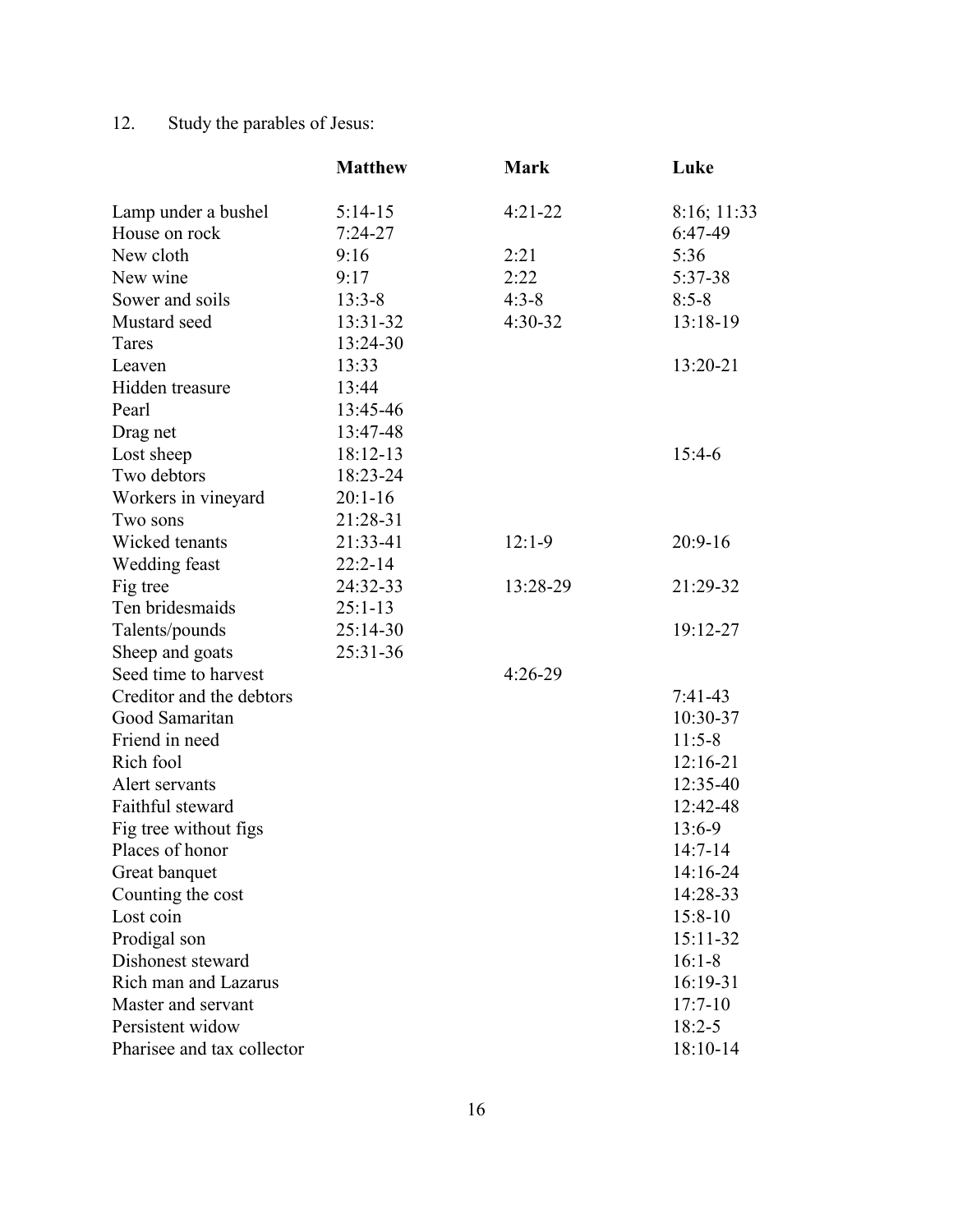## CHAPTER TWO

## MARK

## **OBJECTIVES:**

Upon completion of this chapter you will be able to:

- Name the author of the book of Mark.
- Identify to whom the book of Mark was written.
- State the purpose for the book of Mark.
- Write the Key Verse of the book of Mark from memory.
- State the Life and Ministry Principle for the book of Mark.

## **INTRODUCTION**

### **AUTHOR:** Mark

**TO WHOM:** To all believers, although the first intended audience was the Romans to whom he presents Jesus as a servant.

**PURPOSE:** To present the ministry of Jesus, stressing His role as a servant and the Son of man.

**KEY VERSE:** Mark 10:45

**LIFE AND MINISTRY PRINCIPLE**: We should seek to minister rather than to be ministered to.

**MAIN CHARACTERS**: Jesus, the twelve disciples

### **OUTLINE**

- I. The period of preparation: 1:1-13
	- A. The beginning of the Gospel: 1:1-3
	- B. The ministry of John the Baptist: 1:4-8
	- C. The baptism of Jesus: 1:9-11
	- D. The temptation of Jesus: 1:12-13
- II. The Galilean Ministry: 1:14-6:30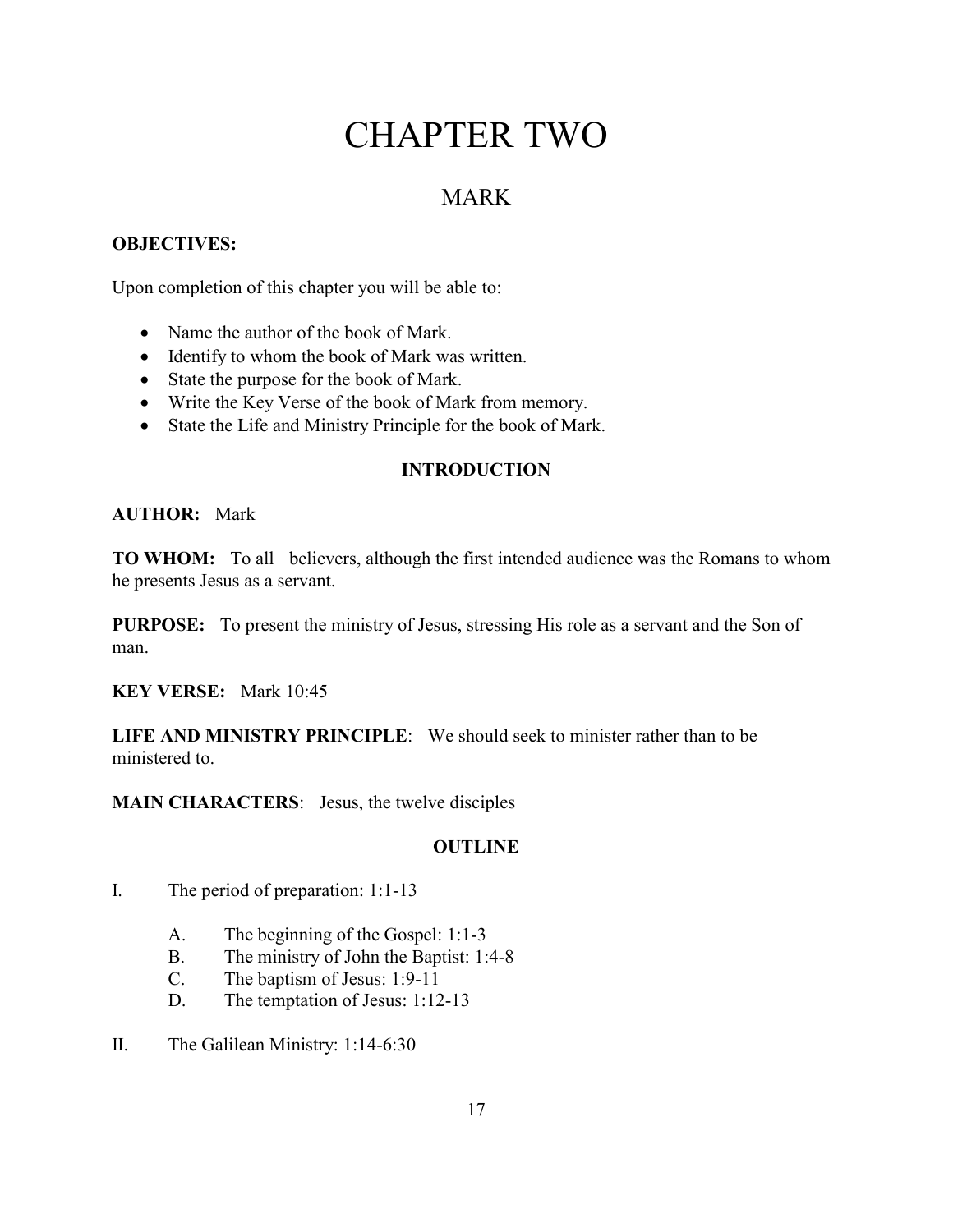- A. The beginning of the ministry of Jesus: 1:14-15
- B. The call of four fisherman: 1:16-20
- C. Healing of a demon possessed man: 1:21-28
- D. Healing of Peter's mother-in-law: 1:29-31
- E. Growing popularity: 1:32-34
- F. The quiet time: 1:35-37
- G. The first tour of Galilee: 1:38-39
- H. Healing of a leper: 1:40-45
- I. Healing of a paralyzed man: 2:1-12
- J. The call of Matthew: 2:13-14
- K. A celebration, criticism, and reply: 2:15-22
- L. The Sabbath controversy: 2:23-3:6
- M. Ministry by the sea: 3:7-12
- N. The ordaining of the twelve disciples: 3:13-19
- O. The zeal of Jesus: 3:20-21
- P. The unpardonable sin: 3:22-30
- Q. True relationship with Jesus: 3:31-35
- R. A series of parables: 4:1-34
	- l. The parable of the soils: 4:1-20
	- 2. The parable of the lamp: 4:21-25
	- 3. The parable of gradual growth: 4:26-29
	- 4. The parable of the mustard seed: 4:30-34
- S. A storm at sea: 4:35-41
- T. The healing of a demoniac: 5:1-20
- U. The daughter of Jarius and the woman with the issue of blood: 5:21-43
- V. Rejection at Nazareth: 6:1-6
- W. The mission of the twelve disciples: 6:7-13
- X. The death of John the Baptist: 6:14-29
- Y. The report of the twelve: 6:30
- III. The period of withdrawal: 6:31-9:50
	- A. The feeding of the 5,000: 6:31-46
	- B. Walking on water: 6:47-52
	- C. The ministry at Gennesaret: 6:53-56
	- D. The rebuking of the Pharisees: 7:1-23
	- E. The Syrophoenician woman: 7:24-30
	- F. Healing of a deaf mute: 7:31-37
	- G. Feeding of the 4,000: 8:1-9
	- H. A demand for a sign: 8:10-13
	- I. A warning about leaven: 8:14-21
	- J. Healing of the blind man: 8:22-26
	- K. An examination and lesson at Caesarea Philippi: 8:27-9:1
	- L. The transfiguration of Jesus: 9:2-10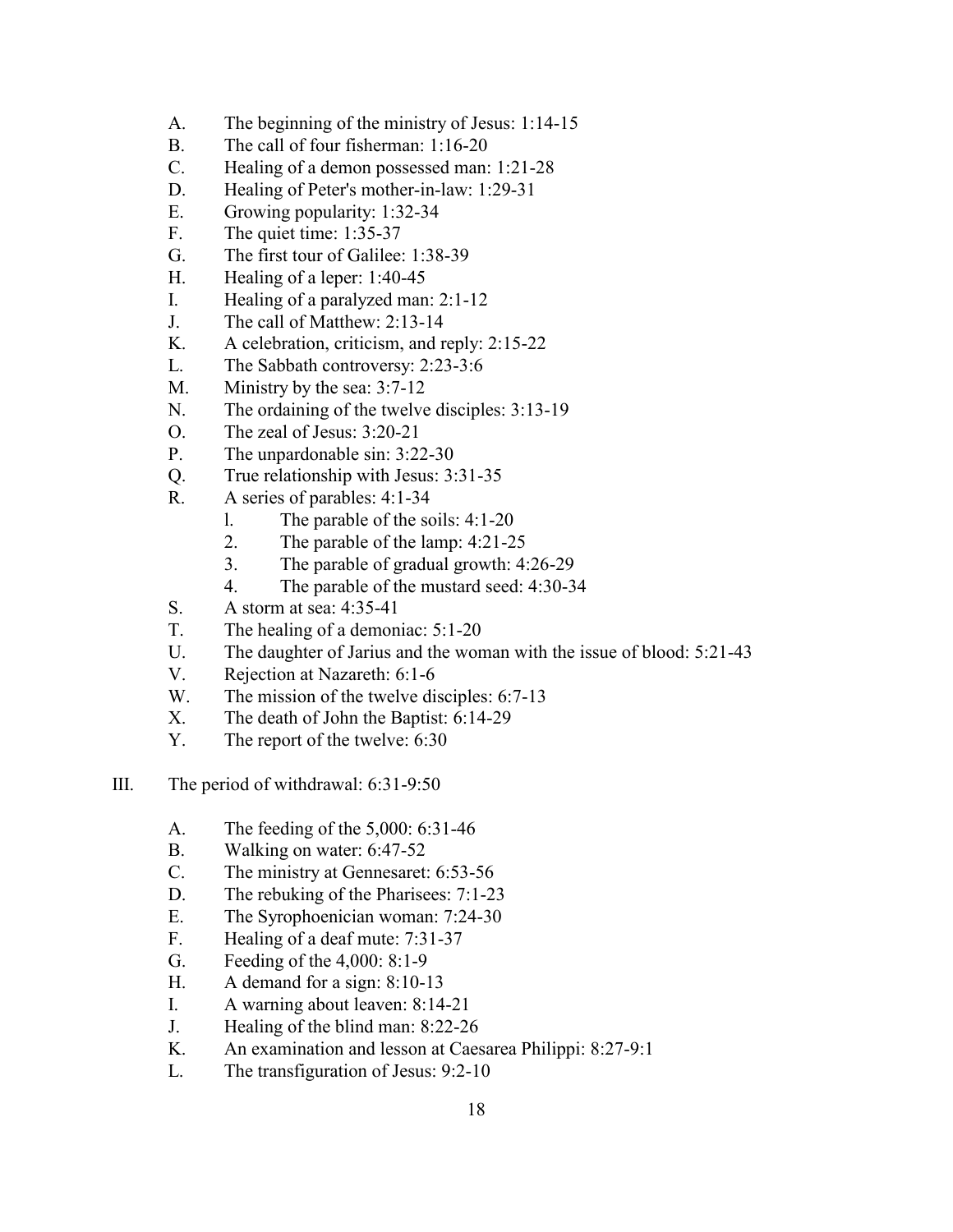- M. The problem of Elias: 9:11-13
- N. The healing of a demoniac boy: 9:14-29
- O. Final teaching in Galilee: 9:30-50
- IV. The ministry in Perea and Judea: 10:1-52
	- A. A lesson about divorce: 10:1-12
	- B. The blessing of children: 10:13-16
	- C. The rich young ruler: 10:17-22
	- D. A warning on the peril of riches: 10:23-27
	- E. A discussion concerning rewards: 10:28-31
	- F. The prediction of Jesus' death: 10:32-34
	- G. A request for prominence: 10:35-45
	- H. The healing of Bartimaeus: 10:46-52
- V. Events of the final week: 11:1-15:47
	- A. The royal entry to Jerusalem: 11:1-11
	- B. Cursing the barren fig tree: 11:12-14
	- C. Cleansing of the temple: 11:15-19
	- D. A lesson about faith: 11:20-26
	- E. A challenge to Christ's authority: 11:27-33
	- F. The parable of the husbandmen: 12:1-12
	- G. A question about tribute: 12:13-17
	- H. The problem of the resurrection: 12:18-27
	- I. A question about the Great Commandment: 12:28-34
	- J. A question about the Christ: 12:35-37
	- K. A warning against Scribes: 12:38-40
	- L. The widow's mite: 12:41-44
	- M. Faith for the future: 13:1-37
	- N. The plot of the Sanhedrin: 14:1-2
	- O. Dinner in Bethany: 14:3-9
	- P. The plot of Judas: 14:10-11
	- Q. The Passover: 14:12-21
	- R. The Last Supper: 14:22-26
	- S. Peter's denial foretold: 14:27-31
	- T. Prayer in Gethsemane: 14:32-42
	- U. The betrayal and arrest: 14:43-52
	- V. The Jewish trial: 14:53-65
	- W. The denials of Peter: 14:66-72
	- X. The Roman trial: 15:1-21
	- Y. The crucifixion of Jesus: 15:22-41
	- Z. The burial of Jesus: 15:42-47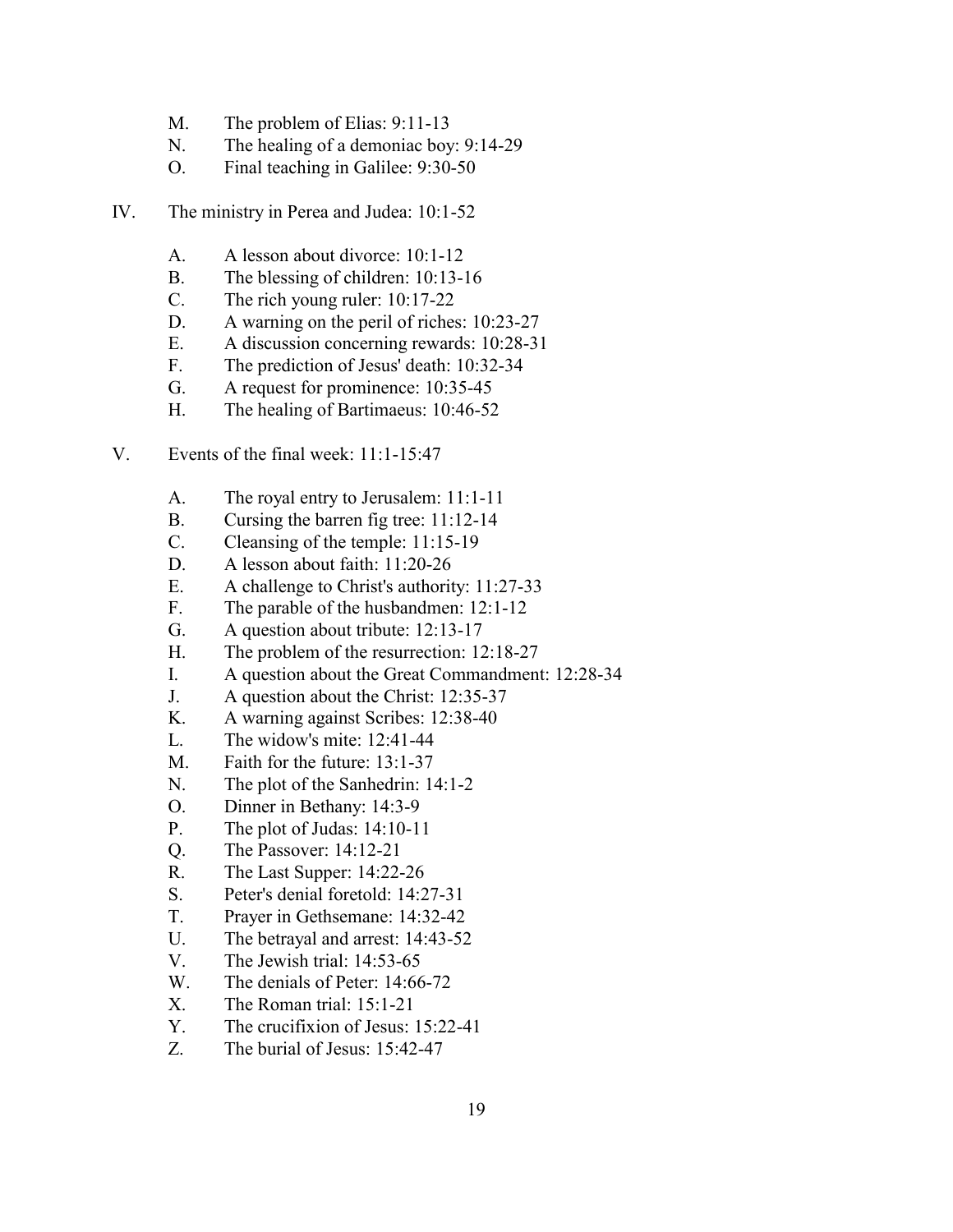- VI. The resurrection of Jesus: 16:1-8
	- A. First at the tomb: 16:1-3
	- B. The empty tomb: 16:4-6
	- C. The commission to preach the resurrection message: 16:7-8
- VII. The appearances of Jesus: 16:9-14
	- A. To Mary Magdalene: 16:9-11
	- B. To two disciples: 16:12-13
	- C. To the eleven disciples: 16:14
- VIII. The Great Commission: 16:15-18
- IX. The ascension of Jesus to Heaven: 16:19
- X. Fulfilling the Commission: 16:20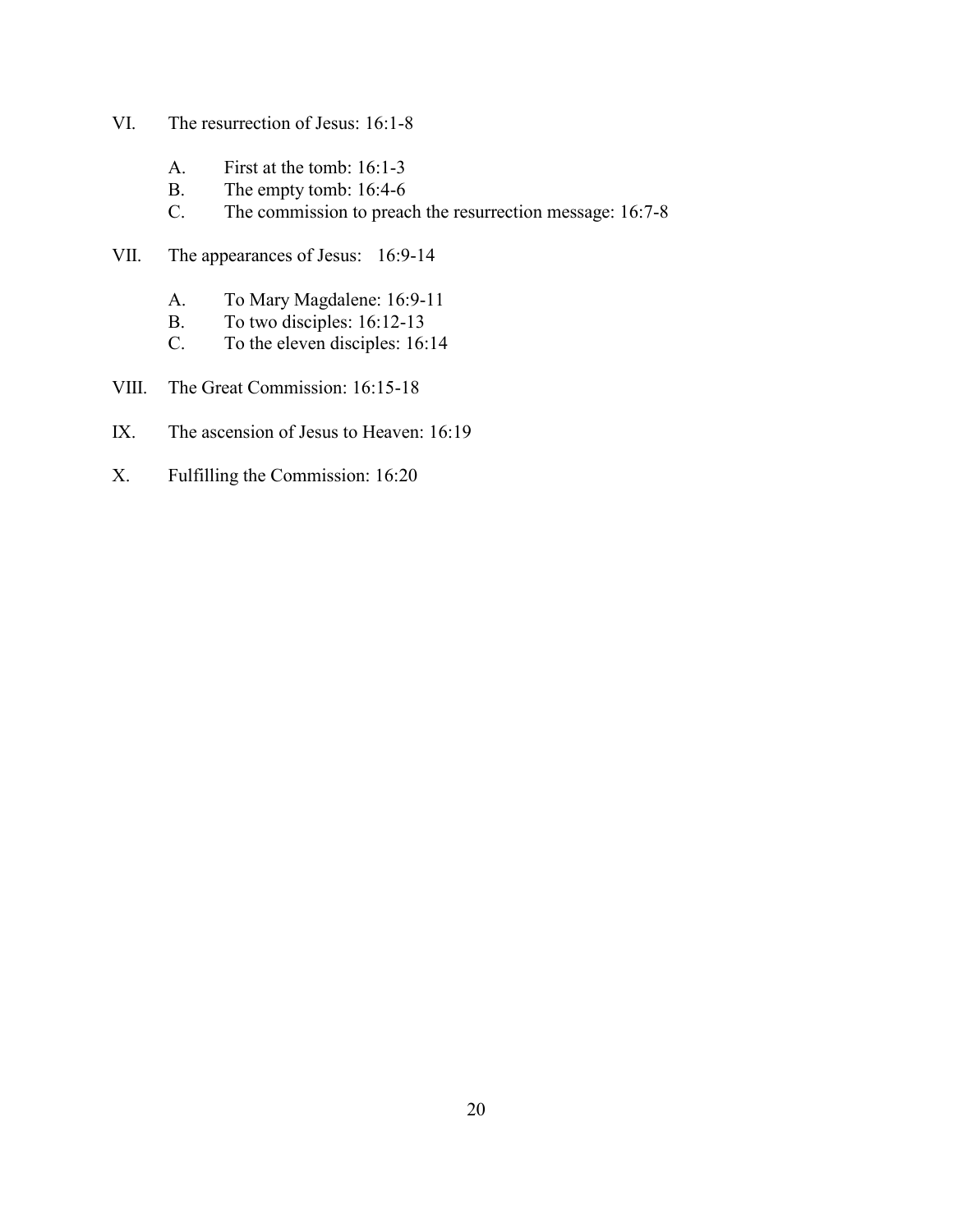## **SELF-TEST**

 $1<sub>1</sub>$ Who was the author of the book of Mark?

State the purpose for the book of Mark. 2.

To whom was the book of Mark written?  $3.$ 

State the Life and Ministry Principle of the book of Mark.  $4.$ 

From memory, write the Key Verse of Mark. 5.

(Answers to tests are provided at the conclusion of the final chapter in this manual.)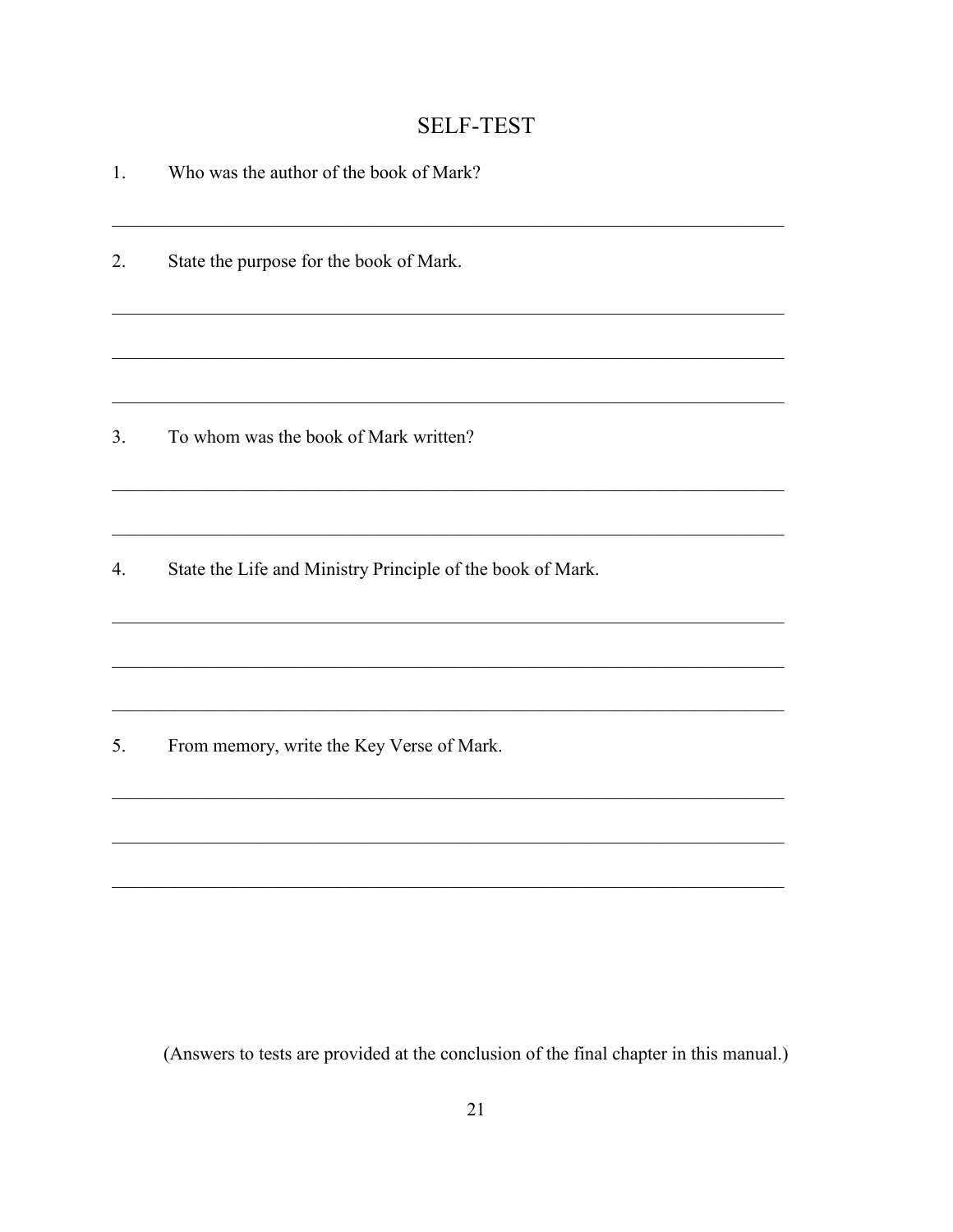## FOR FURTHER STUDY

- 1. Study the key words of the book of Mark: Straightway, forthwith, and immediately.
- 2. Study the life of Mark, the author of this book which bears his name. See Acts 12:12,25; 13:5,13; 15:37-39; Colossians 4:10; Philemon 23-24; and I Peter 5:13.
- 3. Jesus appeared many times after His resurrection, confirming that He truly did rise from the dead. He appeared to the following:

| -Mary Magdalene:                           | Mark 16:9-10                       |
|--------------------------------------------|------------------------------------|
| -The other women:                          | Matthew 28:9-10                    |
| -Two disciples on the way to Emmaus:       | Mark 16:12-13; Luke 24:13-32       |
| -Peter:                                    | Luke 24:34                         |
| -The disciples without Thomas:             | Mark 16:14; Luke 24:36; John 29:19 |
| -The disciples with Thomas:                | John 20:26-31                      |
| -The seven beside the Sea of Galilee:      | John 21                            |
| -The disciples in Galilee:                 | Matthew 28:16-20                   |
| -James:                                    | I Corinthians 15:7                 |
| -Those with Him on the Mount of Ascension: | Mark 16:19; Luke 24:44; Acts 1:3   |
| -Paul:                                     | I Corinthians 15:5-8               |

4. Jesus faced many false accusations from His enemies. Study Mark 2:1-3:6 and complete the following chart:

|                | $2:1-12$ | $2:13-17$ | $2:18-22$ | $2:23-28$ | $3:1-6$ |
|----------------|----------|-----------|-----------|-----------|---------|
| Occasion       |          |           |           |           |         |
| Accusers       |          |           |           |           |         |
| Accusation     |          |           |           |           |         |
| Spoken to whom |          |           |           |           |         |
| Jesus' defense |          |           |           |           |         |
| Result         |          |           |           |           |         |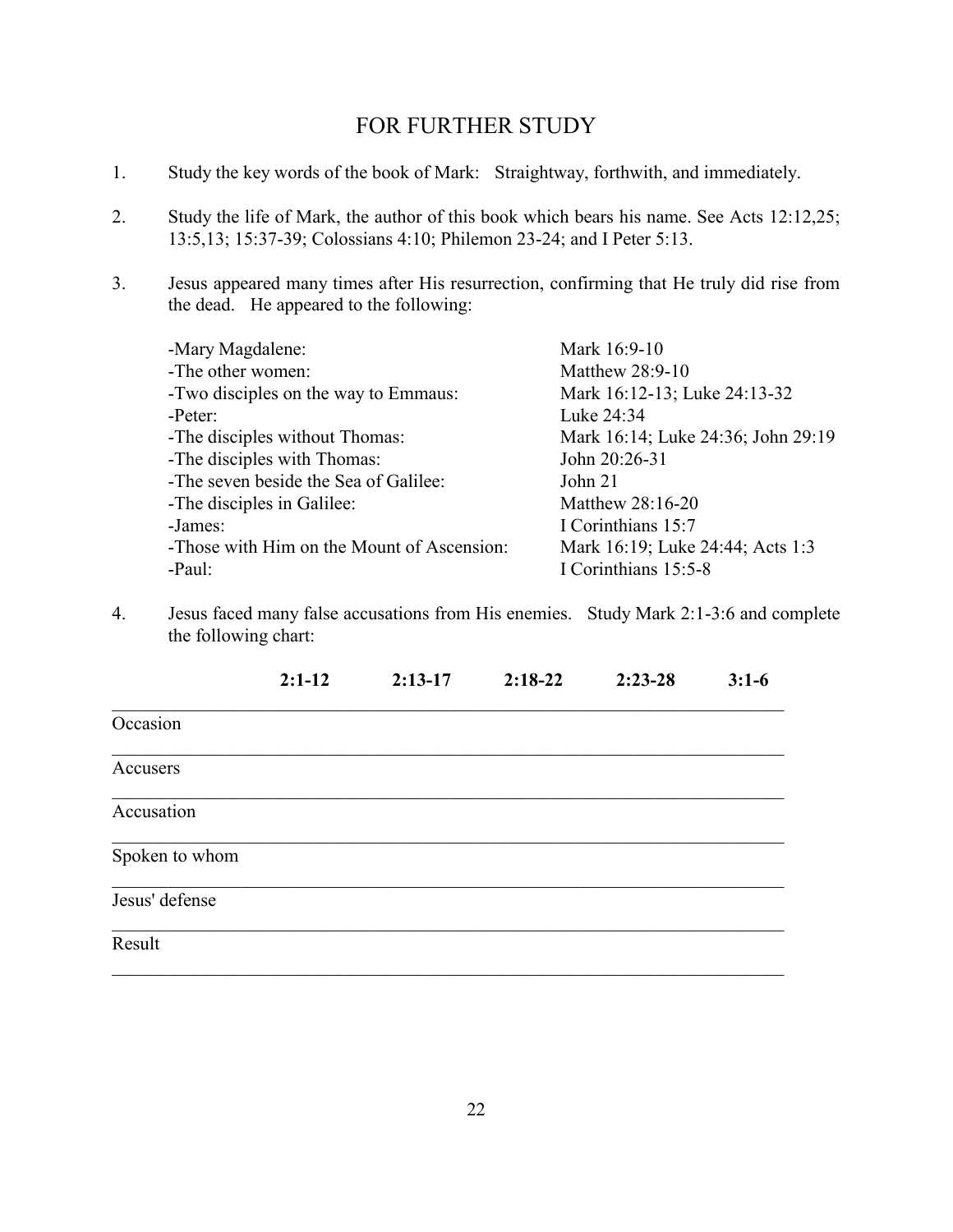## CHAPTER THREE

## LUKE

### **OBJECTIVES:**

Upon completion of this chapter you will be able to:

- Name the author of the book of Luke.
- Identify to whom the book of Luke was written.
- State the purpose for the book of Luke.
- Write the Key Verse of the book of Luke from memory.
- State the Life and Ministry Principle for the book of Luke.

### **INTRODUCTION**

**AUTHOR:** Luke

**TO WHOM:** All believers, although the first intended audience was the Greeks to whom he presented Jesus as the perfect man. He also addresses one specific believer, Theophilus.

**PURPOSE:** The purpose is to write an orderly account of the ministry of Jesus (Luke 1:1-4).

**KEY VERSE:** Luke 19:10

**LIFE AND MINISTRY PRINCIPLE:** Our mission is identical to that of Jesus: To reach the lost with the good news of the Gospel.

**MAIN CHARACTERS:** Jesus, the twelve disciples

### **OUTLINE**

### **Part One: Preparation 1:1-2:52**

- I. Introduction:
	- A. The note to Theophilus: 1:1-4
	- B. The vision of Zechariah: 1:5-25
	- C. The vision of Mary: 1:26-38
	- D. The visit of Mary to Elizabeth: 1:39-56
	- E. The birth of John the Baptist: 1:57-80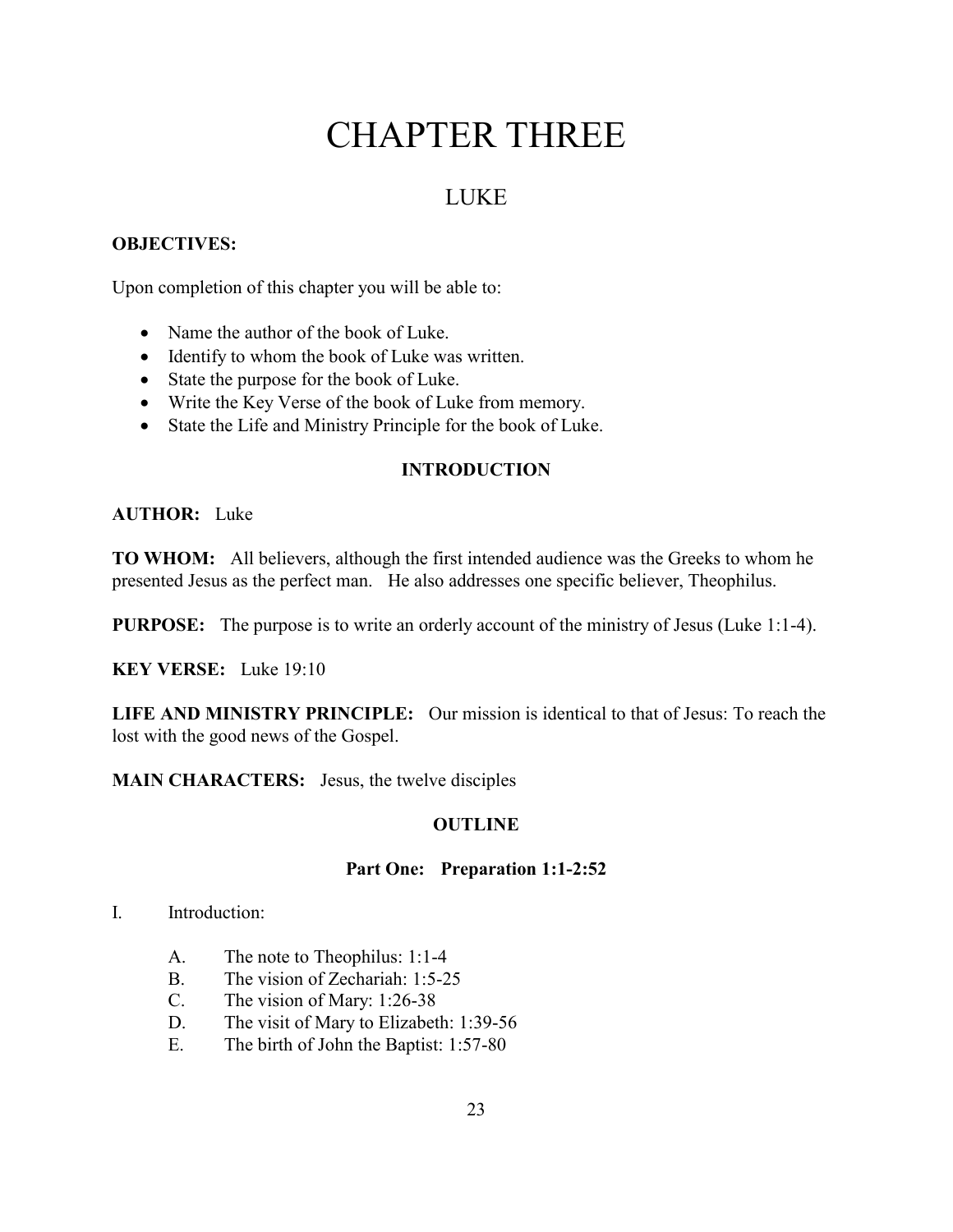- II. Birth and childhood of Jesus:
	- A. The birth of Jesus: 2:1-7
	- B. The visit of the shepherds: 2:8-20
	- C. The circumcision and naming of Jesus: 2:21
	- D. The presentation of Jesus: 2:22-40
	- E. The visit of Jesus to the Temple: 2:41-52

### **Part Two: The Beginning Of Christ's Ministry 3:1-4:3**

- I. The ministry of John the Baptist: 3:1-20
- II. The baptism of Jesus: 3:21-22
- III. The genealogy of Jesus: 3:23-38
- IV. The temptation of Jesus: 4:1-13

#### **Part Three: Jesus In Galilee 4:14-9:62**

- I. The rejection of Jesus in Nazareth: 4:14-30
- II. The demon possessed man in the synagogue at Capernaum: 4:31-37
- III. The healing of Peter's mother-in-law: 4:38-39
- IV. Further miracles and preaching: 4:40-44
- V. A miraculous catch of fish and the call of Simon Peter, James, and John: 5:1-11
- VI. The cleansing of a leper: 5:12-16
- VII. The forgiving and healing of a paralyzed man: 5:17-26
- VIII. The call of Matthew: 5:27-28
- IX. The feast with publicans: 5:29-32
- X. Remarks about fasting: 5:33-39
- XI. Plucking and eating grain on the Sabbath: 6:1-5
- XII. Healing of a withered hand: 6:6-11
- XIII. Choice of the twelve disciples: 6:12-16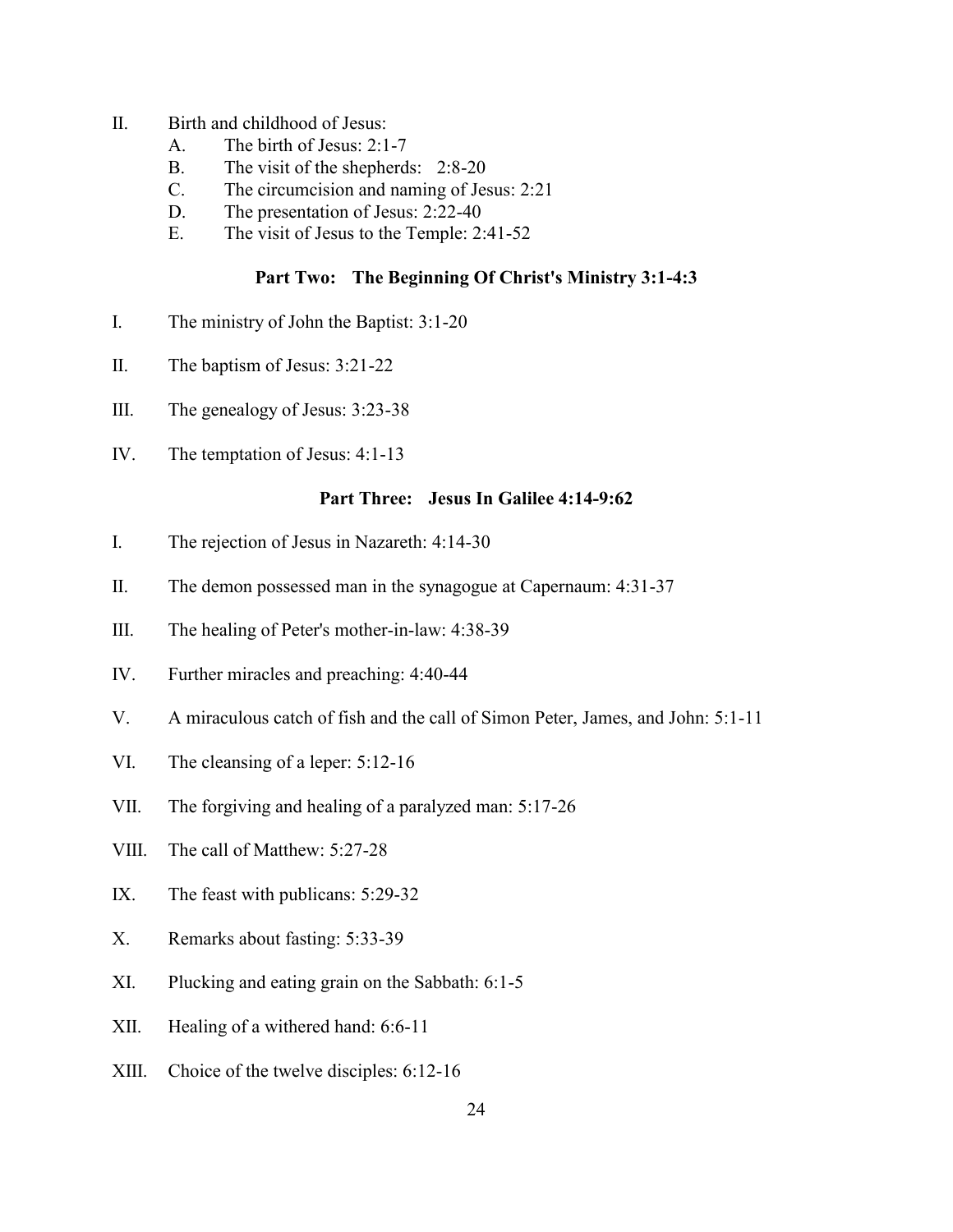| XIV.    | The sermon on the Mount: 6:17-49                                                |
|---------|---------------------------------------------------------------------------------|
| XV.     | Healing of a centurion's servant: 7:1-10                                        |
| XVI.    | Raising a widow's son from the dead: 7:11-17                                    |
| XVII.   | The question of John the Baptist: 7:18-35                                       |
| XVIII.  | Anointing by and forgiveness of the sinful woman: 7:36-50                       |
| XIX.    | Preaching with support from certain women: 8:1-3                                |
| XX.     | The parable of the seed and the soils: 8:4-15                                   |
| XXI.    | Parable of the candle: 8:16-18                                                  |
| XXII.   | True spiritual relationship: 8:19-21                                            |
| XXIII.  | Stilling the storm: 8:22-25                                                     |
| XXIV.   | Healing the demoniac: 8:26-40                                                   |
| XXV.    | Healing the woman with the issue of blood and raising Jarius' daughter: 8:40-56 |
| XXVI.   | The mission of the twelve disciples: 9:1-6                                      |
| XXVII.  | The death of John the Baptist: 9:7-9                                            |
| XXVIII. | Feeding of the 5,000: 9:10-17                                                   |
| XXIX.   | Peter's confession: 9:18-21                                                     |
| XXX.    | Prediction of Christ's death: 9:22                                              |
| XXXI.   | A call to discipleship: 9:23-27                                                 |
| XXXII.  | The transfiguration: 9:28-36                                                    |
| XXXIII. | The deliverance of a demon possessed boy: 9:37-45                               |
| XXXIV.  | A lesson on greatness: 9:46-48                                                  |
| XXXV.   | Remarks on tolerance: 9:49-50                                                   |
|         |                                                                                 |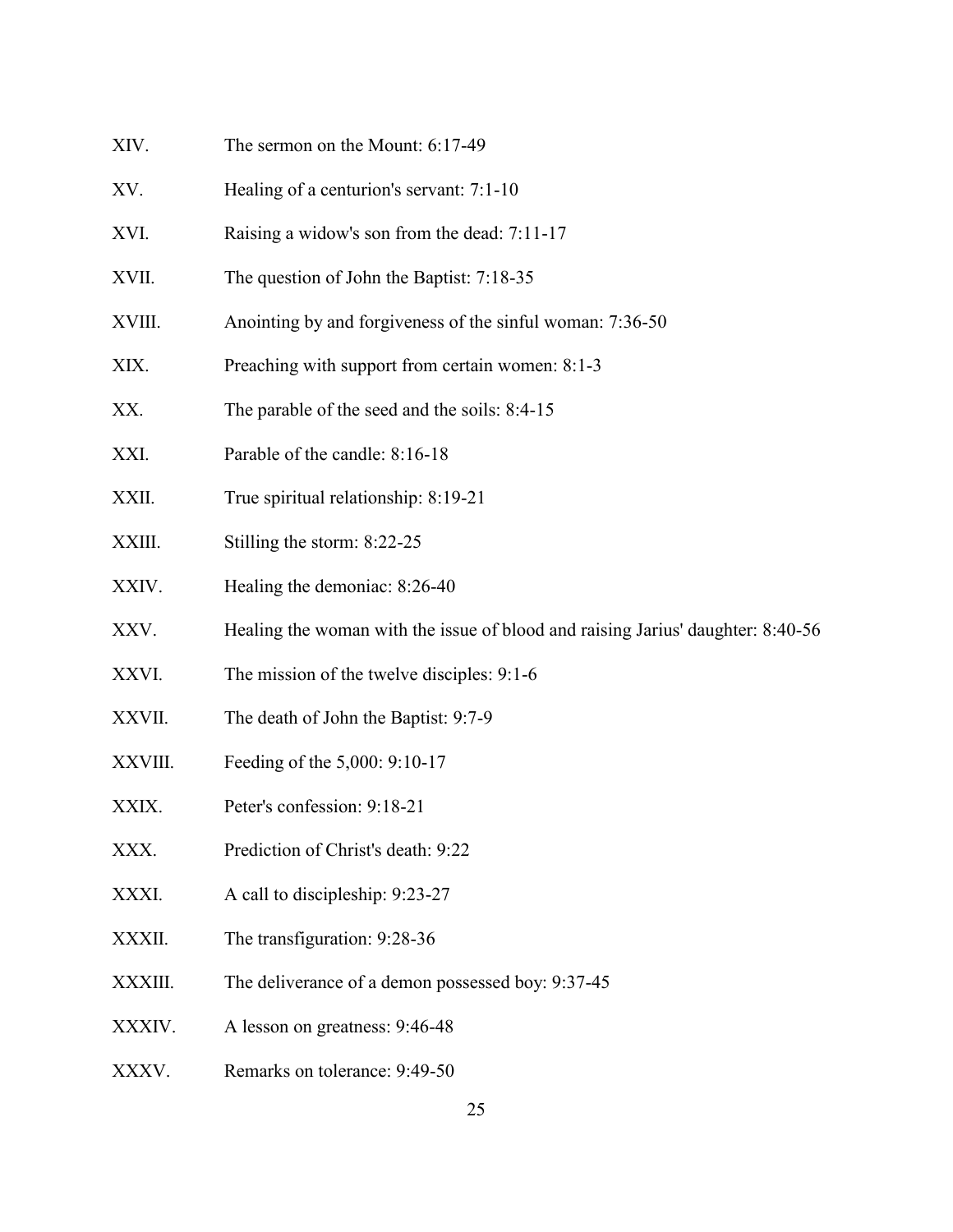### **Part Four: Jesus On The Way To Jerusalem 10:1-19:48**

- I. Determination to go to Jerusalem and the rejection by a Samaritan village: 9:51-56
- II. Remarks on discipleship: 9:57-62
- III. The mission of the seventy: 10:1-24
- IV. The parable of the good Samaritan: 10:25-37
- V. Dinner with Mary and Martha: 10:38-42
- VI. Teaching on prayer: 11:1-13
- VII. Defense against the charge of Satanic power: 11:14-26
- VIII. The importance of keeping God's Word: 11:27-28
- IX. Seeking for a sign: 11:29-36
- X. Exposing the Pharisees and Scribes: 11:37-54
- XI. Warnings: 12:1-59
	- A. Against hypocrisy: 12:1-12
	- B. Against covetousness: 12:13-21
	- C. Against anxiety: 12:22-34
	- D. About servants waiting for masters: 12:35-48
	- E. About understanding Christ's mission: 12:49-59
- XII. A call to repentance: 13:1-9
- XIII. The healing of the woman with the spirit of infirmity: 13:10-17
- XIV. Parables: 13:18-30
	- A. The mustard seed: 13:18-19
	- B. The leaven: 13:20-21
	- C. The narrow door: 13:22-30
- XV. A message from and to Herod: 13:31-33
- XVI. A lament over Jerusalem: 13:34-35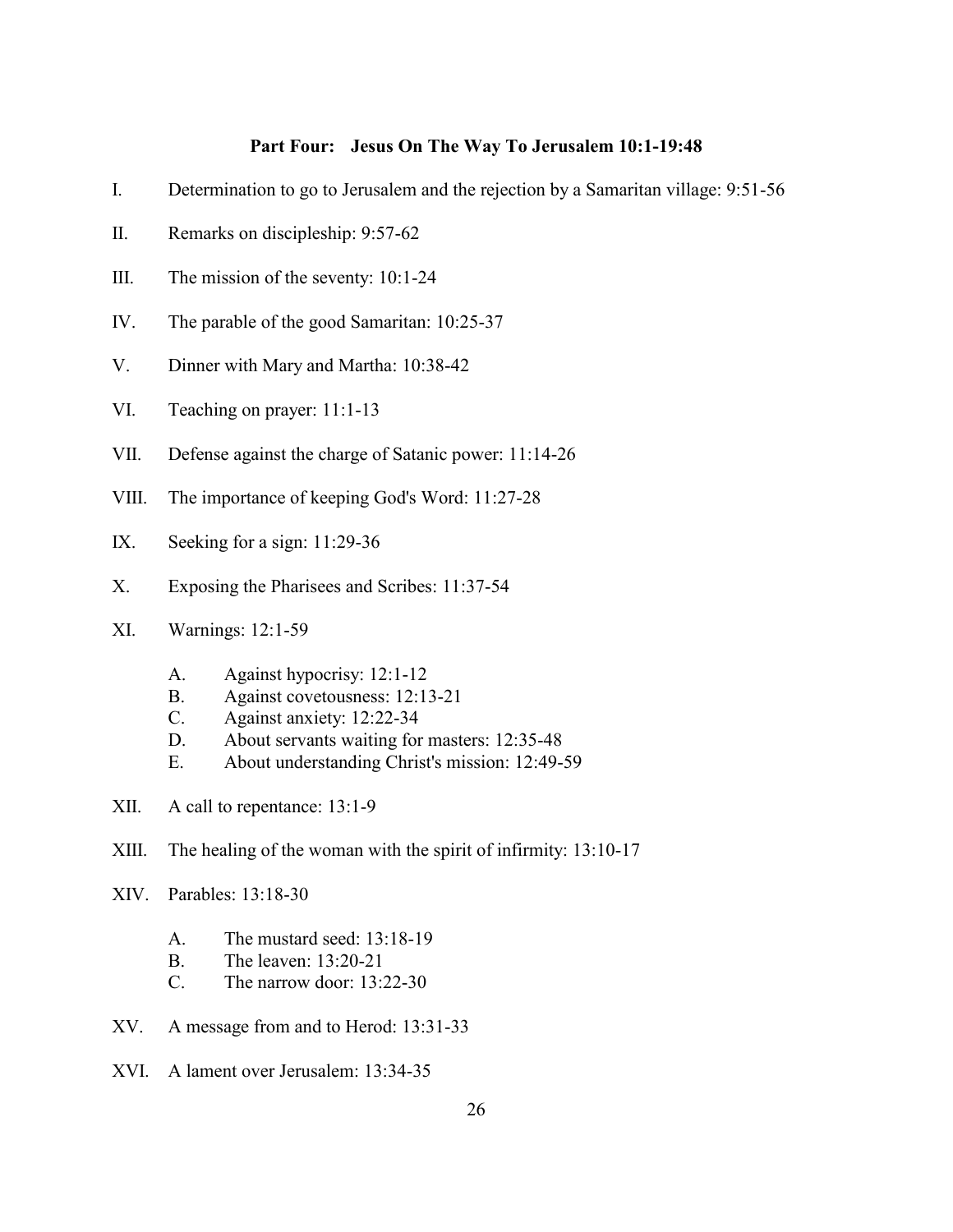| XVII.   | Healing of a man with dropsy: 14:1-6                                                                                                                                                                                                                                                                                                                                                                         |  |  |  |  |
|---------|--------------------------------------------------------------------------------------------------------------------------------------------------------------------------------------------------------------------------------------------------------------------------------------------------------------------------------------------------------------------------------------------------------------|--|--|--|--|
| XVIII.  | Parables:                                                                                                                                                                                                                                                                                                                                                                                                    |  |  |  |  |
|         | The marriage feast: 14:7-14<br>A.<br>The great banquet: 14:15-24<br><b>B.</b><br>The builder: 14:25-30<br>$C_{\cdot}$<br>D.<br>The king who goes to war: 14:31-35<br>The lost sheep: $15:1-7$<br>Ε.<br>The lost coin: 15:8-10<br>F <sub>1</sub><br>G.<br>The prodigal son: $15:11-32$<br>The unjust steward and further comments on the Pharisees: 16:1-18<br>Η.<br>The rich man and Lazarus: 16:19-31<br>I. |  |  |  |  |
| XIX.    | Offenses: 17:1-4                                                                                                                                                                                                                                                                                                                                                                                             |  |  |  |  |
| XX.     | Increasing faith: 17:5-10                                                                                                                                                                                                                                                                                                                                                                                    |  |  |  |  |
| XXI.    | Healing of the lepers: 17:11-19                                                                                                                                                                                                                                                                                                                                                                              |  |  |  |  |
| XXII.   | The future of the Kingdom of God: 17:20-37                                                                                                                                                                                                                                                                                                                                                                   |  |  |  |  |
| XXIII.  | Parable of the widow and the unjust judge: 18:1-8                                                                                                                                                                                                                                                                                                                                                            |  |  |  |  |
| XXIV.   | Parable of the Pharisee and the publican: 18:9-14                                                                                                                                                                                                                                                                                                                                                            |  |  |  |  |
| XXV.    | Welcoming little children: 18:15-17                                                                                                                                                                                                                                                                                                                                                                          |  |  |  |  |
| XXVI.   | The rich young ruler: $18:18-30$                                                                                                                                                                                                                                                                                                                                                                             |  |  |  |  |
| XXVII.  | Prediction of the death and resurrection of Jesus: 18:31-34                                                                                                                                                                                                                                                                                                                                                  |  |  |  |  |
| XXVIII. | Healing of the blind man near Jericho: 18:35-43                                                                                                                                                                                                                                                                                                                                                              |  |  |  |  |
| XXIX.   | The conversion of Zacchaeus: 19:1-10                                                                                                                                                                                                                                                                                                                                                                         |  |  |  |  |
| XXX.    | The parable of the pounds: 19:11-27                                                                                                                                                                                                                                                                                                                                                                          |  |  |  |  |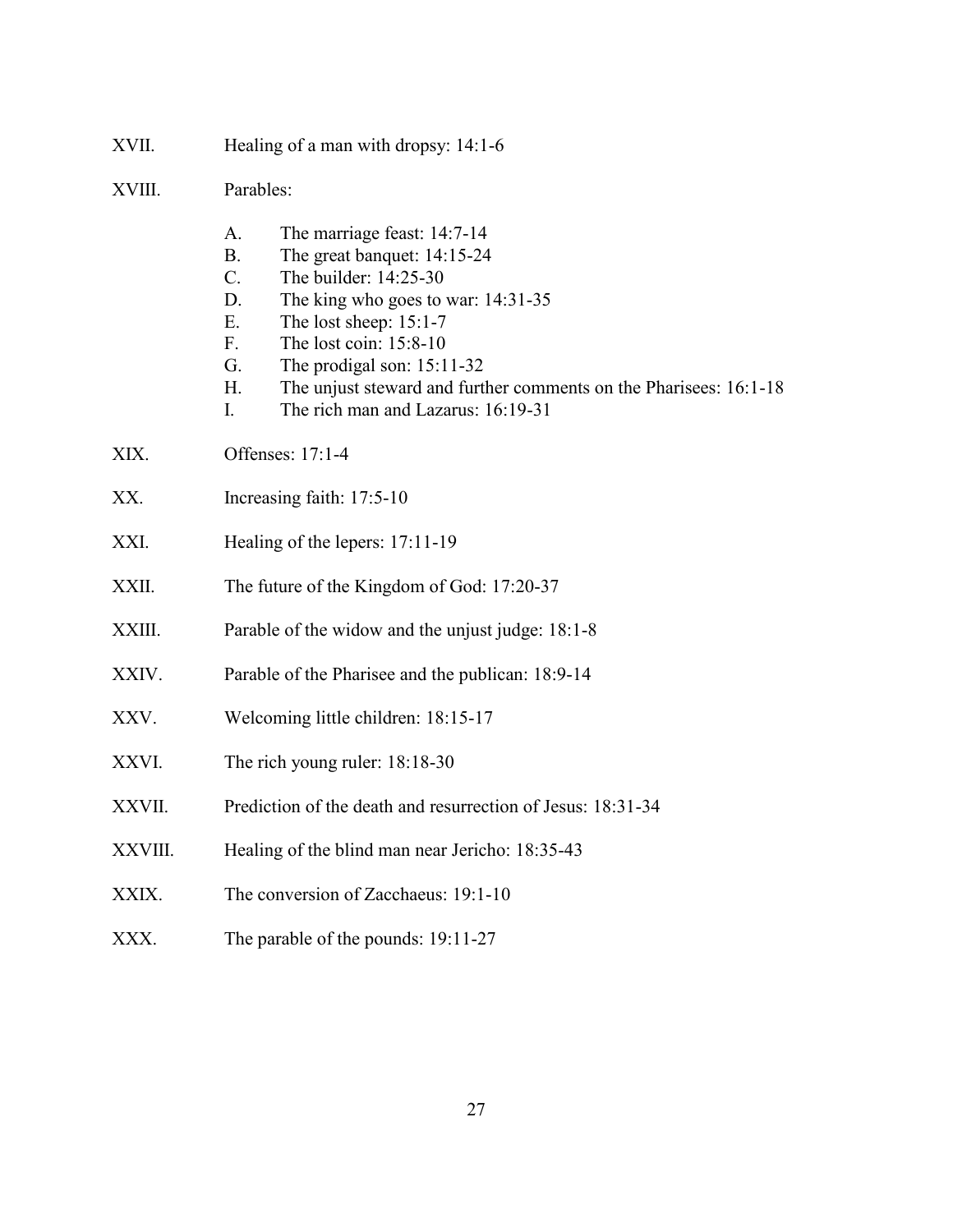### **Part Five: Jesus In Jerusalem 19:28-24:53**

- I. Events prior to the death of Jesus: 19:28-23:25
	- A. The triumphal entry: 19:28-48
	- B. Temple disputes: 20:1-47
		- l. The question of authority: 20:1-8
		- 2. The parable of the faithless tenants: 20:9-18
		- 3. The question of tribute to Caesar: 20:19-26
		- 4. The question of the resurrection: 20:27-40
		- 5. A question and a warning: 20:41-47
	- C. Temple teachings: 21:1-38
		- l. The widow's offering: 21:1-4
		- 2. The future: 21:5-28
		- 3. The warning to watch: 21:29-38
	- D. Passover and the final night: 22:1-71
		- l. The plot against Jesus: 22:1-6
		- 2. The preparation for the Passover: 22:7-13
		- 3. The Last Supper: 22:14-23
		- 4. True greatness: 22:24-30
		- 5. The warning to Peter: 22:31-34
		- 6. Warning to the disciples: 22:35-38
		- 7. Prayer in the garden: 22:39-46
		- 8. The arrest of Jesus: 22:47-53
		- 9. Peter's denials: 22:54-62
		- 10. The trial of Jesus: 22:63-71
			- a. Abuse by the soldiers: 22:63-65
			- b. Condemnation by the Sanhedrin: 22:66-71
			- c. The hearing before Herod: 23:1-12
			- d. The hearing before Pilate: 23:13-25
- II. The death of Jesus: 23:26-56
	- A. The crucifixion: 23:26-49
		- l. On the way to Golgotha: 23:26-31
		- 2. The crucifixion and mocking of Jesus: 23:32-38
		- 3. The repentant criminal 23:39-43
		- 4. The death of Jesus: 23:44-49
		- 5. The burial of Jesus: 23:50-56
- III. The resurrection of Jesus: 24:1-12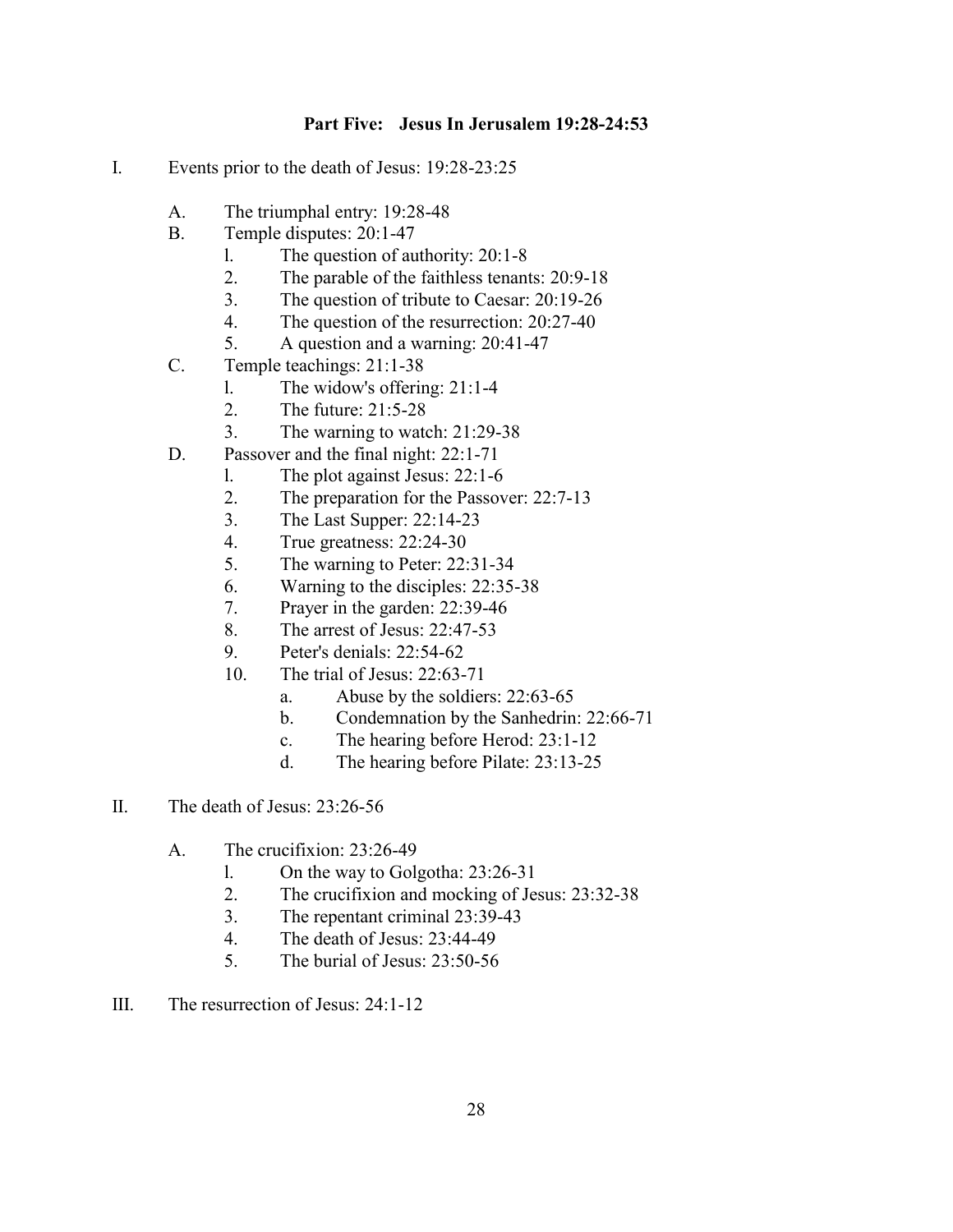- IV. The post-resurrection ministry: 24:13-49
	- A. The walk to Emmaus: 24:13-35
	- B. The appearance in Jerusalem: 24:36-49
	- C. A final charge: 24:44-49
	- D. The ascension of Jesus: 24:50-53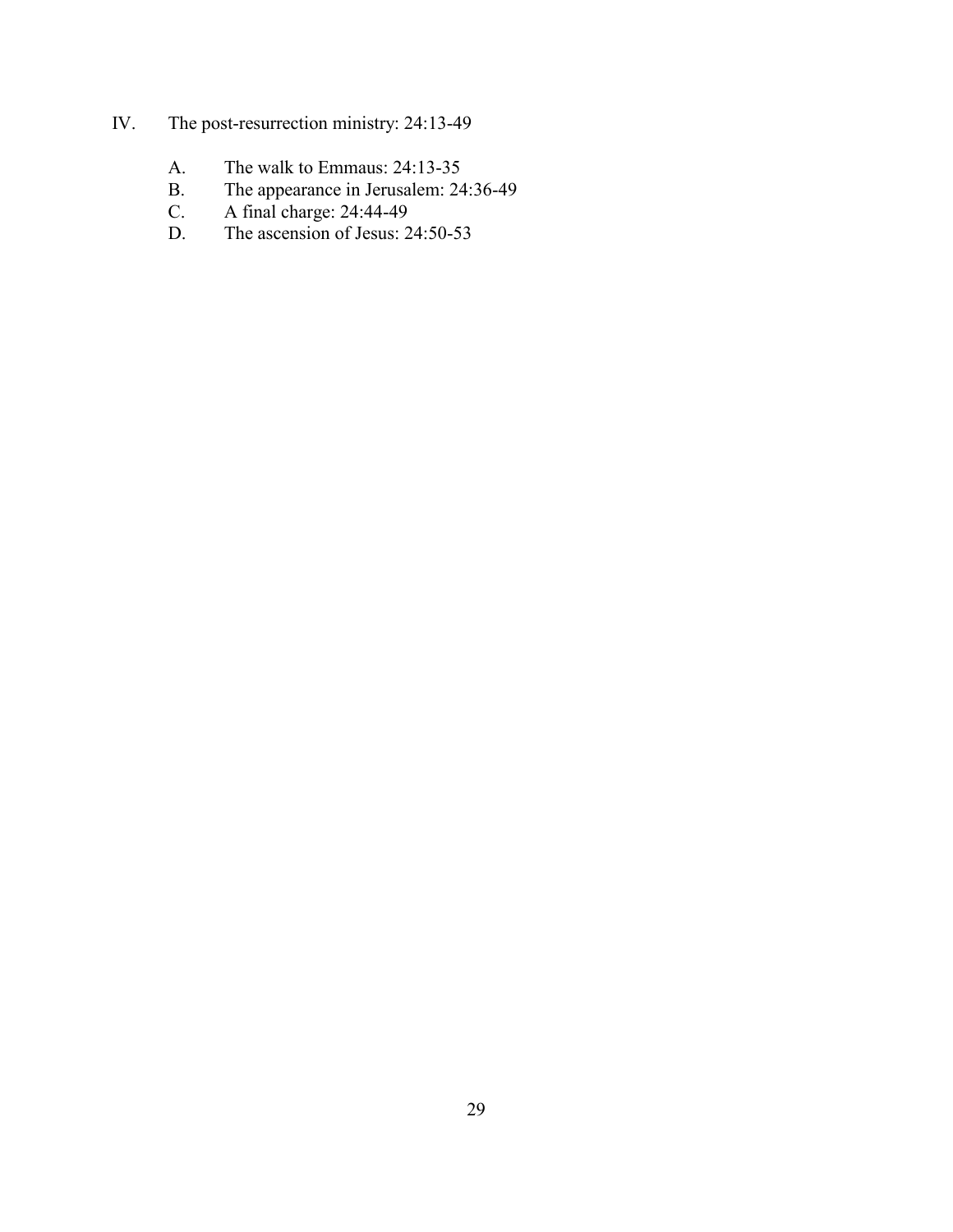## **SELF-TEST**

| 1. | Who was the author of the book of Luke?<br>State the purpose for the book of Luke. |  |  |
|----|------------------------------------------------------------------------------------|--|--|
| 2. |                                                                                    |  |  |
|    |                                                                                    |  |  |
| 3. | To whom was the book of Luke written?                                              |  |  |
| 4. | State the Life and Ministry Principle of the book of Luke.                         |  |  |
|    |                                                                                    |  |  |
| 5. | From memory, write the Key Verse of Luke.                                          |  |  |
|    |                                                                                    |  |  |

(Answers to tests are provided at the conclusion of the final chapter in this manual.)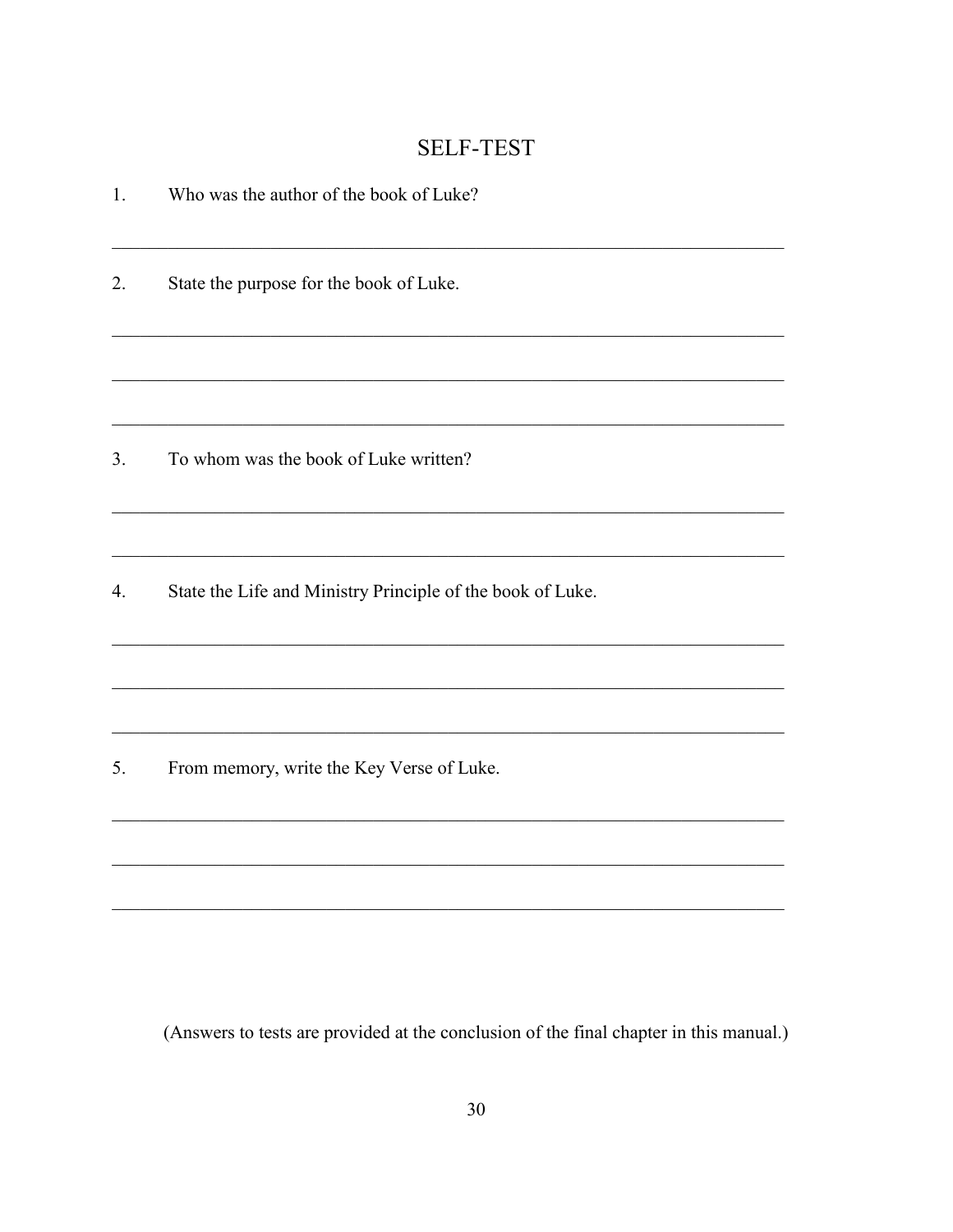## FOR FURTHER STUDY

- 1. Luke, the author of this Gospel, also wrote the book of Acts. You will study Acts later in this course.
- 2. Study the life of Luke, the author of this book which bears his name. His story is recorded in the four Gospels and the book of Acts.
- 3. Study the following chart on the disciples of Jesus:

| <b>Name</b>      | Original<br>Occupation | <b>Area Of Ministry</b>                |
|------------------|------------------------|----------------------------------------|
| Peter            | Fisherman              | First leader of church                 |
| James of Zebedee | Fisherman              | Judea                                  |
| John             | Fisherman              | Jerusalem, Ephesus, banished to Patmos |
| Andrew           | Fisherman              | Scythia, Greece, Asia                  |
| Philip           | Unknown                | Phyrgia                                |
| Bartholomew      | Unknown                | Armenia (now Turkey & Iran)            |
| Thomas           | Unknown                | Parthia, Persia, India                 |
| Matthew          | Tax collector          | Ethiopia                               |
| James            | Unknown                | Palestine, Egypt                       |
| Jude             | Unknown                | Assyria, Persia                        |
| Simon the Zealot | Unknown                | Unknown                                |
| Judas            | Unknown                | None                                   |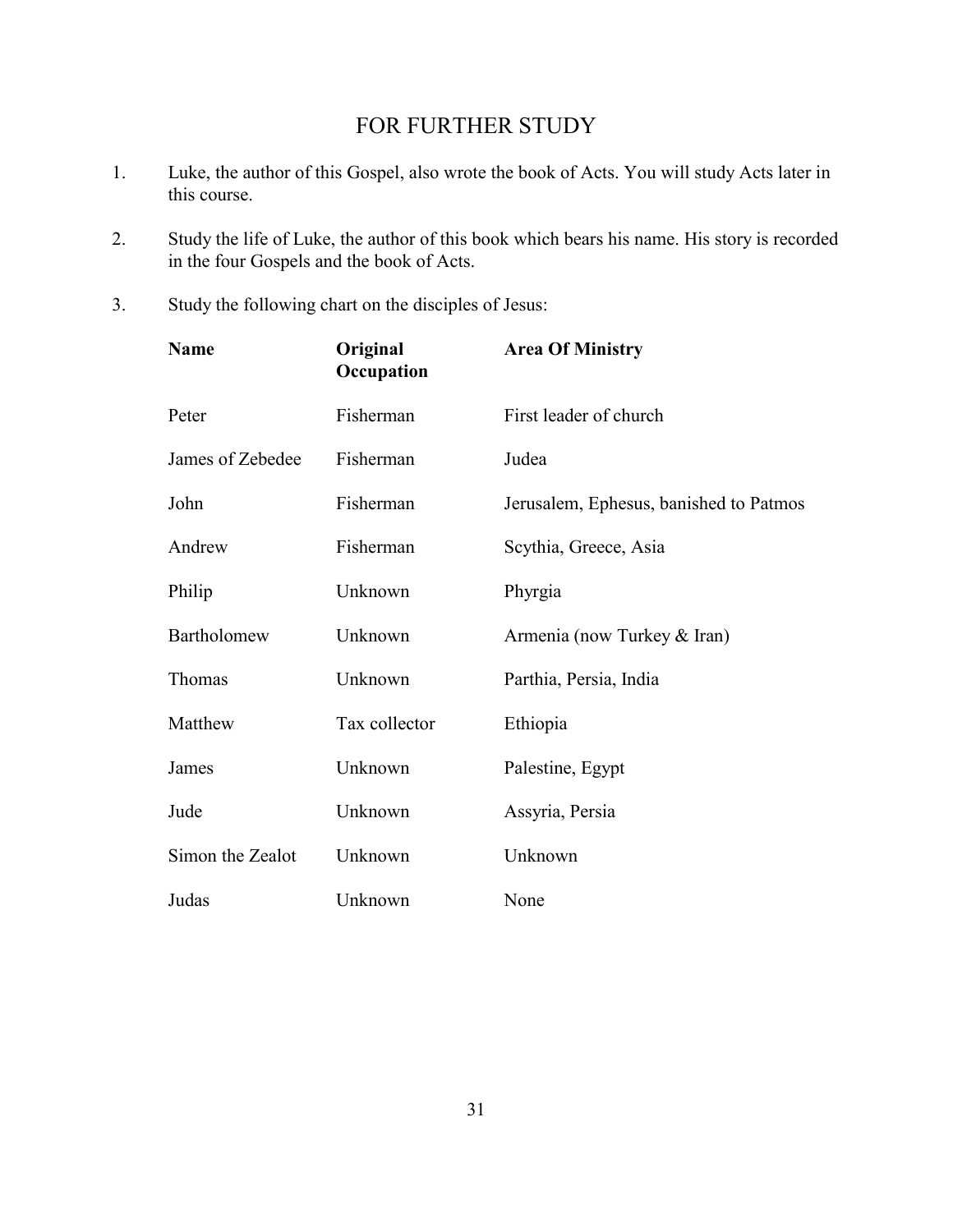# CHAPTER FOUR

### JOHN

#### **OBJECTIVES:**

Upon completion of this chapter you will be able to:

- Name the author of the book of John.
- Identify to whom the book of John was written.
- State the purpose for the book of John.
- Write the Key Verse of the book of John from memory.
- State the Life and Ministry Principle for the book of John.

#### **INTRODUCTION**

**AUTHOR:** John

**TO WHOM:** All believers, to whom John portrays Jesus as the Son of God.

**PURPOSE:** To convince that Jesus was the Messiah, the Son of God, and lead men to everlasting life.

**KEY VERSE:** John 20:31

**LIFE AND MINISTRY PRINCIPLE:** Jesus is the Christ, the Son of the living God, source of salvation and way to everlasting life.

**MAIN CHARACTERS:** Jesus, John the Baptist, the twelve disciples

#### **OUTLINE**

#### **Part One: Introduction 1:1-51**

- I. Introducing Jesus, the Christ: 1:1-18
	- A. Jesus, the Word, was: 1:1-3
		- 1. From the beginning: 1:1
		- 2. With God: 1:1
		- 3. Was God: 1:1
		- 4. The creative word: 1:2-3
	- B. Jesus, the life and light: 1:4-13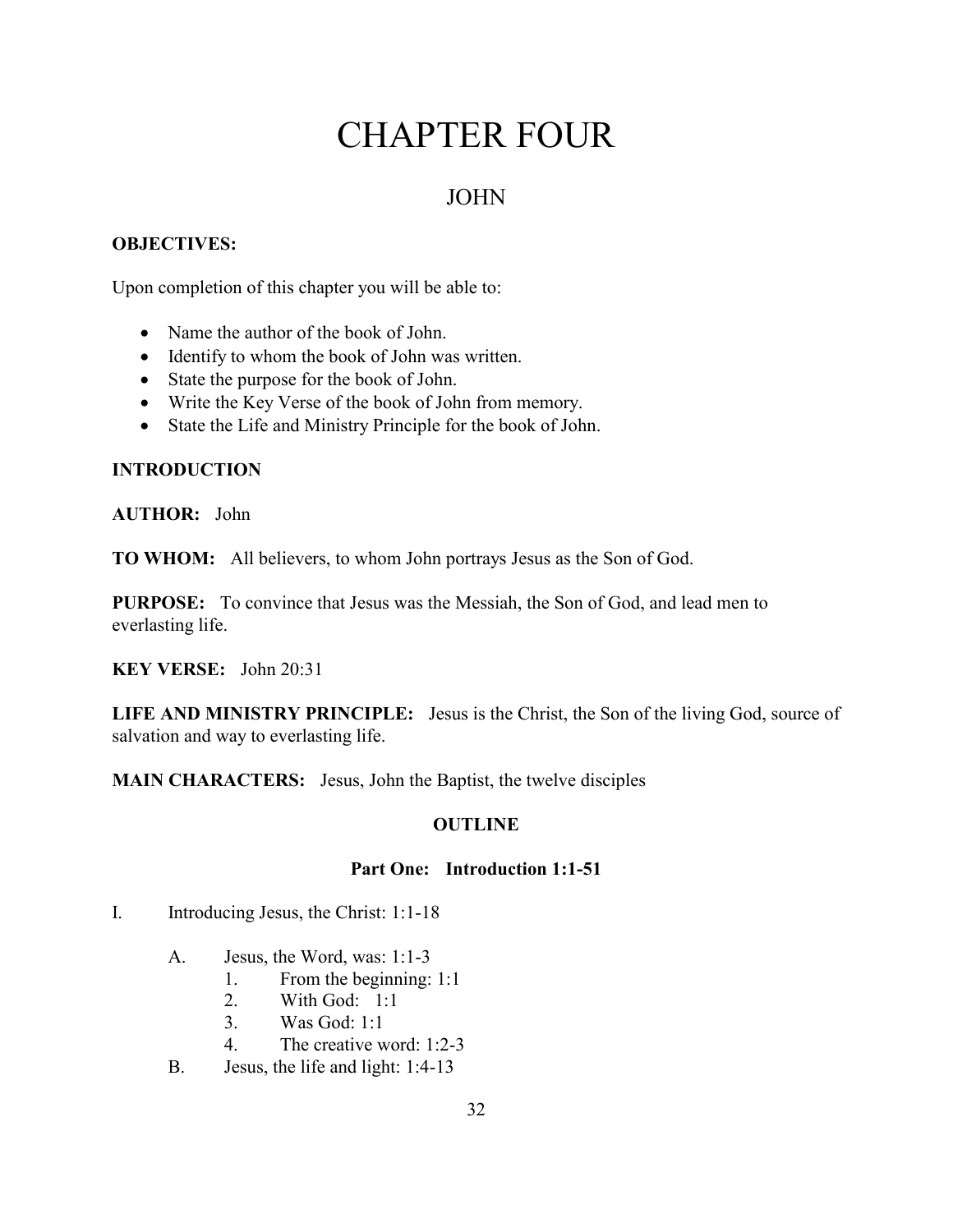- 1. The life and light of men: 1:4
- 2. The light which shown in darkness: 1:5
- 3. The light of which John the Baptist gave witness: 1:6-8
- 4. The true light of man: 1:9
- 5. Not received by some: 1:10-11
- 6. Received by others: 1:12-13
- C. Jesus in the flesh: 1:14-18
	- 1. Born of God: 1:14
	- 2. The Word was made flesh and lived among us: 1:14
	- 3. John the Baptist gave witness of the Word made flesh: 1:15
- D. Jesus, the fullness of God's grace: 1:16-18
- II. The witness of John: 1:19-34
	- A. To Jesus the Messiah: 1:19-28
		- l. The questioning: 1:19-22
		- 2. The answer: 1:23
		- 3. The questioners: 1:24
		- 4. More questioning: 1:25
		- 5. The answer: 1:26-27
		- 6. The location of the dialogue: 1:28
	- B. To Jesus the Lamb and the Son: 1:29-36
		- l. The baptism: 1:29-34
		- 2. The confession: 1:35-36

#### III. The first disciples: 1:35-51

- A. Andrew: 1:34-40
- B. Simon: 1:40-42
- C. Philip: 1:43-44
- D. Nathaniel: 1:45-51

#### **Part Two: Public Ministry 2:1-12:50**

- I. Turning water into wine: 2:1-10
	- A. The setting: 2:1
	- B. The participants: 2:2
	- C. The problem: 2:3-5
	- D. The miraculous solution: 2:6-11
- II. Authority over the temple: 2:12-25
	- A. Transition to Jerusalem: 2:12-13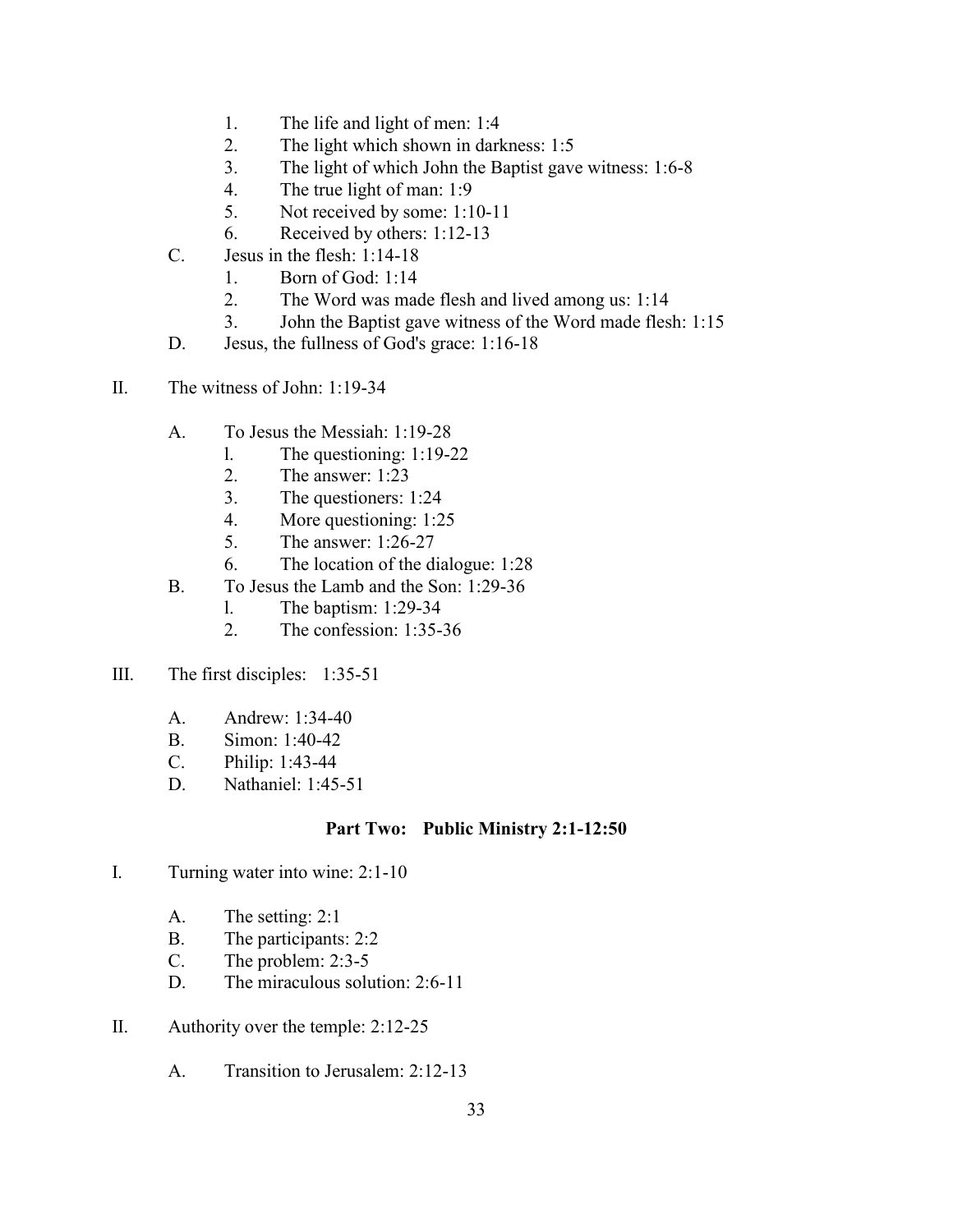- B. The cleansing of the temple: 2:14-22
	- l. The cleansing: 2:14-16
	- 2. The disciples remember: 2:17
	- 3. The prophecy: 2:18-21
	- 4. The disciples remember: 2:22
- C. Reaction to the cleansing: 2:23-25
- III. Conversation with Nicodemus: 3:1-21
	- A. The setting: 3:1-2
	- B. The declaration: 3:2
	- C. The response: 3:3
	- D. The first question: 3:4
	- E. The response: 3:5-8
	- F. The second question: 3:9
	- G. The response: 3:10-21
- IV. Verification of Jesus by John the Baptist: 3:22-36
	- A. The setting: 3:22-24
	- B. The question: 3:25-26
	- C. The answer: 3:27-36
- V. A mission among the Samaritans: 4:1-42
	- A. The setting in Samaria: 4:1-6
	- B. The witness to a woman: 4:7-26
	- C. The surprise of the disciples: 4:27
	- D. The witness of the woman in Samaria: 4:28-30
	- E. A vision for the disciples: 4:31-38
	- F. Results of the Samaritan mission: 4:39-42
- VI. A miracle in Galilee: 4:43-54
	- A. Transition to Galilee: 4:43-45
	- B. Healing of a nobleman's son: 4:46-54
- VII. Sickness to health on the Sabbath: 5:1-47
	- A. Healing on the Sabbath: 5:1-9
	- B. The Jews and the man who was healed: 5:10-13
	- C. Jesus and the man who was healed: 5:14
	- D. The Jews and the man who was healed: 5:15-18
	- E. A sermon following the healing: 5:19-47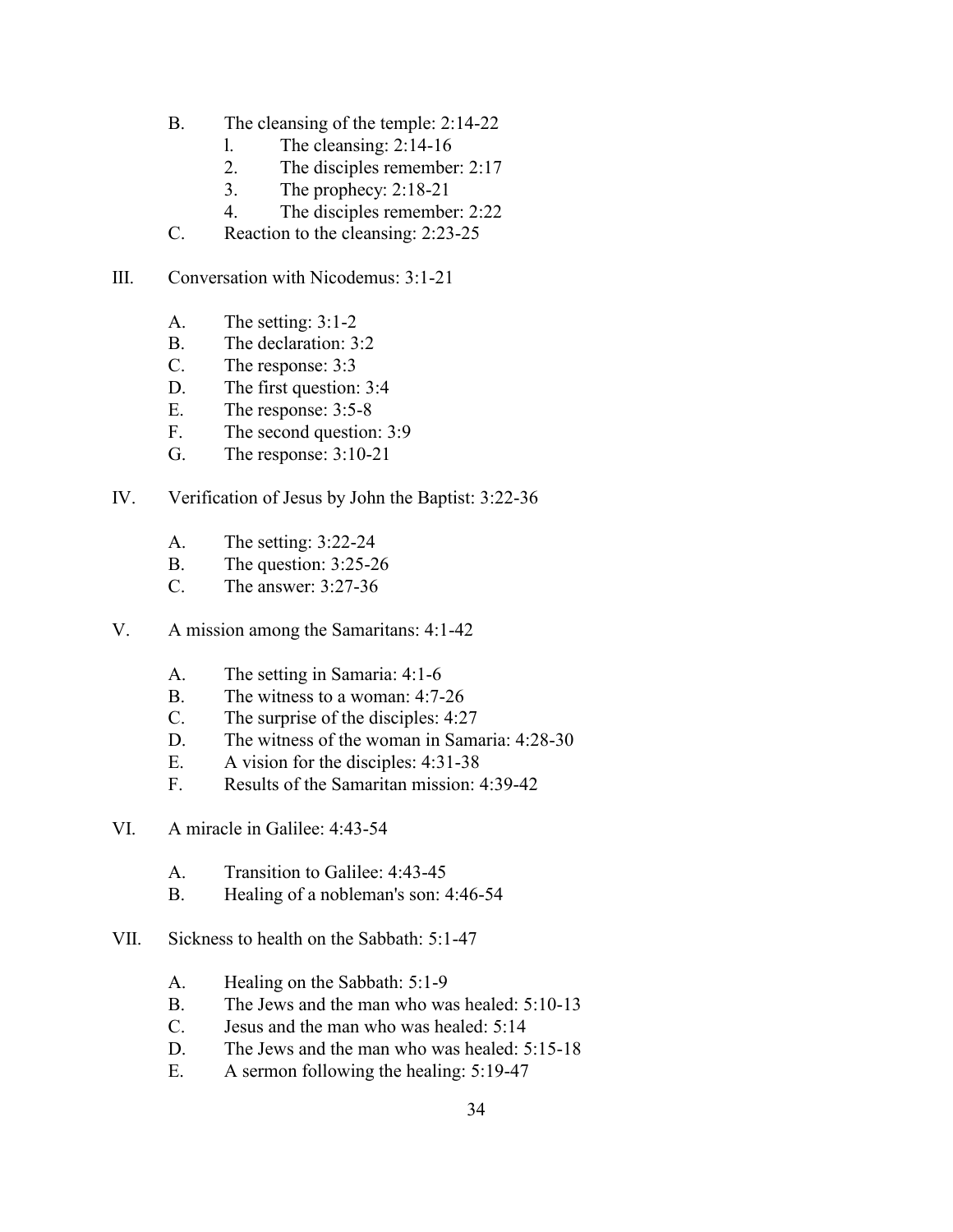- l. Jesus claims equality with God: 5:19-29
	- a. In works: 5:19-21
	- b. In resurrection: 5:21
	- c. In judgment: 5:22-29
	- d. In honor: 5:23
- 2. Witnesses to the divine claims of Jesus: 5:30-40
	- a. A witness to Himself: 5:30-32
	- b. John the Baptist: 5:33-35
	- c. The works of Jesus: 5:36
	- d. The Father: 5:37-38
	- e. The Scriptures: 5:39
- 3. Condemnation of unbelief: 5:40-47
- VIII. Christ the Bread of Life: 6:1-15
	- A. The setting: 6:1-4
	- B. The problem: 6:5-7
	- C. The feeding of the five thousand: 6:8-13
	- D. Disappointing results: 6:14-15
- IX. Fear into faith in the midst of a storm: 6:16-21
- X. The sequel to the feeding of the 5,000: 6:22-71
	- A. The "five thousand" reassembled: 6:22-24
	- B. Dialogue on the Bread of Life: 6:25-71
		- l. The bread of Moses compared to that of Jesus: 6:25-34
		- 2. The bread that nourishes eternal life: 6:35-40
		- 3. The living bread from Heaven: 6:41-51
		- 4. The bread of Christ's death: 6:52-59
	- C. Results of the dialogue: 6:60-71
		- l. Many turned back: 6:60-66
		- 2. Twelve were left: 6:67-71
- XI. Jesus at the Jerusalem feast: 7:1-53
	- A. Journey to Jerusalem: 7:1-10
	- B. Jesus in Jerusalem: A controversial figure: 7:11-13
	- C. Inconsistency of the critics of Jesus: 7:14-24
	- D. Jesus: The object of speculation: 7:25-36
	- E. The proclamation of Jesus: 7:37-39
	- F. The divided crowd: 7:40-44
	- G. The divided council: 7:45-53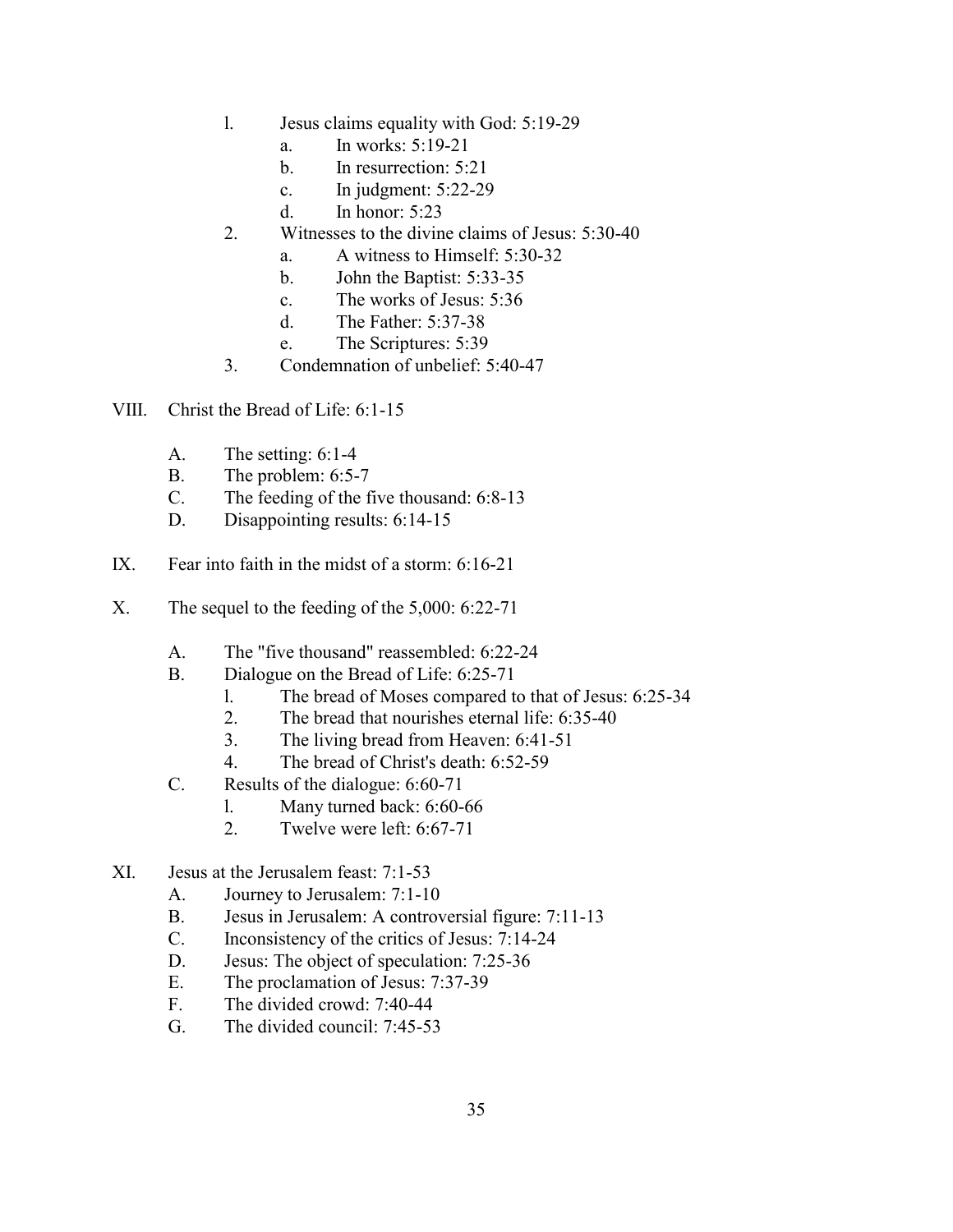- XII. Teaching in the temple: 8:1-59
	- A. The woman in adultery: 8:1-8:11
	- B. Jesus the light of the world: 8:12-20
	- C. Preview of the cross and reaction of the crowd: 8:21-30
	- D. The Jews and discipleship: 8:31-59
		- l. Freedom through knowledge of truth: 8:31-36
		- 2. Sons of Abraham: 8:37-40
		- 3. Sons of Satan: 8:41-47
		- 4. A charge of demon possession: 8:48-52
	- E. Reaction to the teaching: Jesus versus Abraham: 8:52-59
- XIII. Jesus heals a blind man: 9:1-41
	- A. Man blind from birth is healed: 9:1-7
	- B. Reaction of the blind man's neighbors: 9:8-12
	- C. Reaction of the Pharisees: 9:13-34
		- l. Interview with the blind man: 9:13-17
		- 2. Interview with his parents: 9:18-23
		- 3. Another interview with the blind man: 9:24-34
	- D. The conclusion: Jesus, the blind man, and the Pharisees: 9:35-41
- XIV. The pastoral dialogue: 10:1-42
	- A. The True Shepherd of the sheep: 10:1-6
	- B. The Door to the sheep fold: 10:7-10
	- C. The Good Shepherd of the flock: 10:11-18
- XV. Mounting hostility towards Jesus: 10:19-42
	- A. Division over demon possession: 10:19-21
	- B. A demand for plain talk: 10:22-24
	- C. Jesus' response: 10:25-30
	- D. Execution for blasphemy is prevented: 10:31-39
	- E. Refuge beyond Jordan: 10:40-42
- XVI. Death turned into life: 11:1-44
	- A. The setting: 11:1-6
	- B. The plan: 11:7-16
	- C. Dialogue on the significance of the event to follow: 11:17-27
	- D. The hopelessness of death: 11:28-39
	- E. The raising of Lazarus: 11:40-44
	- F. Results of the miracle: 11:45-12:11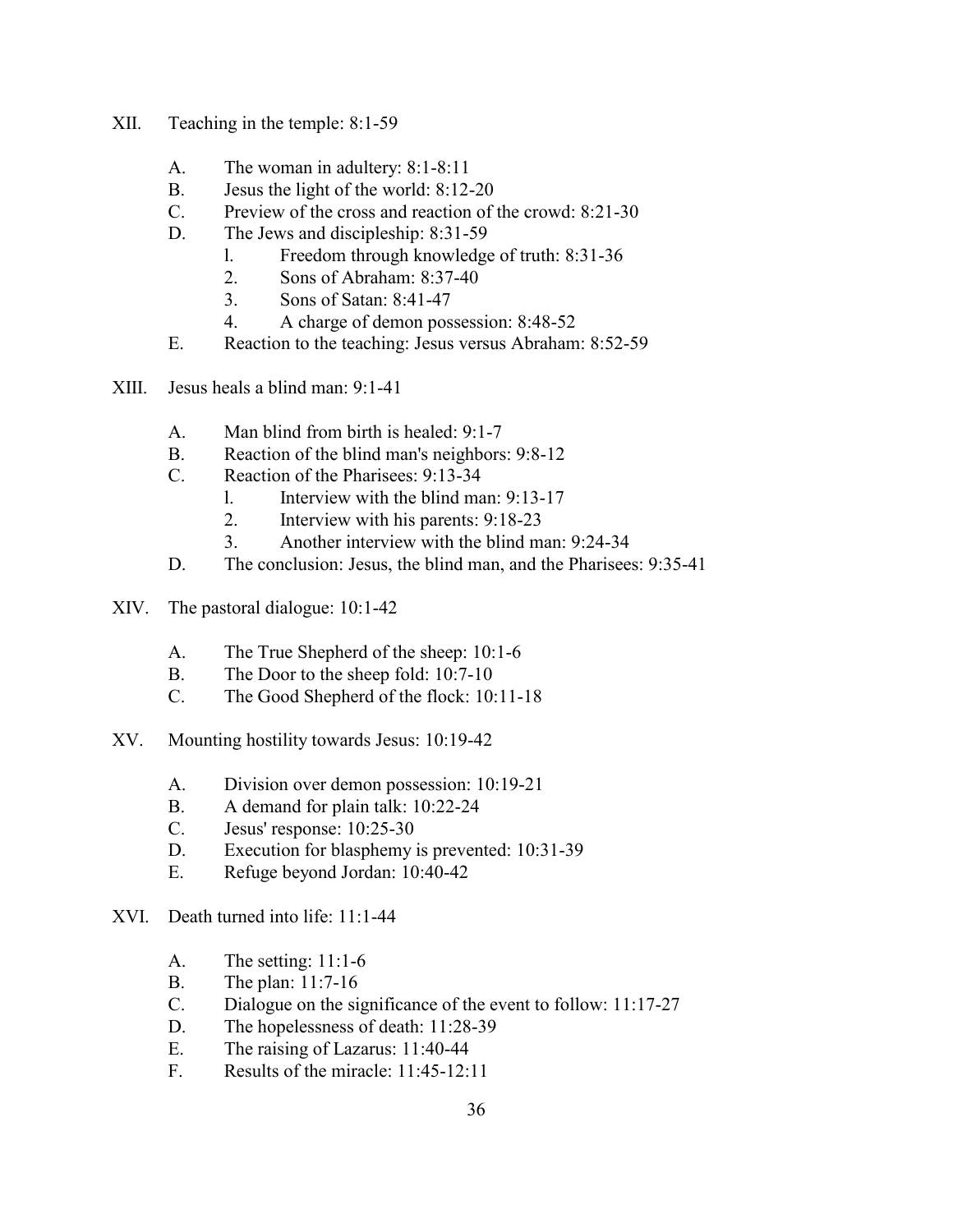- l. Reaction of some who believed: 11:45
- 2. Reaction of the council: 11:46-53
- 3. Implications for the security of Jesus: 11:54-57
- 4. Anointed for death: 12:1-8
- 5. Various reactions: 12:9-11

#### XVII. King Jesus: 12:12-50

- A. Increasing popularity of the King: 12:12-19
- B. The visit of the Greeks to the King: 12:20-22
- C. The death of the King: 12:23-50
	- 1. Prediction of the King's death: 12:23-27
	- 2. Assurance from the Father to the King: 12:28-30
	- 3. Witness by the King: 12:30-36
	- 4. Unbelief in the King: 12:37-43
	- 5. Belief in the King: 12:44-50

#### **Part Three: Private Ministry 13:1-17:26**

- I. The Last Supper: 13:1-38
	- A. An object lesson: Foot washing: 13:1-11
		- 1. The occasion: 13:1-3
		- 2. The act: 13:4-5
		- 3. The interpretation of the act: 13:6-17
	- B. Exposure of Judas: 13:18-30
	- C. Prediction of Jesus' departure: 13:31-35
	- D. Prediction of Peter's denials: 13:36-38
- II. A message of preparation and comfort: 14:1-27
	- A. The preparation: 14:1-4
	- B. The way: 14:5-15
	- C. The Comforter: 14:16-21,26
	- D. Manifestation to His own: 14:22-31
- III. Vital union with Jesus: 15:1-27
	- A. Union with the vine: 15:1-8
	- B. Union in love: 15:9-17
	- C. Disunion with the world: 15:18-25
	- D. Union with the Comforter: 15:26-27
- IV. Preview of the future: 16:1-33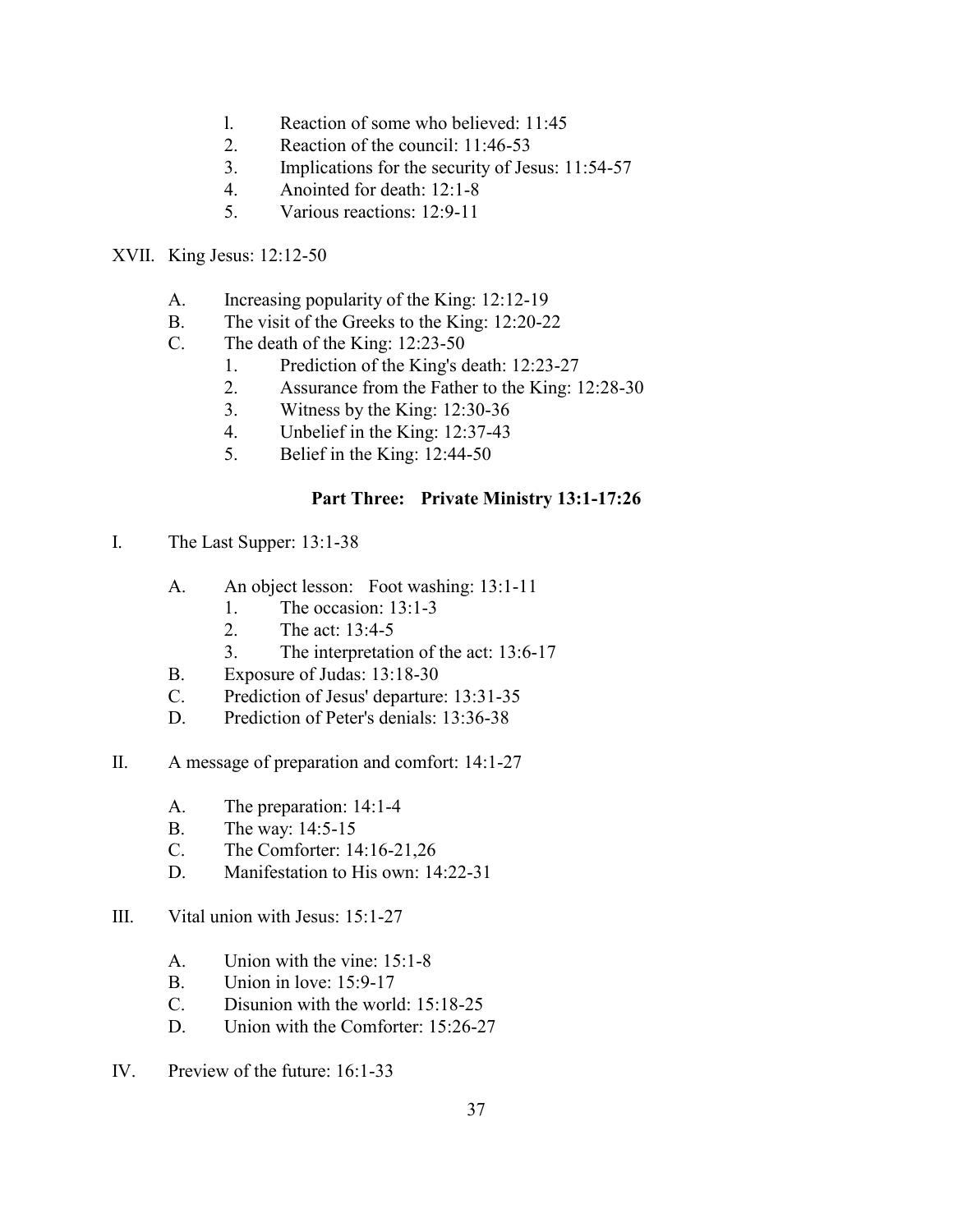- A. Coming persecution foretold: 16:1-6
- B. The Comforter to come: 16:7-16
- C. Prophecy of Christ's return to Heaven: 16:16
- D. The perplexed disciples: 16:17-19
- E. Turning sorrow to joy: 16:20-30
- F. Faith for the future: 16:31-33
- V. The prayer of Jesus: 17:1-26
	- A. For Himself: 17:1-8
	- B. For His present disciples: 17:9-19
	- C. For His future followers: 17:20-26

#### **Part Four: The Final Days 18:1-19:42**

- I. The capture: 18:1-14
	- A. Meeting in the Garden: 18:1
	- B. Betrayal of Judas: 18:2-3
	- C. The non-resistance of Jesus: 18:4-9
	- D. Violence waived by Jesus: 18:10-11
	- E. The departure to Annas: 18:12-14
- II. Peter's first denial: 18:15-18
- III. The hearing before Annas: 18:19-24
	- A. Testimony of defense: 18:19-21
	- B. Judgment by Annas: 18:22-24
- IV. The second denial by Peter: 18:25-26
- V. The third denial by Peter: 18:26-27
- VI. The hearing before Pilate: 18:28-19:16
	- A. Public hearing: 18:28-32
	- B. Private hearing: 18:33-38
	- C. Barabbas: 18:38-40
	- D. Abuse by the Romans: 19:1-3
	- E. Death demanded: 19:4-8
	- F. Pardon rejected: 19:9-16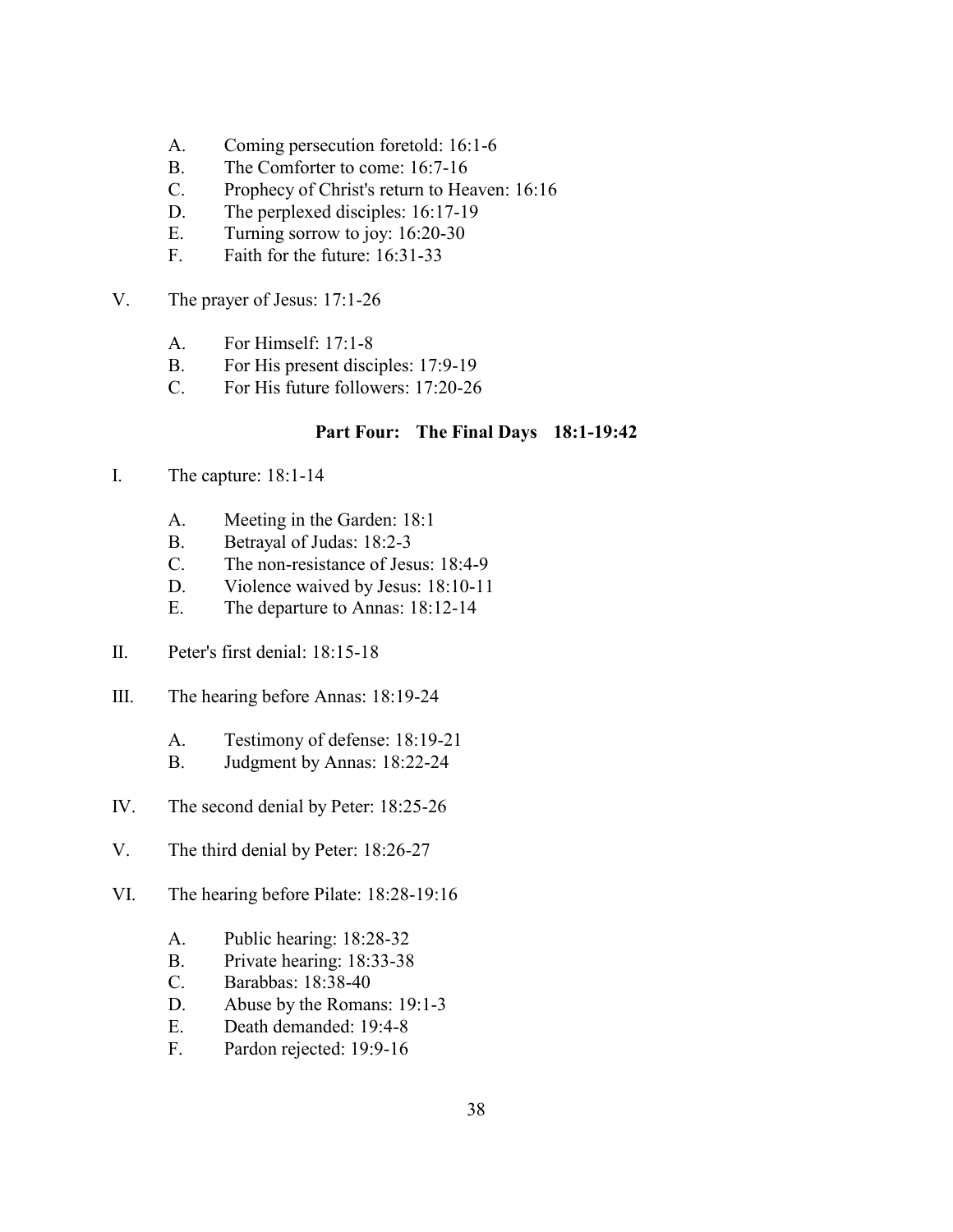- VII. The death of Jesus: 19:17-30
	- A. The crucifixion: 19:17-18
	- B. The obituary title: 19:19-22
	- C. A show of unconcern: 19:23-24
	- D. The bereaved: 19:25-27
	- E. The death of Jesus: 19:28-30
- VIII. The burial: 19:31-42
	- A. Inspection of the body: 19:31-37
	- B. The burial: 19:38-42

#### **Part Five: Resurrection And Appearances 20:1-21:23**

- I. The resurrection of Jesus: 20:1-31
	- A. The evidence of an open tomb: 20:1-10
	- B. The testimony of two messengers: 20:11-13
	- C. The witness of the risen Lord: 20:14-29
		- l. To Mary Magdalene: 20:14-18
		- 2. To the disciples without Thomas: 20:19-25
		- 3. To the disciples and Thomas: 20:26-29
	- D. A summary conclusion: 20:30-31
- II. A meeting by the sea: 21:1-23
	- A. An unsuccessful night of fishing: 21:1-3
	- B. The solution of a Master Fisherman (Jesus): 21:4-6
	- C. Breakfast with Jesus: 21:7-14
	- D. Reconfirmation of Peter: 21:15-19
	- E. Origin of a legend: That the disciple John would never die: 21:20-23

#### **Conclusion 21:24-25**

- I. John is the disciple testifying and writing: 21:24
- II. There are many other things Jesus did which are not recorded by John: 21:25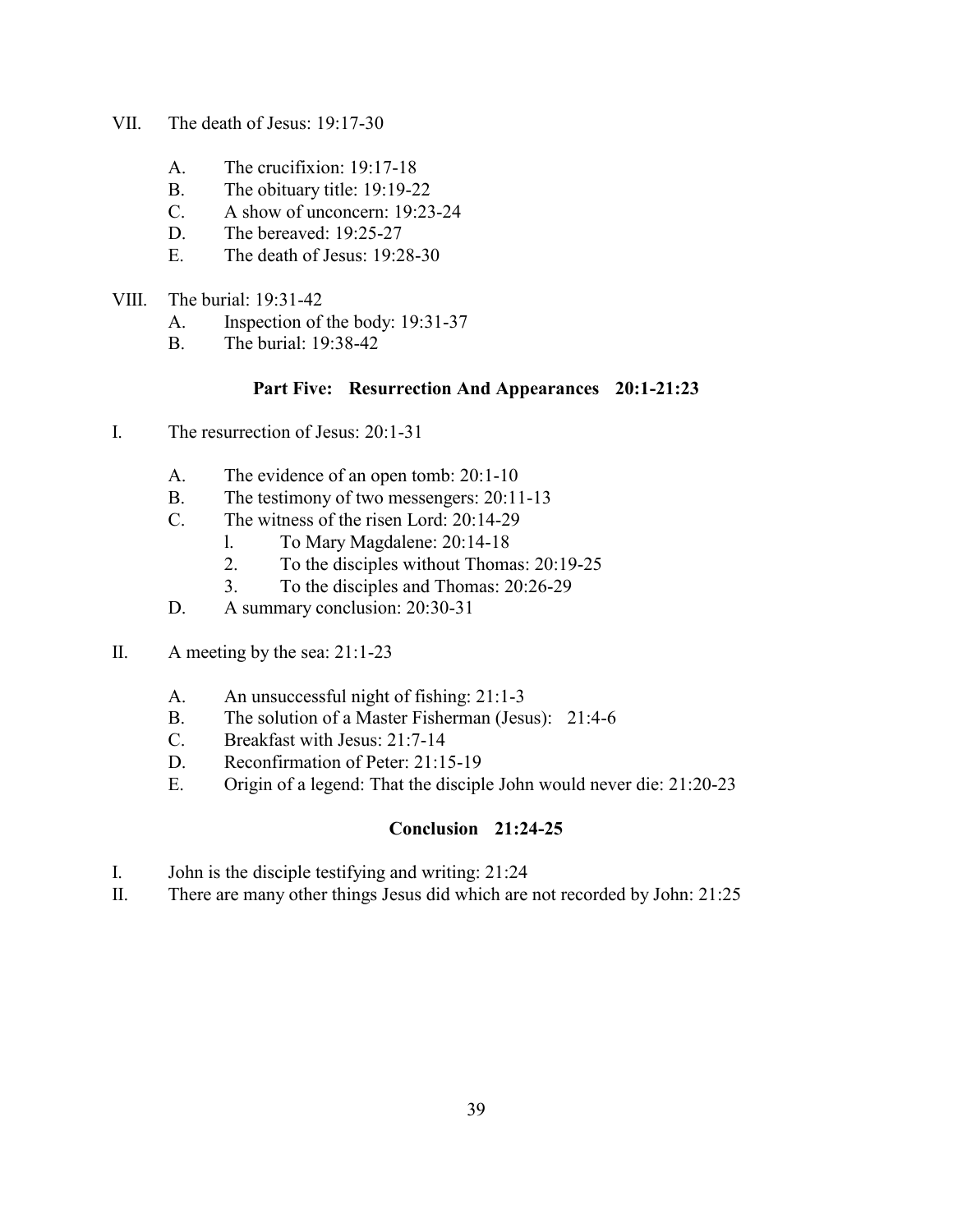### **SELF-TEST**

 $1<sub>1</sub>$ Who was the author of the book of John?

State the purpose for the book of John. 2.

To whom was the book of John written?  $3.$ 

State the Life and Ministry Principle of the book of John.  $4.$ 

From memory, write the Key Verse of John. 5.

(Answers to tests are provided at the conclusion of the final chapter in this manual.)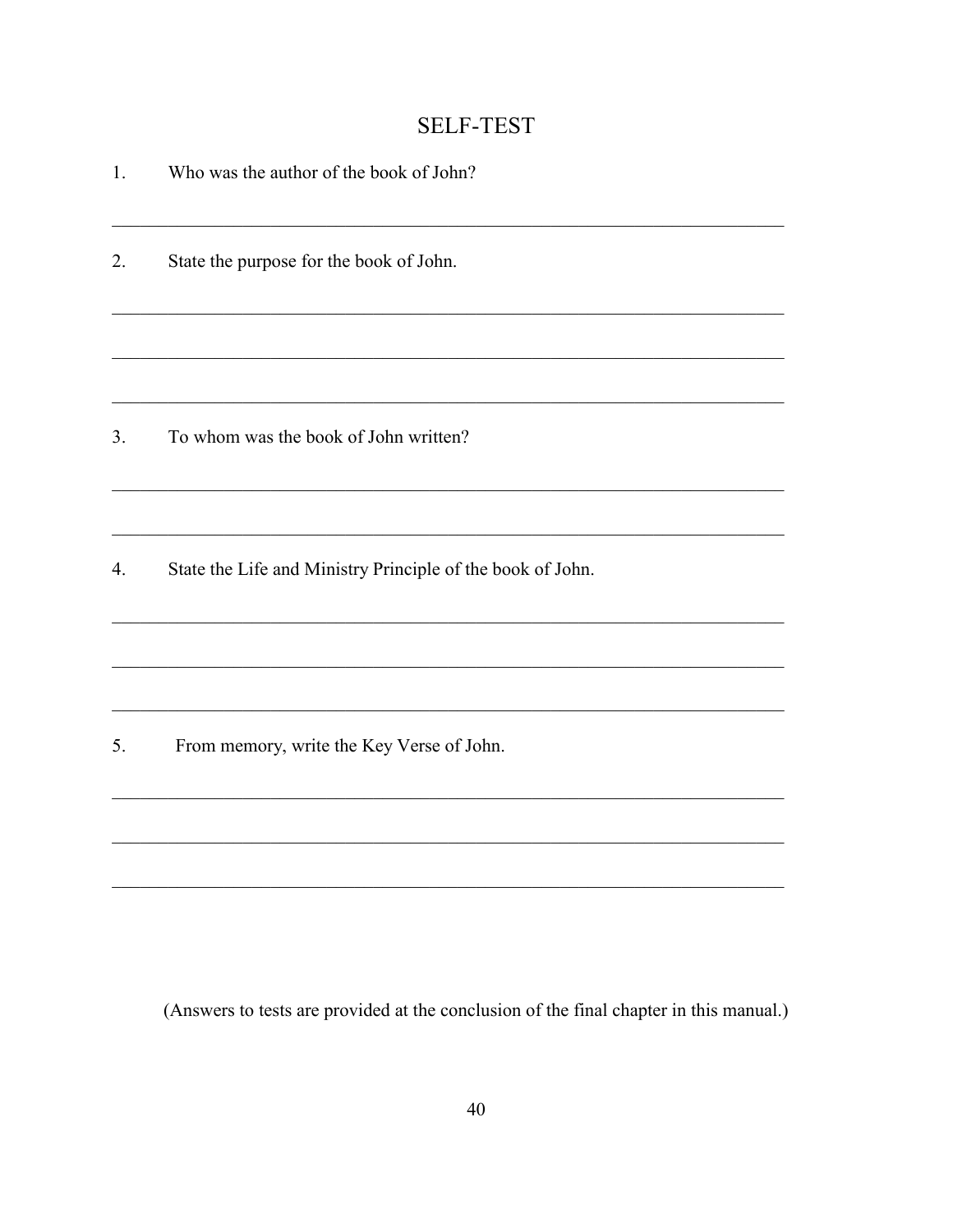## FOR FURTHER STUDY

1. Jesus makes several statements about Himself in the book of John. Each of these statements is preceded by the words "I am..." Study the following references:

| -I am He (the Messiah):                 | 4:26; 8:24,28; 13:19; 18:5,6,8 |
|-----------------------------------------|--------------------------------|
| -I am the Bread of Life:                | 6:35,41,48,51                  |
| -I am the Light of the World:           | 8:12                           |
| -I am the Door:                         | 10:7,9                         |
| -I am the Good Shepherd:                | 10:11,14                       |
| -I am the Resurrection and the Life:    | 11:25                          |
| -I am the Way, the Truth, and the Life: | 14:6                           |
| -I am the Vine:                         | 15:1,5                         |
| -Before Abraham, I AM:                  | 8:58                           |

### 2. Study the relationship of Jesus with God:

| -In working: $5:19$       | -In honor: $5:23$         |
|---------------------------|---------------------------|
| -In knowing: 5:20         | -In regenerating: 5:24-25 |
| -In resurrecting: 5:28-29 | -In self-existence: 5:26  |

3. John tells of eight private interviews of Jesus with individuals or small groups:

| $1:35-51$      |
|----------------|
| $3:1 - 21$     |
| $4:6 - 26$     |
| $10:35-51$     |
| $11:1-57$      |
| $13:1 - 16:33$ |
| $20:1-18$      |
| $21:15-23$     |
|                |

4. There are seven witnesses in John who proclaim Jesus as the Messiah:

| -Thomas: $20:28$      |
|-----------------------|
| -John: 20:31          |
| -Jesus Himself: 10:36 |
|                       |
|                       |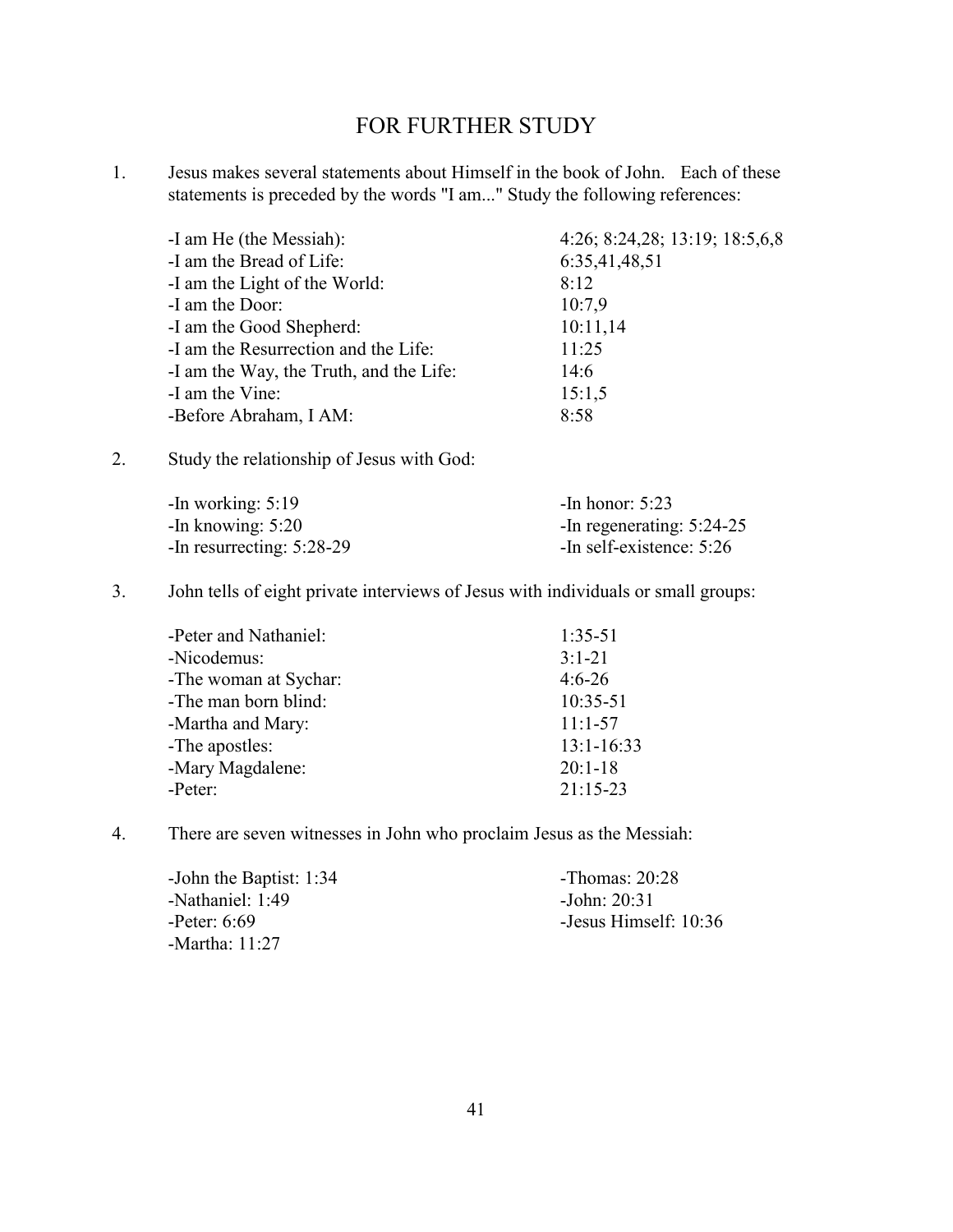5. Study the life of John the Baptist:

| -His office:                              | John 1:6-18                           |
|-------------------------------------------|---------------------------------------|
| -His clothes and food:                    | Matthew 3:4                           |
| -His message:                             | Matthew 3:2-10;                       |
|                                           | Luke 3:3-6,13-14; John 1:29           |
| -Predicted by:                            | Isaiah $(40:3-5)$ and Malachi $(3:1)$ |
| -His testimony:                           | John 1:20,23,27; 3:29-30              |
| -His predictions:                         | John 3:34-35; Luke 3:16               |
| -Reassurance that Christ was the Messiah: | Matthew $11:2-6$                      |
| -The tribute to John by Jesus:            | Matthew 11:7-11                       |
|                                           |                                       |

- 6. The Disciple John who wrote this Gospel also wrote I, II, and III John and the book of Revelation. You will study these later in this course.
- 7. Study the names of the Holy Spirit used by John:

| -Abiding Presence: | 14:16-17   |
|--------------------|------------|
| -Teacher:          | 14:25-26   |
| -Witness:          | 15:26      |
| -Convictor:        | $16:7-11$  |
| -Guide:            | $16:13-15$ |

8. John presents Jesus as both the Son of God (His divine nature) and the Son of Man (His human nature). Study the following verses:

Son Of God: 1:34,49; 3:18; 5:25; 10:36; 11:4,27; 19:7, 20:31 Son Of Man: 1:51; 3:13-14; 5:27; 6:27,53,62; 8:28; 9:35; 12:23-24

- 9. In addition to using the title "Son of God" to stress the deity of Jesus, John used many other references to further confirm His divine nature. The deity of Jesus is mentioned at least once in each chapter in John: 1:49; 2:11; 3:16; 4:26; 5:25; 6:33; 7:29; 8:58; 9:37; 10:30; 11:27; 12:32; 13:13; 14:11; 15:1; 16:28; 17:1; 18:11; 19:7; 20:28; 21:14
- 10. Study the life of John, the author of this book:

-His family: John 21:2, 19:25; Matthew 27:56; Mark 15:40 -His occupation: Mark 1:19-20 -His leadership in the early church: Acts 4:1-22; 8:14-15; Galatians 2:9 -His exile: Revelation 1:1,4,9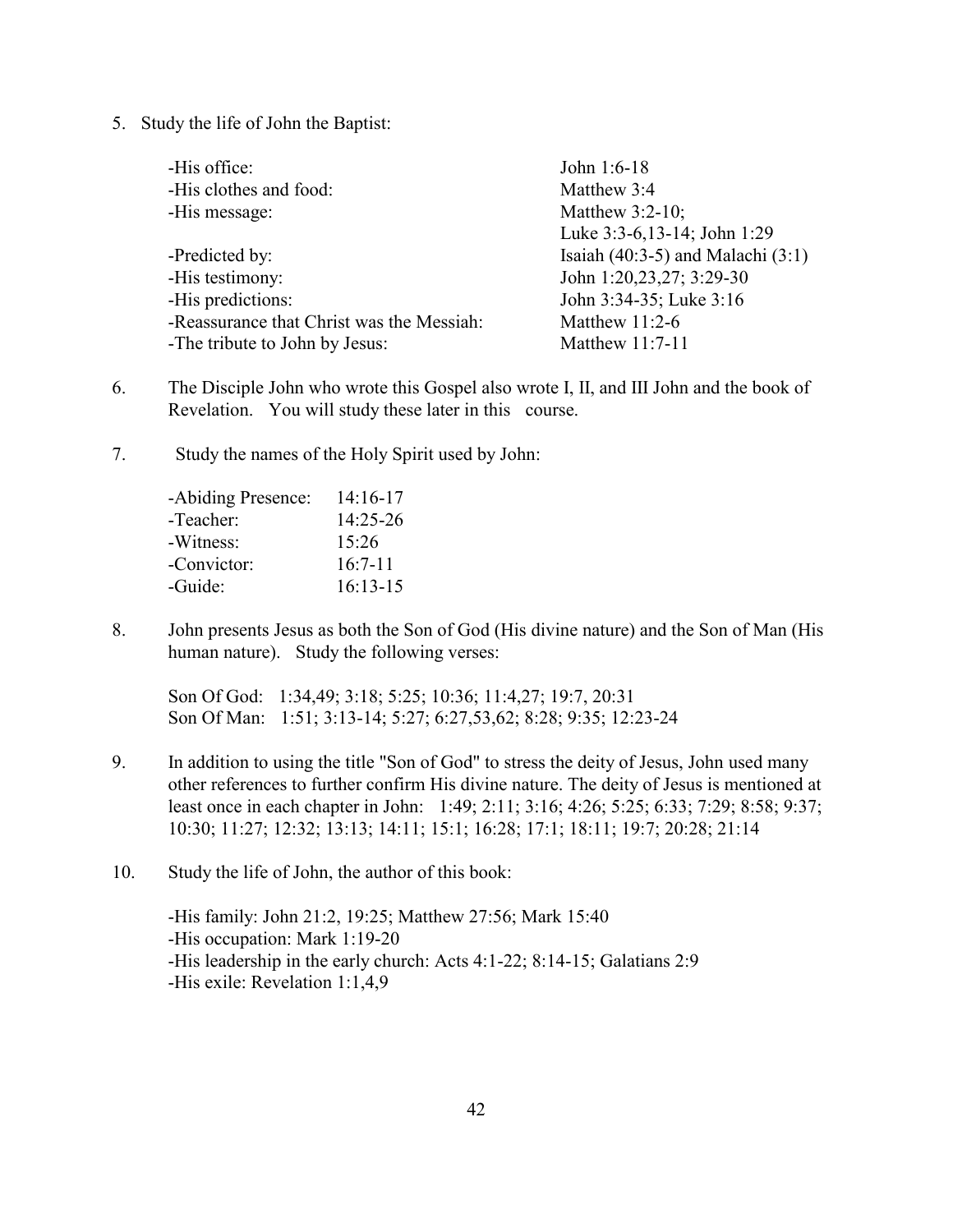| Reference<br>5:16<br>18<br>43<br>6:41 | Source Of Opposition Type Of Opposition Reason For Opposition |  |
|---------------------------------------|---------------------------------------------------------------|--|
| 52                                    |                                                               |  |
| 61,66                                 |                                                               |  |
| $70\,$                                |                                                               |  |
| 7:1                                   |                                                               |  |
| $\mathfrak{S}$                        |                                                               |  |
| 11                                    |                                                               |  |
| 12                                    |                                                               |  |
| 20                                    |                                                               |  |
| 27,30                                 |                                                               |  |
| 32                                    |                                                               |  |
| 41,44                                 |                                                               |  |
| 45                                    |                                                               |  |
| 47                                    |                                                               |  |
| 8:6                                   |                                                               |  |
| 13                                    |                                                               |  |
| 48,53,59                              |                                                               |  |
| 9:16                                  |                                                               |  |
| 22                                    |                                                               |  |
| 24                                    |                                                               |  |
| 10:19                                 |                                                               |  |
| 24,31<br>39                           |                                                               |  |
| 11:46                                 |                                                               |  |
| 53                                    |                                                               |  |
| 56-57                                 |                                                               |  |
| 12:4                                  |                                                               |  |
| 10                                    |                                                               |  |
| 19                                    |                                                               |  |
|                                       |                                                               |  |

11. Study the various oppositions that arose against Jesus. Complete the chart below: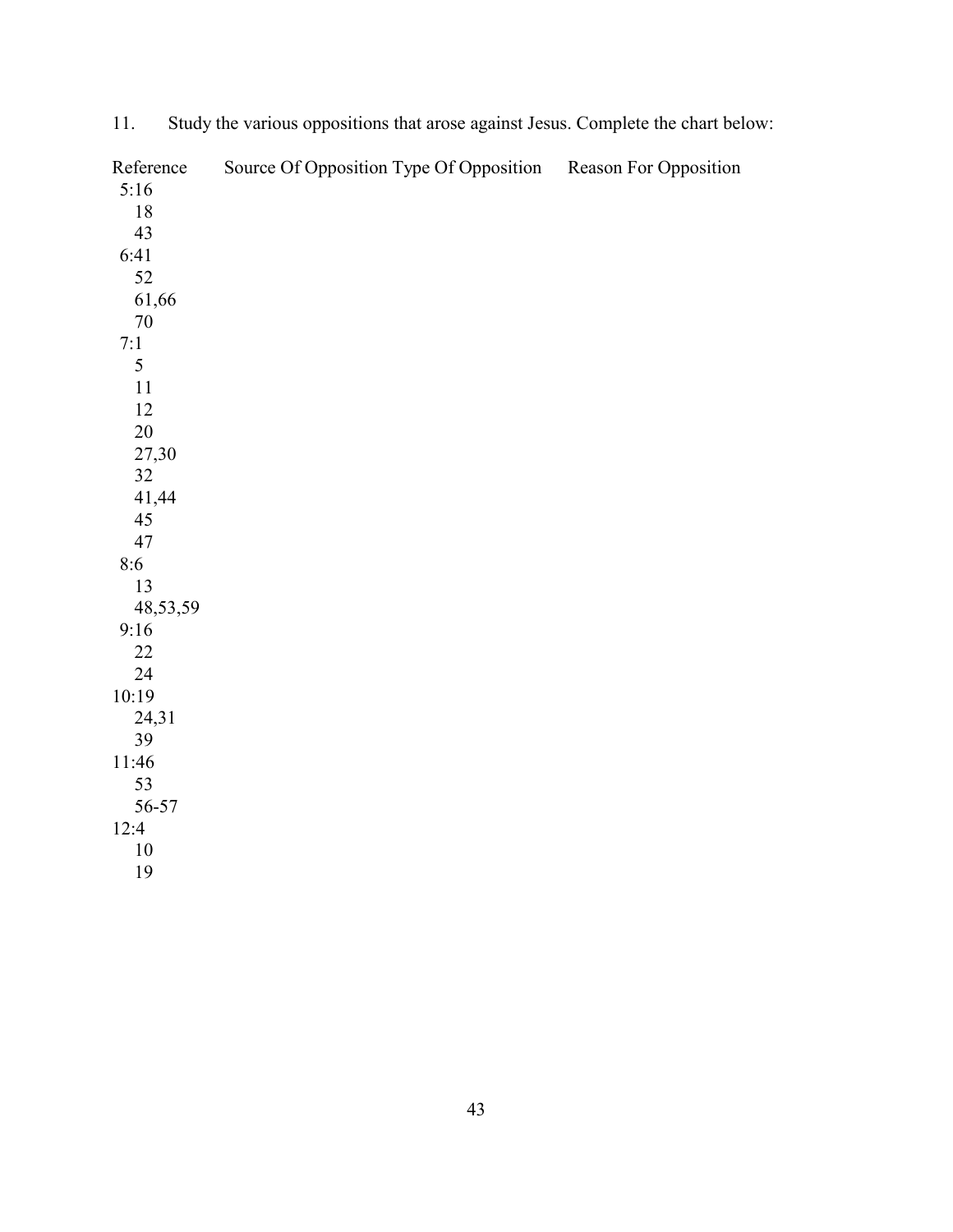# INTRODUCTION

# TO THE BOOK OF HISTORY

The book of Acts is the only history book in the New Testament. It records events after the ascension of Jesus back to Heaven and the day of Pentecost, including the birth and historical record of the first Church.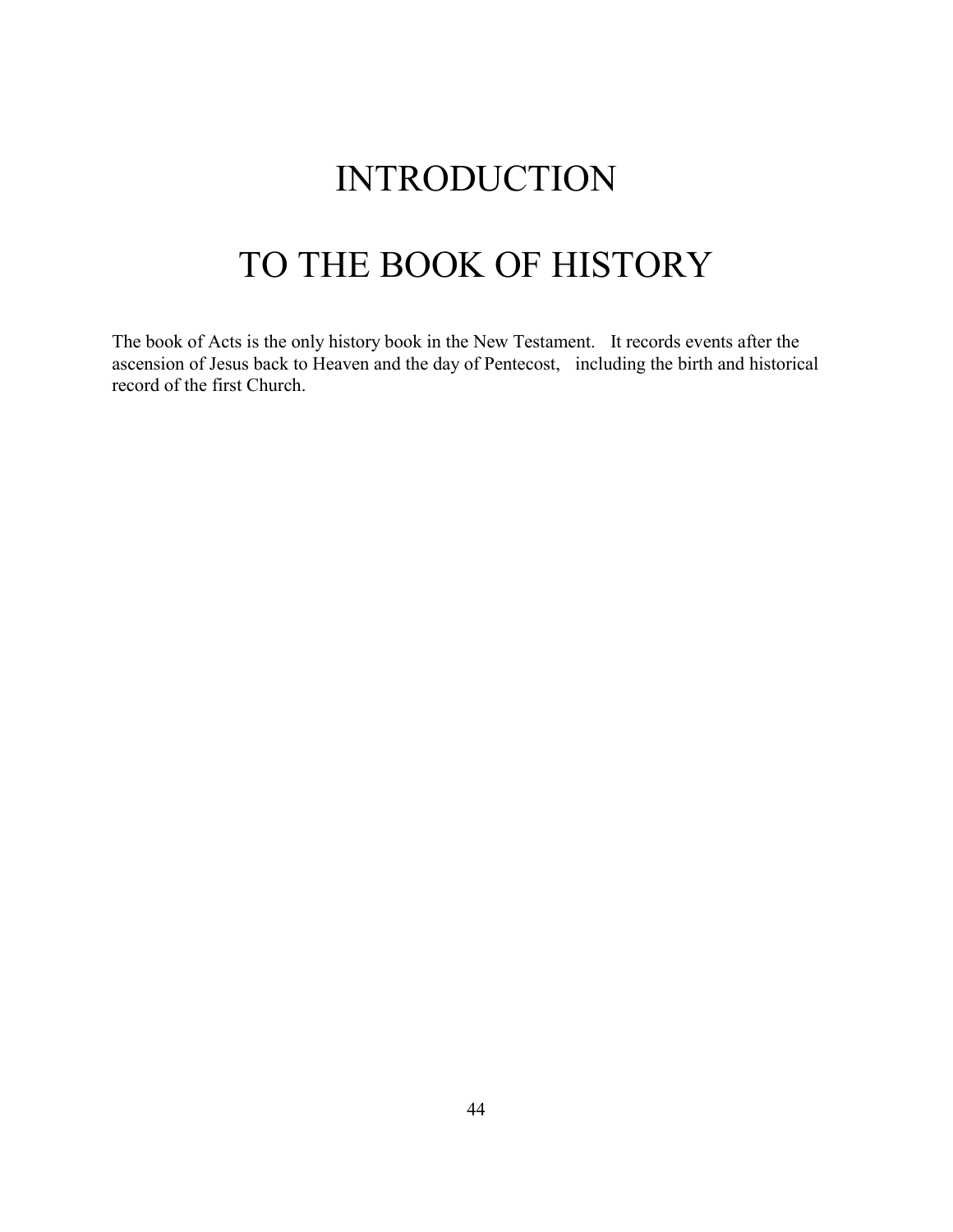# CHAPTER FIVE

# ACTS

#### **OBJECTIVES:**

Upon completion of this chapter you will be able to:

- Name the author of the book of Acts.
- Identify to whom the book of Acts was written.
- State the purpose for the book of Acts.
- Write the Key Verse of the book of Acts from memory.
- State the Life and Ministry Principle for the book of Acts.

#### **INTRODUCTION**

**AUTHOR**: Luke

**TO WHOM**: All believers, although the book is specifically addressed to Theophilus.

**PURPOSE**: The book concerns what Jesus continued to do and teach after His ascension through His spiritual Body, the Church (Acts 1:1-2).

**KEY VERSE**: Acts 1:8

**LIFE AND MINISTRY PRINCIPLE**: The true evidence of the Holy Spirit is directed power: Power to become witnesses for the purpose of extending the Gospel throughout the world.

**MAIN CHARACTERS**: John, Peter, Paul, Silas, Barnabas, John Mark, Philip, Stephen, Ananias and Sapphira, Dorcas, Cornelius, Felix, Agrippa.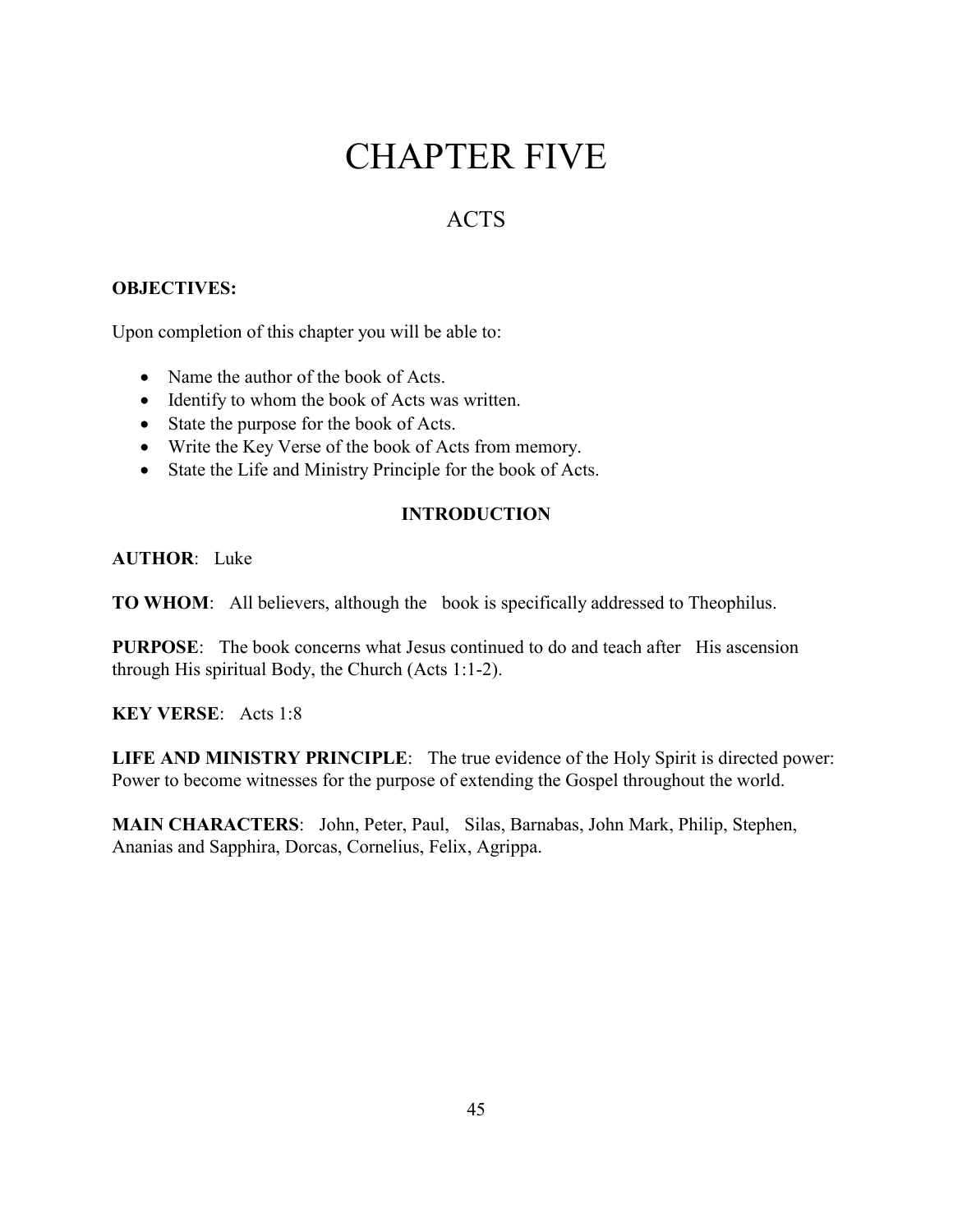#### **OUTLINE**

(Note: This outline follows the command of the Lord given in Acts 1:8 for the extension of the Gospel from Jerusalem to Judaea, Samaria, and the uttermost parts of the world).

#### **Introduction Acts 1:1-11**

I. Introduction: 1:1-2

- A. To: Theophilus: 1:1
- B. Concerning: What Jesus continued to do and teach after His ascension through His spiritual Body, the Church: 1:1-2
- II. The ministry of Jesus after the resurrection: 1:3
	- A. Its duration: Forty days: 1:3
	- B. Its purpose: Infallible proof: 1:3
	- C. Its message: The Kingdom Of God: 1:3

III. The final meeting of Jesus with His disciples: 1:4-8

- A. The command to the disciples: 1:4-5
- B. The question of the disciples: 1:6
- C. The caution to the disciples: 1:7
- D. The commission to the disciples: 1:8
- IV. The ascension of Jesus into Heaven: 1:9-11
	- A. Description of the ascension: 1:9
	- B. Declaration of His second coming: 1:10-11

#### **Part One: Forming The Witness In Jerusalem Acts 1:12-7**

- I. The forming of the witness: 1:12-2:4
	- A. Christ's disciples waiting in Jerusalem: 1:12-26
		- 1. The gathering of the disciples: 1:12-15
			- a. Their meeting place: 1:12-13
			- b. Their number and names: 1:13-15
			- c. Their purpose: 1:14
		- 2. The exhortation given to the disciples: 1:15-22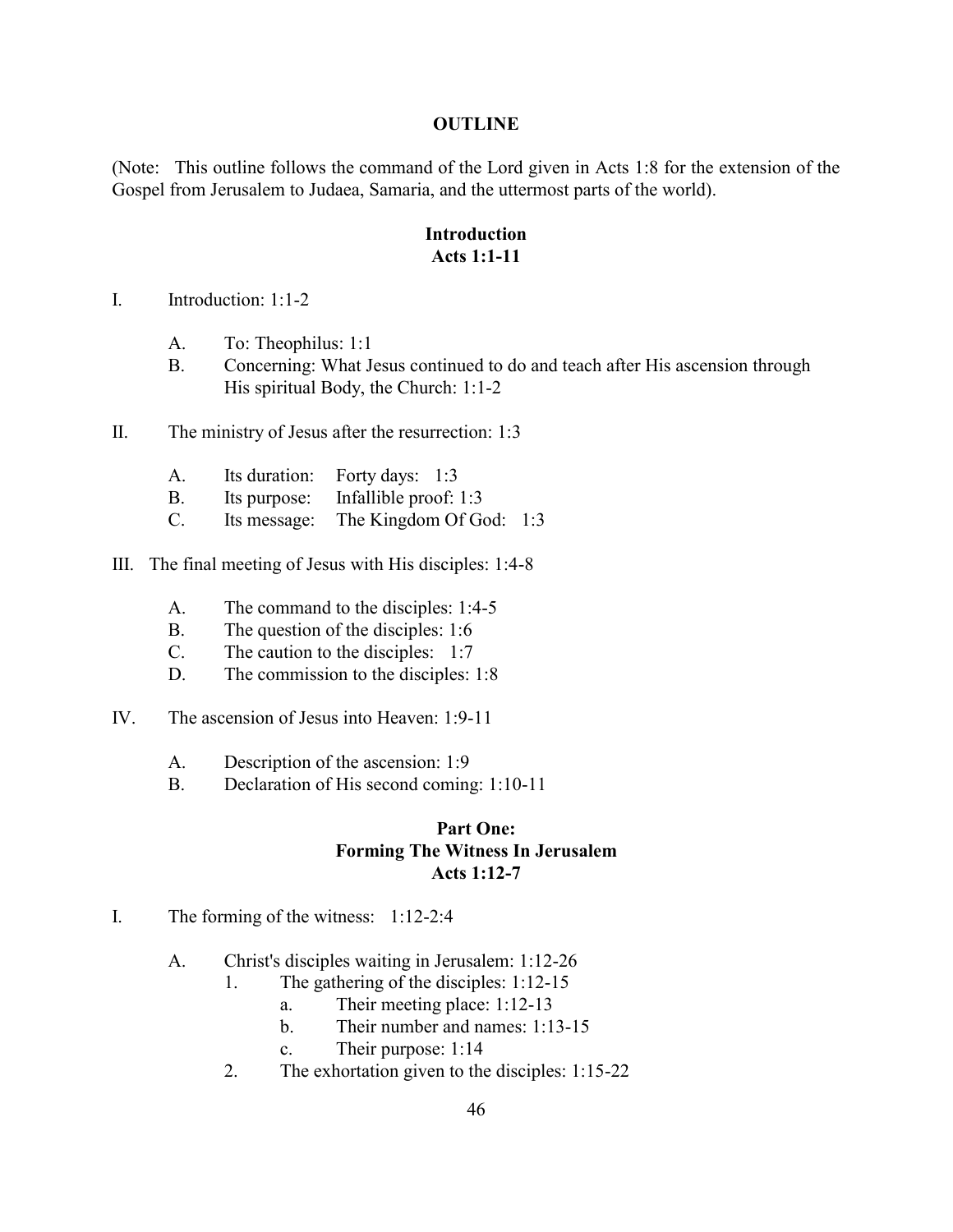- a. The speaker: Peter: 1:15
- b. The message 1:16-22
	- (l) Background: 1:16-20
	- (2) Instructions: 1:21-22
- 3. The response of the disciples: 1:23-26
	- a. The nomination: 1:23
	- b. The prayer: 1:24-25
	- c. The election: 1:26
- B. The baptism in the Holy Spirit: 2:1-4
	- 1. The occasion: 2:1
	- 2. The people: 2:1
	- 3. The place: 2:1
	- 4. The event: 2:2-4
		- a. The wind: 2:2
		- b. The tongues as of fire: 2:3
		- c. Speaking in tongues: 2:4

#### **Part Two: Functioning Of The Witness In Jerusalem Acts 2:5-7**

- I. The first witness: 2:4-40
	- A. The manner in which the witness was given: 2:4-6
	- B. The reaction to the witness: 2:7-13
	- C. The sermon by Peter: 2:14-36
		- 1. Prophecy concerning the time: 2:17
		- 2. Prophecy concerning the spirit: 2: 17-18
		- 3. Prophecy concerning the event: 2:19-20
		- 4. Prophecy concerning salvation: 2:21
		- 5. The work of Jesus: 2:22-36
			- a. Jesus was approved of God: 2:22
			- b. Jesus was crucified: 2:23
			- c. Jesus arose from the dead: 2:24-32
			- d. Jesus is exalted at God's right hand: 2:33-35
			- e. Jesus is now the Lord and Christ: 2:36
	- D. Response to the message: 2:37-40
		- 1. Conviction: 2:37
			- 2. Inquiry: 2:37
			- 3. Instruction: 2:38
			- 4. Promises: 2:38-39
			- 5. Exhortation: 2:40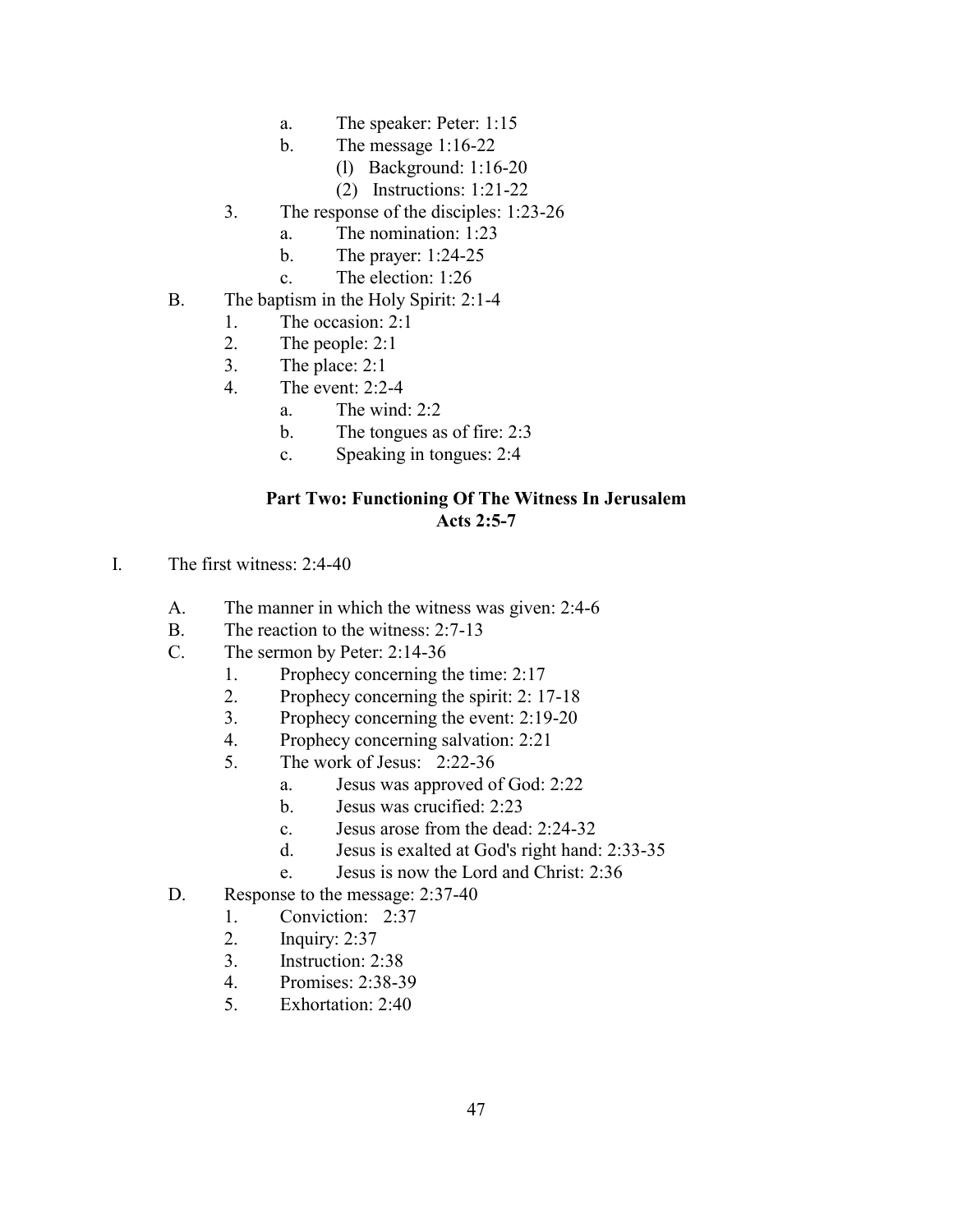- II. The first local church: 2:41-47
	- A. Membership of the first church: 2:41
		- 1. Their identity: They which received the Word.
		- 2. Their number: 3,000
	- B. Spiritual practices of the first church: 2:42
		- 1. The apostles' doctrine.
		- 2. The fellowship of the saints.
		- 3. Communion.
		- 4. Prayer.
	- C. The living pattern of the first church: 2:44-46
		- 1. Voluntary communal system: 2:44-45
		- 2. Daily worship and testimony: 2:46
		- 3. Fellowship in the homes: 2:46
		- 4. Unity: 2:46
	- D. The witness of the local church: 2:46-47
		- 1. Nature of the witness: 2:46-47
		- 2. Results of the witness: 2:47
- III. The first miracle: 3:1-26
	- A. The miracle described: 3:1-11
		- 1. The setting: 3:1
		- 2. The man and his need: 3:2-3
		- 3. The message: 3:4-6
		- 4. The miracle: 3:7-8
		- 5. The reaction of the multitude: 3:9-11
	- B. The miracle explained: 3:12-18
		- 1. The man was not healed by the power of the apostles: 3:12
		- 2. The man was healed by God for the purpose of glorifying Jesus: 3:13-15
		- 3. The man was healed by faith in the name of Jesus: 3:16
		- 4. The man was healed to demonstrate the fulfillment of prophecy: 3:17-18
	- C. The message of Peter: 3:19-26
		- 1. The promise made by Peter: 3:19-21
			- a. What God challenged Israel to do: 3:19
			- b. What God promised He would do: 3:19-21
		- 2. The prophecy of the prophets: 3:22-26
			- a. The prophecy by Moses and the prophets: 3:22-24
			- b. The promise of the covenant: 3:25
			- c. The plan of the Messiah: 3:26
- IV. The first opposition: 4:1-31
	- A. The arrest: 4:1-4
		- 1. Source of the opposition: 4:1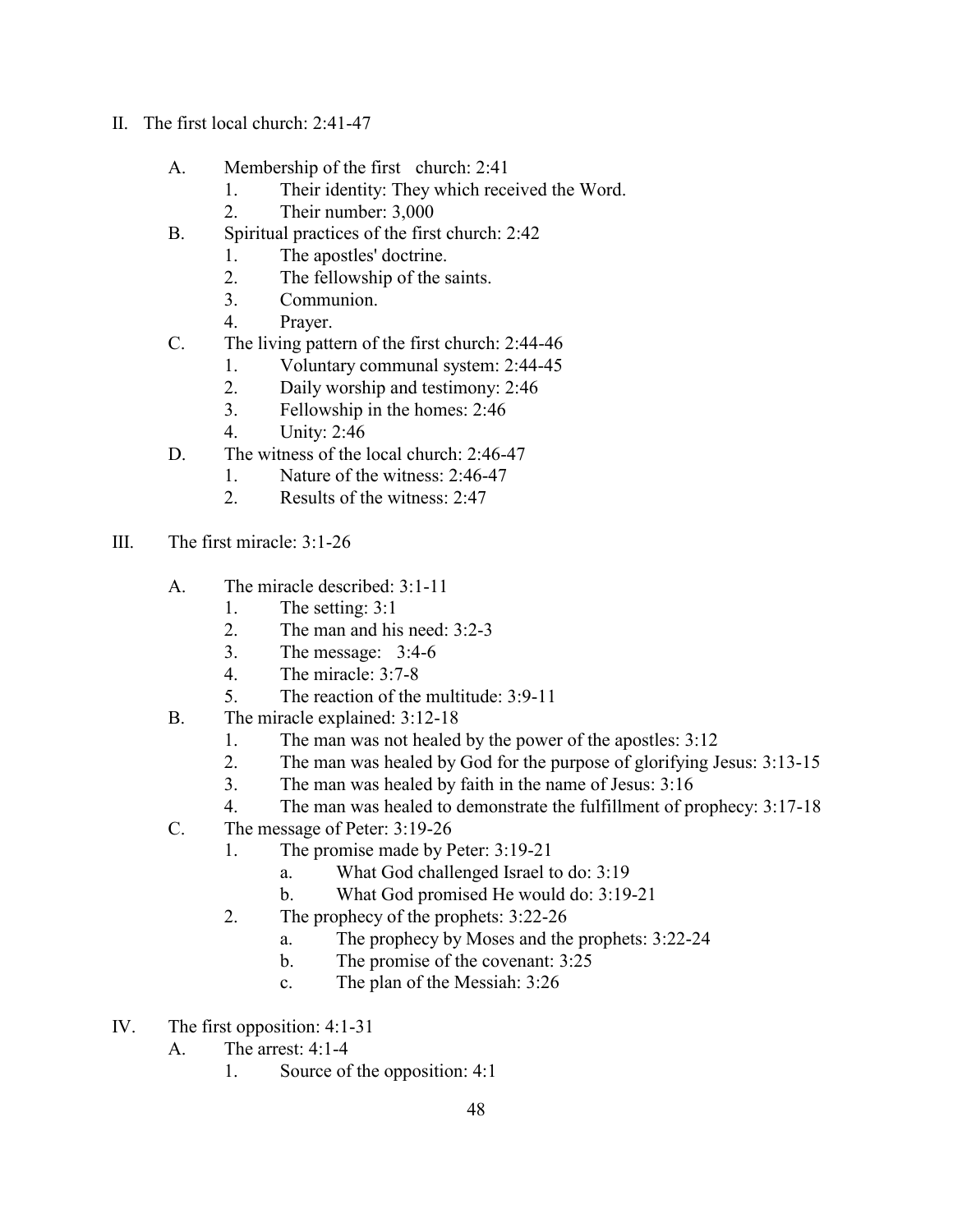- 2. Reason for the opposition: 4:2
- 3. Form of the opposition: 4:3
- B. The trial: 4:5-14
	- 1. The court: 4:5-6
	- 2. Questions of the court: 4:7
	- 3. Statement by Peter: 4:8-12
		- a. Source of his answer: 4:8
		- b. His answer: 4:9-10
		- c. His testimony concerning Jesus: 4:10-12
		- d. His declaration concerning salvation: 4:12
	- 4. The evidence considered by the court: 4:13-14
		- a. The character of the witnesses: 4:13
		- b. The testimony of the man who was healed: 4:14
	- 5. The decision: 4:15-22
		- a. The consultation: 4:15-17
		- b. The decision: 4:17-18
		- c. The response of Peter and John: 4:19-20
		- d. The release: 4:21-22
	- 6. The reaction: 4:21-31
		- a. The prayer of the church: 4:23-30
		- b. The activity of the church: 4:31
- V. The first discipline of sin: 4:32-5:16
	- A. Organization of the church: 4:32-37
		- 1. Its fellowship: 4:32
		- 2. Its witness: 4:33
		- 3. Its economy: 4:32-37
	- B. The first sin disrupting the fellowship: 5:1-10
		- 1. The sin: 5:1-2
		- 2. Exposure of the sin: 5:3-4
		- 3. Disciplining of the sin: 5:5-10
	- C. The results of discipline: Fruitful witness of the fellowship: 5:11-16
		- 1. Reverent attitude of the members: 5:11
		- 2. Unity: 5:12
		- 3. Miraculous signs: 5:12, 15-16
		- 4. Community response: 5:12-14
- VI. The first persecution: 5:17-43
	- A. Source of opposition: 5:17
	- B. Action of the opposition: 5:18
	- C. Deliverance by God: 5:19-26
		- 1. His act: 5:19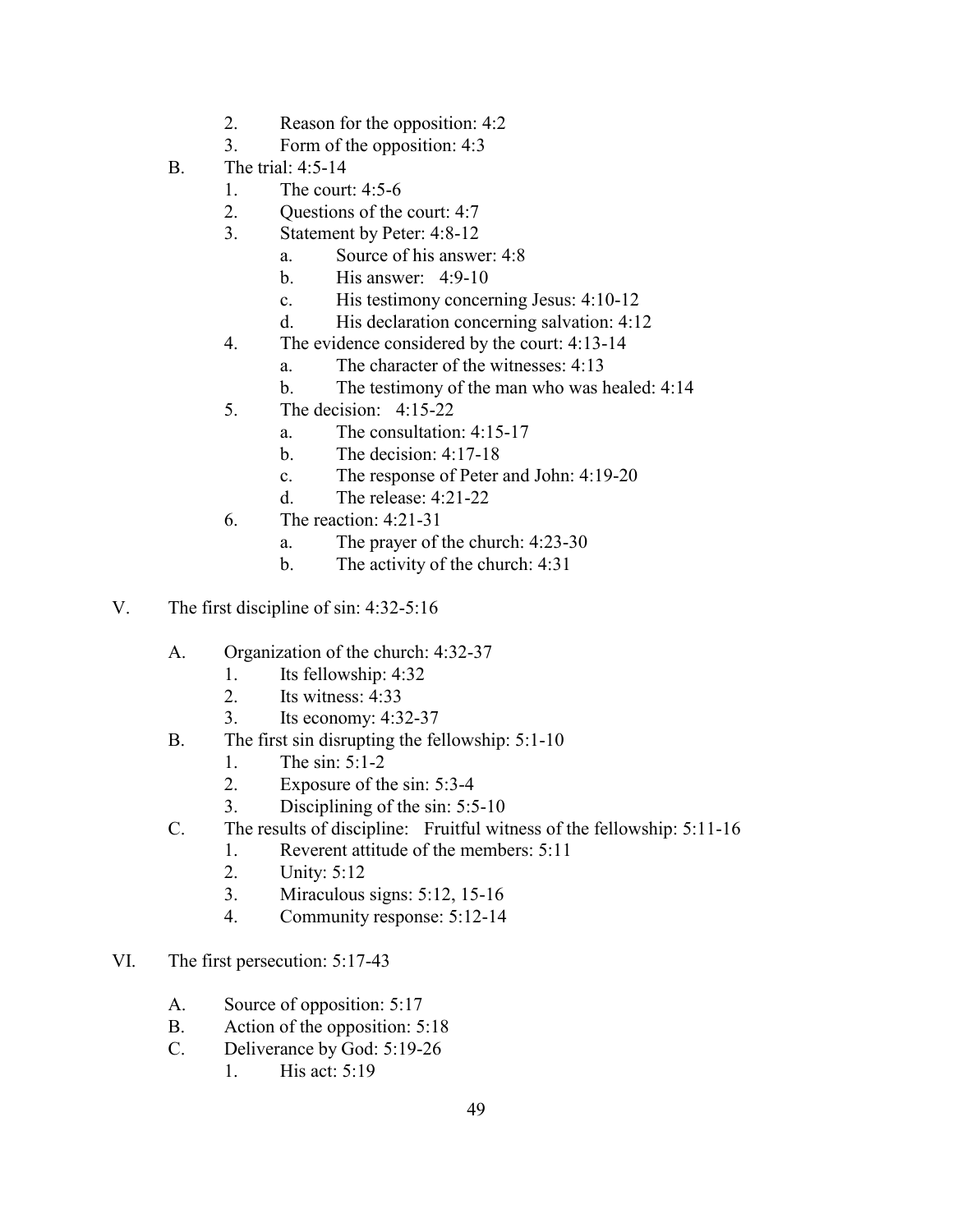- 2. His command: 5:20
- 3. Response to His command: 5:21
- 4. The discovery of His act: 5:21-23
- 5. The results of His act: 5:24-26
- D. Trial: 5:27-40
	- 1. Indictment by the Sanhedrin: 5:27-28
	- 2. Defense made by Peter: 5:29-32
	- 3. Investigation by the Sanhedrin: 5:33-39
	- 4. Injustice of the decision of the Sanhedrin: 5:40
- E. Response to persecution: 5:41-42
	- 1. Rejoicing: 5:41
	- 2. Unity: Met daily together: 5:42
	- 3. Witnessing: Teaching and preaching: 5:42
- VII. The first organization: 6:1-7
	- A. The need for the organization: 6:1
	- B. The organization suggested: 6:2-4
		- 1. Source of the suggestion: 6:2
		- 2. The reason for the suggestion: 6:2
		- 3. The suggestion: 6:3
		- 4. The advantage of the suggestion: 6:4
	- C. The organization set up: 6:5-6
		- 1. The method used: 6:5-6
		- 2. The men chosen: 6:5
		- 3. Their ordination: 6:6
	- D. The results of the organization: 6:7
		- 1. The word increased: 6:7
		- 2. The disciples multiplied: 6:7
		- 3. Obedience to the faith: 6:7

VIII. The first martyr: 6:8-8:1

- A. The description of Stephen: 6:3-15
	- 1. One of the seven: 6:3,5
	- 2. Filled with the Holy Ghost: 6:5
	- 3. A man of good reputation: 6:3
	- 4. A man of faith: 6:5
	- 5. A man of wisdom: 6:3, 10
	- 6. A man with special power: 6:8
	- 7. An effective witness: 6:9-10
- B. The persecution of Stephen: 6:11-15
- C. The message of Stephen: 7:1-53
	- 1. Abraham: 7:1-8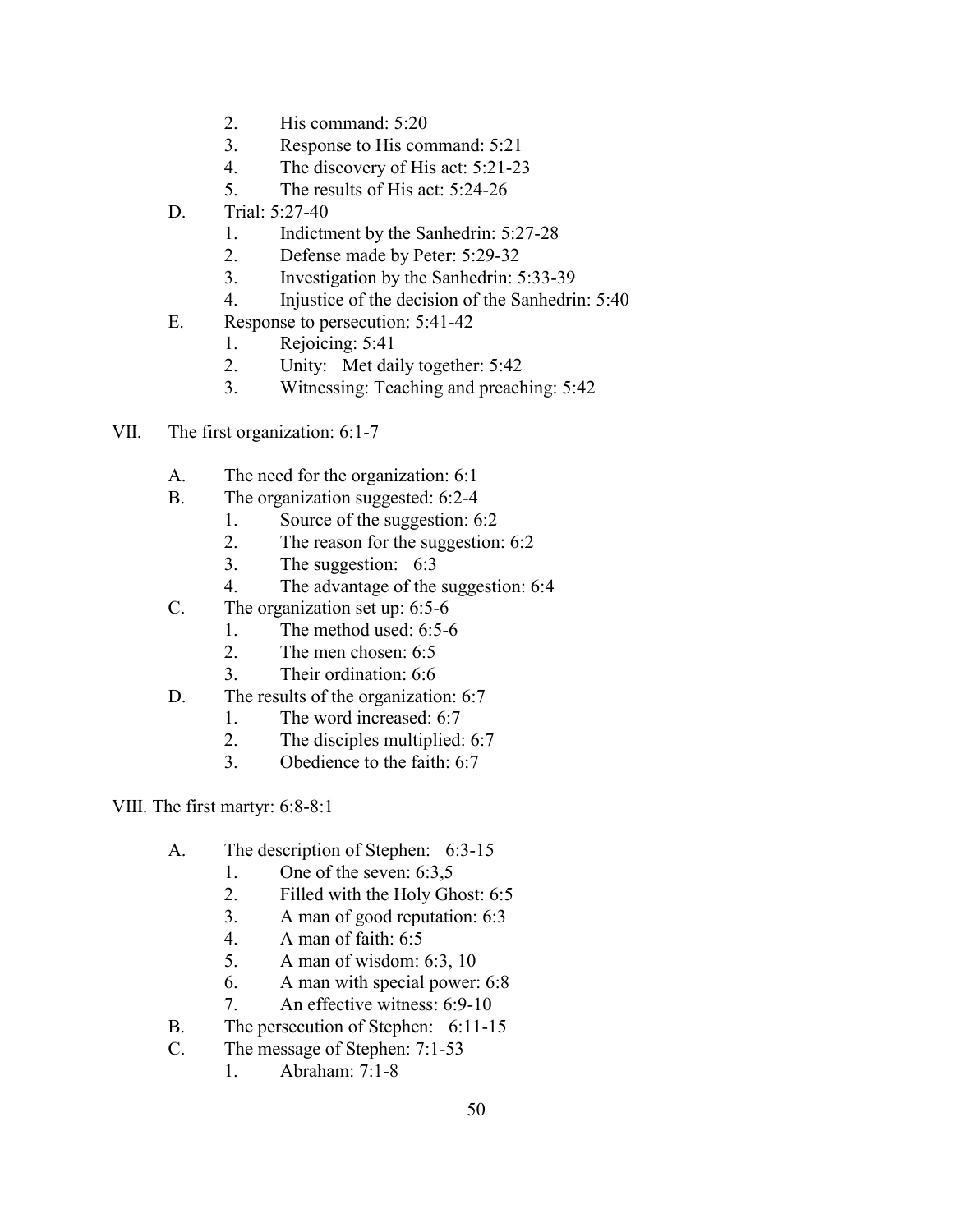- 2. The patriarchs: 7:9-16
- 3. Moses: 7:17-43
	- a. In Egypt: 7:17-28
	- b. In the wilderness: 7:29-43
- 4. The tabernacle: 7:44-50
	- a. Of Moses: 7:44
	- b. Of Joshua: 7:45
	- c. Of David: 7:45-46
	- d. Of Solomon: 7:47-50
	- e. Of God: 7:48-50
- 5. The prophets: 7:51-53
- D. The witness of Stephen: 7:54-8:1
	- 1. The attitude of the council: 7:54
	- 2. The announcement by Stephen: 7:55-56
	- 3. The action of the council: 7:57-59
	- 4. The death of Stephen: 7:59-8:1

#### **Part Three: The Witness In Judaea and Samaria Acts 8-12**

- I. Transition: Results of the death of Stephen: 8:1-4
	- A. The persecution: 8:1,3
	- B. The burial of Stephen: 8:2
	- C. The extended witness of the church: 8:4
- II. The witness of Philip: 8:5-40
	- A. Ministry in Samaria: 8:5-25
		- 1. The witness of Philip: 8:5-13
			- a. The work of Philip: 8:5-7, 12
			- b. The response of the Samaritans: 8:6-12
			- c. Simon the Sorcerer: 8:9-13
		- 2. The work Peter and John: 8:14-17
			- a. The coming of Peter and John: 8:14
			- b. The coming of the Holy Spirit: 8:15-17
			- c. The response of Simon: 8:18-19
			- d. The warning of Simon: 8:20-24
	- B. Ministry to the Ethiopian: 8:26-40
		- 1. Preparation: 8:26-28
		- 2. The witness: 8:29-35
		- 3. The response: 8:36-38
	- C. Transition to Azotus: 8:39-40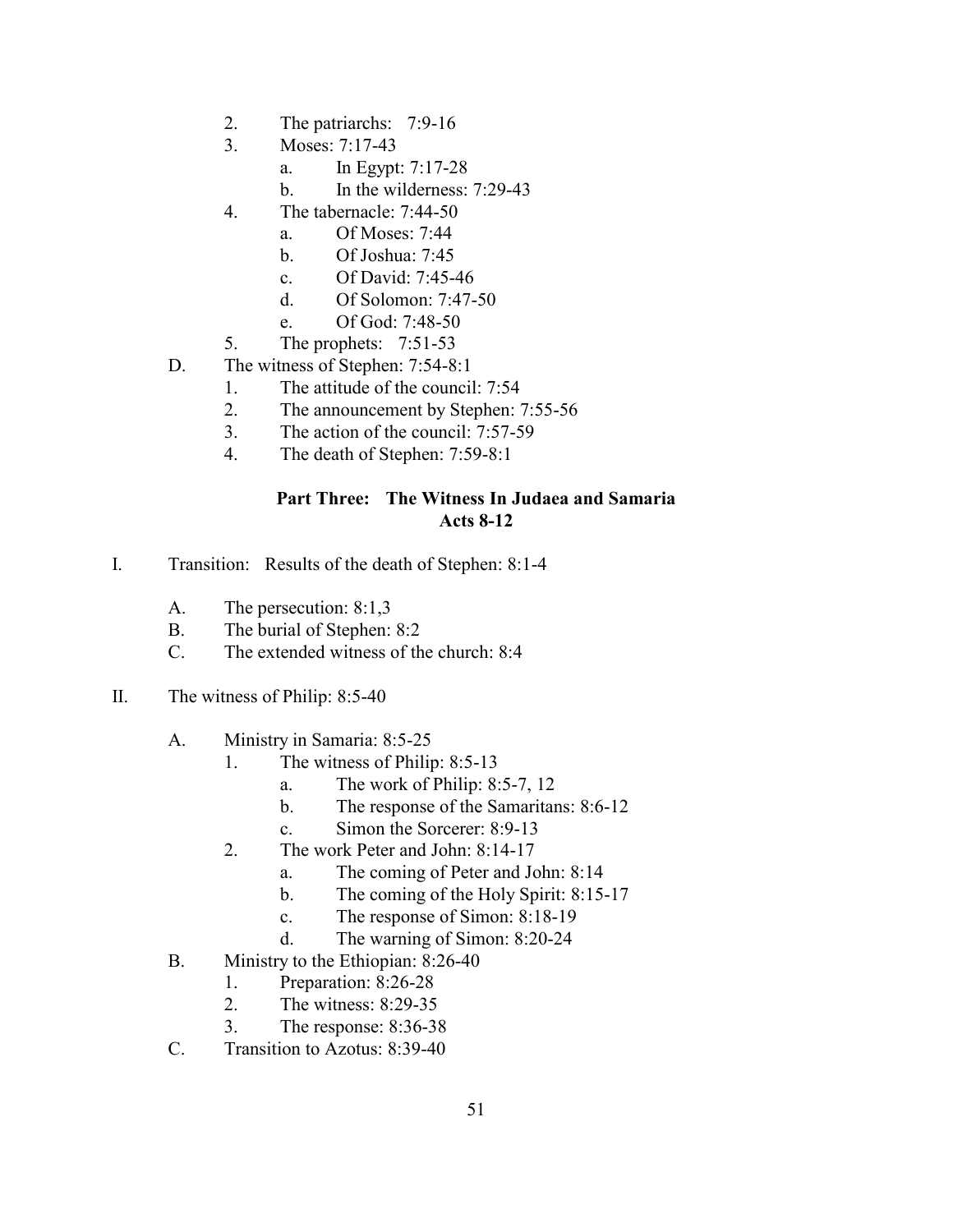- III. The witness of Saul: 9:1-31
	- A. The conversion of Saul: 9:1-9
		- 1. His purpose: 9:1-2
		- 2. His vision: 9:3-9
		- 3. The voice: 9:4-7
		- 4. The blindness: 9:8-9
	- B. The commissioning of Saul through Ananias: 9:10-19
		- 1. The call: 9:10-16
		- 2. The commission: 9:17-19
	- C. The mission of Saul: 9:20-31
		- 1. Saul at Damascus: 9:20-25
			- a. His witness: 9:20-22
			- b. The response: 9:21-23
			- c. His escape: 9:23-25
		- 2. Saul at Jerusalem: 9:26-30
			- a. His reception: 9:26-28
			- b. His activity: 9:28-29
			- c. His departure: 9:29-30
	- D. Transition: Rest in the church: 9:31
- IV. The witness of Peter: 9:32-12:35
	- A. At Lydda: 9:32-35
		- 1. The believers: 9:32
		- 2. The sick man: 9:33
		- 3. Healing of the sick man: 9:34
		- 4. The response: 9:35
	- B. At Joppa: 9:36-43
		- 1. The death of Dorcus: 9:36-37
		- 2. The call of Peter: 9:38-39
		- 3. The ministry of Peter: 9:40-41
		- 4. Response to the ministry: 9:42-43
	- C. At Caesarea: 10:1-48
		- 1. Cornelius' vision: 10:1-8
			- a. The man Cornelius: 10:1-2
			- b. The vision of Cornelius: 10:3-6
			- c. The response of Cornelius: 10:7-8
		- 2. Peter's vision: 10:9-22
			- a. The vision: 10:9-12
			- b. The voice: 10:13-16
		- 3. The arrival of the messengers: 10:17-22
		- 4. The visit to Cornelius' house: 10:23-48
			- a. The journey: 10:23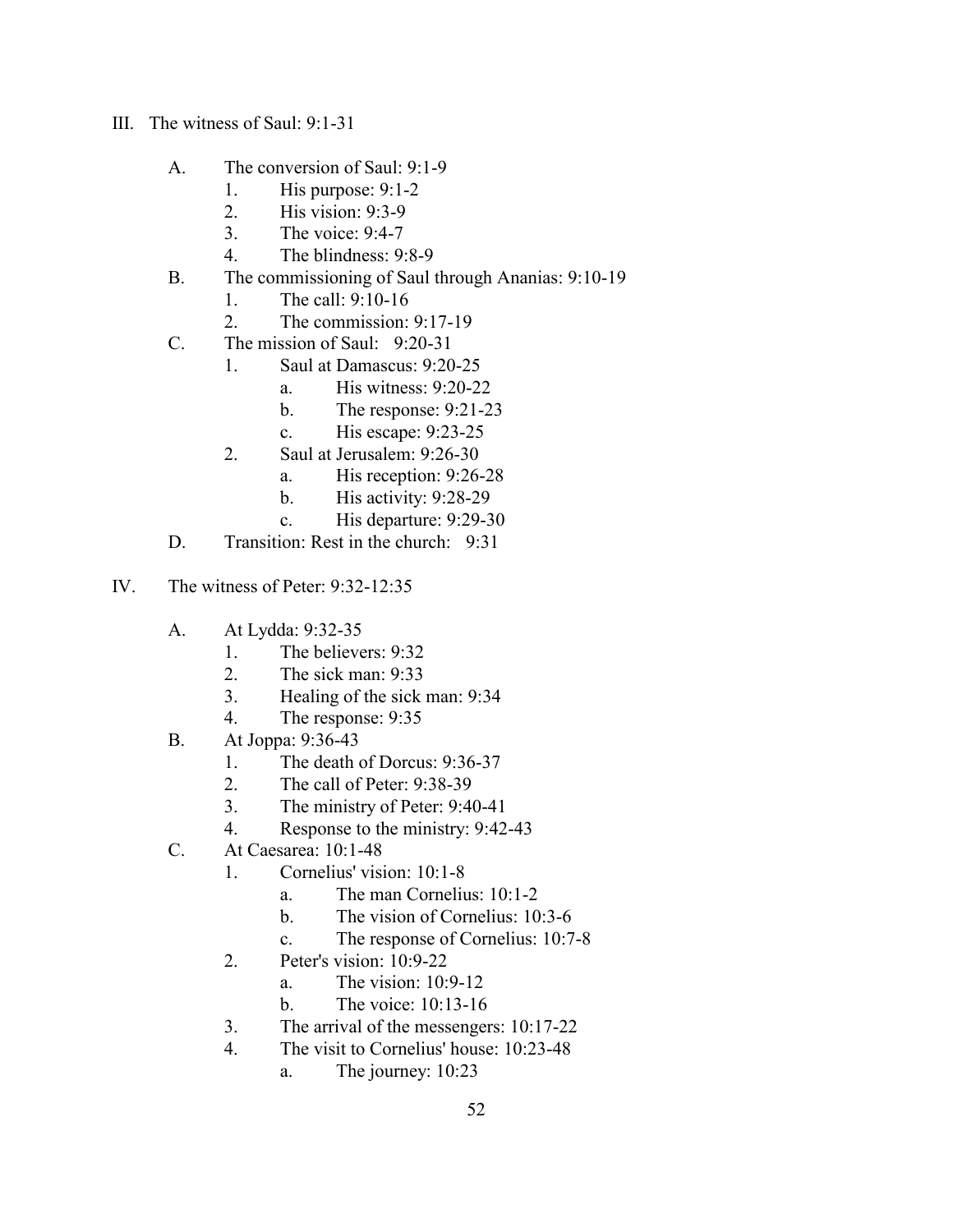- b. The reception: 10:24-27
- c. The explanation: 10:27-28
- d. The question: 10:29
- e. The answer: 10:30-33
- f. The unfinished sermon: 10:34-43
	- (1) God is no respecter of persons: 10:34-35
	- (2) Spread of the Gospel: 10:36-37
	- (3) The Gospel message: 10:38-43
- g. The response of Cornelius: 8:44-48
- D. At Jerusalem: 11:1-12:25
	- 1. The problem of Gentile conversion: 11:1-18
		- a. The problem: 11:1-3
		- b. The explanation of God's work among the Gentiles: 11:4-17
			- (1) The vision: 11:4-10
			- (2) The visitors: 11:11
			- (3) The visit: 11:12-16
		- c. The decision: 4:18
- V. The church in Antioch of Syria: 11:19-30
	- A. Evangelization of Antioch: 11:19-21
	- B. Visit by Barnabus: 11:22-24
	- C. Saul chosen as pastor-teacher: 11:25-26
	- D. Information revealed by Agabus: 11:27-30
- VI. Persecution led by Herod: 12:1-25
	- A. The murder of James: 12:1-2
	- B. The arrest of Peter: 12:3-4
	- C. The deliverance of Peter 12:5-19
	- D. The death of Herod: 12:20-23
- VII. The declaration of the Word: 12:24-25

#### **Part Four: Witness To The Uttermost Parts Of The Earth Acts 13-28**

- I. The first missionary journey: 13:1-14:28
	- A. The call to ministry: Acts 13:1-3
	- B. Ministry in Paphos in Cyprus: 13:4-12
	- C. Ministry in Antioch in Pisidia: 13:13-50
		- 1. Transition to Pisidia: 13:13-16
			- 2. The message: 13:17-37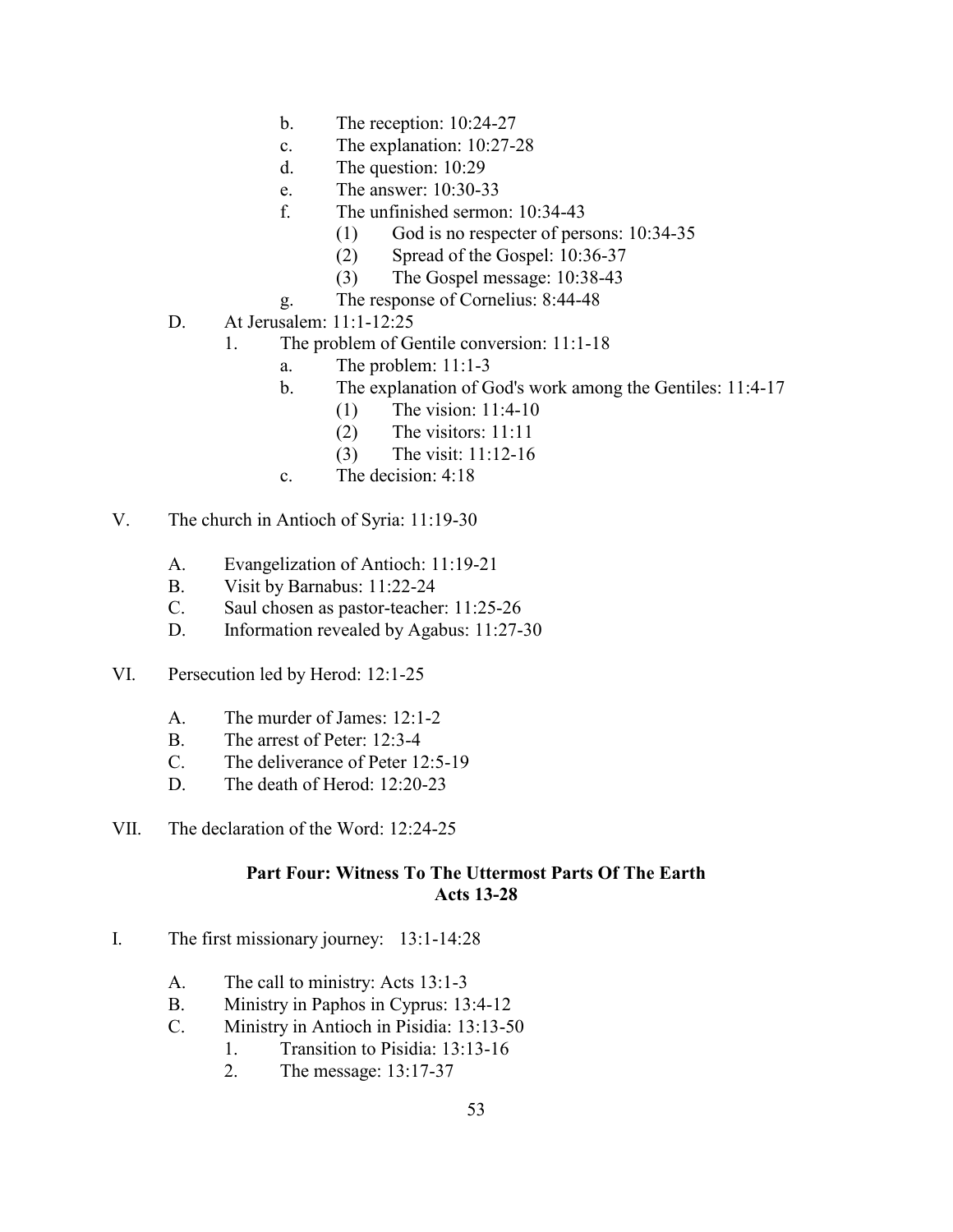- a. The exodus deliverance: 13:17
- b. The wilderness wanderings: 13:18
- c. The conquest of Canaan: 13:19
- d. The rule of Saul and David: 13:20-23
- e. The ministry of John the Baptist: 13:24-25
- f. Crucifixion and resurrection of Jesus: 13:26-37
- g. The invitation: 13:38-41
- 3. The response: 13:42-50
- D. Ministry in Iconium: 13:51-14:5
- E. Ministry in Lystra: 14:6-25
- F. Ministry in Syria: 14:26-28
- II. The Jerusalem council: 15:1-35
	- A. The problem: 15:1-3
	- B. The sessions: 15:4-21
		- 1. First public session: 15:4-5
		- 2. Private session of the apostles and elders: 15:6
		- 3. Second public session: 15:7-21
			- a. Peter's report: 15:7-11
			- b. Paul and Barnabas' report: 15:12
			- c. James' report: 15:13-21
	- C. The decision: 15:19-21
	- D. The letters: 15:22-35
- III. Second missionary journey: 15:36-18:22
	- A. The argument: 15:36-41
	- B. Ministry at Lystra: 16:1-5
	- C. Ministry at Troas: 16:6-10
	- D. Ministry at Philippi: 16:11-40
	- E. Ministry at Thessalonica: 17:1-9
	- F. Ministry at Berea: 17:10-14
	- G. Ministry at Athens: 17:15-34
	- H. Ministry at Corinth: 18:1-18
	- I. Ministry at Ephesus: 18:19-21
	- J. Jerusalem and Antioch: 18:22
- IV. Third missionary journey: 18:23-21:14
	- A. Asia Minor: 18:23
	- B. Ministry in Ephesus: 18:24-19:41
		- 1. Apollos: 18:24-28
		- 2. Disciples of John: 19:1-7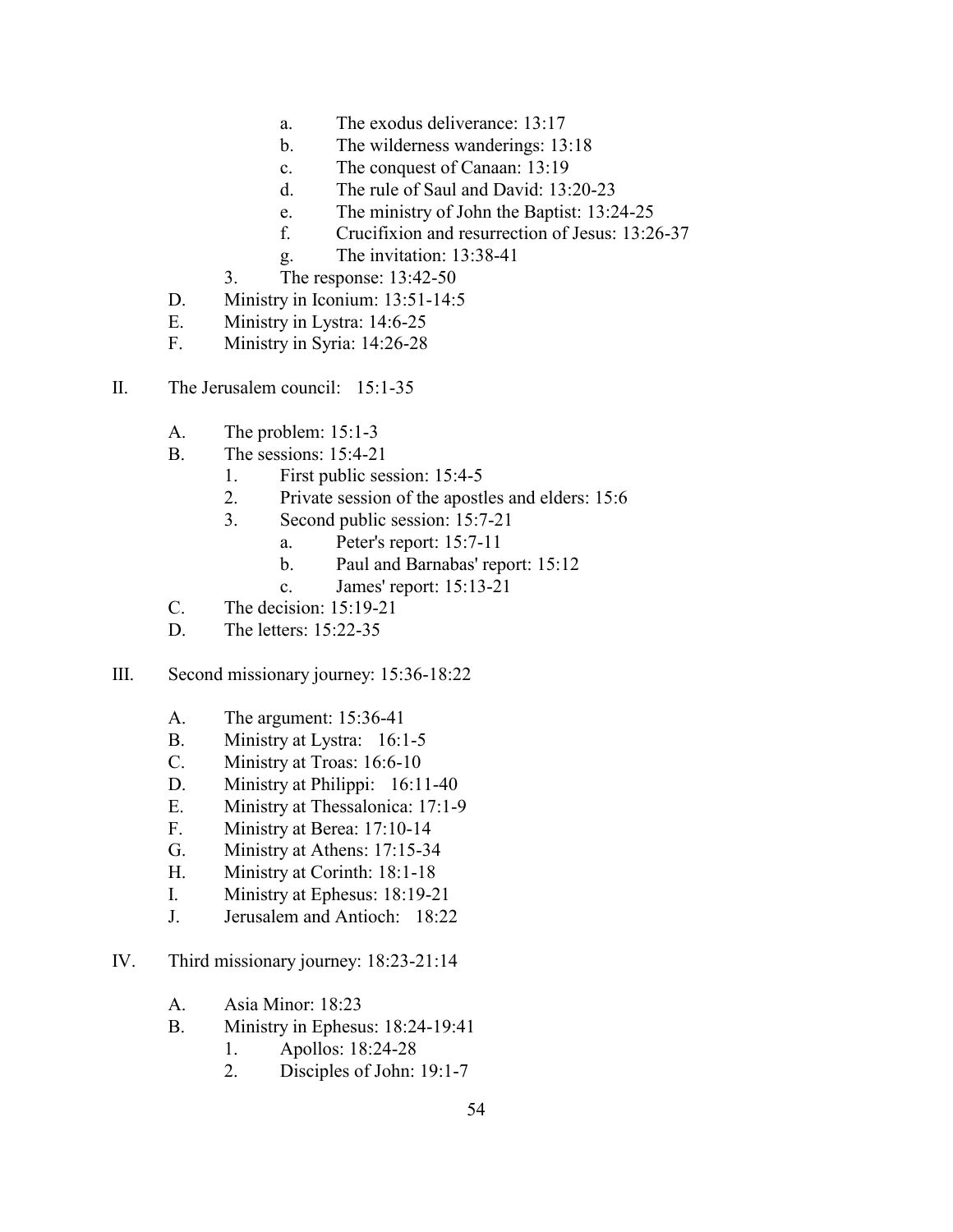- 3. School of Tyranus: 19:8-12
- 4. The sons of Sceva: 19:13-17
- 5. Dedication of the converts: 19:18-20
- 6. The decision: 19:21
- 7. Defenders of Diana: 19:23-41
- C. Ministry in Macedonia and Greece: 20:1-5
- D. Ministry in Troas: 20:6-12
- E. Ministry in Miletus: 20:13-38
	- 1. The journey: 20:13-16
		- 2. Meeting with the elders from Ephesus: 20:17-35
			- a. Review of his ministry: 20:17-21
			- b. Facing the future: 20:22-24
			- c. Paul's conscience: 20:25-27
			- d. The warning 20:28-31
			- e. Commended to God: 20:32
			- f. Paul's example in labor: 20:33-35
		- 3. The farewell: 20:36-38
- F. Ministry in Tyre: 21:1-6
- G. Ministry in Ptolemias: 21:7
- H. Ministry in Caesarea: 21:8-14
- V. The final visit to Jerusalem and the trip to Rome: 21:15-28:31
	- A. Jerusalem: 21:15-23:32
		- 1. Transition to Jerusalem: 21:15-17
		- 2. Rumors against Paul: 21:18-30
			- a. That he had degraded the law of Moses: 21:18-26
			- b. That he had desecrated the Temple: 21:27-30
		- 3. The reaction of Paul: 21:23-26
		- 4. The rescue of Paul: 21:30-32
		- 5. Replies by Paul: 21:33-23:10
			- a. The Jewish crowd: 22:1-23
			- b. The Roman centurion: 22:24-26
			- c. Chief captain: 22:26-30
			- d. The Sanhedrin: 23:1-10
				- (l) Paul's confession: 23:1
				- (2) Encounter with the high priest: 23:2-5
				- (3) A divided court: 23:6-10
		- 6. The revelation to Paul: 23:11
		- 7. Revenge against Paul: 23:12-15
		- 8. Rescue of Paul: 23:16-32
			- a. The plot revealed: 23:16-22
			- b. The letter: 23:25-30
			- c. The escape: 23-32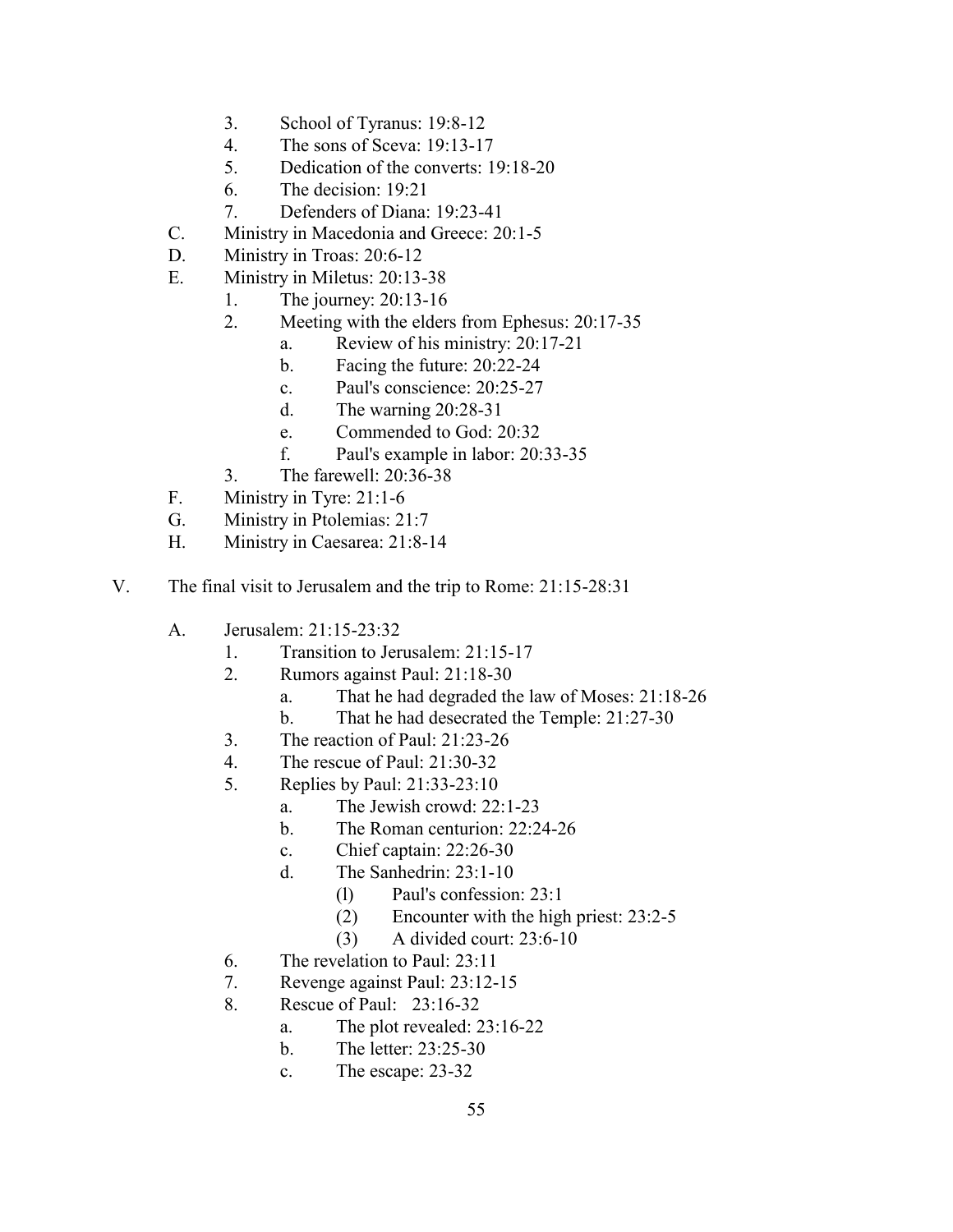- B. Caesarea: 23:33-26:32
	- 1. Before Felix: 23:33-24:27
		- a. The accusations of Tertulius: 24:1-9
		- b. The answer of Paul: 24:10-21
		- c. The response of Felix: 24:22-27
	- 2. Before Festus: 25:1-12
	- 3. Festus and Agrippa: 25:13-27
	- 4. Before Agrippa: 26:1-32
		- a. Paul speaks for himself: 26:1-23
		- b. Invitation to the Savior: 26:24-29
		- c. The verdict: 26:30-32
- C. Enroute to Rome: 27:17-28:31
	- 1. The storm: 27:1-44
	- 2. The serpent: 28:1-6
	- 3. The healing: 28:7-10
	- 4. The journey continues: 28:11-15
- D. Rome: 28:16-31
	- l. Meeting with the Jews: 28:16-29
	- 2. Ministry: 28:30-31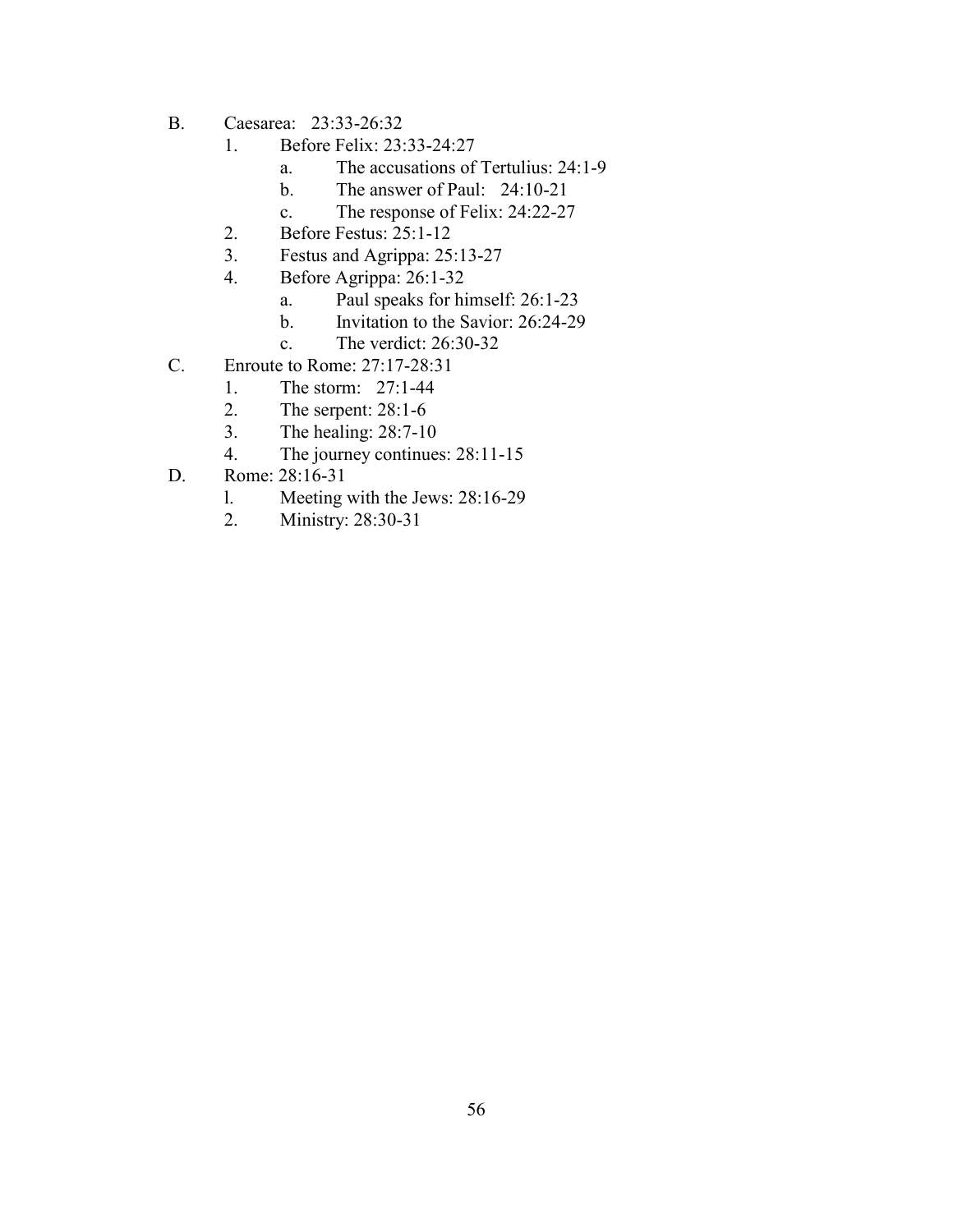### **SELF-TEST**

the contract of the contract of the contract of the contract of the contract of the contract of the contract of

 $1<sub>1</sub>$ Who was the author of the book of Acts?

State the purpose for the book of Acts. 2.

To whom was the book of Acts written?  $3.$ 

State the Life and Ministry Principle of the book of Acts.  $4.$ 

From memory, write the Key Verse of Acts. 5.

(Answers to tests are provided at the conclusion of the final chapter in this manual.)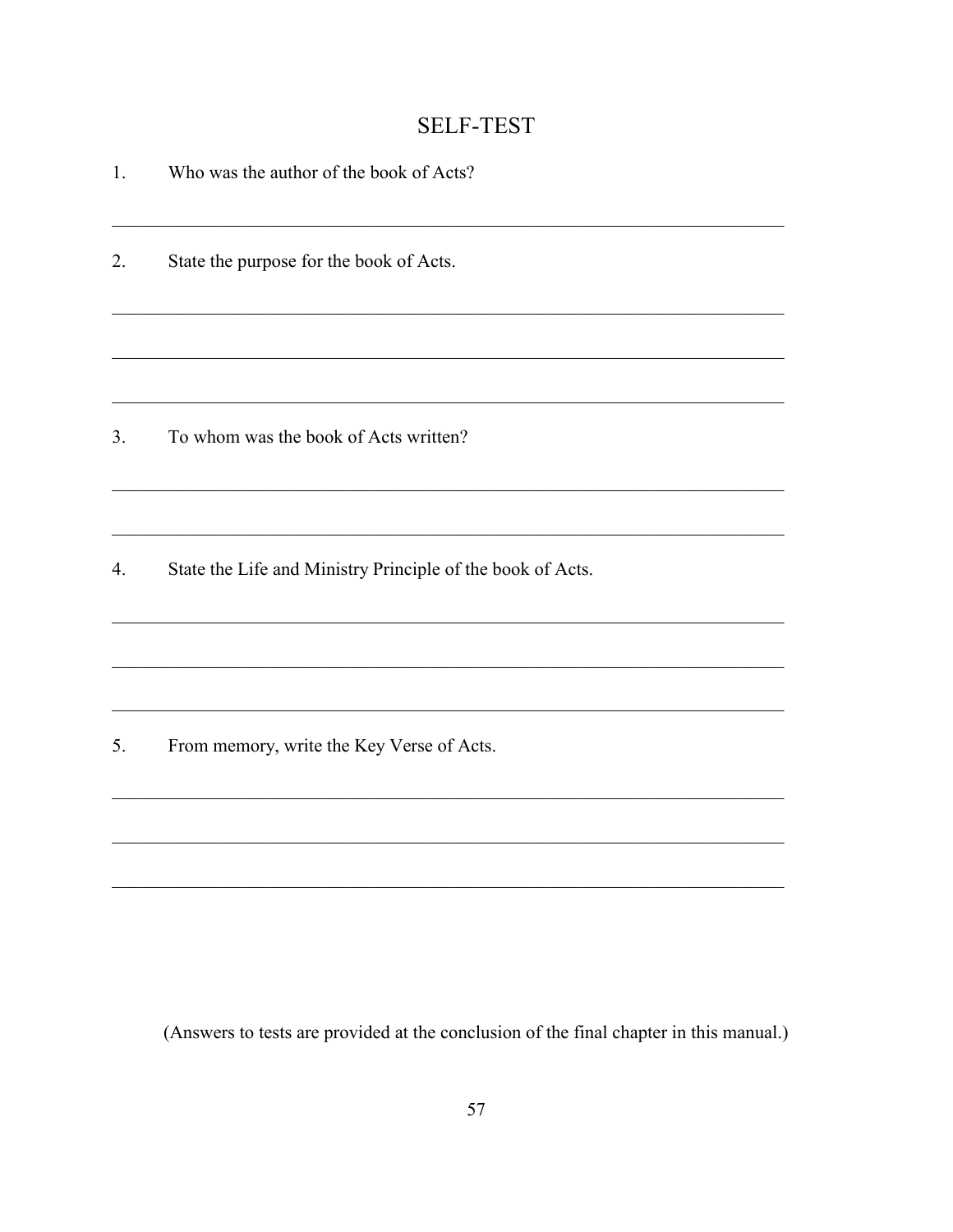### FOR FURTHER STUDY

- 1. Create a chart to study all of the miracles which are recorded in the book of Acts. Type Of Miracle Method Used Occasion People Involved Results 2. Study the sermons of Acts. Create a chart to record your studies: Reference Speaker Audience Summary Of Message 3. Study all the prayers recorded in the book of Acts. Use a chart to organize your study: Reference Occasion Who Was Praying Summary Of Prayer Results Of Prayer 4. Study the life of the Apostle Paul using the following outline: -Paul's early life: Acts 22:3 -Paul's persecution of Christianity: Acts 8:1-4; 9:1-2 -Paul's conversion: Acts 9:3-21 -Paul's early years of service: Acts 9:22-31; 11:22-30 -First missionary journey: Acts 13:1-14:28 -The Jerusalem Council: Acts 15:1-35 -Second missionary journey: Acts 15:36-18:22 -Third missionary journey: Acts 18:23-21:27 -Paul visits Jerusalem, is arrested, sent to Caesarea, appeals to Caesar: Acts 21:17-26:32 -The journey to Rome by sea: Acts 27:1-44 -Paul's first Roman imprisonment (two years): Acts 28:1-31 -Paul's final travels: Romans 15:28 -Paul's second Roman imprisonment and martyrdom: II Timothy 4:6
- 5. In the Gospel of Luke the Apostle Luke wrote about all that Jesus began to do and teach in His fleshly body. In the book of Acts, Luke records the things Jesus continues to do and teach through His spiritual Body, the Church.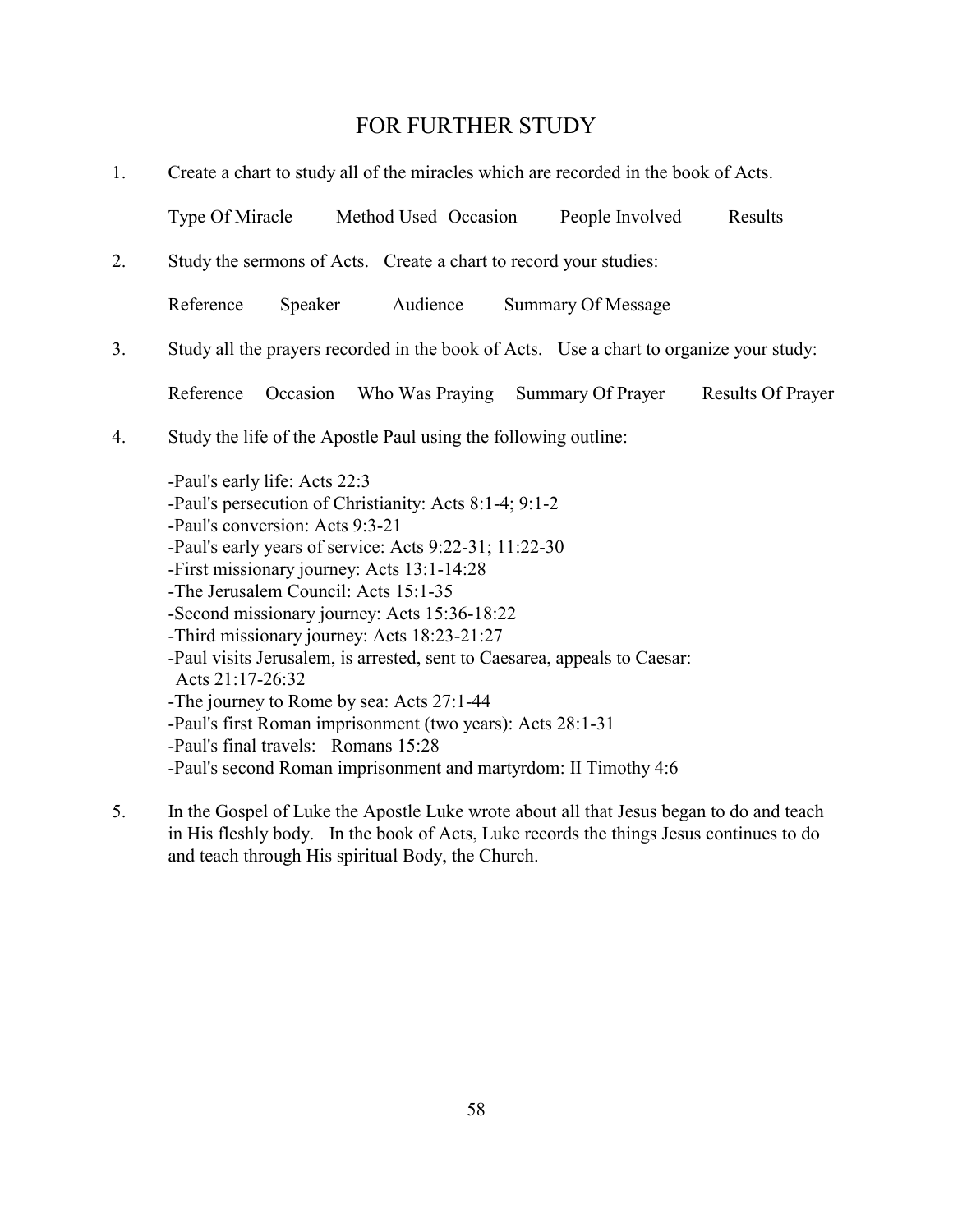6. Study the similarities between the ministries of Peter and Paul as recorded in the book of Acts in the chapters indicated:

#### **Peter Paul**

| First sermon: 2        | First sermon: 13     |
|------------------------|----------------------|
| Lame man healed: 3     | Lame man healed: 14  |
| Simon the sorcerer: 8  | Elymas the sorcerer: |
| Influence of shadow: 5 | Influence of handker |
| Laying on of hands: 8  | Laying on of hands:  |
| Peter worshiped: 10    | Paul worshiped: 14   |
| Tabitha raised: 9      | Eutychus raised: 20  |
| Peter imprisoned: 12   | Paul imprisoned: 28  |
|                        |                      |

rst sermon: 13 me man healed: 14 shimon the sorcerer: 13 fluence of handkerchiefs: 19  $\nu$ iving on of hands: 19 ul worshiped: 14 tychus raised: 20

- 7. Life in the first church was:
	- -Confessing: 2:4 -Convicting: 2:7 -Converting: 2:37 -Consistent: 2:42 -Continuing: 2:46 -Communing: 2:46 -Contagious: 2:47

8. The following summary will help you remember the content of the book of Acts.

| -Person:    | Jesus Christ                                             |
|-------------|----------------------------------------------------------|
| -Power:     | Holy Spirit                                              |
| -Preachers: | Peter, Paul, Stephen, Philip                             |
| -Places:    | Jerusalem, Judaea, Samaria, uttermost parts of the world |
| -Program:   | Extension of the Gospel message                          |

9. In Acts 2, Peter refers to the prophecy given by the prophet Joel. You can read this prophecy in Joel 2:28-32.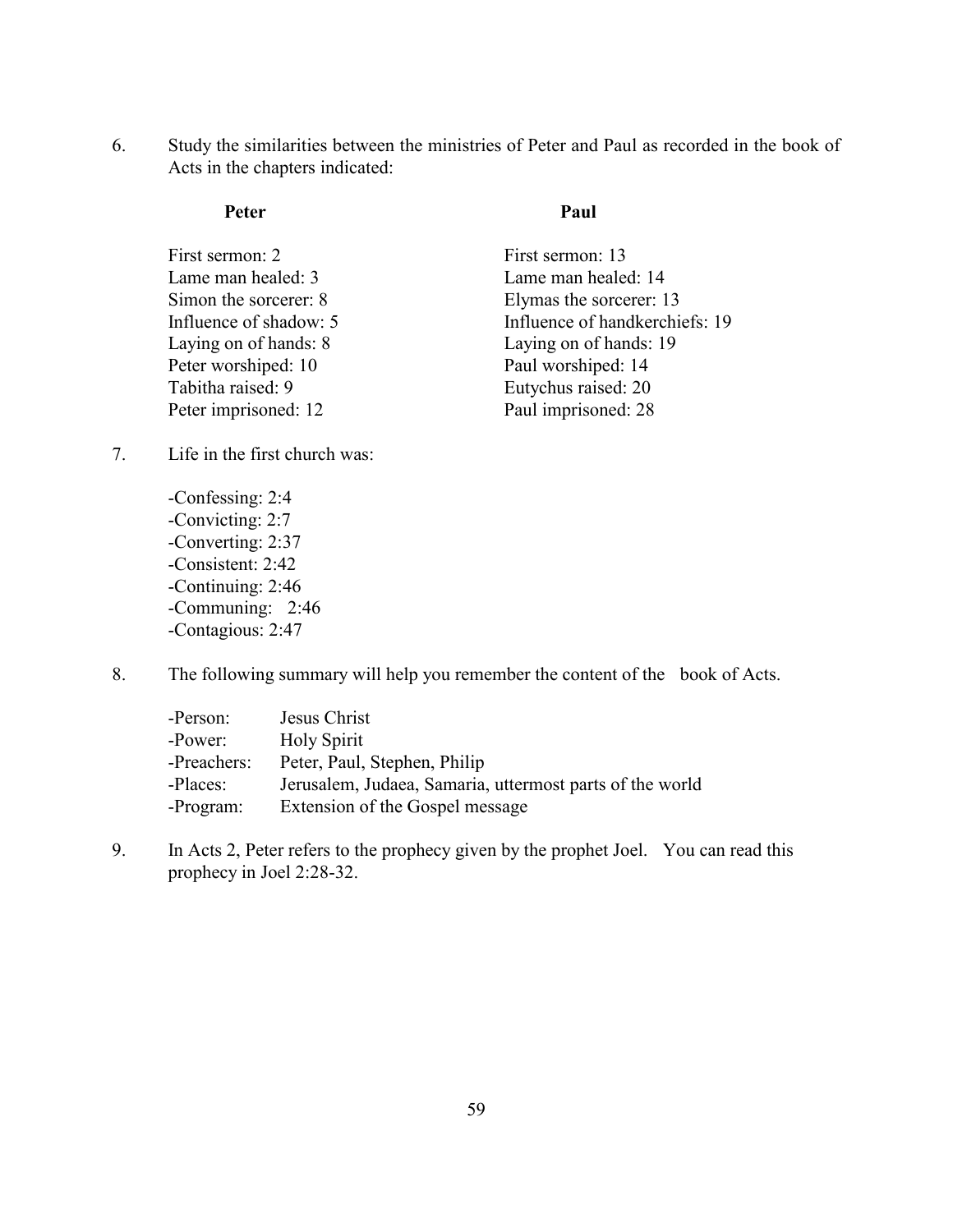# INTRODUCTION TO THE LETTERS

The next division in the New Testament are the letters, also known as the Epistles. They include the following books:

**Romans**: A presentation of the Gospel which stresses salvation by faith alone.

**I Corinthians**: Written to correct errors of Christian conduct in the local church.

**II Corinthians**: Speaks of the true ministry of the Gospel, stewardship, and Paul's apostolic authority.

**Galatians**: Deals with the error of mixing law and faith. The theme is justification by faith alone.

**Ephesians**: Encourages believers everywhere who share a heavenly position with Jesus as members of the Church.

**Philippians**: Emphasizes the joy of the Christian experience.

**Colossians**: Deals with the error of "Gnosticism," a false teaching which denied Jesus was truly Son of God and Son of Man. The book also emphasizes Jesus as head of the Church.

**I Thessalonians**: Counsel in Christian living and emphasis on the return of Jesus.

**II Thessalonians**: Further instruction on the Lord's return and how knowledge of this should affect everyday life.

**I Timothy**: Stresses sound doctrine, orderly church government, and principles to guide the church in the years to come.

**II Timothy**: Describes the true servant of Jesus Christ. Warns of the apostasy (spiritual decline) which had already started and presents the Word of God as the remedy to correct all error.

**Titus**: Paul's letter to a young minister named Titus who was serving God on the island of Crete. Doctrine and a godly life are stressed.

**Philemon**: Paul's intercession for a runaway slave of a wealthy Colossian Christian. It illustrates the intercession of Jesus on the behalf of believers who were once slaves to sin. **Hebrews**: Explains the superiority of Christianity over Judaism. Presents Jesus as the Great High Priest and the one mediator between God and sinful man.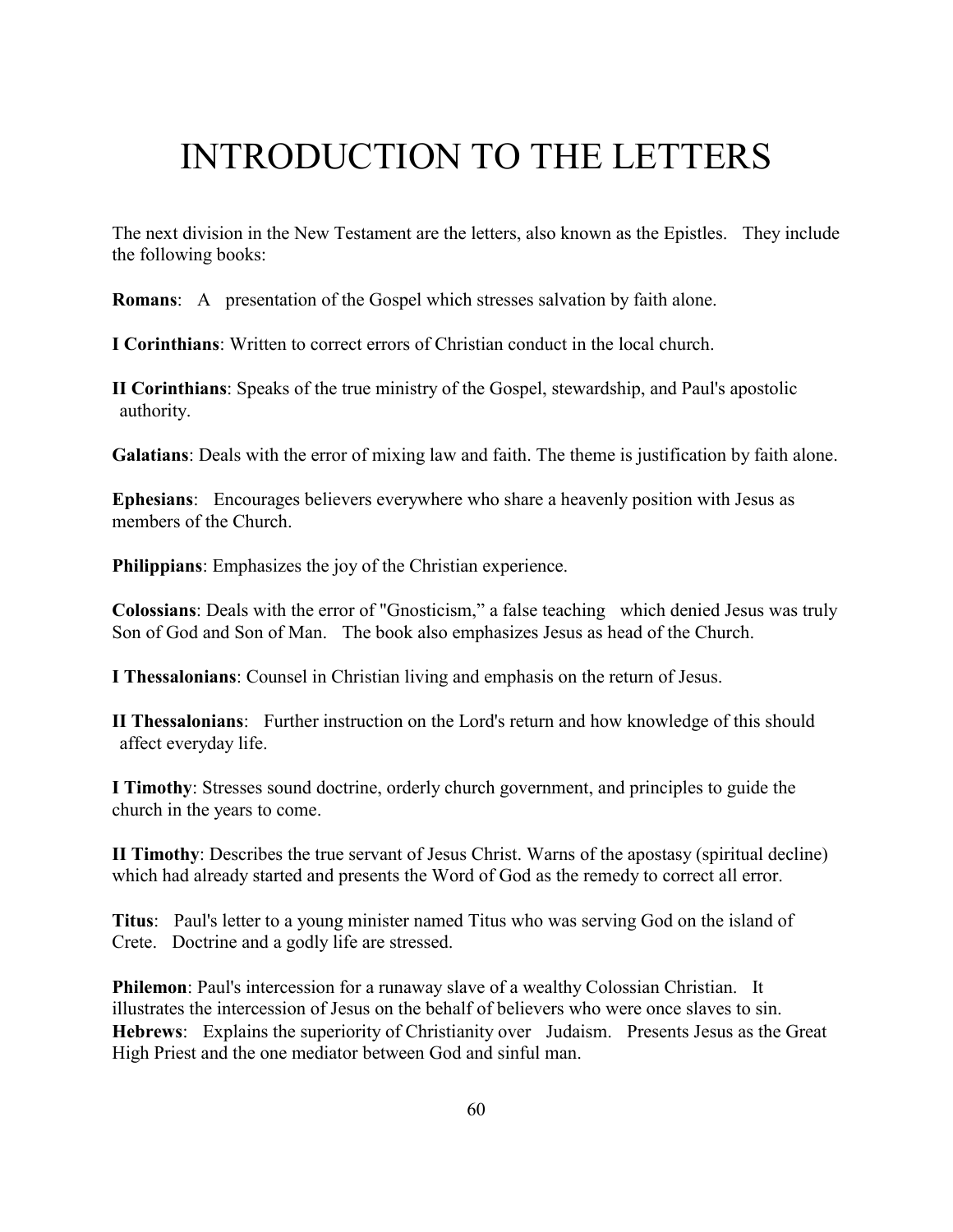**James**: Teaches that true faith is evidenced by works, although salvation is by faith alone.

**I Peter**: A letter of comfort and encouragement to believers, especially those suffering from spiritual attacks from without through unbelievers.

**II Peter**: A warning against spiritual attacks from within. For example, false teachers who had already gained position in the church.

**I John**: Written to combat Gnosticism which denied Christ's position as Son of God and Son of Man. Emphasizes fellowship and love among believers and assures true believers of eternal life.

**II John**: Warns against any compromise with doctrinal error and emphasizes that truth be guarded in love.

**III John**: Warns of the sin of refusing fellowship with those who are true believers.

**Jude**: Another warning against apostasy and false doctrine. The theme is similar to that of II Peter.

#### **EPISTLE GROUPS**

These can also be grouped by...

**Books Concerning Christ's Return**: I and II Thessalonians

**Books Emphasizing The Gospel**: Romans, Galatians, I and II Corinthians

**Books Written By Paul In Prison**: Ephesians, Colossians, Philippians, Philemon

**Pastoral Letters**: These Books focus on practical matters of church leadership and organization: I and II Timothy and Titus.

**General Epistles**: The remaining Epistles

#### **APOSTASY**

"Apostasy" is a term with which you should be familiar as you survey the epistles. This word means "to depart from the faith." In several of the epistles the writers deal with the problem of apostasy in the church.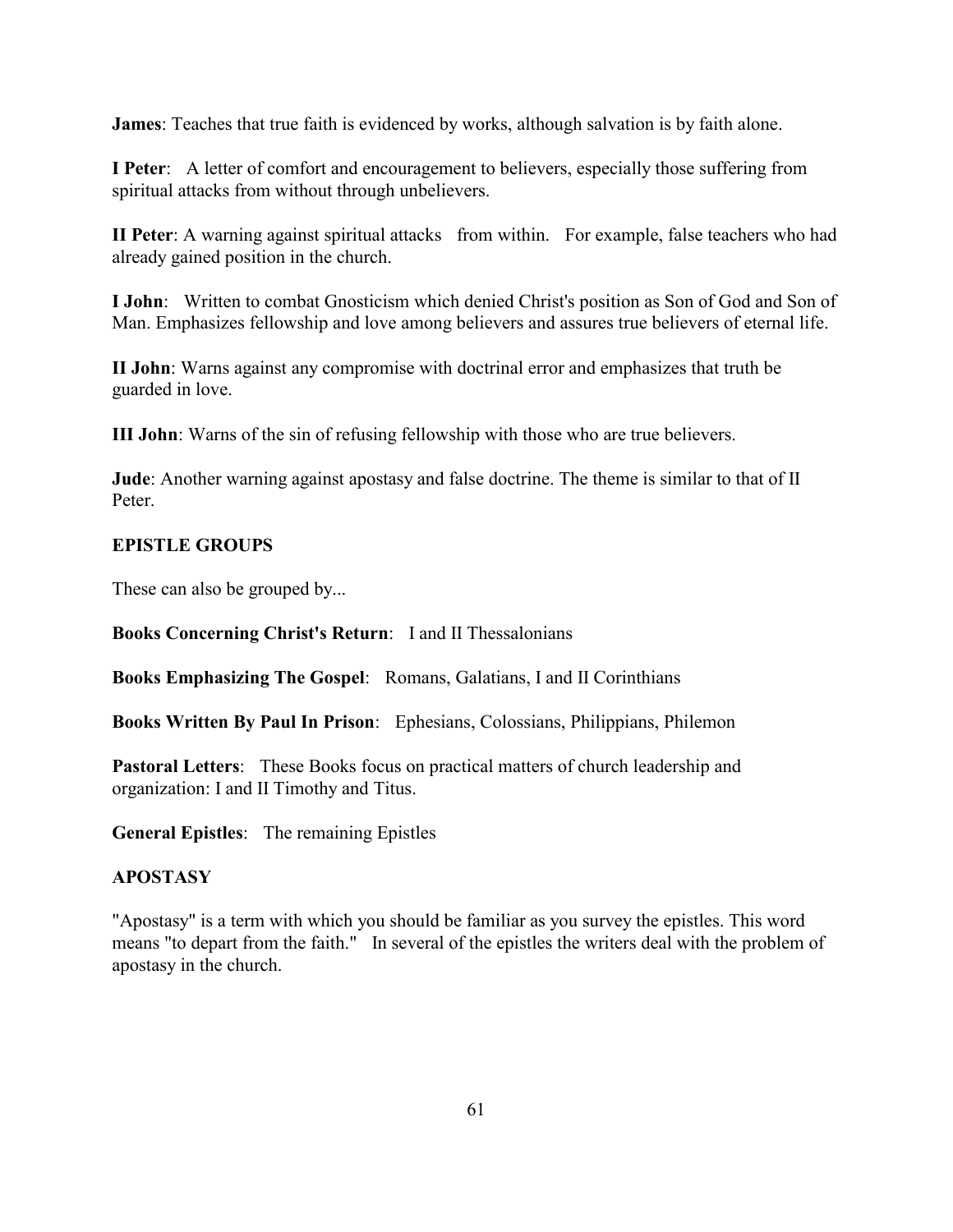# CHAPTER SIX

### ROMANS

#### **OBJECTIVES:**

Upon completion of this chapter you will be able to:

- Name the author of the book of Romans.
- Identify to whom the book of Romans was written.
- State the purpose for the book of Romans.
- Write the Key Verses of the book of Romans from memory.
- State the Life and Ministry Principle for the book of Romans.

#### **INTRODUCTION**

#### **AUTHOR**: Paul

**TO WHOM**: Believers in Rome.

**PURPOSE**: To present the meaning of the Gospel in relation to law, prophecy, and the universal need of man for justification by faith.

**KEY VERSES**: Romans 1:16-17

**LIFE AND MINISTRY PRINCIPLE**: The just shall live by faith.

**MAIN CHARACTERS**: Paul, Adam, Abraham, Isaac (See list of names in chapter 16.)

#### **OUTLINE**

I. Introduction: 1:1-7

- A. The messenger: Paul: 1:1-6
	- l. Servant of Jesus Christ.
	- 2. Called as an apostle.
	- 3. Separated to the Gospel of God.
- B. The readers: 1:7
	- l. Believers in Rome.
	- 2. The beloved of God.
	- 3. Those called to be saints.
- C. The greeting: Grace and peace from God and Jesus: 1:7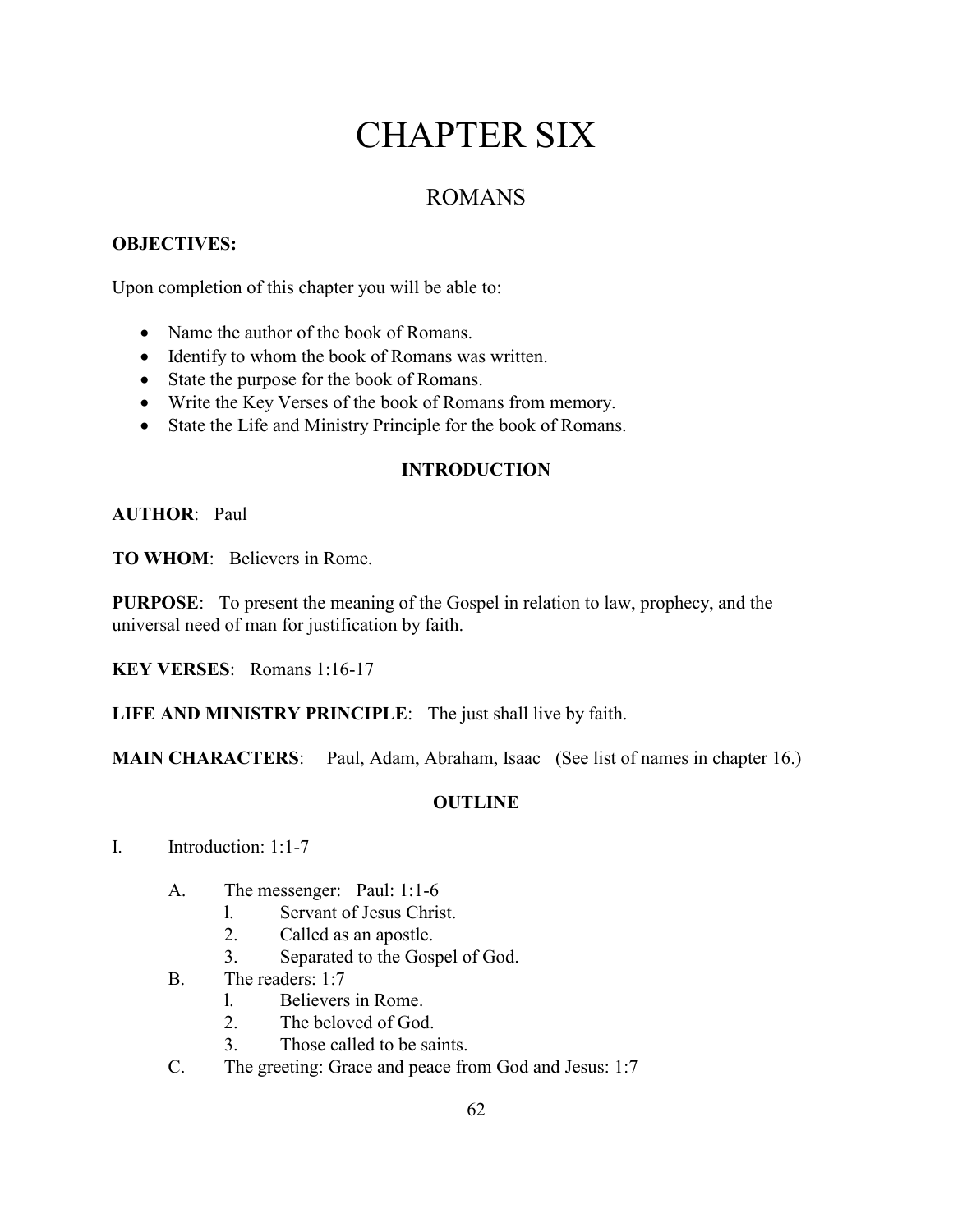- II. Paul's relation to the Romans: 1:8-16
	- A. His thanksgiving for them: 1:8
	- B. His prayer for them: 1:9-10
	- C. His desire to visit them: 1:11-16
		- 1. The desire: 1:11
		- 2. The purpose of the desire: 1:11-12
		- 3. Hindrances to its fulfillment: 1:13
		- 4. The motivation behind the desire: 1:14-16
			- a. Desire to bear fruit: 1:14
			- b. His feeling of obligation to all Gentiles: 1:14
			- c. His readiness to preach at Rome: 1:15
			- d. His confidence in the Gospel message: 1:16
- III. Statement of the theme of the book: The Gospel of power reveals the righteousness of God: 1:16-17

#### **Part One: Doctrinal The Righteousness of God as revealed in the Gospel 1:18-8:39**

- I. The need for righteousness because of universal sin: 1:18-3:20
	- A. A condemnation of the Gentile world: 1:18-32
		- l. The wrath of God against sin: 1:18
		- 2. Reasons for the wrath of God: 1:19-23
			- a. Their knowledge of God leaves them without excuse: 1:19-20.
			- b. Their corruption of the knowledge of God confirms their guilt: 1:21-23
		- 3. The wrath of God: 1:24-32
			- a. They are given up to uncleanness: 1:24-25
			- b. They are given up to evil passions: 1:26-27
			- c. They are given up to a reprobate mind: 1:28-32
				- (l) Consequences of their choice: 1:28
				- (2) The description of their condition: 1:28-32
	- B. The condemnation of the Jew: 2:1-3:8
		- 1. The principle of divine judgment: 2:1-16
			- a. The judgment of God according to truth: 2:1-5
				- (1) The guilt of the one judging others: 2:1
				- (2) The principle of judgment: 2:2
				- (3) An appeal to the guilty: 2:3-5
			- b. The judgment of God according to works: 2:6-15
				- (1) The principle of judgment: 2:6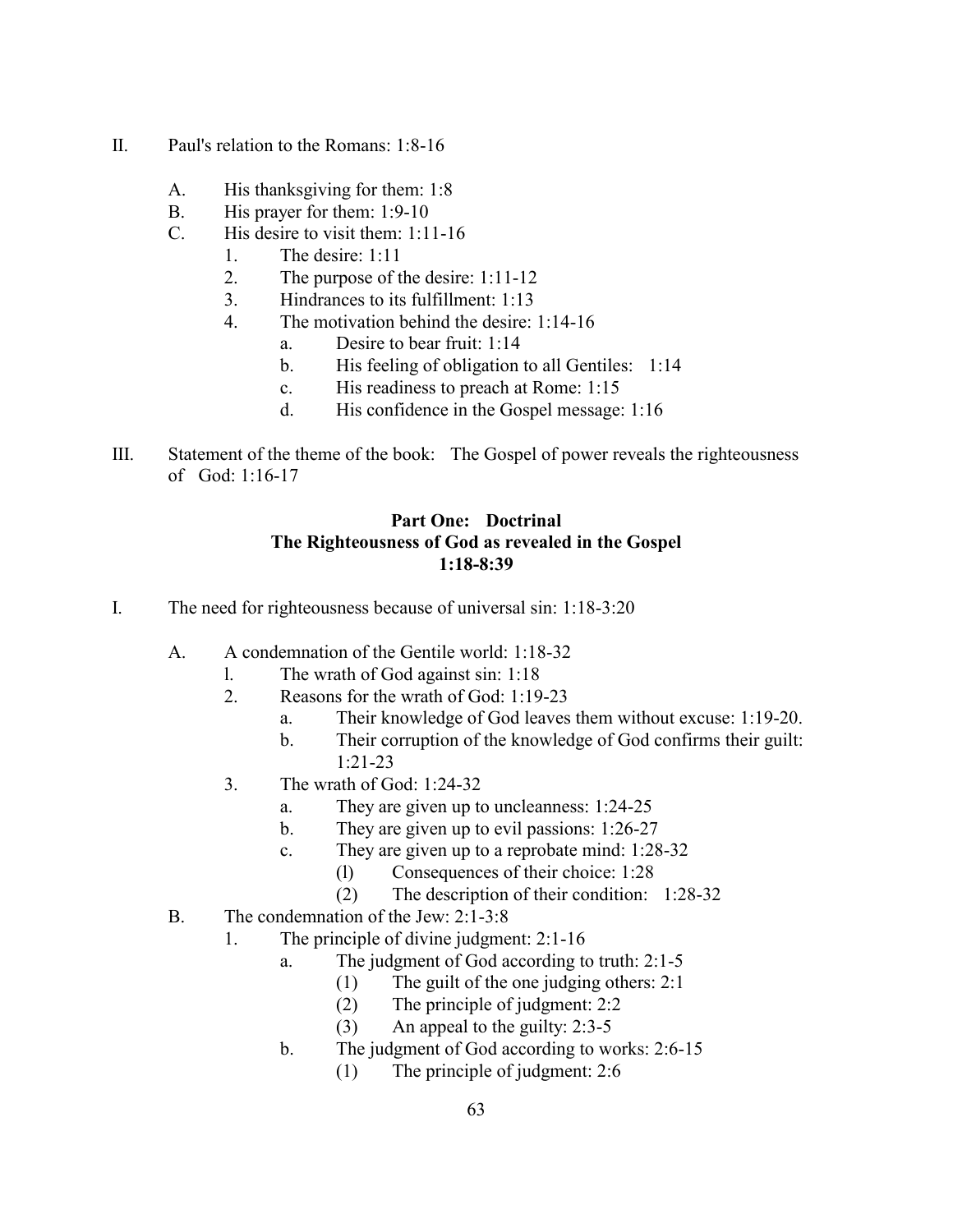- (2) The two classes in the judgment: 2:7-12
- (3) Obedience to light as the test in judgment: 2:13-15
- c. The judgment in relation to Paul's Gospel: 2:16
- 2. The Jew's moral failure: 2:17-29
	- a. Claims of the Jew: 2:17-20
	- b. Refutation of the claims of the Jew: 2:21-24
	- c. Failure to live up to responsibilities: 2:25-29
		- (l) Of circumcision: 2:25
		- (2) Of obedience: 2:26-27
		- (3) A true and false view of a Jew: 2:28-29
- 3. The Jew's objections: 3:1-8
	- a. The question of the Jews: 3:1-4
		- (1) The question: 3:1
		- (2) The answer: 3:2-4
		- (3) The objection: 3:5
		- (4) Denial of the objection: 3:6-8
- C. Condemnation of the whole world: 3:9-20
	- 1. The charge that all have sinned: 3:9
	- 2. The proof of universal sin from Scripture: 3:10-18
		- a. The character of sin: 3:10-12
		- b. The practice of sin: 3:13-17
			- (1) In speech: 3:13-14
			- (2) In conduct: 3:15-17
		- c. The reason for sin: 3:18
	- 3. The application to the Jew who has the law: 3:19-20
- II. The righteousness of God in justification: 3:21-5:21
	- A. Justification by faith: 3:21-26
		- 1. It is the manifestation of the righteousness of God: 3:21
		- 2. The description of justification by faith: 3:21-26
			- a. Its relation to the Old Testament: 3:21
				- b. Availability through faith: 3:22-23
				- c. Its basis in Christ's redemption: 3:24-25
				- d. The demonstration of God's justice: 3:25-26
	- B. Summary of the doctrine of justification: 3:27-31
		- 1. The exclusion of personal merit: 3:27-28
		- 2. The presentation of God's character: 3:29-30
		- 3. The establishment of the law: 3:31
	- C. The proof of justification by faith from Scripture: 4:1-25
		- 1. Abraham's justification: 4:1-12
			- a. The question about Abraham's experience: 4:1
			- b. The means of his justification: 4:2-3
			- c. The comparison of the two ways of justification: 4:4-5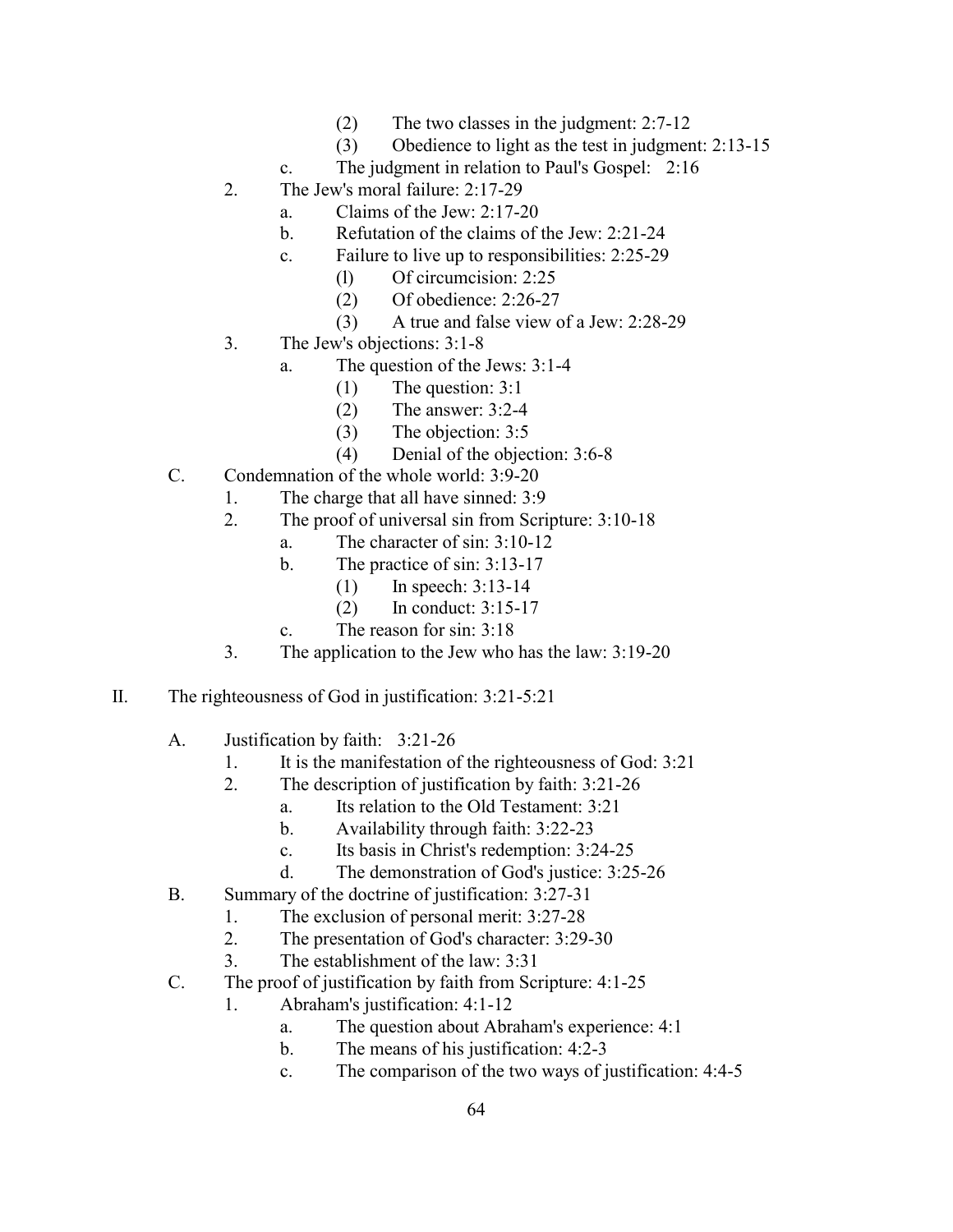- d. The confirmation from David's testimony: 4:6-8
- 2. Justification by faith apart from circumcision: 4:9-12
	- a. The question about circumcision: 4:9-10
	- b. The answers from Abraham's condition: 4:10
	- c. Abraham's circumcision: 4:11-12
- 3. The promise achieved by faith: 4:13-17
	- a. The means of attaining the inheritance: 4:13
	- b. The reason for the faith method: 4:14-15
	- c. The recipients of the promise: 4:16
	- d. The harmony with Scripture: 4:17
- 4. The example of the faith of Abraham: 4:17-25
	- a. The object of his faith: 4:17
	- b. The nature of his faith: 4:18-21
	- c. The reward of his faith: 4:22
	- d. The importance of his faith: 4:23-25
- D. The permanency of justification: 5:1-11
	- 1. The present results of justification: 5:1-2
	- 2. The inability of trials to destroy this hope: 5:3-5
		- a. The effect of trials: 5:3-4
		- b. The experience of God's love: 5:5
	- 3. The love of God in Christ confirms this hope: 5:6-11
		- a. God's love: 5:6-10
			- (l) The demonstration of His love for the lost: 5:6-8
			- (2) The assurance of salvation: 5:9-10
		- b. The experience of reconciliation: 5:11
- E. The foundation of righteousness: 5:12-21
	- l. Two representative men: 5:12-14
		- a. The result of Adam's act: 5:12-14
		- b. The headship of Adam as a type of Christ: 5:14
		- 2. The differences between Adam and Christ: 5:15-17
			- a. In quality: 5:15
			- b. In operation: 5:16
			- c. In results: 5:17
		- 3. The similarities of Adam and Christ: 5:18-21
			- a. Similarity in scope: 5:18
			- b. Similarity in operation: 5:19
			- c. Similarity in measure: 5:20-21
- III. The righteousness of God in sanctification: 6:1-8:39
	- A. The believer's relationship to sin: 6:1-23
		- 1. Death to the principle of sin: 6:1-14
			- a. The question of remaining in sin: 6:1
			- b. Rejection of the suggestion: 6:2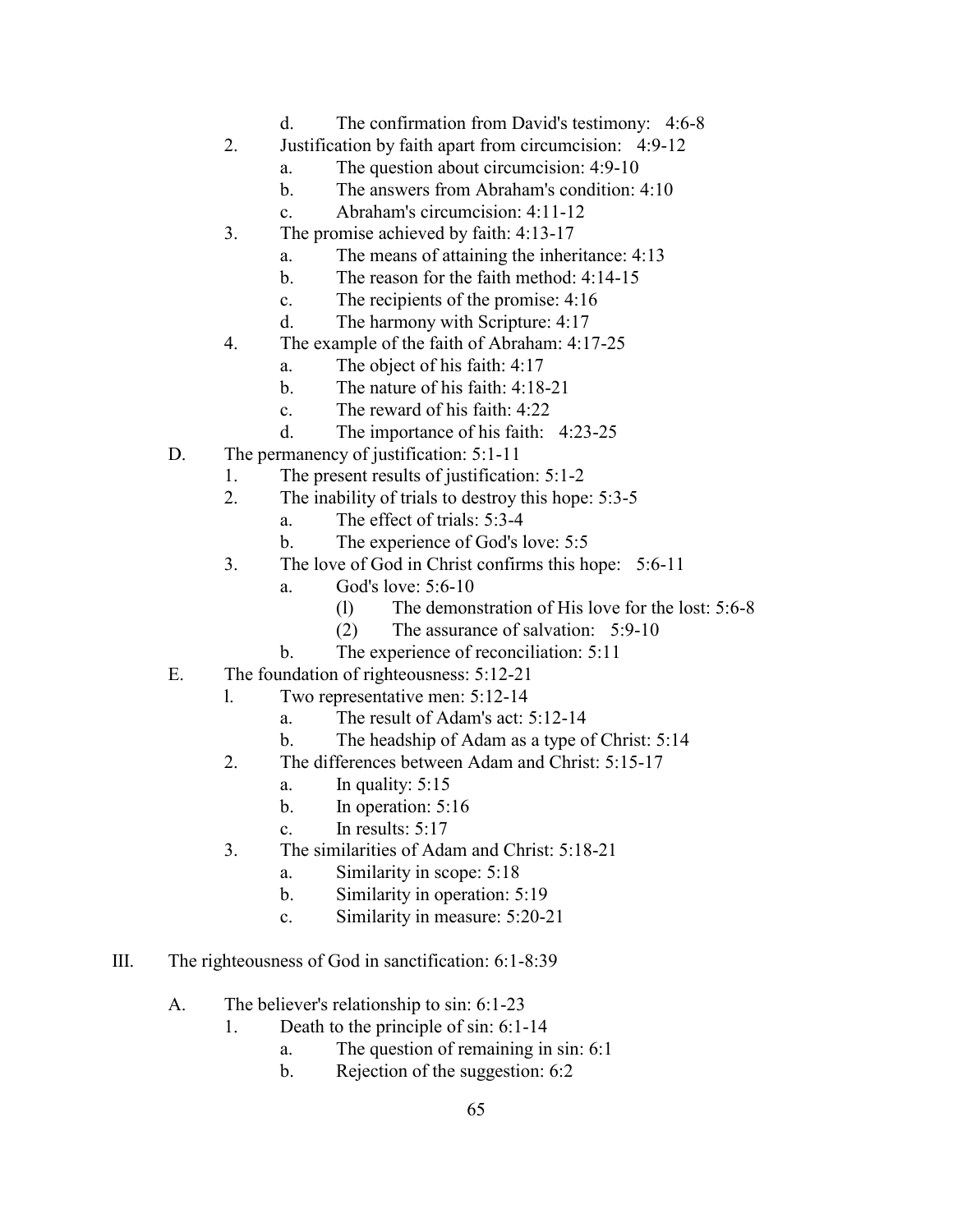- c. Our position in baptism: 6:3-11
	- (l) The question of ignorance concerning baptism: 6:3
	- (2) The importance of baptism: 6:4
	- (3) The application to believers: 6:5-10
	- (4) The call to this position: 6:11
- 2. The believer's death to the practice of sin: 6:15-23
	- a. The question of continued sin: 6:15
	- b. Rejection of the suggestion: 6:15
	- c. An answer from the illustration of slavery: 5:16-23
		- (1) The question concerning two services: 6:16
			- (2) The believer's experience with both services: 6:17-18
			- (3) An appeal for the new position: 6:19
			- (4) The contrast between the two: 6:20-22
			- (5) The result of the two services: 6:23
- B. The believer's relationship to the law: 7:1-25
	- 1. Dead to the law but alive to God: 7:1-6
		- a. The dominion of the law: 7:1
		- b. An illustration from the law of marriage: 7:2-3
		- c. The application of the principle to the believer: 7:4-6
		- 2. The inability of the law to deliver from sin: 7:7-25
			- a. The relation of the law to sin: 7:7-13
				- (1) The nature of the law is not sinful: 7:7
				- (2) The revelation of sin through the law: 7:7-13
				- (3) The work of sin through the law: 7:8-11
				- (4) The law's revelation of the sinfulness of sin: 7:12-13
			- b. The law's inability to give victory over sin: 7:14-25
				- (l) The first confession of defeat by sin: 7:14-17
				- (2) The second confession of indwelling sin: 7:18-20
				- (3) The third confession and the way of victory: 7:21-25
- C. The believer's victory through the Spirit: 8:1-39
	- 1. Deliverance from the power of the flesh by the Spirit: 8:1-11
		- a. The believer's freedom from condemnation: 8:1-2
		- b. The basis for the deliverance: 8:3
		- c. The purpose of the deliverance: 8:4
		- d. The method of the deliverance: 8:5-10
			- (1) The two classes of men: 8:5
				- (2) The two minds: 8:6-7
				- (3) The two spheres: Flesh and spirit: 8:8-11
		- e. The deliverance from physical death: 8:11
	- 2. The life of sonship through the Spirit: 8:12-17
		- a. The obligation to live in the Spirit: 8:12-13
		- b. Evidence of life in the Spirit: 8:14-17
			- (1) The leading of the Spirit: 8:14
				- (2) The nature of the Spirit: 8:15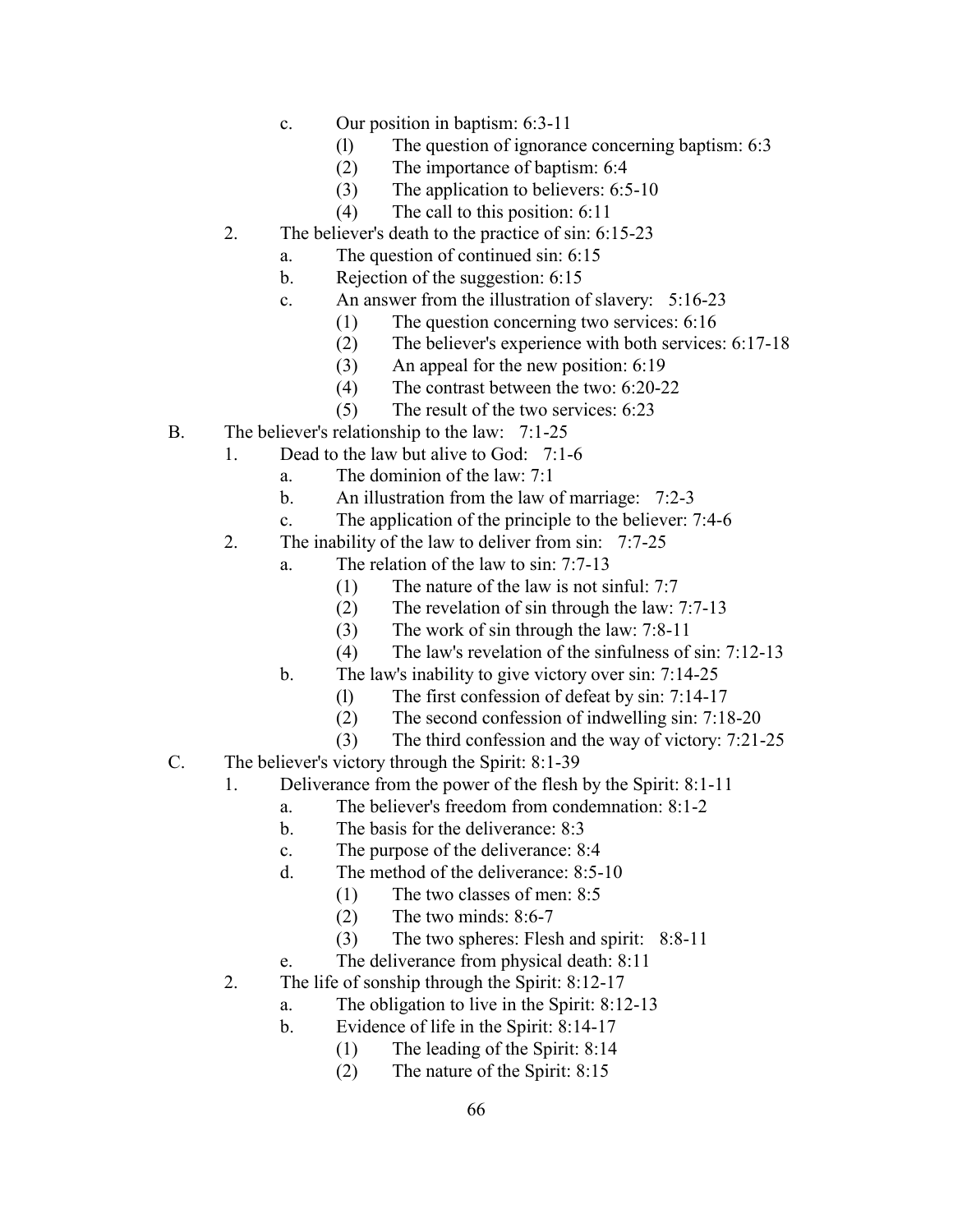- (3) The witness of the Spirit: 8:16
- (4) The heirship of the believer: 8:17
- 3. Glorification in present suffering: 8:18-30
	- a. The evaluation of present suffering: 8:18
	- b. Assurances of glorification: 8:19-30
		- (1) Assurance from creation: 8:19-22
		- (2) Assurance from the present hope: 8:23-25
		- (3) Assurance by the Spirit: 8:26-27
		- (4) Assurance by God at work in the circumstances of life: 8:28
		- (5) Assurance by God's continued working in us: 8:29-30
- 4. The assurance of the believer's victory: 8:31-39
	- a. The believer's relation to God: 8:31-33
	- b. The believer's relation to Christ: 8:34
	- c. The believer's relation to circumstances of evil: 8:35-39
		- (l) The inability of evils of the visible world to separate from Christ: 8:35-37
		- (2) The inability of evils from the invisible world to separate from Christ: 8:38-39

### **Part Two: Historical The righteousness of God in His dealings with Israel and all mankind 9:1-11:36**

- I. The sorrow of Paul because of Israel's rejection: 9:1-5
	- A. His feeling: 9:1
	- B. The intensity of his feeling: 9:2-3
	- C. The basis for his feeling: 9:3-5
- II. The rejection of Israel and God's sovereignty: 9:6-29
	- A. The rejection of Israel and God's promise: 9:6-13
		- l. The denial of the failure of God's Word: 9:6
		- 2. The proof that the promise is not based on physical descent: 9:6-13
			- a. Proof from the family of Abraham: 9:6-9
			- b. Proof from the family of Isaac: 9:10-13
	- B. The rejection of Israel and God's justice: 9:14-29
		- 1. The justice of God in the manifestation of His will: 9:14-18
			- a. The question of God's justice: 9:14
			- b. The revelation of God's will: 9:15-17
				- (1) His mercy revealed according to His will: 9:15-16
				- (2) His judgment is exercised according to His will: 9:17
			- c. God's action according to His will: 9:18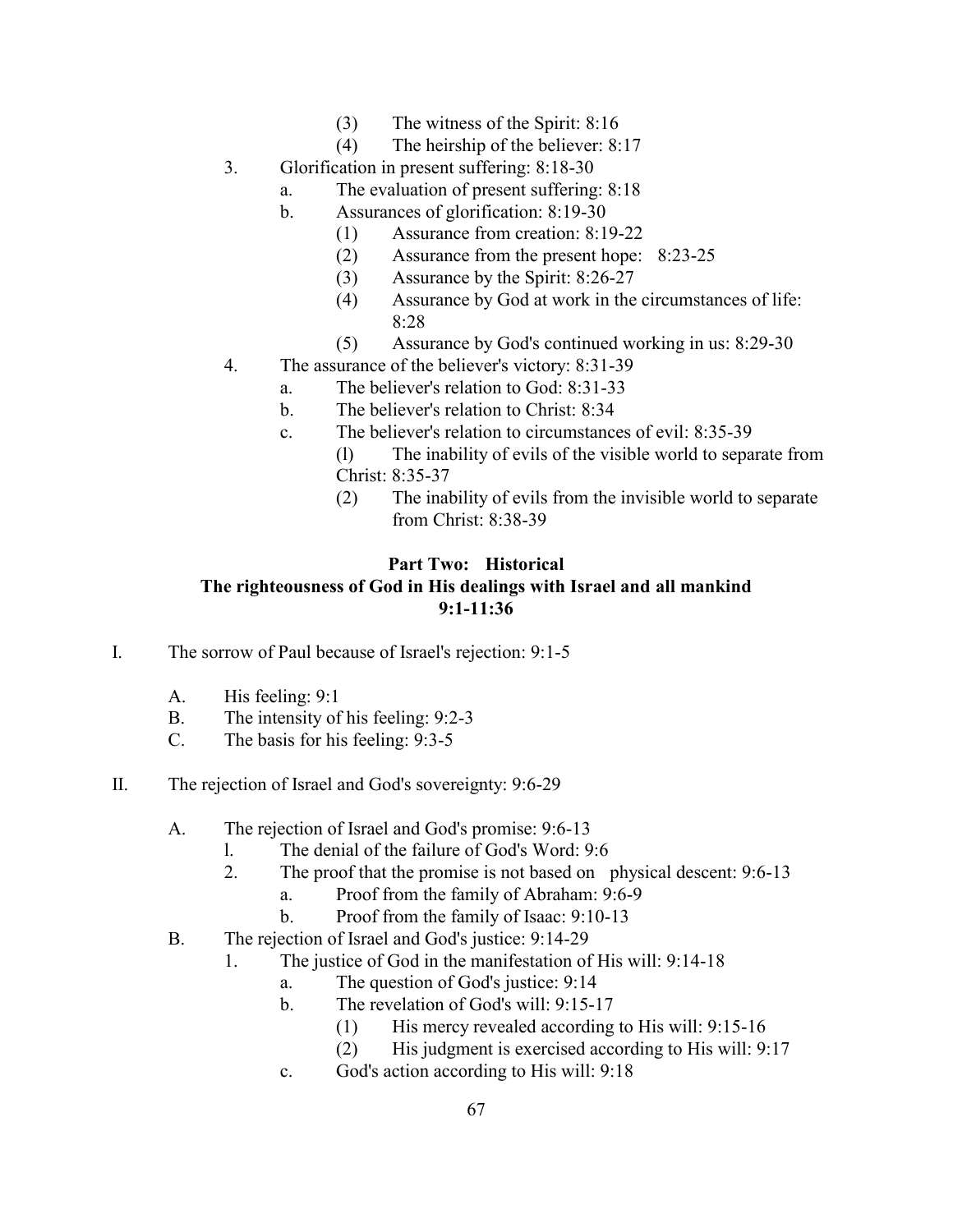- 2. The sovereign power of God: 9:19-29
	- a. The question and the rebuke: 9:19-20
	- b. The right of God to act: 9:20-21
	- c. The exercise of God's power: 9:22-24
		- (1) His patience with the wicked: 9:22
		- (2) His revelation of glory: 9:22-24
	- d. Anticipation of the call of Jew and Gentile: 9:25-29
		- (1) The call of the Gentile: 9:25-26
		- (2) Announcement concerning the fate of Israel: 9:27-29
- III. The rejection of Israel: 9:30-10:21
	- A. The failure of Israel to achieve righteousness: 9:30-33
		- 1. The fact of Israel's failure: 9:30-31
		- 2. The reason for Israel's failure: 9:32
		- 3. An explanation of Israel's failure: 9:32
		- 4. The confirmation of the results: 9:32
	- B. The refusal by Israel to accept God's righteousness: 10:1-11
		- 1. The cause for Israel's rejection: 10:1-4
		- 2. The nature of righteousness by faith: 10:5-11
			- a. The comparison of two methods for righteousness: 10:5-8
				- (l) Righteousness through keeping the law: 10:5
				- (2) Righteousness through faith: 10:6-8
				- b. The realization of righteousness through faith: 10:9-10
				- c. Scriptural assurance of righteousness by faith: 10:11
	- C. The neglect by Israel of the universal Gospel: 10:12-21
		- l. The fact of a universal Gospel: 10:12-13
		- 2. The proclamation of the universal Gospel: 10:14-15
		- 3. The reaction of Israel to this universal Gospel: 10:16-21
			- a. Disregarded: 10:16-17
			- b. Rejected: 10:18-21
- IV. The rejection of Israel and God's purpose for their future: 11:1-32
	- A. The rejection of Israel left a remnant: 11:1-10
		- 1. The denial that God has cut off His people: 11:1-2
		- 2. The proof of a remaining remnant: 11:2-6
			- a. The proof from Scripture: 11:2-4
			- b. The proof from the existence of the remnant: 11:5-6
		- 3. The contrast of the remnant with the nation: 11:7-10
	- B. The rejection of Israel is not permanent: 11:11-32
		- 1. Israel's condition: 11:11-16
			- a. The fall of Israel is not permanent: 11:11
			- b. The fall of Israel is overruled for Gentile salvation: 11:11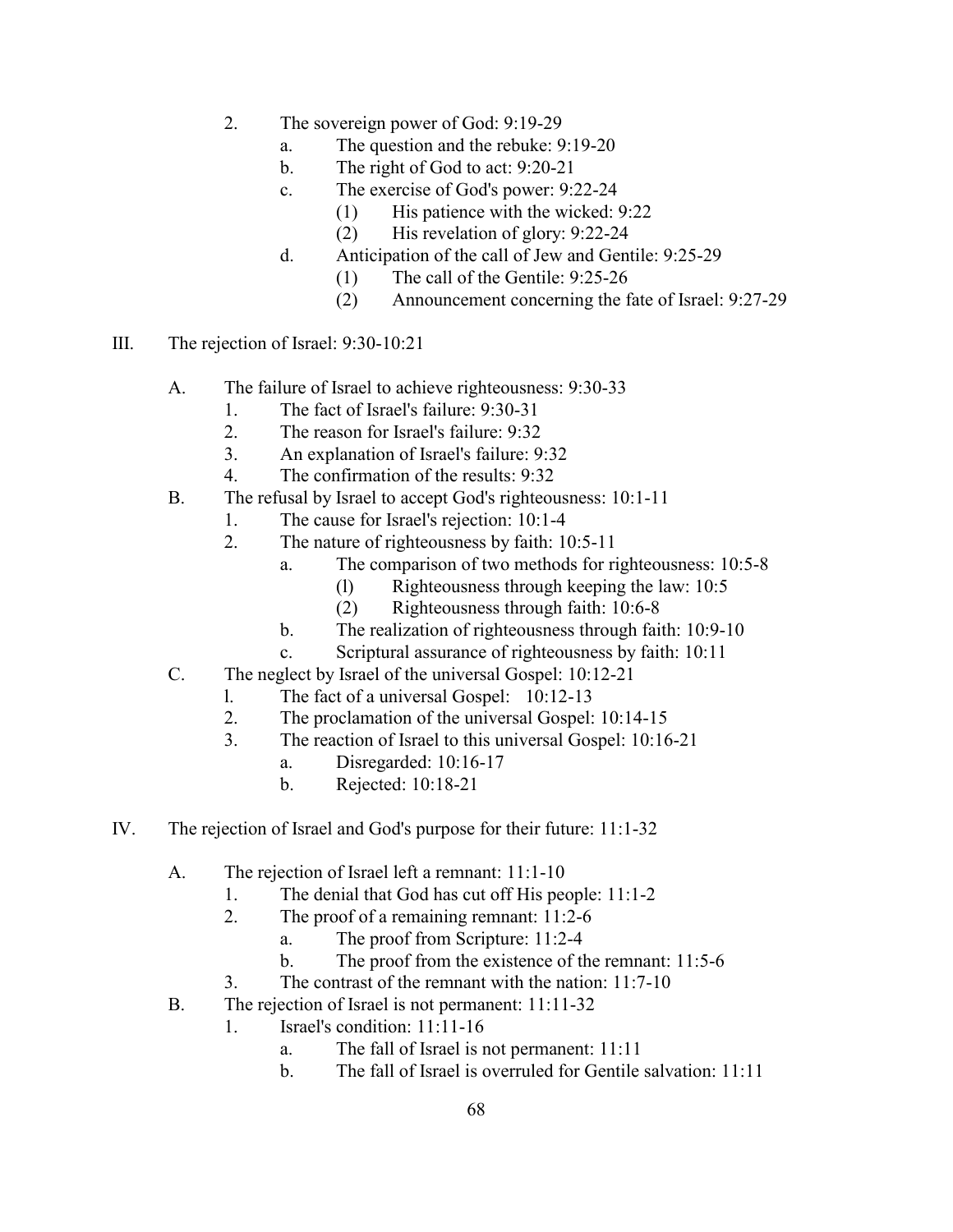- c. The restoration of Israel will bring universal blessing: 11:12-15
- d. The indication of Israel's future from the past: 11:16
- 2. The warning to the Gentiles: 11:17-24
	- a. Against boastfulness: 11:17-18
	- b. Against pride: 11:19-21
	- c. Against presumption: 11:22-24
- 3. The argument for the restoration of Israel: 11:23-24
- 4. The prophecy concerning Israel's future restoration: 11:25-32
	- a. The revelation concerning Israel's restoration: 11:25-26
	- b. Harmony of the restoration with prophecy: 11:26-27.
	- c. Harmony with the divine call of Israel: 11:28-29
	- d. Harmony with God's purposes: 11:30-32
- V. The benediction in praise of God: 11:33-36
	- A. The declaration concerning God: 11:33
	- B. The questions about God: 11:34-35
	- C. Praise to God: 11:36

# **Part Three: Practical The righteousness of God applied to the life of the believer 12:1-15:13**

- I. The believer in relation to God: 12:1-2
	- A. Self-presentation to God: 12:1
	- B. Continued experience of transformation: 12:2
- II. The believer in relation to the church: 12:3-13
	- A. The use of spiritual gifts with humility: 12:3-8
		- l. The need for humility: 12:3
		- 2. The relation of the members to each other in the Body: 12:4-5
		- 3. The expression of humility in service: 12:6-8
			- a. The diversity of the gifts given: 12:6
			- b. The ministering gifts: 12:6-8
	- B. The practice of love to members in the church: 12:9-13
		- l. The nature of this love: 12:9
		- 2. The manifestations of such love: 12:9-13
			- a. Without dissimulation: 12:9
			- b. Abhor that which is evil: 12:9
			- c. Cleave to that which is good: 12:9
			- d. Be kindly affectionate to each other: 12:10
			- e. Show brotherly love: 12:10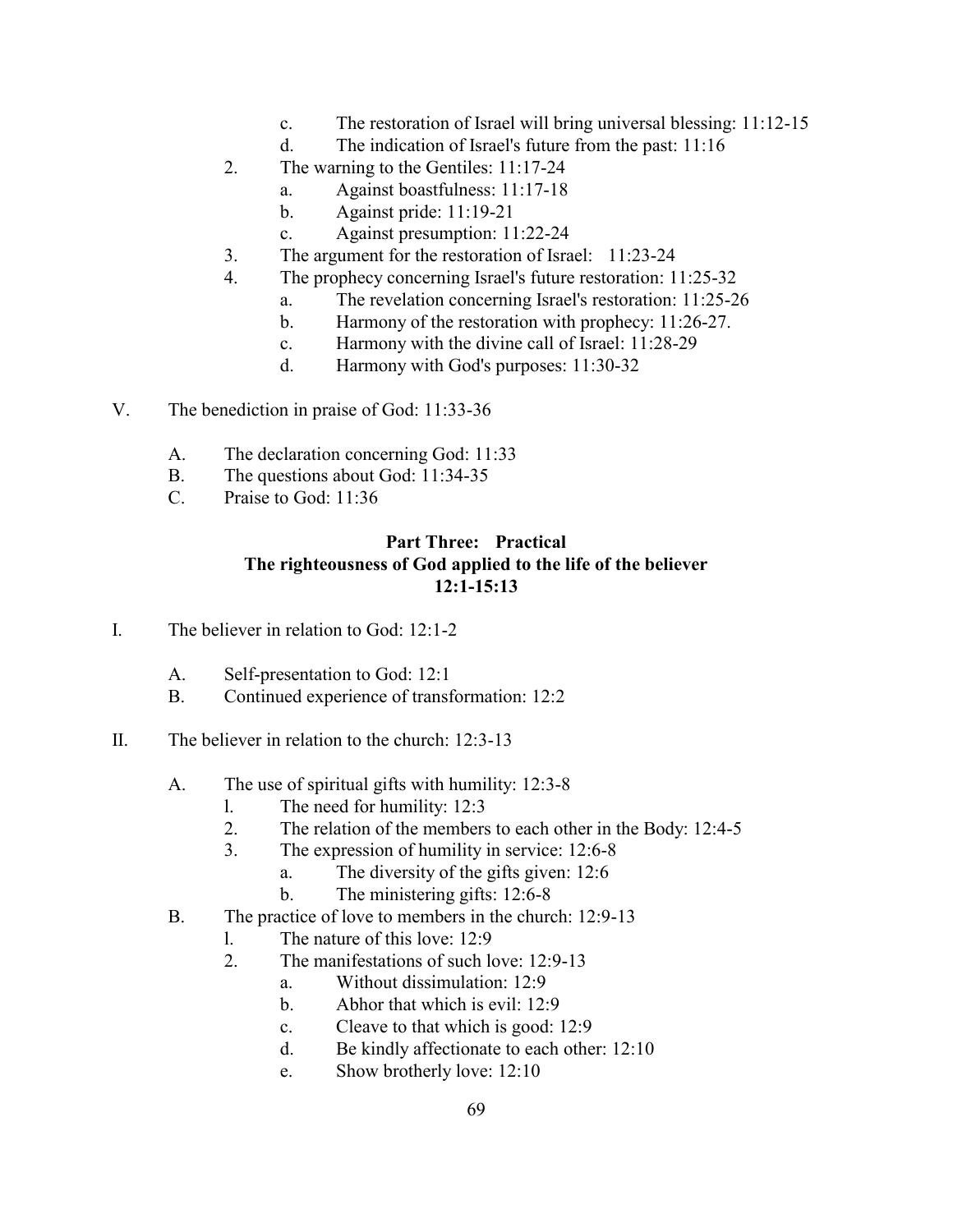- f. In honor prefer one another: 12:10
- g. Do not be slothful in business: 12:11
- h. Be fervent in spirit: 12:11
- i. Serve the Lord: 12:11
- j. Rejoice in hope: 12:12
- k. Be patient in tribulation: 12:12
- l. Be continually instant in prayer: 12:12
- m. Distribute to the needs of the saints: 12:13
- n. Be given to hospitality: 12:13
- o. Bless them which persecute you: 12:14
- p. Rejoice with them that rejoice: 12:15
- q. Weep with them that weep: 12:15
- r. Be of the same mind one to another: 12:16
- s. Mind not high things, but condescend to men of low estate: 12:16
- t. Be not wise in your own conceits: 12:16
- u. Recompense no man evil for evil: 12:17
- v. Provide things honest in the sight of all men: 12:17
- w. Live peaceably with all men: 12:18
- x. Avenge not yourselves: 12:19
- y. Respond in love and care to your enemy: 12:20
- z. Do not be overcome with evil but overcome evil with good: 12:21
- III. The believer in relation to mankind: 12:14-21
	- A. Love your enemies: 12:14
	- B. Love towards the interest of others: 12:15
	- C. Love towards associates: 12:16
	- D. Love towards a sinful world: 12:17-21
		- 1. The passive bearing of evil: 12:17-19
		- 2. The active reaction toward evil: 12:20-21
- IV. The believer in relation to the state: 13:1-14
	- A. The believer's duties to the government: 13:1-7
		- 1. The duty of obedience to the government: 13:1
		- 2. The reason for obedience to the government: 13:1
		- 3. Refusing obedience to the government: 13:2
		- 4. The motives for obedience to the state: 13:3-5
			- a. From the function of the government: 13:3-4
			- b. From Christian conscience: 13:5
		- 5. An illustration of obedience to government: 13:6
		- 6. The call for obedience to the government: 13:7
	- B. The believer's duties to fellow citizens: 13:8-10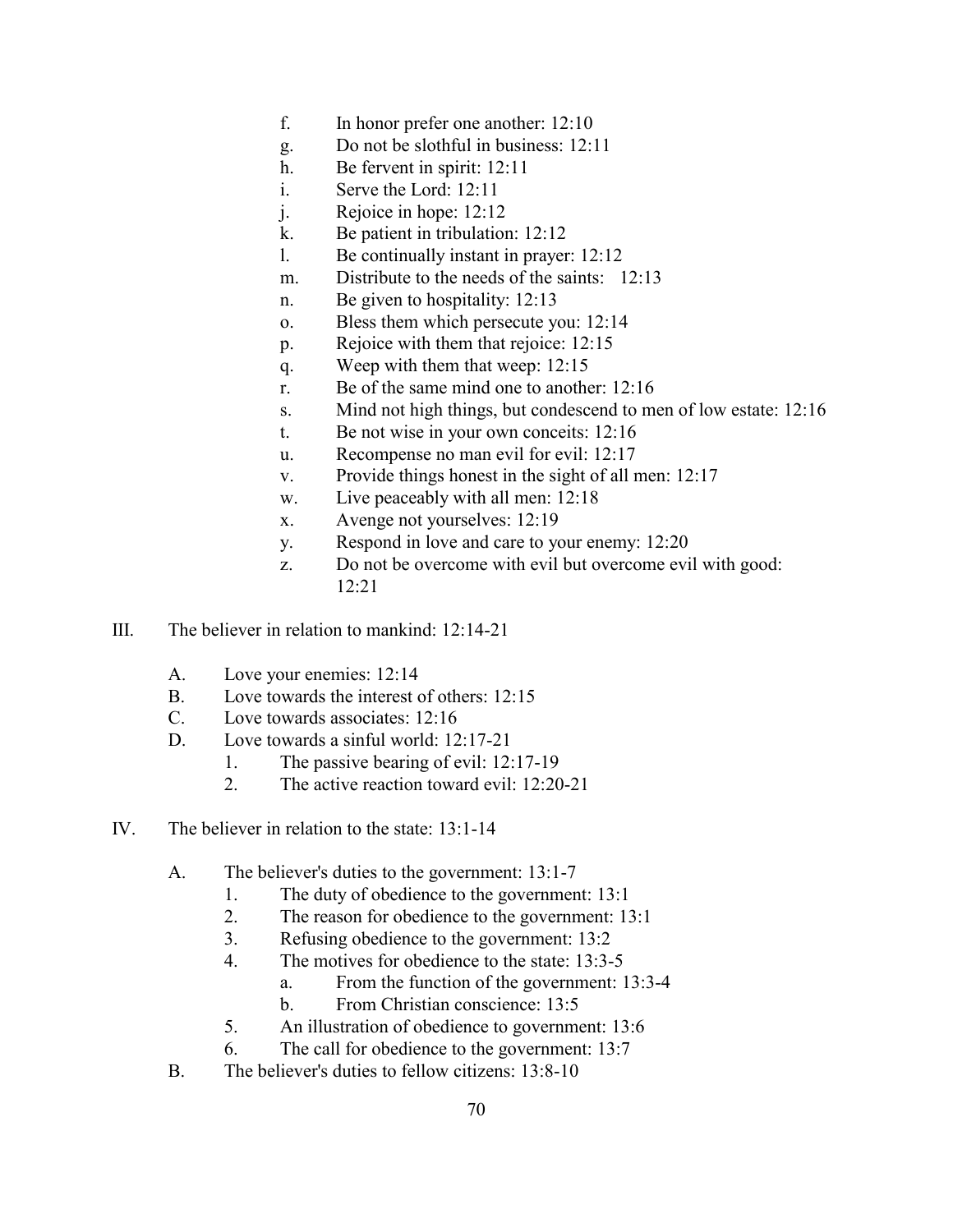- C. The believer's motivation in the hope of the return of Jesus: 13:11-14
	- 1. An appeal to alertness: 13:11
	- 2. The reason for alertness: 13:11-12
	- 3. An exhortation for alertness: 13:12-13
	- 4. The provision for alertness: 13:14
- V. The believer in relation to a weaker brother: 14:1-15:13
	- A. The warning against judging a brother: 14:1-12
		- 1. The proper attitude toward the weaker brother: 14:1
		- 2. The areas of difficulty: 14:2-5
			- a. The first problem and its adjustment: 14:2-4
			- b. The second problem and its adjustment: 14:5
		- 3. Making the adjustment: 14:6
		- 4. The motivation: 14:7-9
		- 5. The rebuke for judging a brother: 14:10-12
			- a. The questions of rebuke: 14:10
			- b. The basis for the rebuke: 14:10-12
			- c. The prohibition against the violation of a brother's conscience: 14:13-23
				- (1) Exhortation not to judge one another: 14:13
				- (2) The apostle's conviction concerning foods: 14:14
				- (3) The application of this conviction to conduct: 14:15-20
				- (4) The guiding principle for a strong brother: 14:21
				- (5) An appeal to both strong and weak: 14:22-23
	- B. The effort toward unity by following Christ's example: 15:1-13
		- 1. The obligation of a strong brother: 14:1
		- 2. The appeal for unity from Christ's example: 4:2-4
			- a. The statement of the appeal: 14:2
			- b. Arguments for the appeal: 14:3
				- (1) The example of Christ: 14:3
				- (2) The purpose of the Scriptures: 14:4
		- 3. The request of the Apostle: 15:5-6
		- 4. The command to receive one another: 15:7
		- 5. The illustration from Christ's relation to Jew and Gentile: 15:8-12
			- a. The ministry of Christ: 15:8-9
			- b. Scriptural proof: 15:9-12
		- 6. The Apostolic prayer: 15:13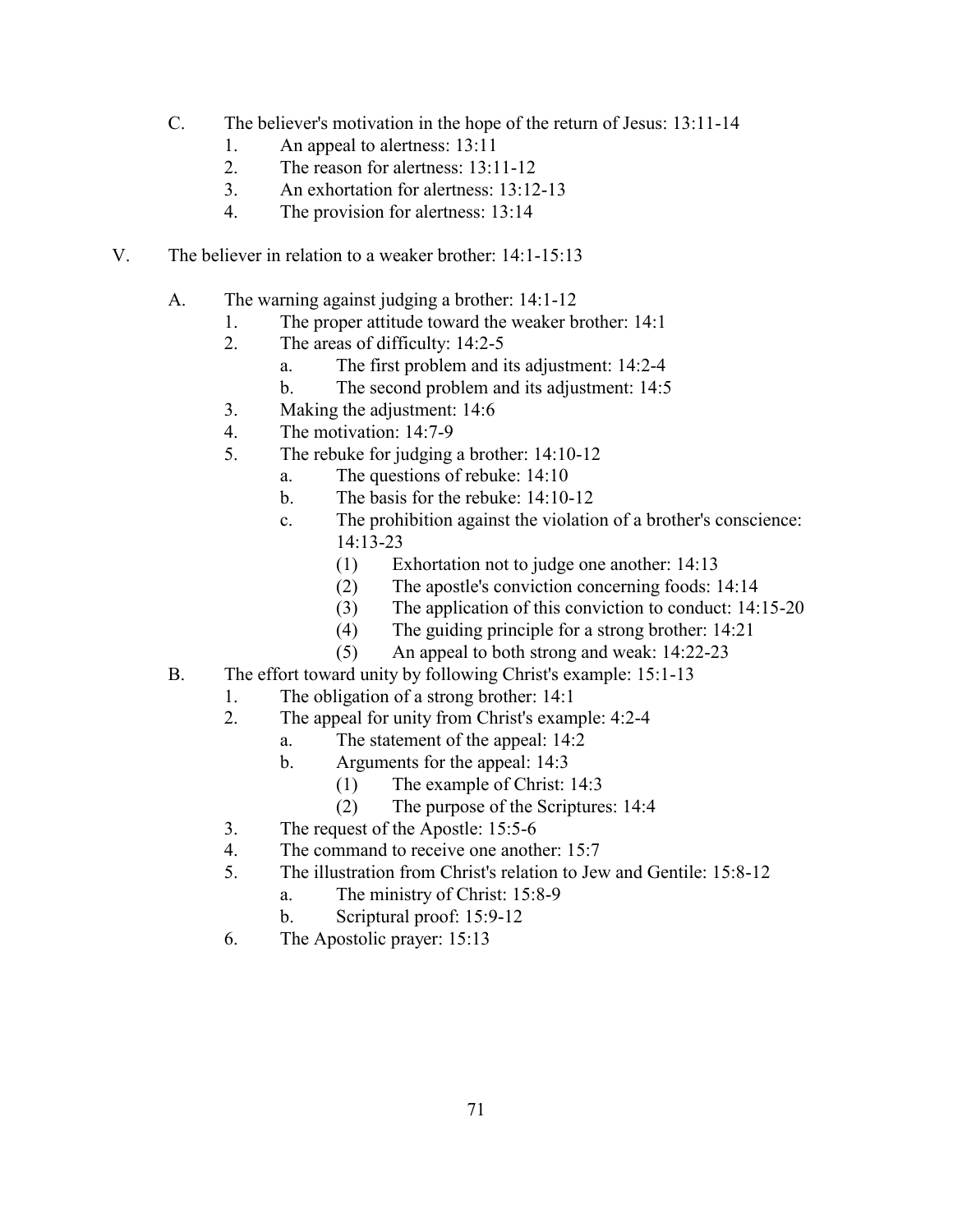## **The Conclusion 15:14-16:20**

- I. Personal matters: 15:14-33
	- A. Paul's explanation for writing: 15:14-21
		- 1. His attitude in writing: 15:14-16
			- a. His recognition of them: 15:14
			- b. His boldness in writing them: 15:15
			- c. The statement of his commission: 15:16
		- 2. His authorization for writing: 15:17-21
			- a. His personal boasting: 15:17
			- b. His humility in speaking of his work: 15:18
			- c. His ministry to the Gentiles: 15:18-19
			- d. His aim in selecting a field of labor: 15:20-21
	- B. His personal plans at the time of writing: 15:22-29
		- 1. Unfulfilled plans: 15:22-24
			- a. His plans to visit Rome: 15:22-23
			- b. His plans for Spain: 15:24
		- 2. His immediate plans: 15:25-27
			- a. His present plans: 15:25
			- b. Significance of his present plans: 15:26-27
		- 3. His plans for the future: 15:28-29
	- C. His request for their prayers: 15:30-33
		- 1. The request for prayer: 15:30-32
		- 2. The benediction: 15:33
- II. Friendship matters: 16:1-23
	- A. A commendation of Phoebe: 16:1-2
	- B. The greeting to friends at Rome: 16:3-16
		- 1. Greetings to individuals at Rome: 16:3-15
		- 2. Greetings among believers at Rome: 16:16
		- 3. Greeting from the churches to the Roman believers: 16:16
	- C. The warning to believers at Rome: 16:17-20
		- 1. Contents of the warning: 16:17
		- 2. Description of the men of whom he is warning: 16:18
		- 3. The reason for the warning: 6:19
		- 4. The promise of victory: 16:20
		- 5. The benediction: 16:20
	- D. Greetings from his companions: 16:21-24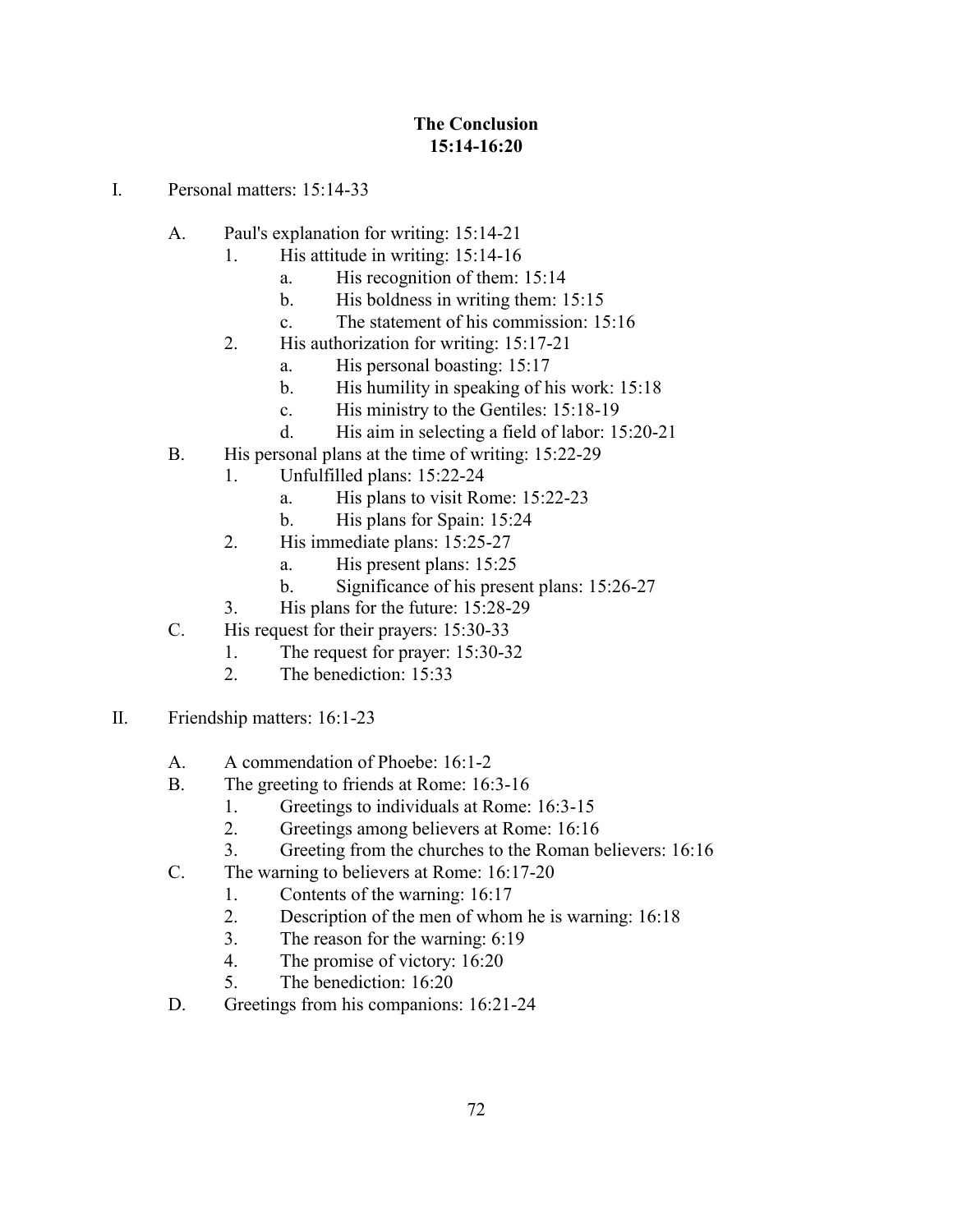- III. The concluding benediction: 16:25-27
	- A. The recipient of the praise: 16:25-27
		- 1. The One able to establish them: 16:25-29
		- 2. The only wise God, through Christ: 16:27
	- B. The praise: 16:27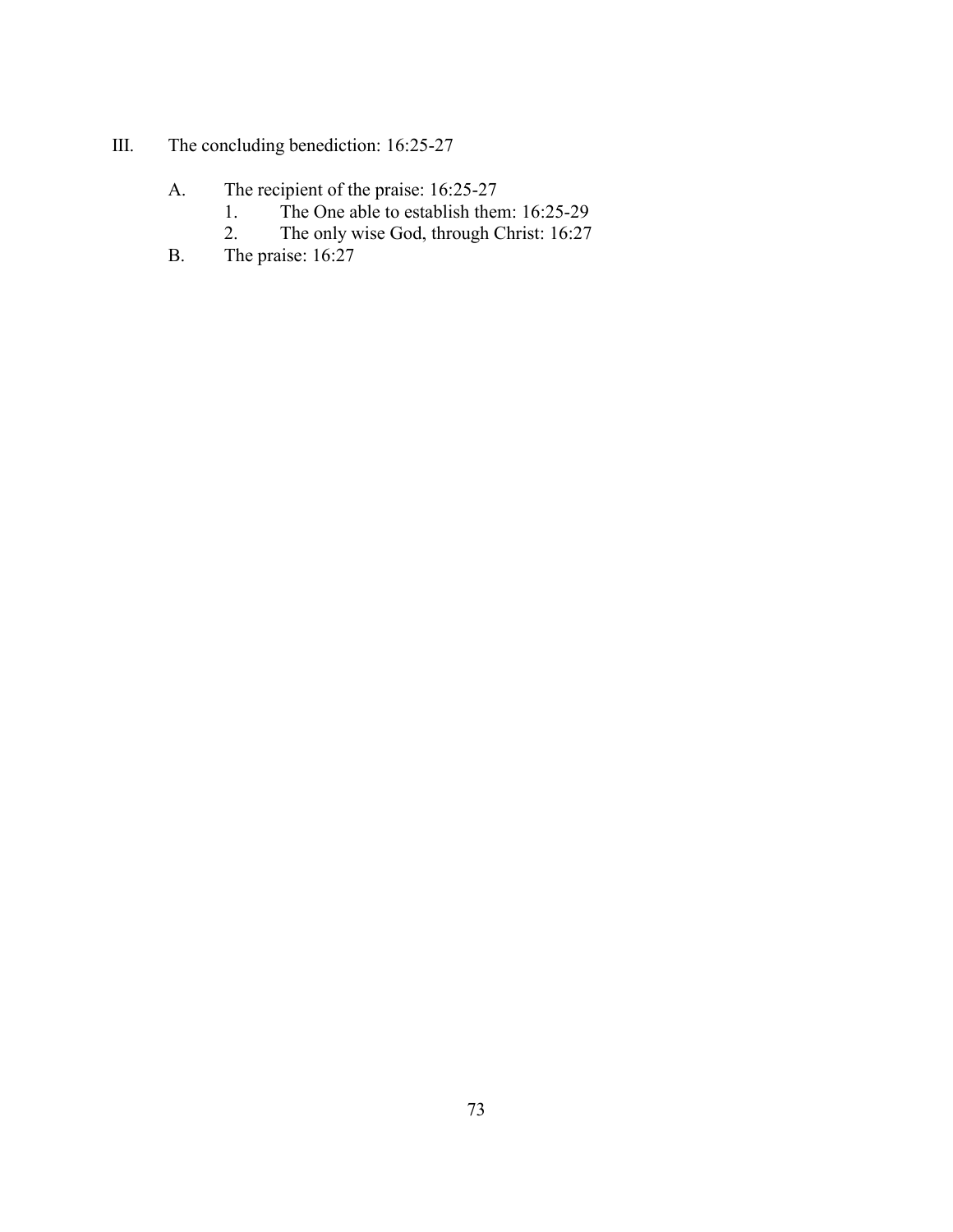# **SELF-TEST**

 $1<sub>1</sub>$ Who was the author of the book of Romans?

State the purpose for the book of Romans. 2.

To whom was the book of Romans written?  $3.$ 

State the Life and Ministry Principle of the book of Romans.  $4.$ 

From memory, write the Key Verse of Romans. 5.

(Answers to tests are provided at the conclusion of the final chapter in this manual.)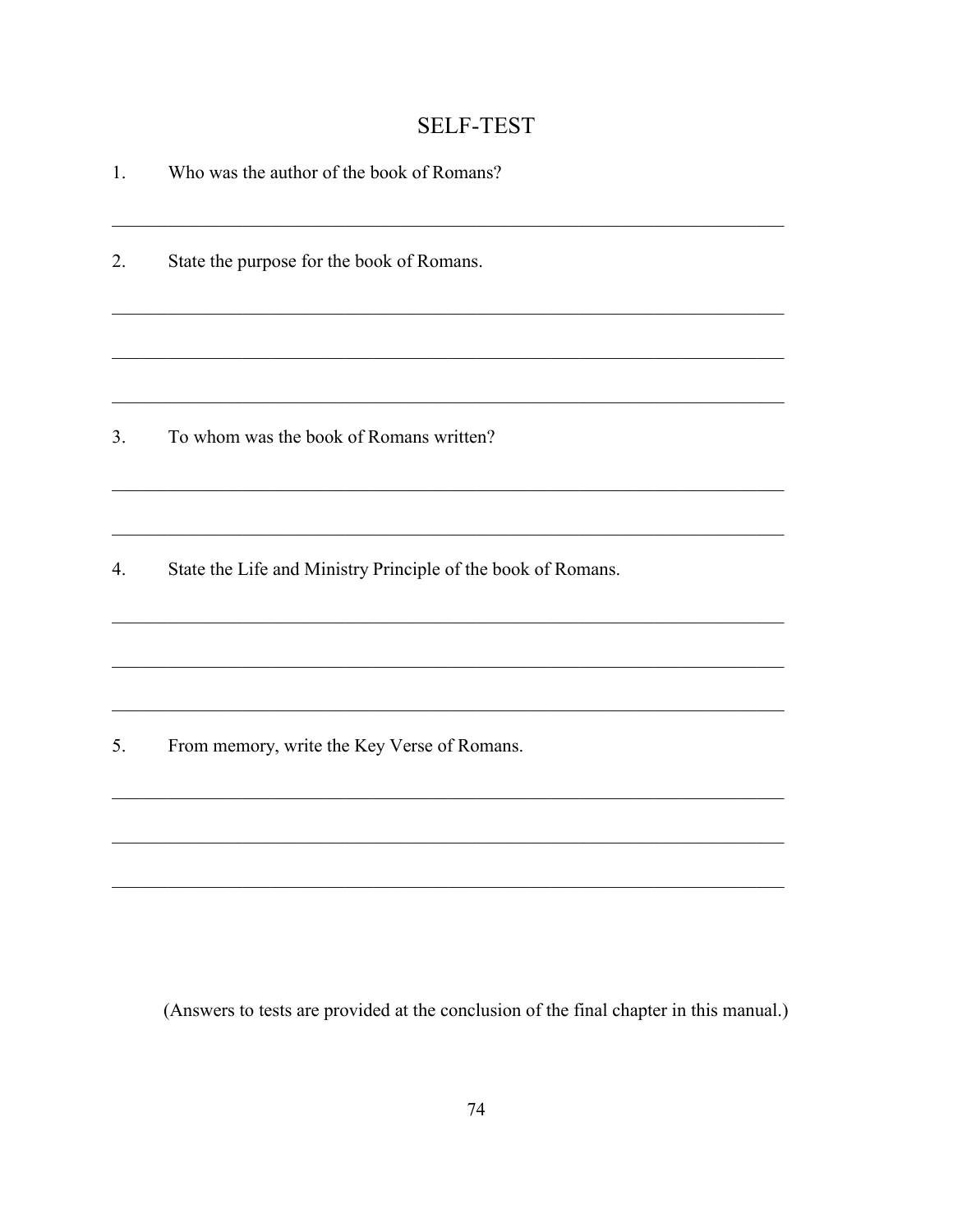# FOR FURTHER STUDY

- 1. Romans provides the most detailed record of God's hatred of sexual perversion: 1:18-32.
- 2. Romans gives the most detailed explanation of the dealings of God with the nation of Israel in the past, present, and future. See chapters 9-11.
- 3. Romans contains five benedictions or blessings which close portions of the book. See 11:33-36; 15:30-33; 16:20; 16:24-27.
- 4. Seven results of justification by faith are listed in Romans 5:1-11. Being justified by faith means we:

-Have peace with God.

-Have access by faith.

-Rejoice in the hope of glory.

-Glory in tribulations.

-Have the love of God which is shed in our hearts.

-Shall be saved from the wrath of God.

-Possess joy in God.

5. There are three deaths spoken of in the book of Romans:

-Dead to sin, alive to God: 6:11

-Dead to the law, married to Christ: 7:4

-Dead to the flesh, led by the Spirit: 8:13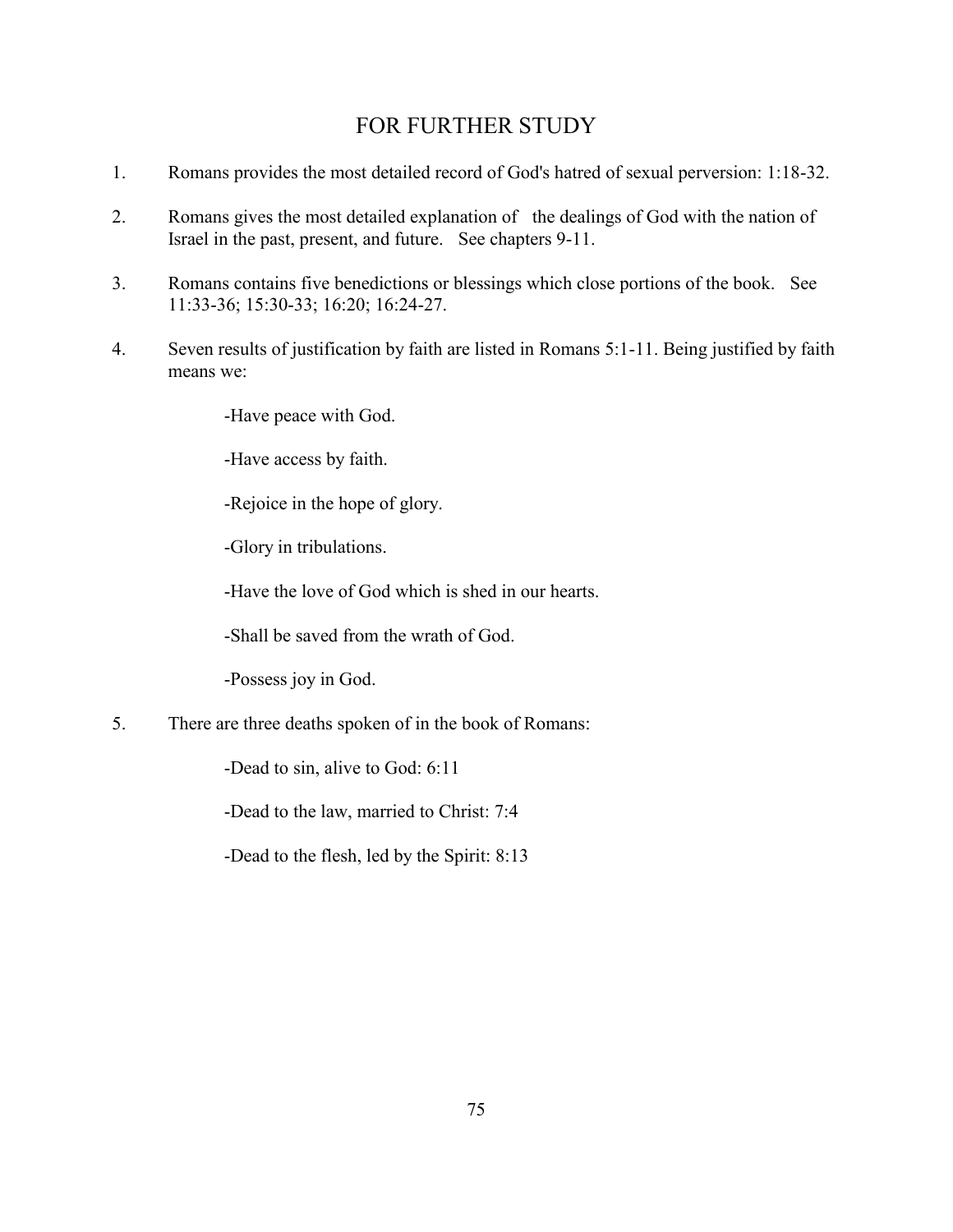# CHAPTER SEVEN

# I AND II CORINTHIANS

#### **OBJECTIVES:**

Upon completion of this chapter you will be able to:

- Name the author of the books of I and II Corinthians.
- Identify to whom the books were written.
- State the purposes for I and II Corinthians.
- Write the Key Verses of the books of I and II Corinthians from memory.
- State the Life and Ministry Principles for these books.

### **I CORINTHIANS**

### **INTRODUCTION**

**AUTHOR**: Paul

**TO WHOM**: Believers at Corinth

**PURPOSE**: Paul deals with problems which have been brought to his attention and questions which the Corinthian believers have asked.

**KEY VERSE**: I Corinthians 13:13

**LIFE AND MINISTRY PRINCIPLE**: Love is the greatest spiritual key to effective Christian life and ministry.

**MAIN CHARACTERS**: Paul, Timothy, Apollos, Stephanas (See also the names in closing greetings in chapter 16.)

### **OUTLINE**

- I. Introduction: 1:1-9
	- A. The writers: Paul and Sosthenes: 1:1
	- B. The readers: 1:2
		- 1. To the church of God at Corinth.
		- 2. Them that are sanctified in Christ Jesus.
		- 3. Those called to be saints.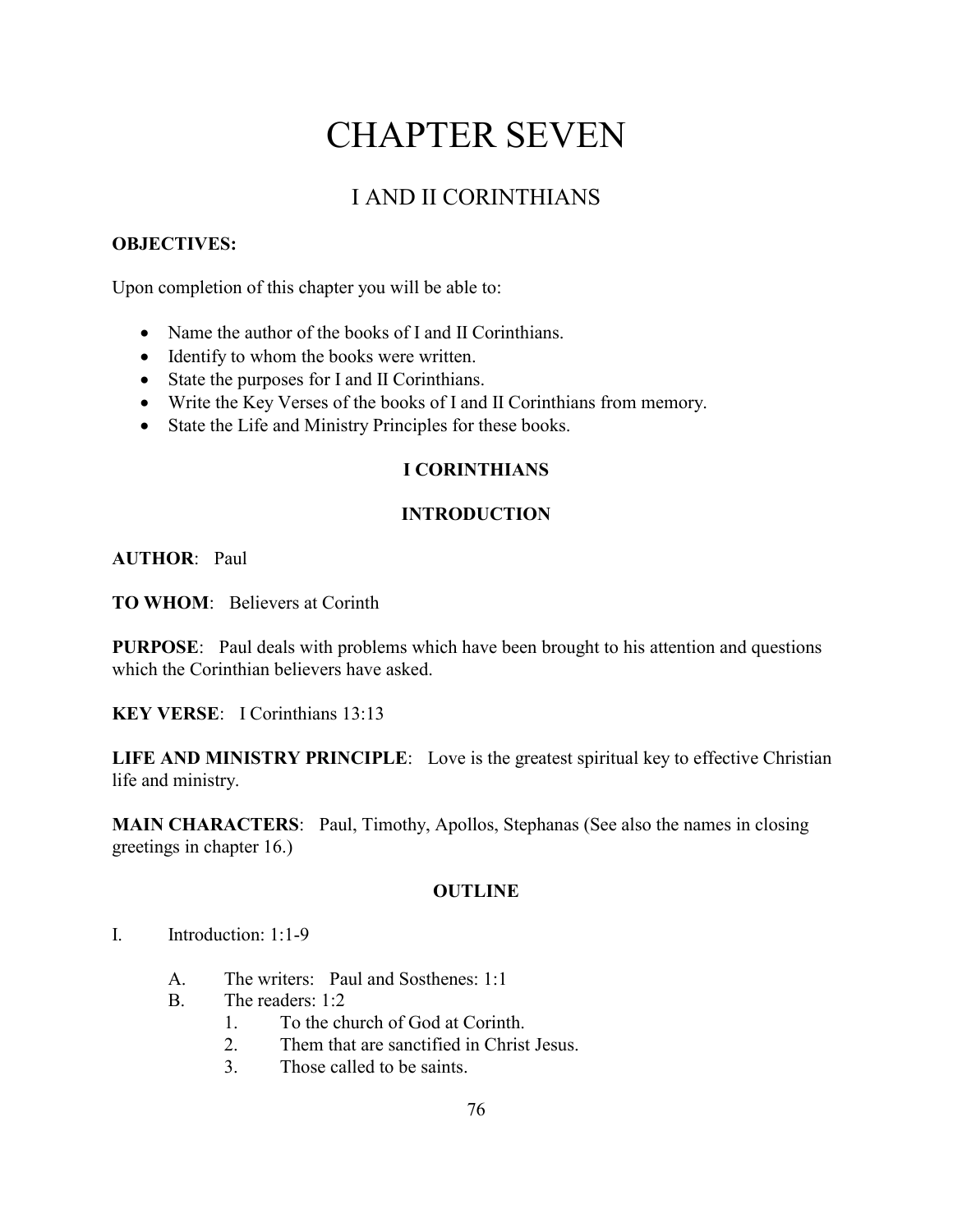- 4. All that in every place call upon the name of Jesus Christ.
- C. The greeting: Grace and peace from God and Jesus: 1:3
- D. The thanksgiving: 1:4-8
	- 1. The nature of the thanksgiving: 1:4
	- 2. The basis for the thanksgiving: 1:4
	- 3. The thanksgiving for their past enrichment: 1:5-6
	- 4. Thanksgiving for their present condition: 1:7-8
- E. The affirmation of faith: 1:9
- II. Church divisions: 1:10-4:21
	- A. Reaction to the report of their divisions: 1:10-17
		- 1. An appeal for unity: 1:10
		- 2. The source of his information about their divisions: 1:11
		- 3. The nature of their divisions: 1:12
		- 4. Questioning the divisions: 1:13
		- 5. Their divisions not due to his ministry: 1:14-17
	- B. Arguments against church divisions: 1:18-4:5
		- 1. Division is inconsistent with the Gospel: 1:18-3:4
			- a. The Gospel is not worldly wisdom: 1:18-2:5
				- (1) The proof from reactions to the Gospel: 1:18-25
				- (2) The proof from the composition of the church: 1:26-31
				- (3) The proof from Paul's work: 2:1-5
				- b. The Gospel is heavenly wisdom: 2:6-3:4
					- (1) The recipients of this wisdom: 2:6
					- (2) The nature of the wisdom: 2:6-12
					- (3) The acquisition of this wisdom: 2:13-3:4
		- 2. Description of true ministers: 3:5-4:5
			- a. The ministers are laborers in God's field: 3:5-9
				- (1) The function of ministers: 3:5
				- (2) The work and reward of ministers: 3:6-8
				- (3) Summary of the teaching: 3:9
			- b. Ministers are builders of God's sanctuary: 3:10-23
				- (1) The work of the builder will be tested: 3:10-15
				- (2) The destruction of God's sanctuary is punished: 3:16-17
				- (3) An exhortation concerning their view of ministers: 3:18-23
			- c. The ministers are stewards of the mysteries of God: 4:1-5
				- (1) The view to be taken of ministers: 4:1
				- (2) The demand for faithfulness in the steward: 4:2
				- (3) The Lord as judge of stewards: 4:3-4
				- (4) The appeal to withhold judgment until the Lord comes: 4:5
	- C. The appeal to the Corinthians: 4:6-21
		- 1. Application of the argument to their divisions: 4:6-21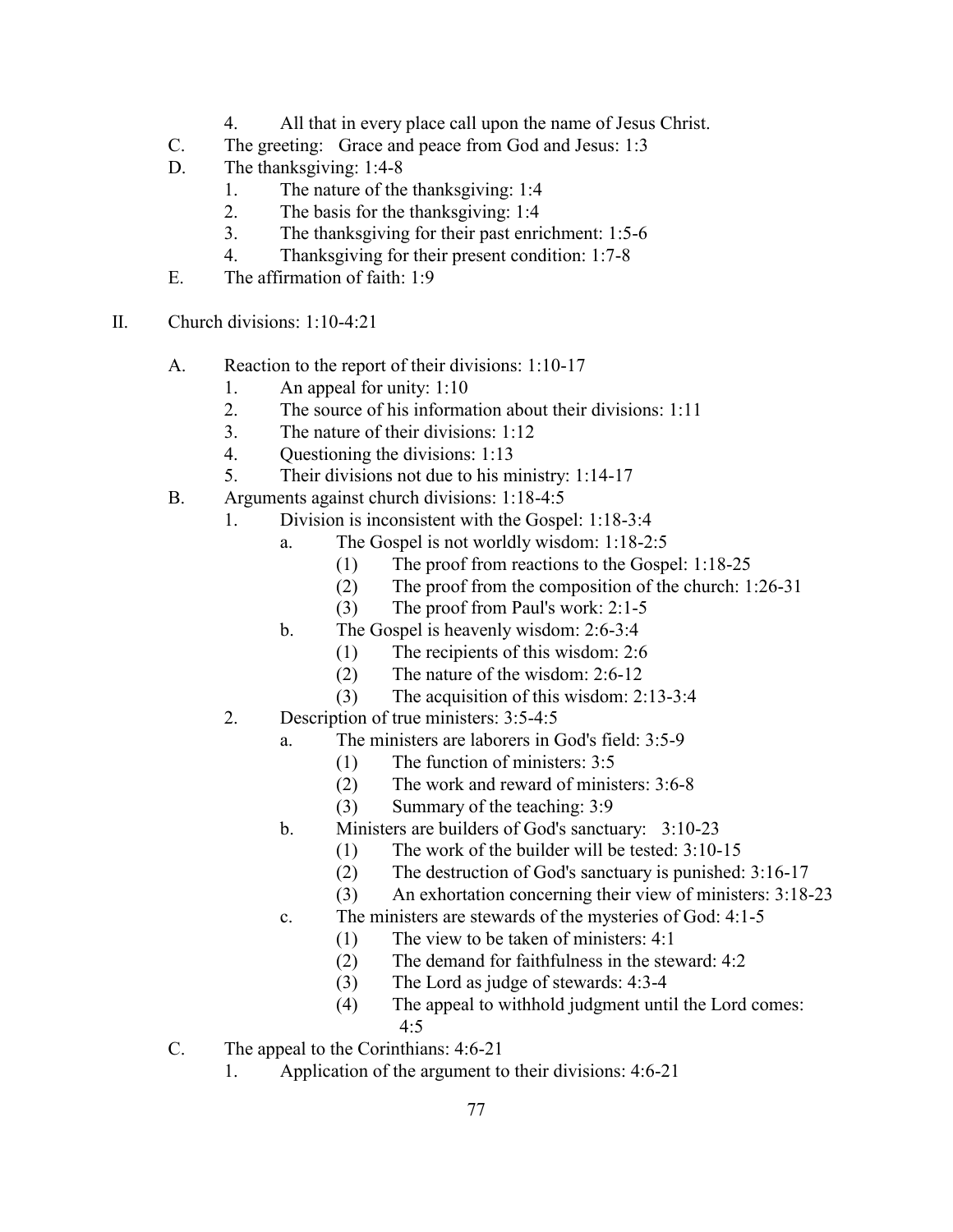- a. The purpose of the application: 4:6
- b. The failure to recognize talents as gifts: 4:7
- c. The results: 4:8
- d. The experience of the apostles: 4:9-13
	- (l) The low position of the apostles: 4:9
	- (2) The contrast between them and the Corinthians: 4:10
	- (3) The description of their experiences: 4:11-13
- 2. The appeal to follow his example: 4:14-17
	- a. His aim in writing: 4:14
	- b. His relation as their spiritual father: 4:15-16
	- c. His reason for sending Timothy to them: 4:17
- 3. The warning that their attitude will determine his actions: 4:18-21
	- a. The puffed-up attitude of some believers: 4:18
	- b. The coming of Paul to Corinth: 4:19-21
- III. Moral problems in the church: 5:1-6:20
	- A. Immorality: 5:1-13
		- 1. Discipline of the incestuous person: 5:1-8
			- a. The nature of the sin: 5:1
			- b. Failure of the church to act: 5:2
			- c. Judgment of the guilty person: 5:3-5
			- d. Appeal to the church to act: 5:6-8
		- 2. The general principle in handling such cases: 5:9-13
			- a. His former instructions: 5:9-11
			- b. The call to act upon this principle: 5:12-13
	- B. The evil of litigation before worldly courts: 6:1-11
		- 1. The question of such litigations: 6:1
		- 2. The reasons for settling problems in the church: 6:2-6
			- a. Because of the church's future work of judging: 6:2-3
			- b. Because their lawsuits set up unqualified judges: 6:4-5
			- c. Because it shows the church's failure to exercise judgment: 6:5-6
		- 3. The results: 6:7-8
		- 4. The warning against unrighteousness: 6:9-11
	- C. Holiness of the body: 6:12-20
		- 1. The limitation on Christian liberty: 6:12
		- 2. The application of the principle in two areas: 6:13-14
			- a. To foods: 6:13
			- b. To sex: 6:13-14
		- 3. The nature of the believer's body forbids fornication: 6:15
		- 4. A contrast between two unions: 6:16-17
		- 5. Warning to flee fornication: 6:18
		- 6. The nature of the sin of fornication: 6:18
		- 7. The proper use of the body: 6:19-20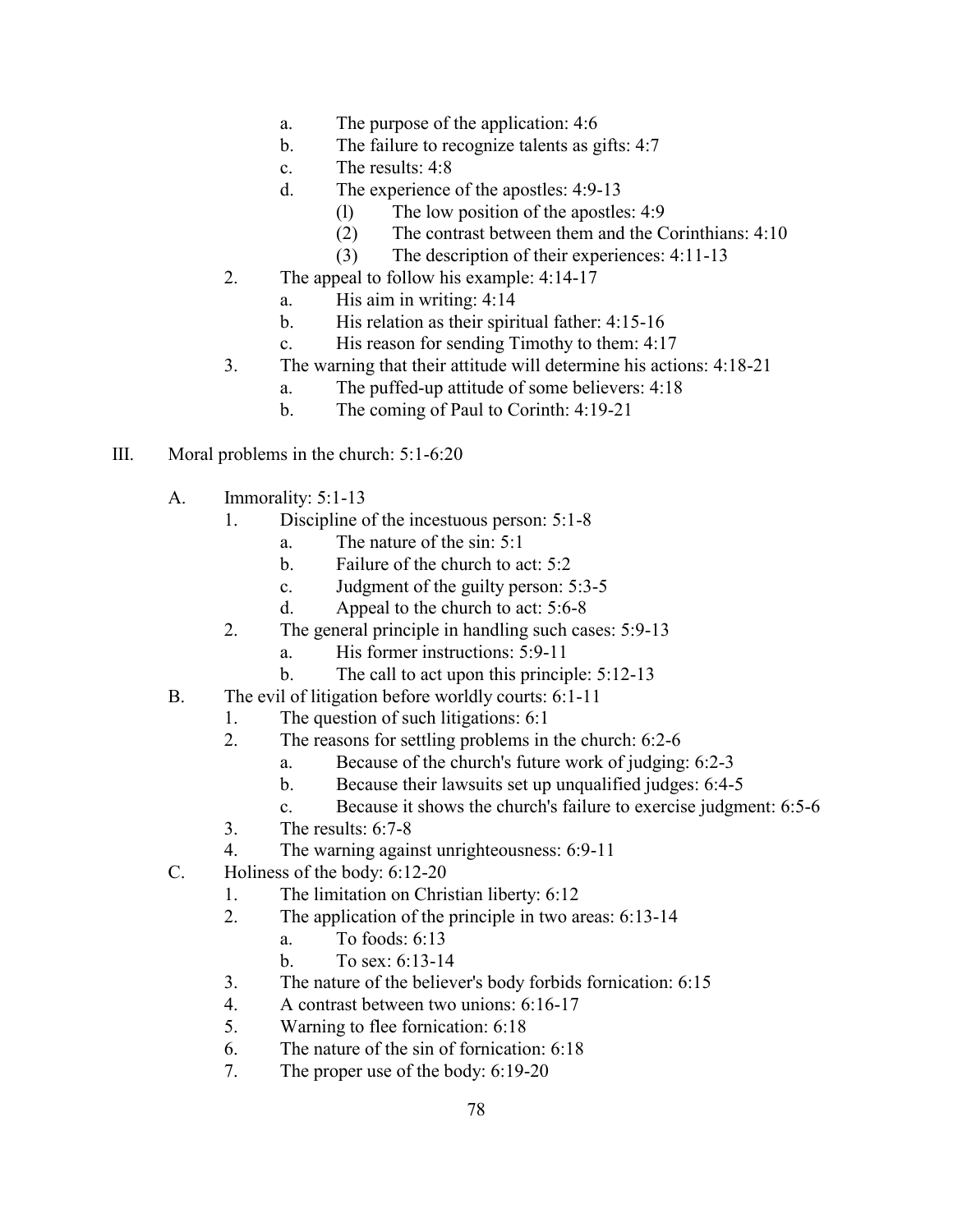- IV. Marriage: 7:1-40
	- A. The problem of marriage and celibacy (remaining single for spiritual purposes): 7:1-9
		- 1. The approval of the celibate life: 7:1
		- 2. Instructions concerning married life: 7:2-6
			- a. The reason for preferring marriage: 7:2
			- b. The nature of marriage relations: 7:2
			- c. Duties in the marriage relation: 7:3-4
			- d. Regulation of sex relations: 7:5-6
		- 3. The recognition of both marriage and celibacy as proper: 7:7
		- 4. Advice to the unmarried: 7:8-9
	- B. The problem of marriage and separation: 7:10-16
		- 1. A charge to Christian couples: 7:10-11
			- a. Authority for the charge: 7:10
			- b. Contents of the charge: 7:10-11
		- 2. A charge to those of mixed marriages: 7:12-16
			- a. Nature of the charge: 7:12
			- b. Contents of the charge: 7:12-16
				- (1) Separation not to be caused by the believer: 7:12-14
				- (2) Separation when caused by the unbeliever: 7:15-16
	- C. The believer's life and earthly position: 7:17-24
		- 1. The basic principle of life for the believer: 7:17
		- 2. The application of the principle to life: 7:18-24
			- a. The principle applied to form religious distinctions: 7:18-20
			- b. The principle applied to the social status of believers: 7:21-24
	- D. Advice concerning the unmarried: 7:25-40
		- 1. Advice concerning virgins: 7:25-35
			- a. The nature of the advice: 7:25-27
			- b. The reason for the advice: 7:28-31
			- c. Freedom resulting from his advice: 7:33-35
		- 2. Advice to parents of marriageable daughters: 7:36-38
			- a. Conditions when marriage should be permitted: 7:36
			- b. Conditions when permission to marry should be denied: 7:37
			- c. Both are proper: 7:38
		- 3. Advice to widows: 7:39-40
- V. Food offered to idols: 8:1-11:1
	- A. The relationship of love to knowledge: 8:1-13
		- 1. The need for love with knowledge: 8;1-3
		- 2. The claim to liberty through knowledge: 8:4-8
			- a. Liberty to eat: 8:4-6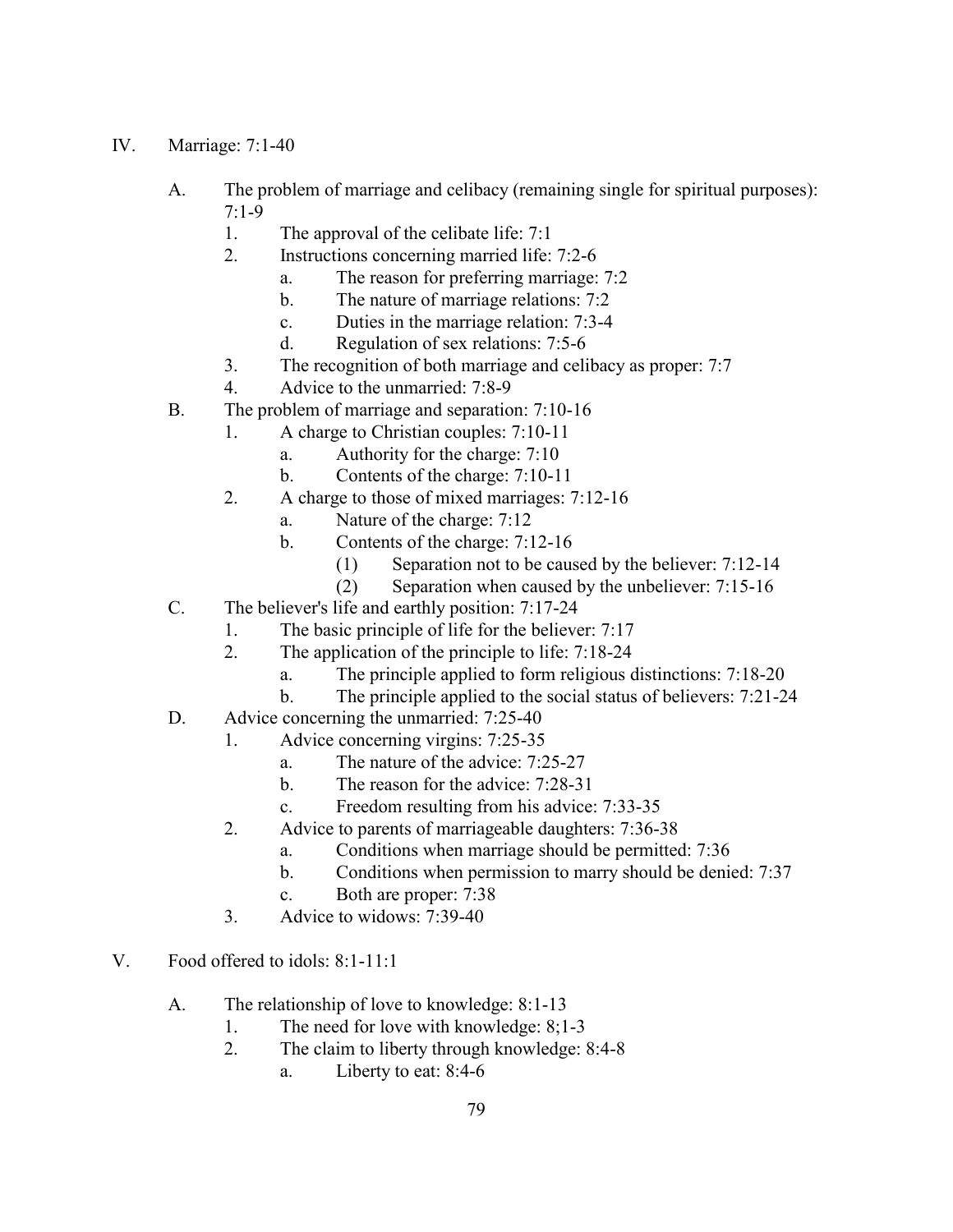- b. Danger to a weaker brother: 8:7
- c. Food does not determine relationship to God: 8:8
- 3. Warning against causing a weaker brother to sin: 8:9-12
	- a. The warning to those with knowledge: 8:9
	- b. The effect of this knowledge: 8:10
	- c. Consequences of acting on knowledge: 8:11-12
	- d. The voluntary restriction of liberty: 8:13
- B. Paul's example of voluntary restriction of liberties: 9:1-27
	- 1. His authority as an apostle: 9:1-3
		- 2. His rights as an apostle: 9:4-12
			- a. The rights claimed: 9:4-7
			- b. Justification of his claim: 9:8-12
		- 3. His reasons for waiving these rights: 9:12-23
			- a. He would not hinder the Gospel: 9:12-14
			- b. It gives him ground for boasting: 9:15-18
			- c. It enables him to win more to Christ: 9:19-23
		- 4. An appeal for them to follow his example: 9:24-27
- C. The history of Israel as a warning against abuse of liberty: 10:1-13
	- 1. The reminder of Israel's history: 10:1-5
		- a. Privileges of Israel: 10:1-4
		- b. The fate of Israel: 10:5
	- 2. Warnings from the history of Israel: 10:6-10
		- a. Lessons in Israel's history: 10:6-10
			- (1) The general warning against lusting: 10:6
			- (2) Specific examples: 10:7-10
		- b. The significance of Israel's experiences: 10:11
	- 3. The resulting admonition to those under testing: 10:12-13
		- a. Realize the danger of falling: 10:12
		- b. Encouragement to those being tempted: 10:13
	- 4. The appeal to avoid idolatry: 10:14-22
		- a. Flee from idolatry: 10:14
		- b. The argument against participation: 10:15-22
			- (l) Recipient of the argument: 10:15
			- (2) The significance of participation: 10:16-22
- D. Summary of general principles governing conduct: 10:23-11:1
	- 1. Limitations upon Christian liberty: 10:23
	- 2. Proper consideration for others: 10:24
	- 3. Instructions concerning meats sold for food: 10:25-30
		- a. Instructions to those eating at home: 10:25-26
		- b. Instructions to those eating with unbelievers: 10:27-30
- E. Concluding instructions: 10:31-11:1
	- 1. Do all to God's glory: 10:31
	- 2. Maintain proper relations with all men: 10:32-33
	- 3. Follow the apostolic example: 11:1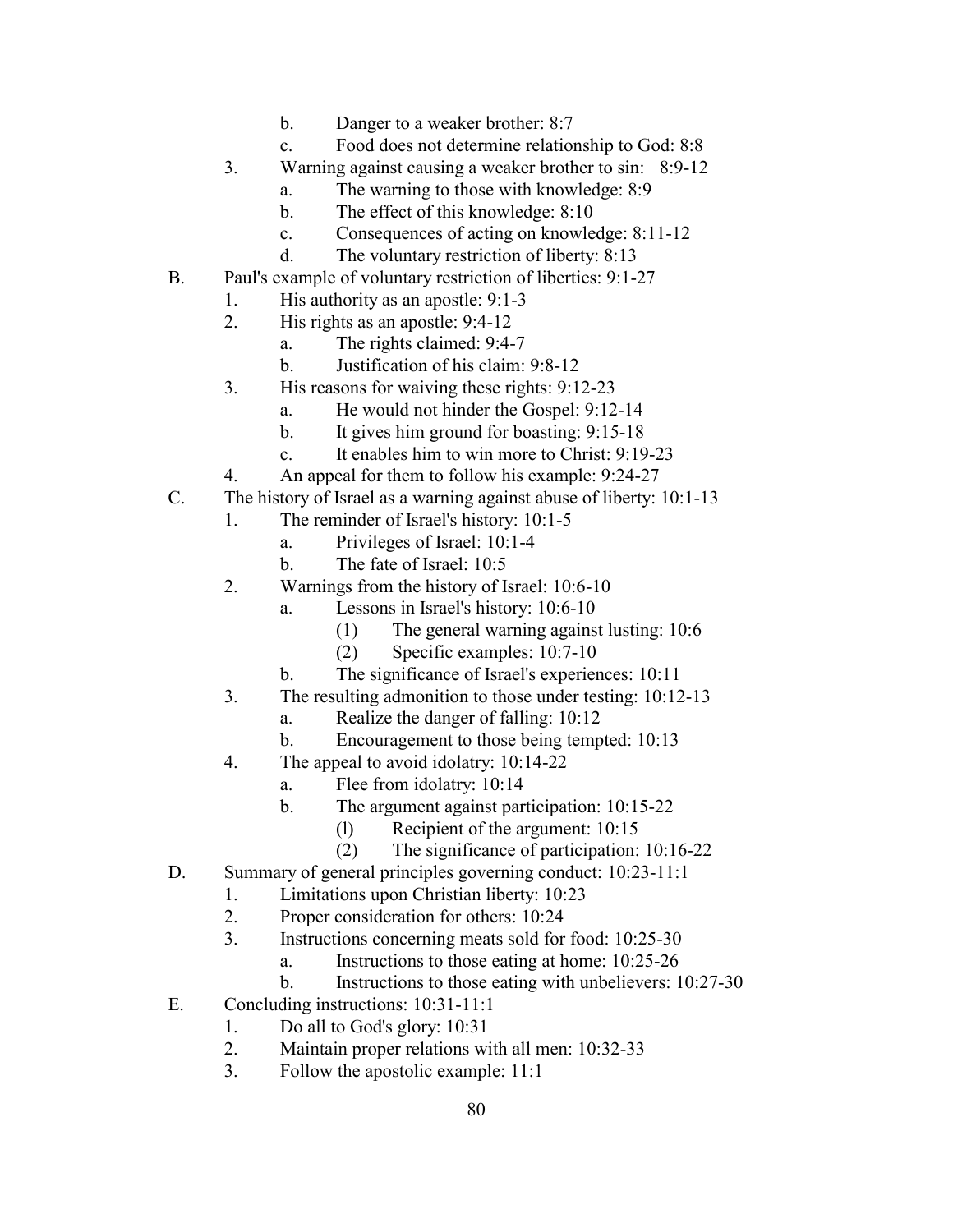- VI. Public worship: 11:2-14:40
	- A. The covering of women: 11:2-16
		- 1. Praise for their obedience: 11:2
			- 2. The principle of subordination: 11:3-6
			- 3. Establishing the principle of subordination: 11:7-15
				- a. From the creative relation: 11:7-12
				- b. From the spiritual relationship: 11:13-15
				- c. Conclusion of the discussion: 11:16
	- B. Disorders connected with the Lord's Supper: 11:17-34
		- 1. Corinthian disorders at the Lord's Supper: 11:17-22
			- a. The nature of their disorders: 11:18-21
				- (1) The report of their divisions: 11:18-19
				- (2) The description of disorders at the Lord's Supper: 11:20-21
			- b. The rebuke for disorders: 11:22
		- 2. The Lord's Supper: 11:23-28
			- a. Revelation concerning the Lord's Supper: 11:23
			- b. The order of the Lord's Supper: 11:23-25
			- c. The meaning of the Lord's Supper: 11:26
			- d. Participation in an unworthy manner: 11:27
			- e. Participation in a worthy manner: 11:28
		- 3. Consequences of disorderly participation: 11:27-34
	- C. The problem concerning spiritual gifts in the Church: 12:1-14:40
		- 1. The endowment of the gifts: 12:1-31
			- a. The test of the Spirit: 12:1-3
				- (1) The desire for them to be informed: 12:1
				- (2) The reminder of their past condition: 12:2
				- (3) The test for one speaking in the Spirit: 12:3
			- b. The diversity of gifts: 12:4-11
				- (1) The common source: 12:4-6
				- (2) The purpose of the gifts: 12:7
				- (3) The gifts: 12:8-10
				- (4) The source of all gifts: 12:11
			- c. The nature of the Body of Christ: 12:12-31
				- (1) Unity of the Body: 12:12
				- (2) Entrance into the Body: 12:13
				- (3) Harmony in the Body: 12:14-26
				- (4) Identification of the Body: 12:27
				- (5) Differing functions of the members: 12:28-31
		- 2. Using the gifts: 13:1-13
			- a. The necessity for love in the use of gifts: 13:1-3
				- (1) The need for love with the gifts of tongues: 13:1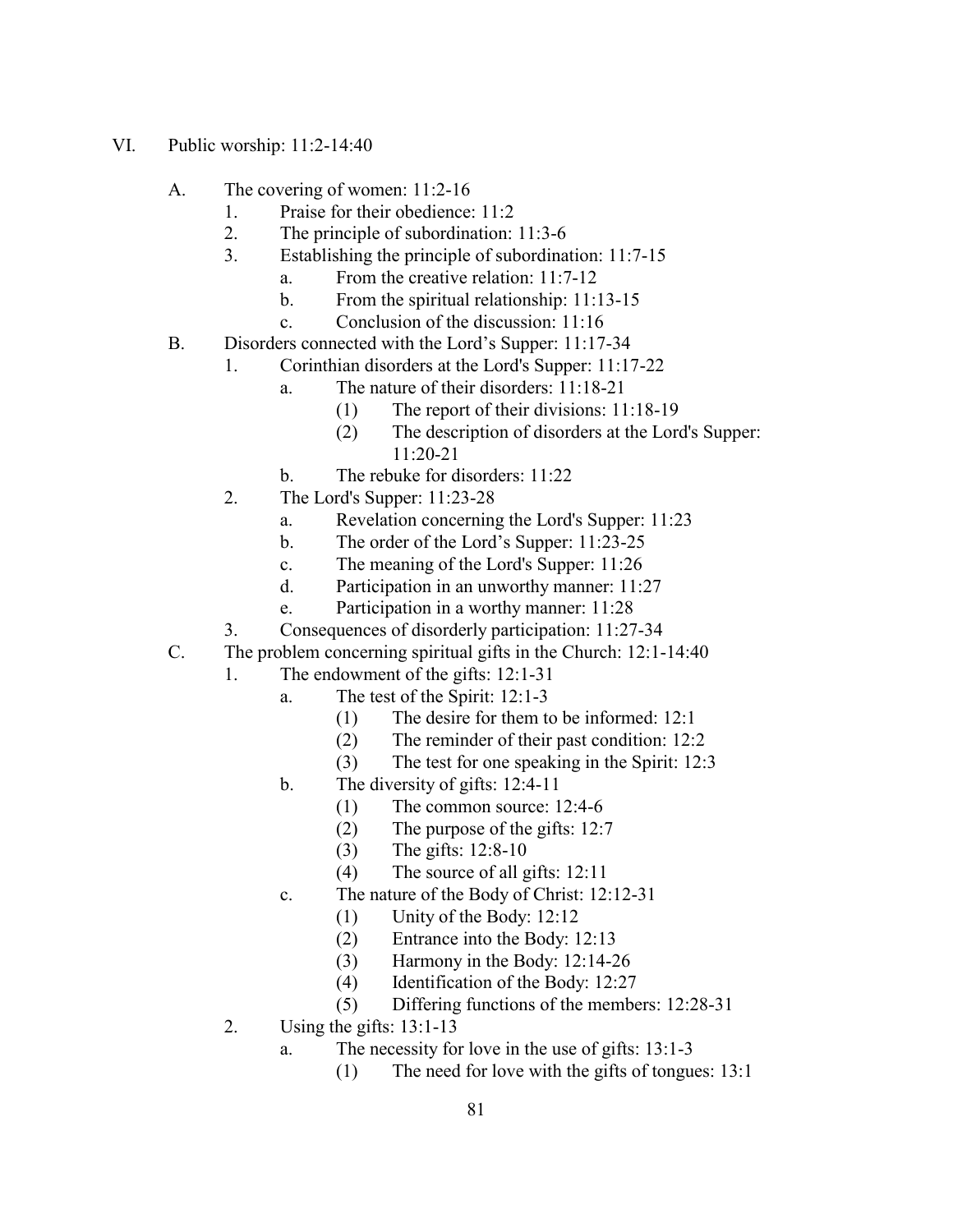- (2) Love and superior gifts: 13:2
- (3) Love and giving: 13:3
- b. Characteristics of love: 13:4-7
	- (1) Negative characteristics of love: 13:4-6
	- (2) Positive characteristics of love: 13:6-7
- c. The superiority of love: 13:8-13
	- (l) The comparison of love with passing things: 13:8-12
	- (2) The superiority of love among permanent things: 13:13
- 3. The proper use of spiritual gifts: 14:1-40
	- a. Comparison of the value of tongues and prophecy: 14:1-25
		- (1) The comparison of their value in the church: 14:1-19
		- (2) The comparison of their function to unbelievers: 14:20-25
		- b. The orderly use of tongues and prophecy: 14:26-36
			- (1) Order in worship: 14:26
			- (2) Instructions concerning worship services: 14:27-36
		- c. Concluding statements: 14:37-40

### VII. The resurrection: 15:1-58

- A. The Gospel of Christ's resurrection: 15:1-11
	- 1. The proclamation and reception of the Gospel: 15:1-2
	- 2. The nature of the Gospel: 15:3-4
	- 3. Witnesses to the resurrection of Christ: 15:5-10
	- 4. Summary statement: 15:11
- B. The necessity of Christ's resurrection: 15:12-34
	- 1. The necessity of His resurrection for salvation: 15:12-19
		- a. The denial of the resurrection by some: 15:12
		- b. Consequences of their denial: 15:13-19
	- 2. Historic necessity of the resurrection: 15:20-28
		- a. Historic necessity: 15:20
		- b. The divine provision: 15:21-22
		- c. The divine order in the program: 15:23-28
			- (1) The resurrection of Christ as the first fruits: 15:23
			- (2) The resurrection of those in Christ at His return: 15:23
			- (3) The end of God's program: 15:24-28
	- 3. The necessity of Christ's resurrection for present Christian conduct: 15:29-34
		- a. The question concerning baptism for the dead: 15:29
		- b. The question of jeopardizing our lives: 15:30-34
			- (l) The foolishness of such conduct: 15:30-32
			- (2) The rebuke: 15:33-34
	- 4. The prospect of the Christian's resurrection: 15:35-58
		- a. The nature of the resurrected body: 15:35-49
			- (l) Questions about the resurrected body: 15:35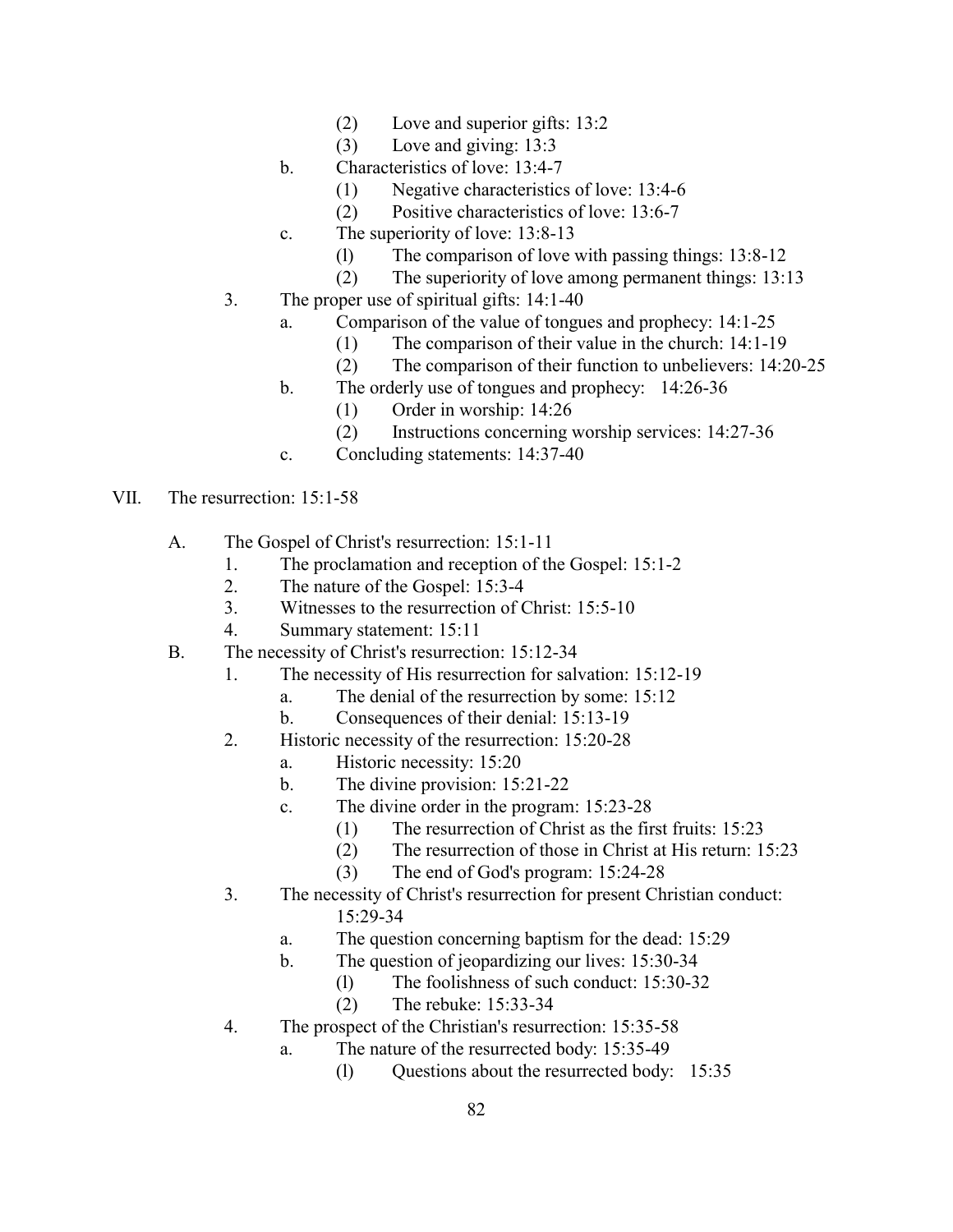- (2) Answers about the resurrected body: 15:36-49
- b. The change that produces the resurrected body: 15:50-58
	- (1) The condition requiring the change: 15:50
	- (2) The nature of the change: 15:51-52
	- (3) The requirement for the change: 15:53
	- (4) The triumph of the change: 15:54-57
	- (5) The concluding appeal for steadfastness: 15:58
- VIII. Practical and personal matters: 16:1-24
	- A. Instructions for raising the collection: 16:1-4
		- 1. Instructions also to be given to the Galatians churches: 16:1
		- 2. The method to be used in collecting money: 16:2
		- 3. The transmission of the collection: 16:3-4
	- B. Planned visits to Corinth: 16:5-12
		- 1. Paul's visit: 16:5-9
		- 2. The visit of Timothy: 16:10-11
		- 3. The visit of Apollos: 16:12
	- C. Concluding admonitions to the Corinthians: 16:13-14
	- D. Acknowledgment of the representatives from Corinth: 16:15-18
		- 1. An appeal concerning the house of Stephanas: 16:15-16
		- 2. A statement about the coming of the three representatives: 16:17-18
	- E. Concluding greetings: 16:19-24
		- 1. Greetings from others: 16:19-20
		- 2. Salutation from Paul himself: 16:21-24
			- a. His signature: 16:21
			- b. A final warning: 16:22
			- c. The benediction: 16:23
			- d. The expression of affection: 16:24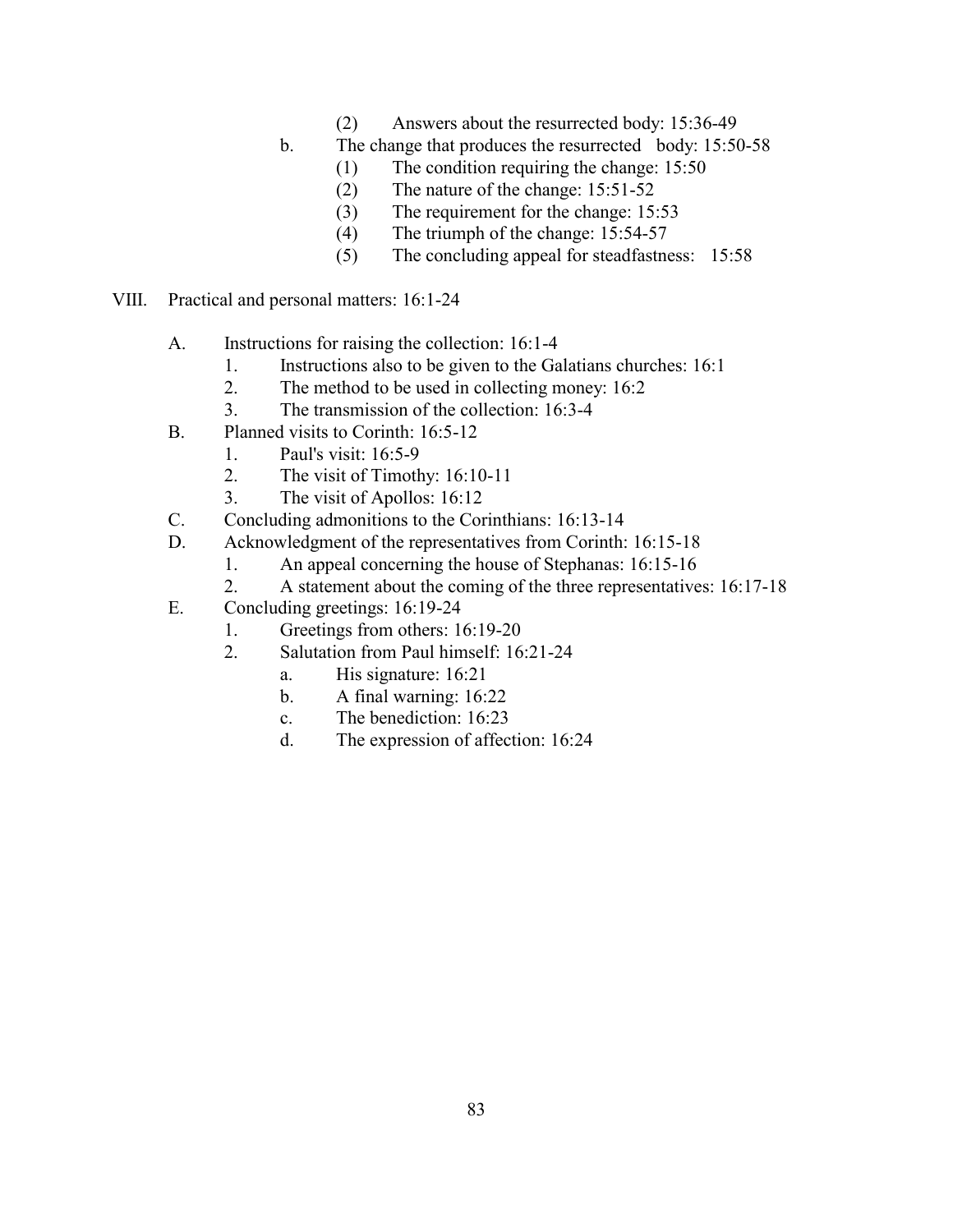### **II CORINTHIANS**

### **INTRODUCTION**

#### **AUTHOR**: Paul

**TO WHOM**: Believers at Corinth.

**PURPOSE**: To reestablish his apostolic authority was the major purpose, but it also deals with additional important issues. (See 8:10.)

**KEY VERSE**: II Corinthians 12:9

**LIFE AND MINISTRY PRINCIPLE**: Human weakness provides opportunity for manifestation of the power of God.

**MAIN CHARACTERS**: Paul, Timothy, Titus

### **OUTLINE**

- I. Introduction: 1:1-11
	- A. Greeting: 1:1-2
		- 1. From: Paul and Timothy: 1:1
		- 2. To: The Church of God at Corinth and all saints in Achaia: 1:1
		- 3. Grace and peace from God and Jesus: 1:2
	- B. Suffering: 1:3-11
		- 1. Praise to God for suffering: 1:3
			- a. The father of Jesus Christ.
			- b. Father of mercies.
			- c. God of all comfort.
		- 2. Value of suffering: 1:4-7
			- a. Ability to comfort others with the comfort by which we were comforted: 1:4
			- b. Personal consolation in Christ: 1:5
			- c. Consolation and salvation for others: 1:6-7
		- 3. An example of suffering: Paul in Asia: 1:8-11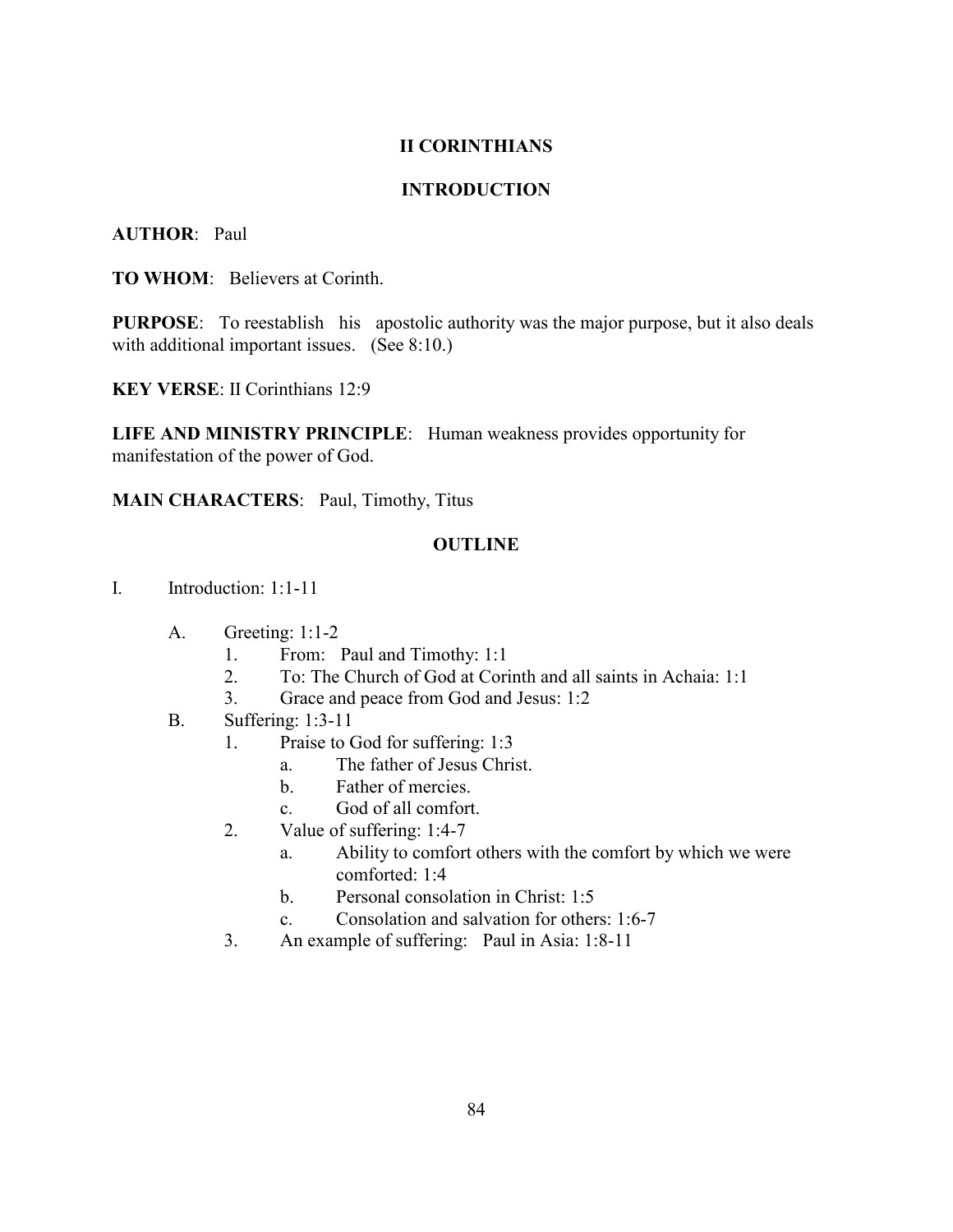## **Part One: Exhortation Regarding The Ministry 1:12-7:16**

- I. Paul's conduct: 1:12-14
	- A. His testimony: 1:12
		- l. Simplicity.
		- 2. Godly sincerity.
		- 3. Not with fleshly wisdom.
		- 4. By the grace of God.
	- B. His letters: 1:13
	- C. His relationship: 1:14
	- D. His plans: 1:15-2:4
		- 1. Original plan: 1:15-16
		- 2. The change of plans: 1:17-22
		- 3. Reason for the change: 1:22-2:4
	- E. Instructions regarding the repentant offender: 2:5-11
		- 1. The offense: 2:5
		- 2. Action advised: 2:6-8
		- 3. Motive for the action: 2:9-11
- II. The nature of the ministry: 2:12-6:10
	- A. Triumph of the ministry: 2:12-17
		- 1. Anxiety at Troas: 2:12-13
		- 2. Triumph in Christ: 2:14-17
	- B. Authorization of the ministry: 3:1-3
		- 1. Questions about their authorization: 3:1
		- 2. Basis of the authority: 3:2-3
	- C. The glory of the ministry: 3:4-18
		- 1. It is empowered by God: 3:4-6
		- 2. It is a glorious ministry: 3:7-11
		- 3. It is a simple ministry: 3:12
		- 4. It is an open, revealed ministry: 3:13-16
		- 5. It is a ministry of liberty: 3:17
		- 6. It is a ministry which changes lives into the image of the Lord: 3:18
	- D. The perseverance of the ministry: 4:1-5:10
		- 1. Perseverance in spite of blindness to the Gospel message: 4:1-7
			- a. Sincerity of the ministers: 4:1-2
			- b. Spiritual blindness of the lost: 4:3-4
			- c. Satanic opposition to the ministry: 4:4
			- d. Light of the Gospel penetrates darkness: 4:5-6
			- e. The treasure of this ministry in earthen vessels: 4:7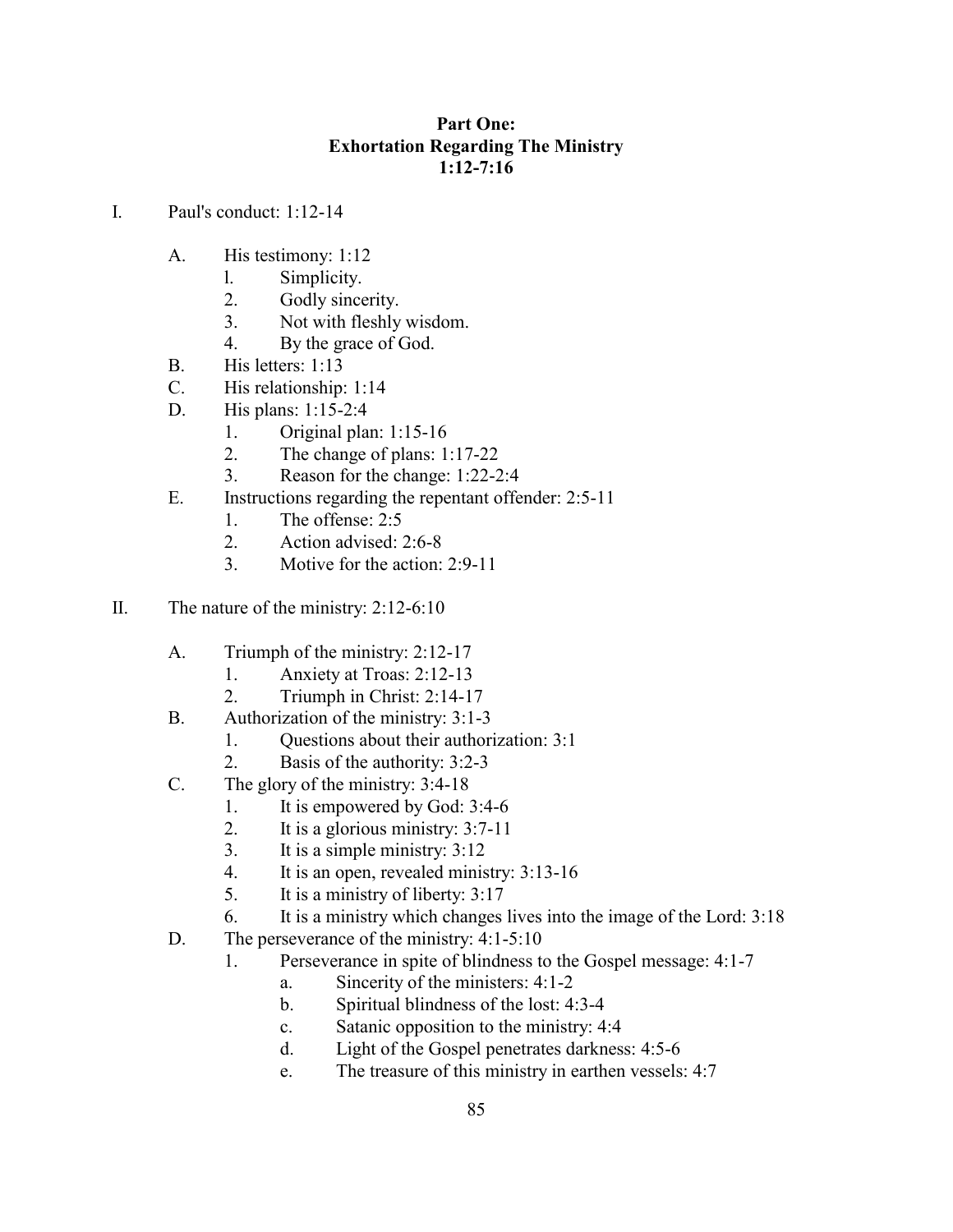- 2. Perseverance in suffering: 4:7-15
	- a. Description of suffering: 4:8-9
	- b. Purpose of suffering: 4:10-12
	- c. Victory in suffering: 4:13-15
- 3. Perseverance inspired by hope: 4:16-5:10
	- a. Hope in this life: 4:16-18
	- b. Hope in the future life: 5:1-10
- 4. The present attitude because of this hope: 5:6-8
	- a. Confidence: 5:6
	- b. Faith: 5:7
	- c. Fearlessness of death: 5:8
	- d. Acceptable living: 5:9
- 5. The end of this hope: 5:10
- E. The motivation for the ministry: 5:11-17
	- 1. Motive of fear of the Lord: 5:11
	- 2. Motive of concern for others: 5:12-13
	- 3. Motive of the love of Christ: 5:14-15
	- 4. Motive of new life in Christ: 5:16-17
- F. The message of the ministry: 5:18-21
	- 1. The position of the ministers: Reconciled 5:18
	- 2. The ministry of the ministers: Reconciliation: 5:18-19
	- 3. The plea of the ministers: Reconciliation: 5:20
	- 4. The basis for the message: 5:21
- III. A summary of the ministry: 6:1-10
	- A. Position of the minister: Workers together with Him: 6:1
	- B. Plea of the ministers: 6:1-2
	- C. Conduct of the ministers: 6:3-10
		- 1. Negative: Giving no offense in anything: 6:3
		- 2. Positive: Approving themselves as ministers of God in all things: 6:4-10
			- a. In patience: 6:4
			- b. In afflictions: 6:4
			- c. In necessities: 6:4
			- d. In distresses: 6:4
			- e. In stripes: 6:5
			- f. In imprisonments: 6:5
			- g. In tumults: 6:5
			- h. In labors: 6:5
			- i. In watchings: 6:5
			- j. In fasting: 6:5
			- k. In pureness: 6:6
			- l. In knowledge: 6:6
			- m. In long suffering: 6:6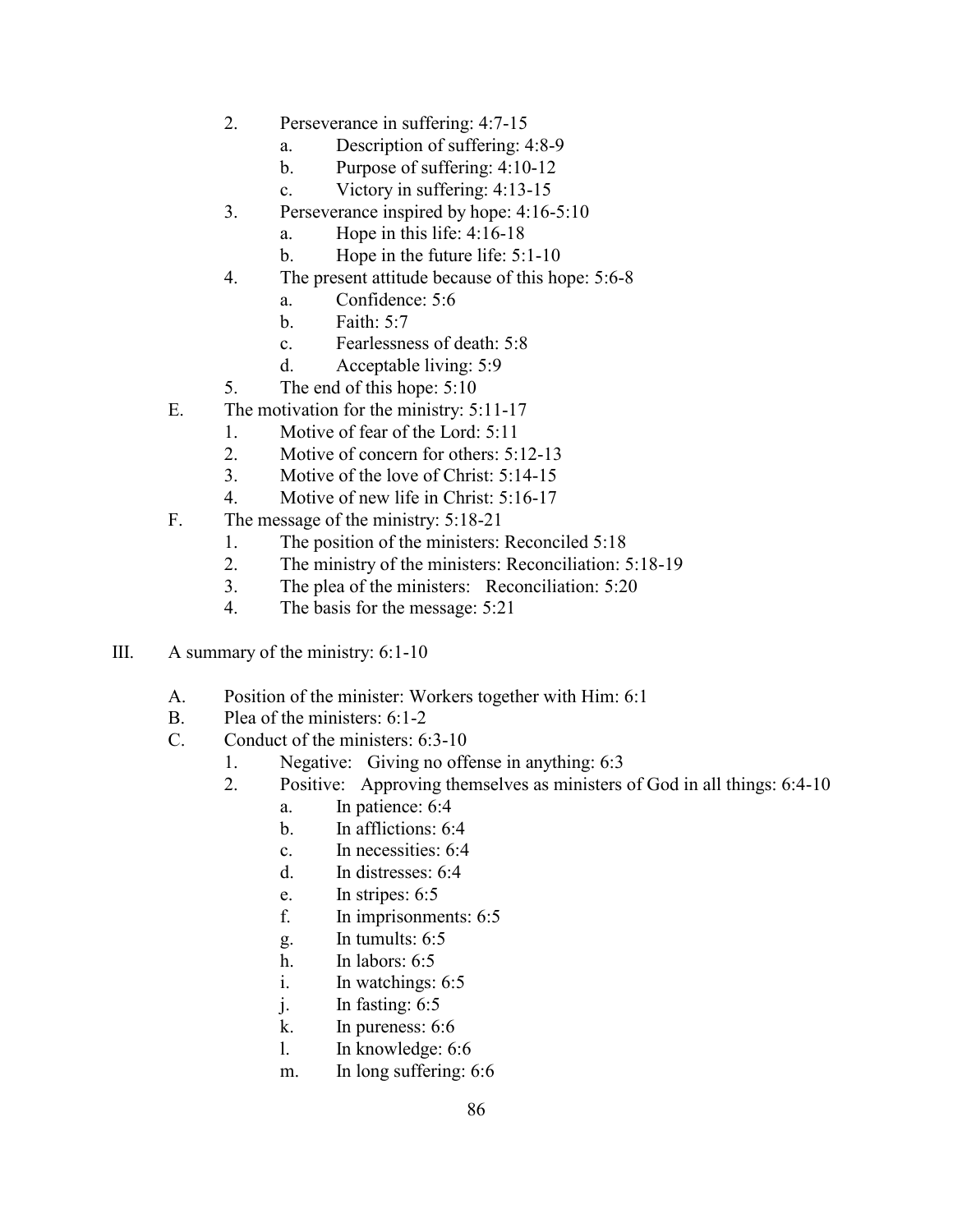- n. In kindness: 6:6
- o. By the Holy Ghost: 6:6
- p. By love unfeigned: 6:6
- q. By the word of truth: 6:7
- r. By the power of God: 6:7
- s. Armor of righteousness: 6:7
- t. Honor and dishonor: 6:8
- u. Evil and good report: 6:8
- v. Deceivers yet true: 6:8
- w. Unknown yet well known: 6:9
- x. Dying yet living: 6:9
- y. Chastened and not killed: 6:9
- z. Sorrowful yet rejoicing: 6:10
- aa. Poor, yet making many rich: 6:10
- bb. Having nothing, yet possessing all things: 6:10
- IV. Consequent appeals in view of this ministry: 6:11-7:4
	- A. A fatherly appeal: 6:11-13
	- B. Appeal for separation: 6:14-7:1
		- 1. The command for separation: 6:14
		- 2. Arguments for separation: 6:14-16
		- 3. The results of separation: 6:17-6:18
			- a. Removal: 6:17
			- b. Reception: 6:17
			- c. Relationship: 6:18
	- C. Appeal for holiness: 7:1
	- D. Appeal for affection: 7:2-4
- V. Recognition of the ministry: 7:5-16
	- A. Afflictions in Macedonia: 7:5
	- B. The coming of Titus: 7:6-7
		- 1. Comfort through Titus: 7:6
		- 2. His message: 7:7
	- C. Paul's former letter: 7:8-12
		- 1. The letter: 7:8
		- 2. Results of the letter: 7:8-11
			- a. Godly sorrow: 7:8-9
			- b. Repentance: 7:9-10
			- c. Salvation: 7:10
			- d. Carefulness: 7:11
			- e. Clearing of selves: 7:11
			- f. Indignation: 7:11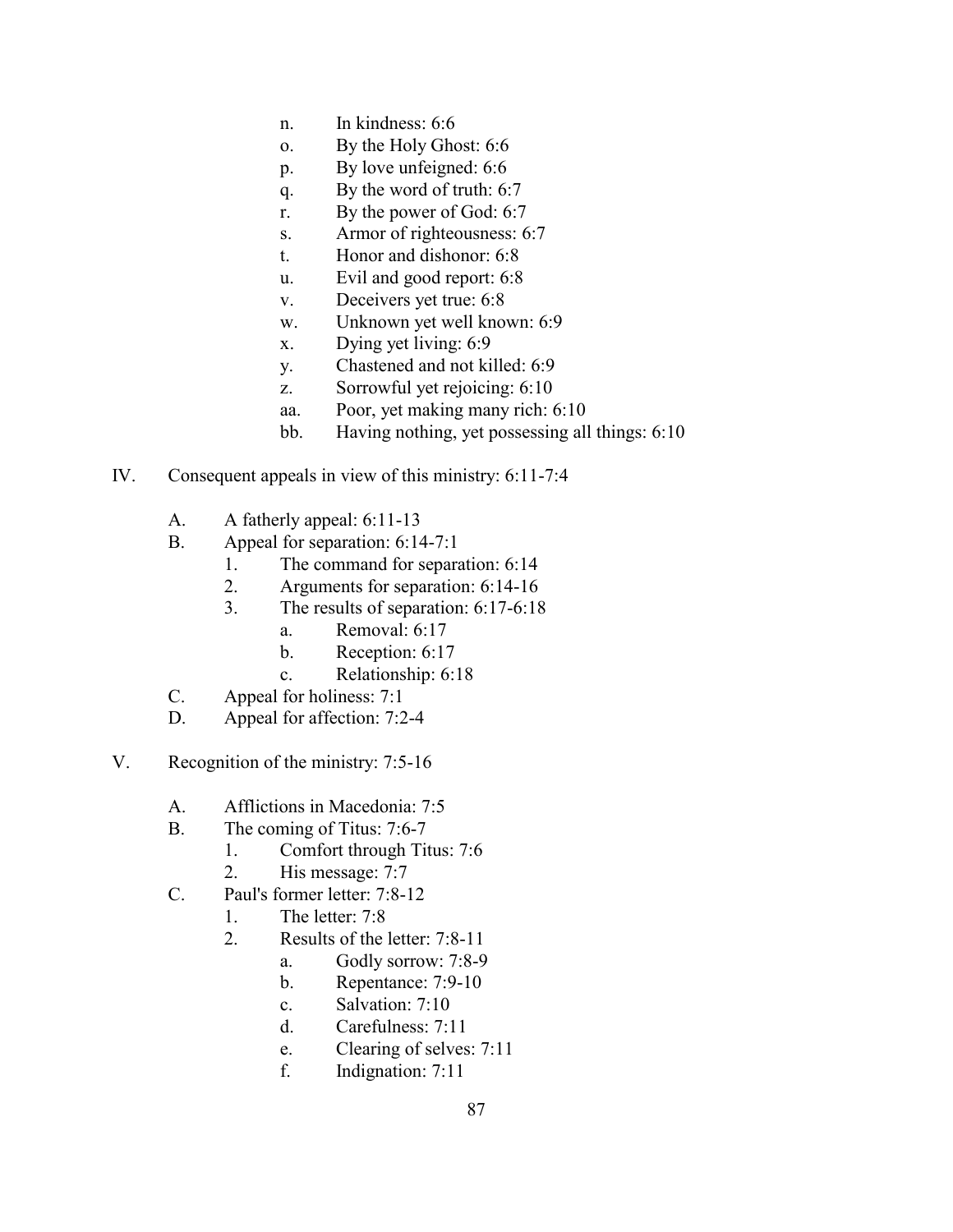- g. Fear: 7:11
- h. Desire: 7:11
- i. Zeal: 7:11
- j. Revenge: 7:11
- k. Approval in all things: 7:11
- 3. Purpose of the former letter: 7:12
- D. Comfort from the joy of Titus: 7:13-15
- E. Confidence expressed in the Corinthian believers: 7:16

## **Part Two: A Plea Concerning The Collection 8:1-9:15**

- I. Example: The giving of the Macedonians: 8:1-6
	- A. The explanation concerning their giving: 8:1
	- B. The circumstances of their giving: 8:2
		- 1. Great trial of affliction.
		- 2. Abundance of joy.
		- 3. Deep poverty.
		- 4. Riches of liberality.
	- C. The manner of their giving: 8:3-5
	- D. The result their giving: 8:6
- II. Exhortation: The appeal for Christian giving: 8:7-15
	- A. The appeal: 8:7
	- B. The motives of such giving: 8:8-12
		- l. Love: 8:8
		- 2. Example of Jesus Christ: 8:9
		- 3. Willingness: 8:19-12
	- C. Principles of equality in giving: 8:13-15
- III. The messengers to Corinth: 8:16-9:5
	- A. Approval of the messengers: 8:16-24
		- 1. The coming of Titus to Corinth: 8:16-17
		- 2. Brethren accompanying Titus to Corinth: 8:18-22
		- 3. Recommendation of the messengers: 8:23
		- 4. Request to receive them properly: 8:24
	- B. Explanation for sending the messengers: 9:1-5
		- 1. The situation in Achaia concerning the collection: 9:1-2
		- 2. Purposes for sending the brethren about the collection: 9:3-4
		- 3. Commission of the brethren concerning the collection: 9:5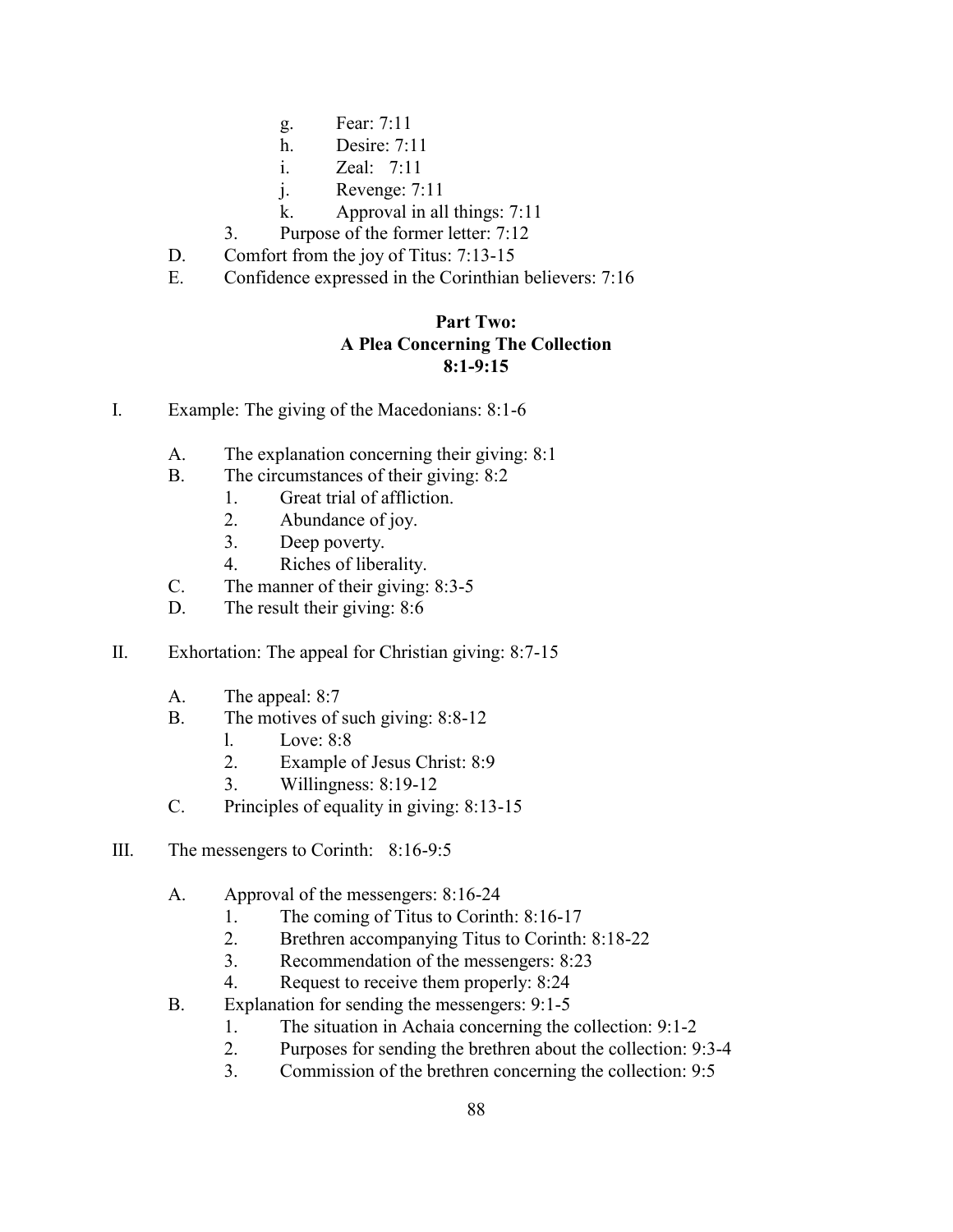- IV. The blessings of liberal giving: 9:6-15
	- A. The basic principle of giving: 9:6
	- B. The right spirit for giving: 9:7
	- C. The results of liberal giving: 9:8-14
		- 1. All grace from God: 9:8
		- 2. Sufficiency in all things: 9:8
		- 3. Abounding in every good work: 9:8
		- 4. Blessings on the poor: 9:9
		- 5. Material blessings: 9:10
		- 6. Spiritual blessings: 9:10
		- 7. Increase in fruits of righteousness: 9:10
		- 8. Enriched in all things: 9:11
	- D. Reaction of those receiving the gift: 9:11-14
		- 1. Thankfulness to God: 9:11-13
		- 2. Regard for the givers; 9:14
	- E. The basis of the blessings of giving: 9:15
- V. Vindication: Paul's defense of his ministry: 10:1-13:10
	- A. Power: The apostle's authority: 10:1-18
		- 1. His appeal to the church: 10:1-6
			- a. The basis for his appeal: 10:1
			- b. The contents of his appeal: 10:2
			- c. A description of his warfare: 10:3-6
				- (1) The spiritual nature of his warfare: 10:3
				- (2) The spiritual weapons of his warfare: 10:4
				- (3) The battle in the warfare: 10:5-6
	- B. The answer to a misled member: 10:7-11
		- 1. An appeal to consider reality: 10:7
		- 2. The verification of his authority: 10:8-9
		- 3. The criticism: 10:10
		- 4. The warning to "such a one": 10:11
	- C. The claims of false teachers: 10:12-18
		- 1. The boasting of false teachers: 10:12
		- 2. Justified boasting: 10:13-18
			- a. The standard of measurement: 10:13
			- b. The achievement to be measured: 10:14-18
- VI. Apostleship: Paul's boasting: 11:1-12:13
	- A. His request to be permitted to boast: 11:1-4
		- 1. Statement of the request: 11:1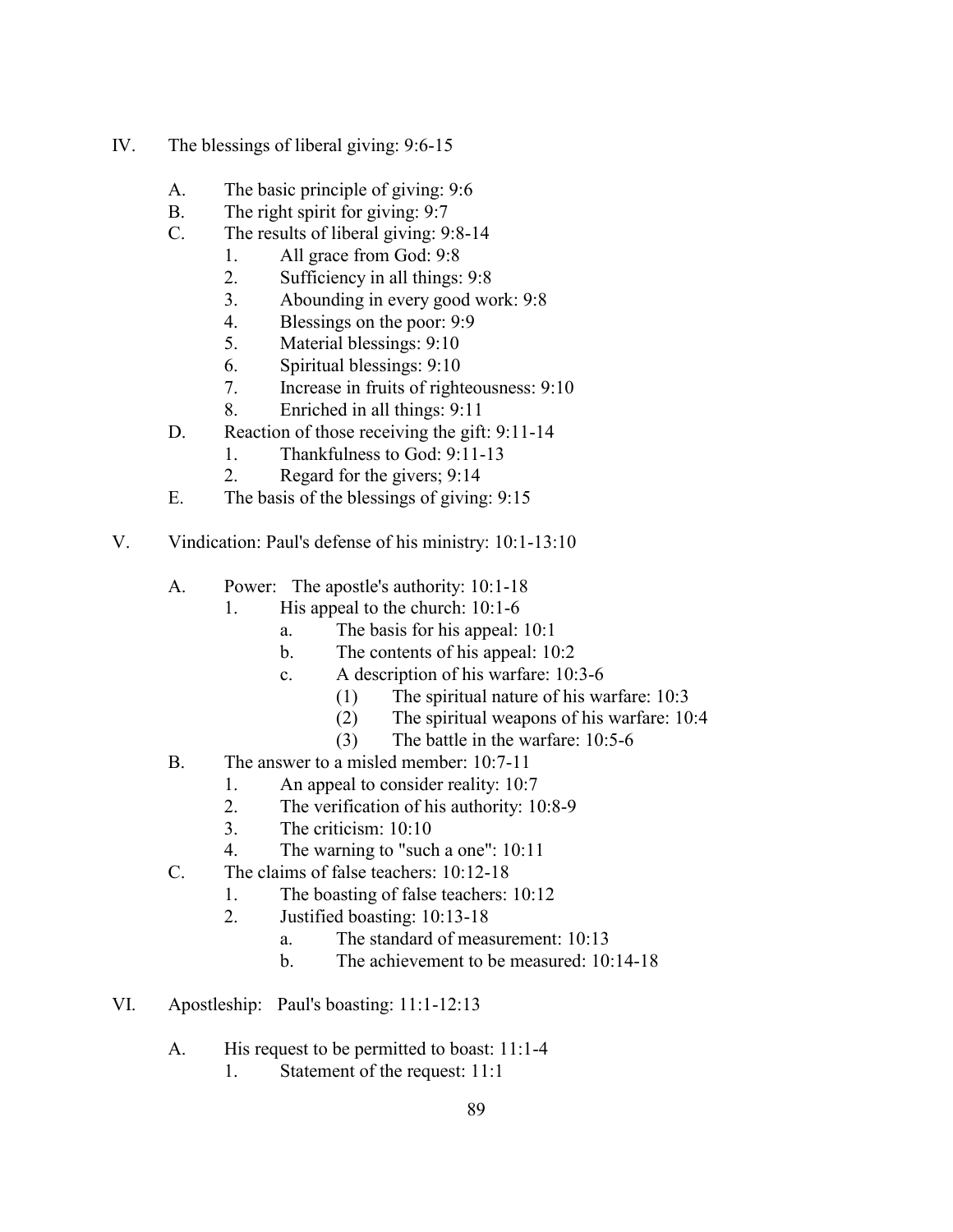- 2. Reasons for the request: 11:2-4
	- a. His personal concern for them: 11:2
	- b. His anxiety concerning them: 11:3-4
- B. Refuting personal inferiority: 11:5-15
	- 1. His position: 11:5
	- 2. His preaching: 11:6
	- 3. His service: 11:7-15
- C. Paul's reasons for boasting: 11:16-12:10
	- 1. The preparation for boasting: 11:16-21
		- a. The reluctance to boast: 11:16-17
		- b. The need for the boasting: 11:18
		- c. The consolation in his boasting: 11:19-21
		- 2. The first boasting: 11:22-33
			- a. Boasting as to the flesh: 11:22
			- b. Boasting concerning service: 11:23-29
			- c. Boasting in infirmities: 11:30-33
		- 3. The second boasting: 12:1-10
			- a. His feeling about boasting: 12:1
			- b. Boasting about visions: 12:2-5
			- c. Boasting in weakness: 12:6-10
- D. A review of his boasting: 12:11-13
	- 1. The feeling about the boasting: 12:11
	- 2. The cause for the boasting: 12:11-13
		- a. Their failure to commend him: 12:11
		- b. Their obligation to commend him: 12:11-13
- VII. The apostle's proposed visit to Corinth: 12:14-13:10
	- A. His service to them: 12:14-18
		- 1. His free service upon arrival: 12:14
		- 2. The reasons for his attitude: 12:14
		- 3. His willingness to be spent for them: 12:15
		- 4. Refutation of slander against him: 12:16-18
	- B. His concern about conditions upon his arrival: 12:19-21
		- 1. Correction of false impressions: 12:19
		- 2. His concerns about them: 12:20-21
	- C. His plan upon arrival: 13:1-4
		- 1. The investigation he will make: 13:1-2
		- 2. The proof that will be given them: 13:3-4
	- D. A final appeal to the Corinthian believers: 13:5-10
		- 1. An appeal for self-testing: 13:5-10
		- 2. A prayer for them: 13:7-9
		- 3. The purpose of his letter to them: 13:10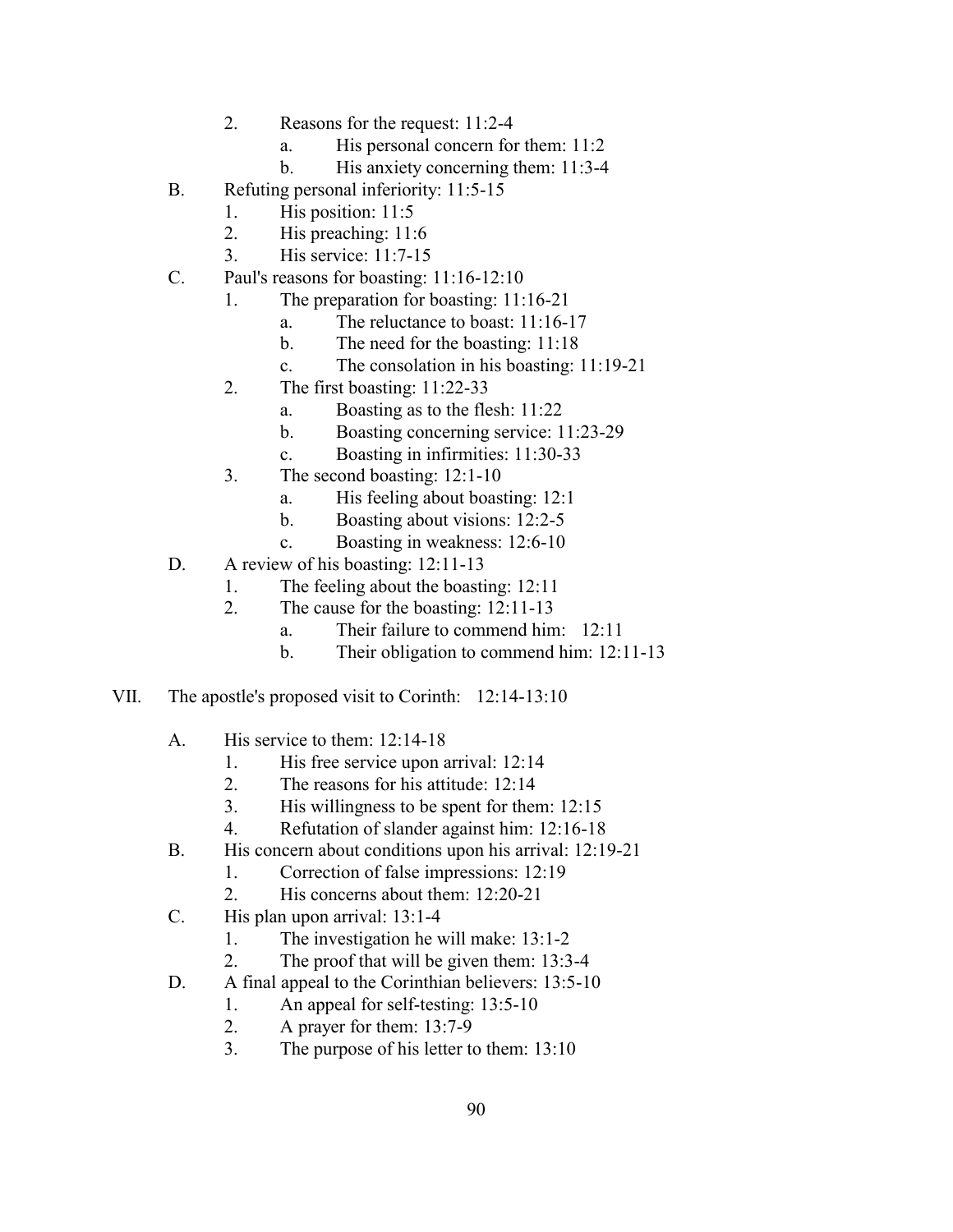# **Conclusion 13:11-14**

- I. An exhortation: 13:11
	- A. The command: 13:11
		- 1. Be perfect.
		- 2. Be of good comfort.<br>3. Be of one mind.
		- Be of one mind.
		- 4. Live in peace.
	- B. The result: 13:11
- II. The closing greetings: 13:12-13
- III. The benediction: 13:14
	- A. Grace of the Lord Jesus Christ.
	- B. Love of God.<br>C. Communion
	- Communion of the Holy Ghost.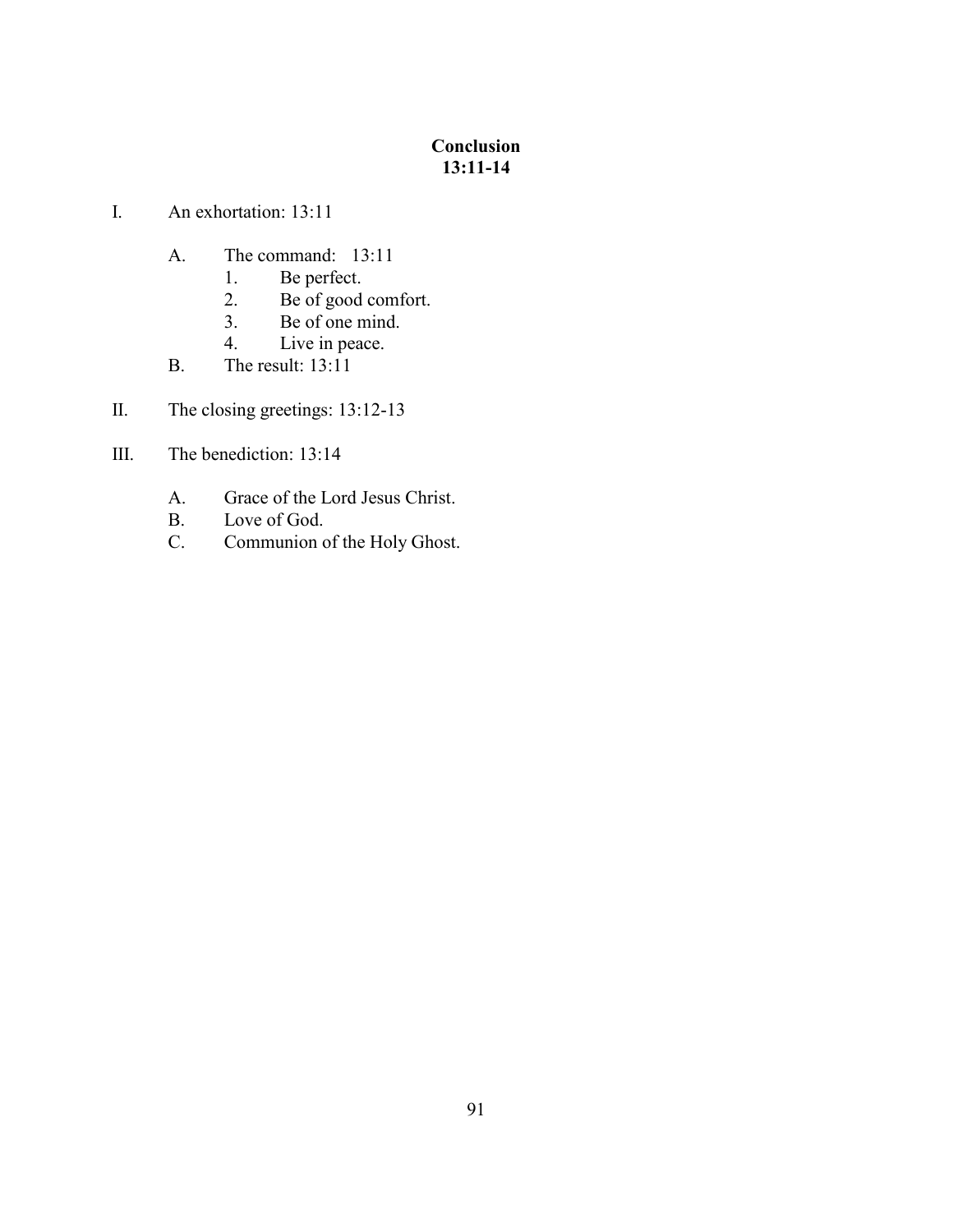# SELF-TEST

1. Who was the author of the books of I and II Corinthians?

2. State the purpose for the book of I Corinthians.

3. To whom was the book of I Corinthians written?

4. State the Life and Ministry Principle of the book of I Corinthians.

5. From memory, write the Key Verse of I Corinthians.

6. State the purpose for the book of II Corinthians.

7. To whom was the book of II Corinthians written?

8. State the Life and Ministry Principle of the book of II Corinthians.

 $\mathcal{L}_\text{max} = \mathcal{L}_\text{max} = \mathcal{L}_\text{max} = \mathcal{L}_\text{max} = \mathcal{L}_\text{max} = \mathcal{L}_\text{max} = \mathcal{L}_\text{max} = \mathcal{L}_\text{max} = \mathcal{L}_\text{max} = \mathcal{L}_\text{max} = \mathcal{L}_\text{max} = \mathcal{L}_\text{max} = \mathcal{L}_\text{max} = \mathcal{L}_\text{max} = \mathcal{L}_\text{max} = \mathcal{L}_\text{max} = \mathcal{L}_\text{max} = \mathcal{L}_\text{max} = \mathcal{$ 

 $\mathcal{L}_\text{max} = \mathcal{L}_\text{max} = \mathcal{L}_\text{max} = \mathcal{L}_\text{max} = \mathcal{L}_\text{max} = \mathcal{L}_\text{max} = \mathcal{L}_\text{max} = \mathcal{L}_\text{max} = \mathcal{L}_\text{max} = \mathcal{L}_\text{max} = \mathcal{L}_\text{max} = \mathcal{L}_\text{max} = \mathcal{L}_\text{max} = \mathcal{L}_\text{max} = \mathcal{L}_\text{max} = \mathcal{L}_\text{max} = \mathcal{L}_\text{max} = \mathcal{L}_\text{max} = \mathcal{$ 

9. From memory, write the Key Verse of II Corinthians.

(Answers to tests are provided at the conclusion of the final chapter in this manual.)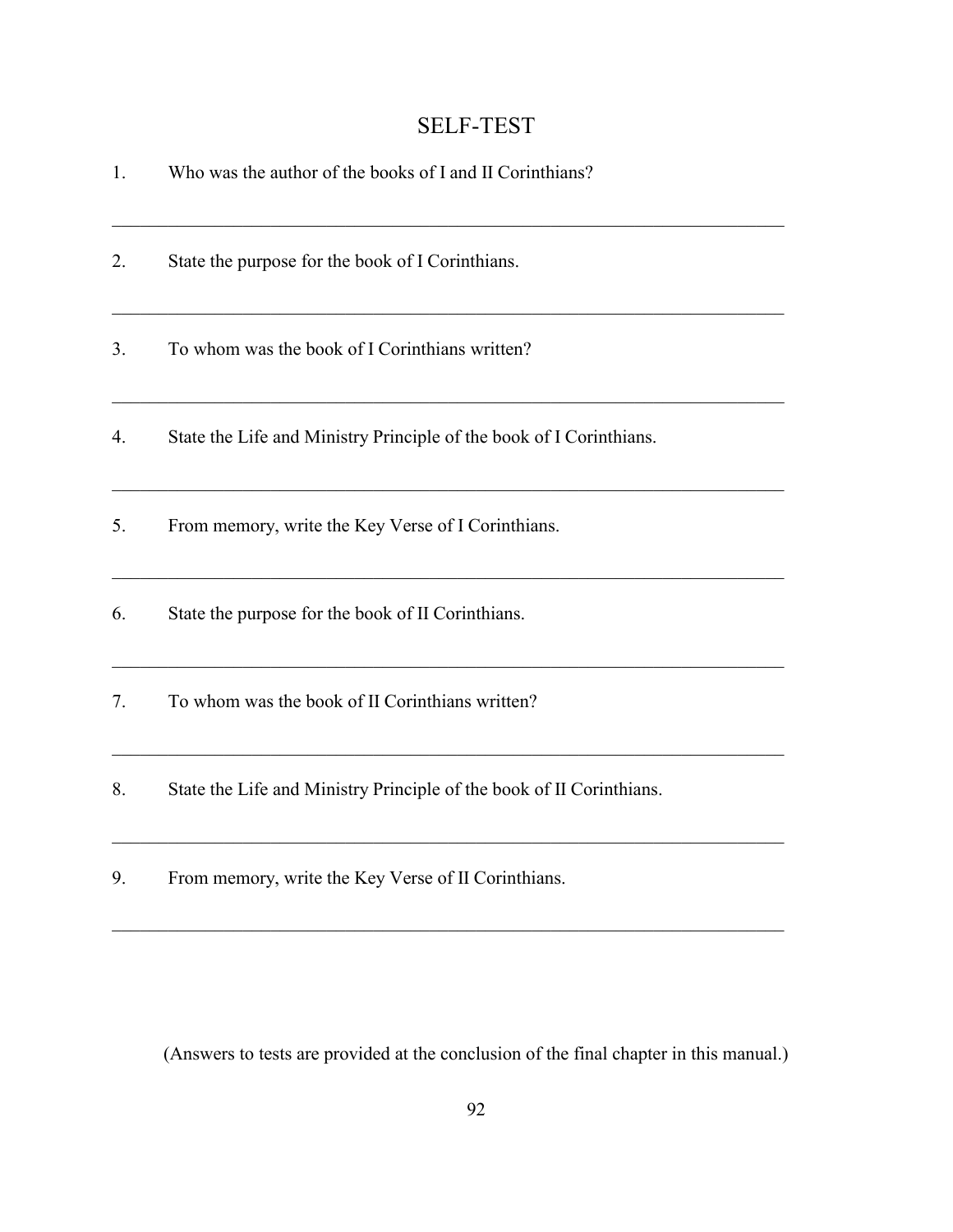# FOR FURTHER STUDY

1. Study I Corinthians 3:10-15 to identify the following:

| -The building | -The building material |
|---------------|------------------------|
| -The owner    | -The test of building  |
| -The builder  |                        |

- 2. One of the reasons Paul wrote I Corinthians was to instruct the church to remove an unrepentant sinful member (I Corinthians 5:1-8). In II Corinthians he instructs the church to receive back that one who had since become repentant (II Corinthians 2:6-11).
- 3. II Corinthians reveals much about the person and work of Satan. See 2:10-11; 4:4; 11:3, 13-15; 12:7.
- 4. At least four names for believers are found in II Corinthians which are not found elsewhere in the Bible. These are: Living epistles: 3:2-3; A sweet savor of Christ: 2:15; Treasure carried in earthen vessels: 4:7; Ambassadors of Christ: 5:20
- 5. One of the most important reasons why God allows a believer to suffer is explained in this book: 1:1-6.
- 6. Paul told the Corinthian believers: "Be ye imitators of me, even as I also am of Christ" (I Corinthians 4:16 and 11:1). Study Paul's example as revealed in I Corinthians:

-Loyal in message, method, and motive: 2:1-5 -Sound in building: 3:10-23 -Trustee of the truth of the Gospel: 4:1-6 -Endured tribulations for Jesus: 4:9-16 -Considerate of weaker brethren: 6:12; 8:13 -Relinquished his rights: 9:12-18 -Denied himself in order to reach souls: 9:19-23 -Self-disciplined: 9:27; 10:33 -Demonstrated proper restraint in public assemblies: 14:18-20 -Humble: 15:9-10

7. I Corinthians 15 is the longest passage in the Bible concerning the future resurrection of believers. Study the changes that will occur:

-The body is sown (dies, is buried) in corruption, it is raised (through resurrection) in incorruption.

-It is sown in dishonor and raised in glory.

-It is sown in weakness and raised in power.

-It is sown a physical body and raised a heavenly body.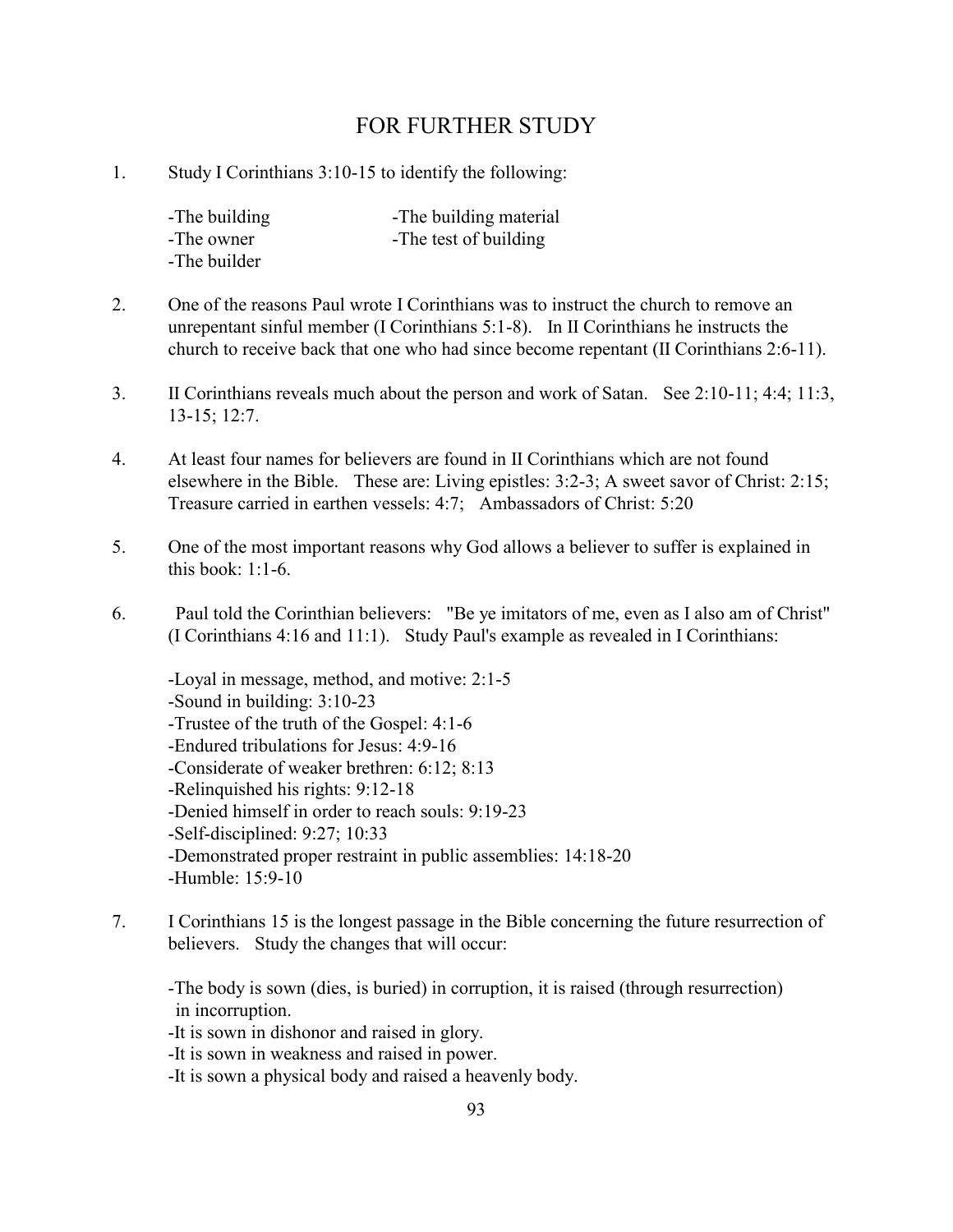-It is sown a flesh and blood body but raised a changed body. -It is sown a mortal body and raised an immortal body.

- 8. Study II Corinthians 7:10. Make a list of the contrasts (differences) between godly sorrow and the sorrow of the world.
- 9. Study II Corinthians 6:8-11. Make a list of the contrasts in this passage.
- 10. Read about the founding and history of the church at Corinth: Acts 18:1-18; 19:1-22; 20:3,31
- 11. Is God still writing "epistles" or letters? Read II Corinthians 3:3. The believer is a living epistle through which God is revealing His message to the world.
- 12. I Corinthians chapters 12-14 concern the use of spiritual gifts in the church. Use the following notes to study this section:

### **CONCERNING SPIRITUAL GIFTS**

The Holy Spirit divides or distributes these gifts among believers as He will: Chapter 12

-There are many gifts, but one Spirit: 4-11

-There are many members but one body: 12-27

-There are many ways to serve, but one Church: 28-31

The gifts have no value unless they are used with love: Chapter 13

-Spiritual gifts are not effective without love: 1-3

-The characteristics of love: 4-8

-Love is the greatest gift of all: 9-13

The most desirable gift is the gift of prophecy: Chapter 14

-It edifies the church: 1-22

-It convinces outsiders (the unsaved): 23-28

-It should be used properly: 29-40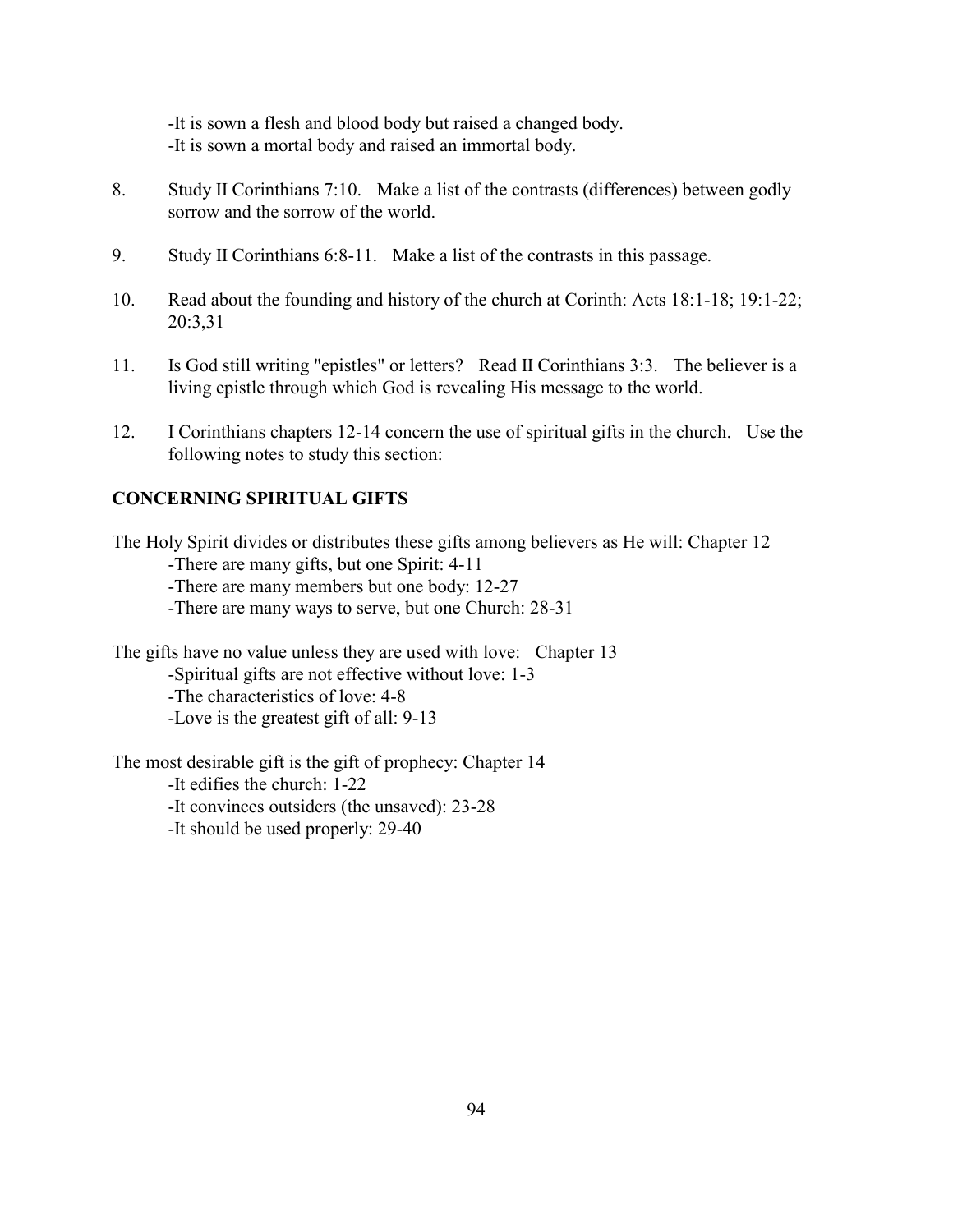# CHAPTER EIGHT

# GALATIANS

# **OBJECTIVES:**

Upon completion of this chapter you will be able to:

- Name the author of the book of Galatians.
- Identify to whom the book of Galatians was written.
- State the purpose for the book of Galatians.
- Write the Key Verse of the book of Galatians from memory.
- State the Life and Ministry Principle for the book of Galatians.

# **INTRODUCTION**

## **AUTHOR:** Paul

**TO WHOM:** Believers at Galatia.

**PURPOSE:** To correct false teaching of Jewish legalism in the Church.

**KEY VERSE**: Galatians 5:1

**LIFE AND MINISTRY PRINCIPLE**: Jesus delivered us from law to liberty.

**MAIN CHARACTERS:** Paul, Peter, James, Cephas, John, Barnabas, Titus, Abraham

# **OUTLINE**

- I. Introduction: 1:1-5
	- A. From: Paul: 1:1
		- 1. An apostle.
		- 2. Not of men.
		- 3. By Jesus Christ and God the Father.
	- B. To: The churches of Galatia: 1:2
	- C. Grace and peace from Jesus: 1:3-5
		- 1. Who gave Himself for our sins: 1:4
		- 2. Who delivered us from the present evil world: 1:4
		- 3. According to the will of God the Father: 1:4
		- 4. To whom be glory for ever: 1:5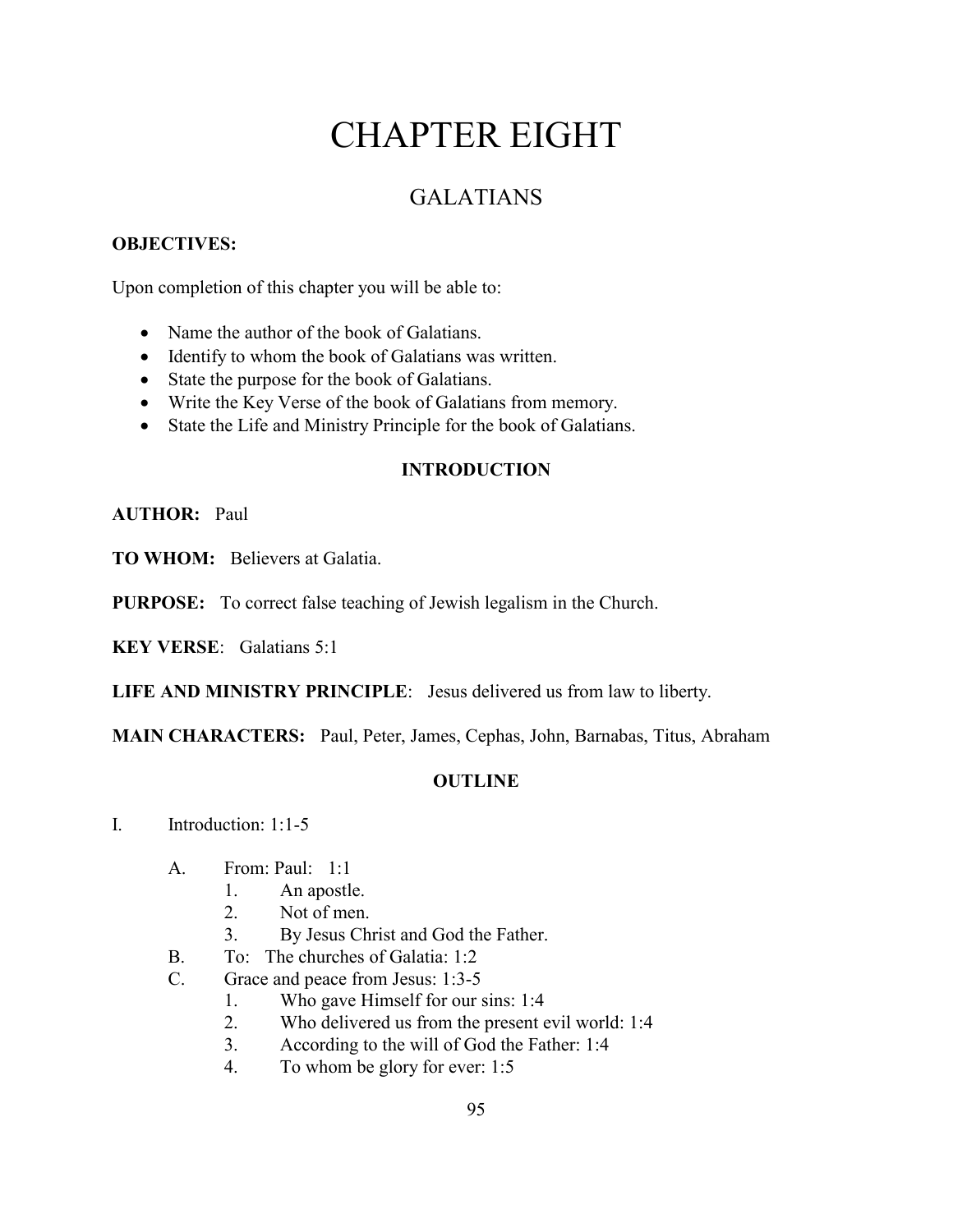- II. The rebuke: 1:6-10
	- A. Astonishment at the departure from the Gospel: 1:6
	- B. Statement of the departure to "another gospel" which is false: 1:6-7
	- C. The seriousness of the matter: No matter who preaches another gospel, they are accursed: 1:8-9
	- D. Paul's attitude towards the matter: 1:10

# **Part One: The Liberty Of The Gospel A Personal Argument 1:11-2:21**

- I. How Paul received the Gospel: 1:11-24
	- A. The origin through revelation: 1:11-12
	- B. His conduct previous to receiving the Gospel: 1:13-14
		- 1. Taught the Jewish religion: 1:13
		- 2. Persecuted the Church of God: 1:13
		- 3. Profited in the Jewish religion above his equals: 1:14
		- 4. Was zealous of the Jewish tradition: 1:14
	- C. Description of the revelation received: 1:15-17
		- 1. Source of the revelation: God: 1:15
		- 2. Subject of the revelation: His Son: 1:16
		- 3. Purpose of the revelation: That Paul might preach Him among the heathen: 1:16
		- 4. Response to the revelation: 1:16-17
			- a. He conferred not with flesh and blood: 1:16
			- b. He did not go to the apostles at Jerusalem: 1:17
			- c. He went to Arabia and Damascus: 1:17
	- D. Paul's independence of the Jerusalem apostles: 1:18-20
		- l. His first visit to Jerusalem: 1:18-20
			- a. The time of the visit: 1:18
			- b. The purpose of the visit: 1:18
			- c. The duration of the visit: 1:18
			- d. Contacts during the visit: 1:19-20
	- E. Paul's subsequent absence from Jerusalem: 1:21-24
		- 1. The place of his withdrawal: 1:21
			- 2. The lack of acquaintance with the churches in Judea: 1:22
			- 3. The response of the churches to reports about him: 1:23-24
- II. How the Gospel received by Paul was confirmed by the apostles at Jerusalem: 2:1-10
	- A. The circumstances of its presentation to them: 2:1-2
		- 1. The journey to Jerusalem: 2:2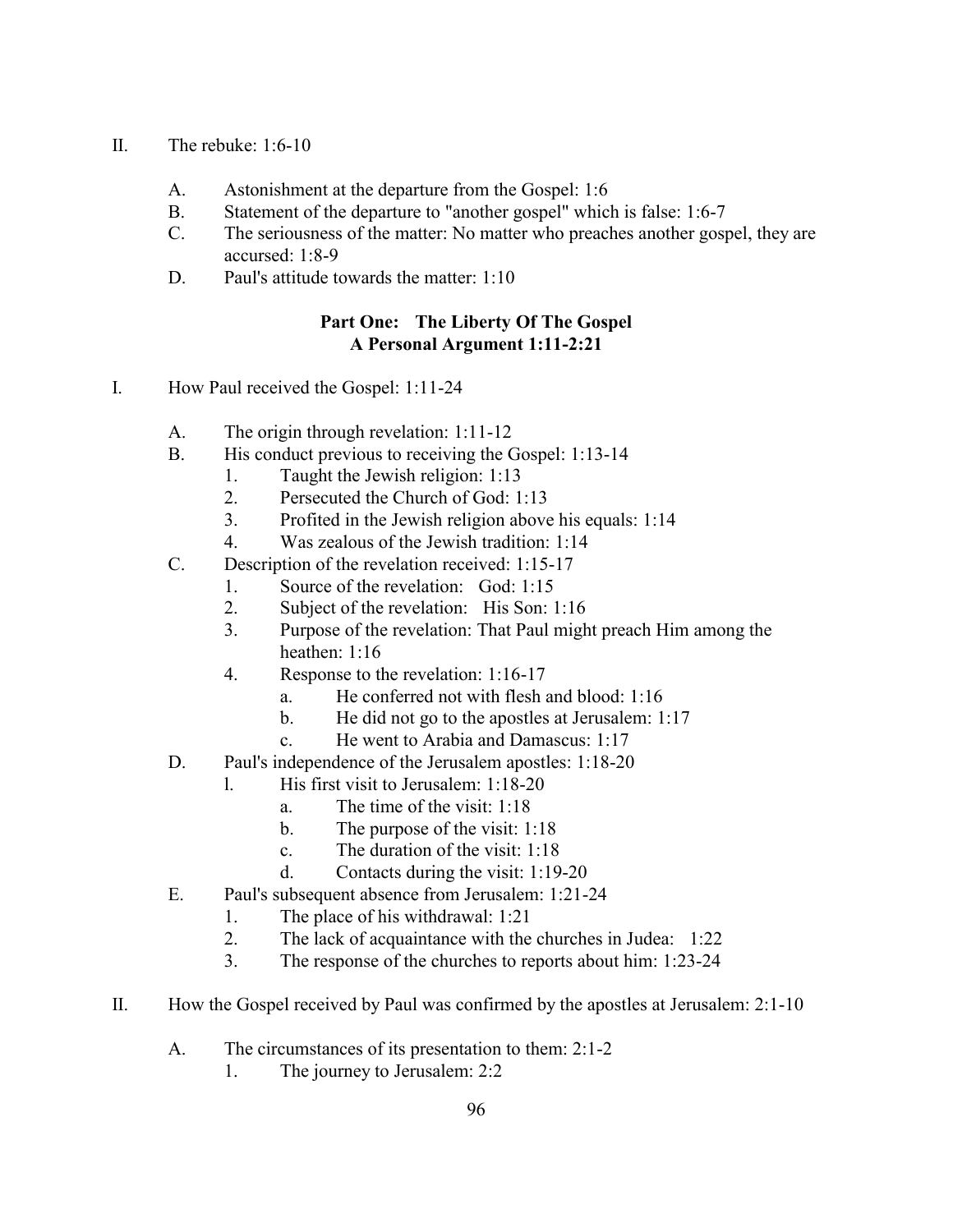- 2. The presentation made by Paul at Jerusalem: 2:2
- B. The result of Paul's presentation of the Gospel to them: 2:3-10
	- 1. His position as reflected in Titus: 2:3
	- 2. His conflict with false brethren: 2:4-5
		- a. Their presence: 2:4
		- b. Paul's refusal to yield to their demands: 2:5
	- 3. Approval by Jerusalem leaders of the Gospel received by Paul: 2:6-10
		- a. Their failure to add anything to his Gospel: 2:6
		- b. Their approval of his Gospel: 2:7-10
		- c. The basis of their approval: 2:7-9
		- d. The expression of their approval: 2:9
		- e. The one request made in their approval: 2:10
- III. Paul's rebuke of Peter for his yielding to legalistic pressure in Antioch: 2:11-21
	- A. Reason for the rebuke: 2:12
	- B. Effect of the inconsistent conduct of Peter: 2:13
	- C. Justification for giving the rebuke: 2:14-21
		- l. Paul's question to Peter: 2:14
		- 2. Paul's explanation of his doctrinal position: 2:15-21
			- a. Insufficiency of the law: 2:15-18
				- (1) We are justified by faith, not the law nor by works: 2:16
				- (2) If we rely on the law, we are transgressors: 2:17-18
				- b. The new life in Christ: 2:19-21
					- (1) The effect of the law led to the new life: 2:19
					- (2) The nature of the new life: 2:20
					- (3) The grace of God is nullified by law keeping: 2:21

# **Part Two: The Liberty Of The Gospel A Doctrinal Argument 3:1-4:31**

- I. The doctrine of justification by faith: 3:1-4:7
	- A. Justification by faith: 3:1-14
		- 1. Inconsistency of their conduct: 3:1-5
			- a. Turning from Christ: 3:1
			- b. Question about the start of their Christian life: 3:2
			- c. A question about their method of perfection: 3:3
			- d. The question about their sufferings as believers: 3:4
			- e. The question about the basis of God's work in them: 3:5
	- B. The example of Abraham's justification: 3:6-9
		- 1. The means of Abraham's justification: 3:6
		- 2. The identity of the sons of Abraham: 3:7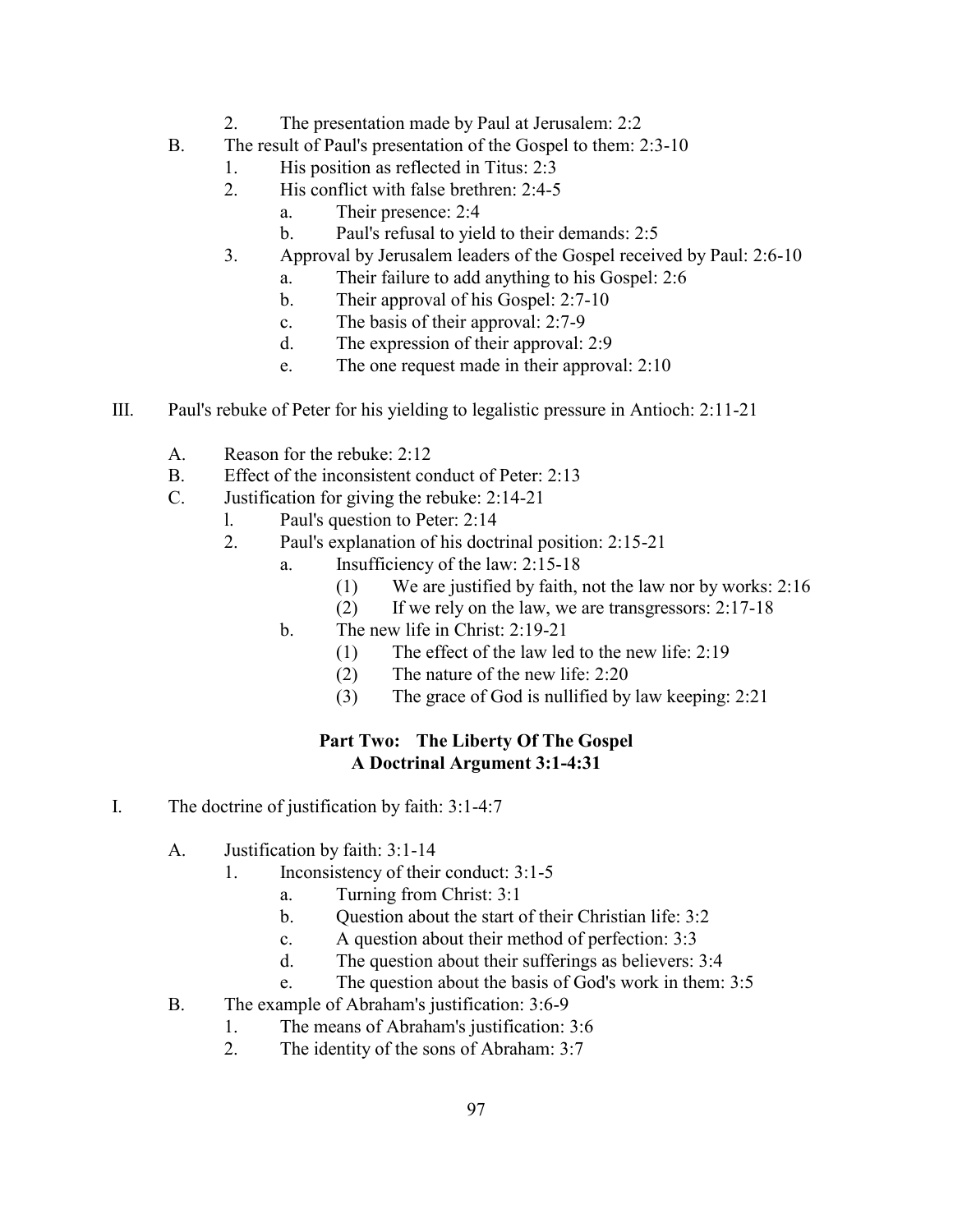- 3. The announcement to Abraham by God of justification through faith: 3:8
- 4. The heirs of the blessings of Abraham: 3:9
- C. Deliverance from law and works through Jesus Christ: 3:10-14
	- 1. The curse on those under law and works: 3:10
	- 2. The inability of law and works to justify: 3:11-12
	- 3. Deliverance from the curse through Jesus: 3:13-14
		- a. The means of deliverance from the curse: 3:13
		- b. The purpose in deliverance from the curse: 3:14
- D. The limitations of the law and its relation to faith: 3:15-14:7
	- 1. The covenant of faith with Abraham: 3:15-18
		- a. The covenant was binding: 3:15
		- b. It was to Abraham and his seed: 3:16
		- c. The promise was not altered by the law: 3:17
		- d. The inheritance is not through the law but by promise: 3:18
	- 2. The true place and purpose of the law: 3:19-29
		- a. The temporary nature of the law: 3:19-20
		- b. The inability of the law to produce life: 3:21-22
		- c. The law was an instrument to bring us to Christ: 3:23-29
- E. The contrasts of law and faith: 4:1-7
	- 1. The illustration of the position of an heir as a minor: 4:1-2
	- 2. Application of the illustration to believers: 4:3-6
		- a. Bondage as minors: 4:3
			- b. Free as sons: 4:4-6
	- 3. The conclusion for the believer: 4:7
- II. An appeal to the Galatian believers to drop their legalism: 4:8-31
	- A. Accepting Jewish legalism is a return to bondage: 4:8-11
		- 1. Their past condition of bondage: 4:8
		- 2. Their deliverance from bondage: 4:9
		- 3. Legalism is returning to bondage: 4:9-10
		- 4. Their actions cause concern to Paul: 4:11
	- B. The appeal from his relation to them: 4:12-20
		- 1. An appeal for them to adopt Paul's position: 4:12
		- 2. A reminder of his past relation to them: 4:12-14
		- 3. The change in their relation to him: 4:15-18
		- 4. The travail he is experiencing for them: 4:19-20
	- C. The appeal from the two contrasted covenants, law and grace: 4:21-31
		- 1. A question to those desiring to be under the law: 4:21
		- 2. The story of Abraham's two sons: 4:22-23
		- 3. The interpretation of the story: 4:24-23
			- a. The two methods represent two covenants: 4:24
			- b. The description of the two covenants: 4:24-28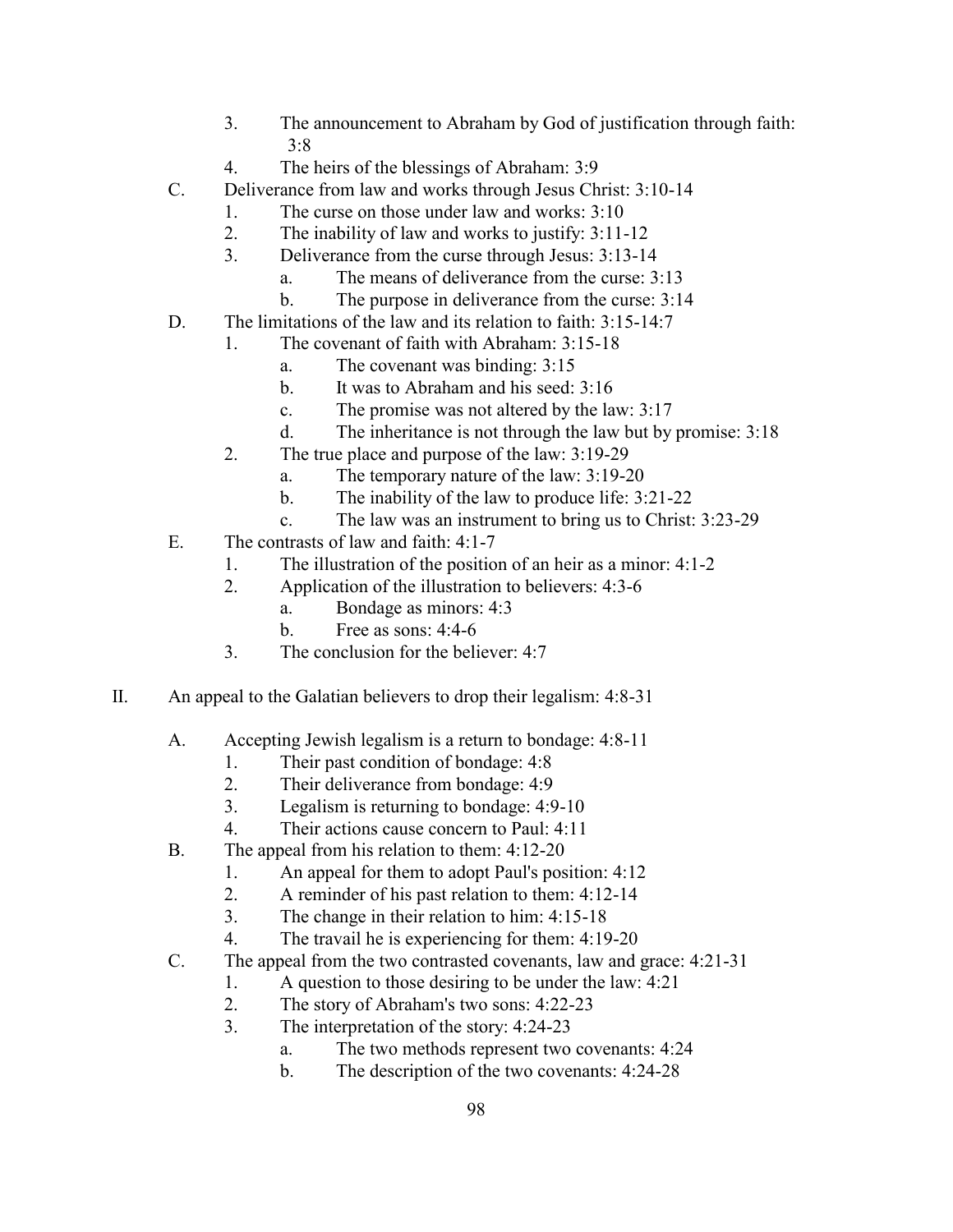- (l) One represents bondage: 4:24-25
- (2) The other represents freedom: 4:26-28
- c. The expulsion of the son of bondage: 4:29-30
- d. Conclusion of the story: 4:31

# **Part Three: The Liberty Of The Gospel Practical Application 5:1-6:18**

- I. The call to maintain Christian liberty: 5:1-12
	- A. The peril in circumcision: 5:2-6
		- 1. It makes Christ useless to them: 5:2
		- 2. It makes them subject to the whole law: 5:3
		- 3. It severs them from Christ: 5:4
		- 4. It is a fall from grace: 5:4
		- 5. The proper Christian attitude: 5:5-6
	- B. The condemnation of the false teacher: 5:7-12
		- 1. Their error: 5:7-8
		- 2. Example of their teaching: 5:9
		- 3. Condemnation of the one troubling them: 5:10-12
- II. The life of Christian liberty: 5:13-6:10
	- A. The life is directed by love: 5:13-15
		- 1. The believer is called to liberty: 5:13
		- 2. The proper use of Christian liberty: 5:13
		- 3. The fulfillment of the law through love: 5:14
		- 4. The results of a lack of love: 5:15
	- B. It is a walk in the Spirit, not in the flesh: 5:16-25
		- 1. The command to walk in the Spirit: 5:16
		- 2. The conflict between the Spirit and the flesh: 5:17-18
		- 3. The contrast between products of the flesh and the Spirit: 5:19-23
			- a. The works of the flesh: 5:19-21
			- b. The fruit of the Spirit: 5:22-23
		- 4. The people living by the Spirit: 5:24-25
			- a. They have crucified the flesh: 5:24
			- b. They live and walk in the Spirit: 5:25
	- C. It is a life of mutual burden bearing: 5:26-6:10
		- 1. Bearing faults: 5:26-6:5
			- a. The warning against wrong attitudes toward others: 5:26
			- b. The attitude of humility in restoring the fallen: 6:1
			- c. The duty of mutual burden-bearing: 6:2
			- d. The proper attitude towards self: 6:3-5
	- D. It is a life governed by basic principles: 6:6-10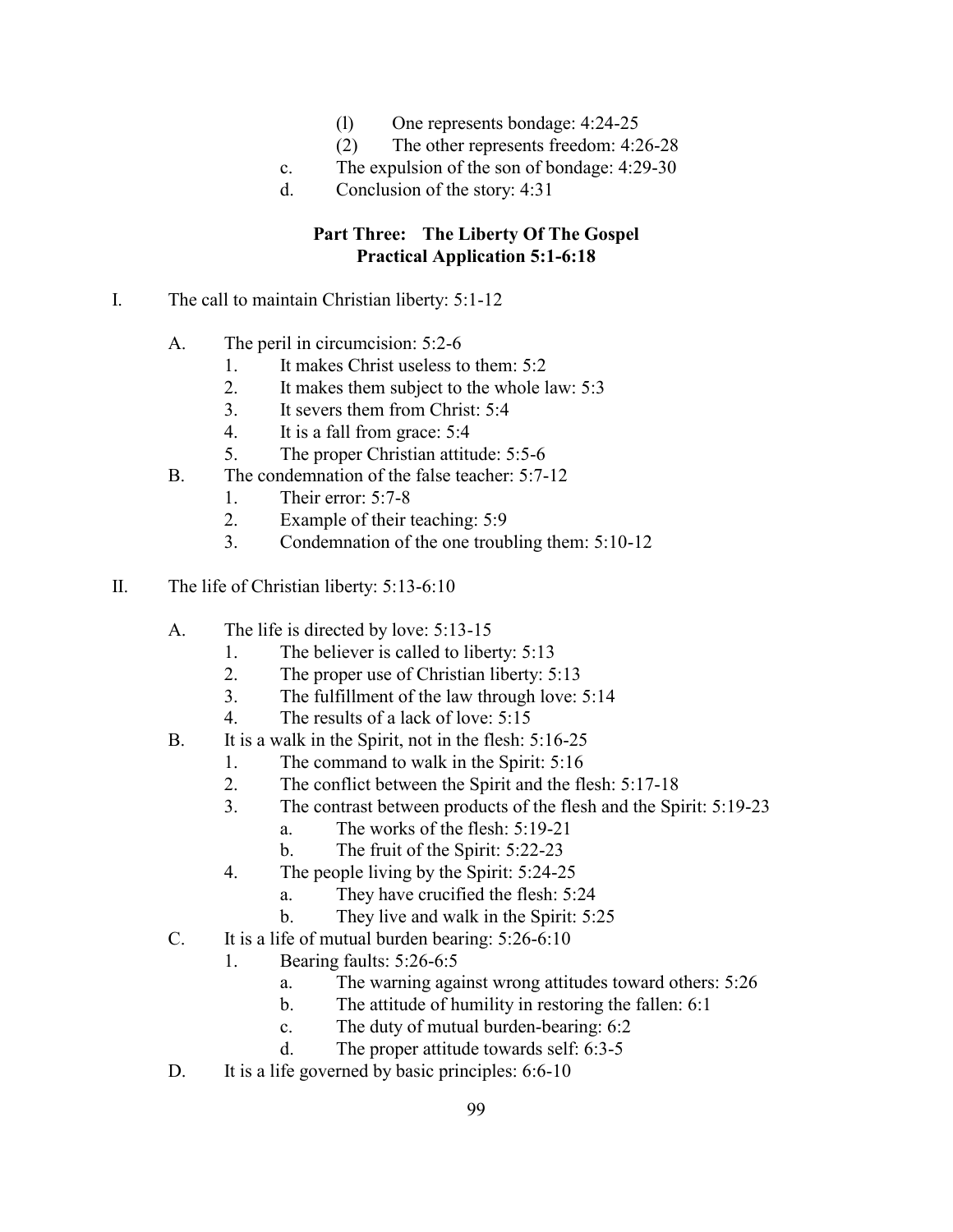- 1. The principle of communication: 6:6
- 2. The principle of spiritual harvest: 6:7-8
- 3. The principle of well doing: 6:9-10

### III. The conclusion:

- A. Reference to his large letters: 6:11
- B. Rebuke of his adversaries: 6:12-13
- C. His confidence in the cross: 6:14-16
	- 1. Glorying in the cross: 6:14
		- 2. Crucifixion through the cross: 6:15
		- 3. Blessings on those accepting this principle: 6:16
		- 4. He bears the marks of the Lord in his own body: 6:17
- IV. The benediction: 6:18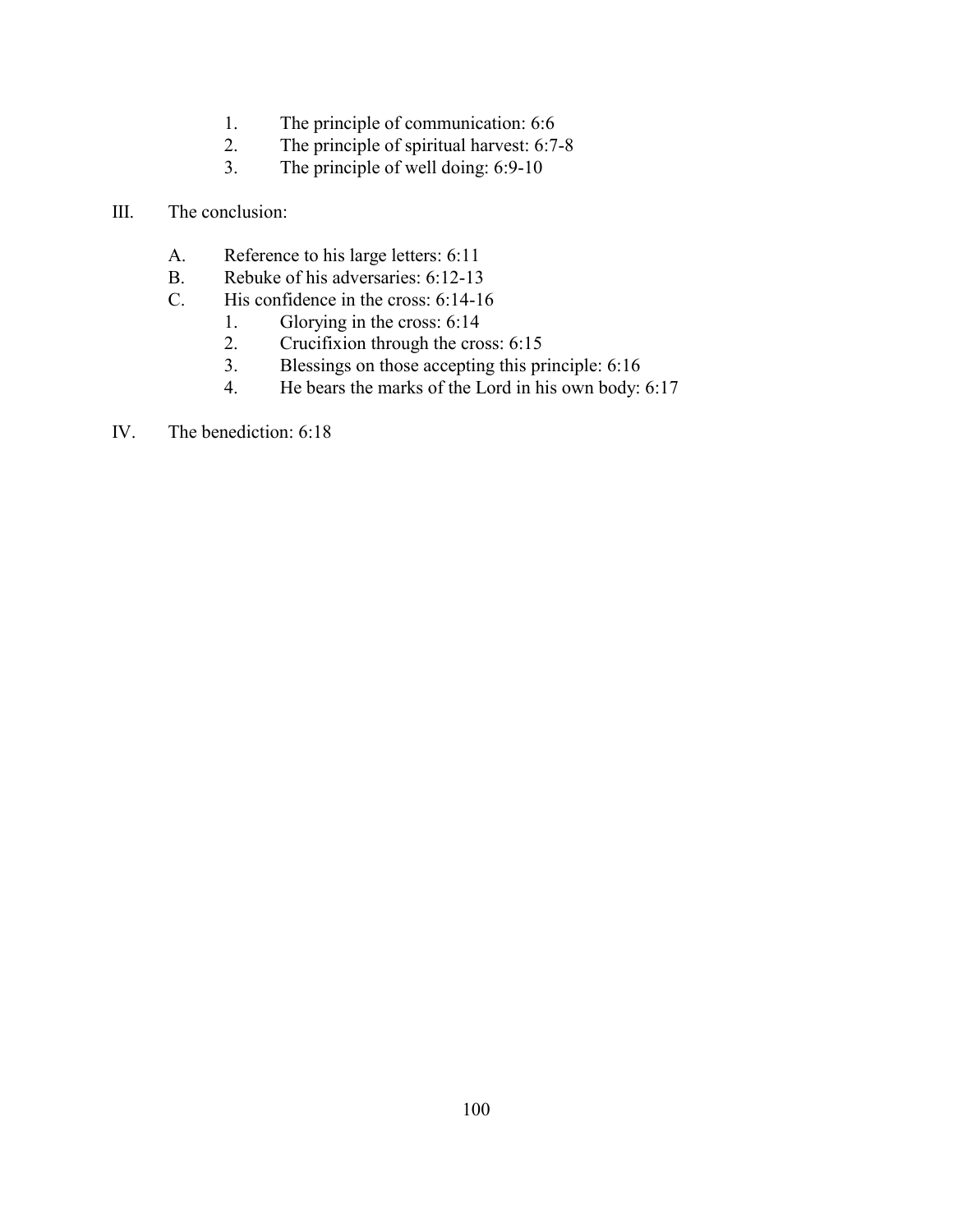# **SELF-TEST**

 $1<sub>1</sub>$ Who was the author of the book of Galatians?

State the purpose for the book of Galatians.  $\overline{2}$ 

To whom was the book of Galatians written?  $3.$ 

State the Life and Ministry Principle of the book of Galatians.  $4.$ 

From memory, write the Key Verse of Galatians. 5.

(Answers to tests are provided at the conclusion of the final chapter in this manual.)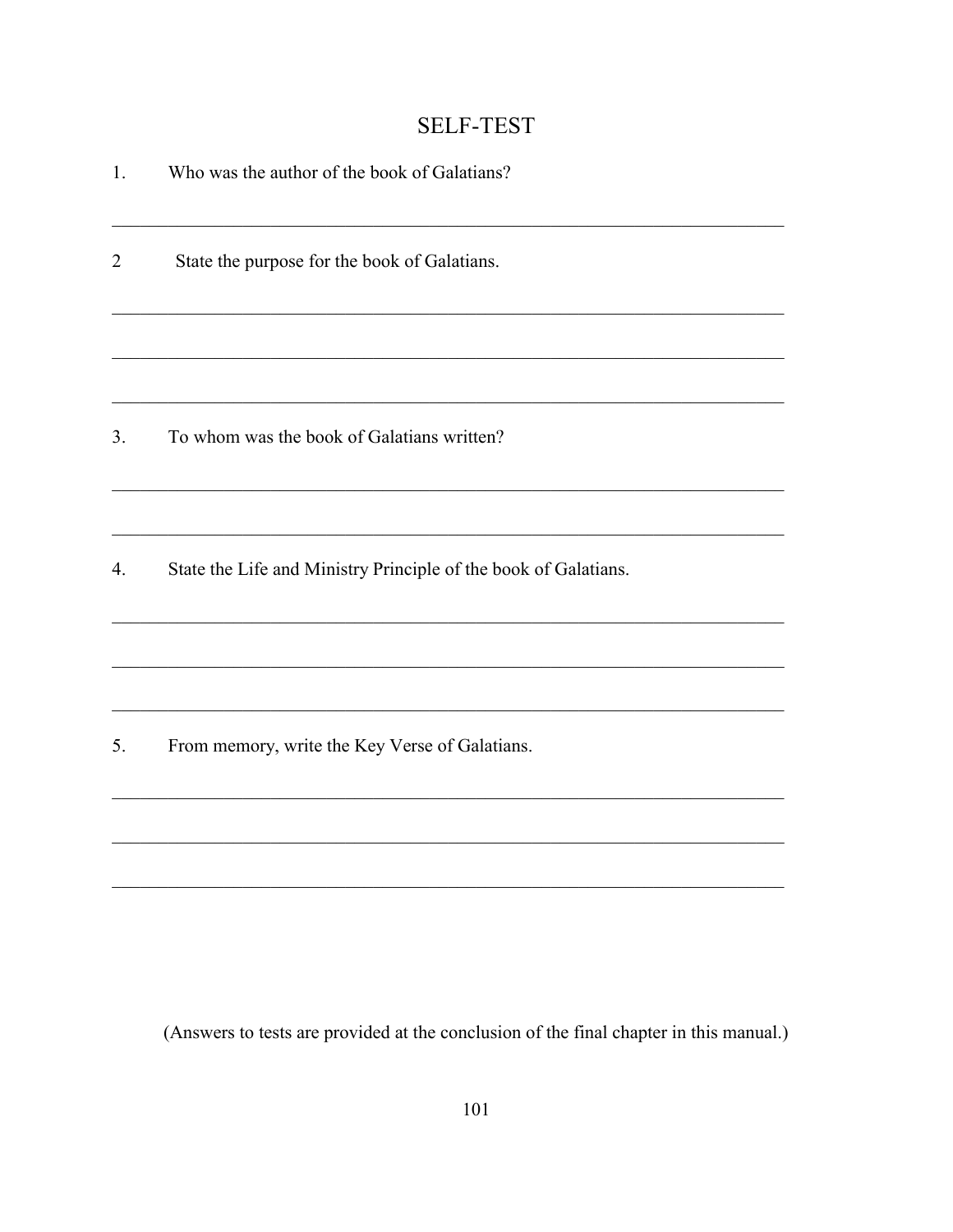# FOR FURTHER STUDY

- 1. See Habakkuk 2:4. This verse is quoted in Galatians 3:11.
- 2. Study the contrast between the fruit of the Holy Spirit and the works of the flesh: Galatians 5:19-23.
- 3. The key word of Galatians is liberty. It is used 11 times. Locate these verses and summarize what is taught about liberty.
- 4. Compare Paul before and after his conversion: Galatians 1:13-17.
- 5. The doctrinal error in the church in Galatia is referred to by Paul as "another gospel." These believers were seeking to be justified by the law (5:4). They were requiring observance of special holy days (4:10) and circumcision as necessary to salvation (5:2; 6:12-13). They were seeking to supplement the work of the Holy Spirit by law and their own works of righteousness (3:3). They were insisting on conformity to the law of Moses (4:21). It was not that the Gospel was being denied, but they were adding to the Gospel legalistic and ritualistic ideas.
- 6. Study the contrasts of the book of Galatians. These include faith versus works; the Spirit versus the flesh; grace versus law; circumcision versus new creation; the cross versus the world, freedom versus bondage; the natural (Ishmael) versus the spiritual (Isaac).
- 7. Things to bear:

-Fruit-bearing: Galatians 5:22-23 -Burden-bearing: Galatians 6:2 -Seed-bearing: Galatians 4:7,9 -Brand-bearing Galatians 6:17 (the marks of the Lord Jesus)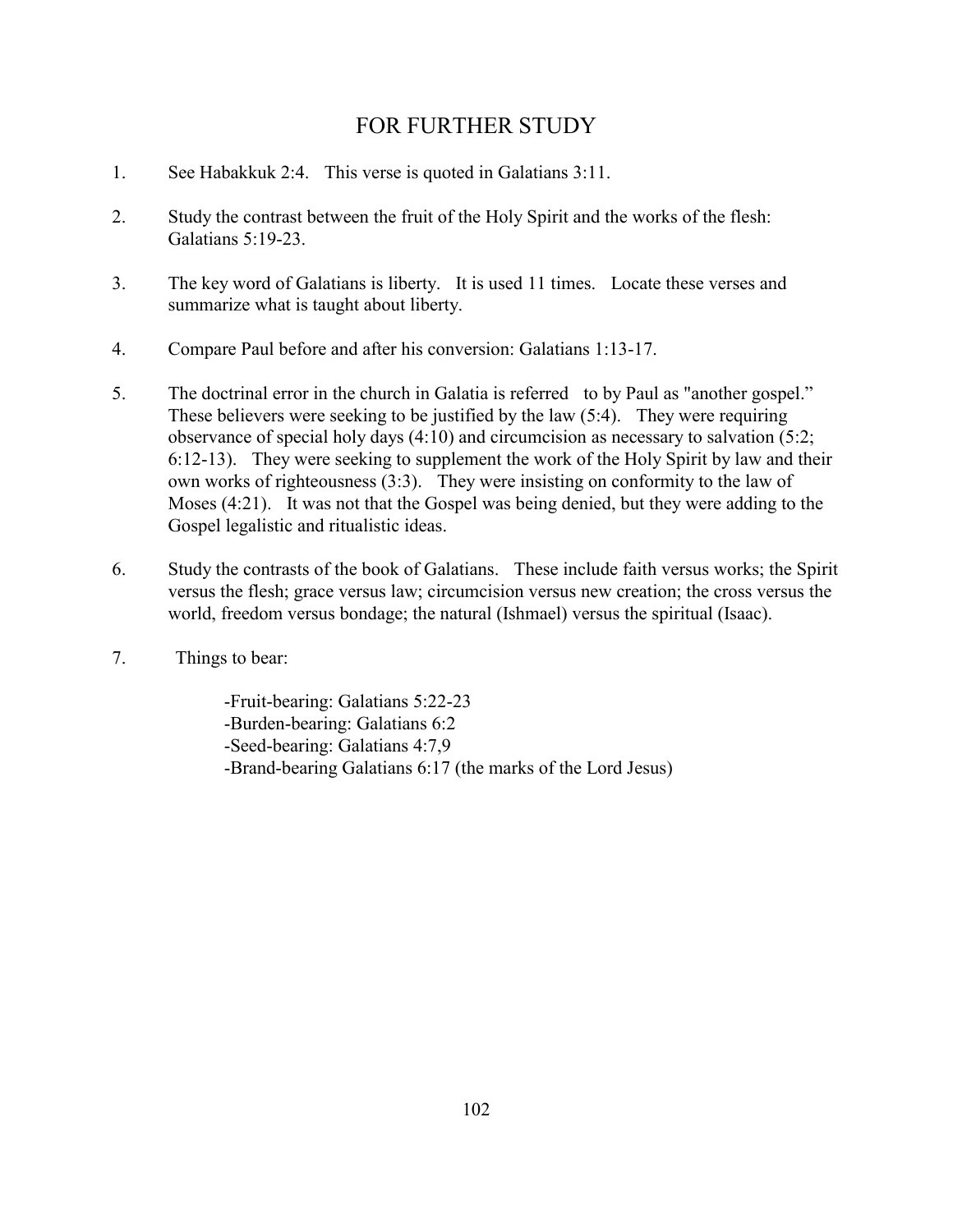# CHAPTER NINE

# EPHESIANS

## **OBJECTIVES:**

Upon completion of this chapter you will be able to:

- Name the author of the book of Ephesians.
- Identify to whom the book of Ephesians was written.
- State the purpose for the book of Ephesians.
- Write the Key Verse of the book of Ephesians from memory.
- State the Life and Ministry Principle for the book of Ephesians.

## **INTRODUCTION**

**AUTHOR:** Paul

**TO WHOM:** The church at Ephesus.

**PURPOSE:** To inform believers of their wealth in Christ and instruct concerning their walk in Christ.

**KEY VERSE:** Ephesians 1:3

**LIFE AND MINISTRY PRINCIPLE:** Believers are heirs to both the blessings (the wealth) and the responsibilities (the walk) of their calling in Christ.

**MAIN CHARACTERS:** Paul, Tychicus

# **OUTLINE**

## **Part One: Our Wealth In Christ 1:1-3:21**

- I. Introduction: 1:1-2
	- A. From Paul: 1:1
	- B. To the saints at Ephesus: 1:1
	- C. Grace and peace from God and Jesus: 1:2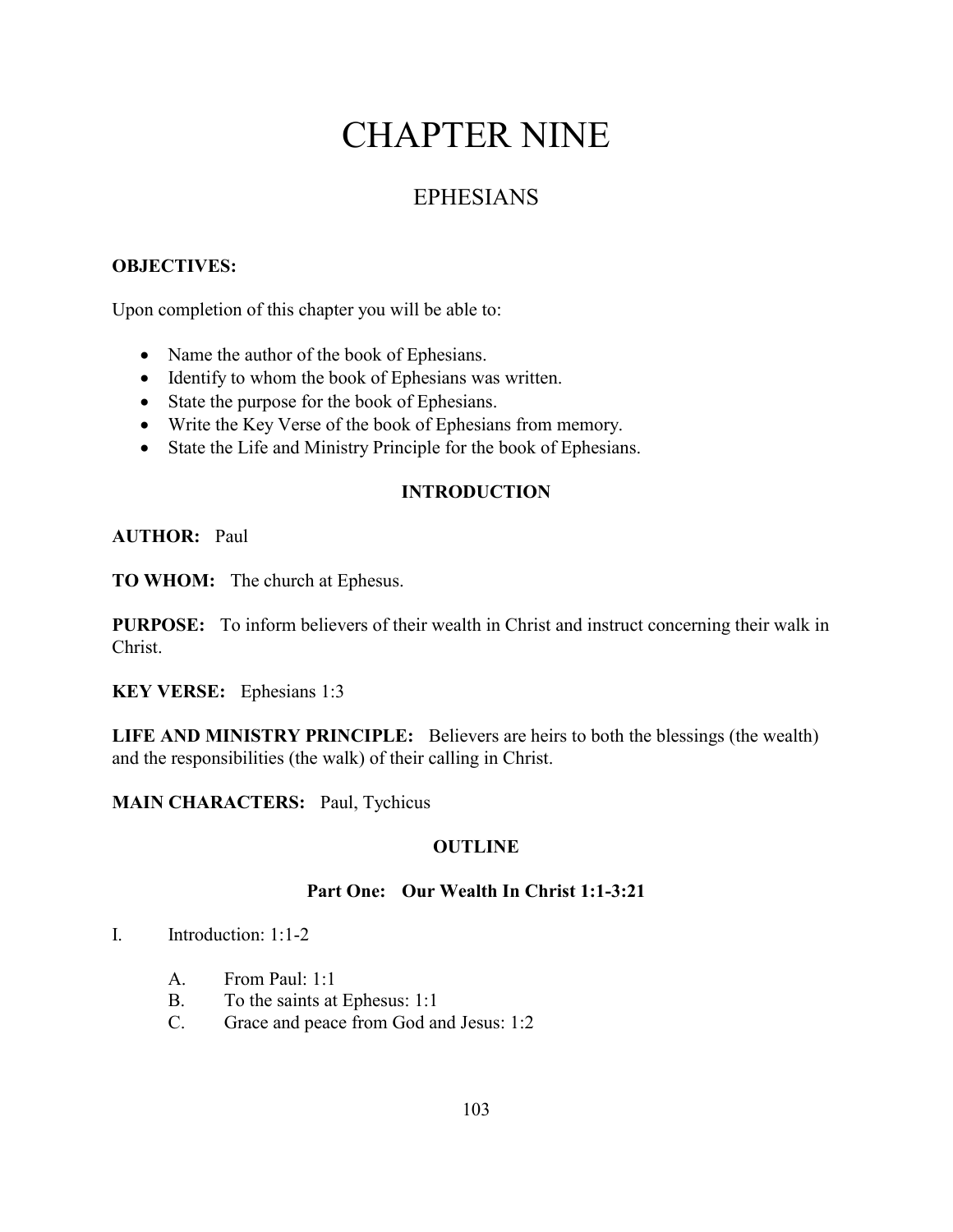- II. Praise for spiritual possession: 1:3-14
	- A. He has chosen us: 1:4
	- B. He has predestined us: 1:5-6
	- C. We have redemption in Him: 1:7
	- D. He shows wisdom towards us: 1:8
	- E. He reveals the mystery of His will: 1:9-10
	- F. In Him we have obtained an inheritance: 1:11-12
	- G. We have been sealed by the Spirit: 1:13-14
- III. Prayer for spiritual perception through Christ: 1:15-23
	- A. The basis of the prayer: 1:15
	- B. The nature of the prayer: 1:16
	- C. The God addressed by the prayer: 1:17
	- D. The gifts requested in the prayer: 1:17
		- 1. Wisdom.
		- 2. Revelation in the knowledge of Him.
	- E. The purpose of the prayer: 1:18-23
		- 1. That they may realize the hope of His calling: 1:18
		- 2. That they may receive the riches of His inheritance: 1:18
		- 3. That they may know His power: 1:19-23
			- a. The nature of His power: 1:19
			- b. The manifestation of His power in Christ: 1:20-23
- IV. Our condition in Christ: 2:1-10
	- A. Before Christ: 2:1-3
		- 1. Spiritual death: 2:1
		- 2. Walked according to the way of the world: 2:2
		- 3. Subject to Satan: 2:2
		- 4. Disobedient spirit: 2:2
		- 5. Evil conversation: 2:3
		- 6. Children of wrath: 2:3
		- 7. Flesh bound affections: 2:3
			- a. Desire of the flesh: Worldly appetites
			- b. Desires of the mind: Worldly ambitions
	- B. Our new condition in Christ: 2:4-10
		- 1. Quickened: 2:5
		- 2. Saved by grace: 2:5
		- 3. Raised to heavenly places: 2:6
		- 4. In favor with God: 2:7
	- C. The reason for the new condition: 2:8-10
		- 1. Salvation which is: 2:8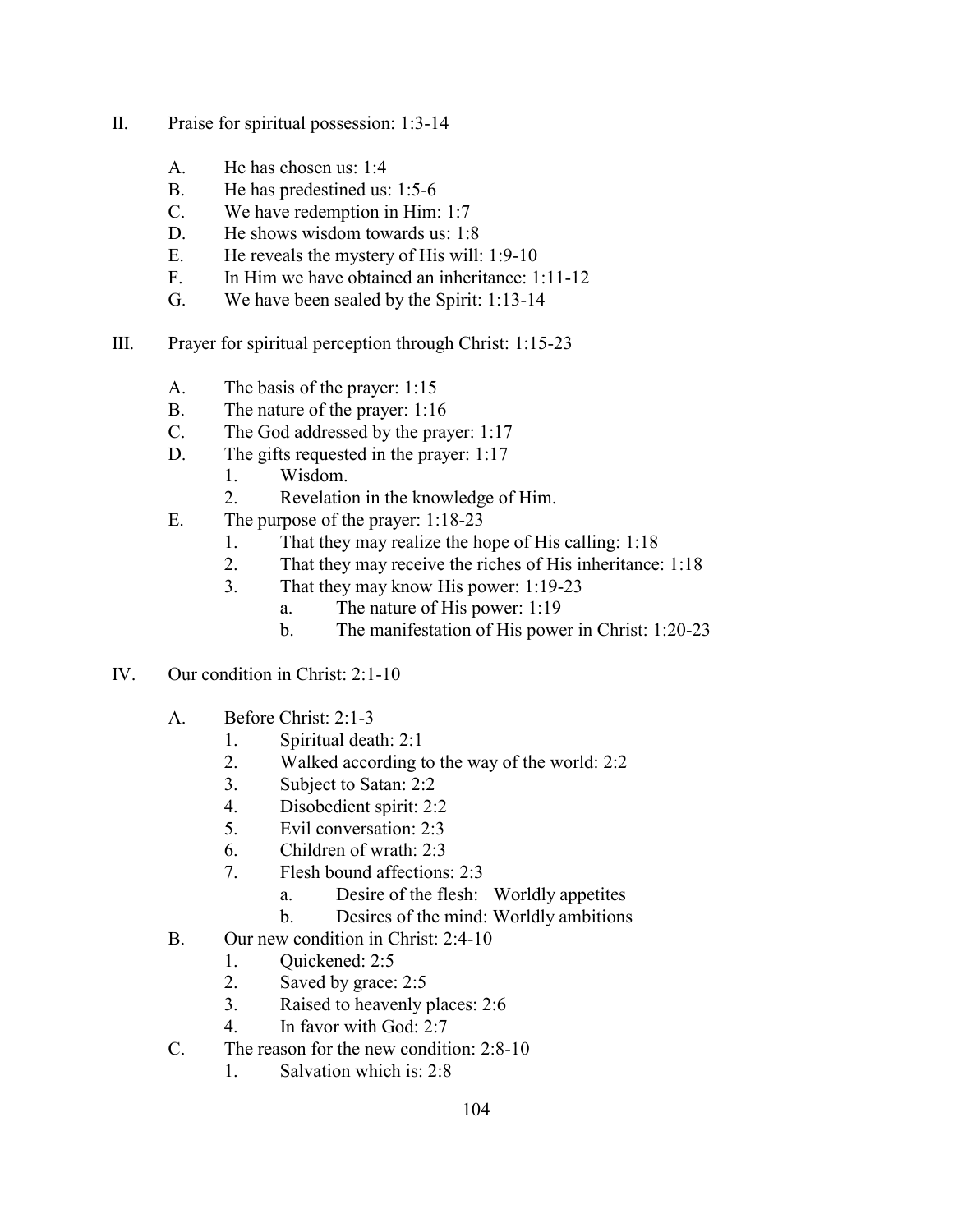- a. By faith: 2:8
- b. A gift of God: 2:8
- 2. Salvation which is not: 2:8-9
	- a. Of ourselves: 2:8
	- b. Of works: 2:9
- 3. The continual working of Christ Jesus in our lives: 2:10
- V. Our old relationship: 2:11-12 "At times ye were..."
	- A. Without Christ: 2:12
	- B. Aliens: 2:12
	- C. Strangers: 2:12
	- D. Having no hope: 2:12
	- E. Without God: 2:12
- VI. The new relationship: 2:19-22 "Now therefore ye are..."
	- A. Citizens of one city: 2:19
	- B. Members of one family: 2:19
	- C. Built on one foundation: 2:20
	- D. Parts of one building: 2:21
	- E. Indwelt by one Spirit: 2:22
- VII. How the change happened: 2:13-18 "But now in Christ Jesus..."
	- A. Distance done away: Ye are made nigh: 2:13
	- B. Disunion done away: Both made one: 2:14
	- C. Division done away: Broken middle wall: 2:14
	- D. Dissension done away: Abolished enmity: 2:15
	- E. Distinction done away: 2:15-18
		- 1. One new man: 2:15
		- 2. Reconciled to God: 2:16
		- 3. Peace with God: 2:17
		- 4. Access to God: 2:18
		- 5. No more strangers and foreigners: 2:19-22
			- a. Fellow citizens: 2:19
			- b. Built on the right foundation: 2:20
			- c. A proper spiritual building: 2:21
			- d. A holy temple in the Lord: 2:21
			- e. A habitation of God through the Spirit: 2:22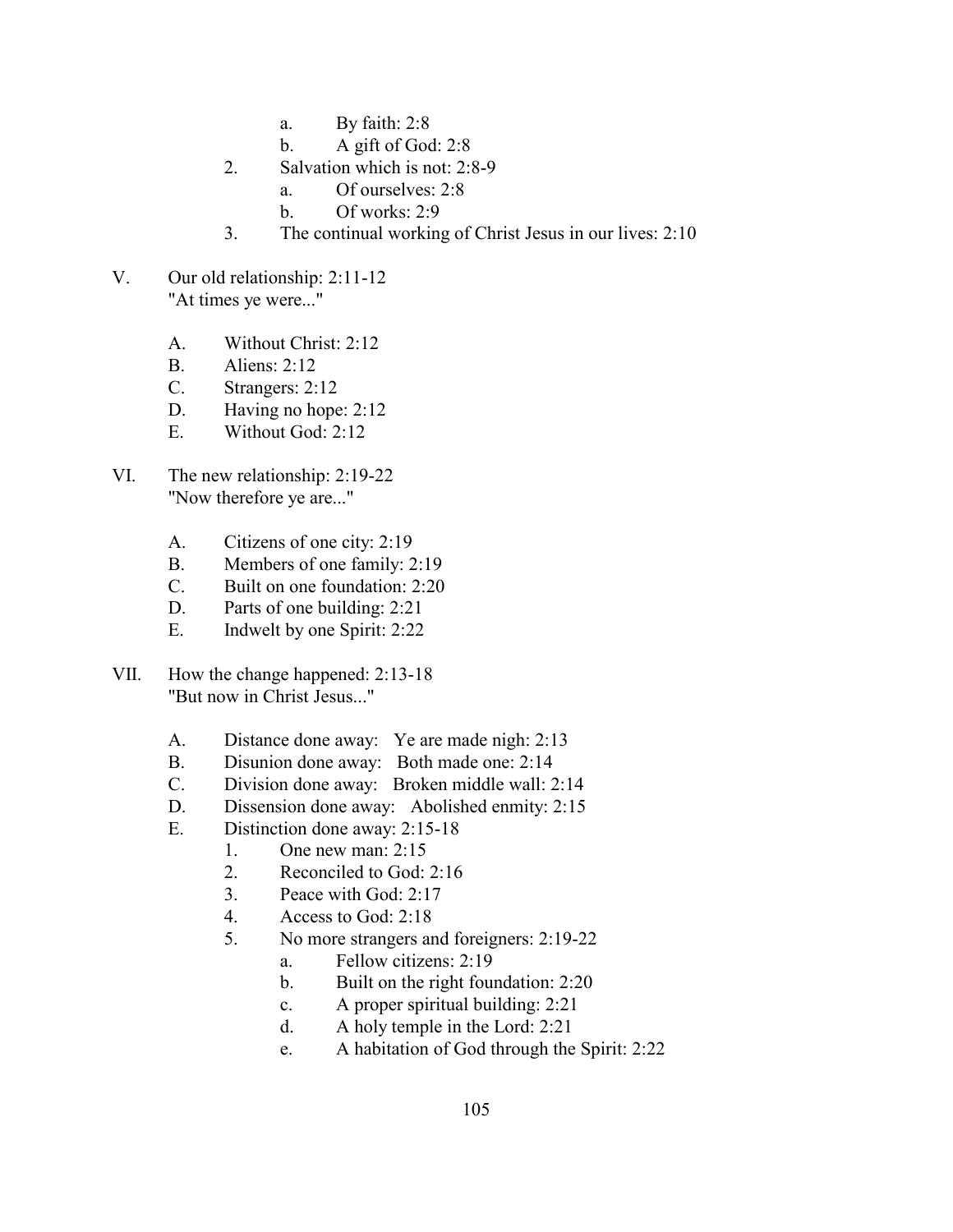- VIII. Revealing the divine mystery: 3:1-12
	- A. Paul as a messenger of the mystery: 3:1-13
		- 1. His relation to the mystery: 3:1-5
			- a. His position as prisoner on behalf of the Gentiles: 3:1
			- b. His stewardship of God's grace towards the Gentiles: 3:2
			- c. His knowledge of the mystery by revelation: 3:3-5
		- 2. Statement of the mystery: 3:6
		- 3. Paul's ministry in connection with this mystery: 3:7-12
			- a. The source of his ministry: 3:7
			- b. The attitude of one given this ministry: 3:8
			- c. The contents of the ministry: 3:8-9
			- d. The purpose of the ministry: 3:10-11
			- e. The blessings of the ministry: 3:12
			- f. The sufferings of the ministry: 3:13
- IX. Possessing the divine mystery: 3:14-21
	- A. Introduction to the prayer for possession: 3:14-15
	- B. The request: 3:16-17
		- 1. That they might be strengthened with might by the Spirit in the inner man: 3:16
		- 2. That they might experience the presence of Christ: 3:17
		- 3. That they will be rooted and grounded in love: 3:17
		- 4. That they will have spiritual comprehension of the love of Christ: 3:18-19
			- a. Its boundaries: 3:18
			- b. Its divine nature: 3:19
		- 5. That they might be filled with the fullness of God: 3:19
	- C. Conclusion of the prayer: 3:20-21
		- 1. The ability of the One addressed: 3:20
		- 2. Praise to the One addressed: 3:21

### **Part Two: Our Walk In Christ 4:1-6:24**

- I. The corporate walk of the church: Walk worthy: 4:1-16
	- A. Through proper attitude: 4:2
		- 1. Lowliness.
		- 2. Meekness.
		- 3. Long suffering.
		- 4. Forbearing one another in love.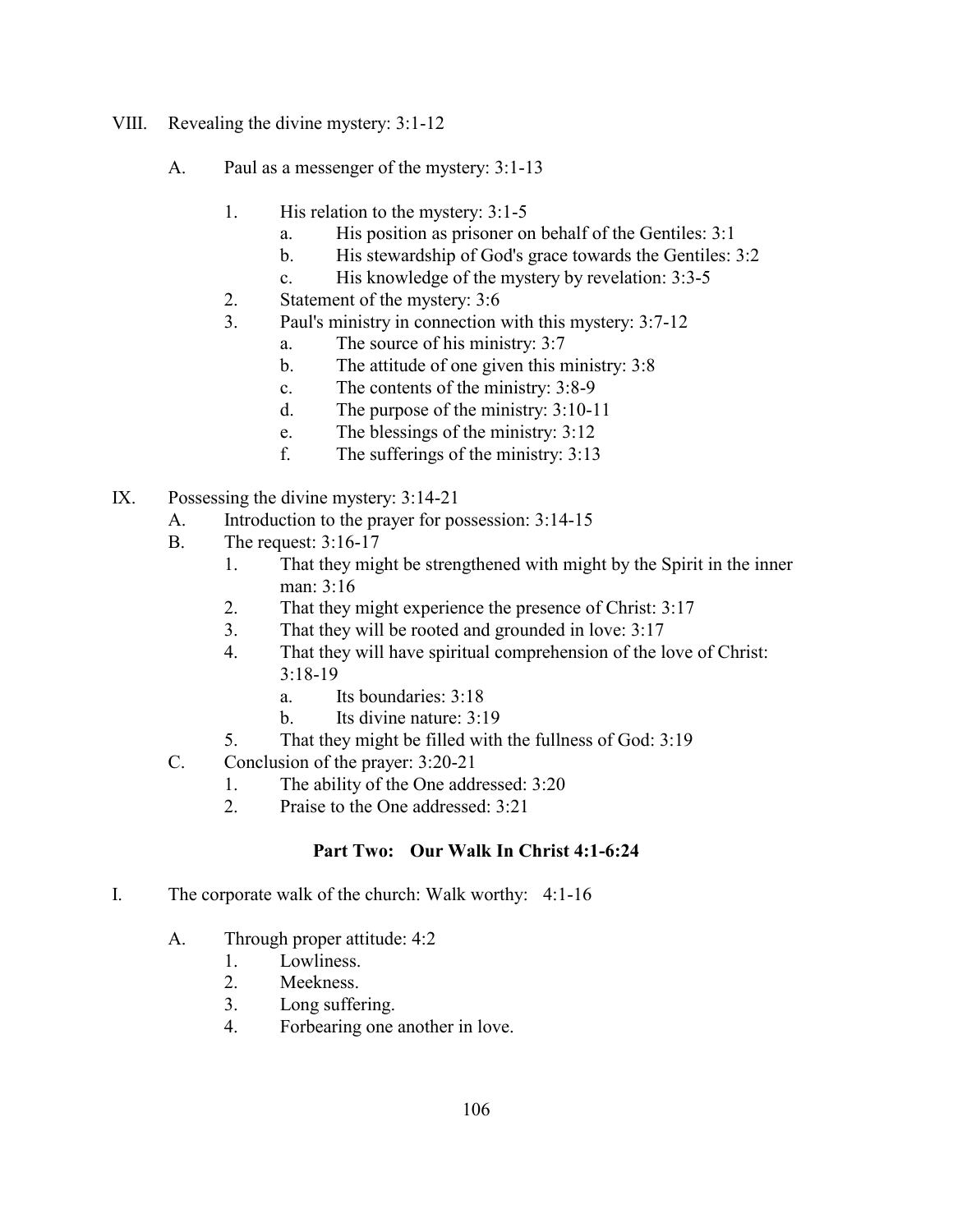- B. Through unity: 4:3-6
	- 1. In peace: 4:3
	- 2. In one body: 4:4
	- 3. In one spirit: 4:4
	- 4. In one hope of your calling: 4:4
	- 5. In one Lord: 4:5
	- 6. In one faith: 4:5
	- 7. In one baptism: 4:5
	- 8. In one God: 4:6
		- a. Father of all.
		- b. Above all.
		- c. Through all.
		- d. In you all.
- C. By following the example of Christ: 4:7-10
- D. Through proper structure: 4:11-13
	- 1. Spiritual gifts: 4:11
		- a. Apostles.
		- b. Prophets.
		- c. Evangelists.
		- d. Pastors.
		- e. Teachers.
		- 2. Their purposes: 4:12-16
			- a. Perfecting of saints: 4:12
			- b. Work of the ministry: 4:12
			- c. Edifying the Body of Christ: 4:12
			- d. Unity of the faith: 4:13
			- e. Knowledge of the Son of God: 4:13
			- f. Perfection after Christ: 4:14
			- g. Spiritual maturity: 4:14-15
- E. By becoming part of the Body: 4:16
	- 1. Joined together.
	- 2. Each part of the body functioning in its place.
	- 3. Increasing through the edification of love.
- II. The individual walk of believers: 4:17-5:2
	- A. How not to walk: 4:17-25
		- 1. In vanity of mind: 4:17
		- 2. With understanding darkened: 4:18
		- 3. Alienated from the life of God through ignorance and blindness: 4:18
		- 4. Given over to lasciviousness, uncleanness, and greediness: 4:19
	- B. How to walk: 4:20-5:2
		- 1. In Christ: 4:20-21
		- 2. Putting off the old man: 4:22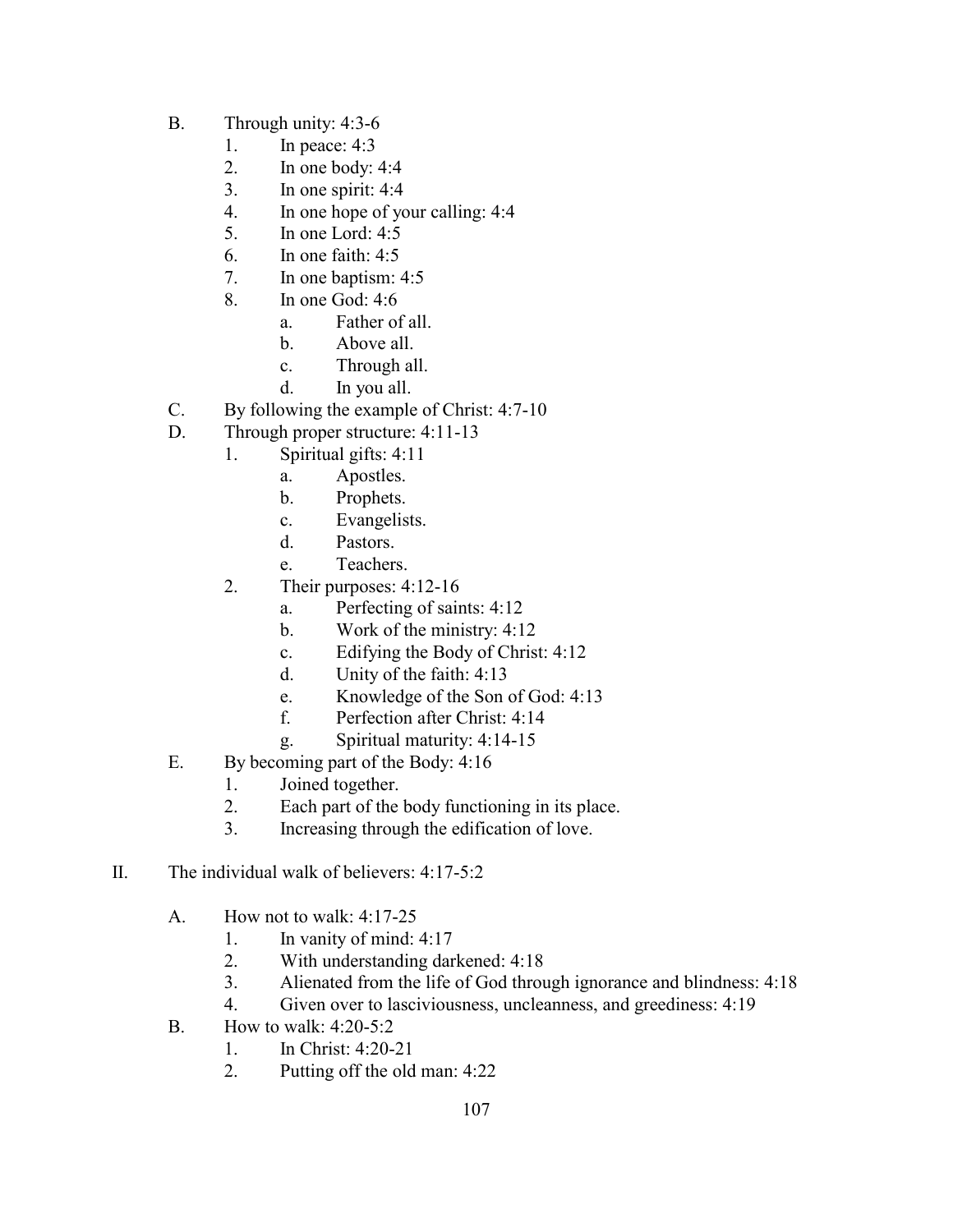- 3. Renewing the spirit of your mind: 4:23
- 4. Put on the new man: 4:24
- 5. Put away sinful conduct: 4:25-30
	- a. Lying: 4:25
	- b. Anger: 4:26-27; 31
	- c. Stealing: 4:28
	- d. Corrupt communication: 4:29
	- e. Grieving the Holy Spirit: 4:30
	- f. Bitterness: 4:31
	- g. Wrath: 4:31
	- h. Anger: 4:31
	- i. Evil speaking: 4:31
	- j. Malice: 4:31
- 6. Assume righteous conduct: 4:32-5:1
	- a. Kind: 4:32
	- b. Tenderhearted: 4:32
	- c. Forgiving: 4:32
	- d. As obedient children: 5:1
- III. Our walk in relation to the world: 5:2-21
	- A. Walk in love following Christ's example: 5:2
	- B. Walk in holiness: 5:3-5
		- 1. Without fornication: 5:3
		- 2. Without uncleanness: 5:3
		- 3. Without covetousness: 5:3
		- 4. Without filthiness: 5:4
		- 5. Without foolish talking: 5:4
		- 6. Without jesting: 5:4
		- 7. With an attitude of thankfulness: 5:4
	- C. Walk with eternity in mind: 5:5
	- D. Do not be deceived with vain words: 5:6
	- E. Do not form evil alliances: 5:7
	- F. Walk in the light: 5:8
	- G. Develop the fruit of the Spirit: 5:9
		- l. Goodness.
		- 2. Righteousness.
		- 3. Truth.
	- H. Prove what is acceptable unto the Lord: 5:10
	- I. Do not walk in darkness: 5:11-14
		- 1. Have no fellowship with darkness: 5:11
		- 2. Reprove unfruitful works: 5:11
		- 3. Do not speak of things done in darkness: 5:12
		- 4. Spread light in darkness: 5:13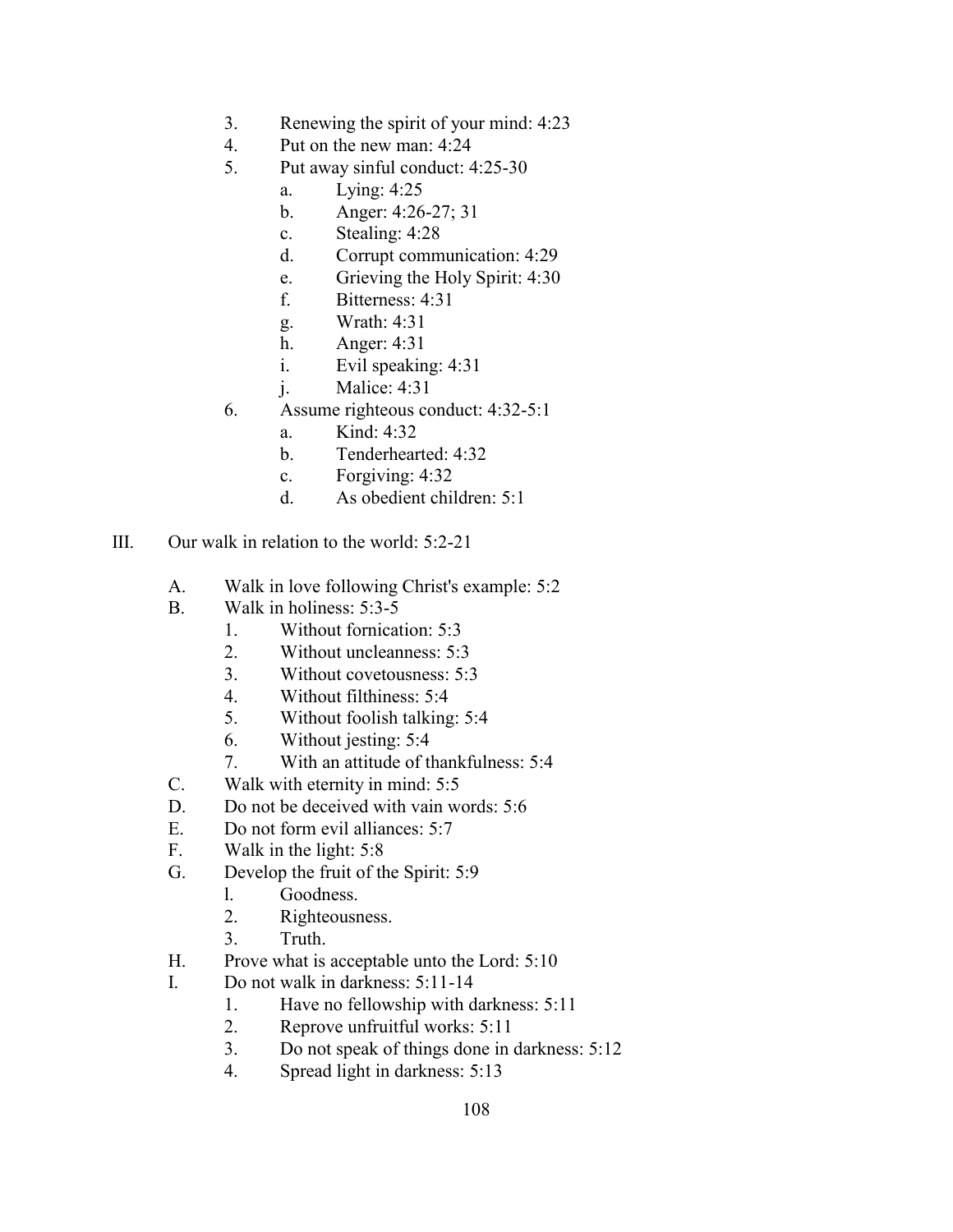- 5. Awake those who are sleeping in spiritual darkness: 5:14
- J. Walk as the wise, not as fools: 5:15
- K. Redeem the time: 5:16
- L. Understand God's will: 5:17
- M. Do not be drunk with wine: 5:18
- N. Be filled with the Spirit: 5:18
	- 1. Speak to yourselves in psalms, hymns, and spiritual songs: 5:19
	- 2. Making melody in your heart: 5:19
	- 3. Giving thanks for all things to God in the name of Jesus: 5:20
- IV. Our walk in regards to special relationships: 5:21-6:9
	- A. Other believers: Submit yourselves in the fear of God: 5:21
	- B. Wives: 5:22-24
		- 1. Submit yourselves unto your own husband as unto the Lord: 5:22
		- 2. Recognize the husband is the head of the wife as Christ is the head of the Church: 5:23
		- 3. Be subject to your husband in everything just as the Church is subject to Christ: 5:24
	- C. Husbands: 5:25-33
		- 1. Love your wives as Christ loved the church: 5:25-29
		- 2. Be joined to your wife as the Church is joined to Christ: 5:30-33
			- a. One body: 5:30
				- b. Forsaking all others: 5:31-32
	- D. To both husband and wife: 5:33
		- 1. Husband love your wife as yourself: 5:33
		- 2. Wife reverence your husband: 5:33
	- E. Children: Honor your parents: 6:1-3
	- F. Fathers: 6:4
		- 1. Do not provoke your children to wrath.
		- 2. Bring them up in the nurture and admonition of the Lord.
	- G. Servants: 6:5-8
		- 1. Be obedient to your masters: 6:5
		- 2. Have an attitude of respect: 6:5
		- 3. Be loyal (singleness of heart): 6:5
		- 4. Serve them as you are serving Christ: 6:6-7
		- 5. Recognize your reward comes from the Lord: 6:8
	- H. Masters: 6:9
		- 1. Treat your servants the same way: 6:9
		- 2. Recognize that you also serve a Master: 6:9
		- 3. There is no respect of person by the Lord: 6:9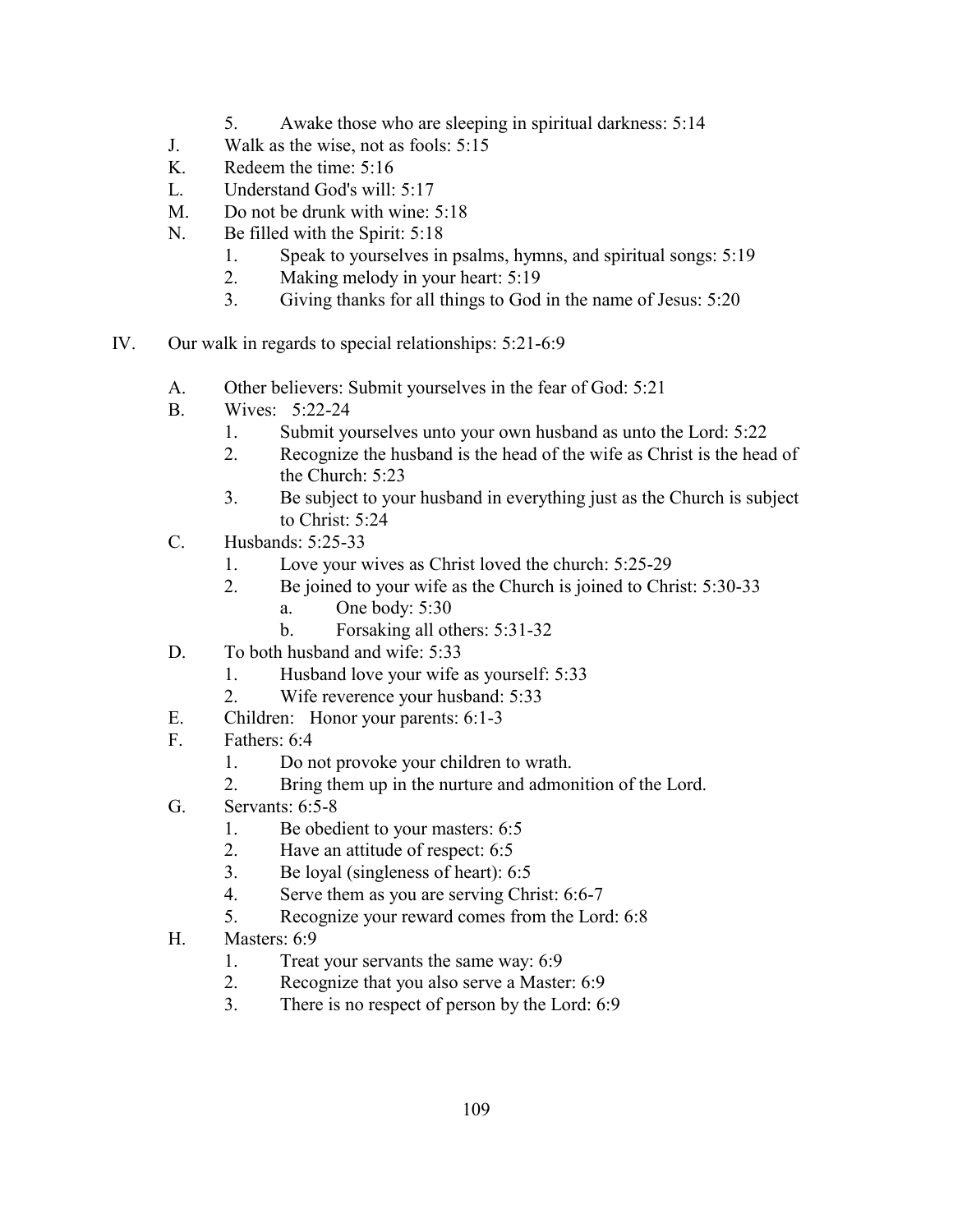- V. Our walk as it regards Satanic powers: 6:10-20
	- A. Be strong in the Lord and the power of His might: 6:10
	- B. Put on the whole armor of God: 6:11-20
		- 1. The purpose: That you are able to stand against Satan and his wiles: 6:11,13
		- 2. The enemy: 6:12
			- a. Principalities.
			- b. Powers.
			- c. Rulers of the darkness of this world.
			- d. Spiritual wickedness in high places.
		- 3. The armor: 6:14-20
			- a. Loins girt with truth: 6:14
			- b. Breastplate of righteousness: 6:14
			- c. Feet shod with the preparation of the Gospel of peace: 6:15
			- d. The shield of faith: 6:16
			- e. The helmet of salvation: 6:16
			- f. The sword of the Spirit: 6:17
			- g. Prayer: 6:18-20
- VI. Conclusion: 6:21-24
	- A. Personal matters: 6:21-22
		- 1. Commissioning of Tychicus as messenger: 6:21
		- 2. The purpose of sending Tychicustothem: 6:21-22
			- a. To make known the message: 6:21-22
			- b. To inform of Paul's affairs: 6:22
			- c. To comfort them: 6:22
	- B. The conclusion: 6:23-24
		- 1. The desire for the brethren: 6:23
			- a. Peace.
			- b. Love.
			- c. Faith.
		- 2. The blessing on those loving Christ: 6:24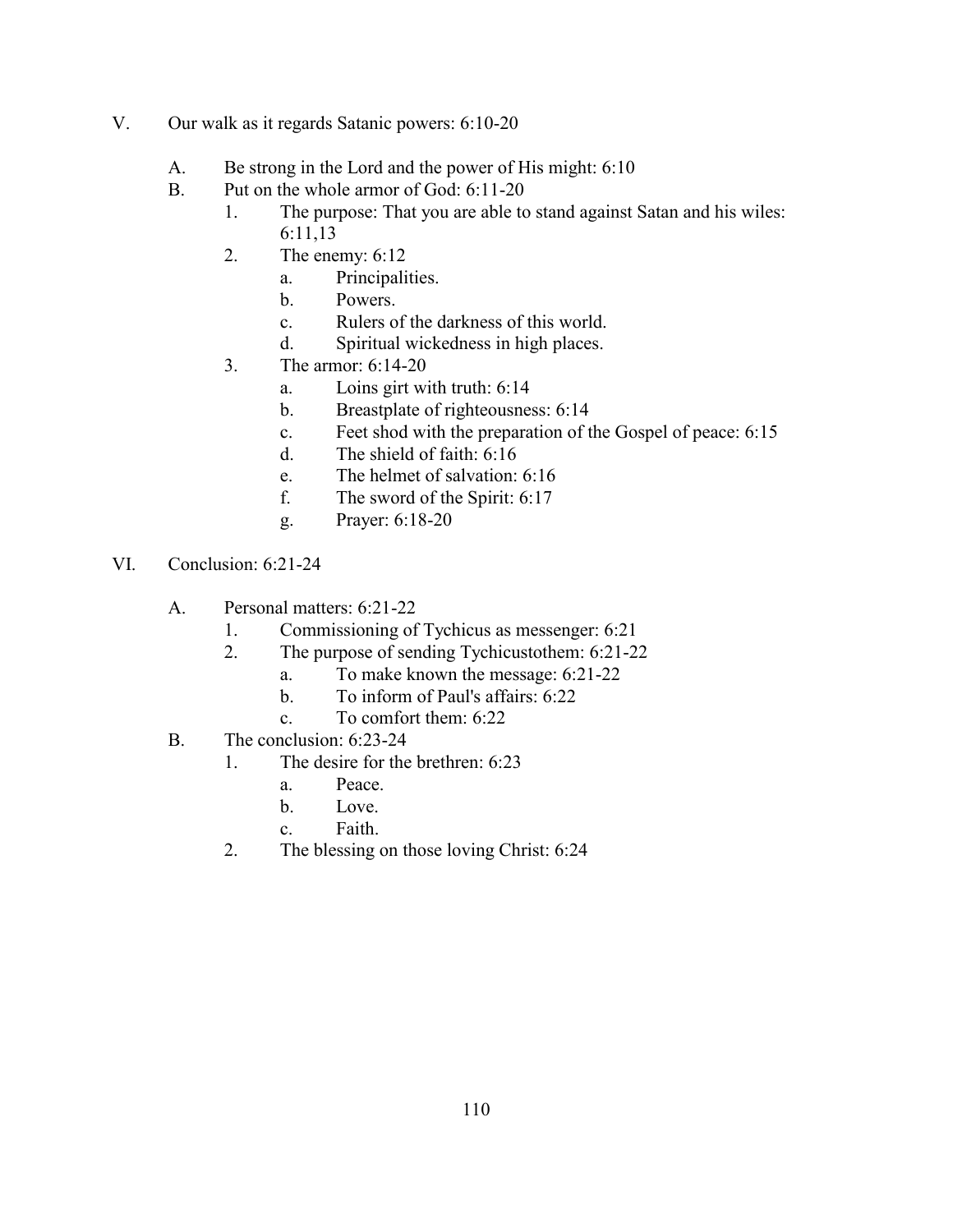### SELF-TEST

| 1.               | Who was the author of the book of Ephesians?                    |
|------------------|-----------------------------------------------------------------|
| 2.               | State the purpose for the book of Ephesians.                    |
|                  |                                                                 |
| 3.               | To whom was the book of Ephesians written?                      |
| $\overline{4}$ . | State the Life and Ministry Principle of the book of Ephesians. |
|                  |                                                                 |
| 5.               | From memory, write the Key Verse of Ephesians.                  |
|                  |                                                                 |
|                  |                                                                 |

(Answers to tests are provided at the conclusion of the final chapter in this manual.)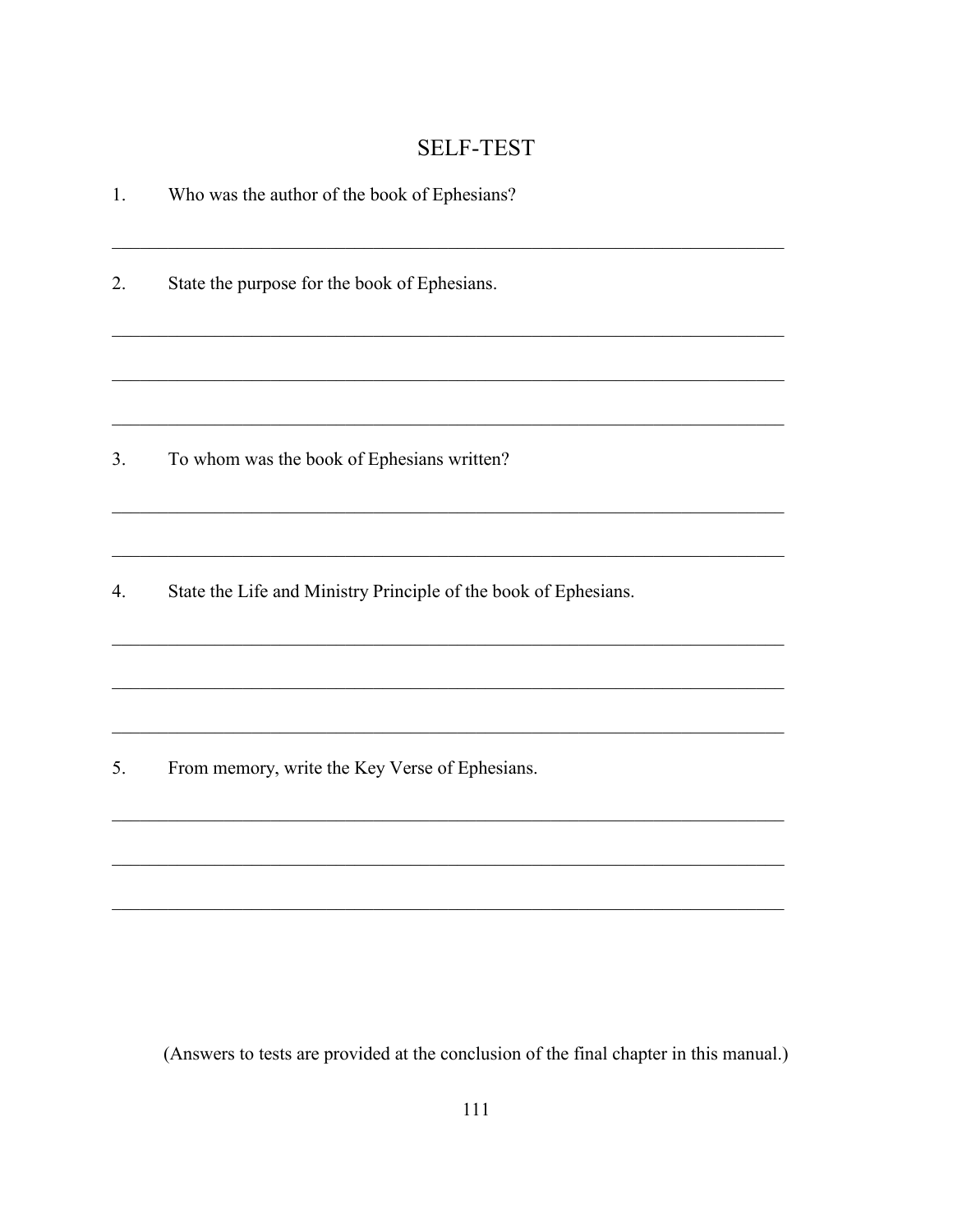1. The book of Ephesians compares believers to several things:

| -Citizens: $2:19$      | -A body: 1:22-23; 4:4, 12, 16 |
|------------------------|-------------------------------|
| $-A$ church: 5:22-23   | -Servants: $6:6-9$            |
| -A building: $2:20-22$ | -Soldiers: $6:10-17$          |

- 2. Our relationship with God is like that of a family (3:15). We are adopted (1:5-6); a household (2:19); and dear children (5:1).
- 3. Study Paul's prayers for the Ephesians. He prayed that they might know certain things (1:16-19) and that they might have certain things (3:14-19). Both are necessary to claim our spiritual inheritance. We must know about it and we must also claim it. Study the guidelines given in Ephesians as to how we are to pray: 5:18-20; 6:18.
- 4. There are several passages in Ephesians concerning the church. List each verse and summarize what is taught.
- 5. Study the key words in Ephesians: Mystery, walk, love, grace, glory, power, in working, peace, riches, together, one in the heavenlies.
- 6. Study Ephesians 4:22-23 and 6:11-18. List the things we are to put off and put on. Compare this list to a similar list given in Colossians chapter 3.
- 7. Make a list of the contrasts in the book of Ephesians. Here are some examples to start you on your study:

| Salvation by works: 2:9       | Salvation by grace: 2:8 |
|-------------------------------|-------------------------|
| Revelation unknown: 3:5       | Mystery revealed: 3:3   |
| Children of disobedience: 5:6 | Children of light: 5:8  |

Contrast everything Ephesians teaches about what we are in Christ compared to what we were in times past when we were dead in trespasses and sin.

- 8. A man by the name of Tychicus is mentioned in Ephesians 6:21-22. Find other references to him in Acts 20:4; II Timothy 4:12; Titus 3:12, Colossians 4:7.
- 9. Find the twelve references to the Holy Spirit in the book of Ephesians. The references in chapters 1-3 tell what the Holy Spirit is and does toward the believer. The references in chapters 4-6 tell us what we are to be and do toward Him.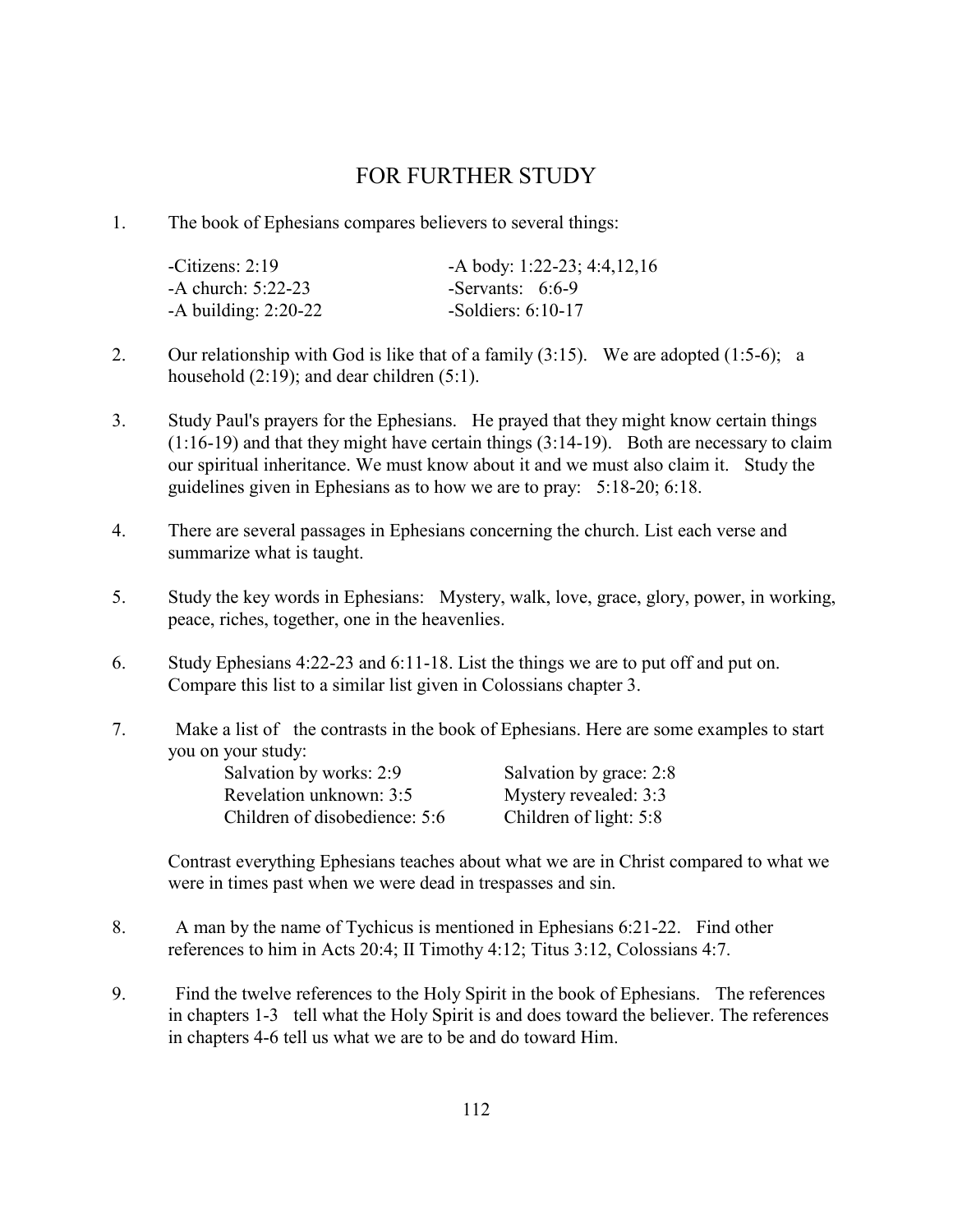## CHAPTER TEN

### PHILIPPIANS

### **OBJECTIVES:**

Upon completion of this chapter you will be able to:

- Name the author of the book of Philippians.
- Identify to whom the book of Philippians was written.
- State the purpose for the book of Philippians.
- Write the Key Verse of the book of Philippians from memory.
- State the Life and Ministry Principle for the book of Philippians.

### **INTRODUCTION**

**AUTHOR:** Paul

**TO WHOM:** The Church at Philippi

**PURPOSE:** To present an appeal for Christian unity.

**KEY VERSE:** Philippians 2:2

**LIFE AND MINISTRY PRINCIPLE:** Unity in Jesus brings joy.

**MAIN CHARACTERS:** Paul, Timotheus, Epaproditus, Ceasar

- I. Introduction: 1:1-26
	- A. Greeting: 1:1-2
		- 1. From Paul and Timotheus: 1:1
		- 2. To: Saints in Christ Jesus, bishops, and deacons at Philippi: 1:1
		- 3. Grace and peace: 1:2
	- B. Prayer for Philippians: 1:3-11
		- 1. His thanksgiving for them: 1:3-5
			- a. Motivation for thanksgiving: 1:3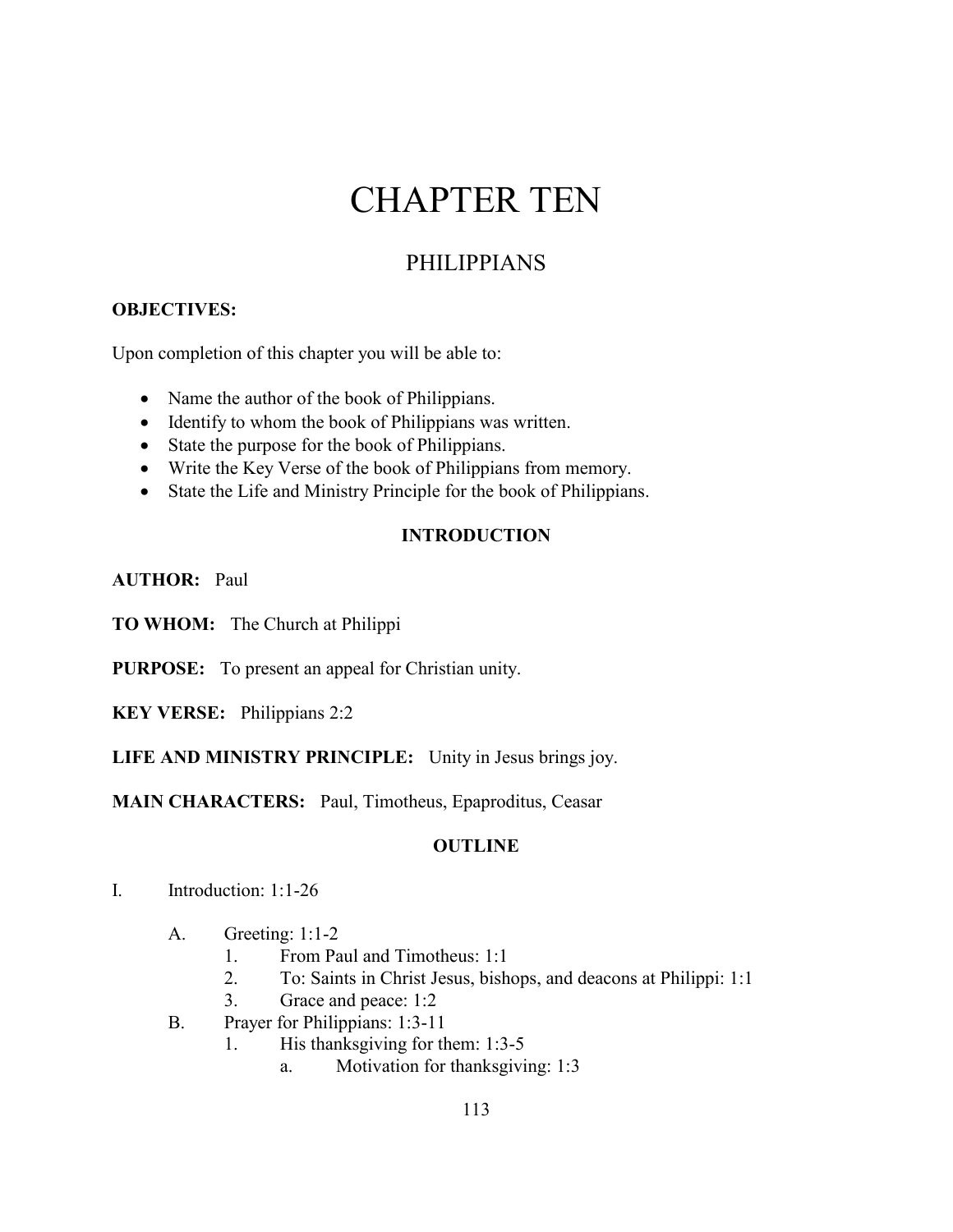- b. Expression of thanksgiving: 1:4
- c. Cause for thanksgiving: 1:5
- 2. His confidence in them: 1:6-7
	- a. The nature of the confidence: 1:6
	- b. The justification for this confidence: 1:7
- 3. His longing: 1:8
- 4. His prayer for them: 1:9-11
	- a. That love may abound in knowledge and judgment: 1:9
	- b. That you may approve things that are excellent: 1:10
	- c. That you may be sincere and without offense: 1:10
	- d. That you will be filled with the fruit of righteousness: 1:11
- C. Personal matters: 1:12-26
	- 1. Events which have served to spread the Gospel: 1:12-18
		- a. Imprisonment: 1:12-14
		- b. Preaching: 1:15-18
		- c. Prayer: 1:19
	- 2. Questioning as to whether it is best to live or die: 1:19-26
		- a. The contrast of life and death: 1:20-21
		- b. The appeal of life: 1:22
		- c. The competing desire for death: 1:23-24
		- d. Assurance for a longer life: 1:25-26
- II. Exhortations for unity 1:27-2:18
	- A. Appeal for unity in suffering: 1:27-30
		- 1. Proper conversation: 1:27
		- 2. Stand fast in one spirit with one mind: 1:27
		- 3. Striving together for the faith of the Gospel: 1:27
		- 4. In nothing terrified by your adversaries: 1:28-30
	- B. Unity in Christ: 2:1-11
		- l. Through proper conduct: 2:1-4
			- a. Love: 2:1-2
			- b. Fellowship: 2:1
			- c. Mercy: 2:1
			- d. One accord: 2:2
			- e. One mind: 2:2
			- f. Nothing done through strife or vainglory, but in lowliness of mind esteem others: 2:3
			- g. Look not every man on his own things, but every man also on the things of others: 2:4
		- 2. Christ's humiliation: Unify your minds after the pattern of His: 2:6-8
			- a. No reputation: 2:7
			- b. Form of servant: 2:7
			- c. Likeness of men: 2:7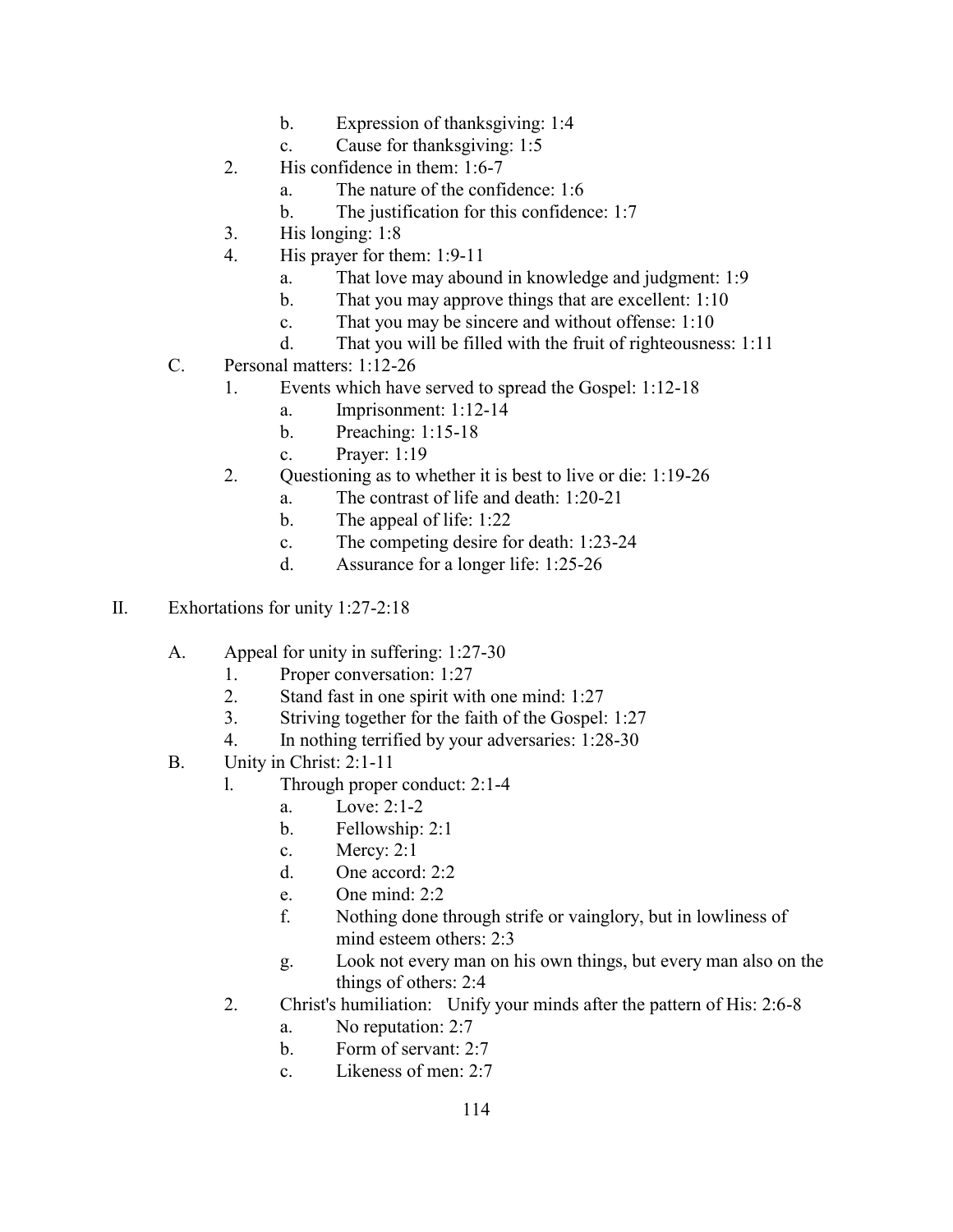- d. Humbled self: 2:8
- e. Obedient to death of cross: 2:8
- 3. Christ's exaltation: 2:9-11
	- a. Highly exalted: 2:9
	- b. A name above all others: 2:9
	- c. Every knee shall bow: 2:10
	- d. Every tongue will confess: 2:11
- C. Spiritual growth brings unity: 2:12-18
	- 1. Work out your salvation in fear: It is God: 2:12-13
	- 2. Do all things without murmuring: That ye be blameless: 2:14-15
	- 3. Hold forth the Word of life: That I may rejoice: 2:16-18
- III. Paul's plans: 2:19-30
	- A. His plans for Timothy: 2:19-23
		- 1. The plan: 2:19
		- 2. The motive for the plan: 2:19
		- 3. Reasons for choosing Timothy: 2:20-21
		- 4. The relation of Timothy and Paul: 2:22
		- 5. The timing of Timothy's trip: 2:23
	- B. Plans for himself: 2:24
	- C. Plans for Epaphroditus: 2:25-30
		- 1. Statement of the plan: 2:25
		- 2. Testimony of Epaphroditus: 2:25
		- 3. The reason for sending Epaphroditus: 2:26-27
		- 4. The welcome to be given: 2:28-30
- IV. Warnings 3:1-4:1
	- A. Against Judaizing teachers: 3:1-16
		- 1. The joy of the Lord as a defense against them: 3:1
		- 2. Admonition to watch them: 3:2
		- 3. Identification of true Israelites: 3:3
		- 4. Paul's experiences in relation to this matter: 3:4-11
			- a. His grounds for legalistic pride: 3:4-6
				- (1) Circumcised: 3:5
				- (2) Of the stock of Israel: 3:5
				- (3) Of the tribe of Benjamin: 3:5
				- (4) A Pharisee: 3:5
				- (5) Zealous (persecuted Church): 3:6
				- (6) Righteous under the law: 3:6
			- b. His change of values: 3:7-11
				- (1) Nature of the change: 3:7
				- (2) Reasons for the change: 3:8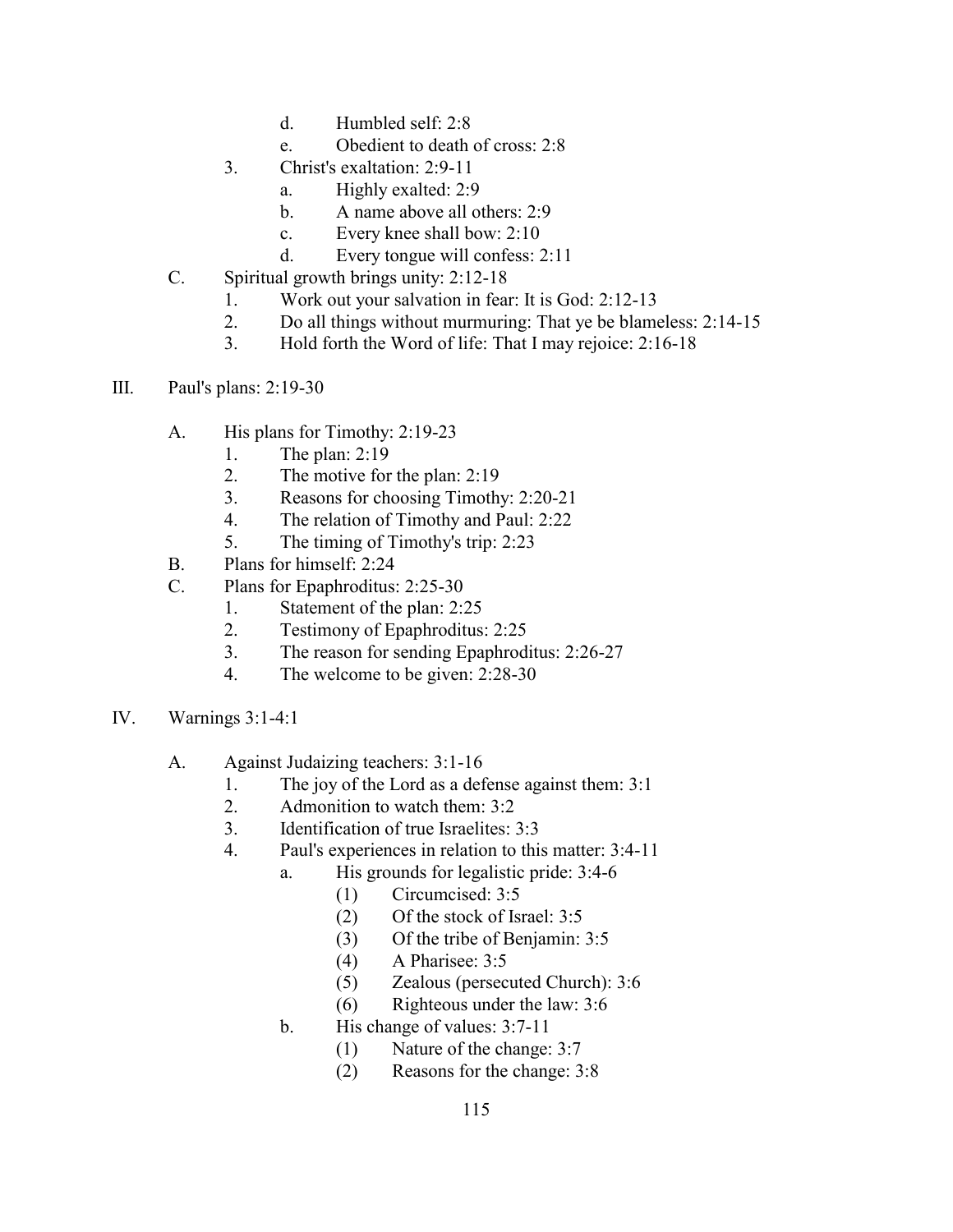- (3) Motives for the change: 3:8-11
- 5. Perfection as a defense against legalism: 3:12-16
	- a. Attitude towards perfection: 3:12
	- b. Efforts to reach the goal: 13-14
	- c. Exhortation to perfection: 3:15-16
- B. Against false teachers: 3:17-21
	- 1. Their character: 3:18
	- 2. Their fate: 3:19
	- 3. The response of the believer: 3:20-21
- V. Exhortations: 4:1-9
	- A. Unity between Euodias and Syntyce: 4:1-3
	- B. Unity in joy: 4:4
	- C. Unity in moderation: 4:5
	- D. Unity in prayer: 4:6
	- E. Unity in peace: 4:7
	- F. Unity in mind: Proper thought process: 4:8
		- 1. True.
		- 2. Honest.
		- 3. Just.
		- 4. Pure.
		- 5. Lovely.
		- 6. Good report.
		- 7. Things of virtue.
		- 8. Things worthy of praise.
	- G. Unity between knowledge and actions: 4:9
- VI. Thanks for their gift: 4:10-20
	- A. The secret of contentment: 4:10-13
		- 1. His thanks for their gift: 4:10
		- 2. His independence of material need: 4:11
		- 3. Explanation of his secret: 4:11-12
		- 4. His source of strength: 4:13
	- B. The secret of provision: 4:14-20
		- 1. His appreciation of the gift: 4:14
		- 2. His reminder of their past record: 4:15-16
		- 3. His attitude towards their gift: 4:17
		- 4. His receipt of the gift: 4:18
		- 5. The secret of provision: 4:19-20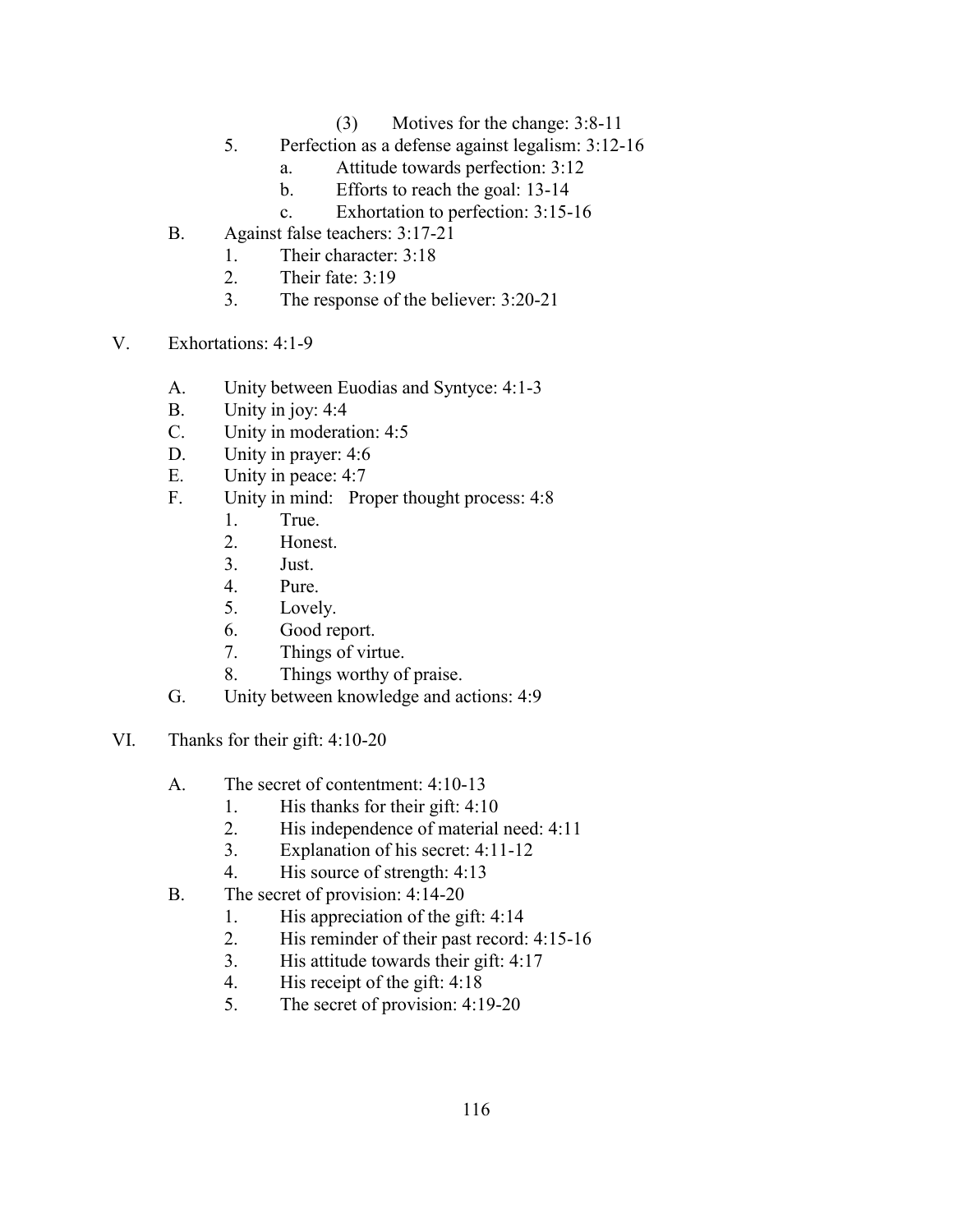### VII. Benediction 4:21-23

- A. Salute the saints in Christ Jesus: 4:21
- B. The brethren with Paul send greetings: 4:21
- C. The saints and those of Caesar's household send greetings: 2:22
- D. Grace be with you: 2:23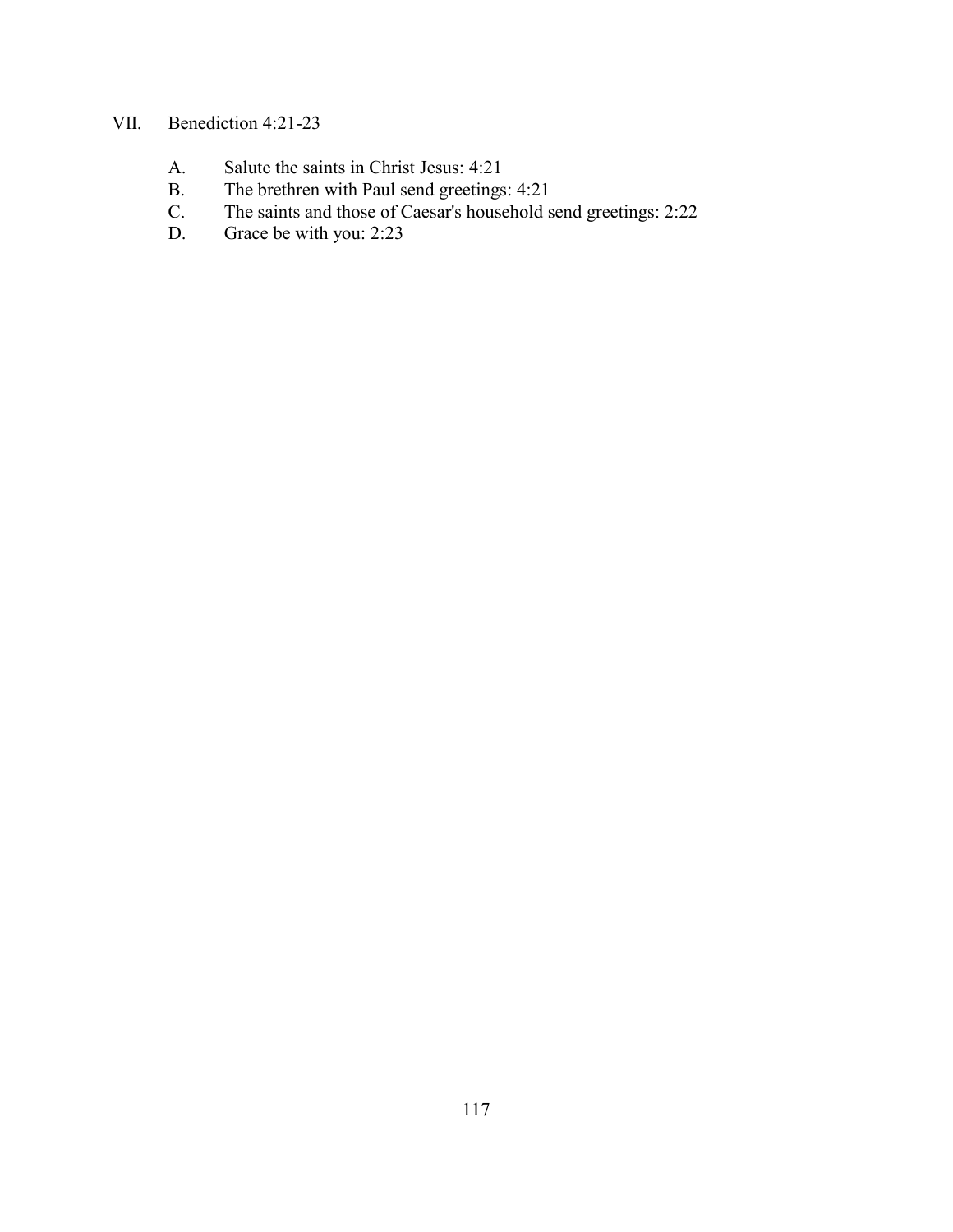### **SELF-TEST**

| 1. | Who was the author of the book of Philippians?                    |
|----|-------------------------------------------------------------------|
| 2. | State the purpose for the book of Philippians.                    |
|    |                                                                   |
| 3. | To whom was the book of Philippians written?                      |
| 4. | State the Life and Ministry Principle of the book of Philippians. |

From memory, write the Key Verse of Philippians. 5.

(Answers to tests are provided at the conclusion of the final chapter in this manual.)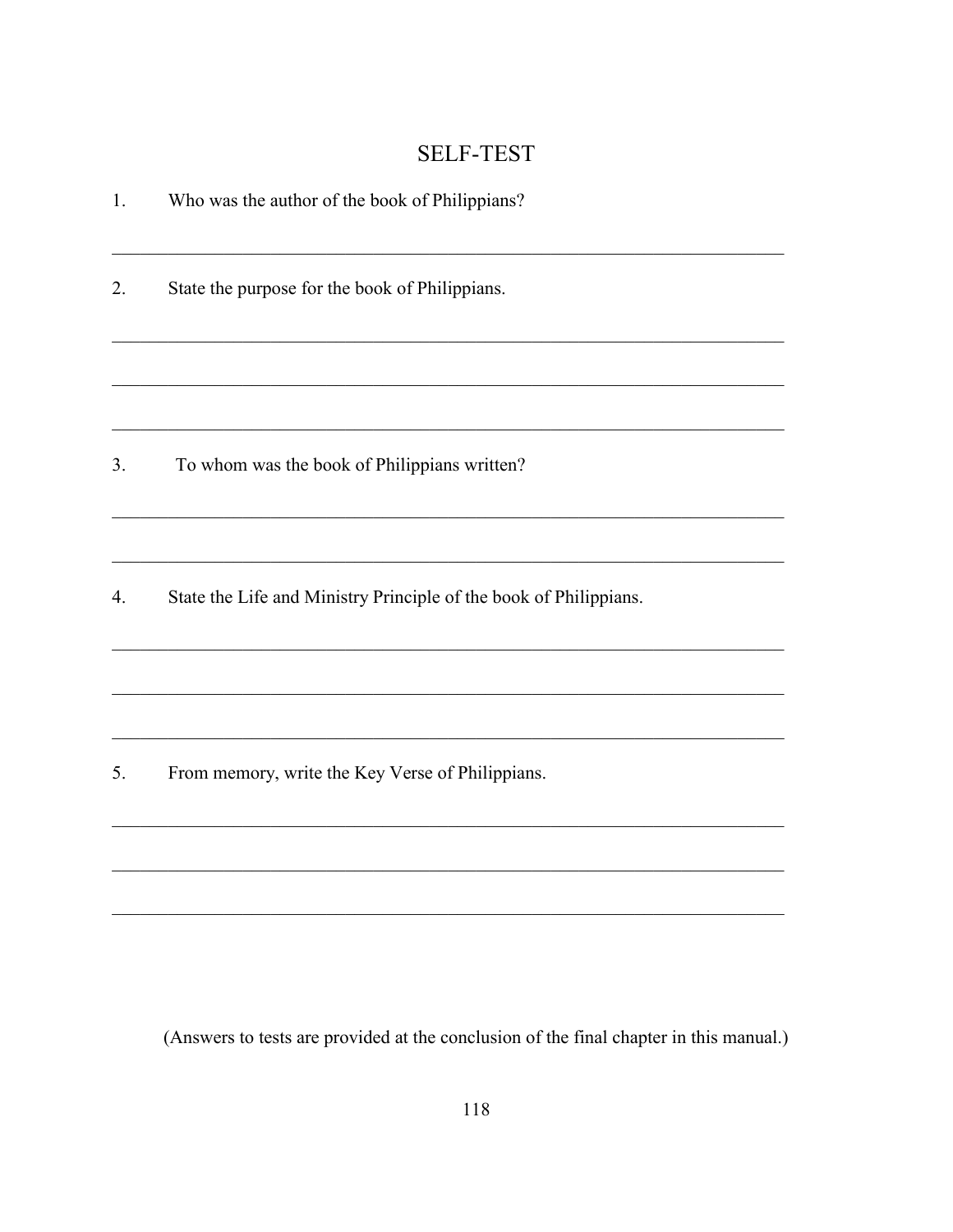- 1. Study the key words rejoice and joy. They appear a total of 18 times in this book.
- 2. Here is another way to study Philippians:

| <b>Chapter</b> | <b>Key Verse</b> | <b>Theme</b>            |
|----------------|------------------|-------------------------|
|                | 21               | The believer's life     |
|                |                  | The believer's mind     |
| $\mathbf{c}$   |                  | The believer's goal     |
|                |                  | The believer's strength |

- 3. The church at Philippi was founded as a result of a vision experienced by Paul. Read about this in Acts 16:8-10.
- 4. Philippians describes one of two kinds of peace mentioned in the Bible. Peace with God experienced by all believers is mentioned in Romans 5:1. Peace of God available to all believers is mentioned in Philippians 4:7.
- 5. God worked marvelously in the lives of three individuals in the Church at Philippi: -A Greek soothsayer: Acts 16:16-18 -A businesswoman: 16:13-15 -A Roman jailer: Acts 16:19-20
- 6. Note the objectives of Paul in chapter 3: -That I may gain: 8 -That I may know: 10 -That I may attain: 11 -That I may apprehend: 12
- 7. List Paul's worldly qualifications: 3:8-12
- 8. Read Philippians 1:12-21. List the different ways in which the Gospel was advanced.
- 9. List the virtues mentioned in Philippians 4:8-9.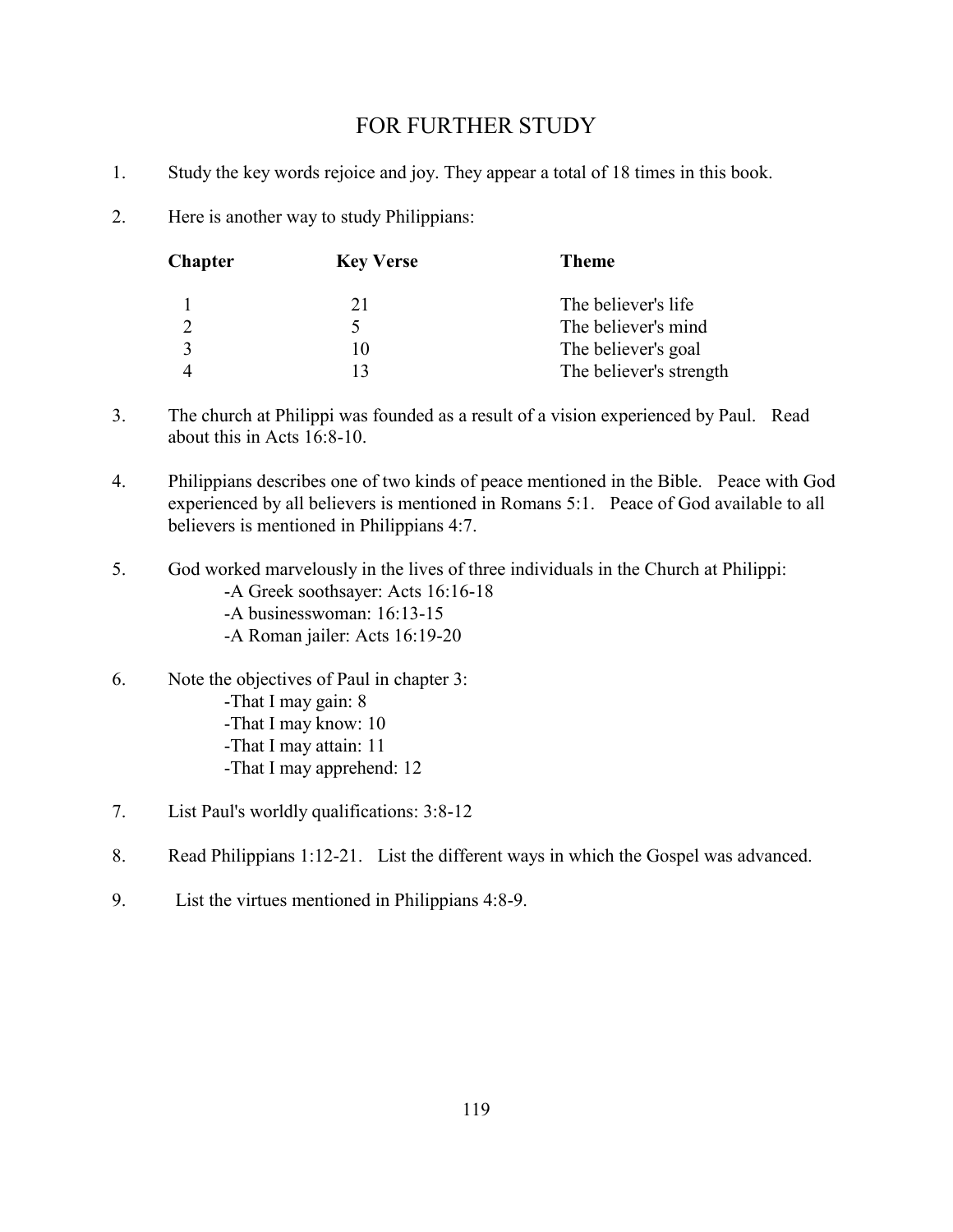# CHAPTER ELEVEN

### COLOSSIANS

### **OBJECTIVES:**

Upon completion of this chapter you will be able to:

- Name the author of the book of Colossians.
- Identify to whom the book of Colossians was written.
- State the purpose for the book of Colossians.
- Write the Key Verses of the book of Colossians from memory.
- State the Life and Ministry Principle for the book of Colossians.

### **INTRODUCTION**

#### **AUTHOR**: Paul

**TO WHOM**: Believers at Colosse who were to share the letter with the believers at Laodecea.

**PURPOSE**: To deal with doctrinal issues in the church.

**KEY VERSES**: Colossians 3:1-3

**LIFE AND MINISTRY PRINCIPLES**: Christ is all and is in all.

**MAIN CHARACTERS**: Paul, Tychicus, Anesemus, Aristarchus, Markus, Justus, Epaphras, Luke, Demas, Nymphas, Archippus

- I. Introduction: 1:1-14
	- A. Greetings: 1:1-2
		- 1. From: Paul and Timothy: 1:1
		- 2. To: The saints and faithful brethren in Christ at Colosse: 1:2
		- 3. Grace and peace from God and Jesus: 1:2
	- B. Thanksgiving: 1:3-8
	- C. Paul's prayer for Christians at Colosse: 1:9-14
		- 1. Continual: 1:9
		- 2. Desiring they might be filled with the knowledge of His will in all wisdom and spiritual understanding: 1:9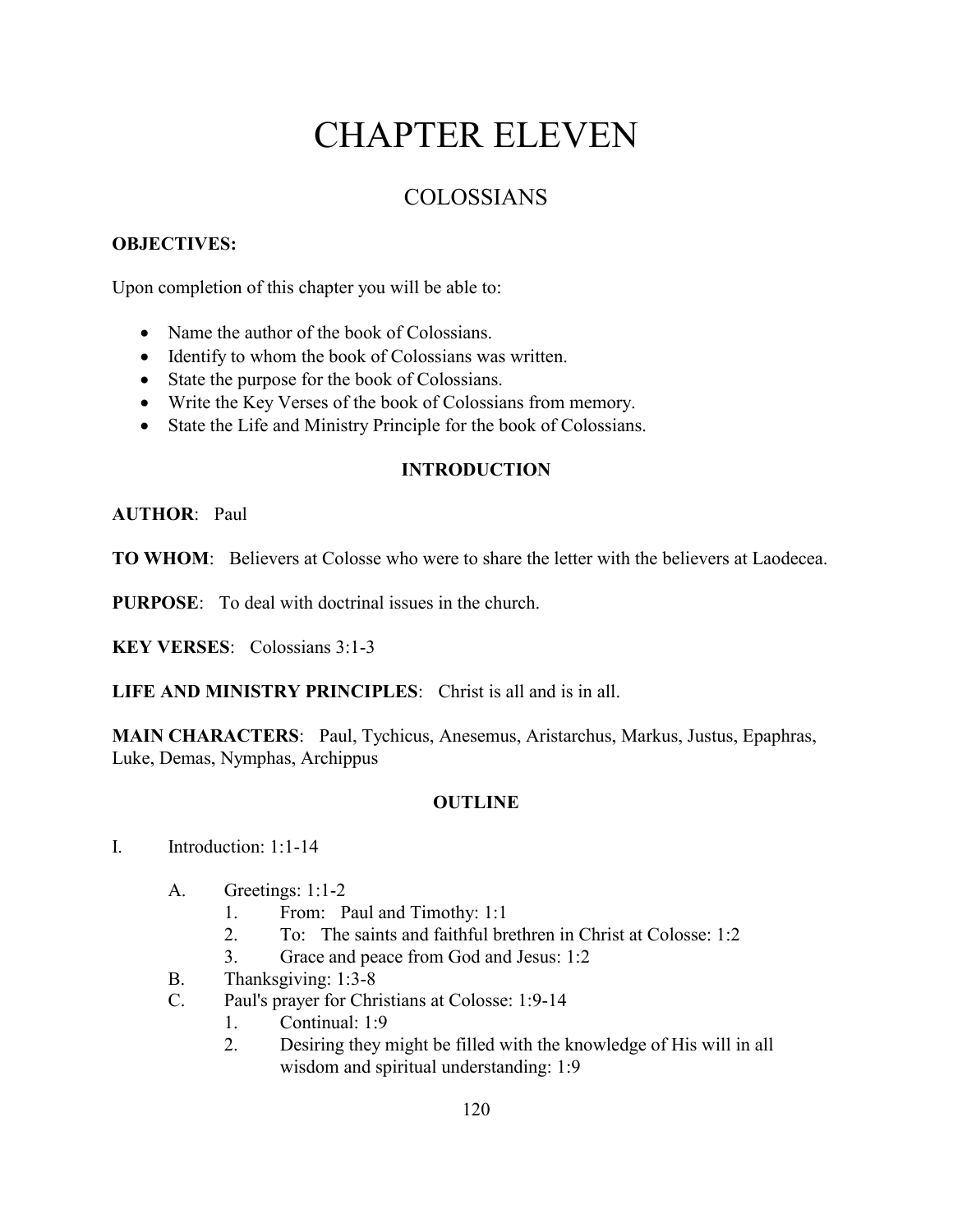- 3. That they might walk worthy of the Lord: 1:10
- 4. That they might be fruitful in every good work: 1:10
- 5. That they might increase in the knowledge of God: 1:10
- 6. That they be strengthened with all might unto patience and long suffering with joyfulness: 1:11
- 7. That thanks be given to the Father: 1:12-13
	- a. For making us partakers of the inheritance of the saints in light: 1:12
	- b. For delivering us from the power of darkness: 1:13
	- c. For translating us into the Kingdom of His Son: 1:13
- II. The person and work of Jesus: 1:15-23
	- A. Lord of creation: 1:15-17
		- 1. In relation to its origin: 1:15-16
		- 2. In relation to its continuity: 1:17
	- B. Lord of the church: 1:18-19
		- 1. Head of the body: 1:18
		- 2. The beginning: 1:18
		- 3. The firstborn from the dead: 1:18
		- 4. He is to have preeminence in all things: 1:18
		- 5. In Him, all fullness dwells: 1:19
	- C. Reconciler: 1:20-23
		- 1. He has made peace through the blood of His cross: 1:20
		- 2. He has reconciled all things to Himself, both in earth and Heaven: 1:20
		- 3. Those alienated by wicked works He has reconciled: 1:21
		- 4. Through His death, we can be presented: 1:22
			- a. Holy.
			- b. Unblamable.
			- c. Unreproveable in His sight.
		- 5. We are to continue in the faith: 1:23
			- a. Grounded: 1:23
			- b. Settled: 1:23
			- c. Not moved from the Gospel which was: 1:23
				- (l) Heard by them.
				- (2) Preached to every creature.
				- (3) Whereby Paul was made a minister.
- III. Paul: God's minister of reconciliation: 1:24-2:7
	- A. Sufferings: 1:24
		- 1. Physical.
		- 2. With a spiritual purpose.
	- B. Minister of the mystery of Christ: 1:25-29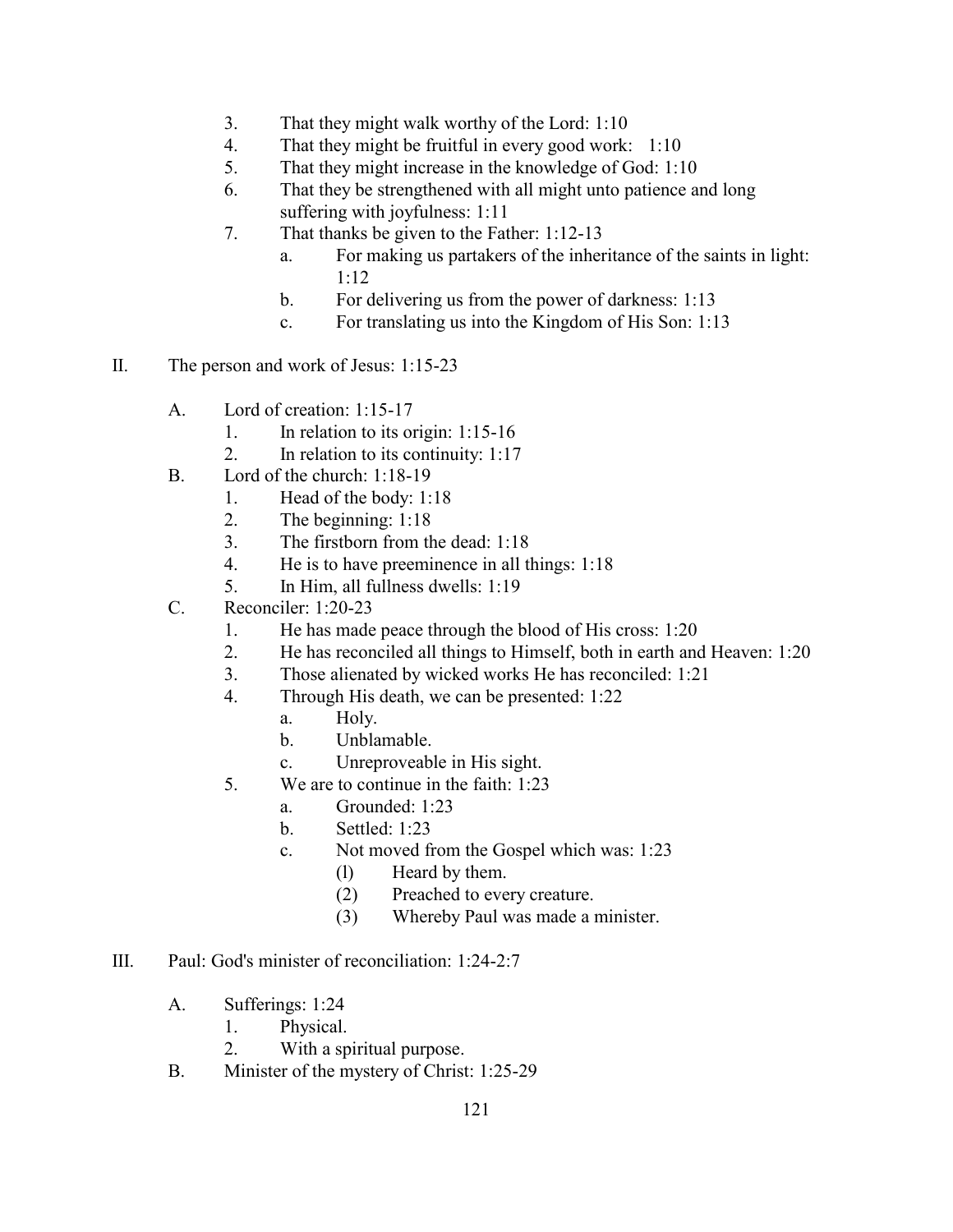- 1. The circumstances of his ministry: 1:25
- 2. The message of his ministry: 1:26-27
	- a. Mystery of God: 1:26-27
	- b. Jesus Himself: 1:27
- 3. The methods of his ministry: 1:28
	- a. Preaching.
	- b. Warning.
	- c. Teaching.
- 4. The goal of his ministry: Presenting every man perfect in Jesus: l:28
- 5. The power behind his ministry: Striving according to His working which worketh mightily: 1:29
- C. Desire for unity and stability in Christ: 2:1-7
	- 1. His striving for the believers: 2:1
		- a. At Colosse.
		- b. At Laodicea.
		- c. For those he has not seen.
	- 2. The persons for whom He strives: God the Father and Christ: 2:2
	- 3. The purpose of the striving: 2:2-7
		- a. That their hearts might be comforted: 2:2
		- b. That they might be knit together in love: 2:2
		- c. Unto all riches of the full assurance of understanding: 2:2
		- d. That they might understand the treasures of wisdom and knowledge hid in Christ: 2:3
		- e. To prevent them from being beguiled by enticing words: 2:4
		- f. That they might be steadfast in the faith: 2:5
		- g. That they might walk in Christ: 2:6
		- h. That they would be rooted in Him: 2:7
		- i. That they would be built up in Him: 2:7
		- j. That they would be established in the faith as they were taught: 2:7
		- k. That they would abound therein with thanksgiving: 2:7
- IV. Christ's Lordship over false teaching: 2:8-3:4
	- A. Lord of every power: 2:8-10
		- 1. Philosophy: 2:8
		- 2. Vain deceit: 2:8
		- 3. Tradition of men: 2:8
		- 4. Rudiments of the world and not after Christ: 2:8
			- a. In Him dwells the fullness of the Godhead bodily: 2:9
			- b. Ye are complete in Him: 2:10
			- c. He is the head of all principality and power: 2:10
	- B. The new life: 2:11-14
		- 1. Circumcision of the heart: 2:11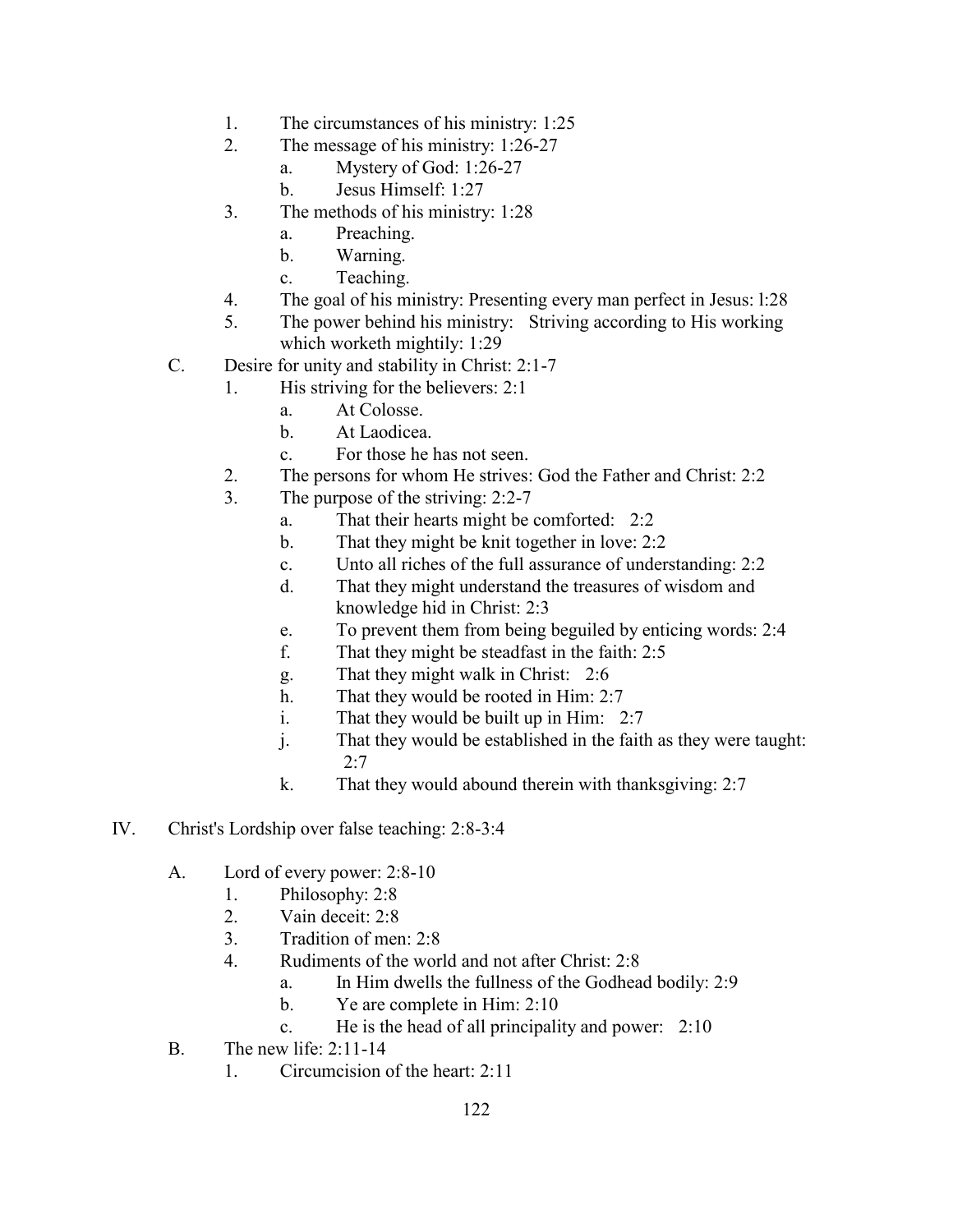- 2. Buried with Him in baptism: 2:12
- 3. Risen with Him through faith: 2:12
- 4. Quickened together with Him: 2:13
- 5. All trespasses forgiven: 2:13
- 6. Eliminating the ordinances against us: 2:14
- C. Conqueror of principalities and power: 2:15
	- 1. Spoiled them: 2:15
	- 2. Made a show of them openly: 2:15
	- 3. Triumphing over them: 2:15
- D. Practices denying Christ's lordship: 2:16-3:4
	- 1. Ritual: 2:16-17
		- a. Meat: 2:16
		- b. Drink: 2:16
		- c. Holy days: 2:16
		- d. New moon: 2:16
		- e. Sabbath days: 2:16
	- 2. Angel worship: A person who practices this is: 2:18-19
		- a. Intruding into those things which he hath not seen: 2:18
		- b. Vainly puffed up by his fleshly mind: 2:18
		- c. Not holding Christ as the Head: 2:19
			- (1) From which the body has nourishment.
			- (2) By whom we are knit together in love.
			- (3) By whom we increase with the increase of God.
	- 3. Subject to rudiments of the world: 2:20-23
		- a. We are not to be subject to them: 2:20
		- b. What they concern: 2:21
		- c. The commandments and doctrines of men: 2:22
		- d. They are an outward show: 2:23
			- (1) Of wisdom in will worship.
			- (2) Of humility.
			- (3) Of neglecting the body.
			- (4) Not in any honor to the satisfying of the flesh.
	- 4. Worldly, temporal affections: 3:1-4
		- a. Seek those things above: 3:1
		- b. Set your affections on things above, not on this earth: 3:2
		- c. This is possible because of your union with Jesus: 3:3
			- (1) Past: Ye were raised with Christ: 3:3
				- (2) Present: Your life is hid with Christ in God: 3:3

(3) Future: When Christ shall appear, then shall ye also appear with Him in glory: 3:4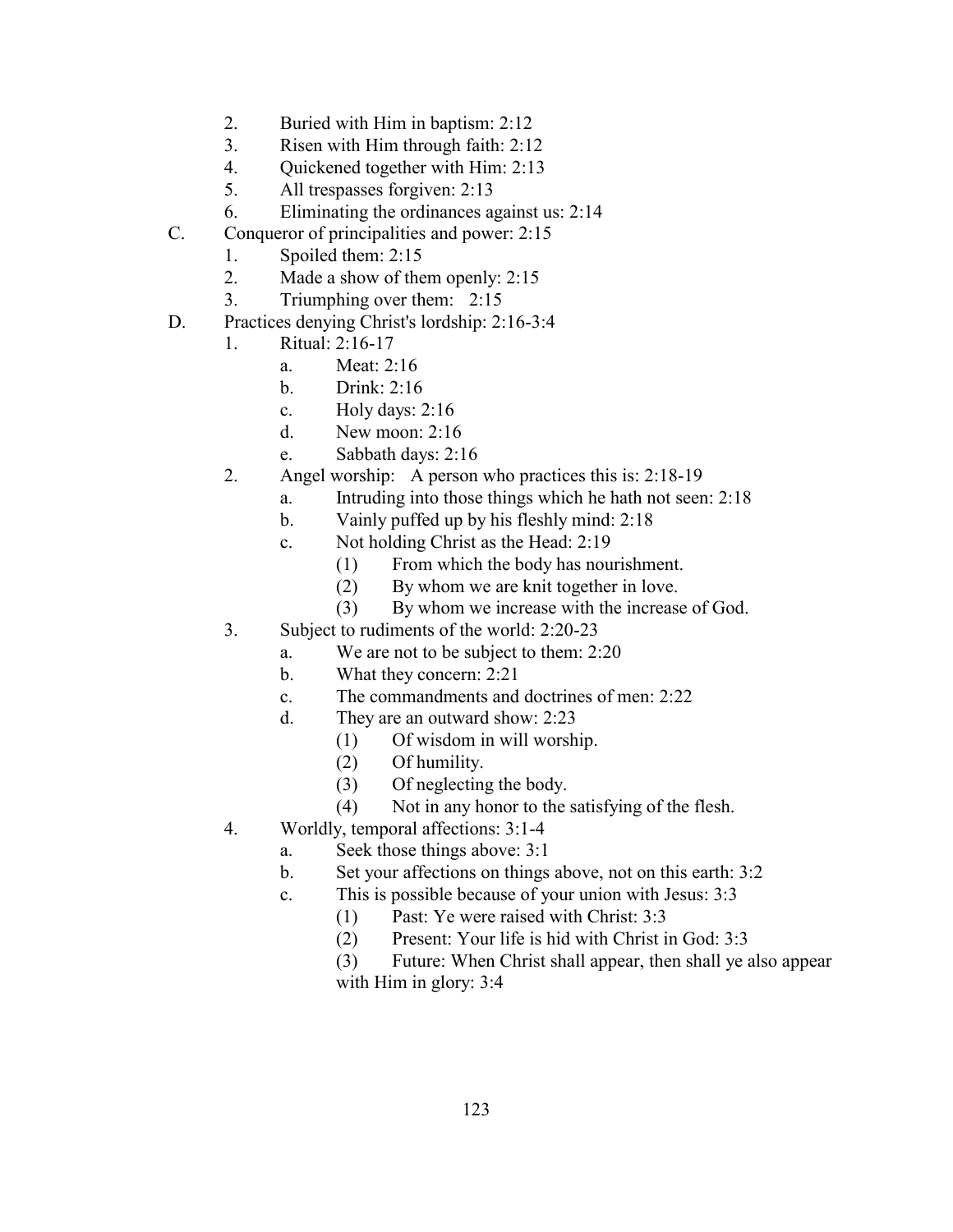- V. Christ's lordship and the Christian life: 3:5-4:6
	- A. We are responsible to mortify our fleshly desires: 3:5
	- B. The wrath of God comes on those who disobey and walk in these desires: 3:6
	- C. In times past, we walked in these sinful ways but now we are to put them off: 3:7-8
	- D. Old life to put off: 3:5-9
		- 1. Fornication: 3:5
		- 2. Uncleanness: 3:5
		- 3. Inordinate affection: 3:5
		- 4. Evil concupiscence: 3:5
		- 5. Covetousness which is idolatry: 3:5-7
		- 6. Anger: 3:8
		- 7. Wrath: 3:8
		- 8. Malice: 3:8
		- 9. Blasphemy: 3:8
		- 10. Filthy communication out of your mouth: 3:8
		- 11. Lies: 3:9
	- E. New life to put on: 3:10-17
		- 1. The new man: 3:10
			- a. Which is renewed in knowledge after the image of Him that created him: 3:10
			- b. In whom there is no division: 3:11
		- 2. Bowels of mercies: 3:12
		- 3. Kindness: 3:12
		- 4. Humbleness of mind: 3:12
		- 5. Meekness: 3:12
		- 6. Long suffering: 3:12
		- 7. Forbearing: 3:13
		- 8. Forgiveness: 3:13
		- 9. Charity: 3:14
		- 10. The peace of God: 3:15
		- 11. Unity in the body: 3:15
		- 12. Thankfulness: 3:15
		- 13. God's Word dwelling in you richly: 3:16
			- a. In all wisdom.
				- b. Teaching.
				- c. Admonishing one another in psalms, hymns, and spiritual songs.
		- 14. Good works: 3:17
			- a. Both word and deed.
			- b. To be done in the name of Jesus.
			- c. Giving thanks to God.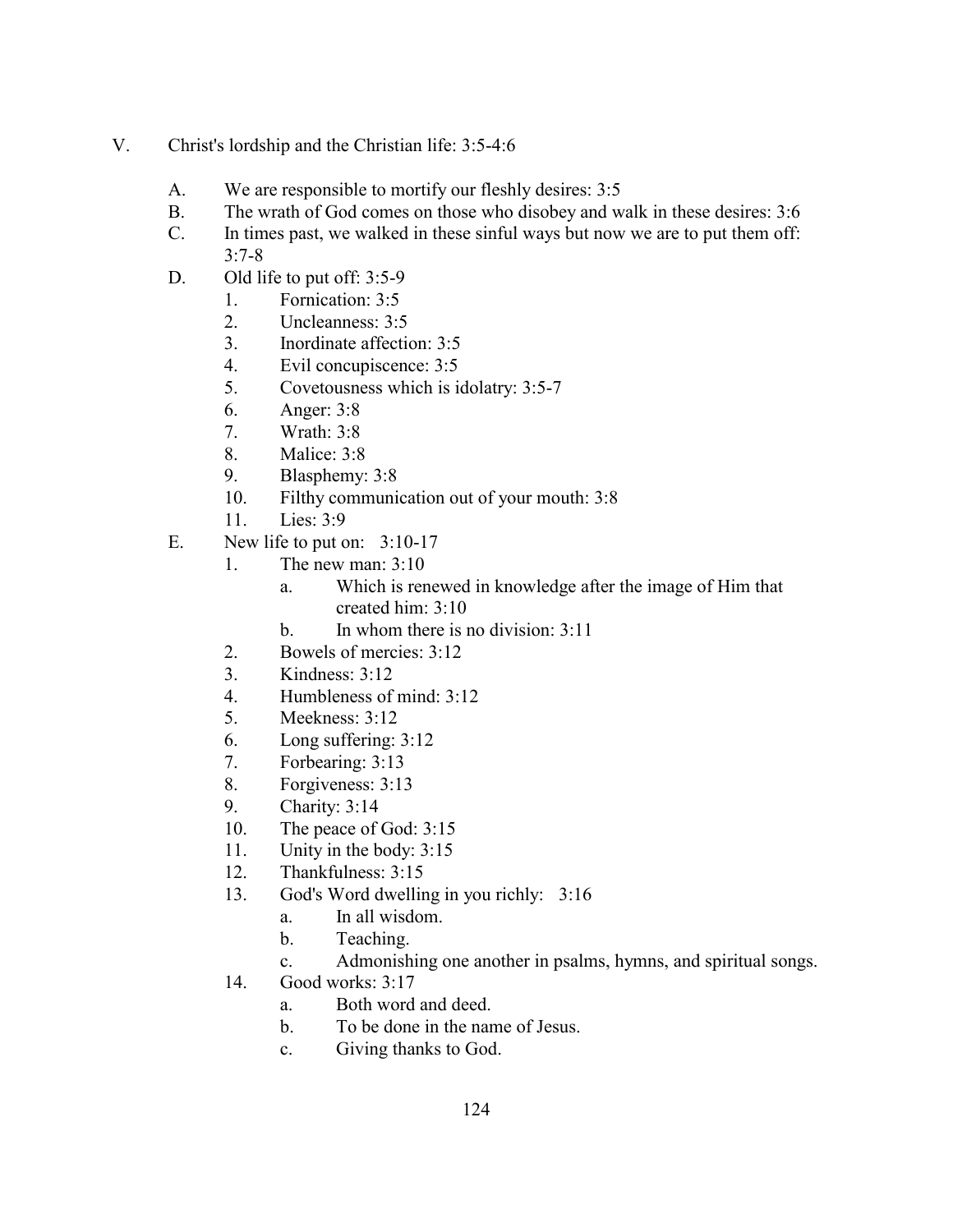- F. Special situations: 3:18-4:6
	- 1. Home: 3:18-21
		- a. Wives: 3:18
		- b. Husbands: 3:19
		- c. Children: 3:20
		- d. Fathers: 3:21
	- 2. Work relationships: 3:22; 4:1
		- a. Obey your masters: 3:22
		- b. Serve as unto Christ: 3:22
		- c. Masters are to give servants that which is just and equal: 4:1
	- 3. General guidelines: 3:23-25
		- a. Do all as unto the Lord and not unto men: 3:23
		- b. Recognize that you serve the Lord and from Him you will receive your reward: 3:24
		- c. Understand that those who do wrong will receive justice from God: 3:25
- VI. Final instructions: 4:2-6
	- A. Duty of prayer: 4:2-4
		- 1. Responsibility to continue in prayer: 4:2
		- 2. To watch with thanksgiving: 4:2
		- 3. To pray for open doors for those spreading the Gospel: 4:3-4
	- B. Duty of witness: 4:5-6
		- 1. Proper walk in wisdom: 4:5
		- 2. Proper use of time: 4:5
		- 3. Proper speech: 4:6
			- a. With grace.
			- b. Seasoned with salt.
			- c. With knowledge of how to answer every man.
- VII. Closing: 4:7-18
	- A. Personal greetings: 4:7-17
		- 1. The bearers of the letter: 4:7-9
			- a. Tychicus: 4:7-8
			- b. Onesimus: 4:9
		- 2. Greetings from his companions: 4:10-14
		- 3. Salutations to the Laodiceans and command to have the epistle read there also: 4:15-16
		- 4. A special message to Arcippus: 4:17
	- B. Salutation: 4:18
		- 1. By the hand of Paul.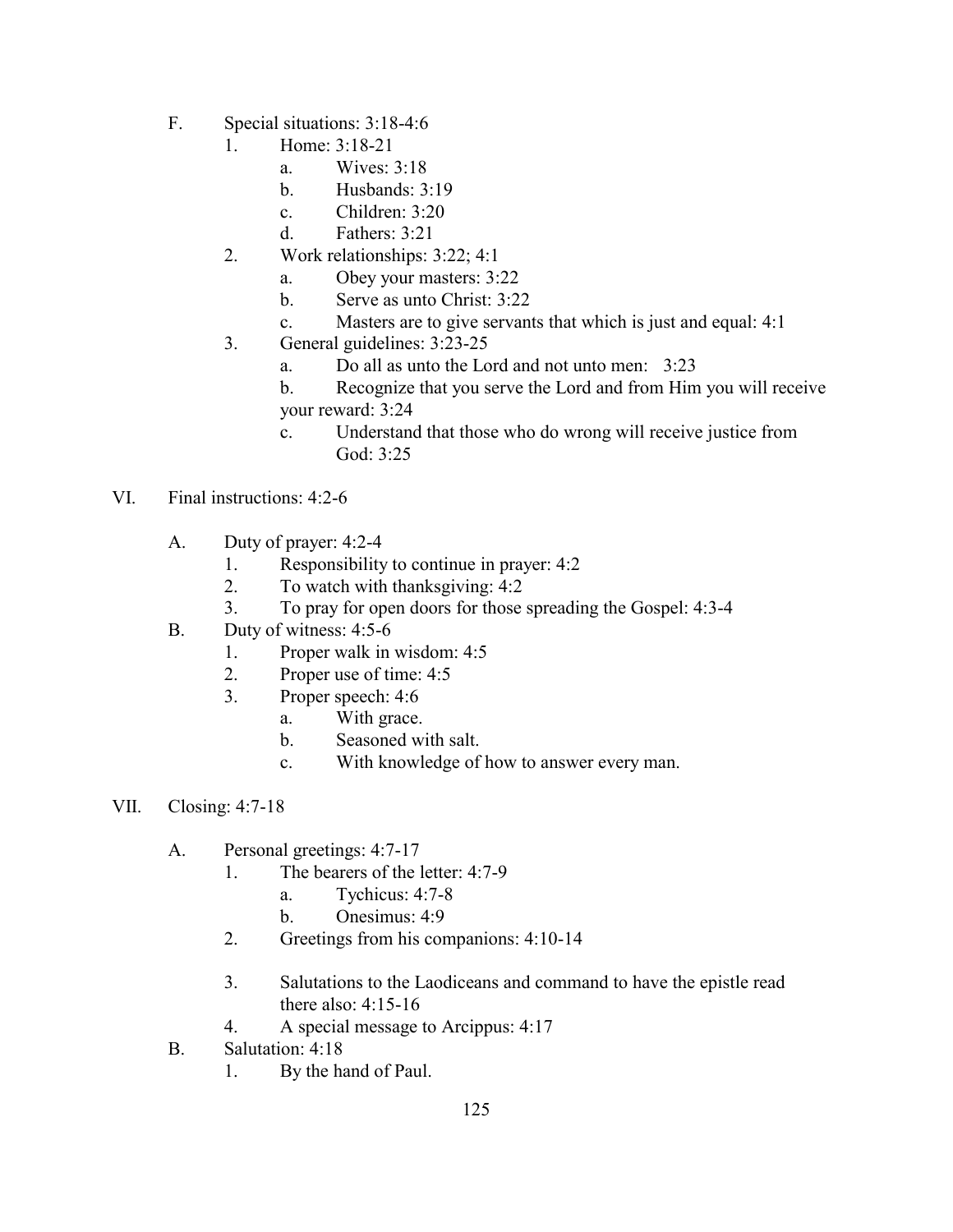- 2. Request to remember his bonds.
- 3. Grace be with you.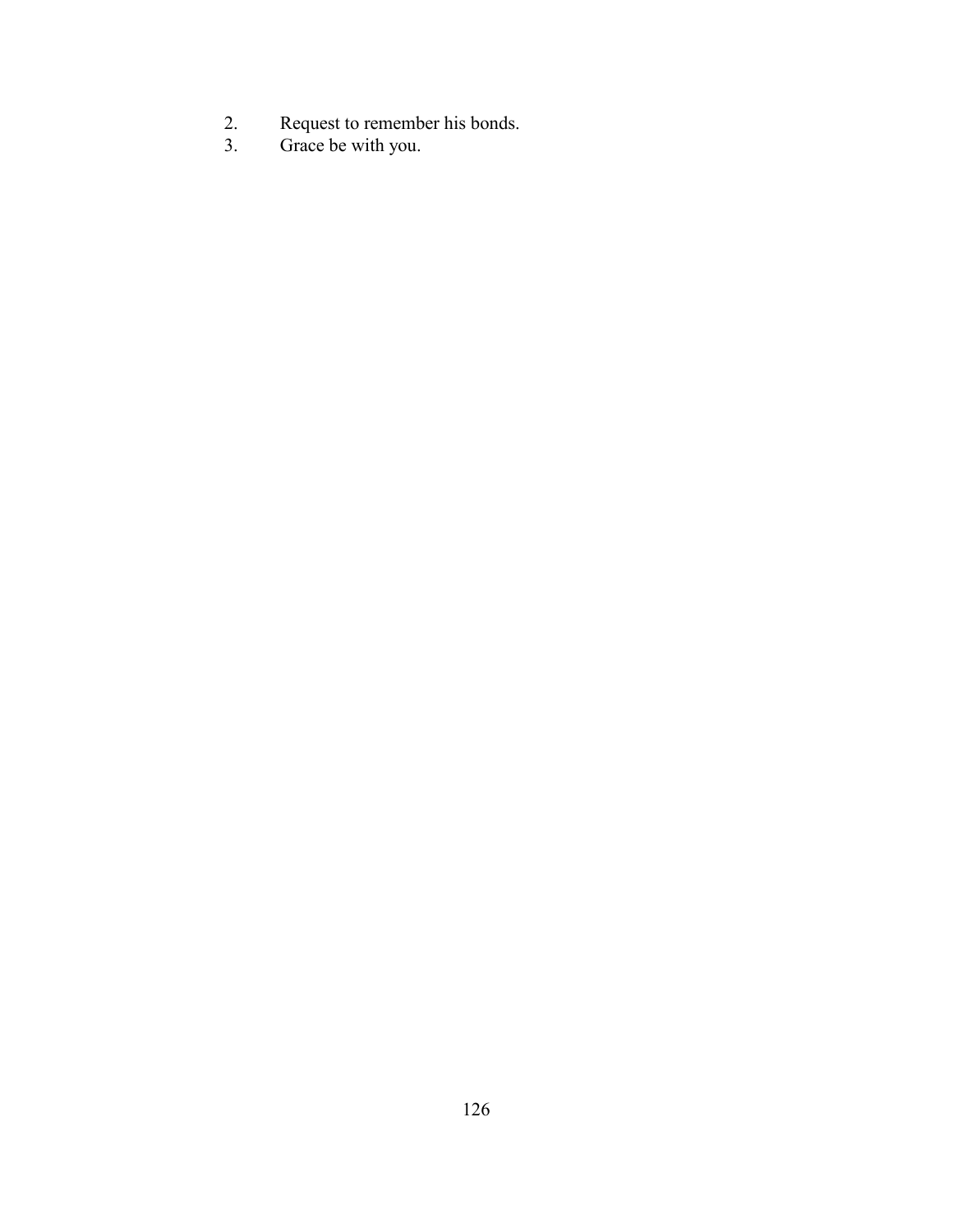### **SELF-TEST**

 $1<sub>1</sub>$ Who was the author of the book of Colossians?

State the purpose for the book of Colossians. 2.

To whom was the book of Colossians written?  $3.$ 

State the Life and Ministry Principle of the book of Colossians.  $4.$ 

From memory, write the Key Verse of Colossians. 5.

(Answers to tests are provided at the conclusion of the final chapter in this manual.)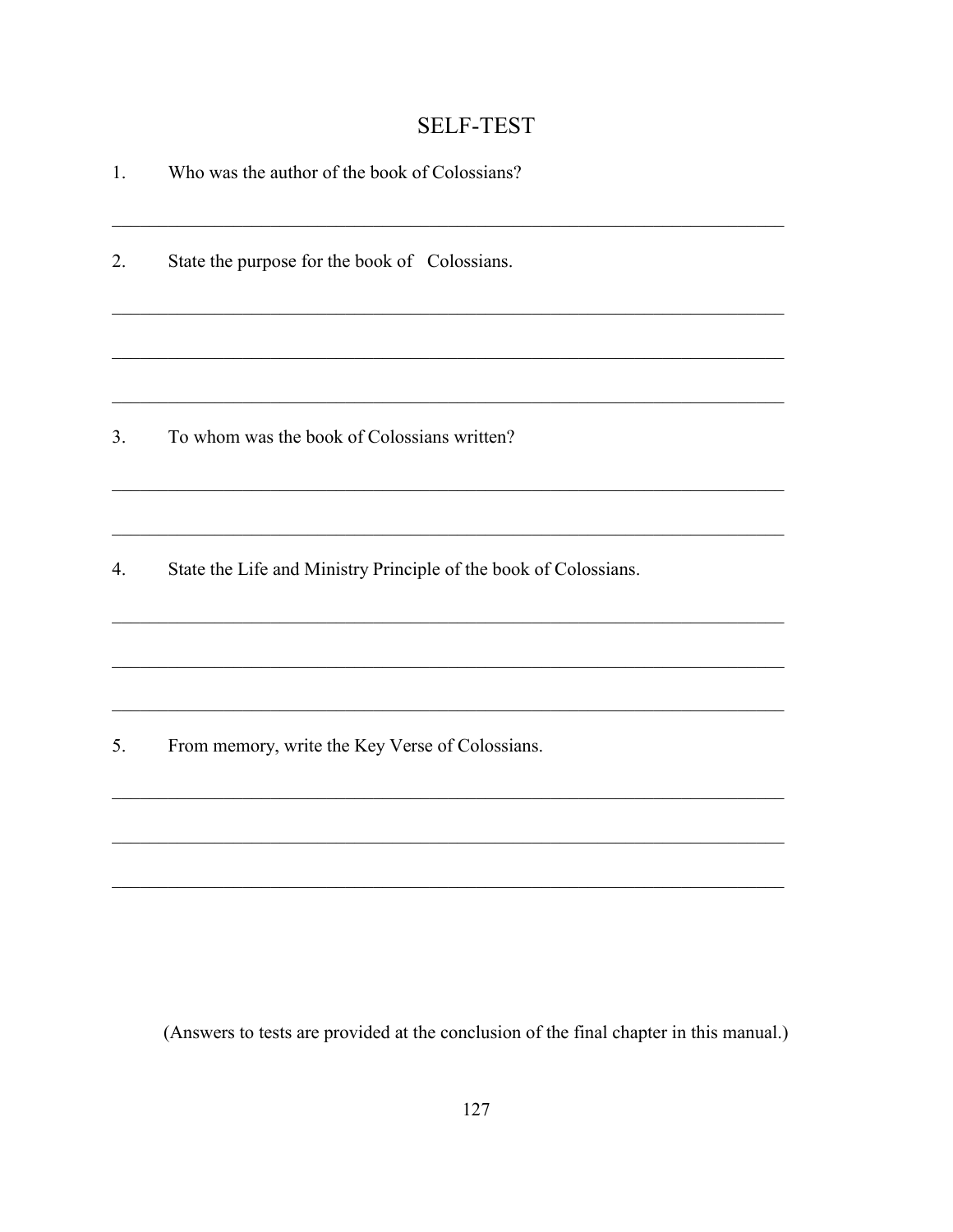- 1. Study Colossians 3:2-17. Make a list of the things believers should "put off" and the things they should "put on" in their spiritual lives.
- 2. Study Colossians 3:18-25. This passages speaks to different members of the church. List the commands given to wives, husbands, children, fathers, and servants.
- 3. The book of Colossians teaches many things about Jesus. Read through the book and list each verse which refers to Jesus and then summarize what you learn about Him from each verse.
- 4. Colossians is one of two New Testament epistles with a command for the church to exchange and read the letters before various local assemblies. Compare Colossians 4:16 with I Thessalonians 5:27.
- 5. Colossians and Ephesians are related. In Ephesians Paul discusses the Body of Christ, the Church. In Colossians he writes of the Head of that Body, Jesus Christ. A total of 78 out of the 95 verses in Colossians are nearly identical to verses in Ephesians. Study and compare these two books.
- 6. Read Colossians 1:12-22. There are seven important aspects of salvation mentioned here:

-Inheritance: Partakers of the inheritance of saints in light: 12

-Deliverance: Who hath delivered us from the power of darkness: 13

- -Translation: And hath translated us into the Kingdom of the Son of His love: 13
- -Redemption: In whom we have redemption through His blood: 14
- -Forgiveness: Even the forgiveness of sins: 14
- -Reconciliation: And you hath He reconciled: 21
- -Transfiguration: To present you holy and unblameable in His sight: 22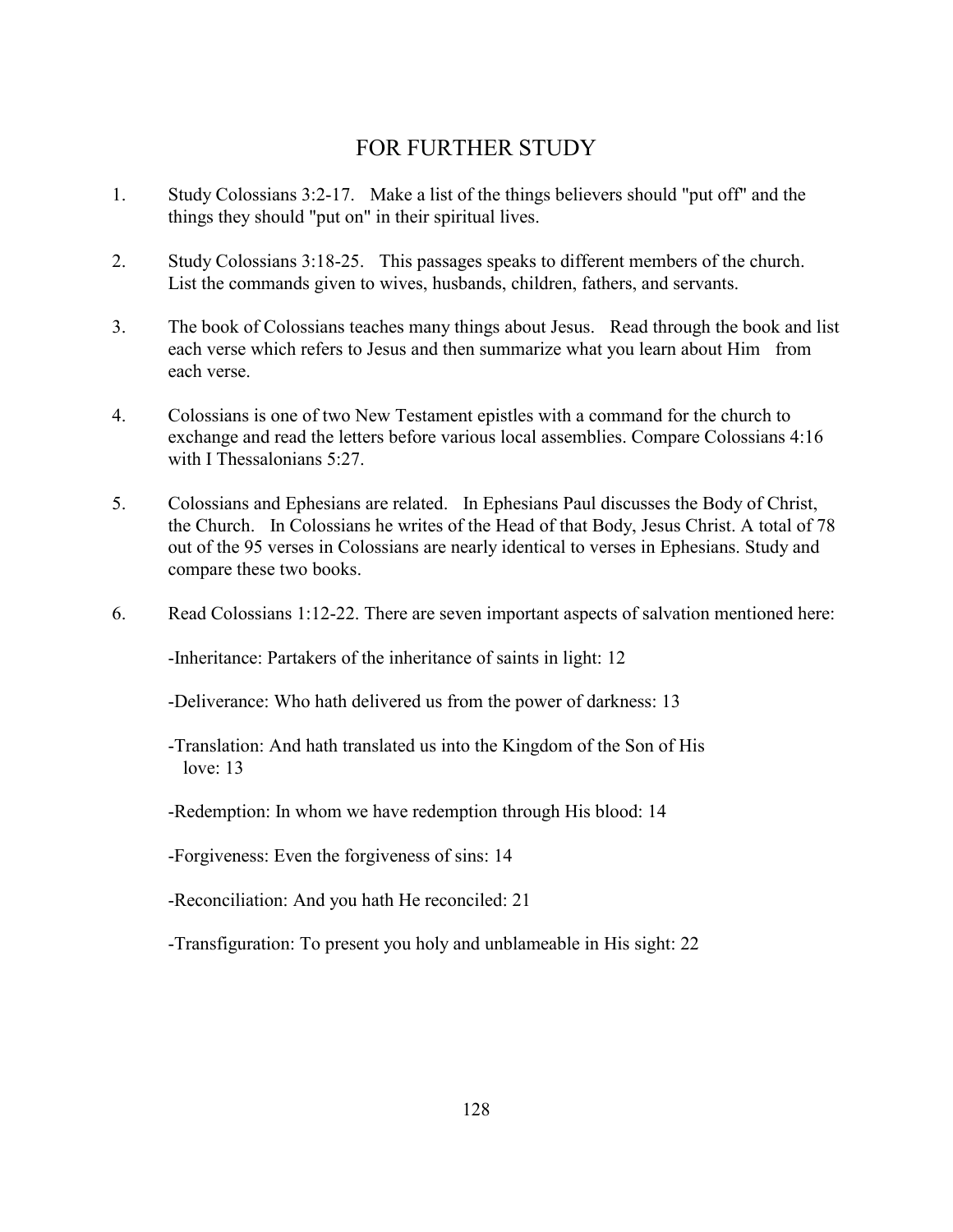## CHAPTER TWELVE

### I AND II THESSALONIANS

### **OBJECTIVES:**

Upon completion of this chapter you will be able to:

- Name the author of the books of I and II Thessalonians.
- Identify to whom the books were written.
- State the purposes for I and II Thessalonians.
- Write the Key Verses of the books of I and II Thessalonians from memory.
- State the Life and Ministry Principles for the books.

### **I THESSALONIANS**

### **INTRODUCTION**

**AUTHOR**: Paul

**TO WHOM**: Believers at Thessalonica

**PURPOSE**: To confirm that the Lord is coming back: To commend and exhort for the faith and correct false doctrine. Paul also answers false charges against his ministry.

**KEY VERSES**: I Thessalonians 4:16-18

**LIFE AND MINISTRY PRINCIPLE**: Comfort should focus on the glorious hope of the return of Jesus Christ.

**MAIN CHARACTERS**: Paul, Silvanus, Timotheus

- I. Introduction: 1:1
	- A. From: Paul, Silvanus, and Timotheus.
	- B. To: Believers at Thessalonica.
	- C. Grace and peace from God and Jesus: 1:1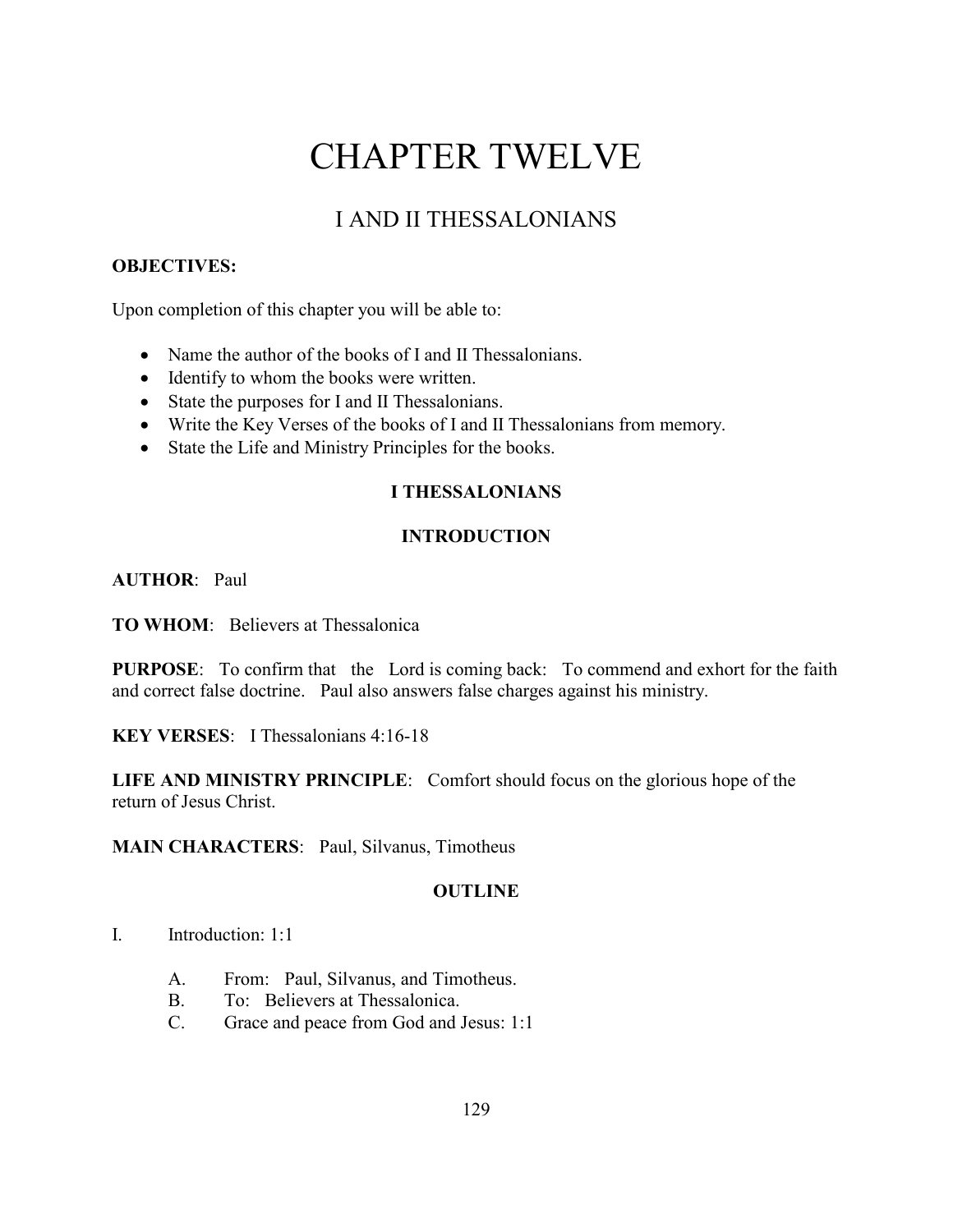- II. Looking back: 1:2-3:13
	- A. Exemplary conversion to Christ: 1:2-10
		- 1. Power of the Gospel: 1:2-5
		- 2. Examples of the Gospel: 1:5-6
			- a. The believers at Thessalonica followed the example of Paul: 1:5-6
			- b. They became examples to other believers: 1:7
		- 3. Witnesses of the Gospel: 1:8-10
			- a. The faith of the Thessalonian believers was spread in every place: 1:8
			- b. Their testimony was witness to the truth of the Gospel: 1:9-10
	- B. Exemplary evangelism: 2:1-20
		- 1. In motive: 2:1-6
			- a. Not in vanity: 2:1
			- b. In boldness: 2:2
			- c. Not in deceit, uncleanness, or guile: 2:3
			- d. To please God rather than men: 2:4
			- e. Without flattering words: 2:5
			- f. Without covetousness: 2:5
			- g. Not to seek glory of men: 2:6
		- 2. In conduct: 2:7-11
			- a. Gentleness: 2:7
			- b. Dealing as a nurse with children: 2:7
			- c. In affection: 2:8
			- d. In labor and travail: 2:9
			- e. With proper behavior: 2:10
			- f. As a father with children: 2:11
		- 3. In message: 2:12-13
			- a. That you walk worthy of God: 2:12
			- b. It was based on the Word of God: 2:13
		- 4. In reception: 2:13-16
			- a. The nature of their reception of the Word: 2:13
			- b. The result of their reception of the Word: 2:14-16
				- (l) They became imitators of the Judean churches: 2:14
				- (2) They entered the fellowship of suffering for the Word: 2:14-16
	- C. Exemplary follow up care of converts: 3:1-13
		- 1. Their concern: 3:1-5
			- a. Their motive: 3:1
			- b. The sending of Timothy: 3:2
			- c. Description of the one sent: 3:2
				- (1) Our brother.
				- (2) Minister.
				- (3) Fellow-laborer in the Gospel.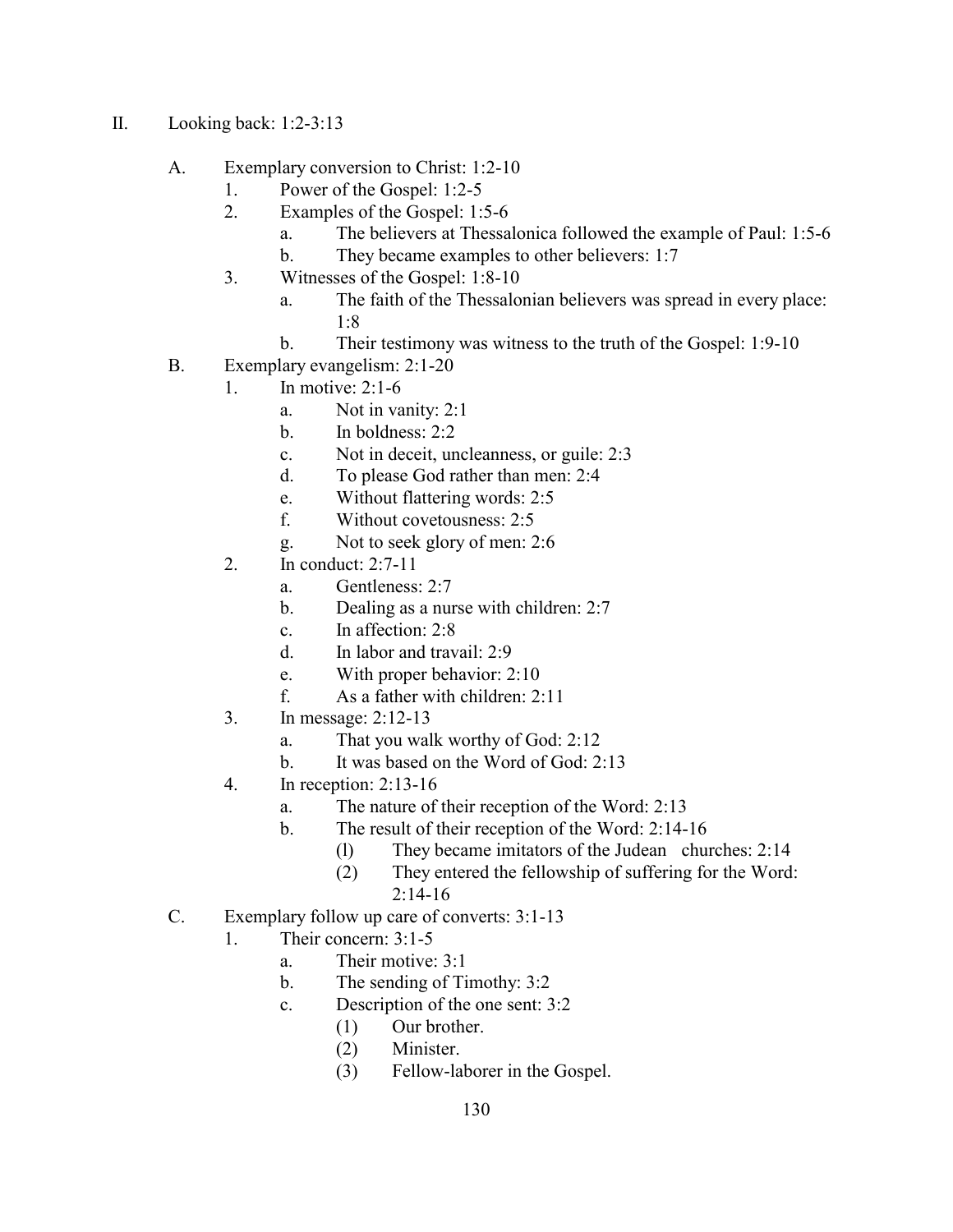- d. The purpose in sending Timothy: 3:2-4
	- (1) To establish you: 3:2
	- (2) To comfort you: 3:2
	- (3) To encourage stability despite afflictions: 3:3-4
	- (4) To guard from the tempter: 3:5
	- (5) To protect their labor: 3:5
- 2. The follow up process: 3:6-8
	- a. The contents of Timothy's report: 3:6
	- b. The reaction to Timothy's report: 3:7-10
		- (1) Comfort and encouragement: 3:7-8
		- (2) Thanksgiving and prayer: 3:9-13
- III. Looking ahead: Conduct in light of the return of the Lord: 4:1-5:24
	- A. God-pleasing conduct: 4:1-2
	- B. Sanctification: 4:3-8
		- 1. The basis for sanctification: It is God's will: 4:3
		- 2. The application of sanctification: 4:3-8
			- a. To abstain from fornication: 4:3-5
			- b. To abstain from defrauding a brother: 4:6
	- C. Reasons for proper conduct: 4:6-8
		- 1. Sin brings God's vengeance: 4:6
		- 2. Proper conduct is in accord with the call of God: 4:7
		- 3. Rejection of proper conduct is rejection of God: 4:8
	- D. Brotherly love: 4:9-10
		- 1. Commendation of their love: 4:9
		- 2. Exhortation to further love: 4:10
	- E. Exhortations to be industrious: 4:11-12
		- 1. Study to be quiet: 4:11
		- 2. Do your own business: 4:11
		- 3. Work with your own hands: 4:11
		- 4. Walk honestly toward unbelievers: 4:12
	- F. Instructions concerning the dead in Christ: 4:12-18
		- 1. The need for proper instruction: 4:12-13
		- 2. The relation of the dead to the returning Christ: 4:14-15
			- a. The dead in Christ will be brought with Him: 4:14
			- b. The living will not precede the dead in Christ: 4:15
		- 3. The manner and results of Christ's coming: 4:16-17
			- a. The manner of His coming: 4:16
			- b. The results of His coming: 4:16-17
				- (1) The dead raised first: 4:16
				- (2) The living caught up: 4:17
				- (3) Believers forever with the Lord: 4:17
		- 4. The comfort in these words to be utilized by believers: 4:18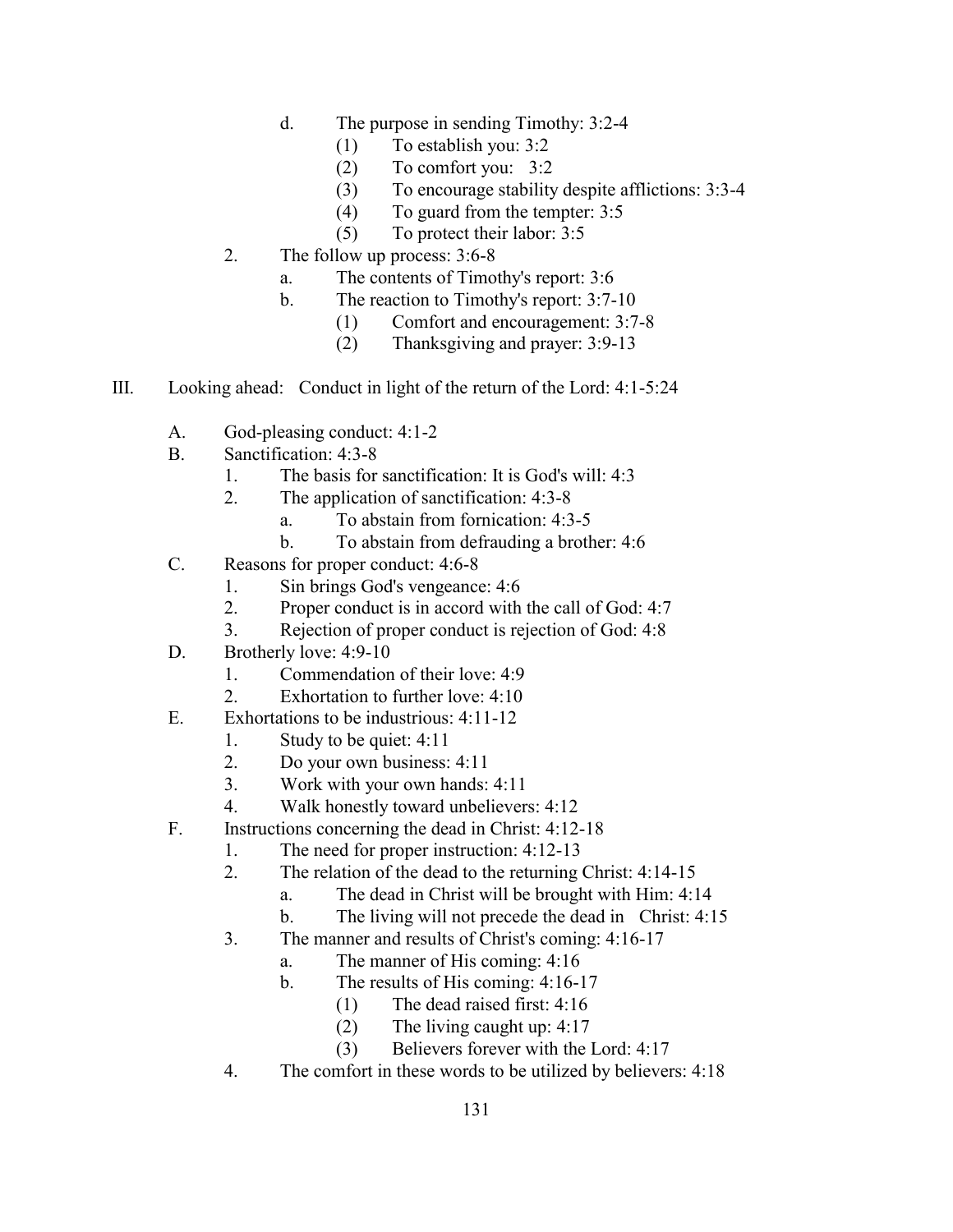- G. Watchfulness in view of the Lord's coming: 5:1-11
	- 1. Uncertainty in the time of His coming: 5:1-2
		- a. Their lack of need for instruction: 5:1
		- b. Their knowledge concerning the manner of His coming: 5:2
	- 2. The result of this uncertainty for those who are unprepared: 5:3
	- 3. The effect of this uncertainty upon believers: 5:4-11
		- a. Be prepared: 5:4
		- b. Walk in the light: 5:5
		- c. Do not sleep spiritually: 5:6
		- d. Watch: 5:6
		- e. Be sober: 5:6-8
		- f. Put on the breastplate of faith and love: 5:8
	- 4. The assurance of the believer: 5:9-11
		- a. Appointed to salvation, not to wrath: 5:9-10
		- b. Comfort and edification because of this hope: 5:11
- H. Church relationships: 5:12-15
	- 1. Know those who labor among you and are over you: 5:12
	- 2. Esteem them highly because of their labor on behalf of you: 5:13
	- 3. Warn the unruly: 5:14
	- 4. Comfort the feebleminded: 5:14
	- 5. Support the weak: 5:14
	- 6. Be patient towards all: 5:14
	- 7. Do not return evil for evil: 5:15
	- 8. Follow that which is good: 5:15
- I. Personal conduct: 5:16-22
	- 1. Rejoice evermore: 5:16
	- 2. Pray without ceasing: 5:17
	- 3. In everything give thanks: 5:18
	- 4. Quench not the Spirit: 5:19
	- 5. Despise not prophesying: 5:20
	- 6. Prove all things: 5:21
	- 7. Hold fast that which is good: 5:21
	- 8. Abstain from the appearance of evil: 5:22
- IV. Conclusion: 5:23-28
	- A. A blessing upon them: 5:23-24
	- B. Request for prayer: 5:25
	- C. Greetings: 5:26
	- D. The charge: 5:27
	- E. The wish for grace of the Lord: 5:28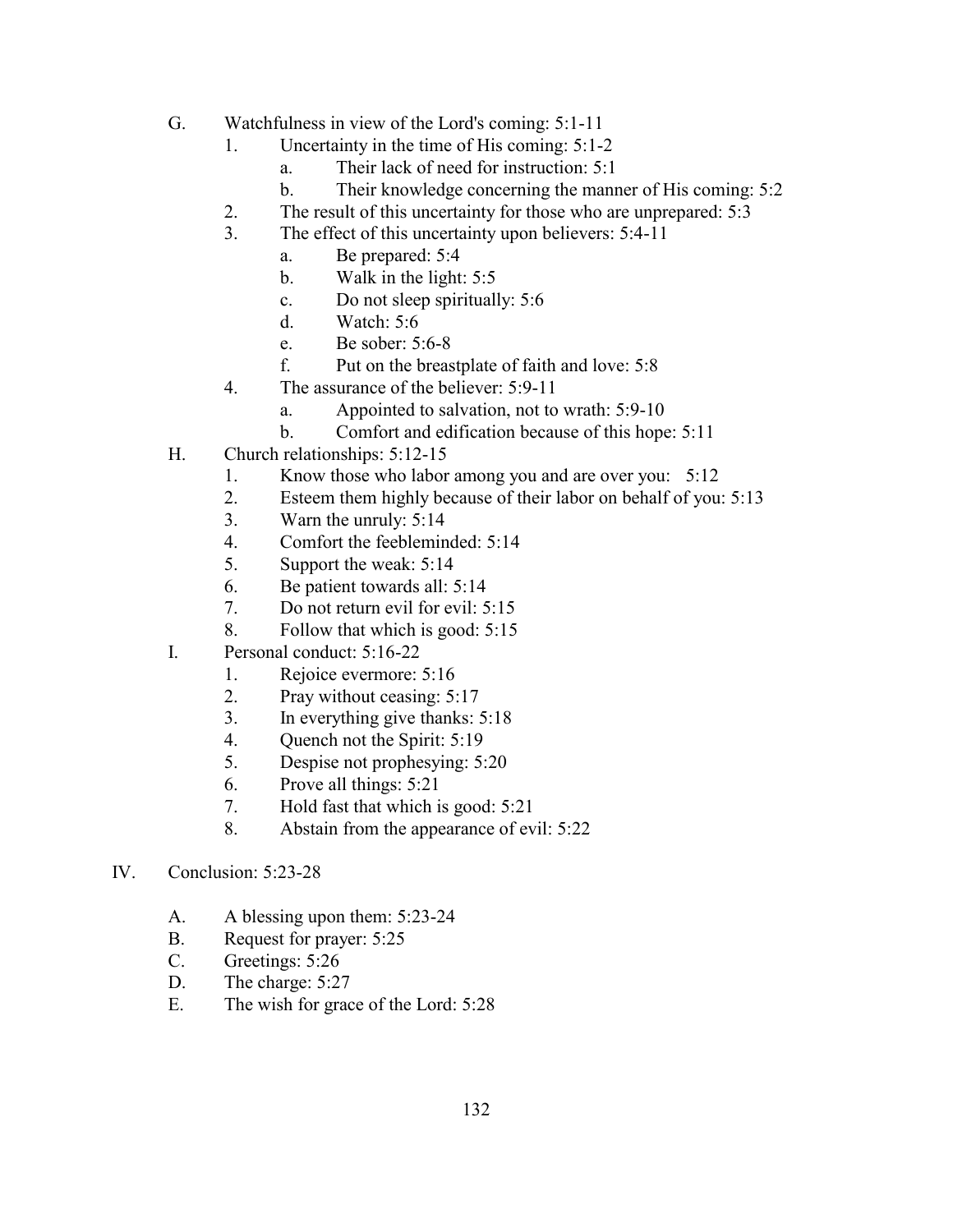#### **II THESSALONIANS**

#### **INTRODUCTION**

#### **AUTHOR**: Paul

**TO WHOM**: Church at Thessalonica

**PURPOSE**: To instruct believers waiting for the return of the Lord.

**KEY VERSE:** II Thessalonians 2:3

**LIFE AND MINISTRY PRINCIPLE:** Since there will be a great falling away before the day of the Lord, it is important to teach and live by sound doctrine.

**MAIN CHARACTERS**: Paul, Silvanus, and Timotheus

- I. Introduction: 1:1-2
	- A. From Paul, Silvanus, and Timotheus: 1:1
	- B. To the church of the Thessalonians: 1:1
	- C. Grace and peace from God and Jesus: 1:2
- II. Comfort in the hope of Christ's return: 1:3-12
	- A. Thanksgiving for their Christian example: 1:3-4
		- 1. The reasons for the thanksgiving: 1:3
			- a. Their faith groweth exceedingly: 1:3
			- b. They have charity towards each other: 1:3
		- 2. The effect of their conduct upon the writers: 1:4
	- B. Comfort in the righteous judgment of God: 1:5-10
		- 1. The indication of God's righteous judgment: 1:5
		- 2. The revelation of God's righteous judgment: 1:6-8
			- a. The outcome of His judgment: 1:6-7
				- (1) God sends tribulation to them that trouble: 1:6
				- (2) Those who are troubled will find rest when the Lord returns: 1:7
			- b. The time of the judgment: When the Lord is revealed from Heaven with His angels: 1:7
			- c. The subjects of the judgment: 1:8
				- (1) Those that know not God.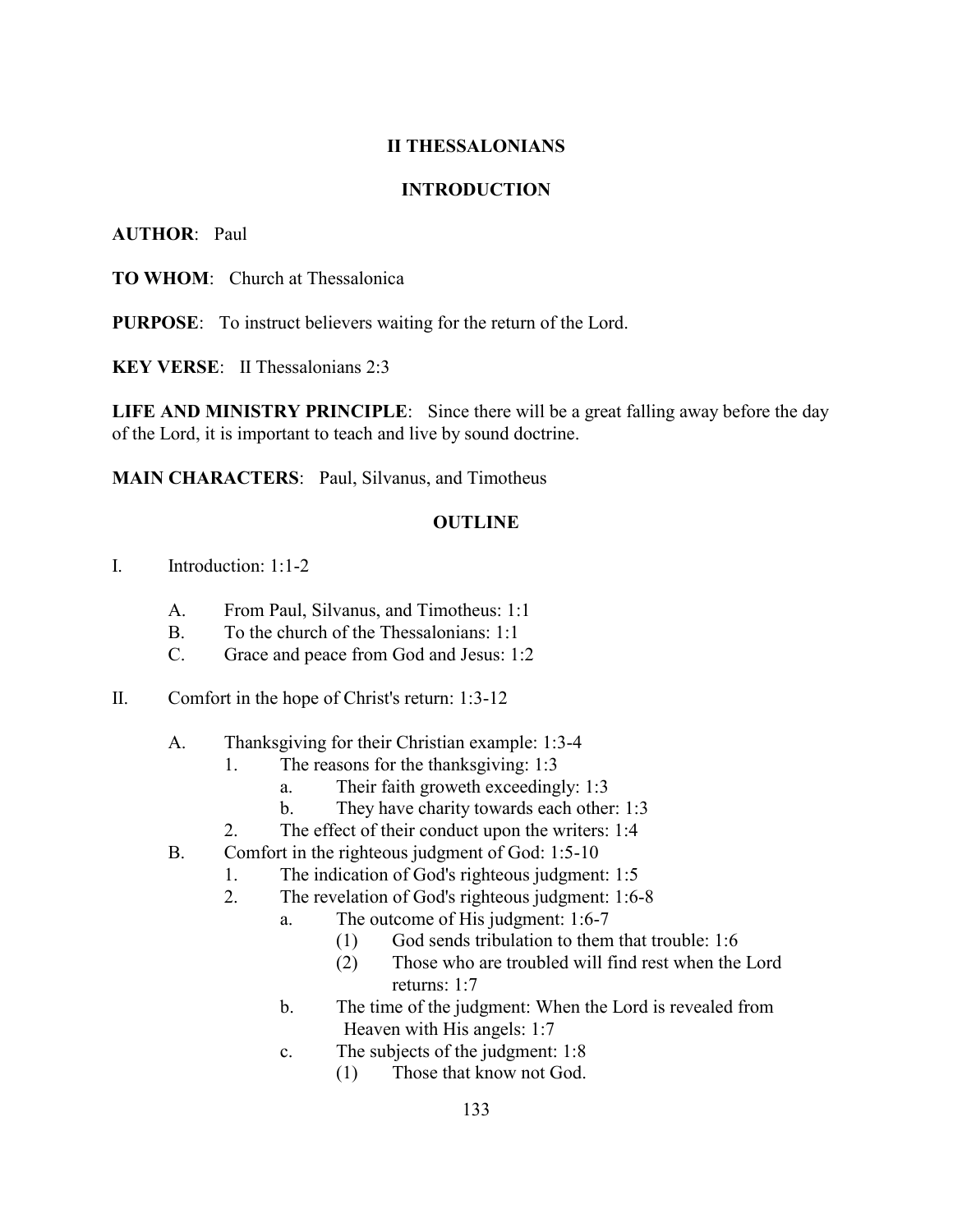- (2) Those that obey not the Gospel of the Lord Jesus.
- 3. The consequences of God's righteous judgment: 1:9-10
	- a. Eternal punishment of the lost: 1:9
	- b. Glorification of the saints: 1:10
- C. Prayer for the believers: 1:11-12
	- 1. The content of the prayer: 1:11
		- a. That God would count you worthy of this calling: 1:11
		- b. That God will fulfill all the good pleasure of His goodness: 1:11
		- c. That God will fulfill the work of faith with power: 1:11
		- 2. The purpose of the prayer: That the name of Jesus may be glorified in you and you in Him: 1:12
- III. Caution regarding the time of Christ's return: 2:1-17
	- A. Paul's concern: 2:1-2
		- l. His concern is about the coming of the day of the Lord: 2:1
		- 2. Attitudes prohibited: 2:2
			- a. Being shaken in mind.
			- b. Being troubled in spirit, word, or letter.
			- c. Believing that it has already happened.
	- B. Signs of the end: 2:3-12
		- 1. A great falling away: 2:3
		- 2. The man of sin (antichrist) is revealed: 2:3-6
			- a. He opposeth and exalteth himself above all that is called God:  $2:4$
			- b. He will sit as God in the temple: 2:4
			- c. He will claim to be God: 2:4
			- d. He will be revealed in his time: 2:5-6
		- 3. He already is at work in the world, but will not be revealed until the Holy Spirit is removed: 2:7-8
		- 4. His destiny: 2:8
			- a. The Lord will consume him with the spirit of His mouth: 2:8
			- b. The Lord will destroy him with the brightness of His coming: 2:8
		- 5. Signs by which to recognize the antichrist: 2:9-12
			- a. He will come after the working of Satan: 2:9
			- b. He will have power, signs, and lying wonders: 2:9
			- c. He will deceive with unrighteousness them that perish because they received not the truth unto salvation: 2:10
			- d. He will cause strong delusions: 2:11
			- e. He will bring to damnation those who: 2:12
				- (1) Believed not the truth.
				- (2) Had pleasure in unrighteousness.
	- C. A prayer for the Thessalonian believers: 2:13-17
		- 1. Thanksgiving because of God's choice of them: 2:13-14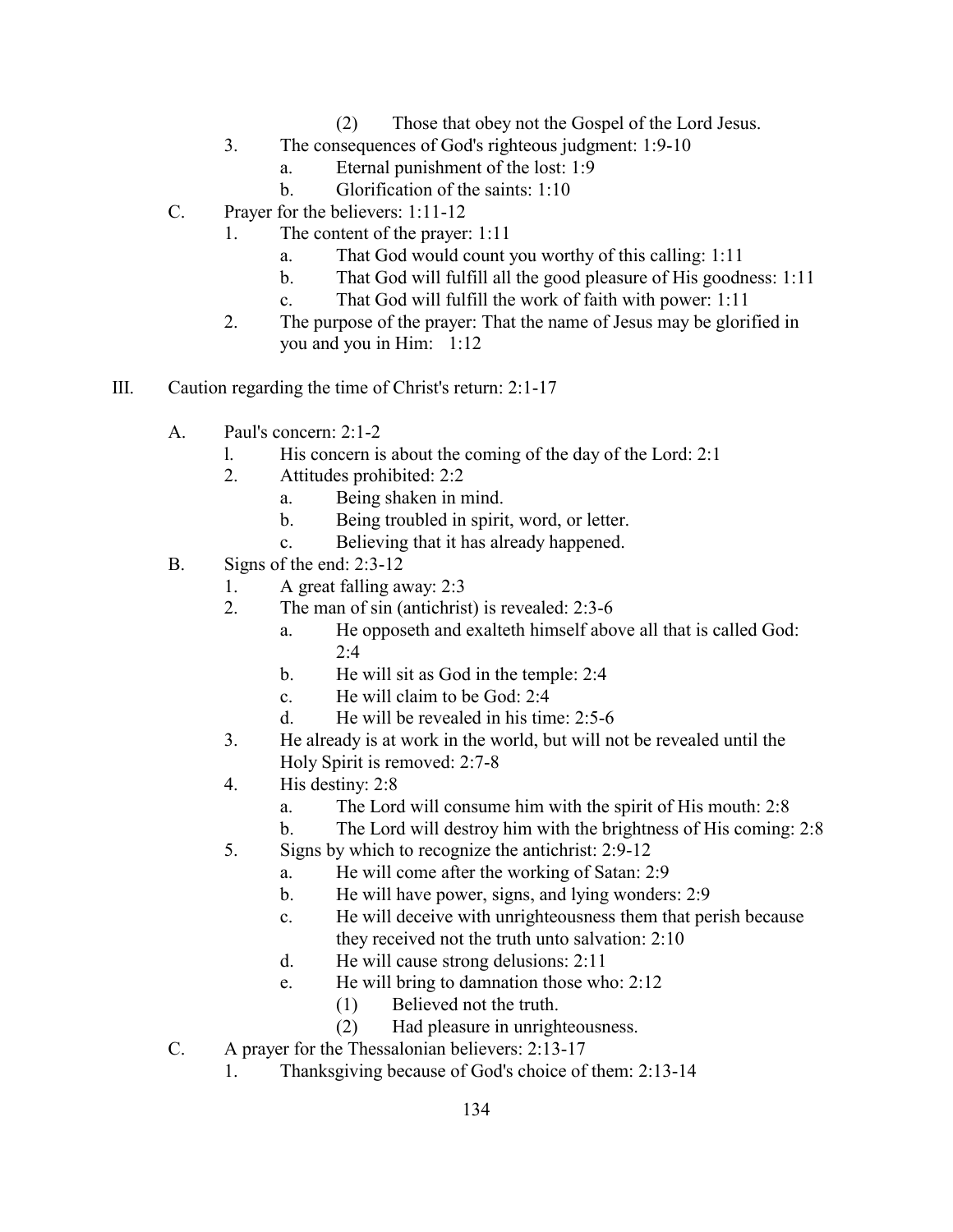- a. He chose them to salvation through sanctification of the Spirit and belief of the truth: 2:13
- b. He called them by the Gospel to the obtaining of the glory of Jesus: 2:14
- 2. Exhortation to steadfastness: Hold fast that which you have been taught:  $2:15$
- 3. A prayer for their comfort and stability: 2:16-17
	- a. The ones to whom the prayer is directed: 2:16
	- b. Contents of the prayer: 2:17
		- (1) Comfort you.
		- (2) Stablish you in every good word and work.
- IV. Commands in the light of Christ's return: 3:1-15
	- A. A command to pray: 3:1-2
		- 1. For liberty to spread the Gospel: 3:1
		- 2. For safety of the messengers: 3:2
			- a. From unreasonable men.
			- b. From wicked men.
			- c. From all who do not have the faith.
	- B. A command to grow spiritually: 3:3-5
		- 1. Be established in the Lord: 3:3
		- 2. Be kept from evil in the Lord: 3:3
		- 3. Do the things commanded: 3:4
		- 4. Direct your hearts into the love of God: 3:5
		- 5. Wait patiently for the return of Christ: 3:5
	- C. Commands regarding conduct and relationships: 3:6-12
		- 1. Withdraw from those who walk disorderly and not according to the Word: 3:6
		- 2. Follow right examples of spiritual leadership: 3:7-10
		- 3. Each believer is to be productive: 3:10-12
		- 4. Do not be weary in well-doing: 3:13
		- 5. Have no company with those who do not obey the Word: 3:14
		- 6. Do not count the disorderly as enemies, but admonish them as brothers: 3:15
- V. Conclusion: 3:16-18
	- A. The supplication: 3:16
		- l. The Lord give you peace.
		- 2. The Lord be with you all.
	- B. The authentication: Signature by the hand of Paul: 1:17
	- C. The benediction: 1:18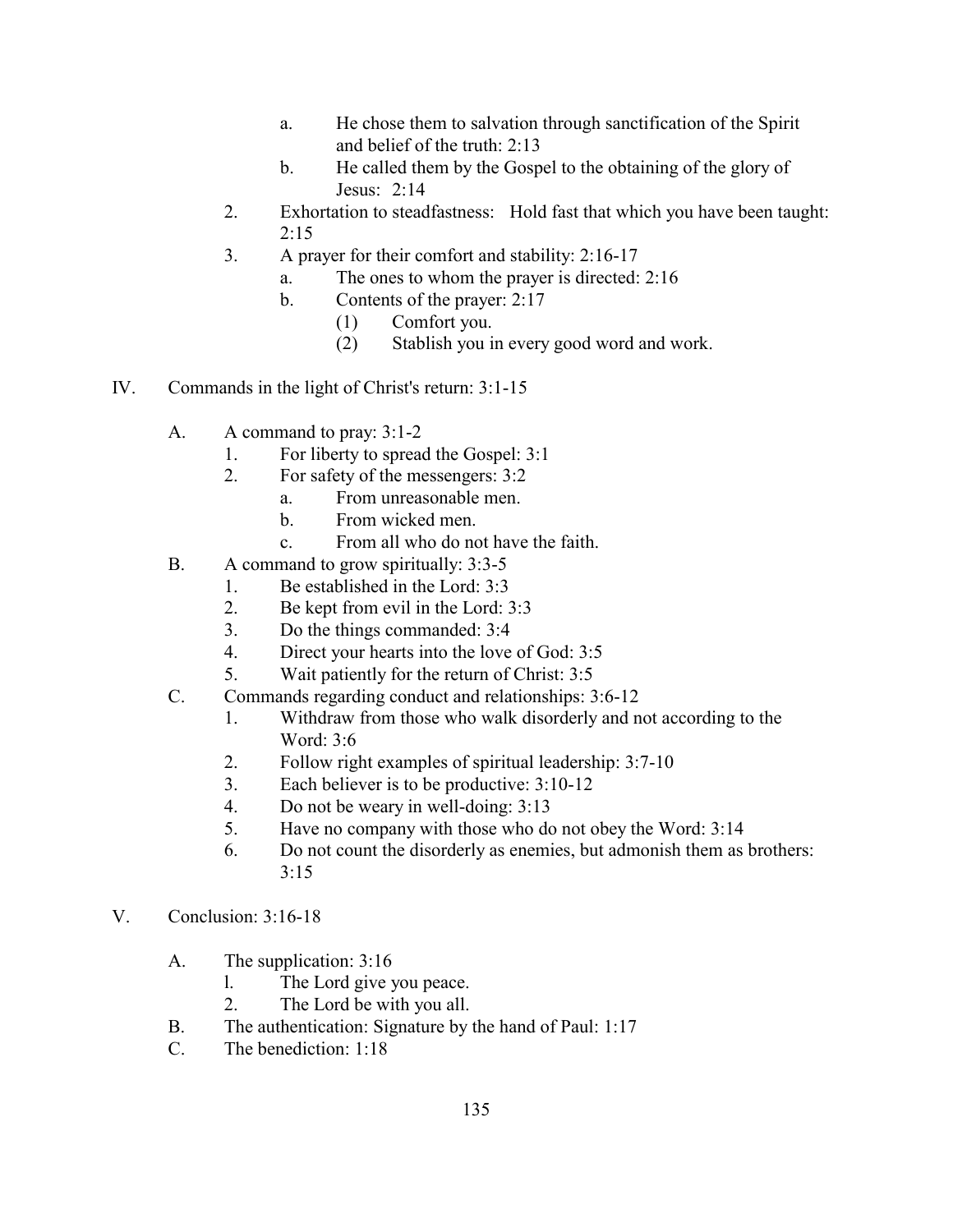|    | <b>SELF-TEST</b>                                                       |
|----|------------------------------------------------------------------------|
| 1. | Who was the author of the books of I and II Thessalonians?             |
| 2. | State the purpose for the book of I Thessalonians.                     |
| 3. | To whom was the book of I Thessalonians written?                       |
| 4. | State the Life and Ministry Principle of the book of I Thessalonians.  |
| 5. | From memory, write the Key Verse of I Thessalonians.                   |
| 6. | State the purpose for the book of II Thessalonians.                    |
| 7. | To whom was the book of II Thessalonians written?                      |
| 8. | State the Life and Ministry Principle of the book of II Thessalonians. |
|    |                                                                        |

9. From memory, write the Key Verse of II Thessalonians.

(Answers to tests are provided at the conclusion of the final chapter in this manual.)

 $\mathcal{L}_\text{max} = \mathcal{L}_\text{max} = \mathcal{L}_\text{max} = \mathcal{L}_\text{max} = \mathcal{L}_\text{max} = \mathcal{L}_\text{max} = \mathcal{L}_\text{max} = \mathcal{L}_\text{max} = \mathcal{L}_\text{max} = \mathcal{L}_\text{max} = \mathcal{L}_\text{max} = \mathcal{L}_\text{max} = \mathcal{L}_\text{max} = \mathcal{L}_\text{max} = \mathcal{L}_\text{max} = \mathcal{L}_\text{max} = \mathcal{L}_\text{max} = \mathcal{L}_\text{max} = \mathcal{$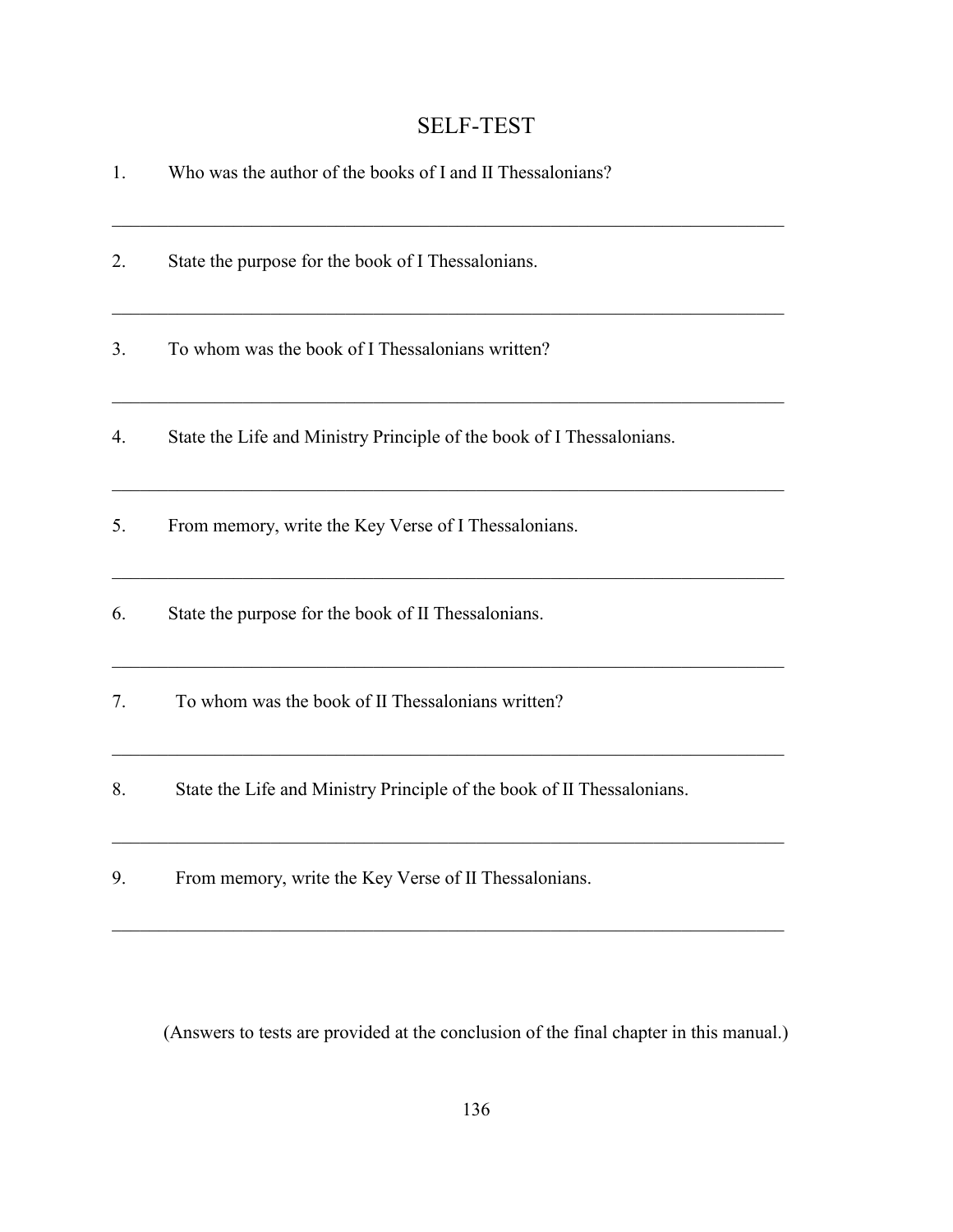- 1. Thessalonians contains one of the New Testament's two most extended passages on the coming of the antichrist. (See II Thessalonians 2:1-12 and Revelation 13:1-8.)
- 2. The church at Thessalonica was founded by Paul during his second missionary journey. (See Acts 17:1-10.)
- 3. No other book in the Bible gives as much attention to the rapture (catching up) of the Church as does I Thessalonians. The event is referred to in each of its five chapters. (See 1:10; 2:19; 3:13; 4:13-18; 5:1-11,23.) Make a summarizing list about what you learn concerning the coming of the Lord.
- 4. Note the things that must happen before Christ's final return:

| -A falling away of believers:            | II Thessalonians 2:3    |
|------------------------------------------|-------------------------|
| -Man of sin (antichrist) revealed:       | II Thessalonians 2:3    |
| -The Holy Spirit removed from the world: | II Thessalonians 2:7    |
| -Strong delusion (deception):            | II Thessalonians $2:11$ |

- 5. In I Thessalonians chapters 4 and 5 there are several truths about those "who have fallen asleep" and those "who are alive and remain." List what you observe about each of these.
- 6. In II Thessalonians Paul addresses several problems which need correction. Make a list of these and note the instructions or commands related to each problem addressed.
- 7. In II Thessalonians Paul also praises the Thessalonians and encourages them about things they are doing well. List these exhortations.
- 8. According to II Thessalonians, what will happen to those who do not obey the Gospel?
- 9. Key words in I Thessalonians: Gospel, faith, love, hope, Lord Jesus Christ, God, Holy Spirit, affliction (tribulation, suffering), day of the Lord.
- 10. Key words in II Thessalonians: Affliction, suffering, coming of Jesus, God, Spirit, glory, man of lawlessness, undisciplined (unruly), day of the Lord, truth.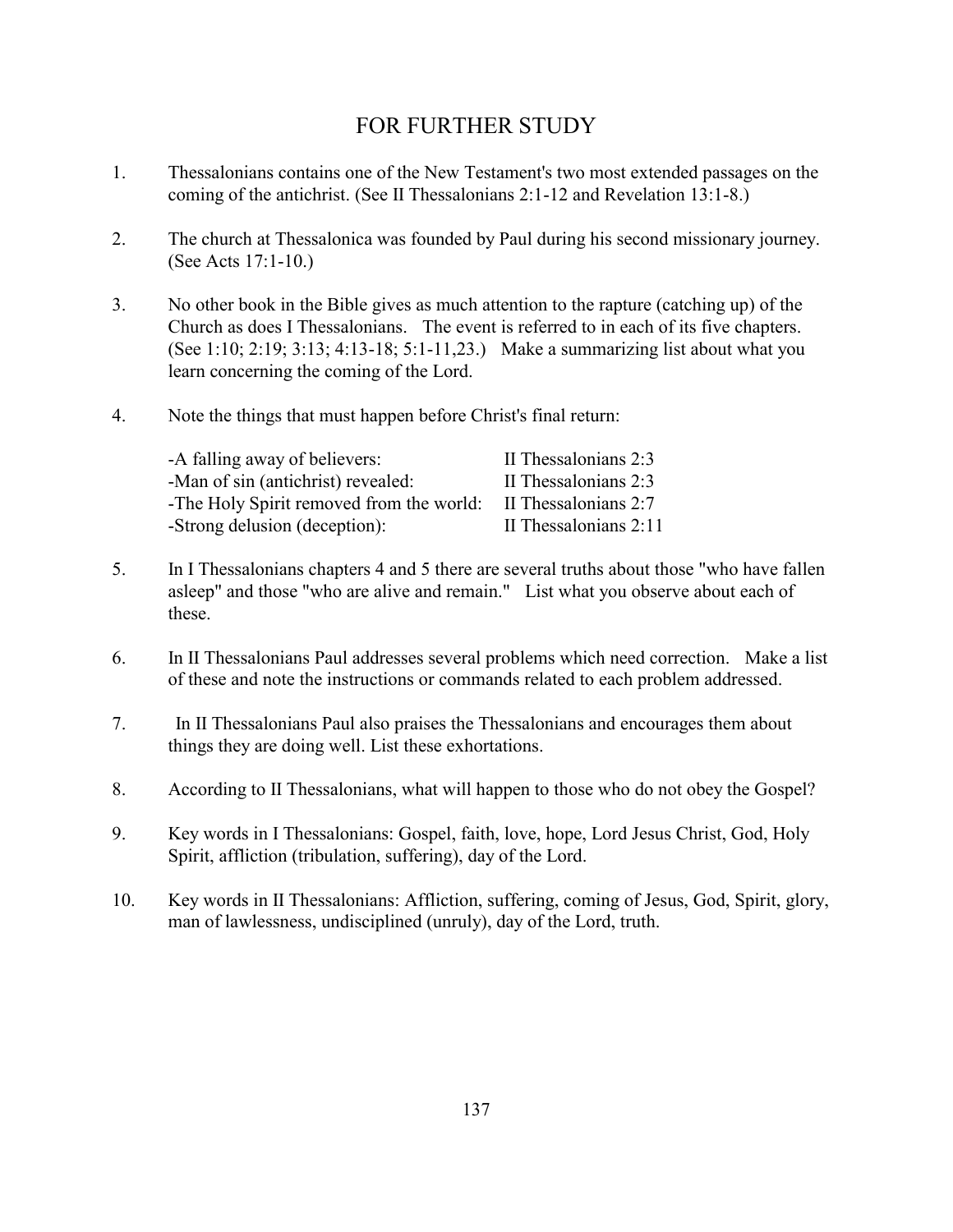## CHAPTER THIRTEEN I AND II TIMOTHY

### **OBJECTIVES:**

Upon completion of this chapter you will be able to:

- Name the author of the books of I and II Timothy.
- Identify to whom the books were written.
- State the purposes for I and II Timothy.
- Write the Key Verses of the books of I and II Timothy from memory.
- State the Life and Ministry Principles for the books.

### **I TIMOTHY**

### **INTRODUCTION**

**AUTHOR**: Paul

**TO WHOM**: Timothy

**PURPOSE**: Paul wrote this letter to a co-laborer named Timothy who was ministering as an interim pastor in the church at Ephesus. The book concerns some of the problems and needs which existed in this church.

#### **KEY VERSE**: I Timothy 4:12

**LIFE AND MINISTRY PRINCIPLE**: We should live a life exemplary of the ministry to which we have been called.

**MAIN CHARACTERS**: Paul, Timothy, Hymenaeus, Alexander

- I. Introduction: 1:1-3
	- A. From: Paul, an apostle of Jesus by the commandment of God and Jesus: 1:1
	- B. To: Timothy, a son in the faith: 1:2
	- C. Grace, mercy, and peace from God and Jesus: 1:2
	- D. Personal instructions to stay in Ephesus: 1:3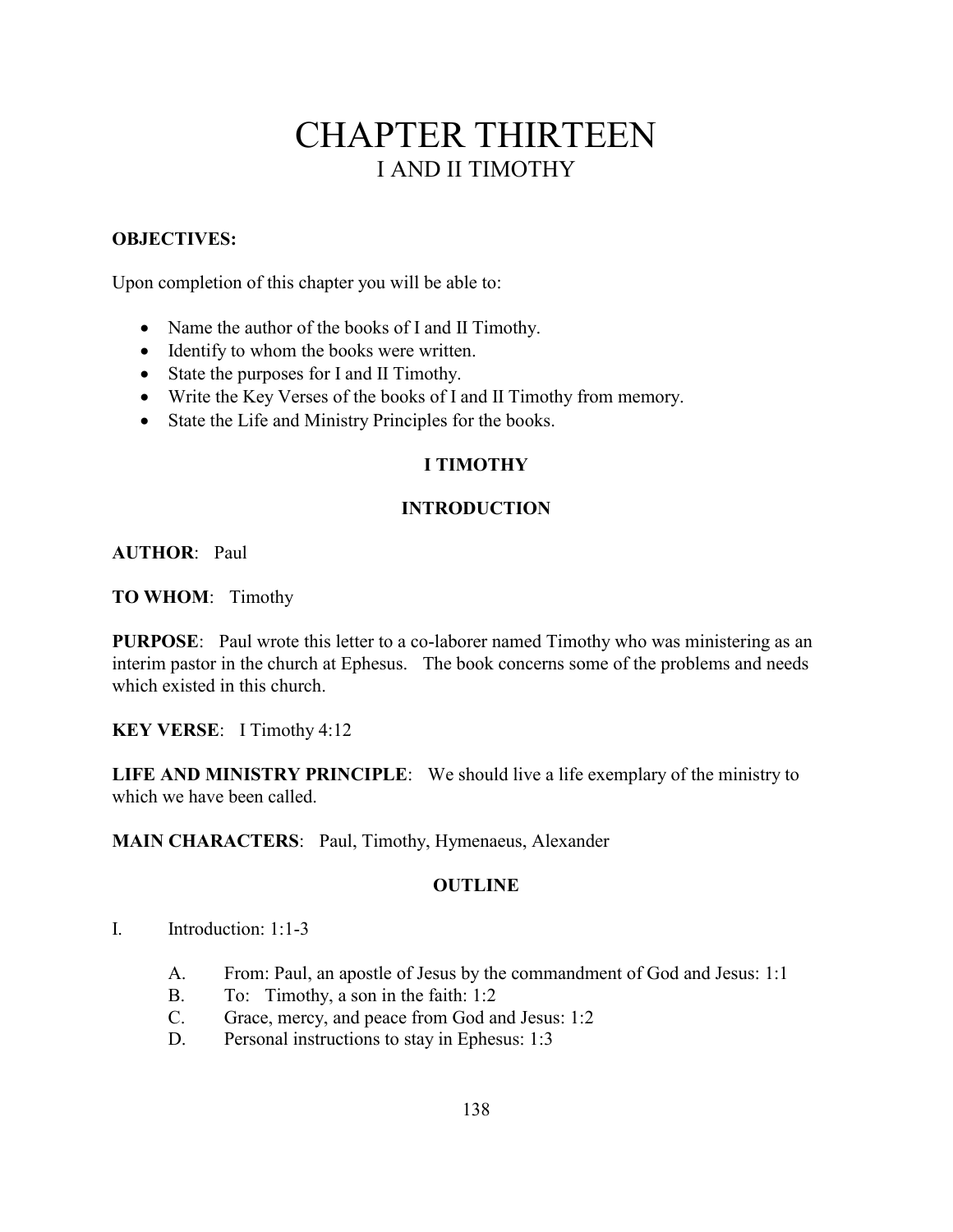### **Part One: A Charge To Timothy Preserve Sound Doctrine 1:3-20**

- I. Preserve the purity of the Gospel: 1:3-11
	- A. The charge: 1:3-4
		- 1. Teach no other doctrine: 1:3
		- 2. Do not give heed to fables: 1:4
		- 3. Do not give heed to genealogies: 1:4
	- B. The aim of the charge: Charity: 1:5
		- 1. Out of a pure heart.
		- 2. Of a good conscience.
		- 3. Of faith unfeigned.
	- C. The reason for the charge: 1:6-11
		- 1. Some have turned aside to vain jangling: 1:6
		- 2. They desire to be teachers but have no understanding: 1:6
		- 3. They use the law improperly: 1:8-11
			- a. The law is good if it is used properly: 1:8
			- b. The law was not made for the righteous: 1:9
			- c. The law was made for the lawless: 1:9-10
				- (l) The disobedient: 1:9
				- (2) Ungodly: 1:9
				- (3) Sinners: 1:9
				- (4) Unholy: 1:9
				- (5) Profane: 1:9
				- (6) Murderers: 1:9
				- (7) Whoremongers: 1:10
				- (8) Them that defile themselves with mankind: 1:10
				- (9) Men stealers: 1:10
				- (10) Liars: 1:10
				- (11) Perjured: 1:10
				- (12) Any others contrary to sound doctrine: 1:10
		- 4. The law must be harmonized with the Gospel: 1:11
- II. Paul's relation to the Gospel: 1:12-17
	- A. Thanksgiving for his call into God's service: 1:12
		- 1. His call was from Jesus: 1:12
		- 2. He was enabled by Jesus: 1:12
		- 3. He was counted faithful: 1:12
		- 4. He was put in the ministry: 1:12
	- B. The description of the one called: 1:13
		- 1. He was a blasphemer: 1:13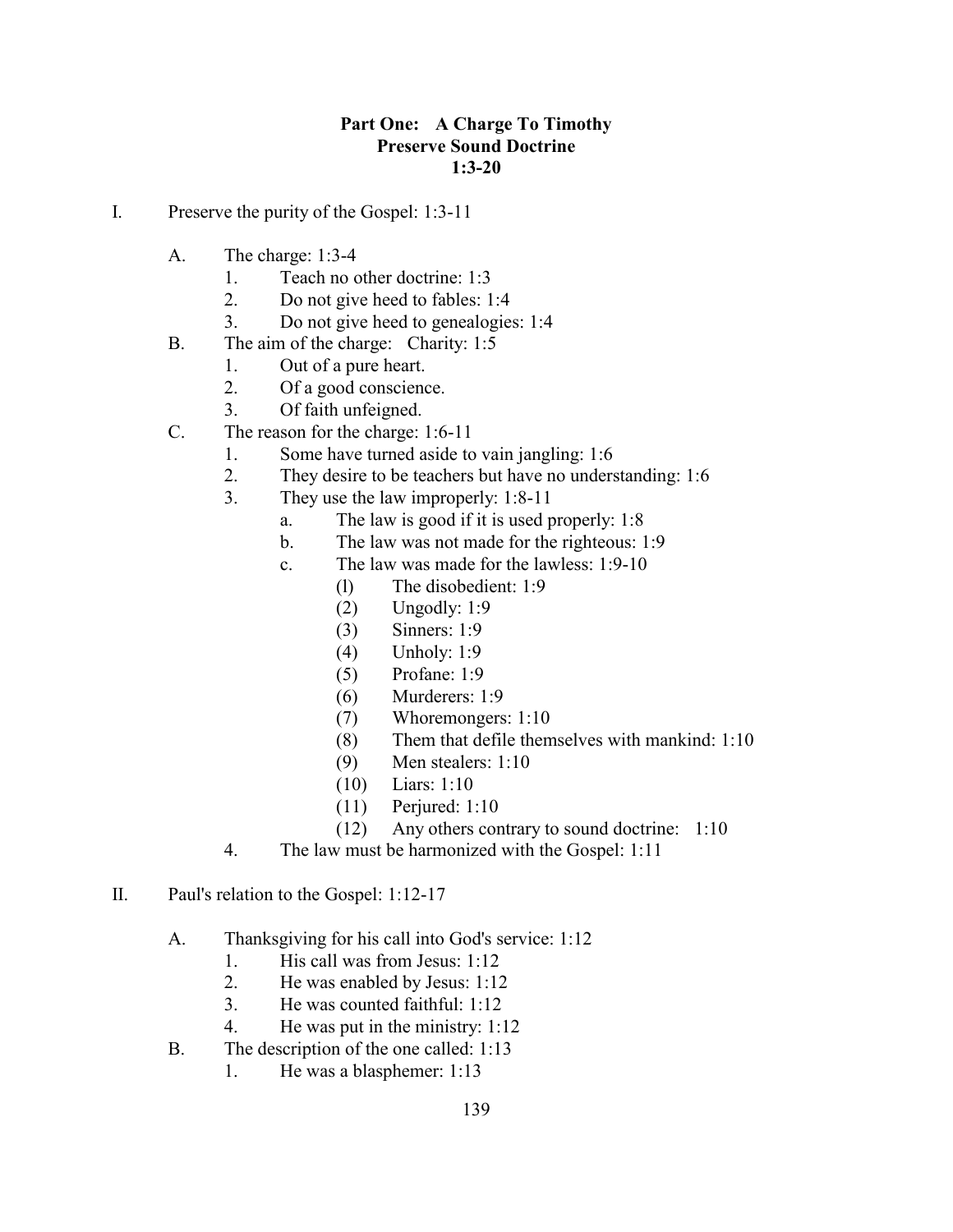- 2. He was a persecutor: 1:13
- 3. He was injurious: 1:13
- 4. But he obtained mercy because he did it ignorantly in unbelief: 1:13
- C. The explanation for his appointment: 1:13-26
	- 1. Due to God's grace: 1:13-14
	- 2. To make him an example to others: 1:15-16
- D. Paul's praise for his relationship to the Gospel: 1:17
- III. Review of the charge of Timothy: 1:18-20
	- A. The committing of the charge: 1:18
	- B. The work of Timothy: 1:18-19
		- 1. War a good warfare: 1:18
		- 2. Hold faith: 1:29
		- 3. Have a good conscience: 1:29-20
			- a. Warning concerning certain men who have lost faith and conscience: 1:29
			- b. Hymenaeus and Alexander who have been delivered to Satan: 1:20

## **Part Two: Organization And Administration Of The Church 2:1-3:13**

- I. Prayer: 2:1-8
	- A. The duty of prayer: 2:1
	- B. The nature of prayer: 2:1
		- 1. Supplication.
		- 2. Prayers.
		- 3. Intercessions.
		- 4. Giving of thanks.
	- C. The scope of prayer: 2:1-2
		- 1. For all men: 2:1
		- 2. For kings: 2:2
		- 3. For all in authority: 2:2
	- D. The results of prayer: 2:2-3
		- 1. A quiet, peaceable life in godliness and honesty: 2:2
		- 2. Approval in God's sight: 2:3
	- E. The mediator of prayer: 2:5-7
		- 1. Jesus Christ the Savior: 2:5-6
		- 2. By this mediator Paul is ordained as a preacher, apostle, and teacher: 2:7
	- F. The universality of prayer: 2:8
		- 1. All men everywhere are to pray: 2:8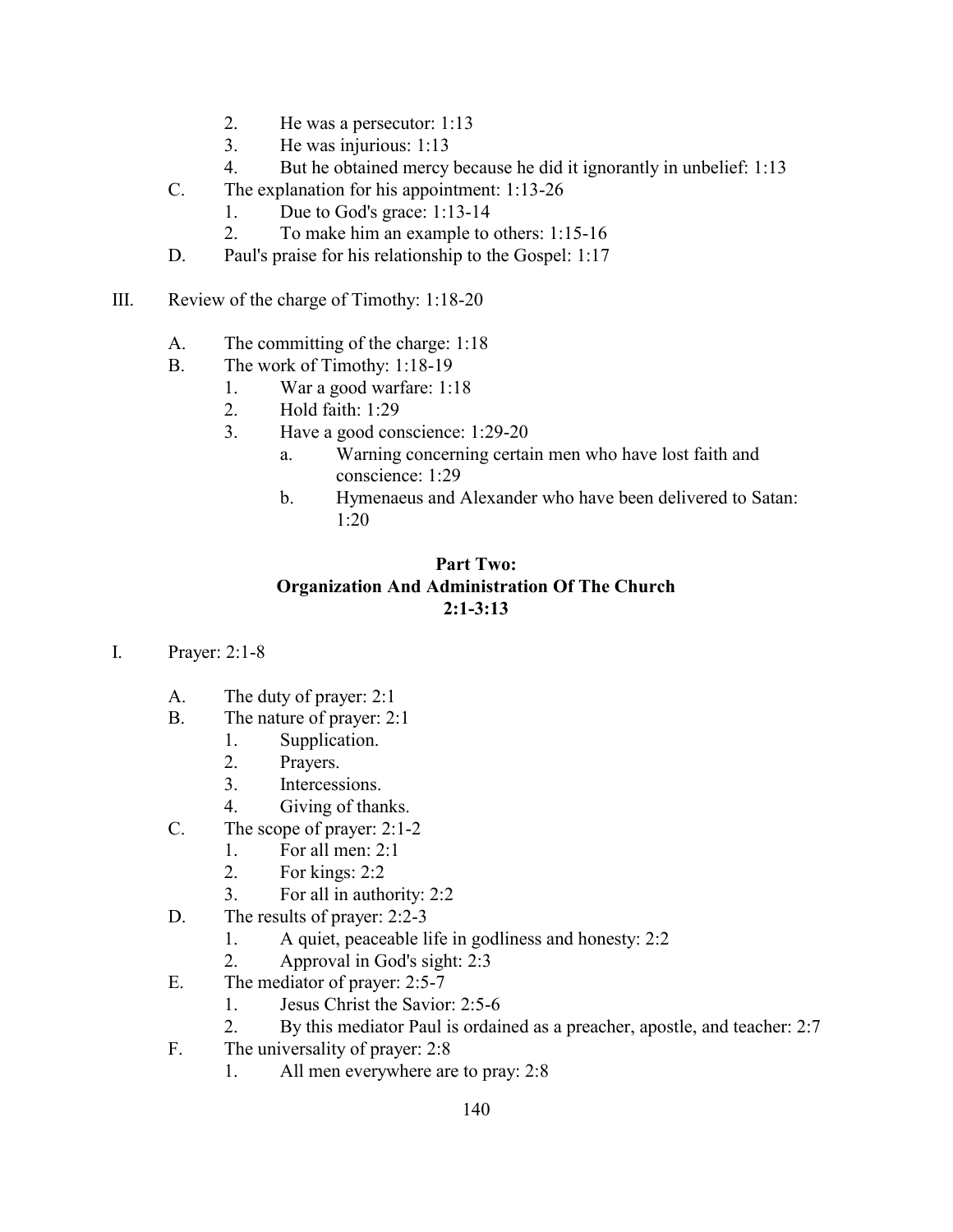- 2. They are to lift up holy hands: 2:8
- 3. They are to pray without wrath and doubting: 2:8
- II. Women in the church: 2:9-15
	- A. Their appearance: 2:9-10
		- 1. Modest apparel: 2:9
		- 2. Emphasis on attitude and good works rather than appearance: 2:9-10
	- B. Their worship: 2:11-12
		- 1. Learn with a humble attitude: 2:11
		- 2. Do not teach in own authority ("usurp" is to take authority to yourself. We should all teach with God's authority, not our own): 2:12
	- C. Their salvation: Although the woman was first deceived, it was through a woman (childbearing) that the Messiah came: 2:13-15
- III. Qualifications of bishops: 3:1-7
	- A. Without reproach (blameless): 3:2
	- B. Husband of one wife: 3:2
	- C. Vigilant: 3:2
	- D. Sober (serious minded): 3:2
	- E. Good behavior, respectable: 3:2
	- F. Given to hospitality: 3:2
	- G. Able to teach: 3:2
	- H. Not given to wine: 3:3
	- I. Not a striker: 3:3
	- J. Patient: 3:3
	- K. Not contentious (not a brawler): 3:3
	- L. Not a lover of money: 3:3
	- M. Not covetous: 3:3
	- N. Must rule his own house well: 3:4-5
	- O. Not a novice (new convert): 3:6
	- P. Must have a good reputation in the unsaved community: 3:7
- IV. Qualifications of deacons: 3:8-13
	- A. Grave, men of dignity: 3:8
	- B. Not double-tongued: 3:8
	- C. Not given to wine: 3:8
	- D. Not a lover of money: 3:8
	- E. Sound doctrine with a pure conscience: 3:9
	- F. Not a novice (new convert): 3:10
	- G. Proven (tested) and found blameless: 3:10
	- H. If married, the husband of a godly wife: (Wives have come to be known as deaconesses.) They are to be: 3:11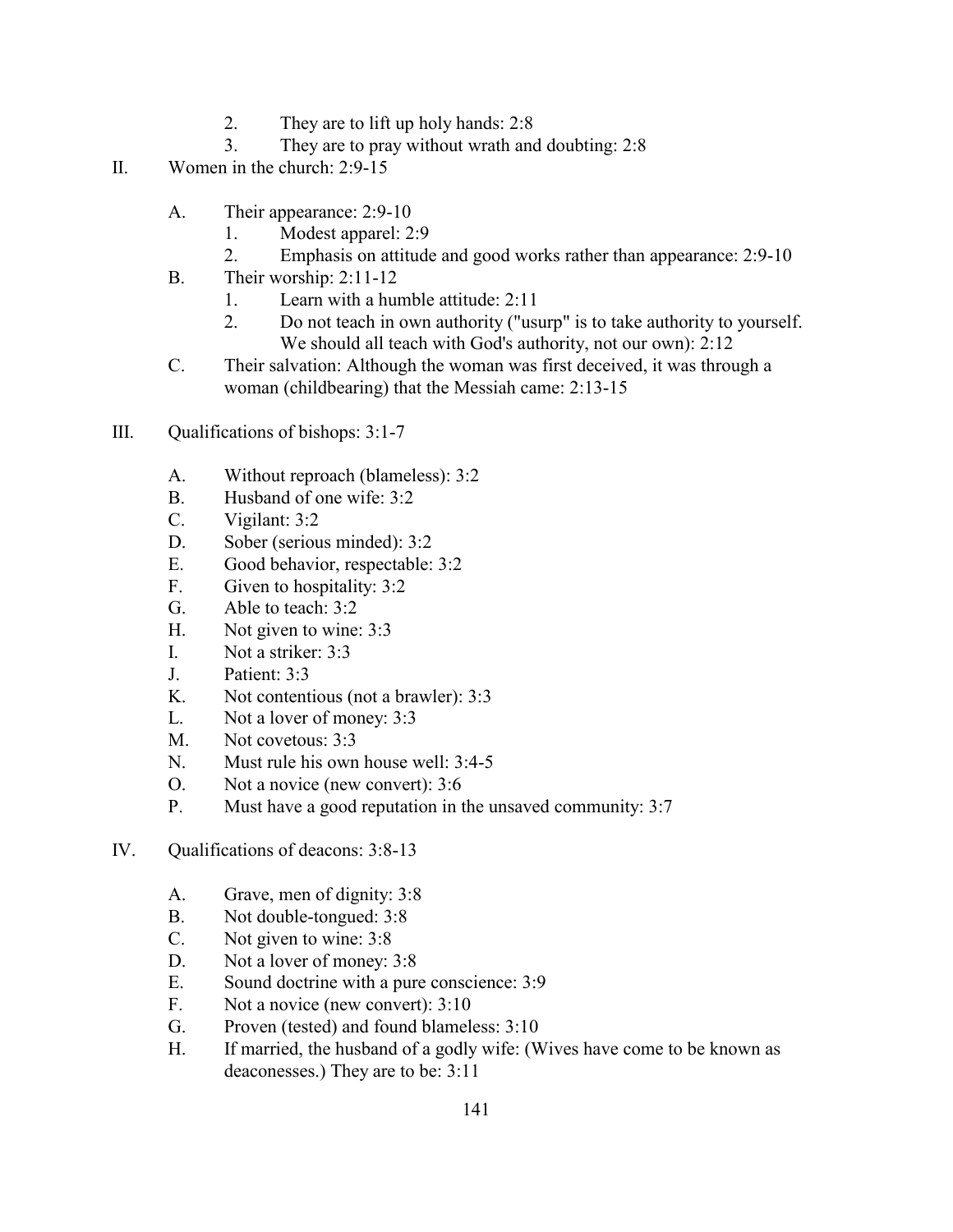- 1. Grave.
- 2. Not slanderers.
- 3. Sober.
- 4. Faithful in all things
- I. The husband of one wife: 3:12
- J. Must rule his own house well: 3:12
- V. Paul's reason for writing: Proper behavior in the church: 3:14-16

## **Part Three: The Minister And His Conduct 4:1-6:21**

- I. The minister and false teaching: 4:1-5
	- A. Some will depart from the faith in the last days: 4:1
	- B. Their errors: 4:1-5
		- 1. Giving heed to seducing spirits: 4:1
		- 2. Giving heed to doctrines of devils: 4:1
		- 3. Speaking lies in hypocrisy: 4:2
		- 4. Having their conscience seared: 4:2
		- 5. Forbidding to marry: 4:3
		- 6. Commanding to abstain from meat: 4:3-5
- II. Miscellaneous instructions on being a good minister: 4:6-16
	- A. Instruct the brethren in sound doctrine: 4:6
	- B. Refuse fables: 4:6
	- C. Exercise thyself to godliness: 4:7-8
	- D. Accept faithful sayings: 4:9
	- E. Labor and suffer for God: 4:10
	- F. Command and teach sound doctrine: 4:11
	- G. Do not let your youth be despised, but be an example of believers: 4:12
		- 1. In word.
		- 2. In conversation.
		- 3. In charity.
		- 4. In spirit.
		- 5. In faith.
		- 6. In purity.
	- H. Give attention to: 4:13
		- 1. Reading.
		- 2. Exhortation.
		- 3. Doctrine.
	- I. Neglect not the gift within thee: 4:14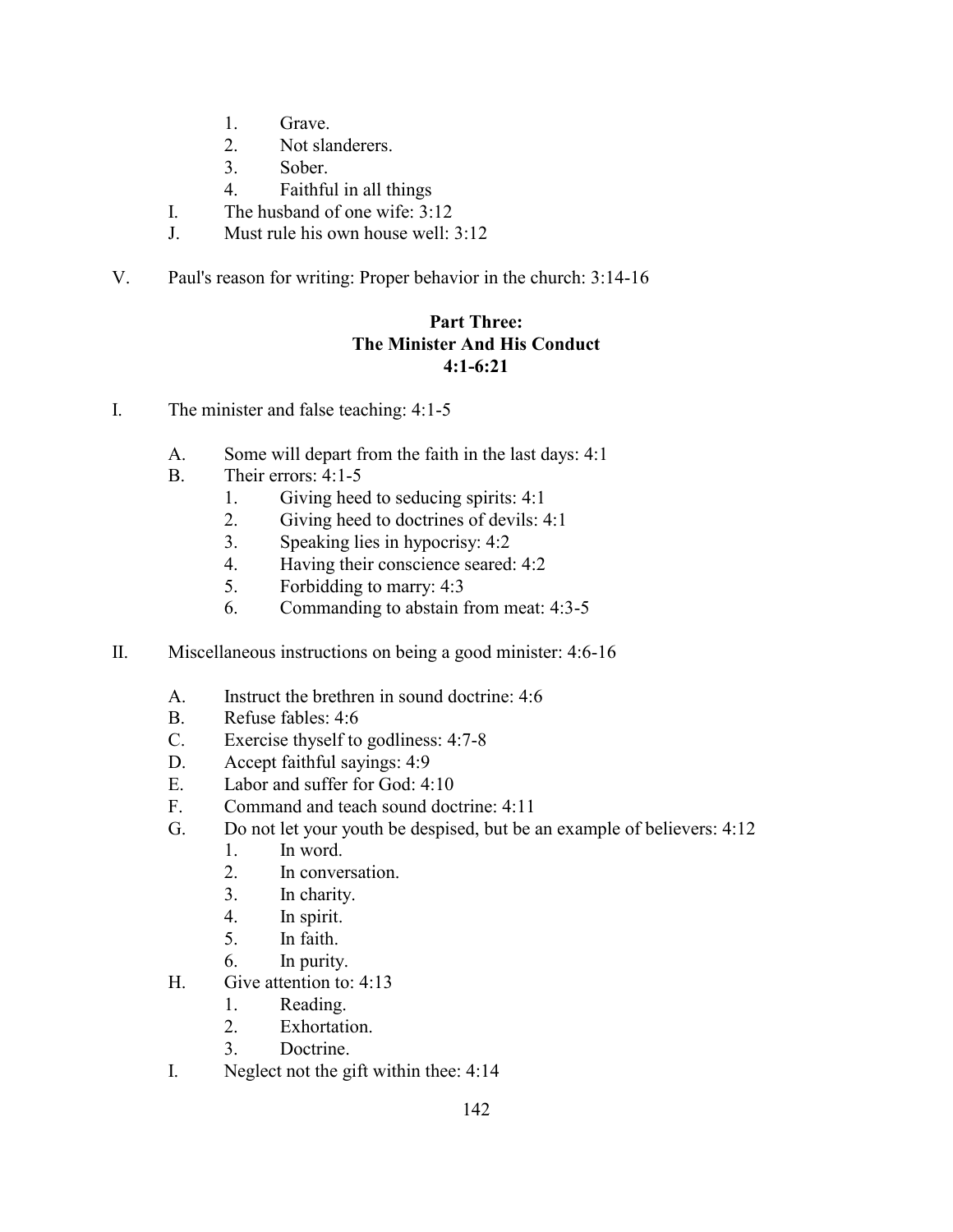- J. Meditate and give yourself wholly to these things: 4:15
- K. Take heed to yourself and doctrine: 4:16
	- 1. Continue in sound doctrine.
	- 2. You will save yourself.
	- 3. You will save those who hear you.
- III. The minister and his conduct towards various groups in the church: 5:1-6:10
	- A. Older and younger: 5:1-2
		- 1. Treat an elder as a father: 5:1
		- 2. Treat younger men as brothers: 5:1
		- 3. Treat elderly women as mothers: 5:2
		- 4. Treat younger women as sisters with purity: 5:2
	- B. Widows: 5:3-16
		- 1. Honor those who are widows indeed: 5:3
		- 2. Responsibilities of relatives of widows: 5:4
		- 3. Definition of a "widow indeed": 5:5-6
			- a. Desolate: 5:5
			- b. Trusts in God: 5:5
			- c. Continues in supplication and prayer: 5:5
			- d. Does not live in worldly pleasure: 5:6
		- 4. Responsibilities of relatives of widows continued: 5:7-8
		- 5. Qualifications for "widows indeed": 5:9-13
			- a. A select number who are dedicating their lives to God: 5:9
			- b. Not under three score years old: 5:9
			- c. Wife of one man: 5:9
			- d. Well reported of for her good works: 5:9
				- (l) Raised her children.
				- (2) Lodged strangers.
				- (3) Washed the saint's feet.
				- (4) Relieved the afflicted.
				- (5) Diligently followed every good work.
		- 6. Those not qualified: Younger widows: 5:11-15
			- a. They will marry again: 5:11
			- b. This would result in breaking their vow to be dedicated to God's service: 5:12
			- c. They would engage in improper conduct: 5:13
				- (l) Idleness.
				- (2) Wandering from house to house.
				- (3) Tattlers.
				- (4) Busybodies.
				- (5) Speaking things they should not.
		- 7. Instructions to younger widows not in this group of dedicated older widows: 5:16-17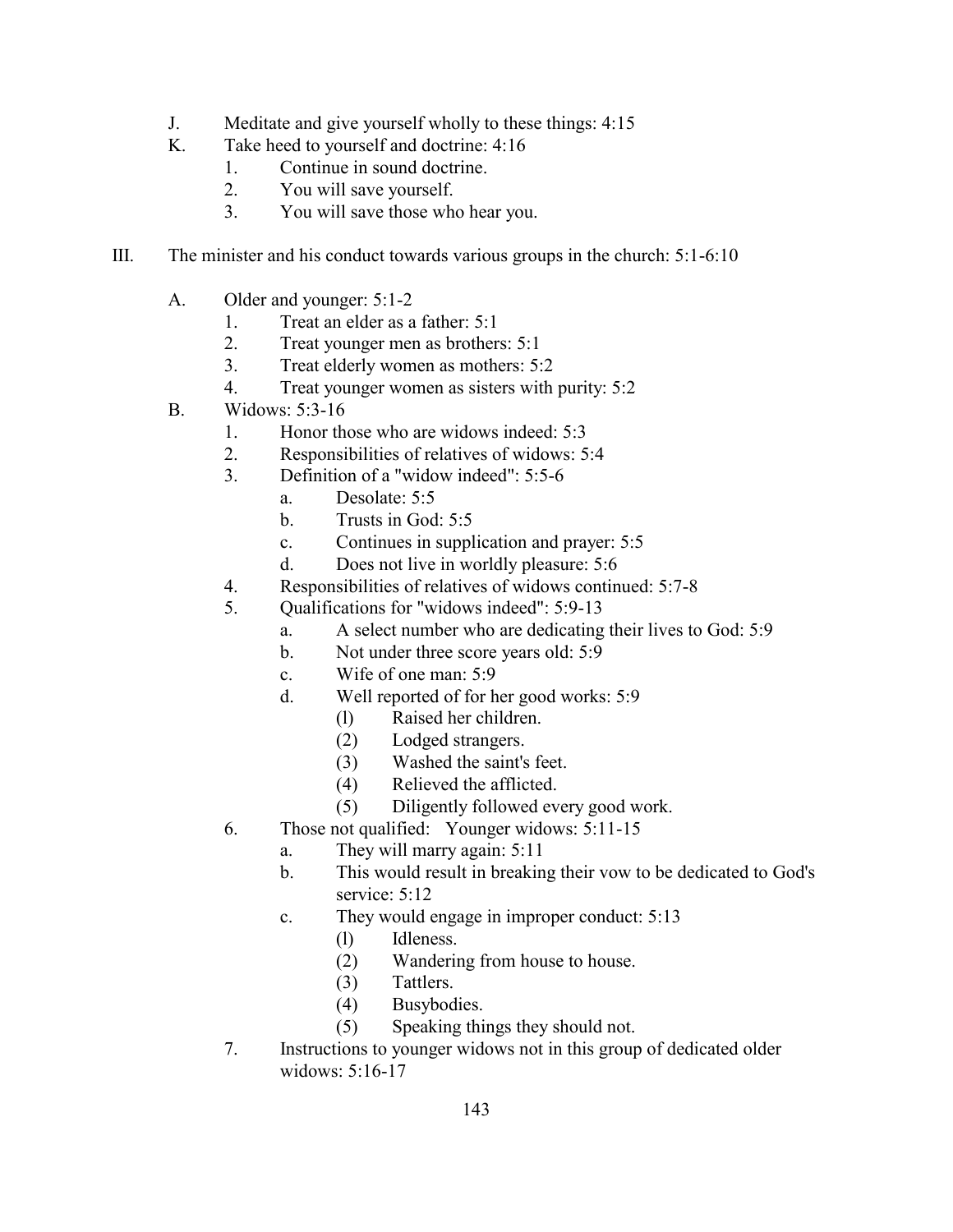- a. Marry: 5:16
- b. Bear children: 5:16
- c. Guide the house: 5:16
- d. Live beyond reproach: 5:16
- e. Warning that some have turned aside after Satan: 5:17
- C. Elders: 5:17-25
	- 1. Honor those who rule well: 5:17
	- 2. Provide for those who labor full time in this position: 5:17-18
	- 3. Those who have not ruled well: 5:19-20
		- a. Accusation must be by more than one witness: 5:19
		- b. They are to be rebuked before the assembly: 5:20
- D. Miscellaneous: 5:21-25
	- 1. Do not be in a hurry in the laying on of hands: 5:21
	- 2. Do nothing by partiality: 5:21
	- 3. Do not partake in the sins of others: 5:22
	- 4. Keep yourself pure: 5:22-23
	- 5. Recognize that judgment belongs to God: 5:24-25
		- a. Some sin is judged now, some later: 5:24
		- b. Some good works are apparent now, some later: 5:25
- E. Servants: 6:1-8
	- 1. Honor masters: 6:1
	- 2. Do not take advantage of masters who are believers: 6:2
- F. All men:
	- 1. If they teach contrary to sound doctrine of Jesus they are (3):
		- a. Proud: 6:4.
		- b. Know nothing: 6:4
		- c. Dispute over questions and strife of words from which come: 6:4-5
			- (1) Envy: 6:4
			- (2) Strife: 6:4
			- (3) Railings: 6:4
			- (4) Evil surmising: 6:4
			- (5) Perverse disputing of men of corrupt minds and destitute of the truth, supposing that gain is godliness: 6:5
	- 2. Withdraw yourself from these type of men: 6:5
	- 3. Godliness with contentment is great gain: 6:6-7
		- a. We came into the world without anything: 6:7
		- b. We can take nothing out of the world: 6:7
		- c. We should be content to have our basic needs met: 6:8
- G. Rich: 6:9-19
	- 1. The problems of the rich: 6:9
		- a. They fall into temptation.
		- b. They fall into snares.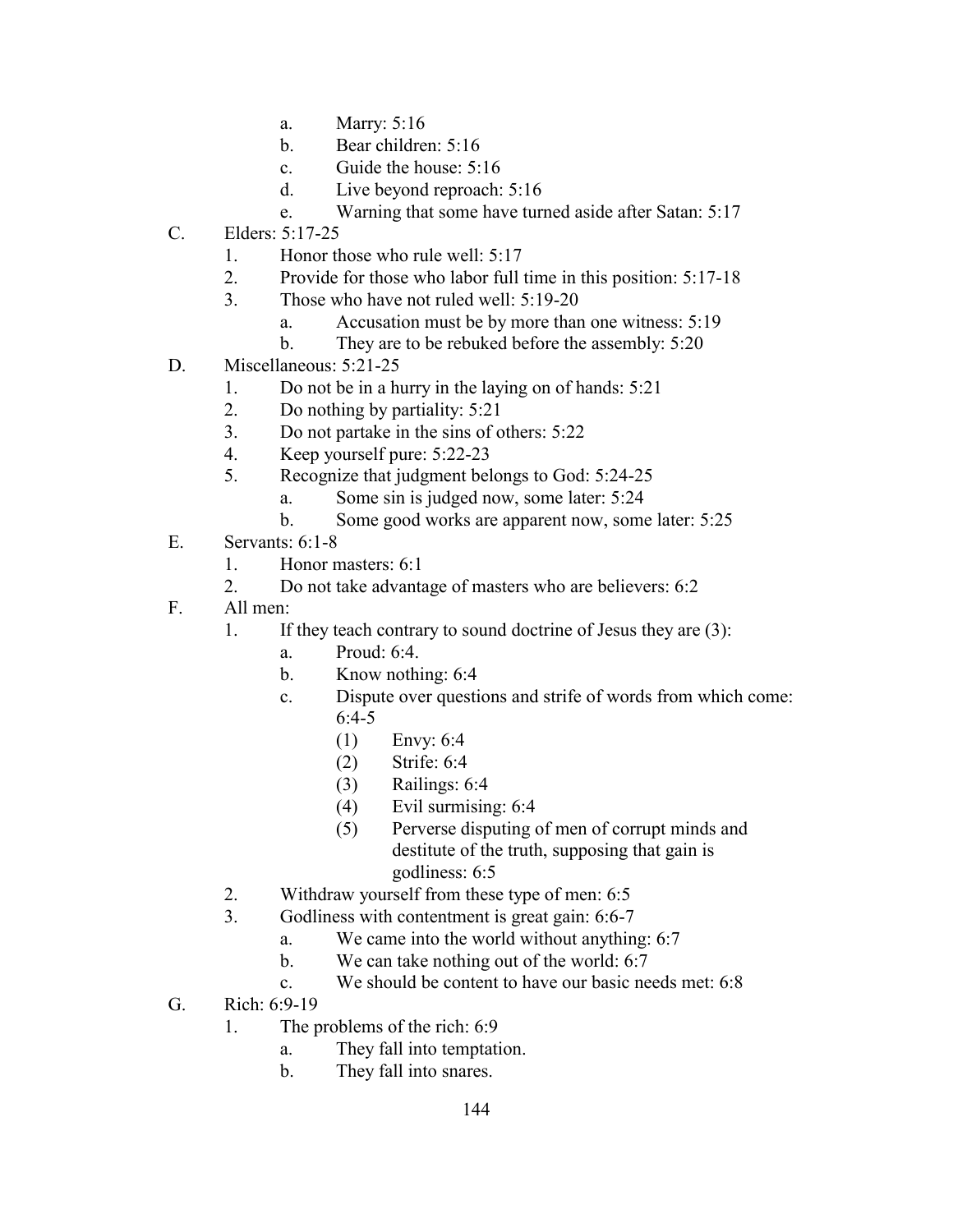- c. They engage in foolish and hurtful lusts.
- d. They drown in destruction and perdition.
- 2. The wrong motive of the rich: 6:10
	- a. The love of money.
	- b. Covetousness which results in erring from the faith and many sorrows.
- 3. Response of the minister towards riches: 6:11-19
	- a. Flee these things: 6:11
	- b. Follow after: 6:11
		- (l) Righteousness.
		- (2) Godliness.
		- (3) Faith.
		- (4) Love.
		- (5) Patience.
		- (6) Meekness.
	- c. Fight the good fight of faith: 6:12
	- d. Lay hold on eternal life: 6:12
		- (l) By which you are called.
		- (2) By which you have a good testimony before others.
	- e. Keep this commandment: 6:13-16
		- (l) Without spot: 6:14
		- (2) Unrebukeable: 6:14
		- (3) Until the appearing of Jesus: 6:14-16
	- f. Charge them that are rich in this world: 6:17-19
		- (l) That they be not high minded: 6:17
		- (2) Not to trust in uncertain riches but in God: 6:17
		- (3) Do good: 6:18
		- (4) Be rich in good works: 6:18
		- (5) Be ready to distribute to others: 6:18
		- (6) Be willing to communicate: 6:18
		- (7) Lay up an eternal foundation: 6:19
		- (8) Lay hold on eternal life: 6:19
- IV. Conclusion: 6:20-21
	- A. Keep that which is committed to your trust: 6:20
	- B. Avoid profane and vain babblings: 6:20
	- C. Avoid oppositions which are falsely called "science" through which some have erred: 6:21
	- D. Grace be with you: 6:21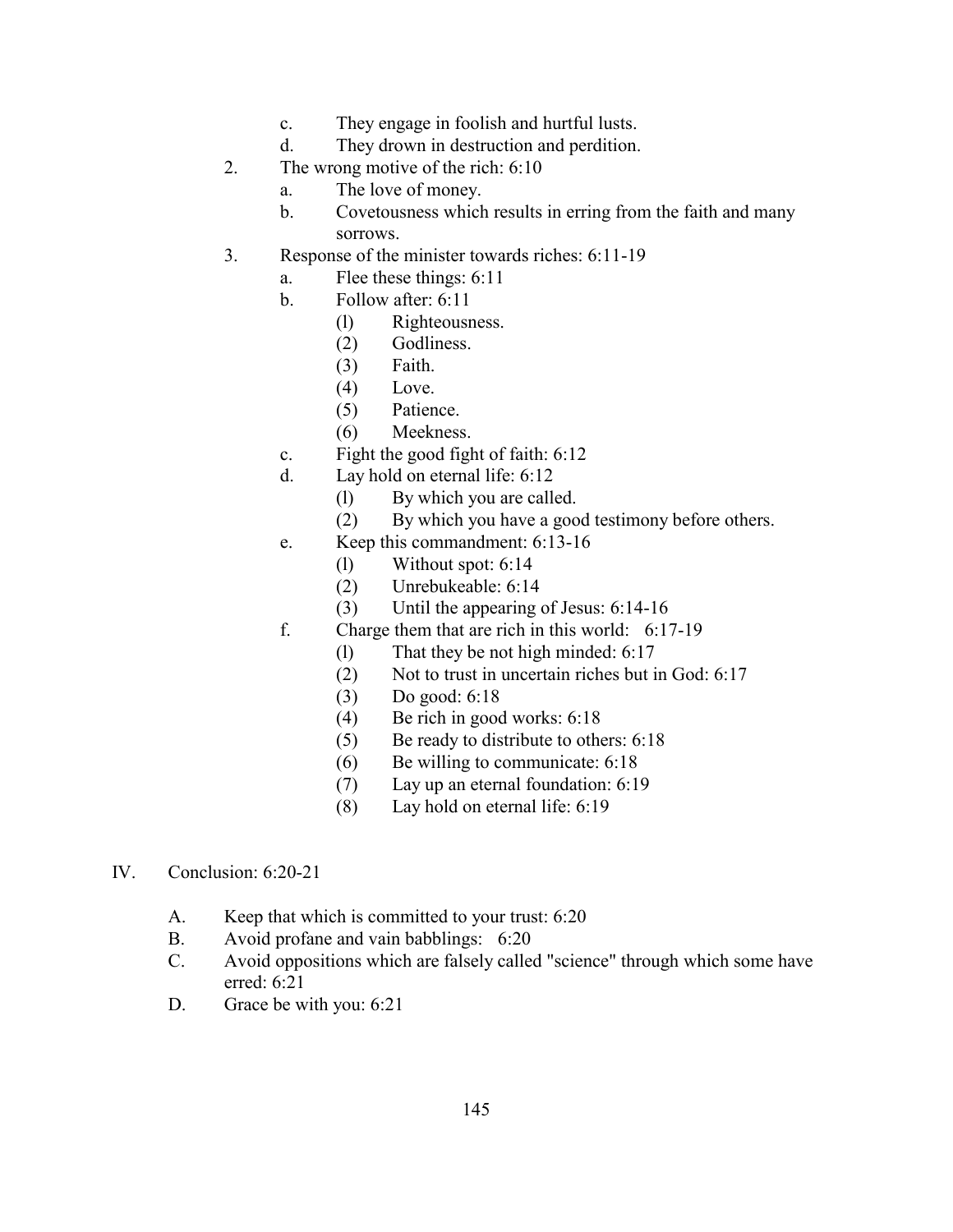#### **II TIMOTHY**

#### **INTRODUCTION**

#### **AUTHOR**: Paul

#### **TO WHOM**: Timothy

**PURPOSE**: Paul wrote this book from prison to challenge Timothy to assume responsibility for the ministry which the apostle was handing over due to his forthcoming death. Paul knew he would soon be executed for his faith.

**KEY VERSE**: II Timothy 2:2

**LIFE AND MINISTRY PRINCIPLE**: The divine pattern for multiplication of the Gospel message is "each one teach one to reach one."

**MAIN CHARACTERS**: Paul, Timothy, Phygellus, Hermogenes, Onesiphorus, Hymenaeus, Philetus, Demas, Titus, Luke, Mark, Tychicus, Alexander, Prisca, Aquila, Erastus, Trophimus, Eubulus, Pudens, Linus, Claudia, Jannes, Jambres, Moses.

#### **OUTLINE**

- I. Introduction: 1:1-2
	- A. From: Paul: 1:1
		- 1. An apostle.
		- 2. According to the promise of life which is in Jesus.
	- B. To: Timothy: 1:2
		- 1. A son in the faith.
		- 2. Grace, mercy, and peace from God and Jesus.
- II. Thanksgiving: 1:3-5
	- A. Gratitude to God: 1:3
	- B. Reasons for his gratitude: 1:3-5
		- 1. His memory of Timothy: 1:3
			- 2. His longing for Timothy: 1:4
			- 3. His memory of Timothy's steadfast faith: 1:5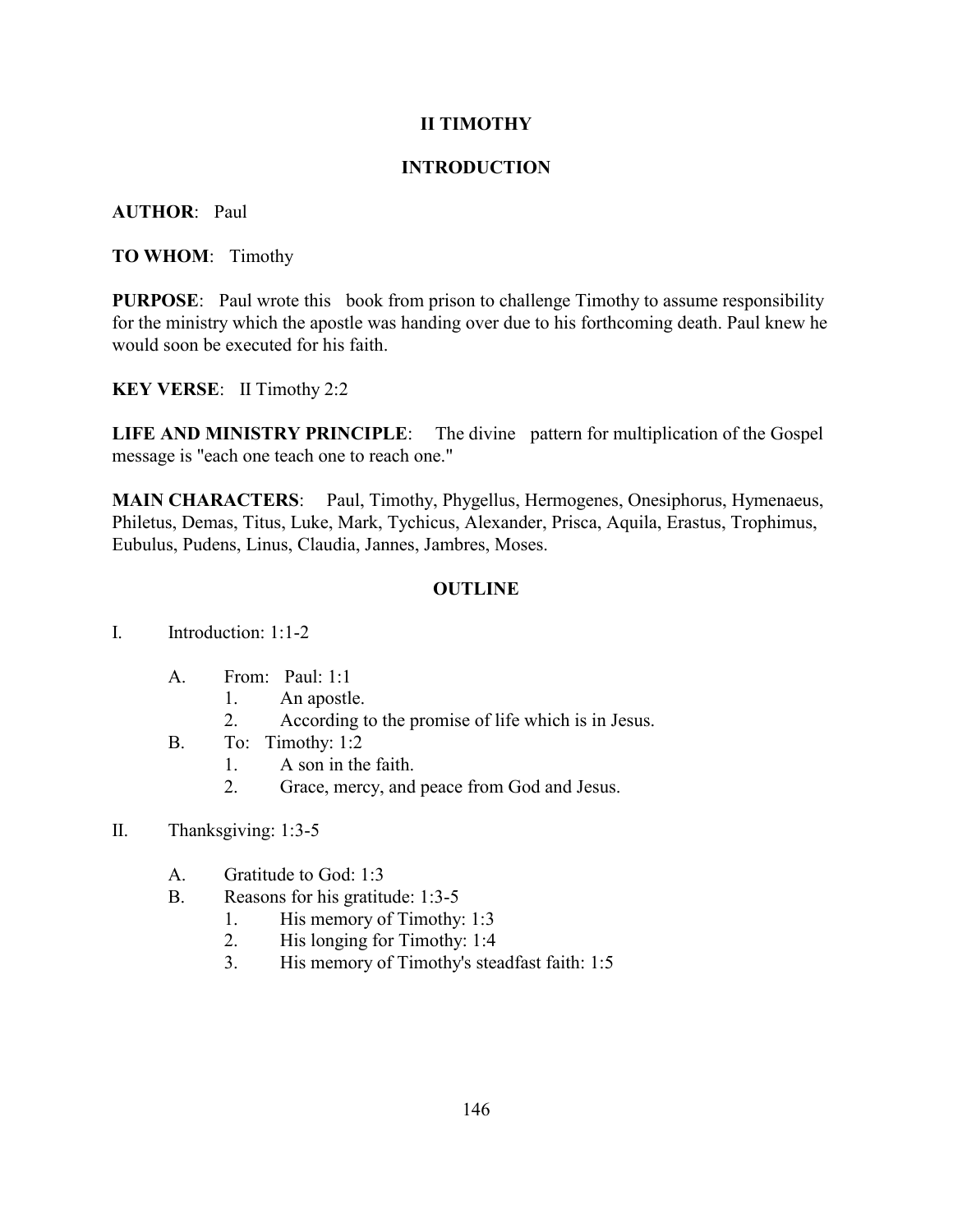- III. Exhortation to faithful ministry: 1:6-2:13
	- A. Use your spiritual gifts: 1:6
	- B. Have a courageous attitude: 1:7-8
		- 1. Do not be fearful: 1:7
		- 2. Have a spirit of power, love, and a sound mind: 1:7
		- 3. Do not be ashamed of your testimony: 1:8
		- 4. Be a partaker of the afflictions of the Gospel according to the power of God: 1:8
	- C. Recognize your calling: 1:9-12
		- 1. It is from God: 1:9
		- 2. It is through salvation, not works: 1:9
		- 3. It is to accomplish God's purpose: 1:9
		- 4. It is through the grace of God: 1:9
		- 5. It is based on Jesus Christ: 1:10-11
		- 6. It will bring suffering: 1:12
		- 7. It is based on eternal values: 1:12
- IV. Exhortation to sound doctrine: 2:13-26
	- A. Hold it fast: 1:13-14
	- B. The reason for the exhortation: 1:15-18
		- 1. The turning away from sound doctrine by those in Asia: Phyge11us and Hermogenes: 1:15
			- 2. The mercy of Onesiphrous: 1:16-18
	- C. The commission of sound doctrine to others: 2:1-2
		- 1. To faithful men: 2:2
		- 2. Who will be able to teach others: 2:2
	- D. The guarding of sound doctrine like a soldier: 2:3-4
		- 1. Endure hardness: 2:3
		- 2. Do not get entangled with the affairs of this life: 2:4
		- 3. Please him who hath chosen him to be a soldier: 2:4
	- E. Striving for sound doctrine like an athlete: 2:5
	- F. Laboring for sound doctrine like a farmer: 2:6
	- G. The duty regarding sound doctrine: 2:7
	- H. Suffering for sound doctrine: 2:8-13
		- 1. Based on the example of Jesus: 2:8
		- 2. Suffering does not stop sound doctrine: 2:9
		- 3. If we are dead with him, we will live with him: 2:10
		- 4. If we suffer we will reign: 2:12
		- 5. If we deny Him, He will deny us: 2:12
		- 6. If we believe not, yet He abides faithful: 2:13
	- I. Do not strive over unimportant issues: 2:14
	- J. Study sound doctrine in order to: 2:15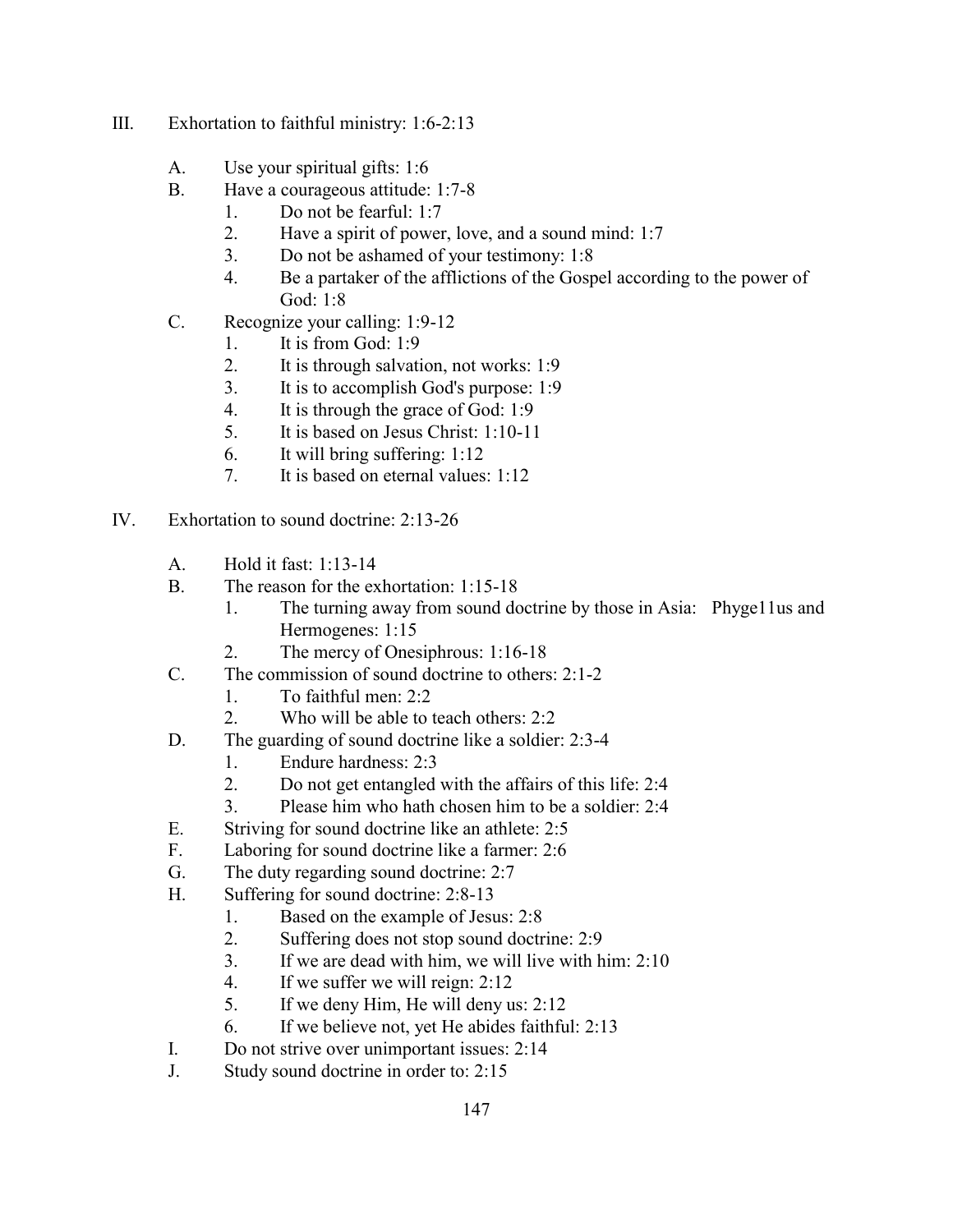- 1. Be approved by God.
- 2. Not be ashamed.
- 3. Rightly divide the word of truth.
- K. Shun profane and vain babblings: 2:16-18
	- 1. They increase to more ungodliness: 2:16
	- 2. Hymenaeus and Philetus are examples of this: 2:17-18
- 1. Establish yourself on the true foundation: 2:19
	- 1. In Christ.
	- 2. In righteousness.
- M. Be a vessel of honor: 2:20-21
- N. Flee youthful lusts: 2:22
- O. Follow after: 2:22
	- 1. Righteousness.
	- 2. Faith.
	- 3. Charity.
	- 4. Peace.
	- 5. Godly associates.
- P. Avoid foolish and unlearned questions: 2:23-26
	- 1. They gender strife: 2:23
	- 2. The servant of God must not strive but must: 2:24-26
		- a. Be gentle to all men: 2:24
		- b. Able to teach: 2:24.
		- c. Patient: 2:24
		- d. Instructing in meekness to repentance: 2:25-26
- V. Exhortation for the last days: 3:1-4:8
	- A. Announcement of coming perilous times: 3:1
	- B. Description of evil men of last days: 3:2-7
		- 1. Lovers of their own selves: 3:2
			- 2. Covetous: 3:2
			- 3. Boasters: 3:2
			- 4. Proud: 3:2
			- 5. Blasphemers: 3:2
			- 6. Disobedient to parents: 3:2
			- 7. Unthankful: 3:2
			- 8. Unholy: 3:2
			- 9. Without natural affection: 3:3
			- 10. Trucebreakers: 3:3
			- 11. False accusers: 3:3
			- 12. Incontinent: 3:3
			- 13. Fierce: 3:3
			- 14. Despisers of those that are good: 3:3
			- 15. Traitors: 3:4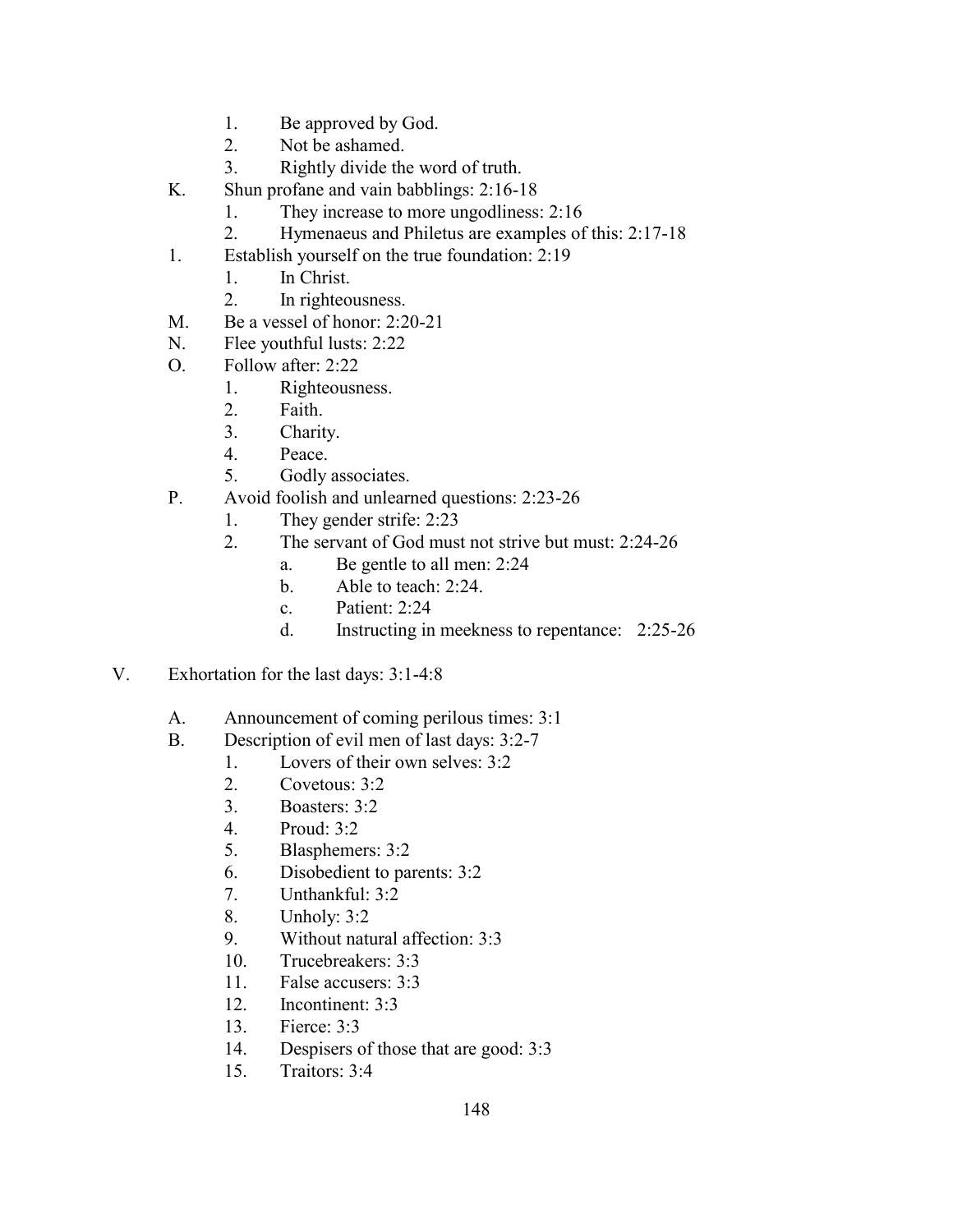- 16. Heady: 3:4
- 17. High minded: 3:4
- 18. Lovers of pleasures more than lovers of God: 3:4
- 19. Having a form of godliness but denying the power thereof: 3:5
- 20. Creep into houses and lead captive silly women: 3:6
- 21. Laden with sins: 3:6
- 22. Led away with lust: 3:6
- 23. Ever learning but never able to come to the knowledge of truth: 3:7
- C. Jannes and Jambres as an example of such evil men: 3:8
	- 1. Withstood Moses.
	- 2. Resisted the truth.
	- 3. Men of corrupt minds.
	- 4. Reprobate concerning the faith.
- D. The limitation on such evil men: 3:9
	- 1. They will proceed no further.
	- 2. Their folly will be made manifest to all.
- E. Persecution in the last days: 3:10-12
	- 1. Paul as an example of one who has borne persecution: 3:10-11
		- a. His doctrine, manner of life, purpose, faith, long suffering, charity, and patience endured the persecution: 3:10
		- b. God delivered him from persecution in Antioch, Iconium, and Lystra: 3:11
	- 2. All who live godly will suffer persecution: 3:12
- F. Deteriorating conditions of the last days: 3:13
	- 1. Evil men and seducers shall wax worse: 3:13
	- 2. They will deceive others: 3:13
	- 3. They will be deceived themselves: 3:14
- G. The response of the minister to the conditions of the last days: 3:14-4:5
	- 1. Continue in sound doctrine: 3:14-15
	- 2. Be established in the Scriptures: 3:15-17
		- a. They will make you wise unto salvation through faith in Jesus: 3:15
		- b. They were given by inspiration of God: 3:16
		- c. They are profitable: 3:16
			- (l) For doctrine.
			- (2) For reproof.
			- (3) For correction.
			- (4) For instruction in righteousness.
		- d. The Word results in perfection: 3:17
		- e. The Word results in equipping for good works: 3:17
- H. Hold the sacred charge: 4:1
- I. Preach the Word: 4:2
- J. Be ready in season and out: 4:2
- K. Reprove, rebuke, exhort with long suffering and doctrine: 4:2-4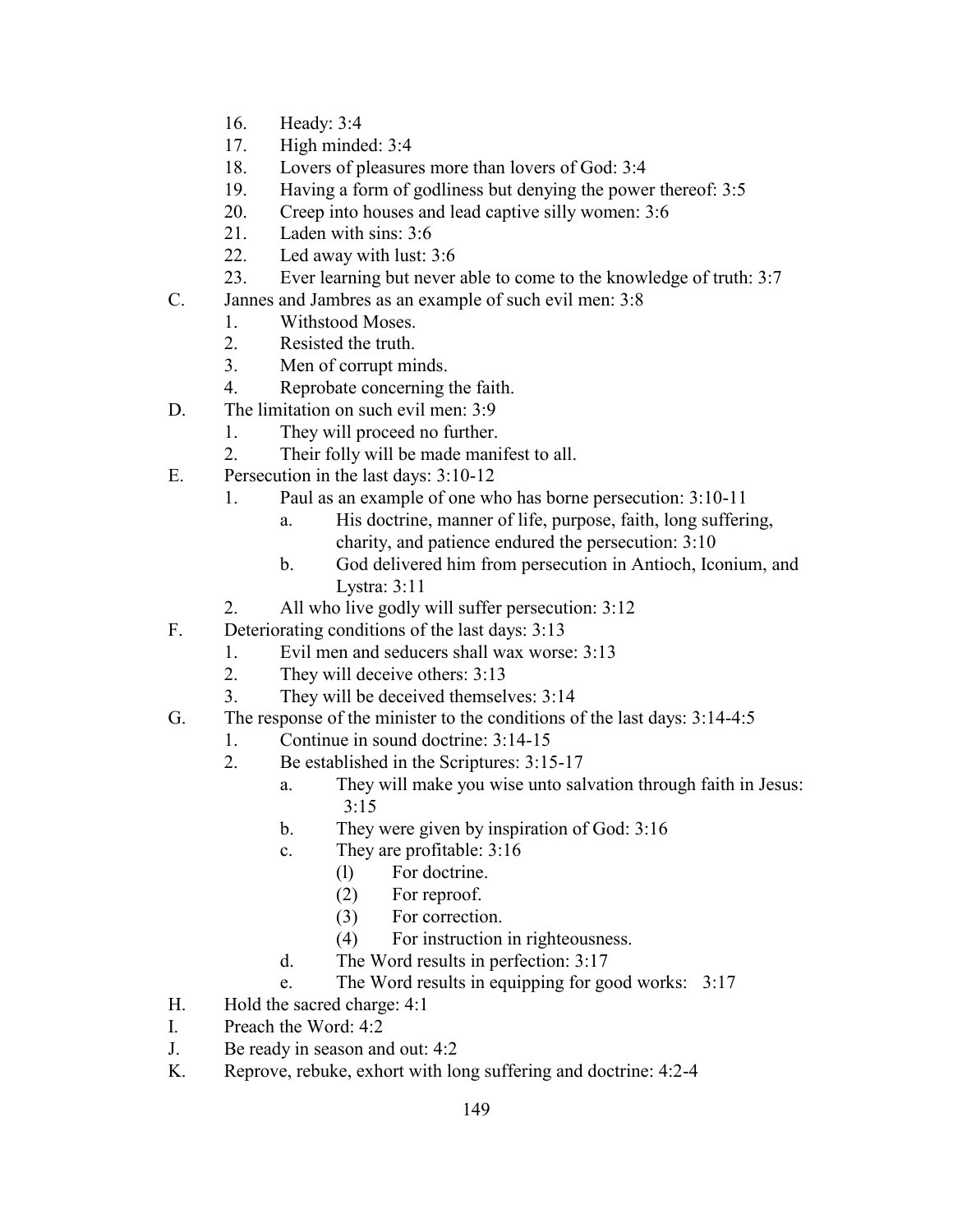- 1. This is necessary because the time will come when they will not endure sound doctrine: 4:3
- 2. They will want teachers who teach what they want to hear: 4:3
- 3. They will turn away from the truth: 4:4
- 4. They will be turned unto fables: 4:4
- L. Watch in all things: 4:5
- M. Endure affliction: 4:5
- N. Do the work of an evangelist: 4:5
- O. Make full proof of your ministry: 4:5
- VI. Conclusion: 4:6-22
	- A. Paul's testimony: 4:6-8
		- 1. He is ready and facing death: 4:6
		- 2. He has fought a good fight: 4:7
		- 3. He has finished the plan for his life: 4:7
		- 4. He has kept the faith: 4:7
		- 5. There is a reward laid up for him: 4:8
		- 6. There is a reward laid up for those who follow his example: 4:8
	- B. A request for Timothy to come: 4:9-13
		- 1. The request to come: 4:9
		- 2. The reason: 4:10-12
		- 3. Instructions for what to bring: 4:13
- VII. Paul's trials: 4:14-18
	- A. The evil done by Alexander: 4:14-15
	- B. Paul had to stand alone at first: 4:16
	- C. But God stood with him through the trial: 4:17
	- D. God will stand with him in future trials: 4:18
- VIII. Conclusion: 4:19-22
	- A. Salutations to Prisca, Aquila, and the household of Onesiphrous: 4:19
	- B. News regarding Paul's companions: 4:20
	- C. A final appeal for Timothy to come: 4:21
	- D. Special greetings: 4:21
	- E. Benediction: 4:22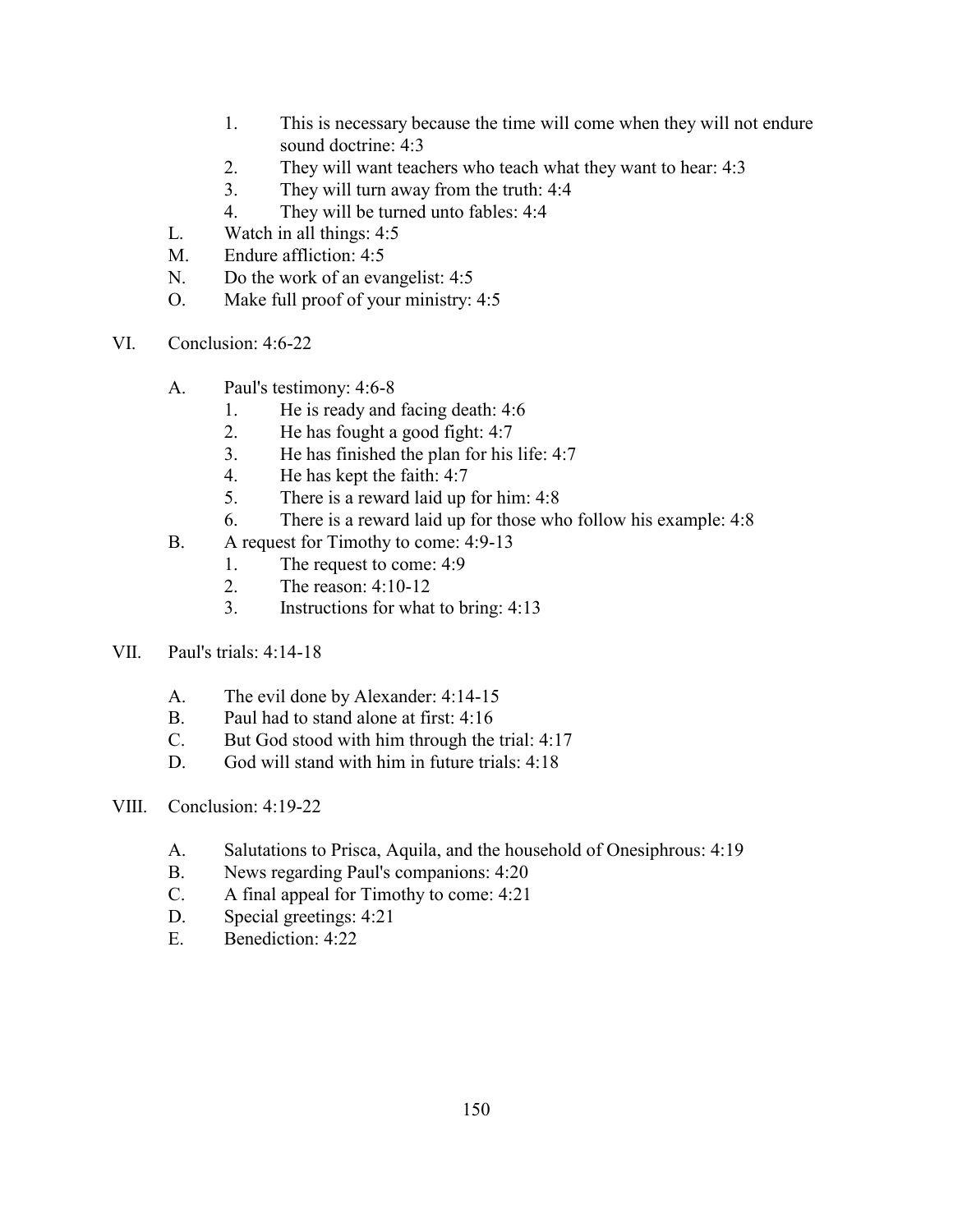1. Who was the author of the books of I and II Timothy?

2. State the purpose for the book of I Timothy.

3. To whom was the book of I Timothy written?

4. State the Life and Ministry Principle of the book of I Timothy.

5. From memory, write the Key Verse of I Timothy.

6. State the purpose for the book of II Timothy.

7. To whom was the book of II Timothy written?

8. State the Life and Ministry Principle of the book of II Timothy.

 $\mathcal{L}_\text{max} = \mathcal{L}_\text{max} = \mathcal{L}_\text{max} = \mathcal{L}_\text{max} = \mathcal{L}_\text{max} = \mathcal{L}_\text{max} = \mathcal{L}_\text{max} = \mathcal{L}_\text{max} = \mathcal{L}_\text{max} = \mathcal{L}_\text{max} = \mathcal{L}_\text{max} = \mathcal{L}_\text{max} = \mathcal{L}_\text{max} = \mathcal{L}_\text{max} = \mathcal{L}_\text{max} = \mathcal{L}_\text{max} = \mathcal{L}_\text{max} = \mathcal{L}_\text{max} = \mathcal{$ 

 $\mathcal{L}_\text{max} = \mathcal{L}_\text{max} = \mathcal{L}_\text{max} = \mathcal{L}_\text{max} = \mathcal{L}_\text{max} = \mathcal{L}_\text{max} = \mathcal{L}_\text{max} = \mathcal{L}_\text{max} = \mathcal{L}_\text{max} = \mathcal{L}_\text{max} = \mathcal{L}_\text{max} = \mathcal{L}_\text{max} = \mathcal{L}_\text{max} = \mathcal{L}_\text{max} = \mathcal{L}_\text{max} = \mathcal{L}_\text{max} = \mathcal{L}_\text{max} = \mathcal{L}_\text{max} = \mathcal{$ 

9. From memory, write the Key Verse of II Timothy.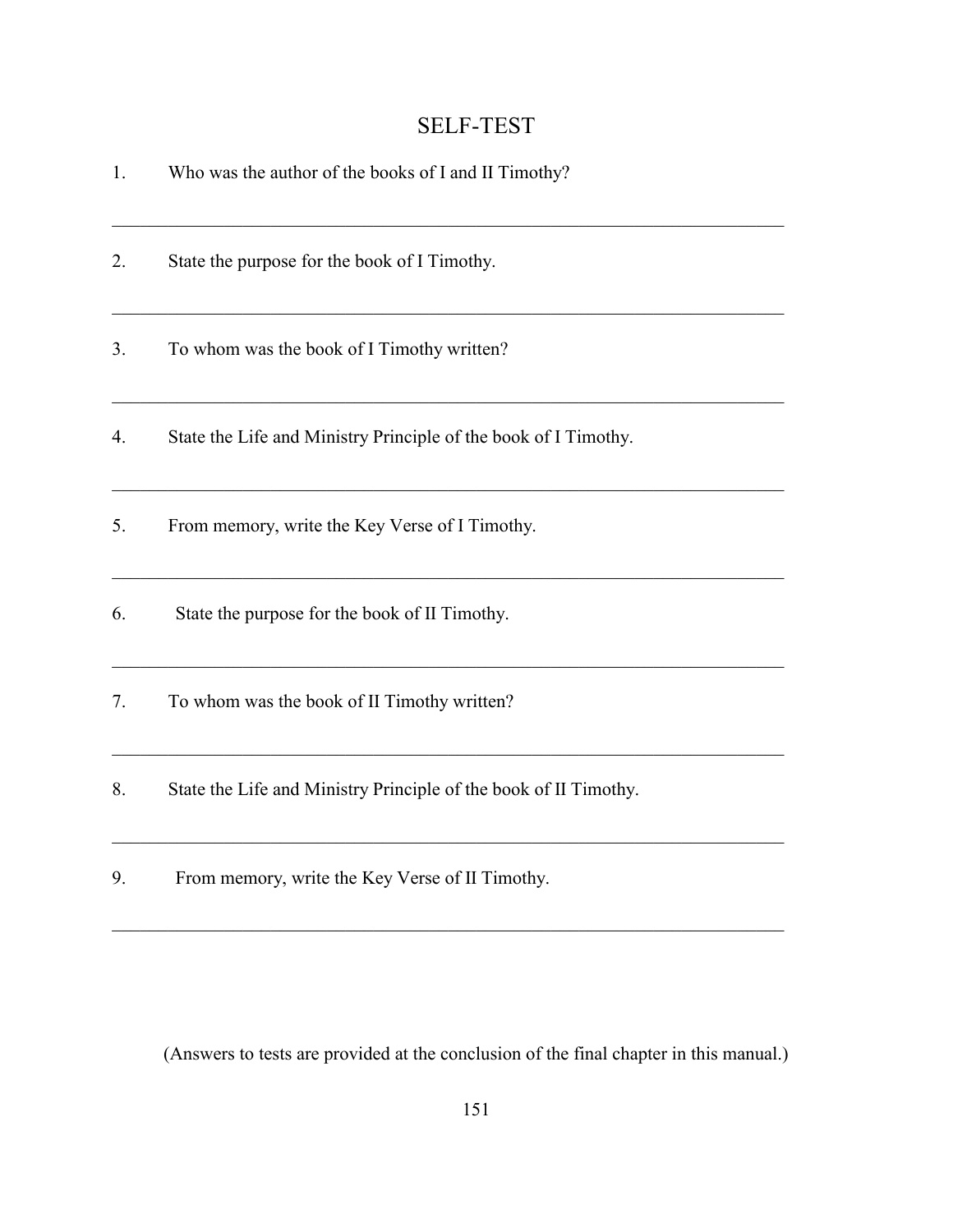- 1. Study the use of the word "charge" in I and II Timothy. What are the things Paul charges Timothy to do?
- 2. Study the word "faith" used in these two books. What does Paul say regarding the faith?
- 3. These books contain much about the ministry of teaching. Study all Paul writes regarding teachers, teaching, and the responsibility to teach.
- 4. Study the word "godliness" in I and II Timothy. Summarize what is taught regarding godliness.
- 5. Believers are compared to several things in the book of II Timothy: A soldier (2:3), an athlete  $(2:5)$ , a farmer  $(2:6)$ , a student  $(2:15)$ , a vessel  $(2:21)$ , and a servant  $(2:24)$ .
- 6. Read Paul's summary and evaluation of his own ministry: II Timothy 4:6-8
- 7. Study the qualifications for elders and deacons given in I Timothy 3:1-13.
- 8. Study the life of Timothy. In addition to the information on Timothy in the books of I and II Timothy, study the following passages:

-Acts 13:5; 14:19-20; 16:1-3; 17:14; 19:22; 20:4 -I Corinthians 4:17; 9:20; 16:10 -II Corinthians 1:1,19 -I Thessalonians 3:2,6 -Philippians 1:1; 2:19-23 -Colossians 1:1 -Philemon 1:1 -Hebrews 13:23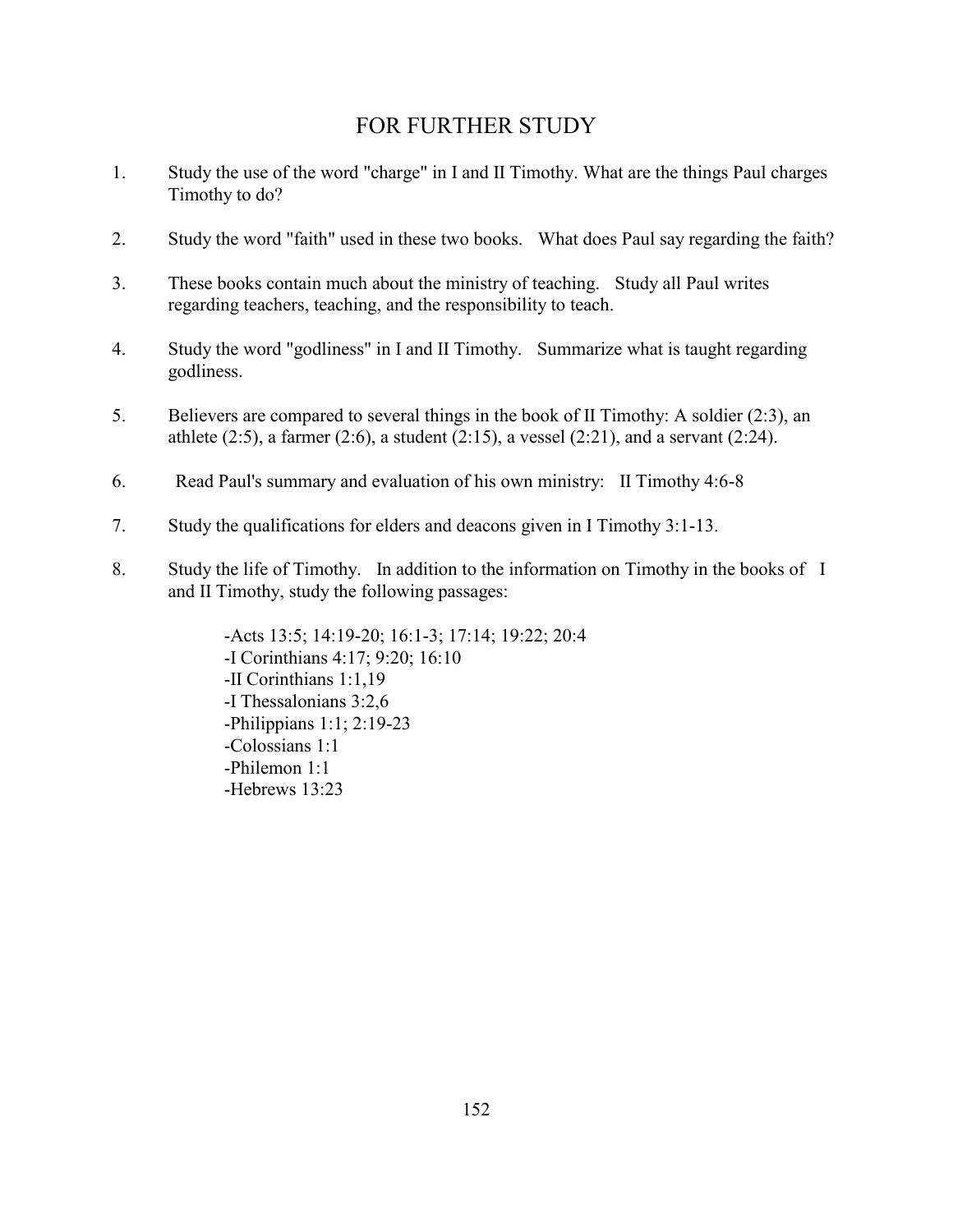# CHAPTER FOURTEEN

# TITUS

## **OBJECTIVES:**

Upon completion of this chapter you will be able to:

- Name the author of the book of Titus.
- Identify to whom the book of Titus was written.
- State the purpose for the book of Titus.
- Write the Key Verse of the book of Titus from memory.
- State the Life and Ministry Principle for the book of Titus.

## **INTRODUCTION**

**AUTHOR:** Paul

**TO WHOM:** Titus, a Greek convert and fellow worker with Paul.

**PURPOSE:** To correct problems and establish proper order in the churches located on the island of Crete.

**KEY VERSE:** Titus 1:5

**LIFE AND MINISTRY PRINCIPLE:** Founding a good work is not enough. That work must be established and organized according to the principles of God's Word.

**MAIN CHARACTERS:** Paul and Titus. Others mentioned are Artemas, Tychicus, Zenas, and Apollos.

## **OUTLINE**

I. Introduction: 1:1-4

- A. From Paul: 1:1-3
	- 1. Servant of God: 1:1
	- 2. Apostle of Jesus Christ: 1:1-2
	- 3. Minister under appointment: 1:3
- B. To Titus: 1:4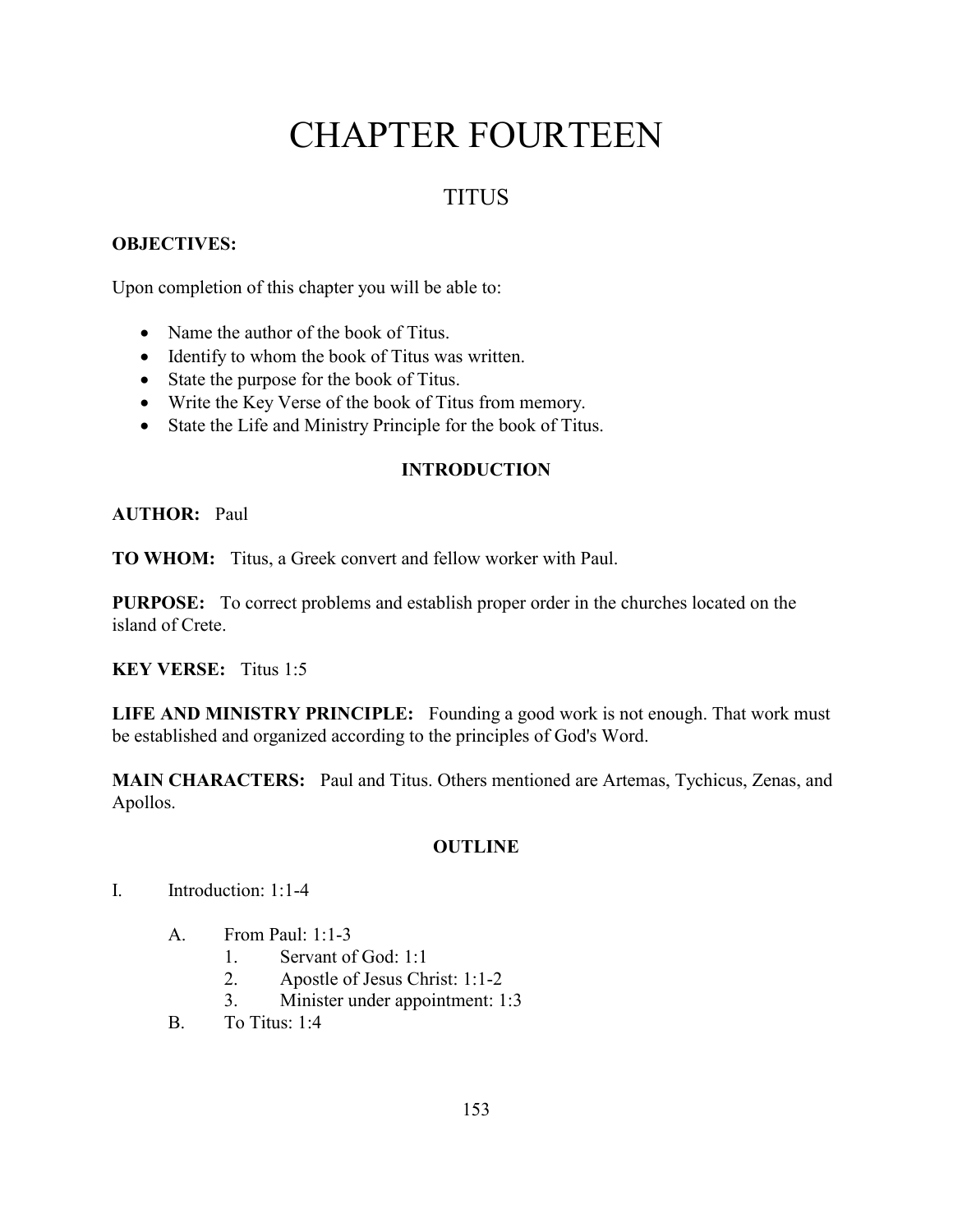- II. Purpose: "For this cause left I thee in Crete": 1:5
	- A. To set things in order.
	- B. To establish church structure under Paul's direction.
- III. Leaders in the church: 1:6-16
	- A. Their qualifications: 1:6-9:
		- 1. Blameless: 1:6-7
		- 2. The husband of one wife: 1:6
		- 3. In control of his home with faithful, obedient children: 1:6
		- 4. A good steward: 1:7
		- 5. Not soon angry: 1:7
		- 6. Not given to wine: 1:7
		- 7. Not self-willed: 1:7
		- 8. Not a striker: 1:7
		- 9. Not given to filthy lucre (money gained by dishonest means): 1:7
		- 10. A lover of hospitality: 1:8
		- 11. A lover of good men: 1:8
		- 12. Sober: 1:8
		- 13. Just: 1:8
		- 14. Holy: 1:8
		- 15. Temperate: 1:8
		- 16. Doctrinally sound: 1:9
		- 17. Man of the Word: 1:9
	- B. The necessity for their qualifications: 1:9-16
		- 1. To be able to reprove erring believers by sound doctrine: 1:9,13
		- 2. These erring believers described: 1:10-16
			- a. Unruly: 1:10
			- b. Vain talkers: 1:10
			- c. Deceivers: 1:10
			- d. Subvert whole houses: 1:11
			- e. Teach things for money: 1:11
			- f. Liars: 1:12
			- g. Evil beasts: 1:12
			- h. Slow bellied: 1:12
			- i. Not sound doctrinally: 1:13
			- j. Heed commandments of men that turn from the truth: 1:14
			- k. Defiled in mind and conscience: 1:15
			- l. Unbelieving: 1:15
			- m. Profess to know God, but in works deny Him: 1:16
			- n. Abominable: 1:16
			- o. Disobedient: 1:16
			- p. Unto every good work reprobate (or void of judgment): 1:16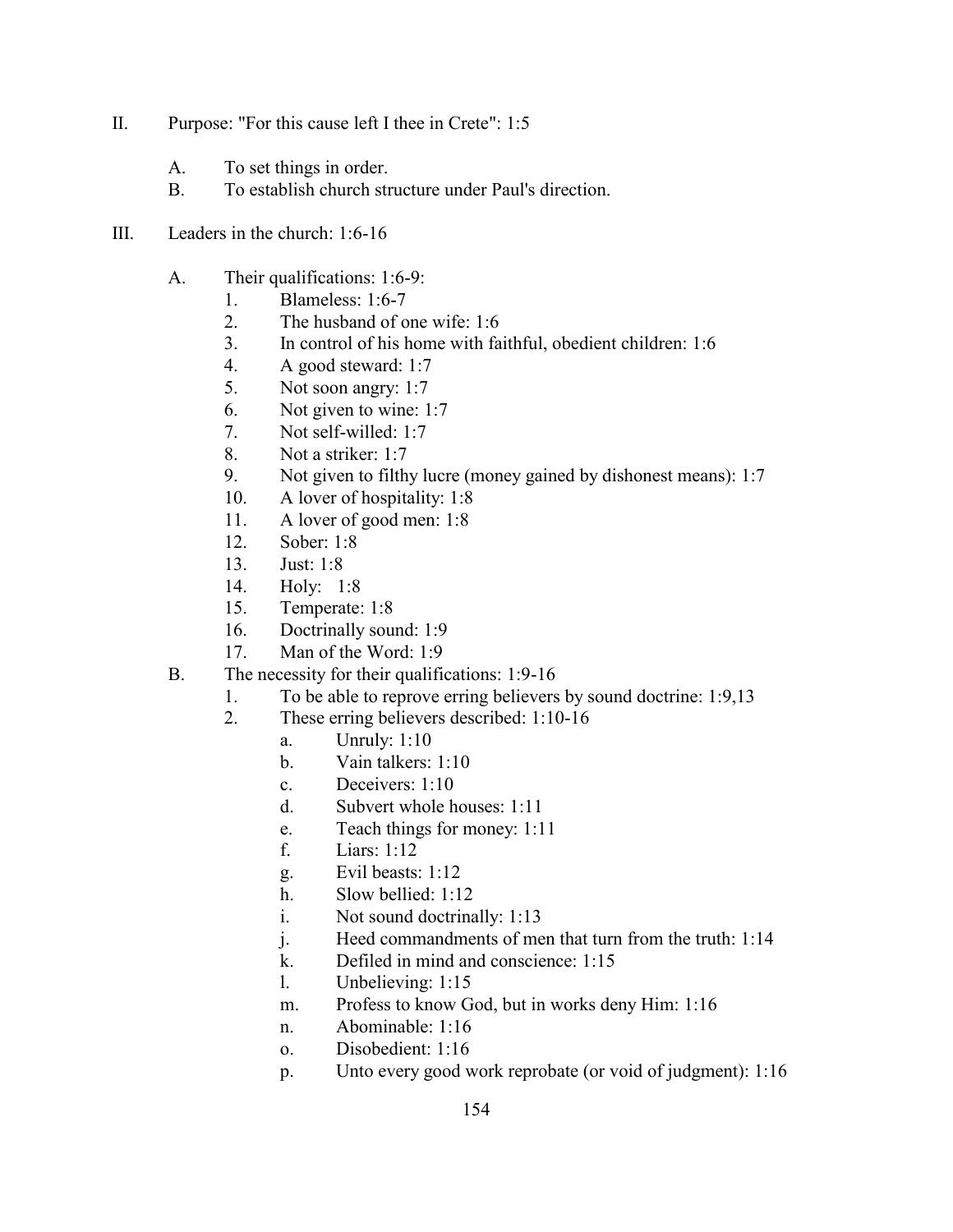- IV. Different classes in the church: 2:1-3:2 This is the teaching that should be given them  $(2:1,15)$ 
	- A. Older men should be: 2:2
		- 1. Sober.
		- 2. Grave.
		- 3. Temperate.
		- 4. Sound in faith.
		- 5. Charitable.
		- 6. Patient.
	- B. Older women should be: 2:3-4
		- 1. "Likewise": They should have qualities like those listed for the older men: 2:3
		- 2. Holy behavior: 2:3
		- 3. Not false accusers: 2:3
		- 4. Not given to much wine: 2:3
		- 5. Teachers of good things: 2:3
		- 6. Teachers of the younger women: 2:4
	- C. Young women should be: 2:4-8
		- 1. Sober: 2:4
		- 2. Lovers of their husbands: 2:4
		- 3. Lovers of their children: 2:4
		- 4. Discreet: 2:5
		- 5. Chaste: 2:5
		- 6. Keepers at home: 2:5
		- 7. Good: 2:5
		- 8. Obedient to their own husbands, that the Word of God be not blasphemed: 2:5
	- D. Young men: 2:6
		- 1. "Likewise": They should develop similar qualities as the young women: 2:6
		- 2. Sober minded: 2:6
	- E. All classes of believers: 2:7-8
		- 1. A pattern of good works: 2:7
		- 2. Sound doctrine: 2:7
		- 3. Grave: 2:7
		- 4. Sincere: 2:7
		- 5. Sound speech that cannot be condemned: 2:8
		- 6. Beyond reproach: 2:8
	- F. Those in service to masters: 2:9-10
		- 1. Obedient: 2:9
		- 2. Please their masters: 2:9
		- 3. Not talking back to them: 2:9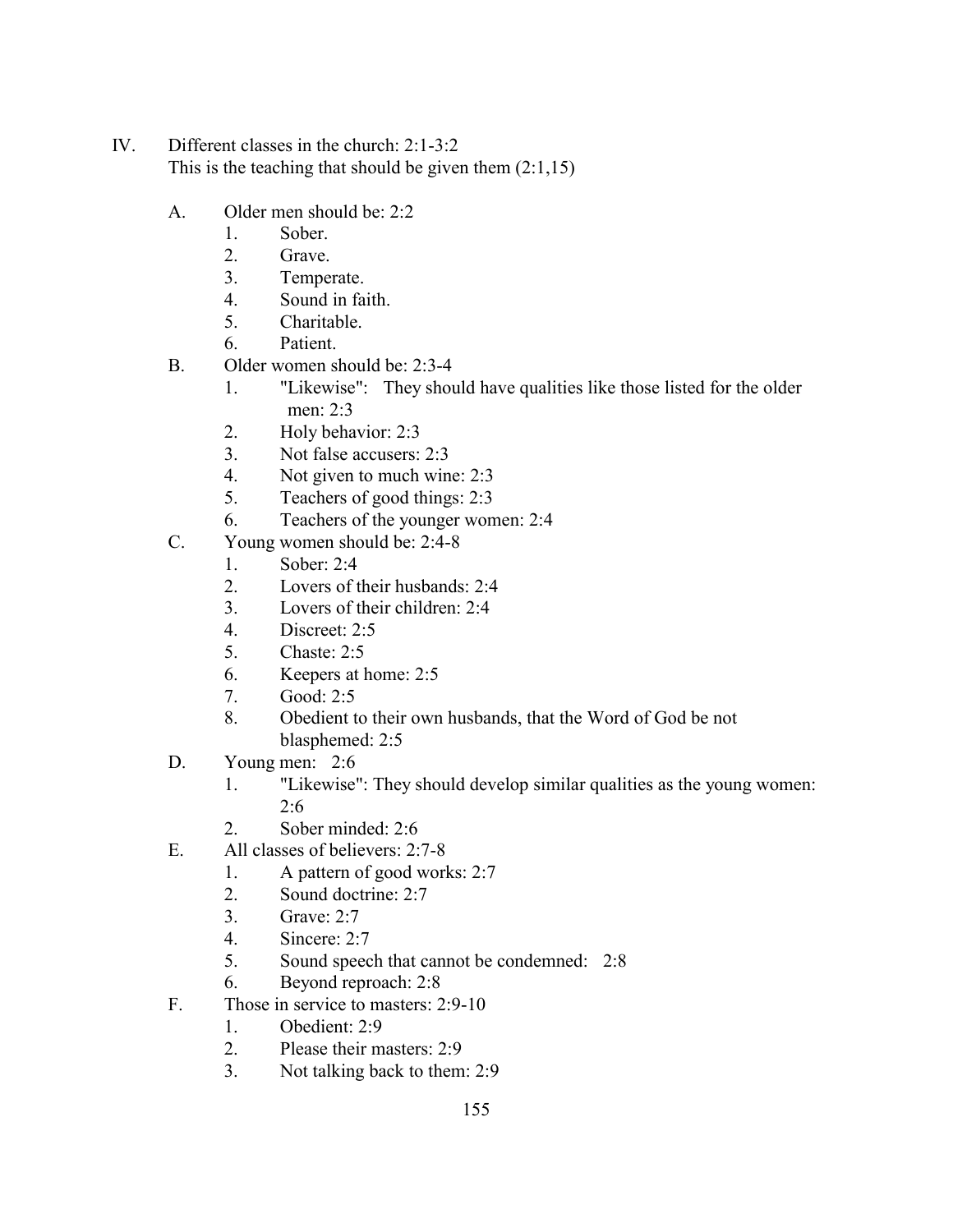- 4. Not purloining (stealing): 2:10
- 5. Shewing good fidelity: 2:10
- 6. Example of doctrine: 2:10
- G. All believers: 2:11-3:2
	- 1. Deny ungodliness and worldly lusts: 2:12
	- 2. Live soberly: 2:12
	- 3. Live righteously: 2:12
	- 4. Live godly: 2:12
	- 5. Look for the return of Jesus: 2:13
	- 6. Live a redeemed life: 2:14
	- 7. Life a holy life: 2:14
	- 8. Align himself with God's people: 2:14
	- 9. Be zealous of good works: 2:14
	- 10. Subject to authorities: 3:1
	- 11. Ready to every good work: 3:1
	- 12. Speak evil of no man: 3:2
	- 13. Not to be brawlers: 3:2
	- 14. Gentle: 3:2
	- 15. Meek: 3:2
- V. Additional instructions for church order: 3:3-11
	- A. Deal with members on the basis of how God dealt with you: 3:3-7
		- 1. In times past you were: 3:3
			- a. Foolish.
			- b. Disobedient.
			- c. Deceived.
			- d. Serving divers lusts and pleasures.
			- e. Living in malice and envy.
			- f. Hateful.
			- g. Hating one another.
		- 2. But God loved you despite this and: 3:4-7
			- a. You were saved by His mercy: 3:5
			- b. You were washed clean: 3:5
			- c. You were regenerated: 3:5
			- d. You were renewed of the Holy Ghost: 3:5-6
			- e. You were justified by grace: 3:7
			- f. You were made heirs of eternal life: 3:7
	- B. Maintain good, profitable, and necessary works that are fruitful: 3:8,14
	- C. Avoid these things because they are unprofitable and vain: 3:9
		- 1. Foolish questions.
		- 2. Genealogies.
		- 3. Contentions.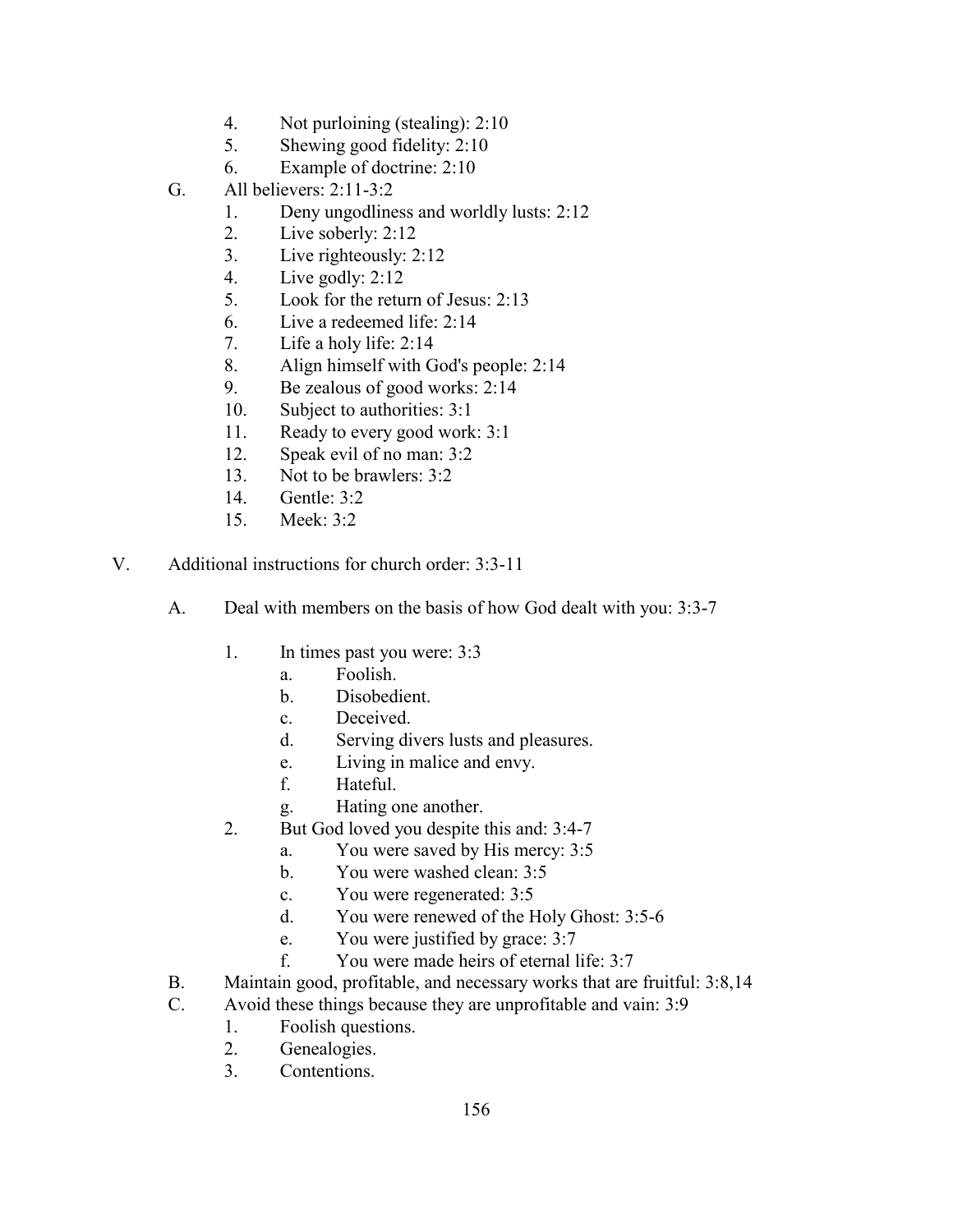- 4. Striving about the law.
- D. After the first and second admonition of a heretic: 3:10-11
	- 1. Reject him: 3:10<br>2. Recognize that he
	- Recognize that he is subverted: 3:11
	- 3. Recognize his sin: 3:11
	- 4. Know that he is condemned of himself: 3:11
- VI. Conclusion: Personal instructions and greetings: 3:12-15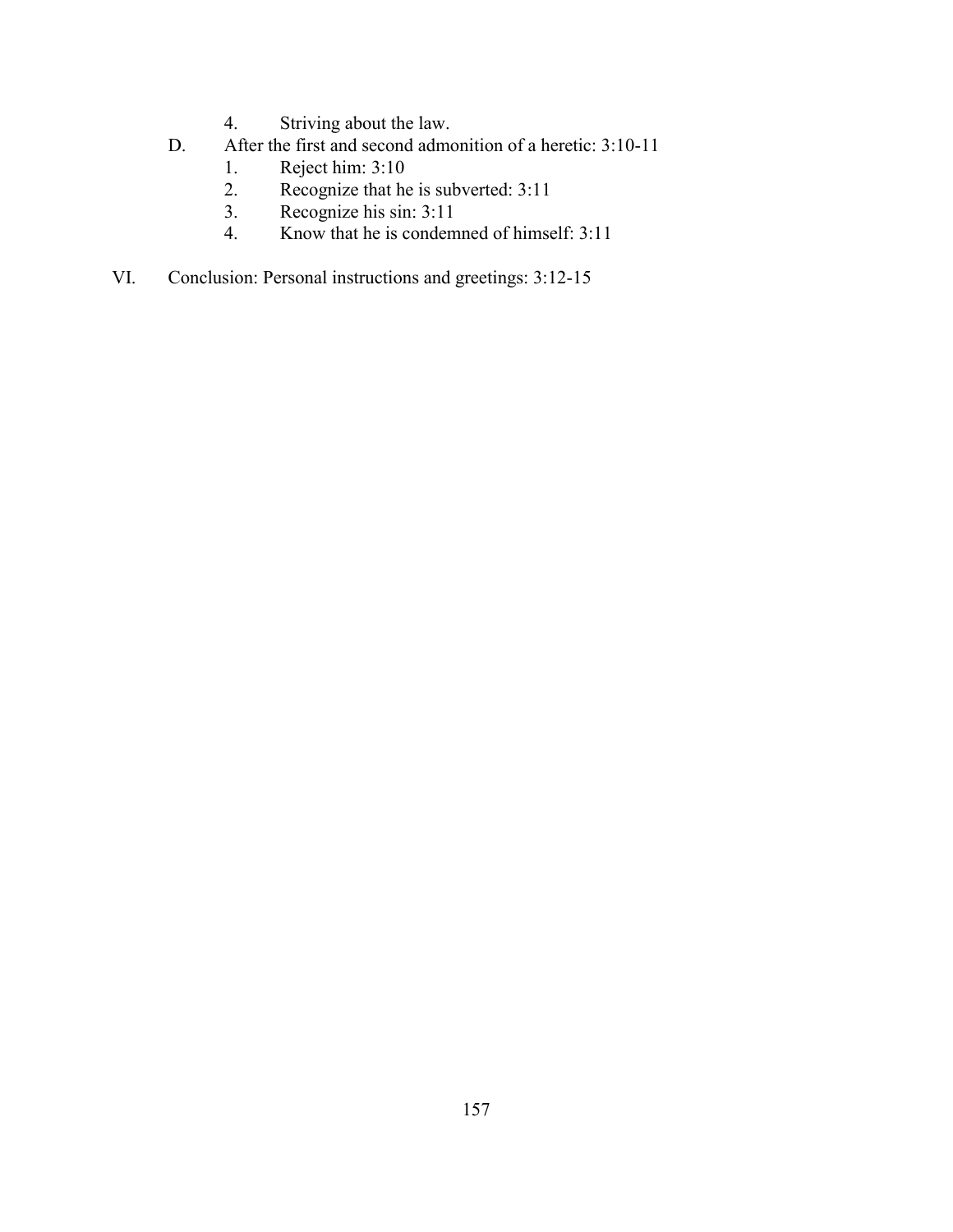| 1.               | Who was the author of the book of Titus?                    |
|------------------|-------------------------------------------------------------|
| 2.               | State the purpose for the book of Titus.                    |
|                  |                                                             |
| 3.               | To whom was the book of Titus written?                      |
| $\overline{4}$ . | State the Life and Ministry Principle of the book of Titus. |
| 5.               | From memory, write the Key Verse of Titus.                  |
|                  |                                                             |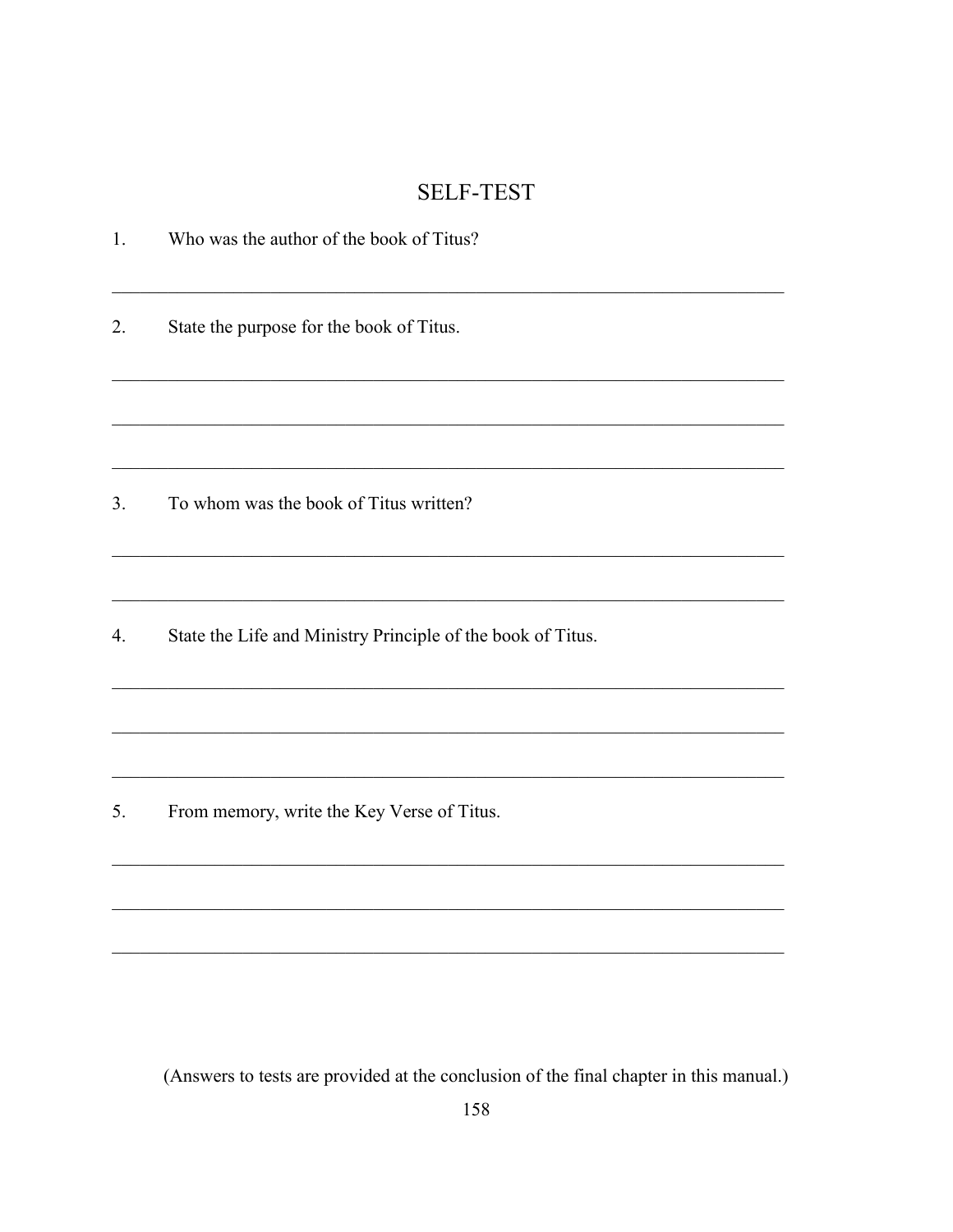1. The subject of good works recurs frequently in the book of Titus. Read the following verses. Record on the chart what is taught about the believer and good works:

|    | <b>Verses</b> | <b>Summary</b>                                                                       |
|----|---------------|--------------------------------------------------------------------------------------|
|    | 2:7           |                                                                                      |
|    | 2:14          |                                                                                      |
|    | 3:1           |                                                                                      |
|    | 3:4           |                                                                                      |
|    | 3:5           |                                                                                      |
|    | 3:8           |                                                                                      |
|    | 3:14          |                                                                                      |
| 2. |               | Study the qualifications for church leadership which are given in the book of Titus. |

3. Note the three tenses of salvation in 2:11-13:

| -Past:    | Brings salvation.             |
|-----------|-------------------------------|
| -Present: | Teaching us.                  |
| -Future:  | Looking for the blessed hope. |

- 4. For the geographical background of Crete see I Samuel 30:14, Ezekiel 25:16, Acts 2:11, and 27:17.
- 5. Note the relation between I and II Timothy and Titus:

| I Timothy:  | Protect the Gospel.  |
|-------------|----------------------|
| II Timothy: | Proclaim the Gospel. |
| Titus:      | Practice the Gospel. |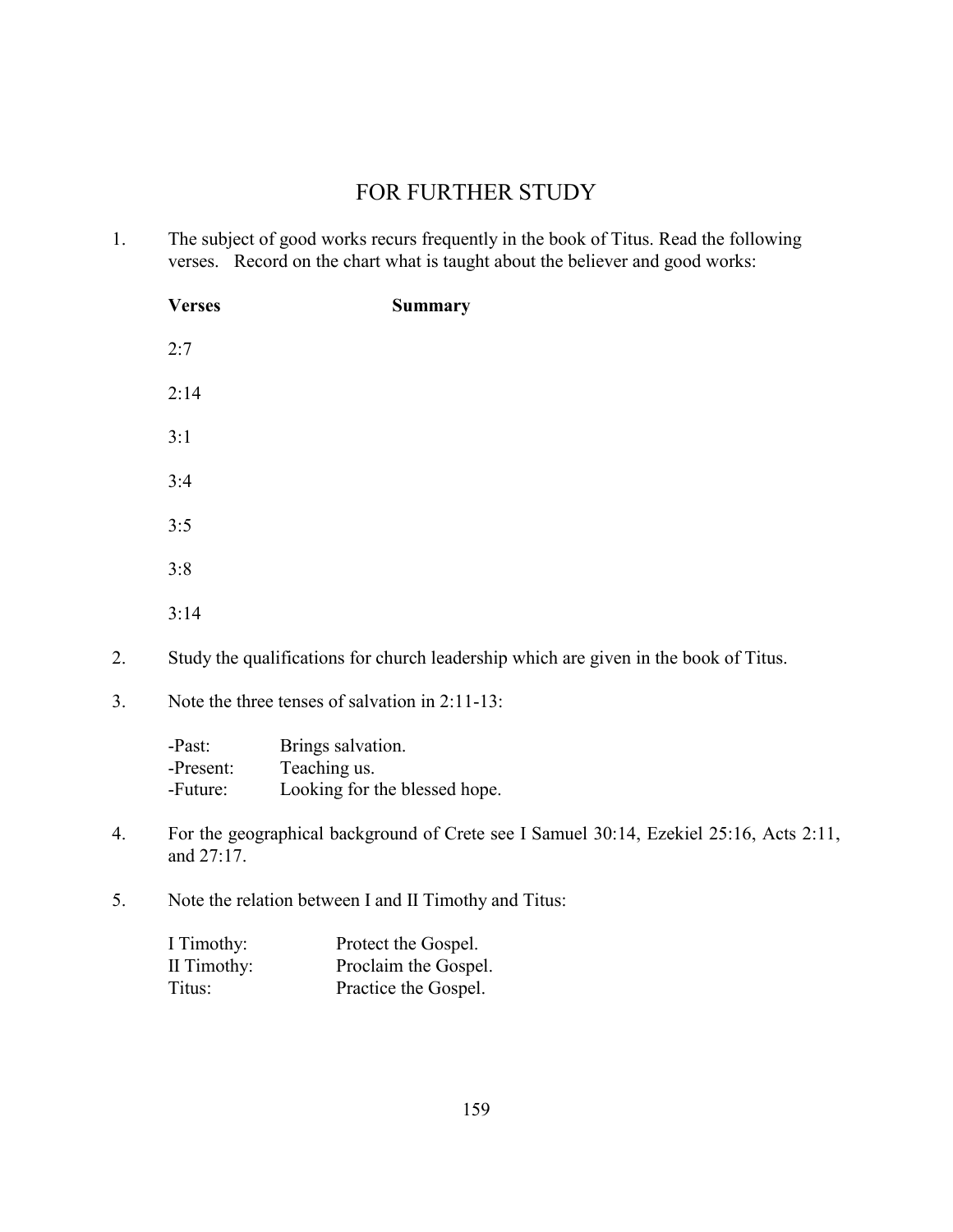# CHAPTER FIFTEEN

# PHILEMON

## **OBJECTIVES:**

Upon completion of this chapter you will be able to:

- Name the author of the book of Philemon.
- Identify to whom the book of Philemon was written.
- State the purpose for the book of Philemon.
- Write the Key Verse of the book of Philemon from memory.
- State the Life and Ministry Principle for the book of Philemon.

## **INTRODUCTION**

**AUTHOR:** Paul

**TO WHOM:** Philemon, a Christian who lived at Colosse

**PURPOSE:** To appeal for Onesimus, the runaway slave of Philemon who had become a believer. The book also serves as a practical example of Christian principles applied to social relationships. It also illustrates the principle of forgiveness, and the ministry of intercession.

**KEY VERSE:** Philemon 1:10

**LIFE AND MINISTRY PRINCIPLE:** Christian principles must be applied to social relationships.

**MAIN CHARACTERS:** Paul, Onesimus, Philemon. Minor characters mentioned are Apphia, Archippus, Epaphras, Marcus, Demas, Lucas, Aristarchus

## **OUTLINE**

- I. Introduction: 1:1-7
	- A. Greetings of grace and peace: 1:1-3
		- 1. From Paul and Timothy: 1:1
	- B. To: 1:1-2
		- l. Philemon: 1:1
		- 2. Apphia: 1:2
		- 3. Archippus: 1:2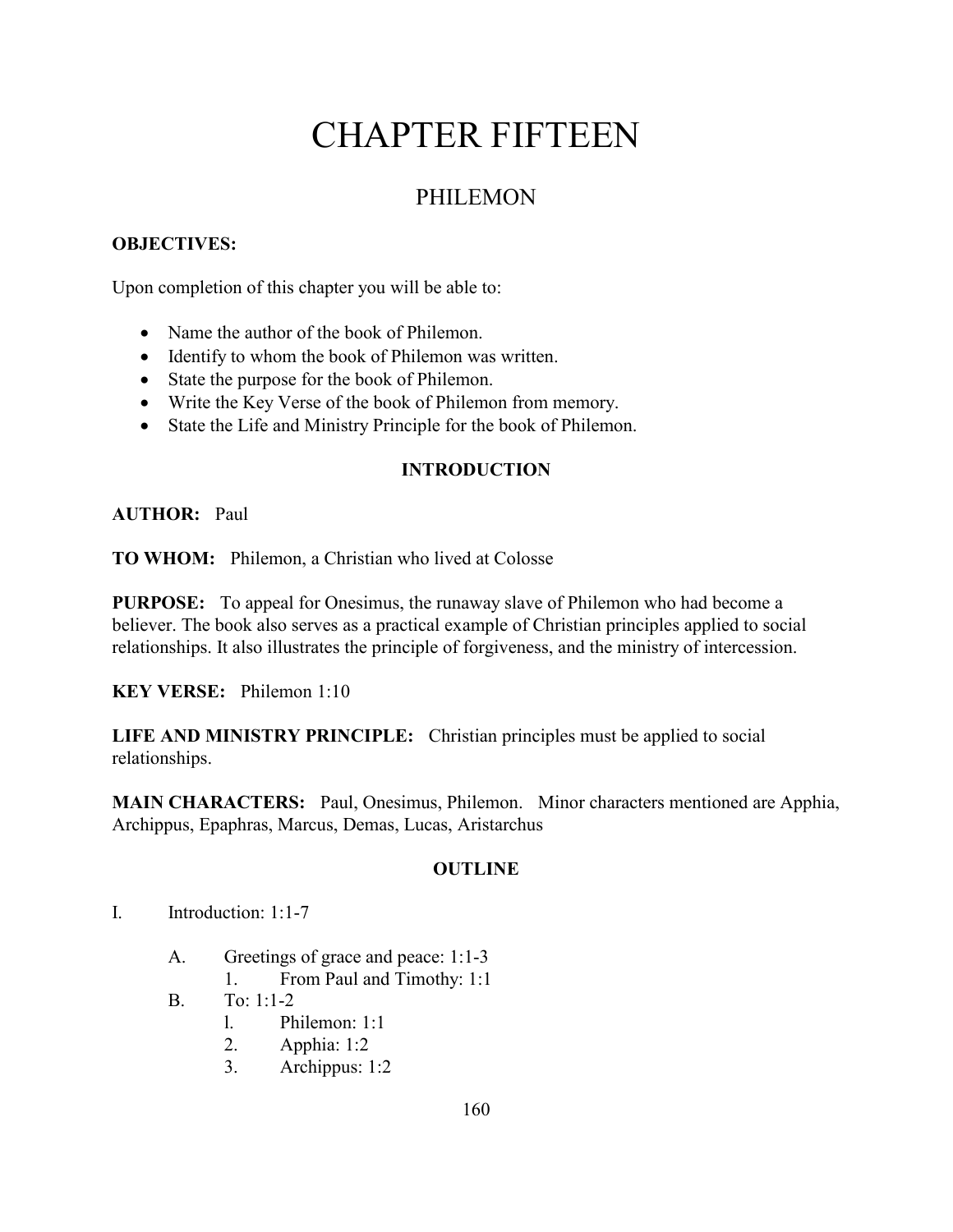- 4. Church in Philemon's home: 1:2
- C. Thanksgiving for: 1:4-7
	- 1. Love: 1:5
	- 2. Faith: 1:5
	- 3. Communication of faith: 1:6
	- 4. Refreshing of saints: 1:7
- II. The request: 1:8-21
	- A. Paul's personal interest in Onesimus: 1:8-14
		- 1. He was an unprofitable servant: 1:11
		- 2. He is now a profitable believer: 1:11,13
	- B. Paul's plea for Onesimus: 1:15-18
		- 1. Forgive him for your sake: 1:15
		- 2. Forgive him for his sake: 1:16
		- 3. Forgive him for my sake: 1:17-18
	- C. The basis of his request: 1:19-20
	- D. Confidence in an answer: 1:21
- III. Conclusion: 1:22-25
	- A. Paul's proposed visit: 1:22
	- B. Greetings: 1:23-25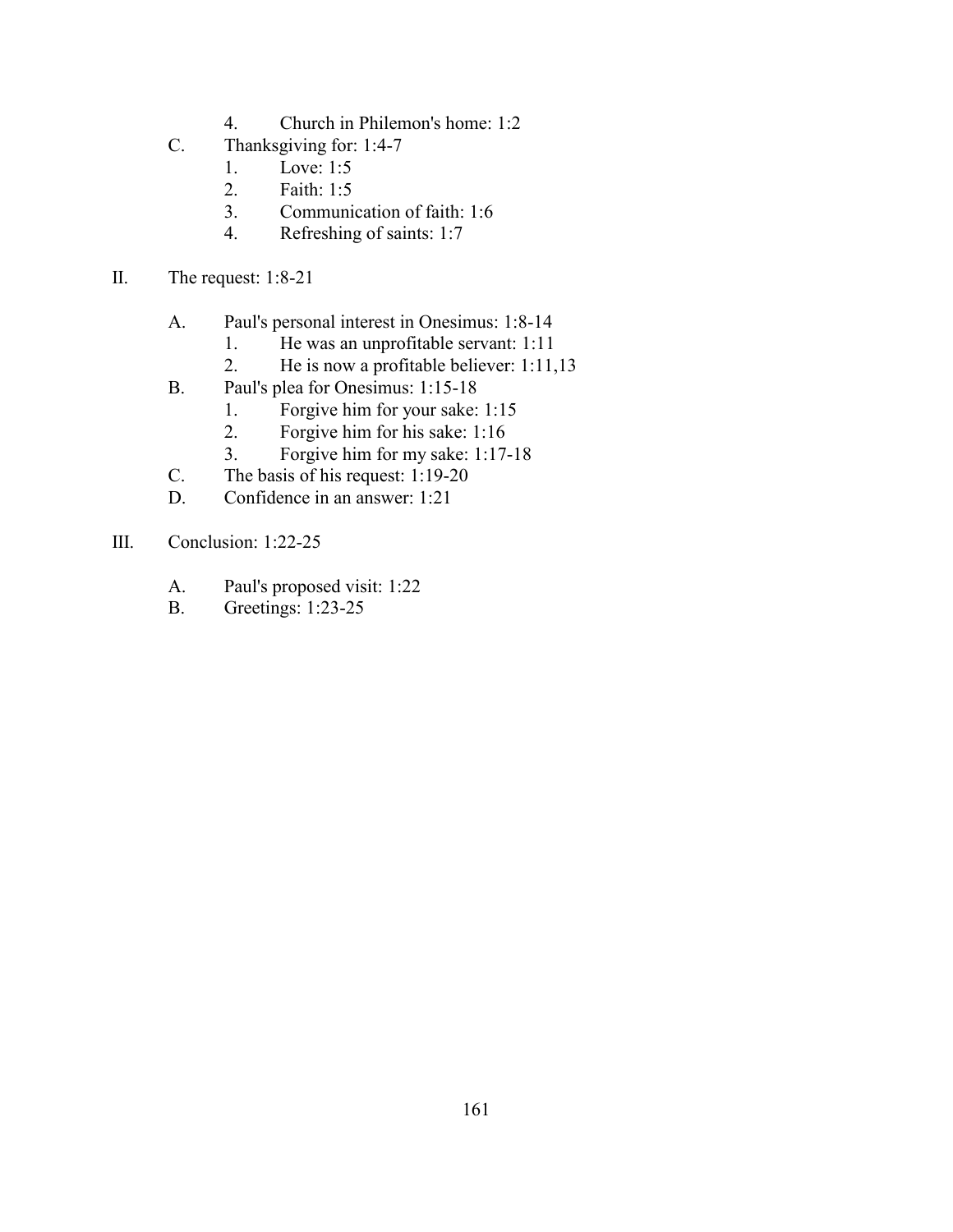$1<sub>1</sub>$ Who was the author of the book of Philemon?

State the purpose for the book of Philemon. 2.

To whom was the book of Philemon written?  $3.$ 

State the Life and Ministry Principle of the book of Philemon.  $4.$ 

From memory, write the Key Verse of Philemon. 5.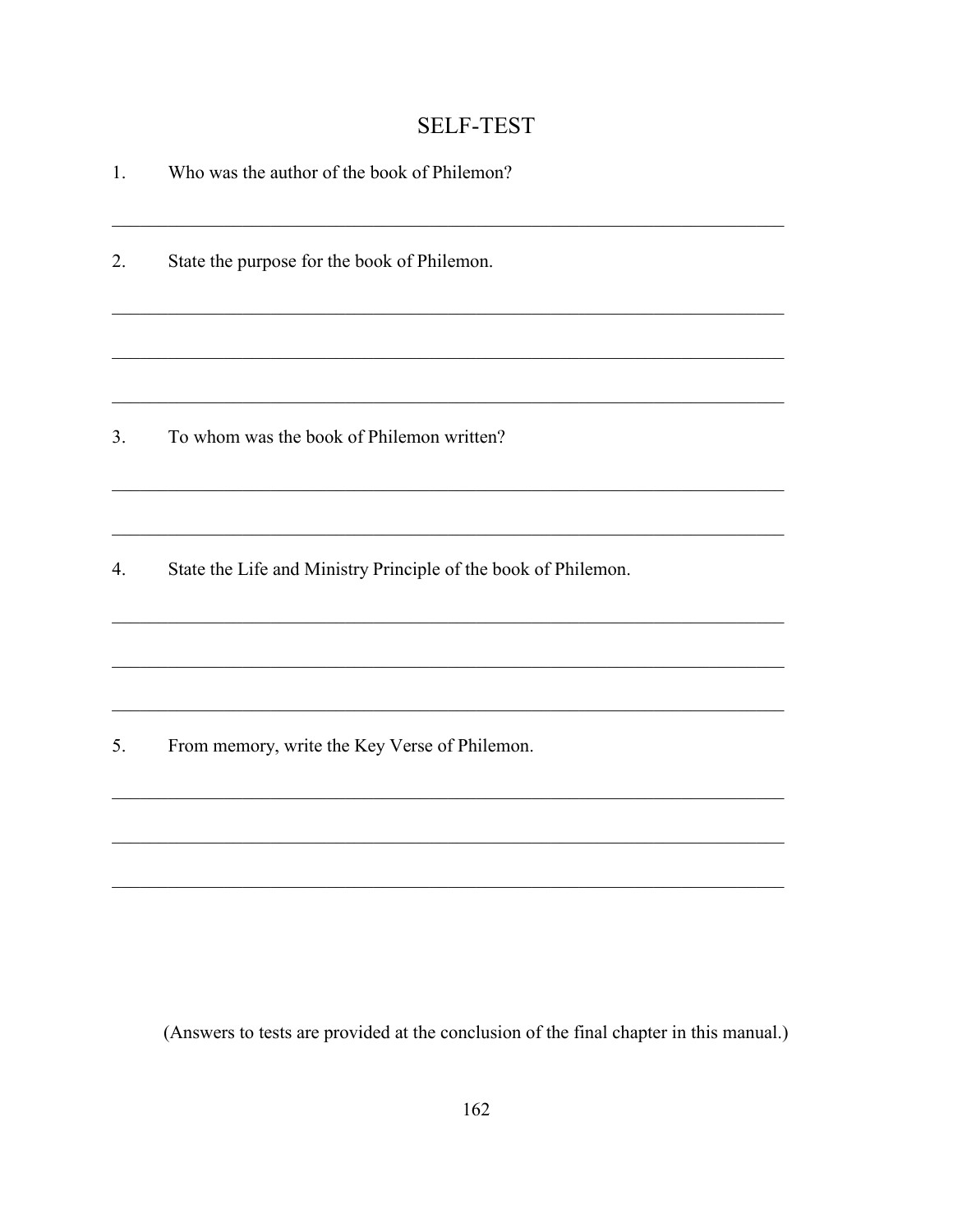1. Many things about the man Philemon are revealed in this short book. Study the following summary:

-Philemon was a friend: To Paul in Rome: 1:2 To Christians in Colosse: 1:5,7 -He was a man of wealth since he had servants (1:15-16) and extra room for guests (l:22). -He owed Paul his life: 1:19 -He had a church in his home: 1:2 -He was a fellow-laborer with Paul: 1:1 -He had positive Christian qualities shown by his: Love: 1:5 Faith: 1:5 Communicating of his faith: 1:6 Refreshing of the saints: 1:7 Obedience: 1:21 Prayerfulness: 1:22 -He apparently visited those in prison, as Paul asked him to salute Epaphras, fellow-prisoner in bonds in his city: 1:23

2. Many thing are learned about Paul:

-He was a prisoner: 1:1 -He was a man of prayer: 1:4 -He had joy in the midst of bad circumstances: 1:7 -He did not take advantage of a relationship although he could have: 1:8-9,13-14,19 -He was reproducing spiritually even in prison: 1:10 -He was unselfish: 1:13-14 -He was a man of love: 1:18-19 -He was a man of faith: 1:22 -He was a man who cherished relationships: Onesimus, Philemon, and others he salutes in the chapter.

3. Make a list of things you learn about Onesimus from this chapter.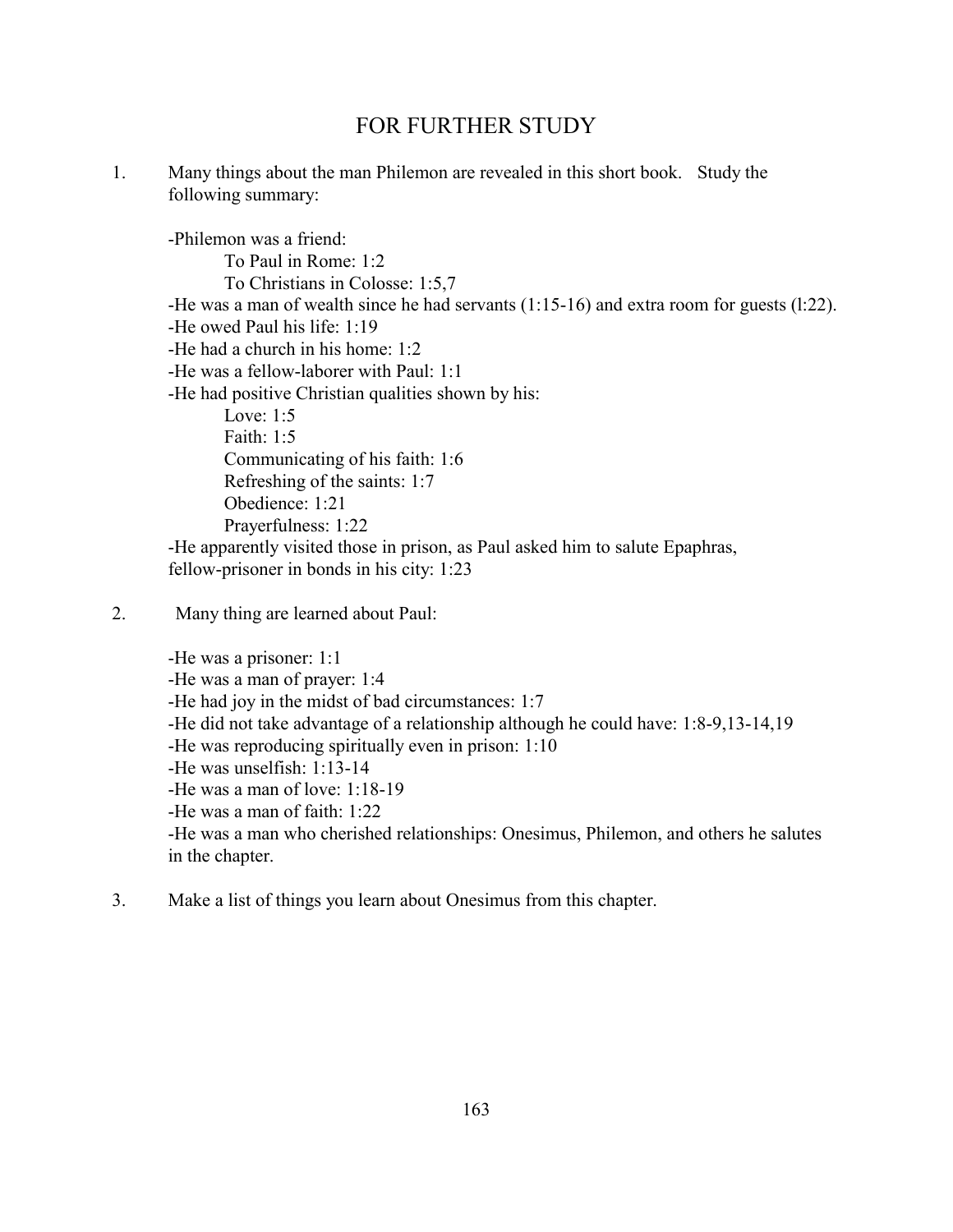# CHAPTER SIXTEEN

# **HEBREWS**

## **OBJECTIVES:**

Upon completion of this chapter you will be able to:

- Name the author of the book of Hebrews.
- Identify to whom the book of Hebrews was written.
- State the purpose for the book of Hebrews.
- Write the Key Verse of the book of Hebrews from memory.
- State the Life and Ministry Principle for the book of Hebrews.

#### **INTRODUCTION**

**AUTHOR:** Paul

**TO WHOM:** Jewish (Hebrew) believers

**PURPOSE:** To present Jesus Christ as superior over all.

**KEY VERSE:** Hebrews 8:6

**LIFE AND MINISTRY PRINCIPLE:** Jesus is the mediator of a better covenant established on better promises.

**MAIN CHARACTERS:** Paul, Abraham, Moses, Aaron, Melchizedek. See also the list of names in Hebrews chapter 11.

## **OUTLINE**

- I. The superior exponent: Jesus is superior to the prophets: 1:1-4
	- A. God's revelation by the prophets to the fathers: 1:1
		- 1. At various times.
		- 2. In various manners.
	- B. God's revelation by His Son: 1:2-4
		- 1. God now has spoken through Christ: 1:2
		- 2. Universal dominion has been given the Son: 1:2
		- 3. Christ's redemptive work is accomplished: 1:3-4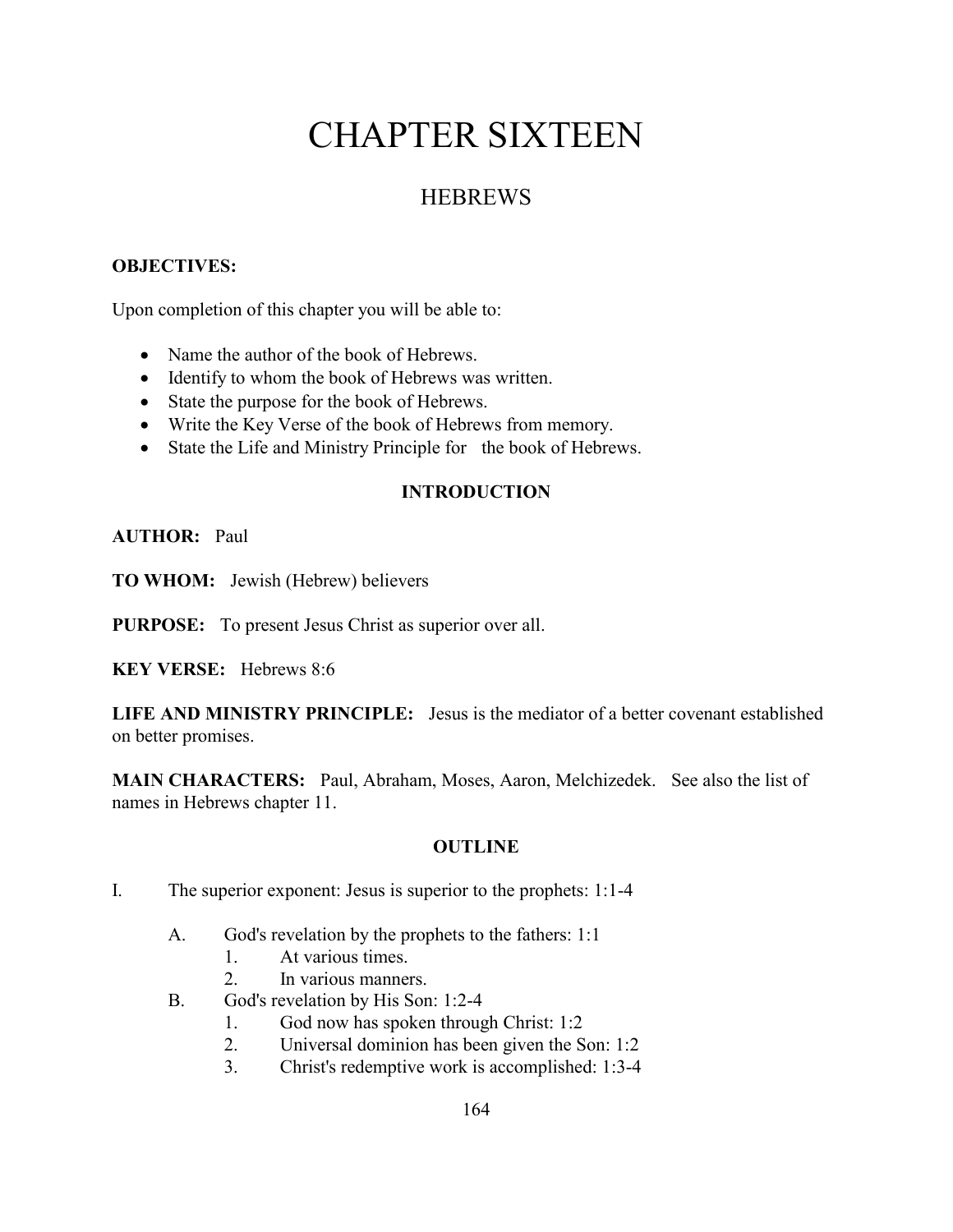- II. A superior mediator: 1:3-2:18
	- A. Jesus is superior over angels: 1:3-4
		- 1. By inheritance.
		- 2. By name.
	- B. Christ's superiority to angels is evident in the Old Testament: 1:5-14
		- 1. Angels: 1:5-7
		- 2. The Son, Jesus Christ: 1:8-12
		- 3. Angels: 1:13-14
	- C. (First) Warning passage: 2:1-4
		- 1. Exhortation: 2:1
		- 2. Old Testament example: 2:2
		- 3. Present obligation in view of this warning: 2:3-4
	- D. Christ's superiority to angels is not contradicted by His humanity: 2:5-8
		- 1. Angels: 2:5
			- 2. The Son: 2:6-8
	- E. Christ' superiority to angels is not contradicted by His suffering: 2:9-18
		- 1. Suffering was necessary to complete His identification with humanity: 2:9-13
		- 2. Suffering to death was necessary to destroy the Devil: 2:14
		- 3. Suffering was necessary to deliver believing men: 2:15-16
		- 4. Suffering was necessary to qualify Jesus as a merciful high priest: 2:17-18
- III. A superior founder: Christ is superior to Moses: 3:1-4:13
	- A. Christ and Moses: A comparison: 3:1-6
		- 1. Both Christ and Moses were faithful to God: 3:1-2
		- 2. Christ is the builder of the house. Moses was a part of the house: 3:3-4
		- 3. Christ is the Son over the house. Moses was only a servant in the house: 3:5-6
	- B. (Second) Warning passage: 3:7-4:13
		- 1. Exhortation: 3:7-8
		- 2. Israel's wilderness experience: 3:8-11
			- a. Attitude of Israel: 3:8-9
			- b. Response of God: 3:10-11
		- 3. Warning against unbelief: 3:12-19
			- a. The warning: 3:12
			- b. Believer's response in view of the warning: 3:13
			- c. Motivation for the response: 3:14
			- d. Example of Israel: 3:15-19
		- 4. Warning against missing God's rest: 4:1-13
			- a. The warning: 4:1-2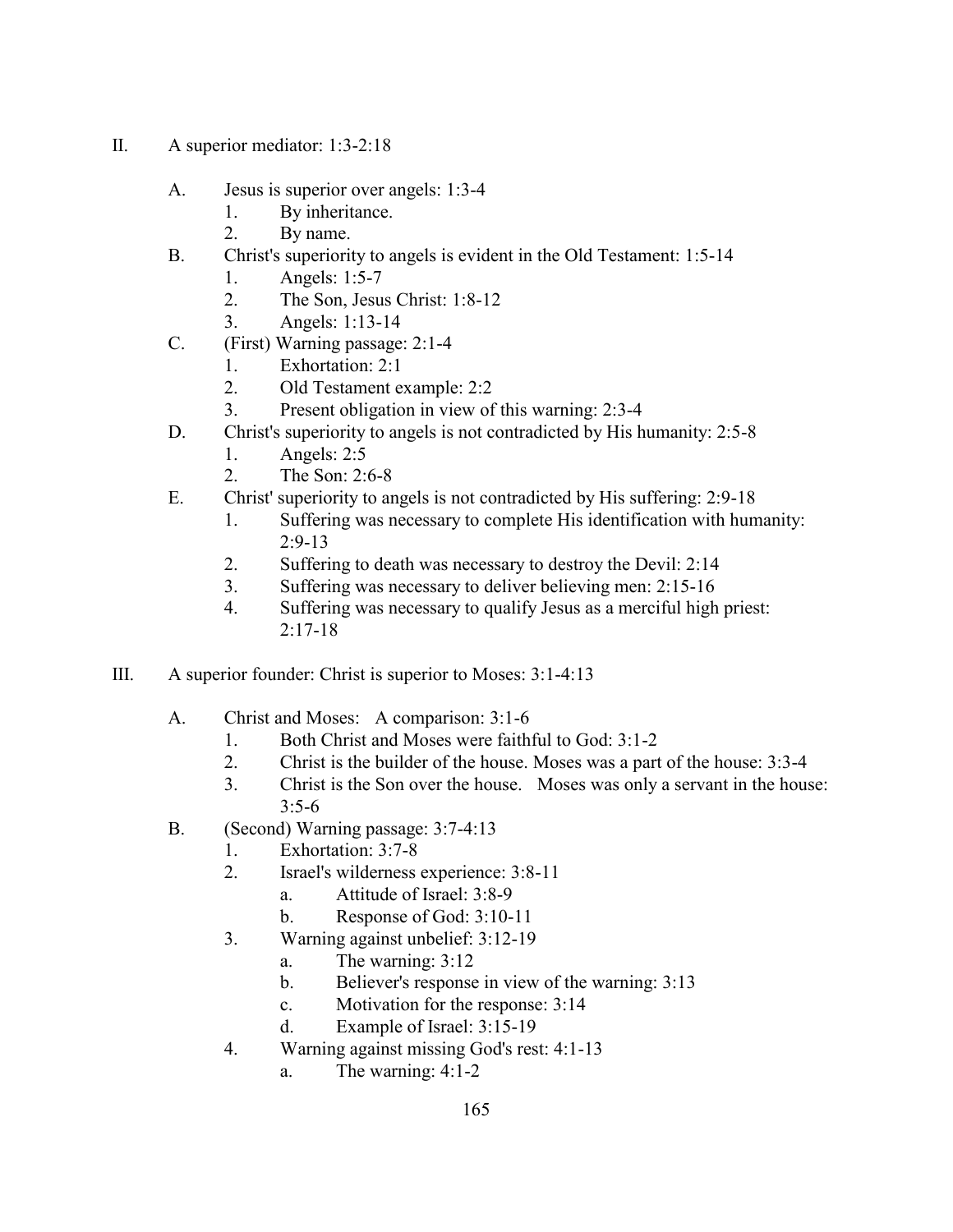- b. Rest: 4:3-5
- c. Unrest: 4:6-8
- d. The rest of God: 4:9-11
- e. Confirmation of warning by God's Word and knowledge: 4:12-13
- IV. A superior priesthood. Jesus is superior to Aaron: 4:14-7:28
	- A. Jesus is the great high priest: 4:14-16
	- B. The priesthood of Aaron: 5:1-4
	- C. The priesthood of Jesus: 5:5-10
	- D. (Third) Warning passage: 5:11-6:20
		- 1. Rebuke for spiritual immaturity: 5:11-14
		- 2. Encouragement toward spiritual maturity: 6:1-3
			- a. Progress beyond foundational principles: 6:1-2
				- (1) Repentance from dead works: 6:1
				- (2) Faith toward God: 6:1
				- (3) Doctrine of baptisms: 6:2
				- (4) Laying on of hands: 6:2
				- (5) Resurrection of the dead: 6:2
				- (6) Eternal judgment: 6:2
				- b. Go on to perfection: 6:1,3
		- 3. Warning against the consequences of apostasy: 6:4-8
			- a. Apostasy explained: 6:4-6
			- b. The consequences of apostasy: 6:4,6
			- c. The reason for the consequences: 6:6
			- d. An illustration from nature: 6:7-8
		- 4. Reminder of the certainty of God's promises: 6:9-20
			- a. The persuasion: 6:9
			- b. The faithfulness of God: 6:10
			- c. The response of believers: 6:11-12
			- d. An example of the certainty of God's promises: 6:13-20
				- (l) Abraham: 6:13-15
				- (2) The oath: 6:16-17
				- (3) Assurance of God's faithfulness to His Word: 6:18-20
	- E. The priesthood of Melchizedek: 7:1-28
		- 1. General description: 7:1-3
		- 2. Melchizedek and Abraham: 7:4-10
		- 3. The Levitical priesthood: 7:11-13
		- 4. The new priesthood: 7:14-17
		- 5. Priesthood under the law: 7:18-21
		- 6. Priesthood under the new covenant: 7:22-27
		- 7. Summary of the teaching: 7:28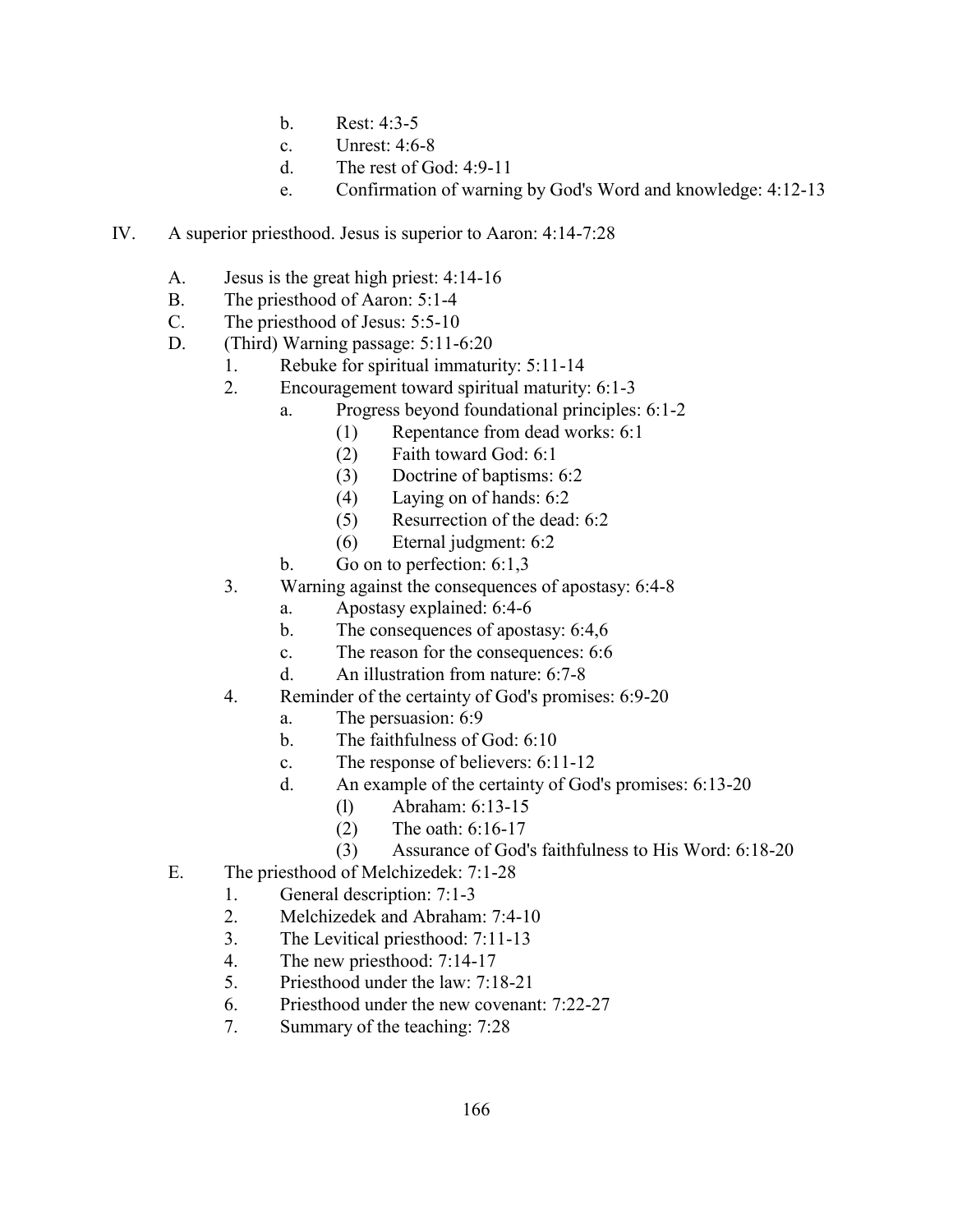- V. A superior ministry: The two covenants: 8:1-10:18
	- A. Introduction: 8:1-6
		- 1. Summary of previous teaching: 8:1-2
		- 2. Ministry of the high priest: 8:3-5
		- 3. A more excellent ministry: 8:6
	- B. The two covenants: 8:7-13
		- 1. The first (old) covenant: 8:7-8
		- 2. The second (new) covenant: 8:8-12
			- a. Maker: 8:8
			- b. Covenant: 8:9-12
		- 3. Contrast between the new and the old: 8:13
	- C. Operation of the first covenant: 9:1-10
		- 1. The tabernacle: 9:1-5
		- 2. The ministry of the high priest: 9:6-10
	- D. Operation of the new covenant: 9:11-10:18
		- 1. General description: 9:11-12
			- a. The tabernacle: 9:11
			- b. The ministry of the high priest: 9:11-28
				- (l) In atonement for sin: 9:12-22
				- (2) In Heaven: 9:23-28
		- 2. Contrasts between the old and new: 10:1-18
- VI. Superior resources for faith: Practical exhortation: 10:19-13:17
	- A. Use the new access to God: 10:19-31
		- 1. Draw near in faith: 10:19-22
			- a. With boldness: 10:19
			- b. Through the new and living way: 10:20
			- c. By the high priest (Jesus): 10:20-21
			- d. With a true heart: 10:22
			- e. In full assurance of faith: 10:22
			- f. With our hearts sprinkled from an evil conscience: 10:22
			- g. With our bodies washed with pure water: 10:22
		- 2. Hold fast the faith: 10:23
		- 3. Encourage one another in the faith: 10:24-25
			- a. Provoke unto love and to good works: 10:24
			- b. Do not forsake the assembling of yourselves together: 10:25
			- c. Exhort one another: 10:25
	- B. (Fourth) Warning passage: 10:26-31
		- 1. The warning: 10:26-27
		- 2. The Old Testament example: 10:28
		- 3. The present situation: 10:29-31
	- C. Remember former experiences: 10:32-34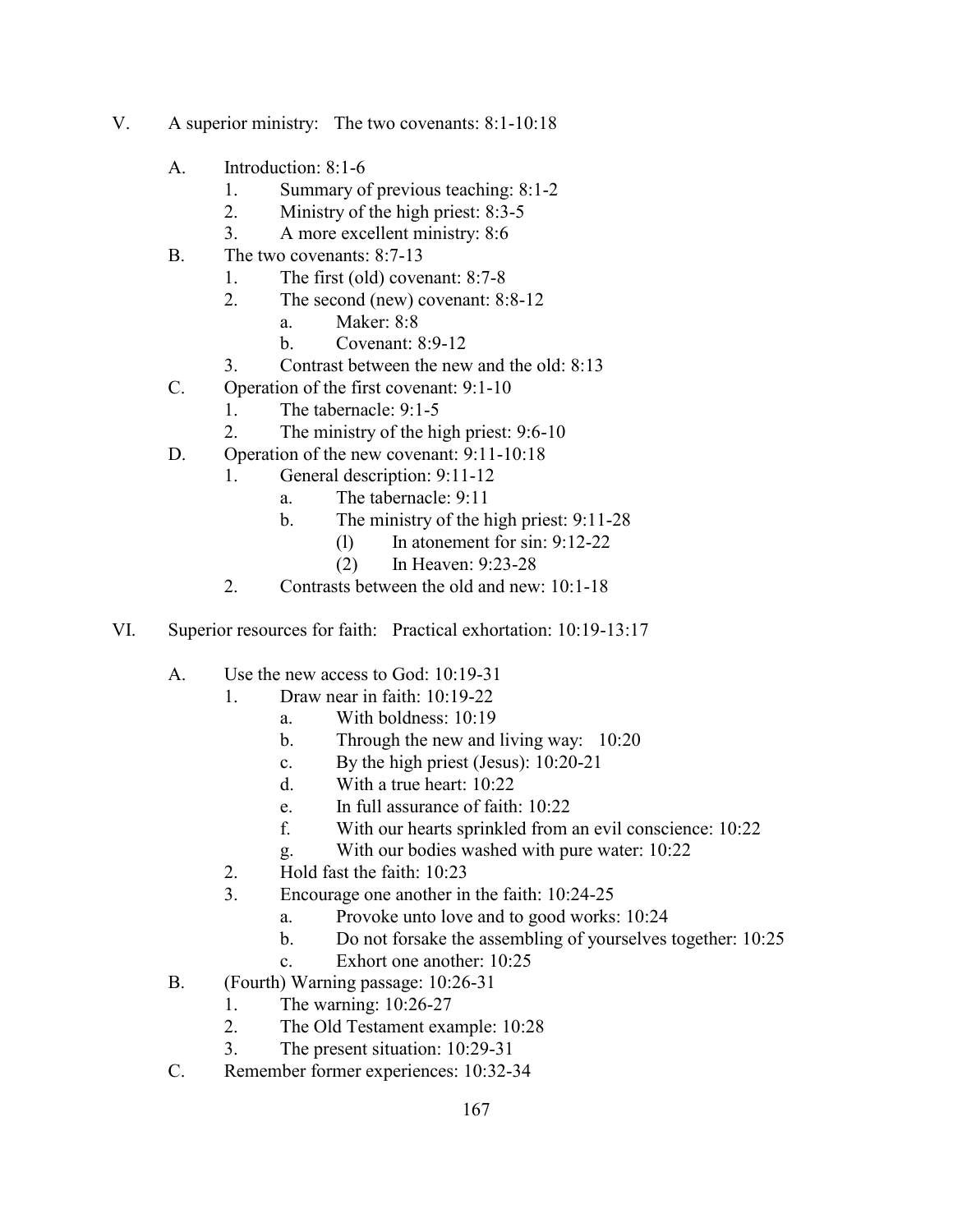- D. Cast not away your confidence: 10:35
- E. Be patient: 10:36-37
- F. Live by faith: 10:38-11:40
	- 1. The command to live by faith: 10:38-39
	- 2. The definition of faith: 11:1
	- 3. The function of faith: 11:2-3
	- 4. Examples of faith: 11:4-38
		- a. Abel: 11:4
		- b. Enoch: 11:5-6
		- c. Noah: 11:7
		- d. Abraham and Sara: 11:8-19
		- e. Isaac: 11:20
		- f. Jacob: 11:21
		- g. Joseph: 11:22
		- h. Moses: 11:23-29
		- i. Joshua (Jericho): 11:30
		- j. Rahab: 11:31
		- k. Other examples of faith: 11:32-38
	- 5. Recipients of the promise of faith in Jesus Christ: 11:39-40
- G. Endure suffering and chastening: 12:1-29
	- 1. Examples of suffering: 12:1-3
		- a. A multitude of those gone before us (witnesses): 12:1
		- b. Jesus: 12:2-3
	- 2. The explanation of suffering: 12:4-11
		- a. Increased resistance against sin: 12:4
		- b. God loves those He chastens and is dealing with them as sons: 12:5-7
		- c. Only those who are not sons are not chastened: 12:8
		- d. The comparison to the example of earthly fathers: 12:9-10
		- e. Results of chastening: 12:11
			- (1) Immediate chastening is not pleasant.
			- (2) Afterwards it results in the peaceable fruit of righteousness.
	- 3. The believer's response to suffering: 12:12-17
		- a. Lift up the hands which hang down and the feeble knees: 12:12
		- b. Make straight paths for your feet: 12:13
		- c. Let those suffering be healed: 12:14
		- d. Follow peace with all men: 12:14
		- e. Follow holiness with all men: 12:14
		- f. Watch diligently lest anyone fail of the grace of God: 12:15
		- g. Be careful lest any root of bitterness trouble and defile you: 12:15
		- h. Guard against fornicators and profane persons: 12:16-17
- H. (Fifth) Warning passage: 12:18-29
	- 1. The position of Israel at Mt. Sinai: 12:18-21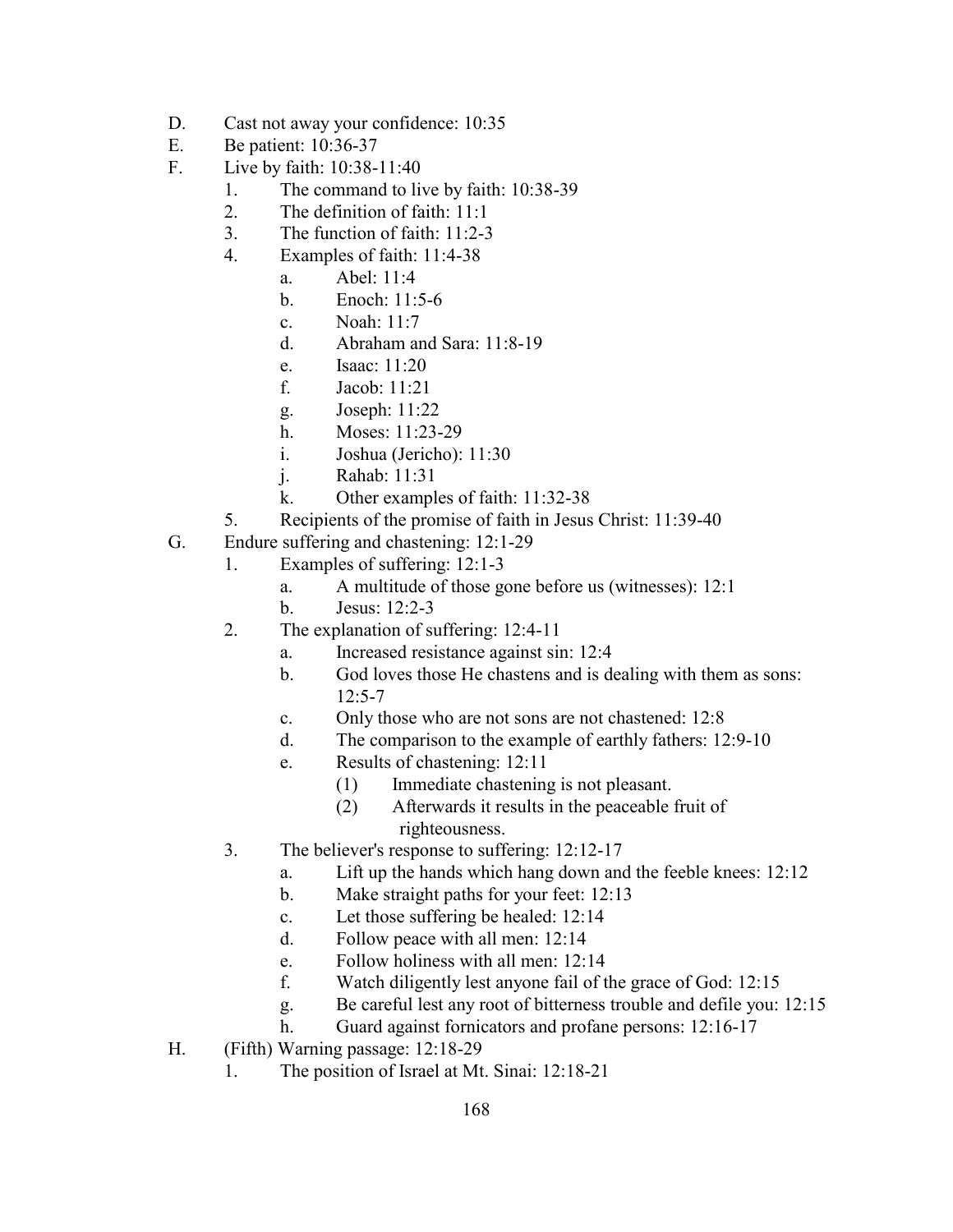- 2. The position of believers at Mt. Sion: 12:22-24
- 3. The consequent response of believers: 12:25-29
- I. An exhortation to fulfill Christian responsibilities: 13:1-17
	- 1. Social duties: 13:1-6
		- a. Relationships: Let brotherly love continue: 13:1
		- b. Hospitality: 3:2
		- c. Remember them that are in bonds and those suffering: 13:3
		- d. Marriage: It is honorable, but whoremongers and adulterers God will judge: 13:4
		- e. Conversation: Do not speak covetously: 13:5
		- f. Possessions: Be content with what you have: 13:5
		- g. Remember God is always with you to help you: 13:5-6
	- 2. Religious duties: 13:7-17
		- a. Remember those who rule over you: 13:7
		- b. Remember Jesus never changes: 13:8
		- c. Do not be carried about with strange doctrines: 13:9
		- d. Do not be entangled in legalistic doctrines: 13:9-12
		- e. Bear the reproach of the Gospel: 13:13
		- f. Seek for the city which is to come: 13:14
		- g. Continually offer the sacrifice of praise: 13:15
		- h. Do good and communicate: 13:16
		- i. Obey them which rule over you and submit yourselves: 13:17
- VII. Personal instructions: 13:18-25
	- A. A request for prayer: 13:18-19
		- 1. For a good conscience: 13:18
		- 2. Willingness to live honestly: 13:18
		- 3. For soon release: 13:19
	- B. A prayer for the readers: 13:20-21
		- l. The one addressed: 13:20
		- 2. The request: 13:21
	- C. An exhortation to heed the epistle: 13:22
	- D. Timothy's proposed visit: 13:23
	- E. Closing greetings: 13:24
		- l. To: Those who have rule over you and all the saints.
		- 2. From: They of Italy.
	- F. Benediction: 13:25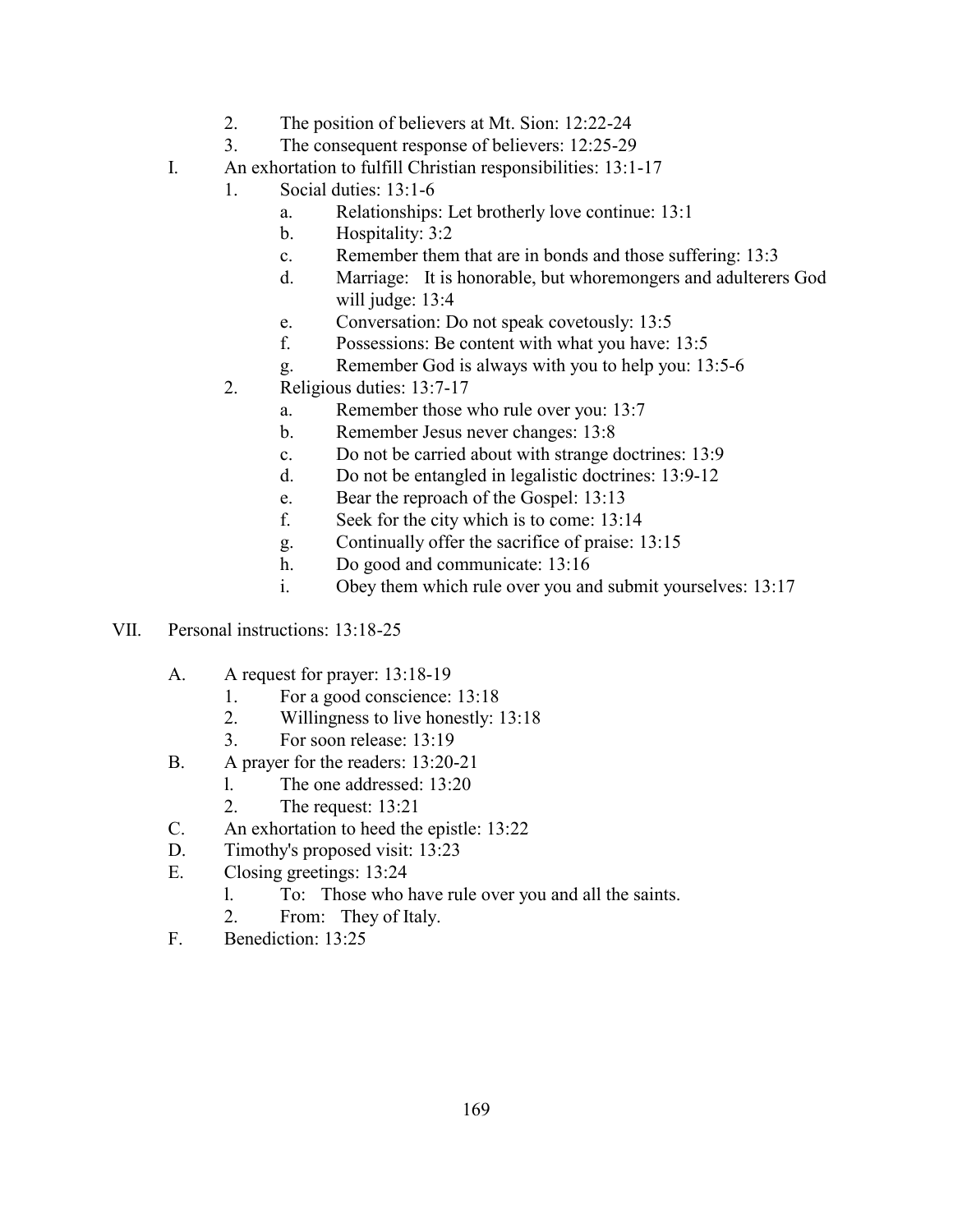$\overline{\phantom{0}}$ 

 $\overline{\phantom{a}}$ 

| 1. | Who was the author of the book of Hebrews?                    |
|----|---------------------------------------------------------------|
| 2. | State the purpose for the book of Hebrews.                    |
|    |                                                               |
| 3. | To whom was the book of Hebrews written?                      |
| 4. | State the Life and Ministry Principle of the book of Hebrews. |
|    |                                                               |
| 5. | From memory, write the Key Verse of Hebrews.                  |
|    |                                                               |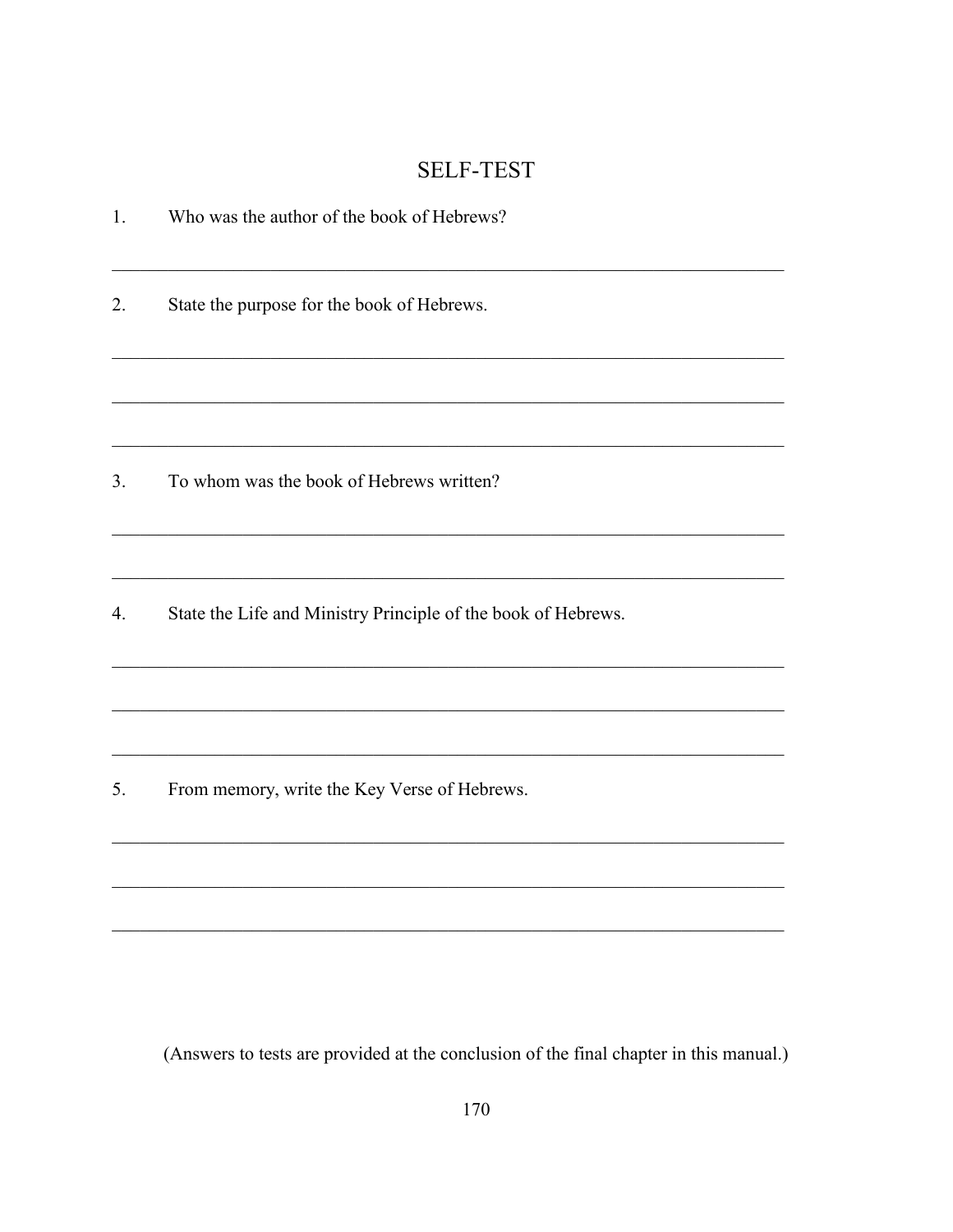- 1. Hebrews is sometimes called the fifth Gospel. Matthew, Mark, Luke, and John focus on the work of Jesus during His earthly ministry, His death, and resurrection. Hebrews describes His present work in Heaven.
- 2. Key words to study in Hebrews: Better, perfect, eternal, forever, partakers, Heaven, priest, high priest.
- 3. Hebrews provides the most extended record of conversations between the Father and the Son, Jesus Christ. (See 1:5-13; 2:12-13; 10:5-9.)
- 4. Hebrews chapters 7-10 explains the purpose of the Old Testament tabernacle.
- 5. Hebrews chapter 11 is the greatest chapter on faith in the Bible.
- 6. Read Hebrews 4:12. This is one of the best descriptions of the Word of God contained in the Bible.
- 7. Study the following verses which prove the superiority of the Messiah (Jesus) to angels: Psalms 2:7; 104:4; 45:7-8; 102:26-28; 110:1; II Samuel 7:14; Deuteronomy 32:43
- 8. Study Hebrews 4:14-7:28. Contrast the priesthoods of Jesus and Aaron.
- 9. Study the two covenants described in Hebrews 8:1-10:18. Make a list of contrasts between the old covenant and the new covenant.
- 10. There are five warning passages included in the outline used in this chapter. Study these warning sections. List the subject and content of each.
- 11. Study the contrast between Israel's position at Mt. Sinai and the believer's position at Mt. Sion: Hebrews 12:18-29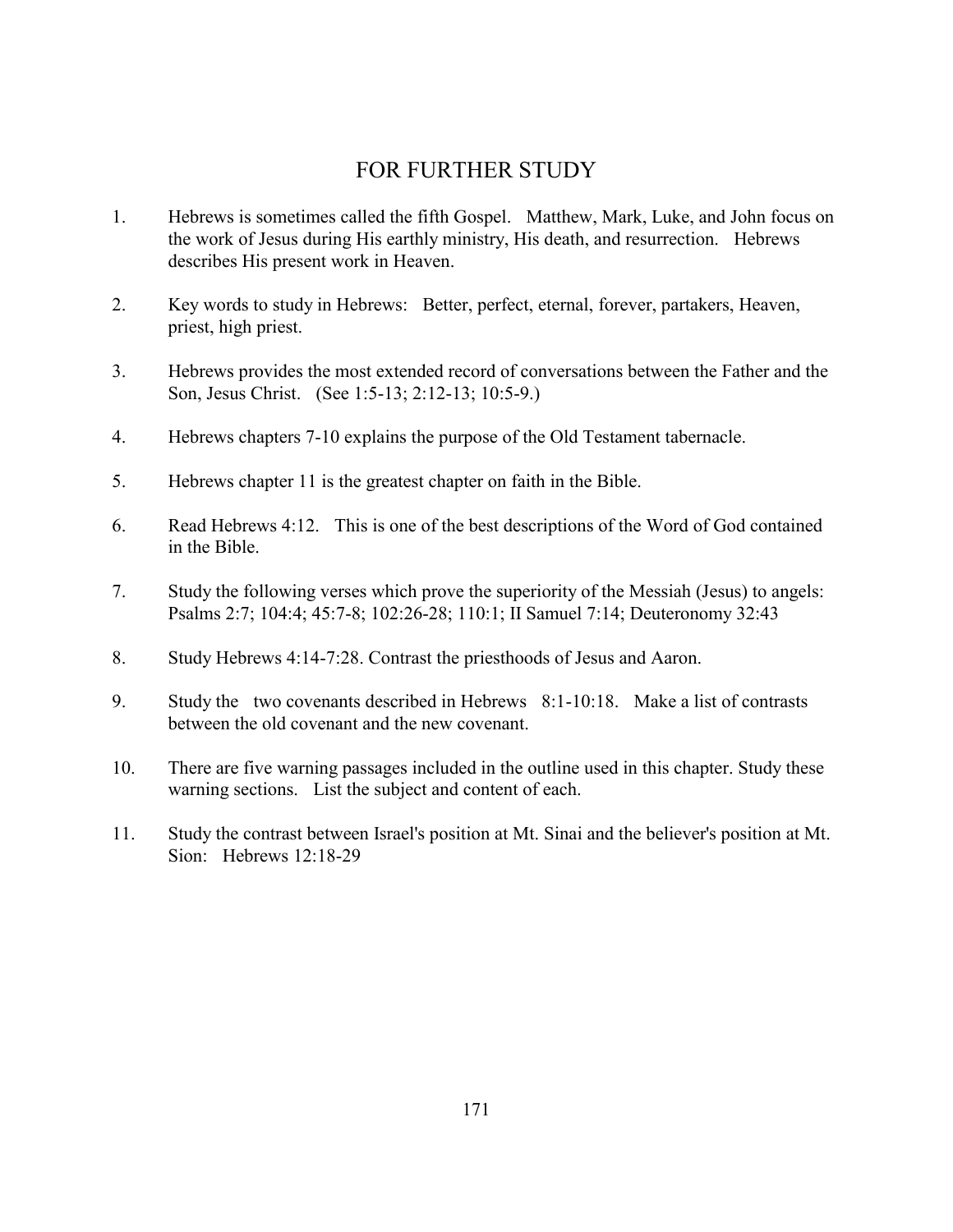# CHAPTER SEVENTEEN

## JAMES

#### **OBJECTIVES:**

Upon completion of this chapter you will be able to:

- Name the author of the book of James.
- Identify to whom the book of James was written.
- State the purpose for the book of James.
- Write the Key Verse of the book of James from memory.
- State the Life and Ministry Principle for the book of James.

#### **INTRODUCTION**

**AUTHOR:** James

**TO WHOM:** Believers among the twelve tribes of Israel

**PURPOSE:** To comfort believers undergoing trials for their faith.

**KEY VERSE:** James 2:26

**LIFE AND MINISTRY PRINCIPLE:** Faith is the foundation of works.

**MAIN CHARACTERS:** James, Abraham, Isaac, Rahab, Job, Elijah

#### **OUTLINE**

- I. Introduction: 1:1
	- A. From: James, a servant of God and of the Lord Jesus Christ: 1:1
	- B. To: The twelve tribes scattered abroad: 1:1

#### II. Faith in suffering: 1:1-18

- A. Response to suffering: Joy: 1:2
- B. Benefits of suffering: 1:3-4
	- 1. Patience: 1:3
		- 2. Perfection: 1:4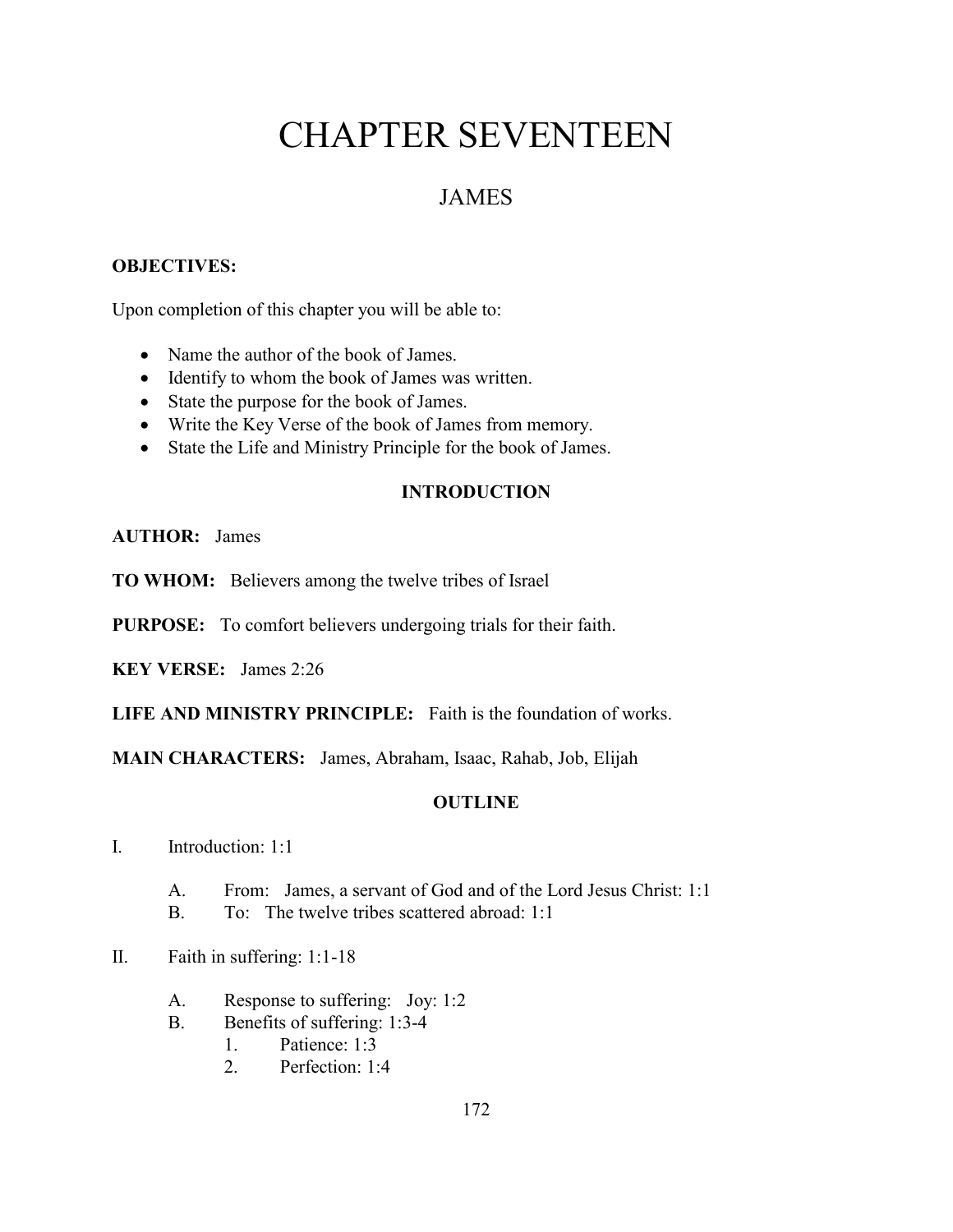- 3. Entirety (completeness): 1:4
- C. The proper response to suffering: 1:5
	- 1. Wisdom from God: 1:5
		- a. The source of wisdom: God.
		- b. The availability of wisdom: Through prayer with faith.
		- c. The need for faith: By all men.
	- 2. Stable faith: 1:6-7
		- a. He that wavereth is like a wave of the sea: 1:6
		- b. Such a man will receive nothing from the Lord: 1:7
	- 3. Single minded: 1:8
	- 4. Right response whether exalted or brought low: 1:9-11
		- a. The brother of low degree is to rejoice when exalted: 1:9
		- b. The brother of high degree is to rejoice that he is brought low: 1:10
		- c. Such levels of life are temporal. They are like grass and flowers which spring up but wither when the sun rises: 1:10-11
- D. The blessing of suffering: 1:12
	- 1. If we endure temptation and trials, we will receive a crown of life promised by the Lord to those who love Him.
- E. The source of temptation: 1:13-18
	- 1. Not God: 1:13
		- a. God cannot be tempted with evil: 1:13
		- b. God does not tempt man with evil: 1:13
	- 2. We are tempted when: 1:14-15
		- a. We are drawn away of our lust and enticed: 1:14
		- b. Lust, conceived, brings forth sin: 1:15
		- c. Sin, when it is finished, brings forth death: 1:15
	- 3. We are to understand that: 1:16-18
		- a. God sends only good and perfect gifts: 1:17
		- b. God: 1:17-18
			- (1) Is the Father of lights: 1:17
			- (2) In whom is no variableness: 1:17
			- (3) In whom there is no turning: 1:17
			- (4) Is the one who begot us with the Word of truth: 1:18
			- (5) Desires that we be a kind of first fruits of His creatures: 1:18

#### III. Faith at work: 1:19-4:12

- A. Faith makes a change: 1:19-21
	- 1. What we should be: 1:19-20
		- a. Swift to hear: 1:19
		- b. Slow to speak: 1:19
		- c. Slow to wrath: 1:19-20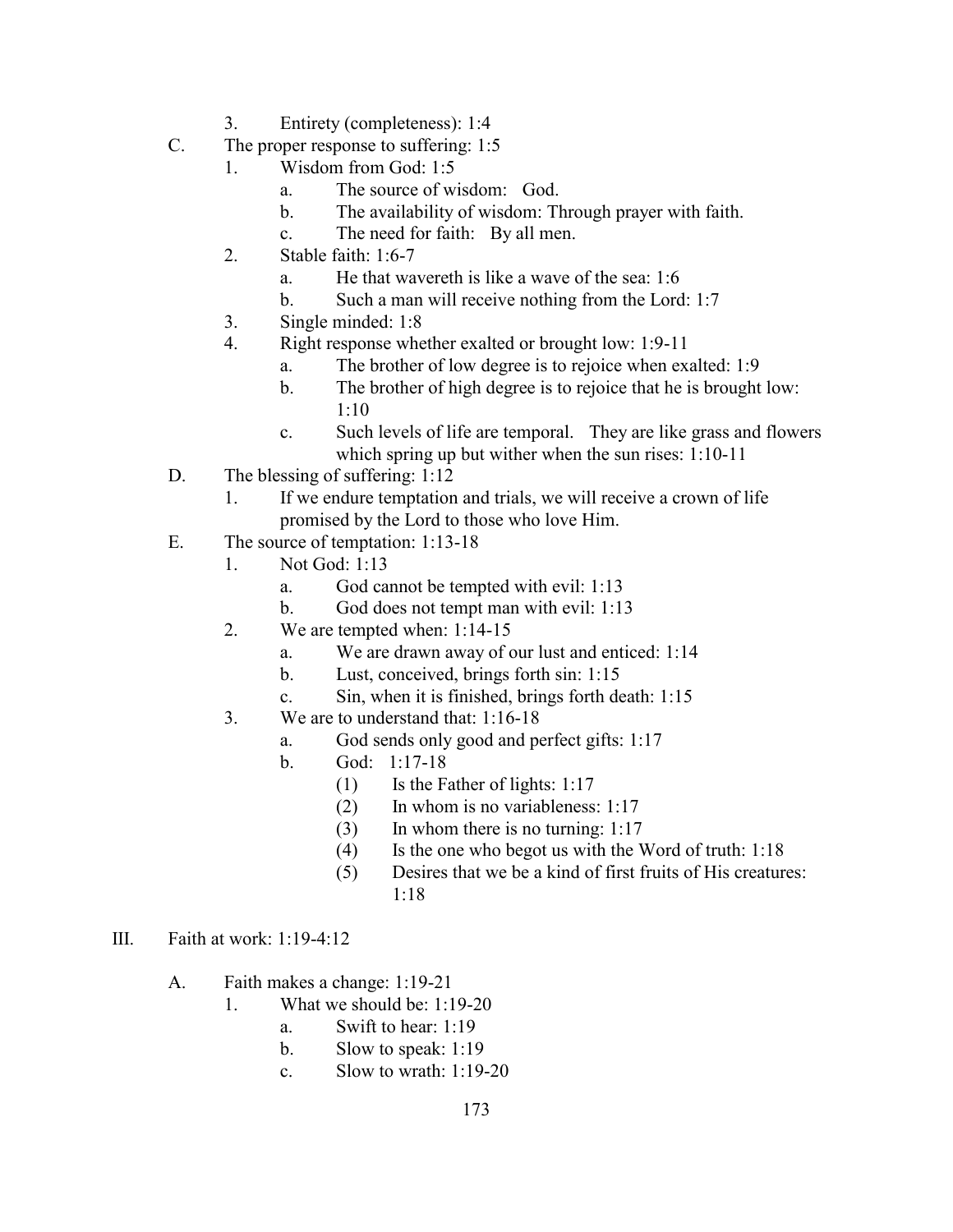- 2. What we should lay aside: 1:21
	- a. Filthiness.
	- b. Superfluity of naughtiness.
- 3. What we should incorporate in our lives: The Word: 1:21
- B. Faith is in doing, not hearing only: 1:22-25
	- 1. We deceive ourselves if we are hearers only: 1:22
	- 2. The example of a man looking into a mirror: 1:23-25
		- a. The hearer listens and does nothing about it: 1:23-24
		- b. The doer responds to the Word: 1:25
- C. Faith is evidenced by control of the tongue: 1:26-27
	- 1. Even if we seem religious, if we do not control the tongue we are deceiving ourselves and our religion is vain: 1:26
	- 2. Pure religion before God is: 1:27
		- a. To visit the fatherless.
		- b. Visit the widows.
		- c. Keep unspotted from the world.
- D. Faith does not show respect of persons: 2:1-13
	- 1. Respect to be shown equally for both rich and poor: 2:1-4
	- 2. God chooses the poor of the world, rich in faith, as heirs of the Kingdom: 2:5
	- 3. Respect of persons is a poor testimony before the world: 2:6-7
	- 4. The royal law: Thou shalt love thy neighbor as thyself: 2:8
	- 5. Respect of persons is sin: 2:9
	- 6. Sin and the law: 2:10-13
- E. The faith that saves: 2:14-26
	- 1. Faith, without works, is dead: 2:14-17
	- 2. The relation of faith and works: 2:18
	- 3. Examples of faith and works: 2:20-25
		- a. Abraham: 2:21-24
		- b. Rahab: 2:25
	- 4. As the body without the spirit is dead, so faith without works is dead also: 2:26
- F. Faith controls the tongue: 3:1-13
	- 1. The tongue is the most difficult to control: 3:1-2
	- 2. Examples of natural control: 3:3-4
		- a. Bits in horses' mouths: 3:3
		- b. Helms in ships: 3:4
	- 3. The power of the tongue: 3:5-12
		- a. Although small, the tongue has great power: 3:5
		- b. The tongue is like a fire which ignites or defiles our whole body: 3:6
		- c. Every animal is tamed by mankind, but the tongue cannot be tamed by man: 5:7-8
		- d. The tongue can be used to either curse or bless: 3:9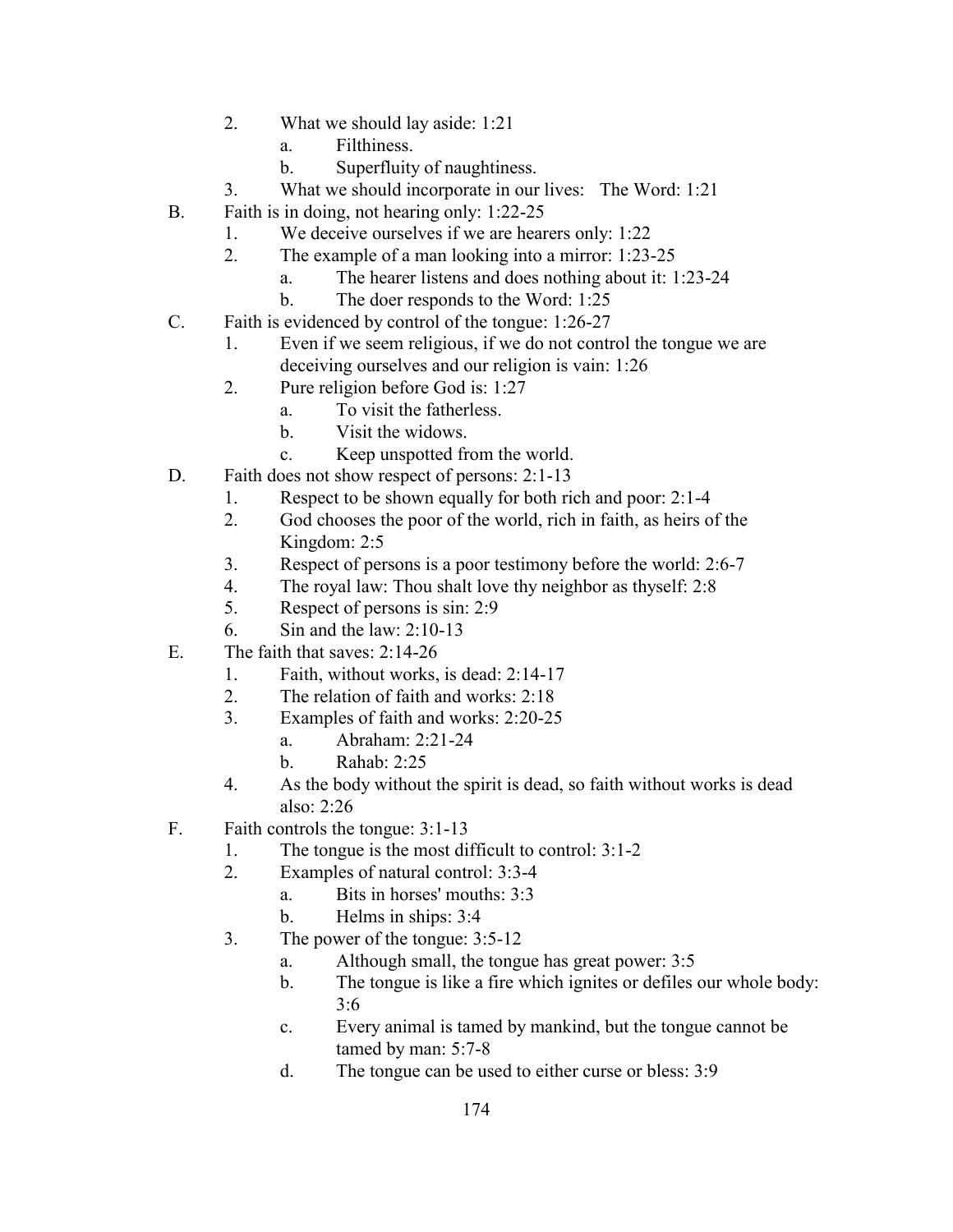- e. Cursing and blessing should not proceed out of the same mouth: 5:10-12
- f. Control of the tongue is evidence of faith and good works: 3:13
- G. Faith and factions among believers: 3:14-4:12
	- 1. Division among believers is not of God: 3:14
	- 2. Wisdom of the world: 3:15-16
		- a. Its description: 3:15
			- (1) Earthly.
			- (2) Sensual.
			- (3) Devilish.
			- b. Its results: 3:16
				- (1) Envy.
				- (2) Strife.
				- (3) Confusion.
				- (4) Every evil work.
	- 3. The wisdom from God is: 3:17
		- a. Pure.
		- b. Peaceable.
		- c. Gentle.
		- d. Easily entreated.
		- e. Full of mercy.
		- f. Full of good fruits.
		- g. Without partiality.
		- h. Without hypocrisy.
	- 4. Faith brings righteousness and peace: 3:18
	- 5. Divisions come from lust: 4:1-6
		- a. Such lust hinders prayer: 4:2-3
		- b. It hinders relationship with God: 4:5-6
	- 6. Correcting divisions: 4:7-12
		- a. Submit to God: 4:7
		- b. Resist the Devil: 4:7
		- c. Draw nigh to God: 4:8
		- d. Cleanse and purify yourself: 4:8
		- e. Reflect true sorrow and repentance: 4:9
		- f. Humble yourselves: 4:10
		- g. Do not speak evil of others: 4:11
		- h. Do not judge others: 4:11-12
- IV. Faith and the future: 4:13-5:12
	- A. We cannot be assured of the future: 4:13-14
	- B. Only God knows the future: 4:15
	- C. When we boast in the future, it is evil: 4:16-17
	- D. The future of the rich: 5:1-6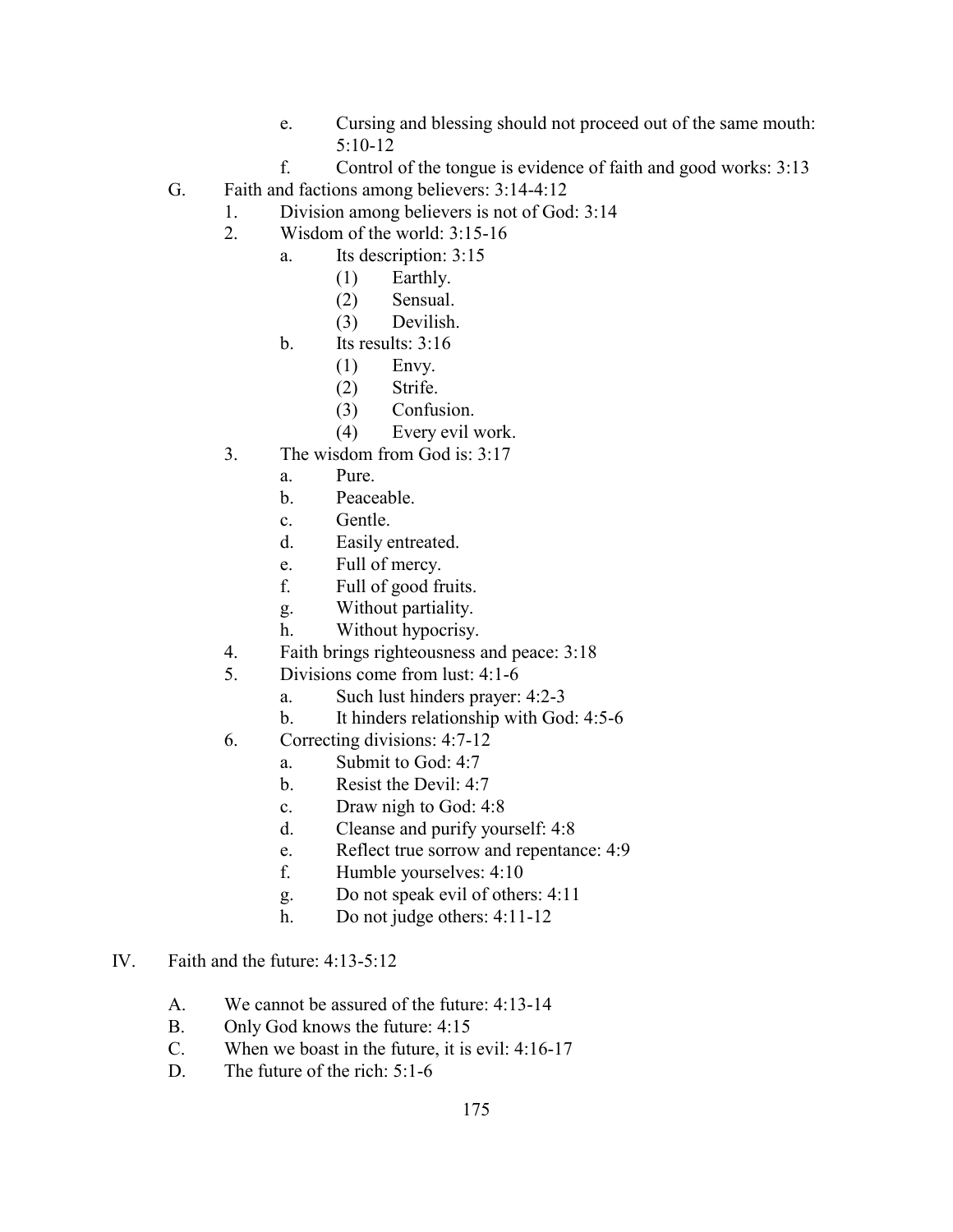- 1. They will experience misery: 5:1
- 2. Riches will perish: 5:1-3
- 3. Their fraud is noted by God: 5:4
- 4. They have lived in evil: 5:5-6
	- a. In pleasure: 5:5
	- b. In the ways of their own heart: 5:5
	- c. Condemning and killing the just: 5:6
- E. The believer's preparation for the future: 5:7-12
	- 1. Wait patiently for the coming of the Lord: 5:7-8
	- 2. Establish your hearts: 5:8
	- 3. Do not hold grudges: 5:9
	- 4. View the prophets as an example of the suffering you will experience: 5:10
	- 5. Endure with joy, as did Job: 5:11
	- 6. Do not swear, but mean what you say: 5:12
- V. Faith and Christian relationships: 5:13-20
	- A. Response to the afflicted: 5:13
	- B. Response to the merry: 5:13
	- C. Response to the sick: 5:14-15
		- 1. Call for the elders of the church: 5:14
		- 2. Let them anoint and pray over the sick: 5:14
		- 3. The prayer of faith will save the sick: 5:15
		- 4. The Lord will raise him up: 5:15
		- 5. If he has committed sins, they will be forgiven: 5:15
	- D. Response to faults in others: 5:16-18
		- 1. Confess faults to each other: 5:16
		- 2. Pray for one another, that you may be healed: 5:16
		- 3. Elias as an example of such effectual prayer: 5:16-18
	- E. Response to the erring: 5:19-20
		- 1. Convert him: 5:19
		- 2. Save his soul from death: 5:20
		- 3. Hide a multitude of sins: 5:21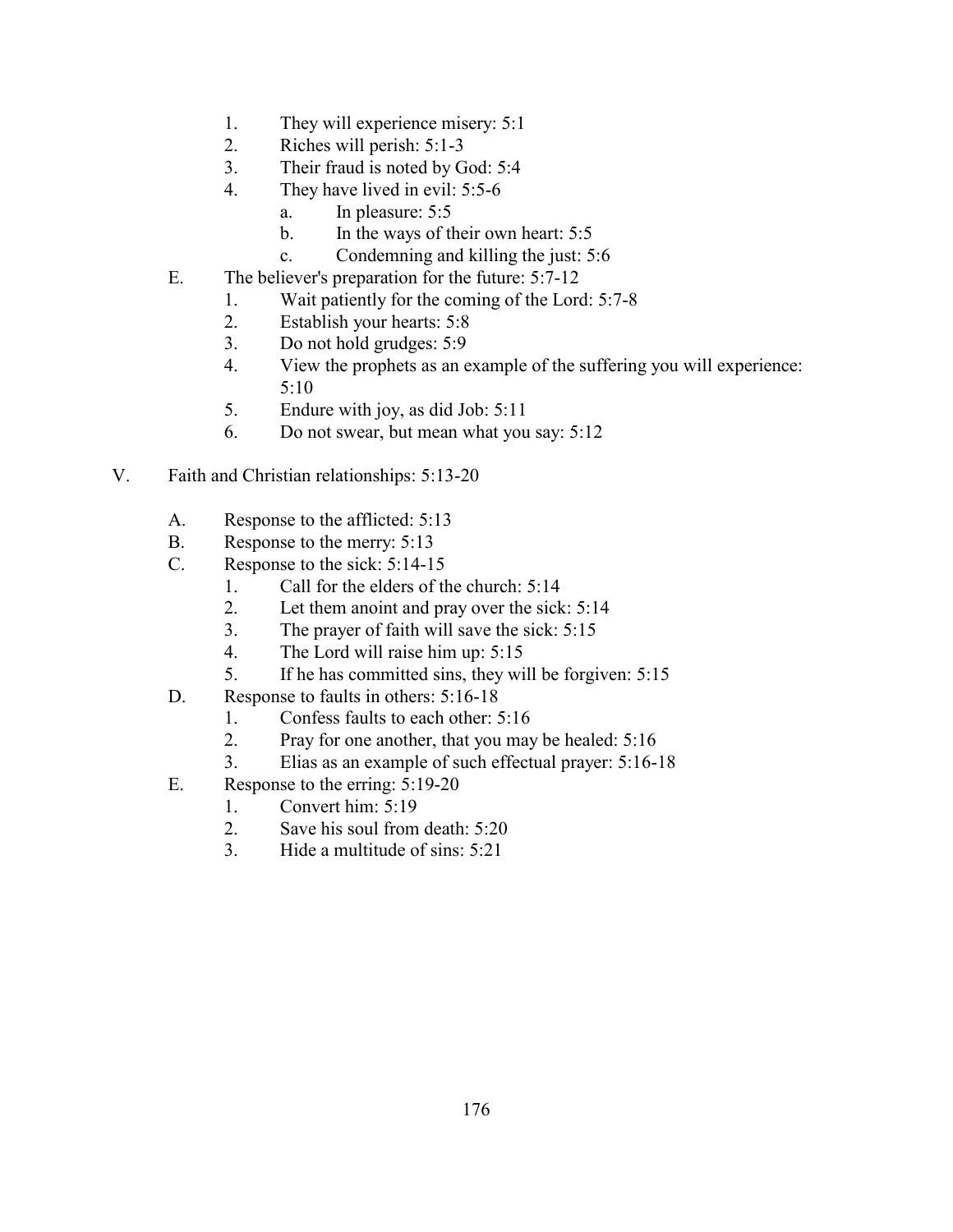| 1. | Who was the author of the book of James?                    |
|----|-------------------------------------------------------------|
| 2. | State the purpose for the book of James.                    |
|    |                                                             |
| 3. | To whom was the book of James written?                      |
| 4. | State the Life and Ministry Principle of the book of James. |
|    |                                                             |
|    |                                                             |
| 5. | From memory, write the Key Verse of James.                  |
|    |                                                             |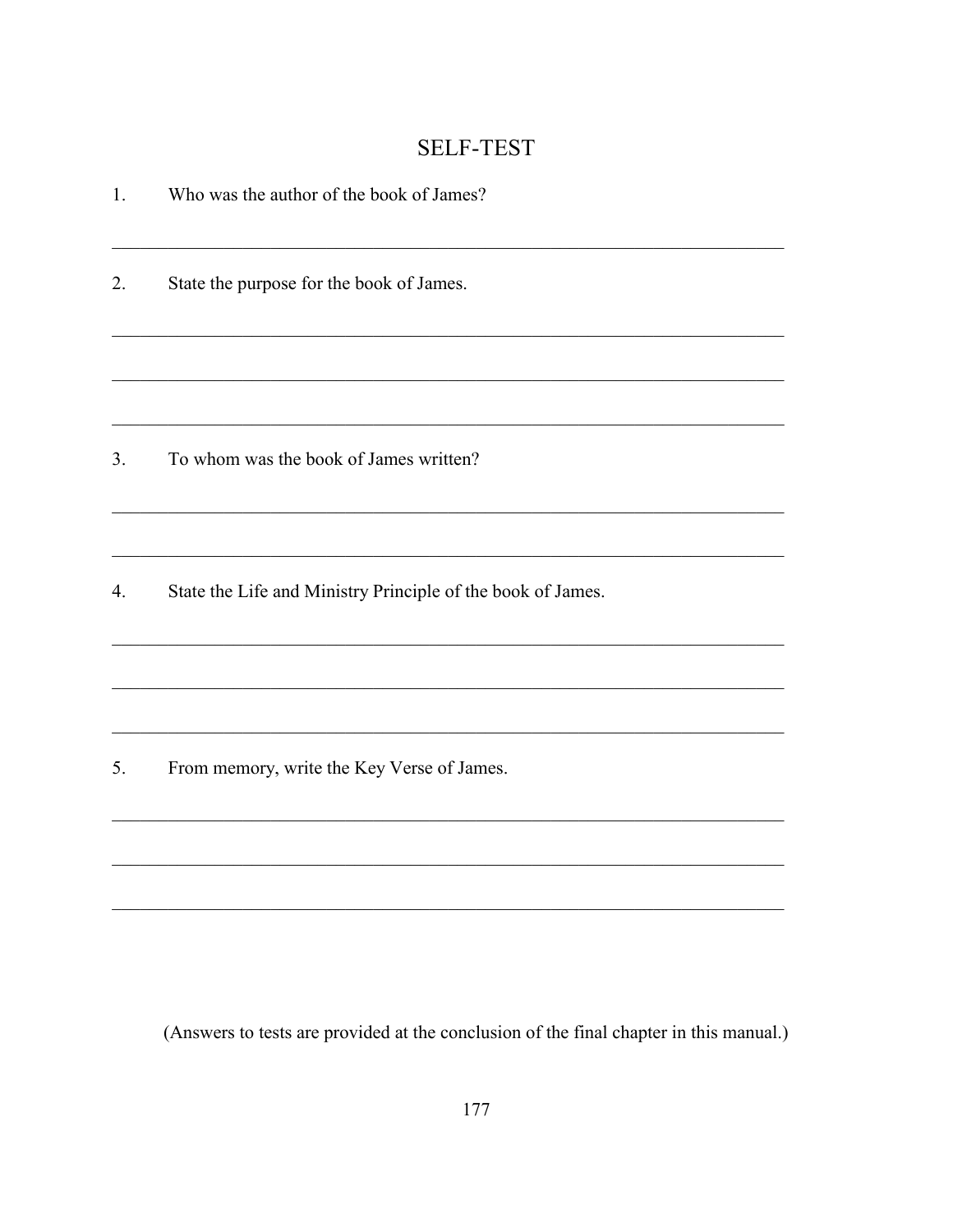1. James is the only New Testament book addressed to the twelve tribes of Israel: 1:1

2. James uses several Old Testament characters to illustrate his message:

| -Abraham: 2:21 | Rahab: 2:25 | Elijah: $5:17$ |
|----------------|-------------|----------------|
| -Isaac: $2:21$ | Job: $5:11$ |                |

3. James uses several natural examples to illustrate his message:

-Wind-tossed waves of the sea: 1:6 -Withering grass and fading flowers: 1:10-11 -Fire: 3:5 -Fountains of water: 3:11 -Figs and olives: 3:12 -Sowing and harvesting: 3:18 -Early and latter rains: 5:7 -Drought: 5:17

- 4. Note the repetitions: "Faith without works is dead" in 2:17,20,26. When the soul is separate from the body, the body decays. In a similar way, faith without works is dead. Faith justifies the man. Works justify the faith.
- 5. Of the 108 total verses in James, 60 of these are commands for practical Christian living. Mark and study these commands.
- 6. Study the life of James, the half brother of Jesus, who was the author of this letter. See the following references:

-Matthew 12:46-50 -John 2:12; 7:1-9 -Acts 1:14; 12:17; 15:13; 21:18-26 -I Corinthians 15:7 -Galatians 1:18-19; 2:1, 9-10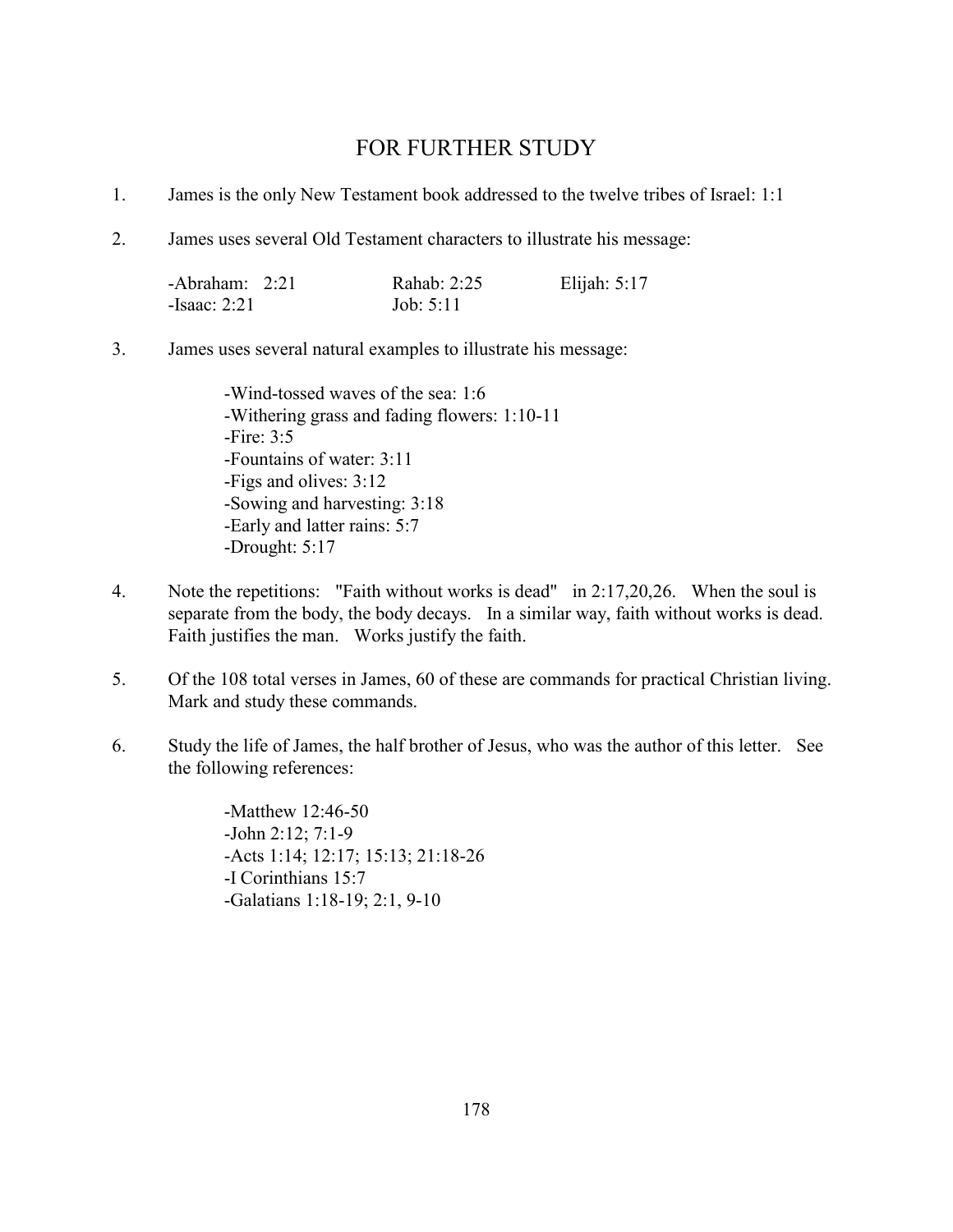7. The teachings in James are similar to the content of the Sermon on the Mount given by Jesus. Complete the following chart:

| <b>Sermon On The Mount</b> | <b>James</b> | <b>Summary Of Common Teaching</b> |
|----------------------------|--------------|-----------------------------------|
| Matthew 5:48               | 1:4          |                                   |
| Matthew 7:7                | 1:5          |                                   |
| Mark 11:23                 | 1:6          |                                   |
| Matthew 7:24,26            | 1:22         |                                   |
| John 13:17                 | 1:25         |                                   |
| Luke 6:20                  | 2:5          |                                   |
| Luke 6:24-25               | 5:1          |                                   |
| Matthew 7:1                | $4:11-12$    |                                   |
| Matthew 5:34-37            | 5:12         |                                   |
| Matthew 7:16-20            | 3:12         |                                   |

8. Compare the two kinds of wisdom discussed in James 3:13-18:

**Wisdom From Above Wisdom Not From Above**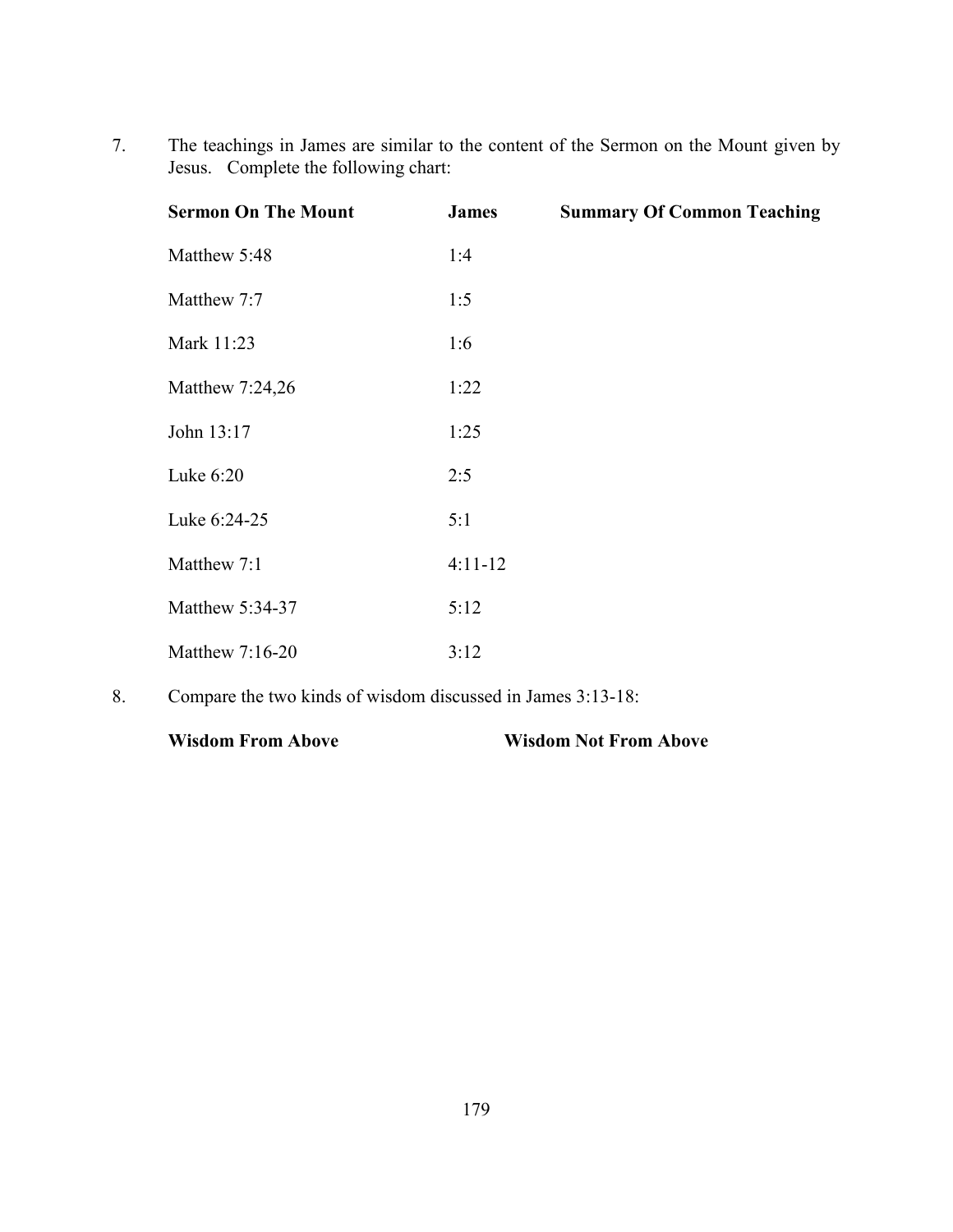# CHAPTER EIGHTEEN

# I AND II PETER

#### **OBJECTIVES:**

Upon completion of this chapter you will be able to:

- Name the author of the books of I and II Peter.
- Identify to whom each book was written.
- State the purpose for the books of I and II Peter.
- Write the Key Verses of each book from memory
- State the Life and Ministry Principle for each book.

### **I PETER**

### **INTRODUCTION**

**AUTHOR**: Peter

**TO WHOM**: Exiles being persecuted for their Christian faith

**PURPOSE**: To warn of the danger of persecution from those outside of the Church.

**KEY VERSE**: I Peter 4:12-13

**LIFE AND MINISTRY PRINCIPLE**: Response to persecution should be based on Scriptural principles.

**MAIN CHARACTERS**: Peter, Silvanus, Marcus

#### **OUTLINE**

- I. Greeting: 1:1-2
	- A. From Peter, an apostle of Jesus: 1:1
	- B. To the elect scattered throughout: 1:1
		- 1. Pontus.
		- 2. Galatia.
		- 3. Cappadocia.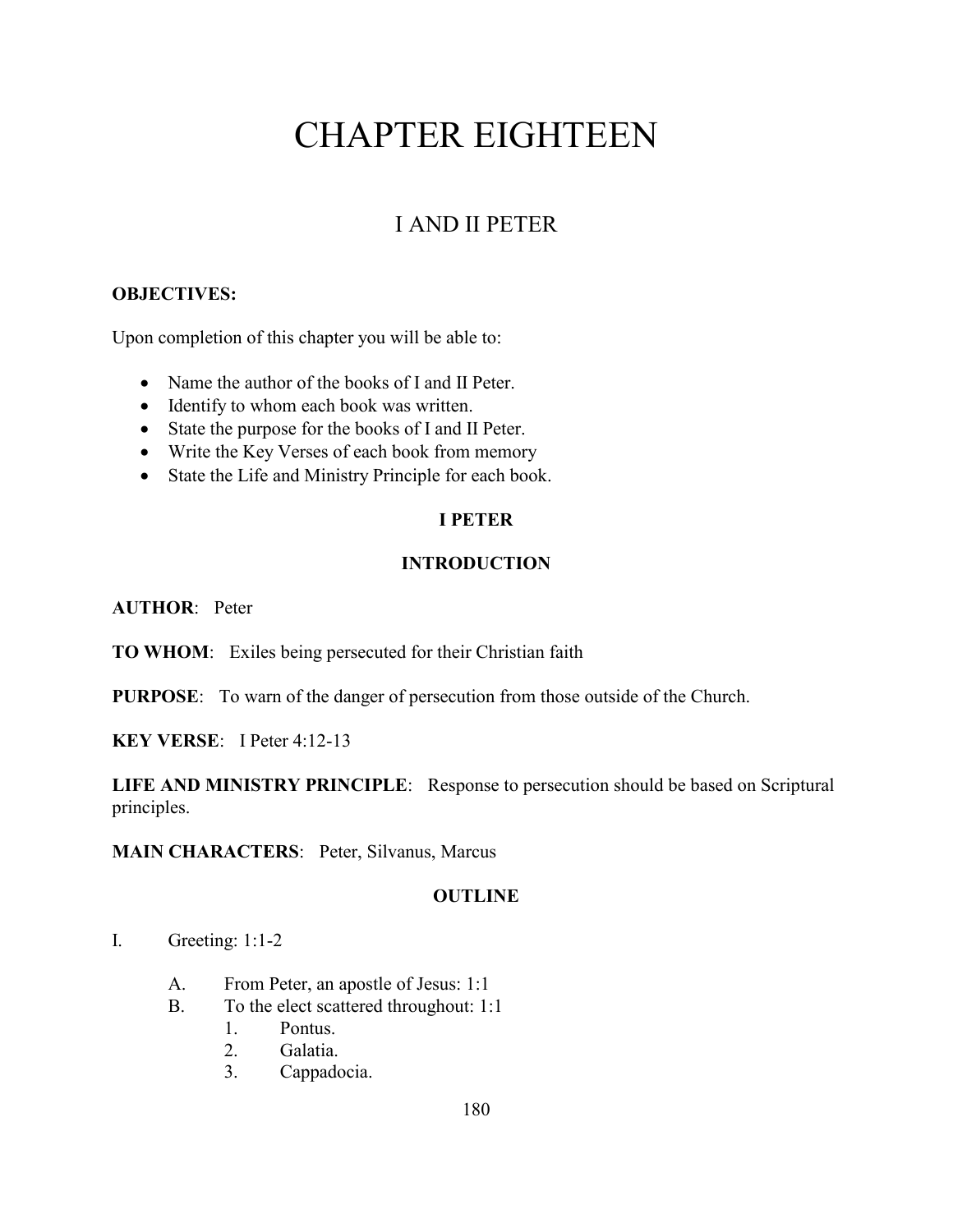- 4. Asia.
- 5. Bithynia.
- II. Comfort and reassurance in suffering: 1:3-25
	- A. Reassurance in the facts of the Gospel: 1:3-12
		- 1. The source of salvation: 1:3
			- a. Elected by God the Father.
			- b. Redeemed by the Lord Jesus Christ.
			- c. Sanctified by the Spirit.
		- 2. The description of salvation: 1:3-5
			- a. A lively hope: 1:3
			- b. An incorruptible inheritance: 1:4
			- c. Undefiled: 1:4
			- d. Fadeth not away (eternal): 1:4
			- e. Reserved in Heaven for those kept by the power of God through faith unto salvation: 1:5
	- B. Reassurance based on the benefits of suffering: 1:6-12
		- 1. Joy in spite of temptations: 1:6
		- 2. Praise, honor, and glory: 1:7
		- 3. Joy based on relationship to Jesus, not on outward circumstances of life: 1:8
		- 4. Assurance of the faith: Salvation of the soul: 1:9-12
			- a. Sought by the prophets: 1:9-10
			- b. Their source: Christ: 1:11
			- c. Their summary: 1:11-12
				- (1) They predicted His first coming and suffering: 1:11
				- (2) They predicted His second coming and the glory that should follow: 1:11
			- d. Sought by the angels: 1:12
	- C. Reassurance based on a proper response to suffering: 1:14-17
		- 1. Gird up the loins of your mind: 1:13
		- 2. Be sober: 1:13
		- 3. Hope to the end for the grace at the revelation of Jesus Christ: 1:13
		- 4. Respond as obedient children: 1:14
		- 5. Do not fashion yourself according to former lusts: 1:14
		- 6. Be holy, as He which hath called you is holy: 1:15-16
		- 7. Lead respectful, productive lives: 1:17
	- D. Reassurance based on redemption: 1:18-25
		- 1. We were not redeemed with corruptible things: 1:18
		- 2. We were redeemed with the precious blood of Christ: 1:19-20
		- 3. Assurance in times of suffering is based on our redeemed relationship with Him: 1:21-23
		- 4. This assurance of redemption is based on His Word, which endures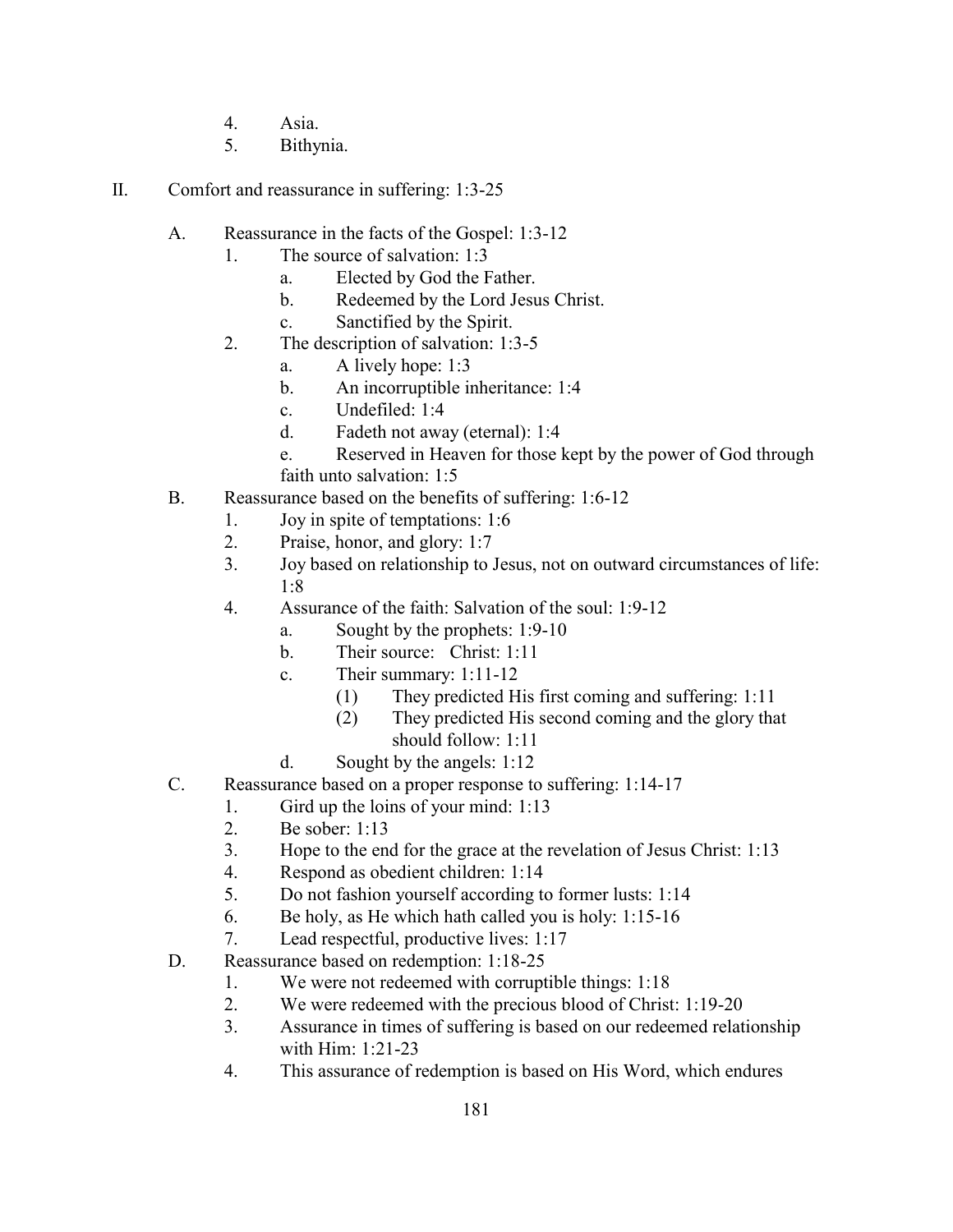#### forever and is the basis of the Gospel: 1:24-25

- III. The Christian response to suffering: 2:1-3:13
	- A. Response to sin: 2:1
	- B. Response to the Word of God: 2:2
	- C. Response to the Son of God: 2:3-10
	- D. Response in ourselves: 2:11
	- E. Response to the unsaved: 2:12
	- F. Response to civil authorities: 2:13-17
	- G. Response to employers: 2:18-20
	- H. Response based on Christ's example: 2:21-25
	- I. Response to family: 3:1-12
		- 1. The wife: 3:1-6
		- 2. The husband: 3:7
		- 3. The entire family: 3:8-12
- IV. The discipline of suffering: 3:13-4:19.
	- A. Suffering for righteousness brings joy and a good conscience: 3:13-17
	- B. Suffering justifies the sinner: 3:18-22
	- C. Suffering conforms you to the example of Jesus: 4:1-6
	- D. Suffering anticipates the second coming of Jesus: 4:7
	- E. Suffering develops spiritual qualities: 4:8-11
		- 1. Love: 4:8
		- 2. Forgiveness for sin: 4:8
		- 3. Hospitality: 4:9
		- 4. Good stewardship of gifts and ministries: 4:10-11
	- F. Suffering multiplies future rewards: 4:12-13
	- G. Suffering glorifies the Lord: 4:14-16
	- H. Suffering purifies the saints: 4:17-19.
- V. Summary statement of the believer's attitude towards suffering: 4:19.
- VI. Continue to serve, despite suffering: 5:1-9
	- A. Serving as shepherd: The elders of the church: 5:1-4
		- 1. Feed the flock of God: 5:2
		- 2. Take oversight willingly, not by constraint: 5:2
		- 3. Do not serve just for monetary reward: 5:2
		- 4. Be of a ready mind: 5:2
		- 5. Be examples, not lords over the flock: 5:3
		- 6. The Chief Shepherd rewards: 5:4
	- B. Serving as servants: Both young and old: 5:5-7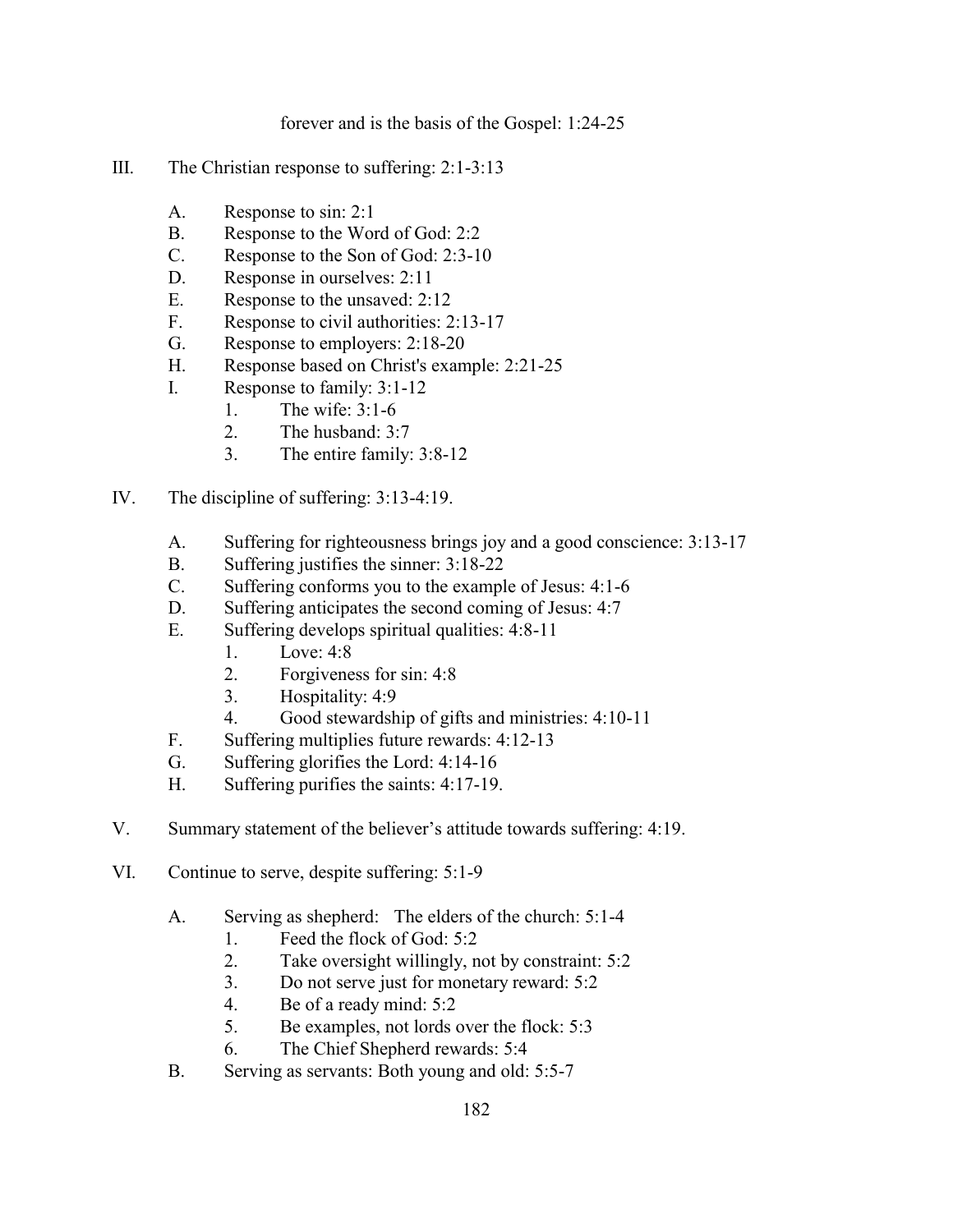- 1. Younger submit to elder: 5:5
- 2. Each be subject to other: 5:5
- 3. Be humble: 5:5-6
	- a. God resists the proud and gives grace to the humble: 5:5
	- b. If we are humble, we will be exalted: 5:6
- 4. Cast all care on Him because He cares for you: 5:7
- C. Serving as a soldier: 5:8-9
	- 1. The Enemy: The Devil, as a roaring lion, who seeks to devour: 5:8
	- 2. The soldier's attitudes: 5:8
		- a. We should be sober: 5:8
		- b. We should be vigilant: 5:8
	- 3. Strategy against the enemy: 5:9
		- a. We should resist in the faith: 5:9
		- b. Recognize we are not alone: The same afflictions are common among brethren in the world: 5:9
- VII. Conclusion: 5:10-14
	- A. Benediction: 5:10-11
		- 1. The benefits of suffering in Jesus. You will be: 5:10
			- a. Perfected.
			- b. Established.
			- c. Strengthened.
			- d. Settled.
		- 2. To God be glory and dominion for ever: 5:11
	- B. Personal greetings: 5:12-14
		- 1. Silvanus: 5:12
		- 2. The church at Babylon: 5:13
		- 3. Marcus, my son: 5:13
		- 4. Greet one another with a kiss: 5:14
		- 5. A final blessing of peace to those in Jesus: 5:14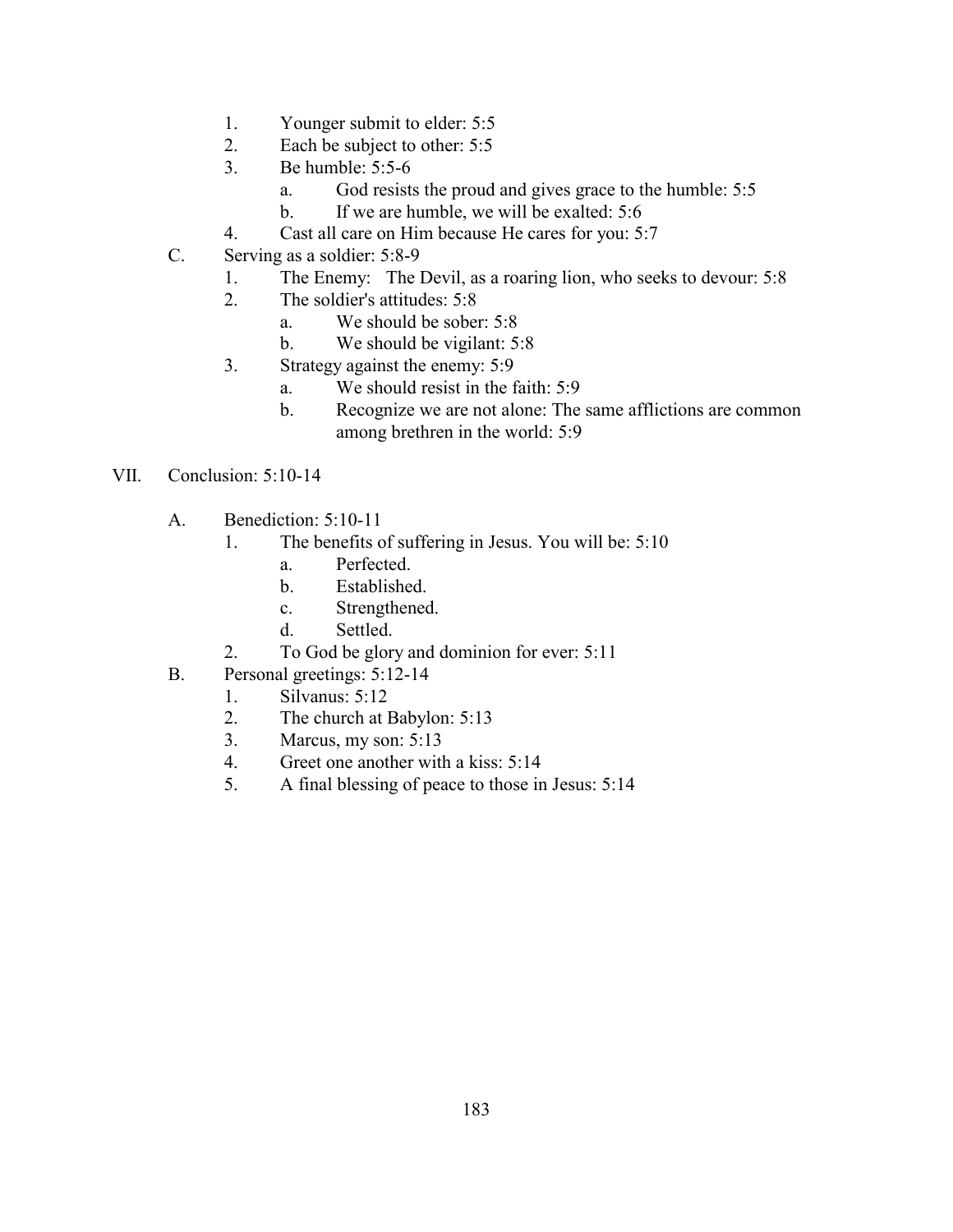#### **II PETER**

#### **INTRODUCTION**

#### **AUTHOR:** Peter

**TO WHOM:** Christian exiles, probably the same group listed in I Peter.

**PURPOSE:** To warn of danger from within: Apostacy and false teaching.

**KEY VERSES:** II Peter 3:1-2

**LIFE AND MINISTRY PRINCIPLE:** The greatest two dangers from within the church are apostacy and false teachers.

#### **MAIN CHARACTERS:** Peter, Paul

#### **OUTLINE**

- I. Introduction: 1:1-2
	- A. From Peter, a servant and apostle: 1:1
	- B. To them that have obtained like precious faith: 1:1
	- C. Grace and peace multiplied through the knowledge of God and Jesus: 1:2
- II. Proclamation of the power of God in the face of apostacy and false teachers: 1:3
- III. The promises of God: 1:4
	- A. Life.
	- B. Godliness.
	- C. Knowledge.
	- D. Glory.
	- E. Virtue.
- IV. The principles of God: 1:5-9
	- A. To be developed with diligence: 1:5
	- B. The principles listed: 1:5-7
		- 1. Faith: 1:5
		- 2. Virtue: 1:5
		- 3. Knowledge: 1:5
		- 4. Temperance: 1:6
		- 5. Patience: 1:6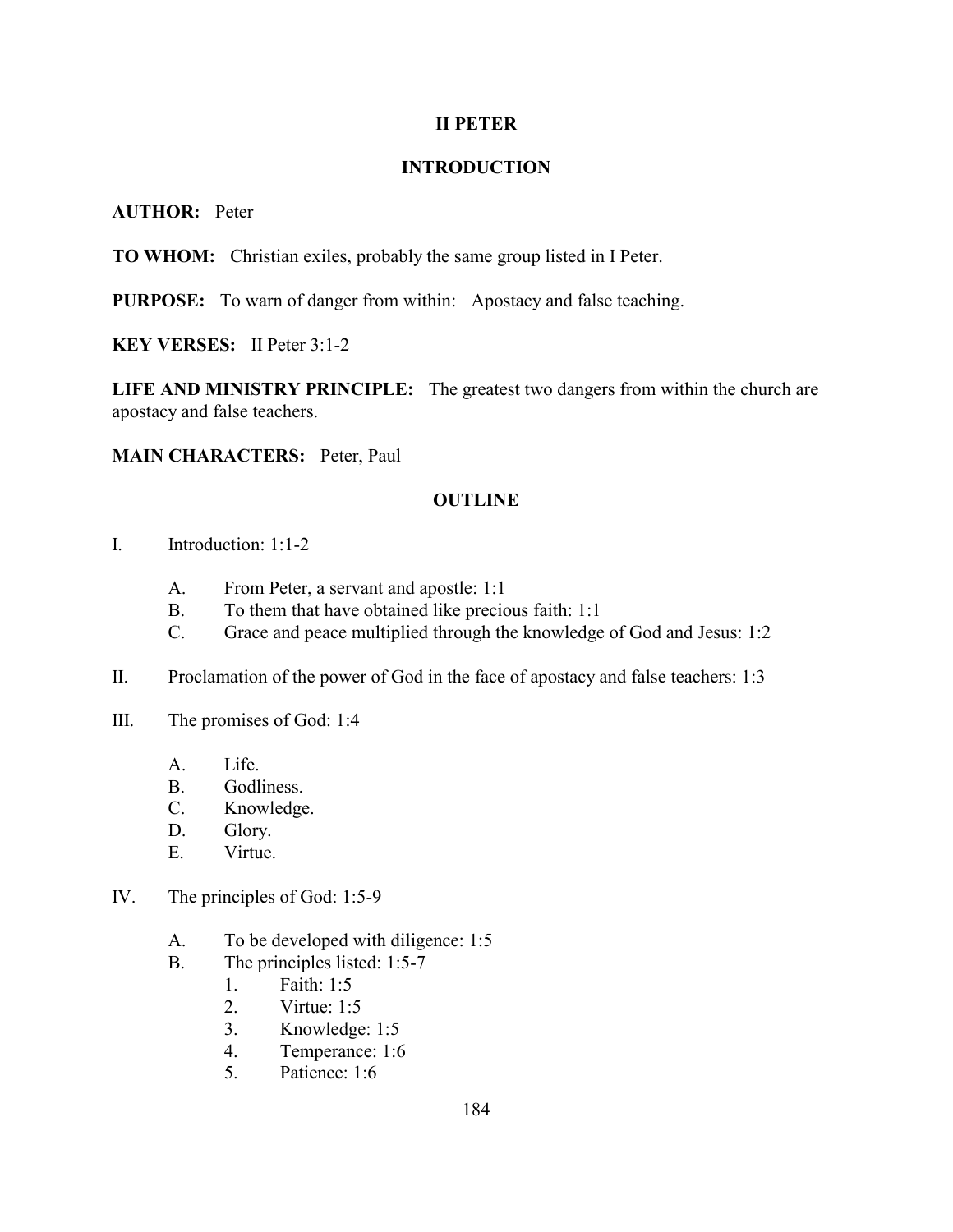- 6. Godliness: 1:6
- 7. Brotherly kindness: 1:7
- 8. Charity: 1:7
- C. The value of these principles. They will make you: 1:8
	- 1. Abound spiritually.
	- 2. Fruitful in the knowledge of Jesus.
- D. Problems without such principles: 1:9
	- 1. No spiritual vision.
	- 2. No spiritual memory.
- V. The calling of God: 1:10-12
	- A. Give diligence to make it sure: 1:10
	- B. If you do these things, you will never fall: 1:10
	- C. You will be assured entrance into the everlasting Kingdom: 1:11
	- D. You will be established in truth: 1:12
- VI. The revelation to the Apostle of God: He was to shortly put off this "earthly tabernacle": 1:13-15
- VII. The Word of God: 1:16-21
	- A. Not based on fables, but on eyewitness accounts: 1:16
	- B. Based on the deity of Christ: 1:17
	- C. Based on a sure Word of prophecy: 1:19.
	- D. Not based on individual interpretation: 1:20
	- E. Based on the inspiration of the Holy Ghost: 1:21
- VIII. Warning against false teachers: Deviation from these principles (points II through VII above) by the enemies of God: 2:1-3:4
	- A. The identity of the enemies: 2:1-9
		- 1. Present days: False teachers: 2:1-3
		- 2. Former days: 2:1-9
			- a. False prophets: 2:1
			- b. The wicked angels: 2:4
			- c. Those living in Noah's day: 2:5
			- d. Those living in Lot's day: 2:6-9
	- B. Description of the enemies of God (false teachers): 2:1-3,10-19.
		- 1. Bring in damnable heresies: 2:1
		- 2. Deny the Lord: 2:1
		- 3. Have pernicious ways: 2:2
		- 4. Cause the way of truth to be evil spoken of: 2:2
		- 5. Covetous: 2:3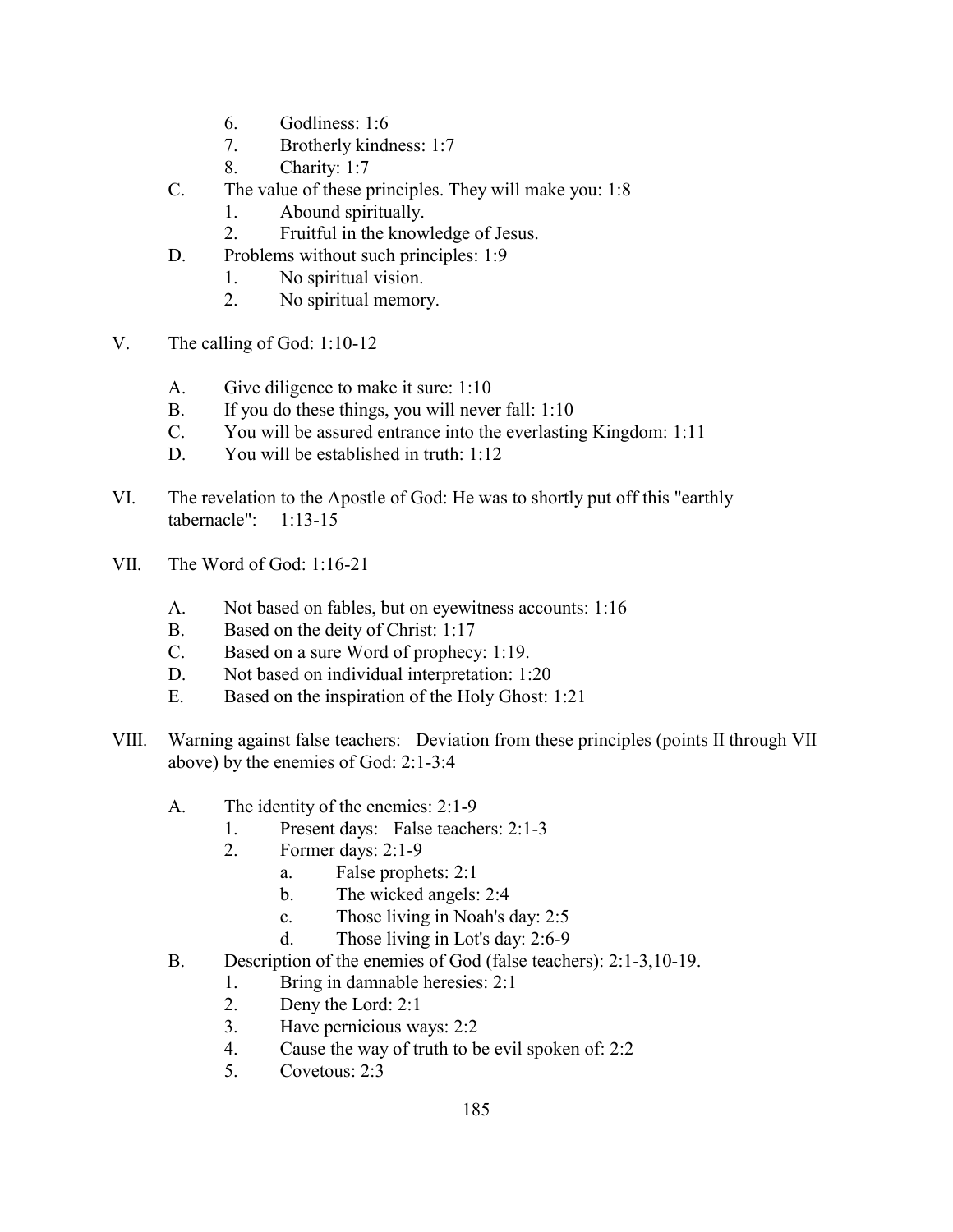- 6. Speak with feigned words: 2:3
- 7. Make merchandise of the people of God: 2:3
- 8. Walk after the flesh in the lust of uncleanness: 2:10
- 9. Despise government: 2:10
- 10. Presumptuous: 2:10
- 11. Self-willed: 2:10
- 12. Speak evil against dignities: 2:10-13
	- a. They ignore the fact that even angels do not do this: 2:11
	- b. They speak evil of things they do not understand: 2:12
	- c. For this, they will perish in their own corruption and receive the reward of unrighteousness: 2:12-13
- 13. Spots and blemishes: 2:13
- 14. Deceptive members of the fellowship: 2:13
- 15. Eyes full of adultery: 2:14
- 16. Cannot cease from sin: 2:14
- 17. Beguile unstable souls: 2:14
- 18. Covetous: 2:14
- 19. Cursed children: 2:14
- 20. Forsake the right way to follow in the error of Balaam: 2:15-16
- 21. Wells without water: 2:17
- 22. Clouds carried by a tempest: 2:17
- 23. Eternal darkness is reserved for them: 2:17
- 24. Speak great swelling words of vanity: 2:18
- 25. The target of their lust and wantonness are those cleansed from error: 2:18
- 26. Promise liberty although they are in bondage themselves as servants of corruption: 2:19.
- C. Destiny of the enemies: 2:20-22
	- 1. Latter end worse than the beginning: 2:20
	- 2. It had been better for them not to have known righteousness than to know and turn from it: 2:21
	- 3. They are like dogs returned to vomit and a sow to the mire: 2:22
- IX. Warning against apostacy: 3:1-18
	- A. The definition of apostacy: 3:1-4
		- 1. Predicted by the prophets: 3:1-2
		- 2. Apostacy is scoffing at the promise of the coming of Jesus: 3:4
	- B. An answer to apostacy: God's dealings with the past, present, and future worlds: 3:5-13
		- 1. The condemnation of the former world came to pass despite the scoffers: 3:5-6
		- 2. The future annihilation of the present world will come to pass: 3:7-8,10
		- 3. God has His own timetable for fulfilling His plan: 3:8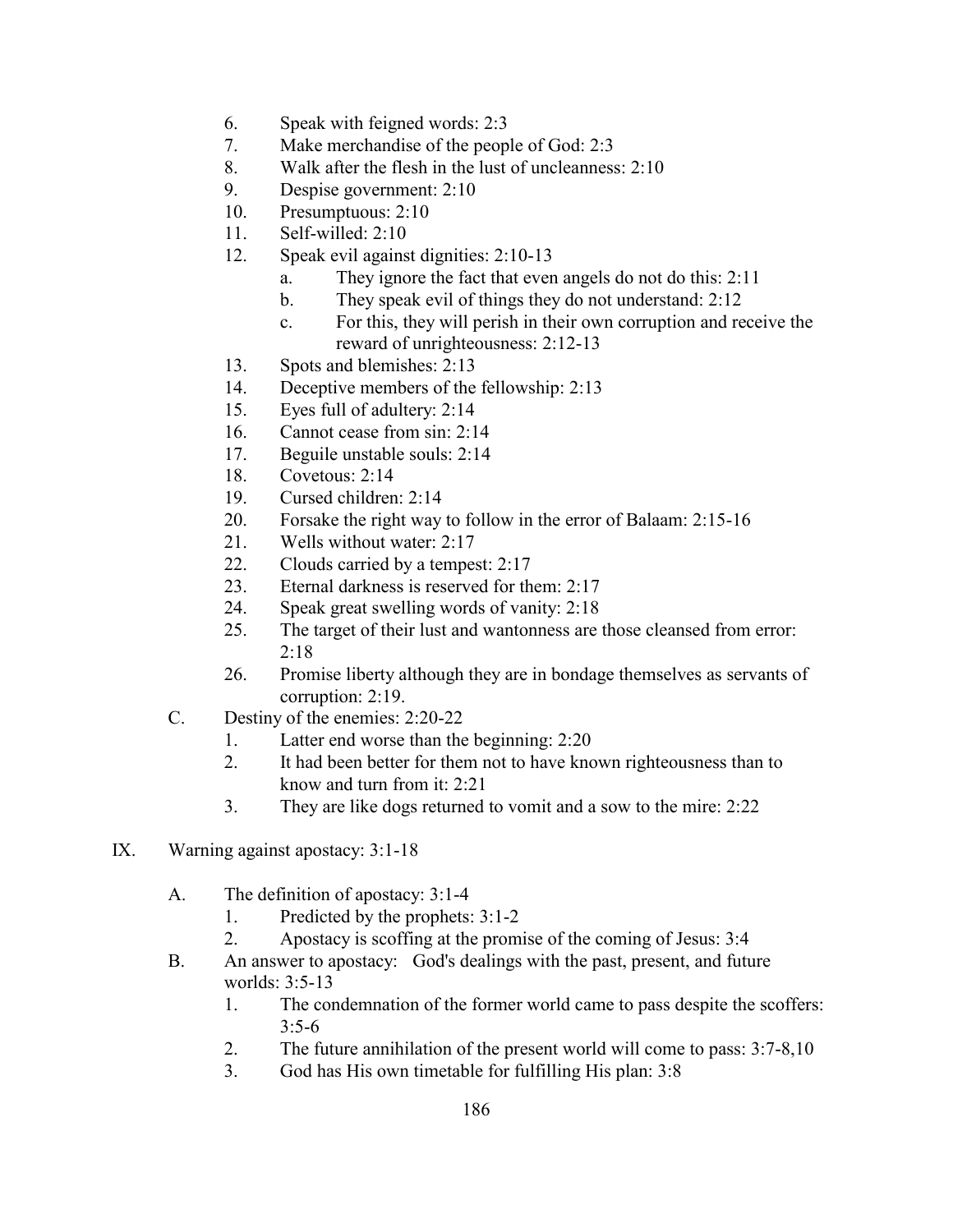- 4. The most important factor in God's plan is the salvation of lost souls, not the timing of future events: 3:9
- 5. The "day of the Lord" in which He fulfills His plan will come unexpectedly: 5:10
- 6. His plan will culminate with a new creation: 3:13
- C. The believer's response in the face of apostacy: 3:14-18
	- 1. Be found of Him in peace: 3:14
	- 2. Without spot: 3:14
	- 3. Blameless: 3:14
	- 4. Recognize that the delay in the fulfillment of God's plan is due to His mercy on the unsaved: 15-16
	- 5. Beware lest you also be led into the error of the wicked and fall: 3:17
	- 6. Grow in grace: 3:18
	- 7. Grow in the knowledge of the Lord: 3:18
- X. Conclusion: 3:18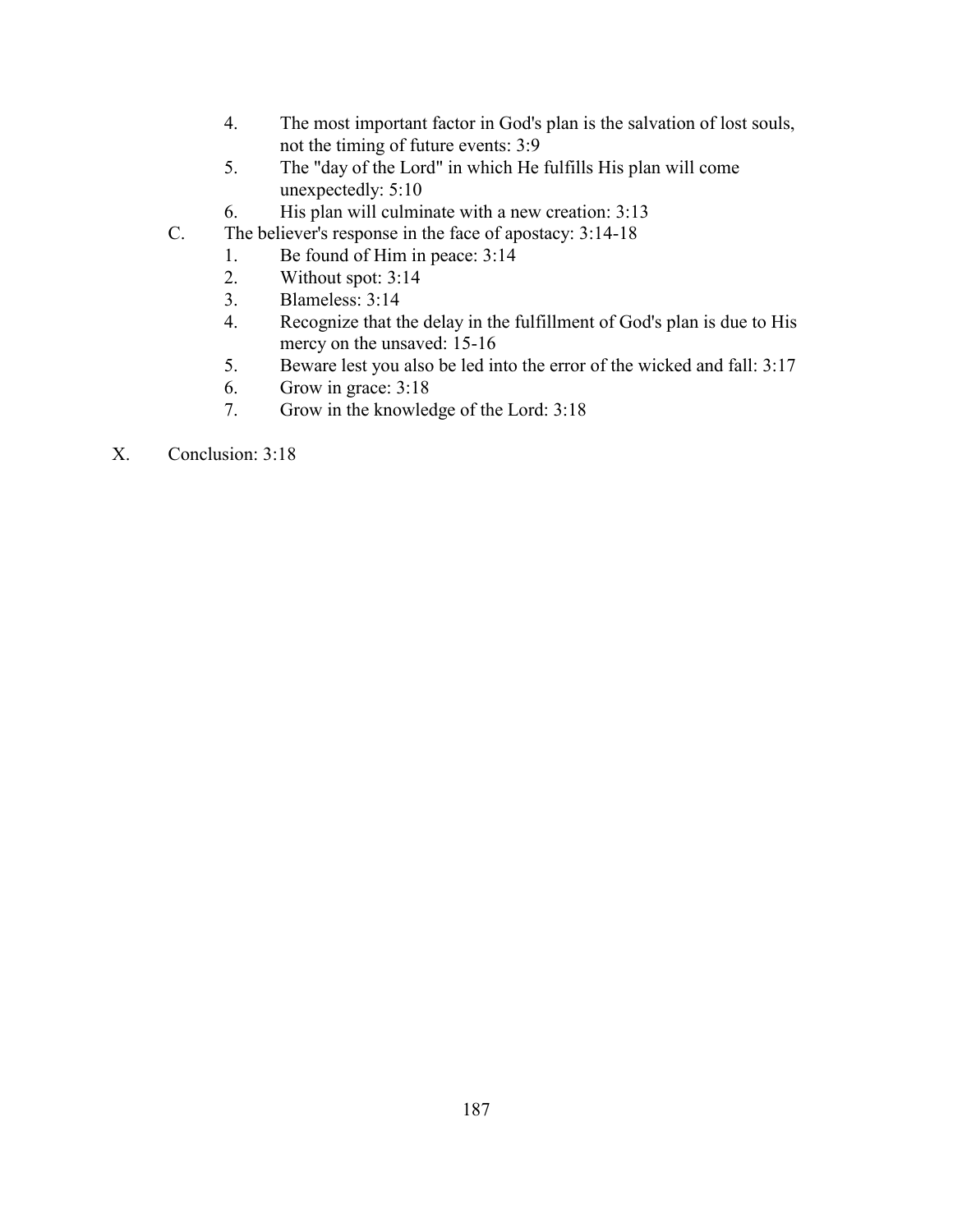| 1. | Who was the author of the books of I and II Peter?             |
|----|----------------------------------------------------------------|
| 2. | State the purpose for the book of I Peter.                     |
| 3. | To whom was the book of I Peter written?                       |
| 4. | State the Life and Ministry Principle of the book of I Peter.  |
| 5. | From memory, write the Key Verse of I Peter.                   |
| 6. | State the purpose for the book of II Peter.                    |
| 7. | To whom was the book of II Peter written?                      |
| 8. | State the Life and Ministry Principle of the book of II Peter. |
|    |                                                                |

9. From memory, write the Key Verse of II Peter.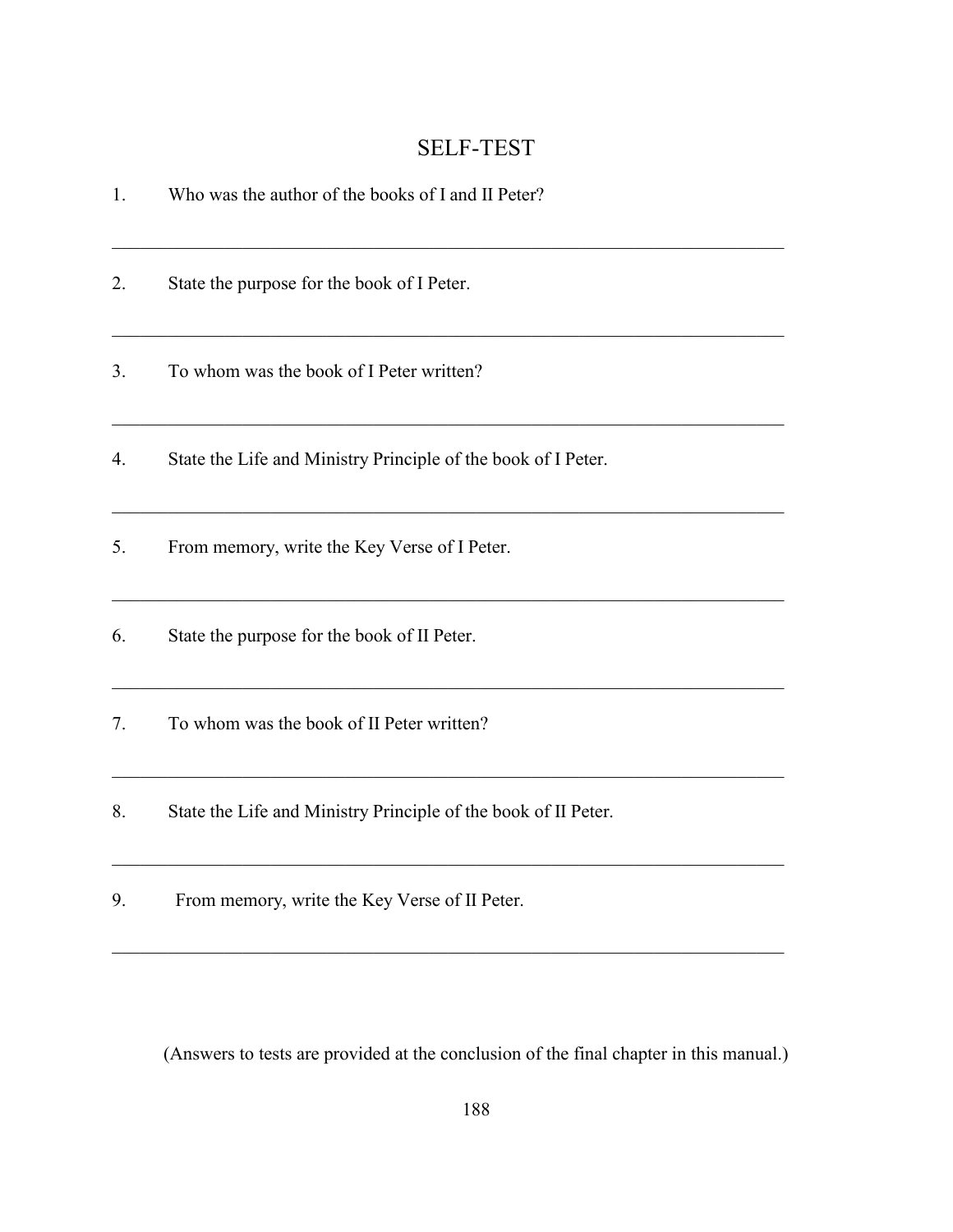1. Read I and II Peter and make a list of everything that is referred to as precious. 2. Read I Peter and underline each use of the words suffering and grace. These are key words. 3. In I Peter there are a number of titles which describe believers. Read the following verses and list the titles: 1:14; 2:2; 2:5; 2:9 (four different titles); 2:11; 4:16; 4:18; 1:2; 2:10; 4:11; 5:2 4. Study the life of Peter in the Gospels and the book of Acts. 5. Note the living realities of the Christ life: -The living hope 1:3 -The living Word 1:23 -The living stone 2:4 6. Several Old Testament quotations are used in I Peter. Compare the following: **Old Testament Source Peter's Quote** 

| <b>Old Testament Source</b> | <b>Peter's Quote</b> |  |
|-----------------------------|----------------------|--|
| Isaiah $28:16$              | I Peter 1:6          |  |
| Psalms $118:22$             | I Peter $1:7$        |  |
| Isaiah 8:14                 | I Peter 1:8          |  |

7. Study I Peter 2:9-10. Compare the lives of believers before and after salvation:

| <b>Before Salvation</b> | <b>After Salvation</b> |
|-------------------------|------------------------|
| called out of           | into                   |
| were not                | are now                |
| had not                 | now                    |

- 8. From II Peter, compile a list of the characteristics of ungodly men or false teachers. Save this list to compare it to those listed in the book of Jude.
- 9. From II Peter 1:5-10, list the qualities that believers are to add to their lives.
- 10. Compare the day of the Lord (II Peter 3:10) to the day of judgment (II Peter 3:7).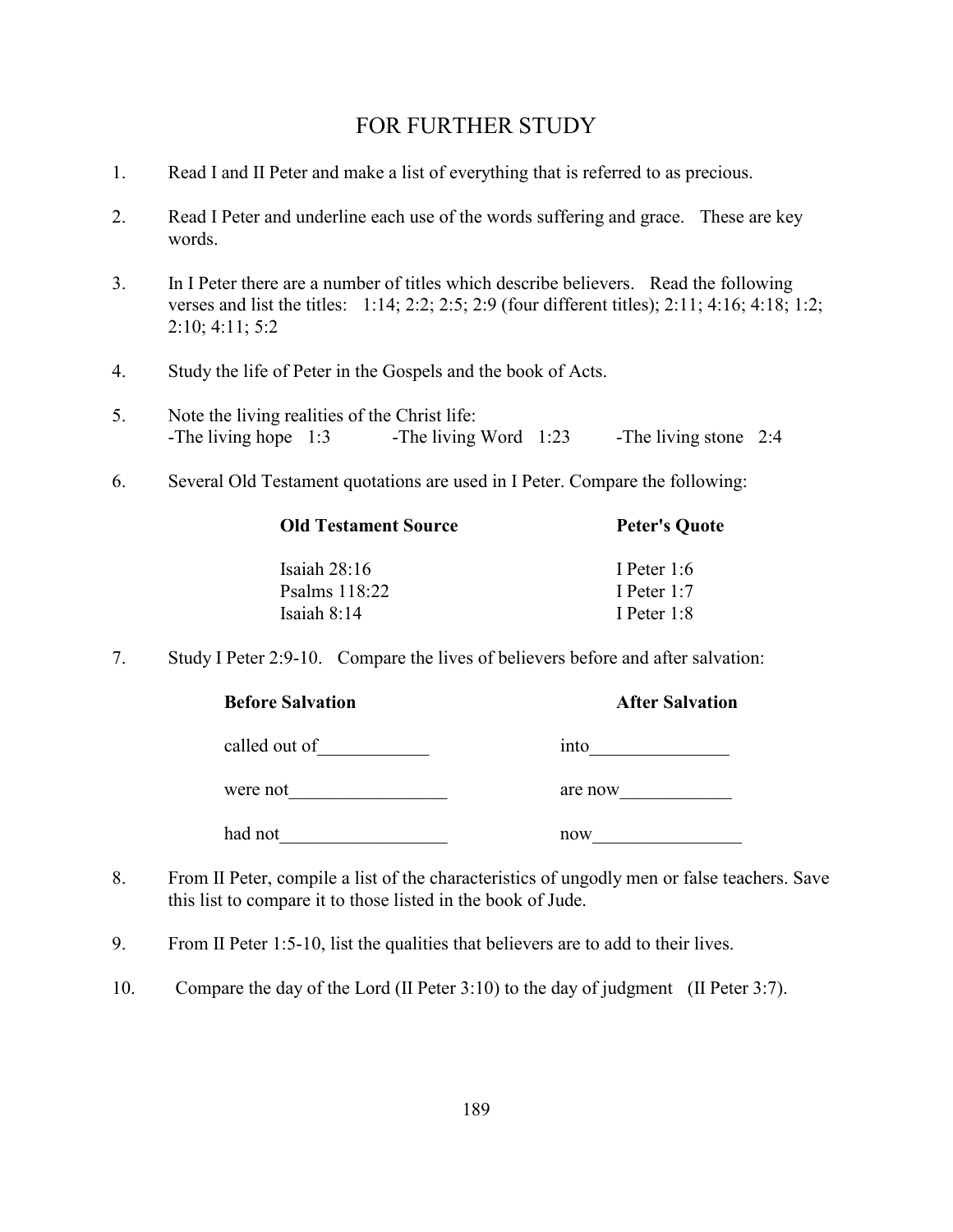# CHAPTER NINETEEN

# I, II, AND III JOHN

#### **OBJECTIVES:**

Upon completion of this chapter you will be able to:

- Name the author of the books of I, II, and III John.
- Identify to whom each book was written.
- State the purpose for each book.
- Write the Key Verse of each book from memory
- State the Life and Ministry Principle for each book.

#### **OVERVIEW**

In this chapter you will study three books: I, II, and III John. All of these books were written by John the son of Zebedee (Matthew 4:21) who was an apostle of Jesus (Matthew 10:2). John also wrote the Gospel of John and the book of Revelation. You have already studied the Gospel of John. The book of Revelation will be the final study in this course. The books written by John fit together in a developing plan of increasing revelation:

#### **BOOKS WRITTEN BY JOHN**

Speaks of salvation Speak of sanctification Deals with the past Deal with the present Presents Jesus as the prophet Present Jesus as our priest Concerns the cross in the life of believers Concern the fellowship of believers

#### **Gospel of John: Epistles of John: (I, II and III John)**

#### **Revelation**

Speaks of glorification Deals with the future Presents Jesus as the King Concerns the crown awaiting believers

Note: The books of II and III John have no chapter divisions in the Bible. Therefore, only the verses are listed.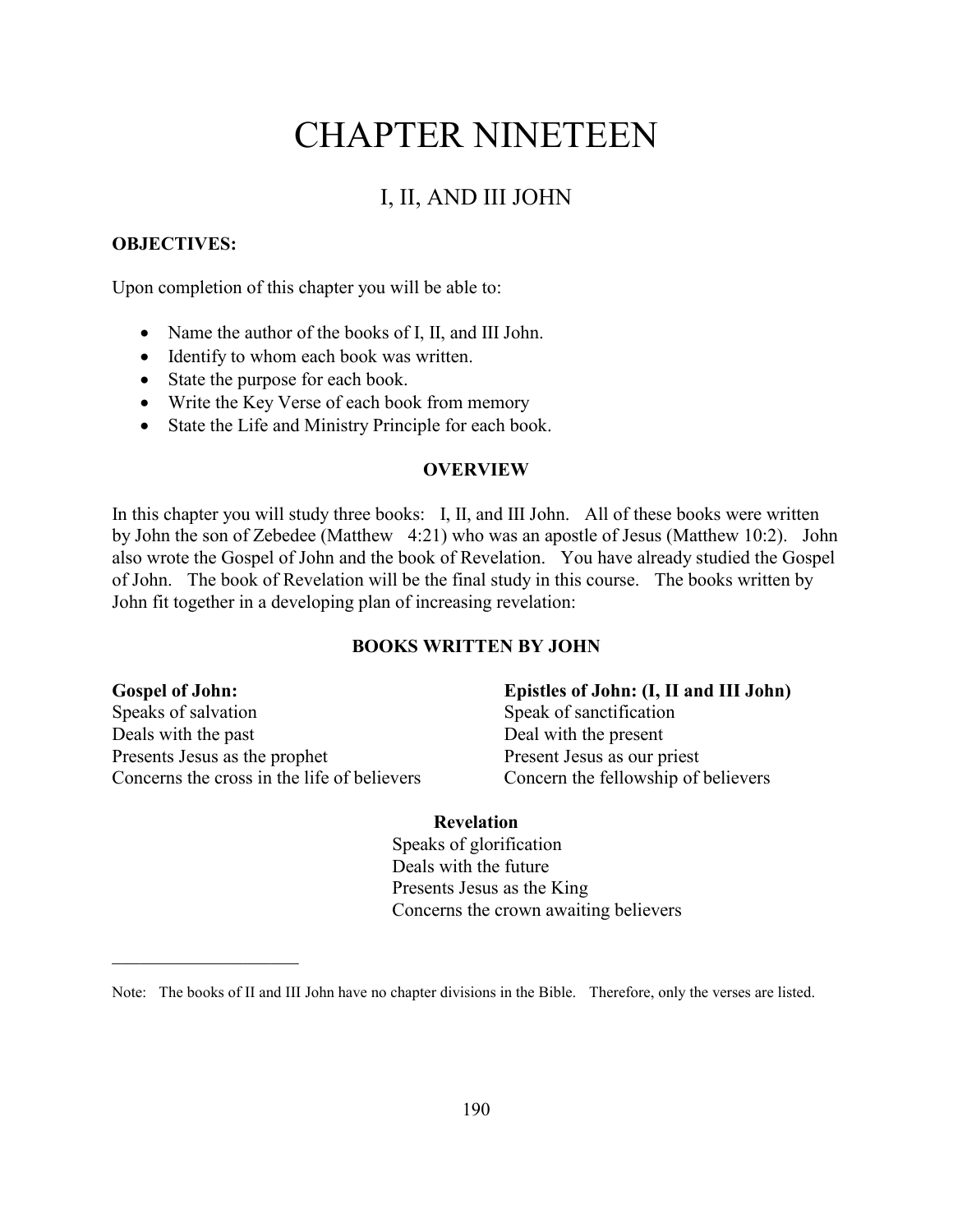#### **I JOHN INTRODUCTION**

#### **AUTHOR:** John

**TO WHOM:** Christians who were falling into Satanic deception which was breaking their fellowship with God and other believers.

**PURPOSE:** To explain the standards of true fellowship in Jesus Christ.

**KEY VERSE:** I John 1:8-9

**LIFE AND MINISTRY PRINCIPLE:** True fellowship with God and fellow believers is based on the standards of God's Word and maintained by the principle of confession of sin.

**MAIN CHARACTERS:** The author, John. No other people are mentioned by name.

#### **OUTLINE**

- I. Introduction: 1:1-4
	- A. John is writing about that which he has seen with his eyes, looked upon, and handled of the Word of life. He is writing from firsthand experience: 1:1
	- B. The fellowship of which he writes is the true fellowship of believers with God and one another: 1:2-3
	- C. His purpose in writing on this subject is that their joy might be full by being established in this fellowship: 1:4
- II. The conditions for true fellowship in Jesus: 1:5-10
	- A. Conformity to the standard of God's Word: 1:5-7
	- B. Confession of sin: 1:8-10
- III. The proper conduct of those in the true fellowship of believers: 2:1-29
	- A. The character of proper conduct is imitation of the spiritual example set by Jesus: 2:1-11
		- 1. The principle of imitation: 2:1-2
		- 2. The pattern for imitation: 2:3-6
		- 3. The proof of proper imitation: 2:7-11
	- B. The commandment upon which conduct is based is separation: 2:12-17
		- 1. The believers to which the commandment is addressed includes all levels of spiritual maturity: 2:12-14
		- 2. The commandment is separation from worldliness: 2:15-17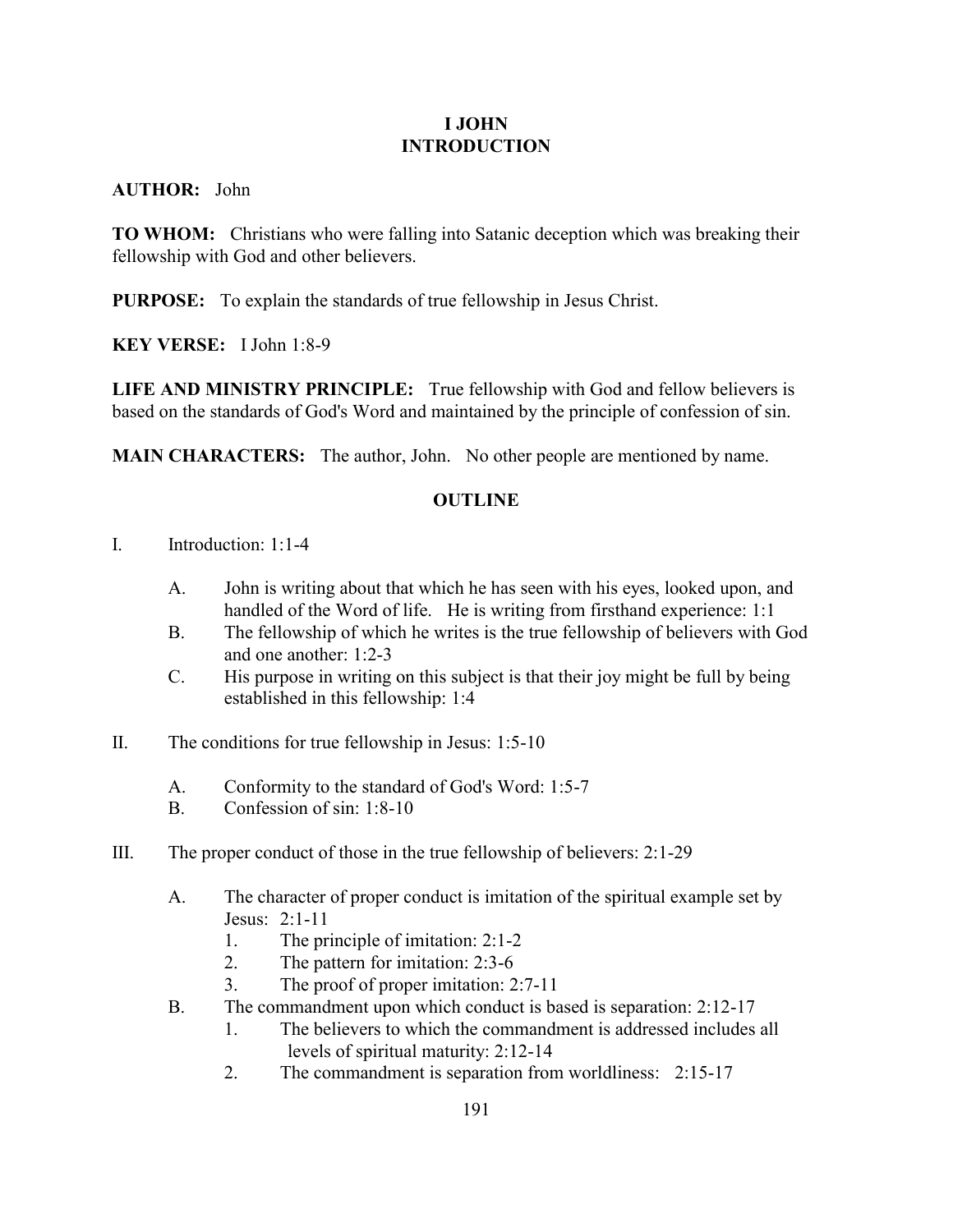- C. The creed for our conduct: 2:18-29
	- 1. The necessity for a creed: 2:18-21
	- 2. The nature of the creed: 2:22-29
- IV. The characteristics of true Christian fellowship: 3:1-24
	- A. Purity: 3:1-3
	- B. Righteousness and love: 3:4-18
	- C. Confidence: 3:19-21
	- D. Obedience: 3:22-24
- V. Enemies of the true fellowship of believers: 4:1-21
	- A. False prophets: 4:1-6
		- 1. How to recognize them: 4:2-3
		- 2. How to overcome them: 4:4
		- 3. They are of the world: 4:5
		- 4. We are of God: 4:6
	- B. False profession of a loving spirit: 4:7-21
		- 1. Perfect love described: 4:7-17
		- 2. Perfect love contrasted with a false profession of a loving spirit: 4:18-21
- VI. The reason for maintaining true fellowship: 5:1-21
	- A. Faith in Jesus is proven by the conduct we exhibit: 5:1-5
	- B. Faith in Jesus is proven by the credentials we exhibit: 5:6-12
		- l. The evidence of the credentials: 5:6-8
		- 2. The effect of the credentials: 5:9-12
	- C. Faith in Jesus is proved by the confidence we exhibit: 5:13-15
	- D. Faith in Jesus is proved by conquering sin: 5:16-21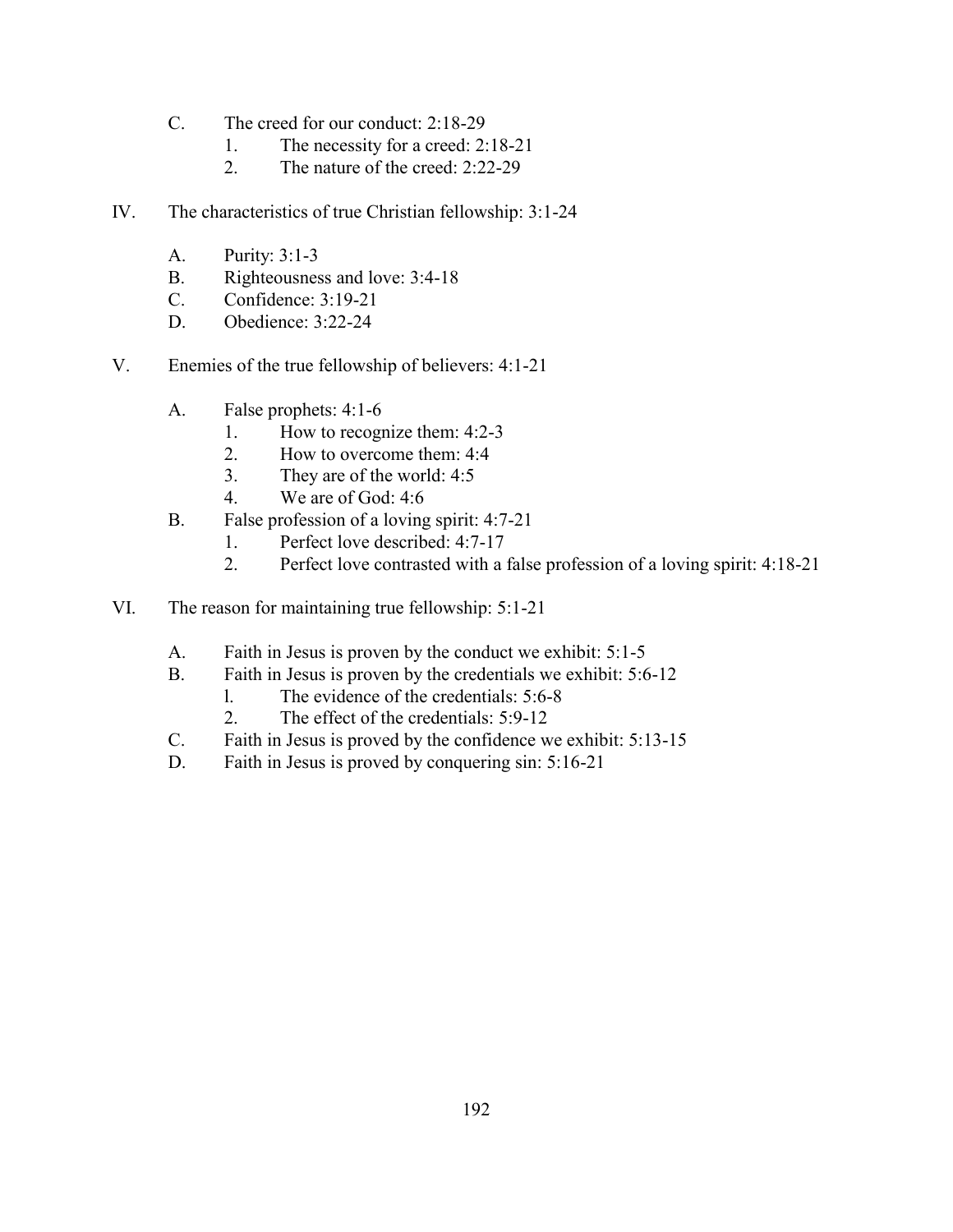#### **II JOHN**

#### **INTRODUCTION**

#### **AUTHOR:** John

**TO WHOM:** The "elect lady and her children," which means the Church and its members. (The Church is always addressed in the feminine gender because she is called the bride of Christ.)

**PURPOSE:** To admonish believers to be faithful to sound doctrine and to warn against false teachers.

**KEY VERSE:** II John 1:9

**LIFE AND MINISTRY PRINCIPLE:** We must guard against false teachers who cause us to lose the spiritual qualities we have developed and who make us partakers of their evil.

#### **MAIN CHARACTER:** John

#### **OUTLINE**

I. Introduction: Greeting: 1-3

- A. From: The elder, John: 1
- B. To: The elect lady and her children who John loves in the truth: l-2
- C. He sends from God the Father and the Son Jesus Christ: 3
	- 1. Grace.
	- 2. Mercy.
	- 3. Peace.
- II. Exhortation to love: 4-6
	- A. Walk in truth: 4
	- B. Walk in love: 5
	- C. Walk in His commandments: 6
- III. Warning against false doctrine and false teachers: 7-11
	- A. The confession of false teachers: 7
	- B. The consequences of believing false teachers: 8-9
		- 1. Losing the spiritual things previously achieved in their lives: 8
		- 2. Transgressing by not abiding in the doctrine of Christ: 9
		- 3. Becoming a partaker of their evil deeds: 10-11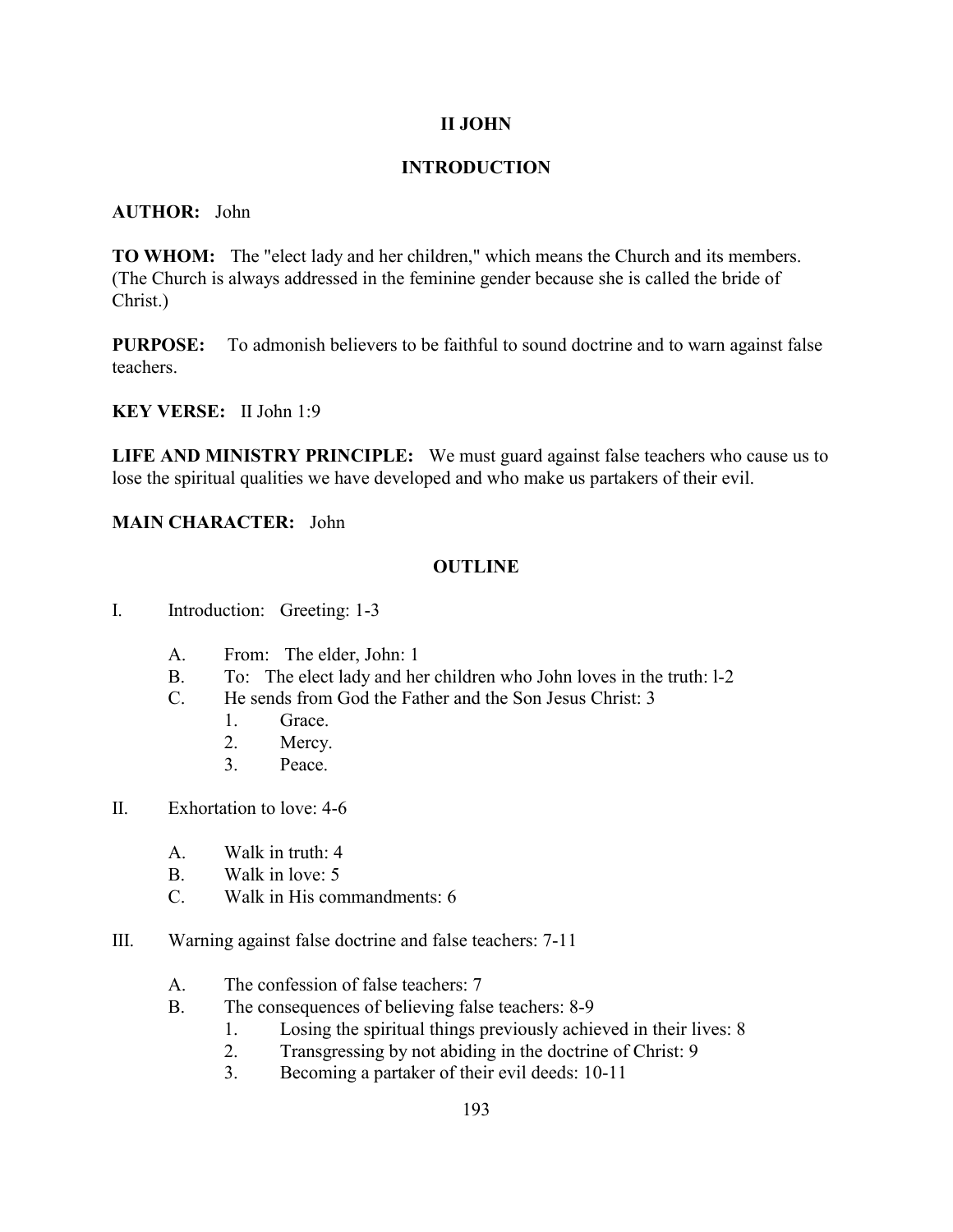- IV. Conclusion: 12-13
	- A. John has much to write to them but hopes to come to visit them instead: 12
	- B. John sends greetings from the members of a sister church: 13

#### **III JOHN**

#### **INTRODUCTION**

#### **AUTHOR:** John

**TO WHOM:** The book is addressed to a man named Gaius. It is written to both him and the church with which he was connected. There is no way to identify who this man was, as the Bible gives no further information on him. The truths of the letter are applicable to all believers.

**PURPOSE:** To commend Gaius and Demetrius for their Christian testimony and to reprove the unchristian behavior of Diotrephes.

**KEY VERSE:** III John 1:11

**LIFE AND MINISTRY PRINCIPLE:** Our lives are examples of either good or evil to others around us.

**MAIN CHARACTERS:** John, Gaius, Diotrephes, Demetrius

#### **OUTLINE**

- I. Introduction: 1-2
	- A. From: The elder, John: 1
	- B. To: The well beloved Gaius: 1
	- C. John's wish for him: That he may prosper and be in health even as his soul prospered: 2
- II. The believer's relation to truth: 3-4
	- A. It should be in them: 3
	- B. They should walk in truth: 3
	- C. When we walk in truth it brings joy to our spiritual leaders: 4
- III. The believer's relation to other fellow Christians: 5-8
	- A. They are to minister to brethren and strangers: 5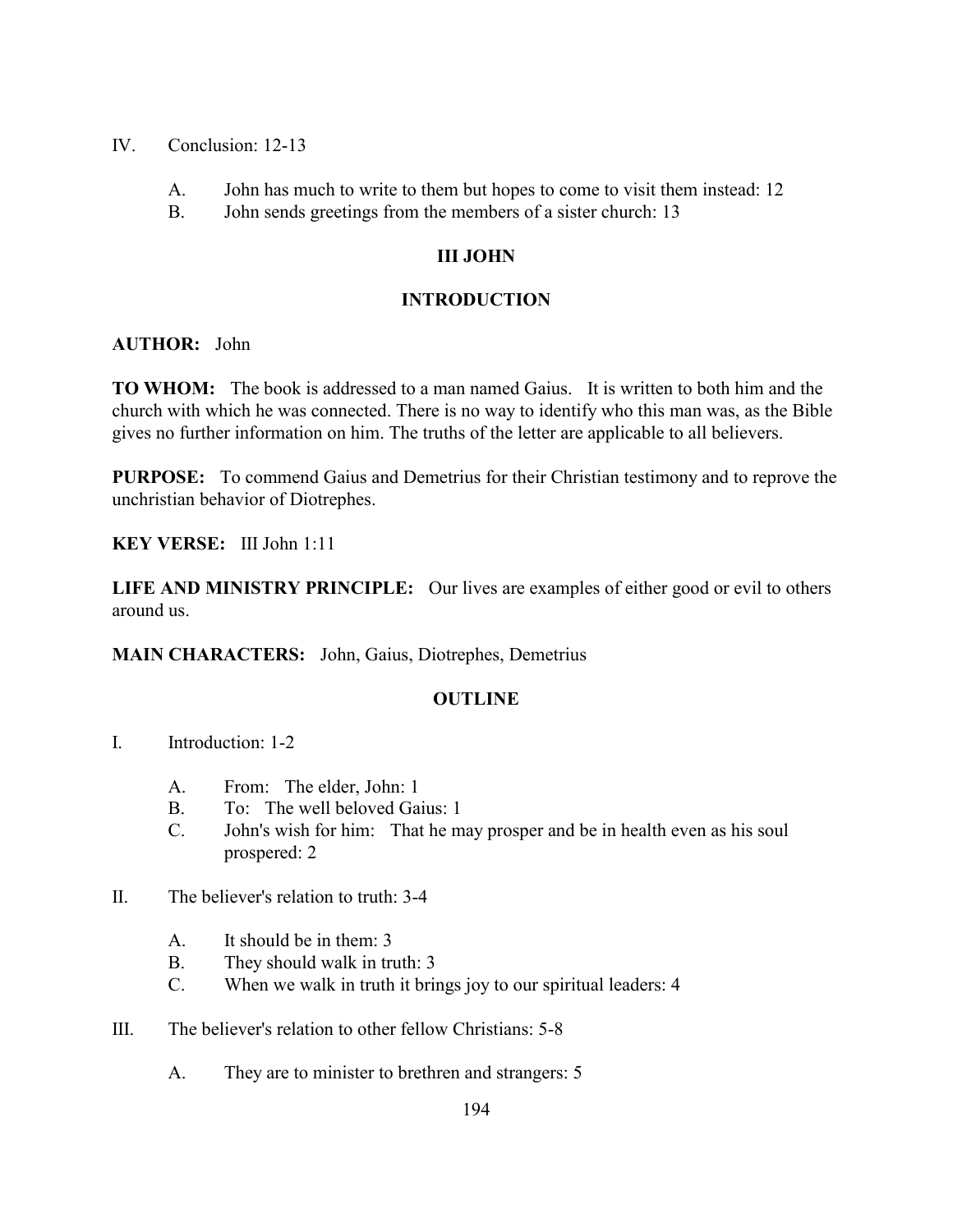- B. They should be known to the church for their charity: 6
- C. They are to be fellow helpers to the truth: 8
- IV. The believer's relation to good and evil: 9-12
	- A. Diotrephes as an example of evil: 9
		- l. Attempted to occupy the leading place.
		- 2. Refused to receive John, God's appointed leader.
		- 3. Slandered the apostles (leadership).
		- 4. Discontented.
		- 5. Excluded other brethren (cliques).
		- 6. Attempted to excommunicate believers who did not want to accept the leadership set in the church by God.
	- B. The proper response to such evil: 11
		- 1. Follow not that which is evil, because he that does evil hath not seen God: 11
		- 2. Follow that which is good, for he that doeth good is of God: 11
	- C. Demetrius: An example of good: 12
		- 1. Had a good testimony of all men.
		- 2. Was aligned with the truth of God's Word.
		- 3. Had a good reputation with the God-appointed leadership.
- V. Conclusion: 13-14
	- A. John had many things to write, but he hoped to come to visit instead: 13-14
	- B. He sends: 14
		- 1. Peace.
		- 2. Salutations from his friends to Gaius and the church.
	- C. He asks Gaius to greet his friends by name: 14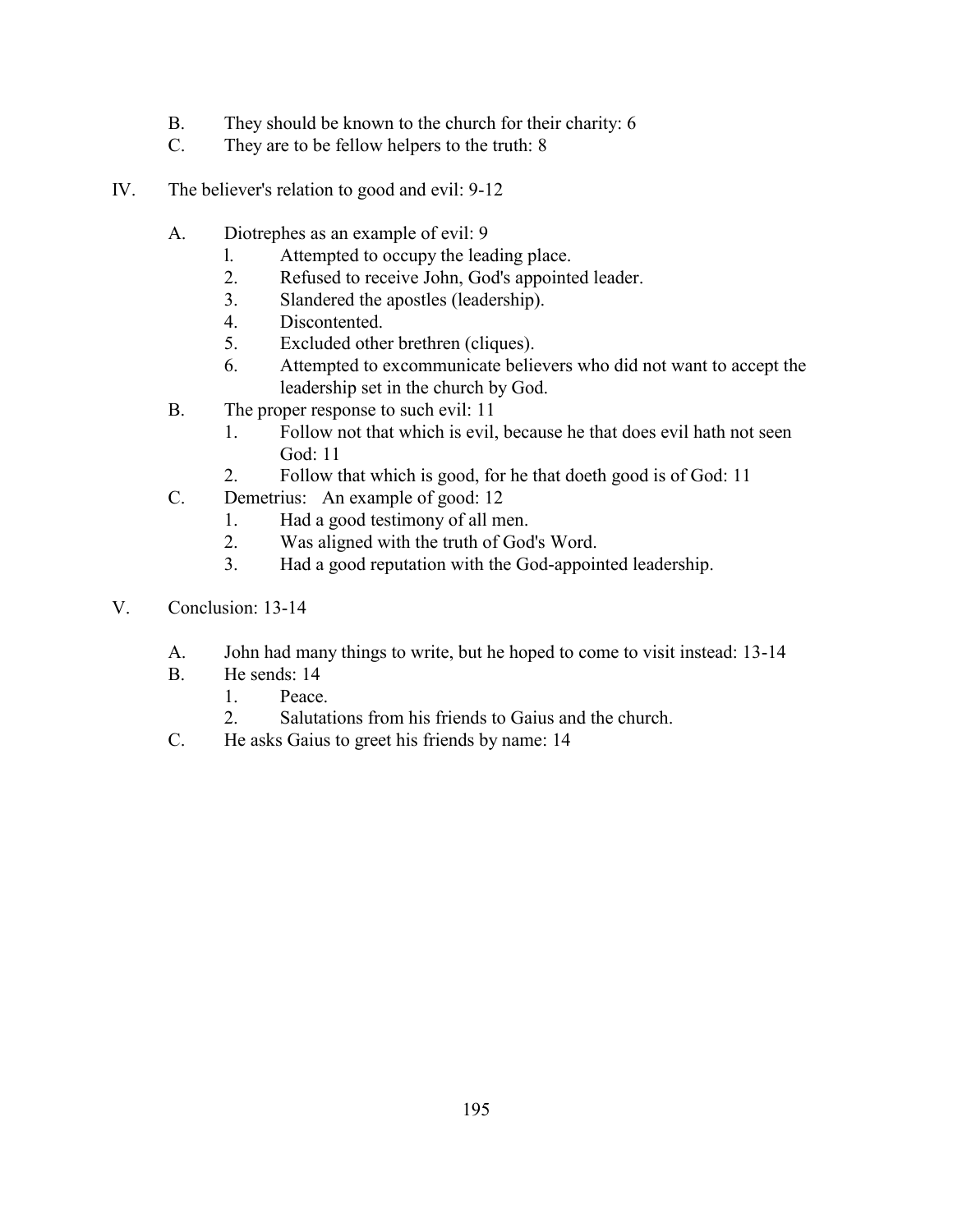| 1.                              | Who was the author of the books of I, II and III John?       |
|---------------------------------|--------------------------------------------------------------|
| 2.                              | State the purpose for the book of I John.                    |
|                                 |                                                              |
| 3.                              | To whom was the book of I John written?                      |
| 4.                              | State the Life and Ministry Principle of the book of I John. |
|                                 |                                                              |
| 5.                              | From memory, write the Key Verse of I John.                  |
|                                 |                                                              |
| 6.                              | State the purpose for the book of II John.                   |
| $7_{\scriptscriptstyle{\circ}}$ | To whom was the book of II John written?                     |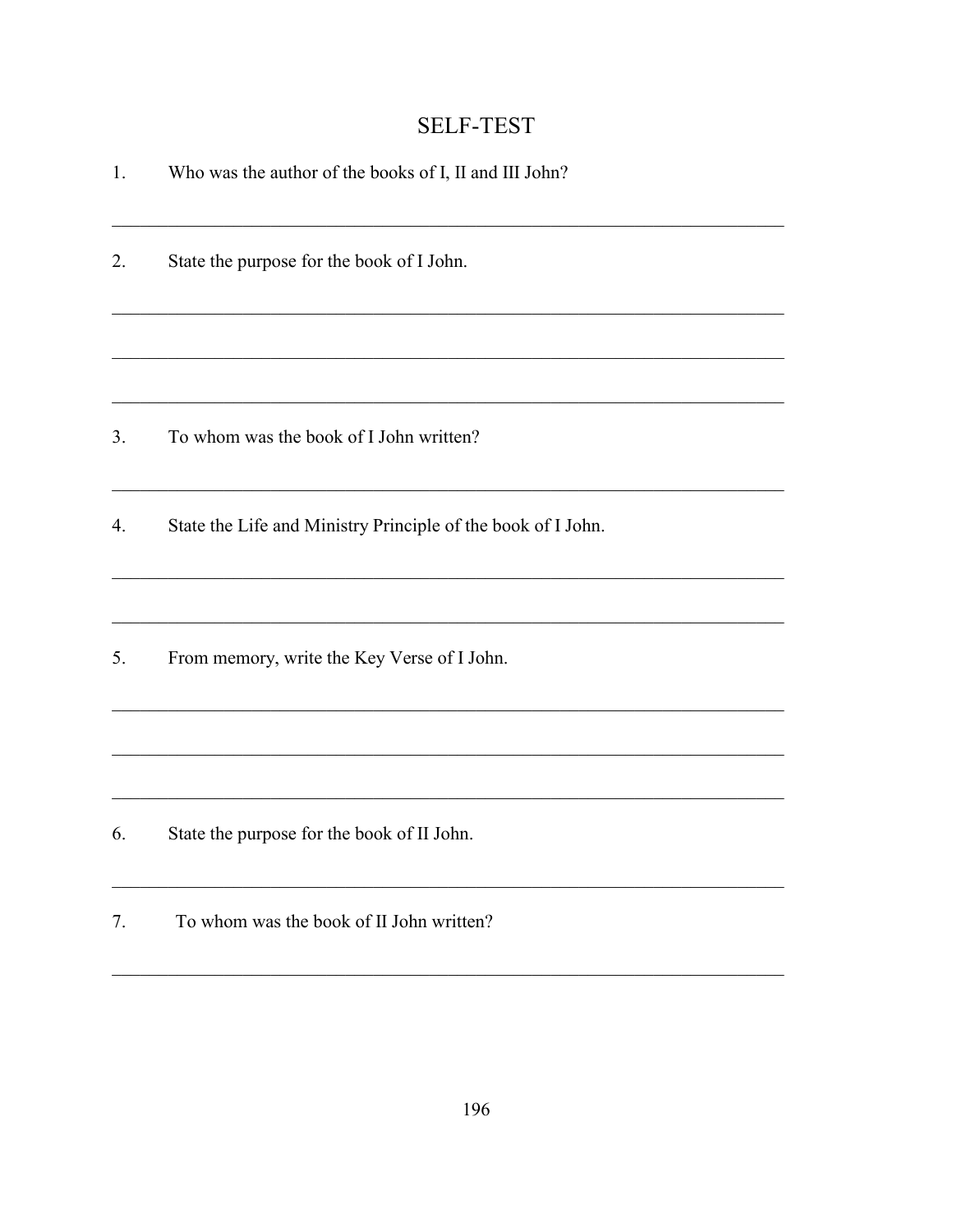State the Life and Ministry Principle of the book of II John. 8.

9. From memory, write the Key Verse of II John.

10. State the purpose for the book of III John.

11. To whom was the book of III John written?

State the Life and Ministry Principle of the book of III John.  $12.$ 

From memory, write the Key Verse of III John. 13.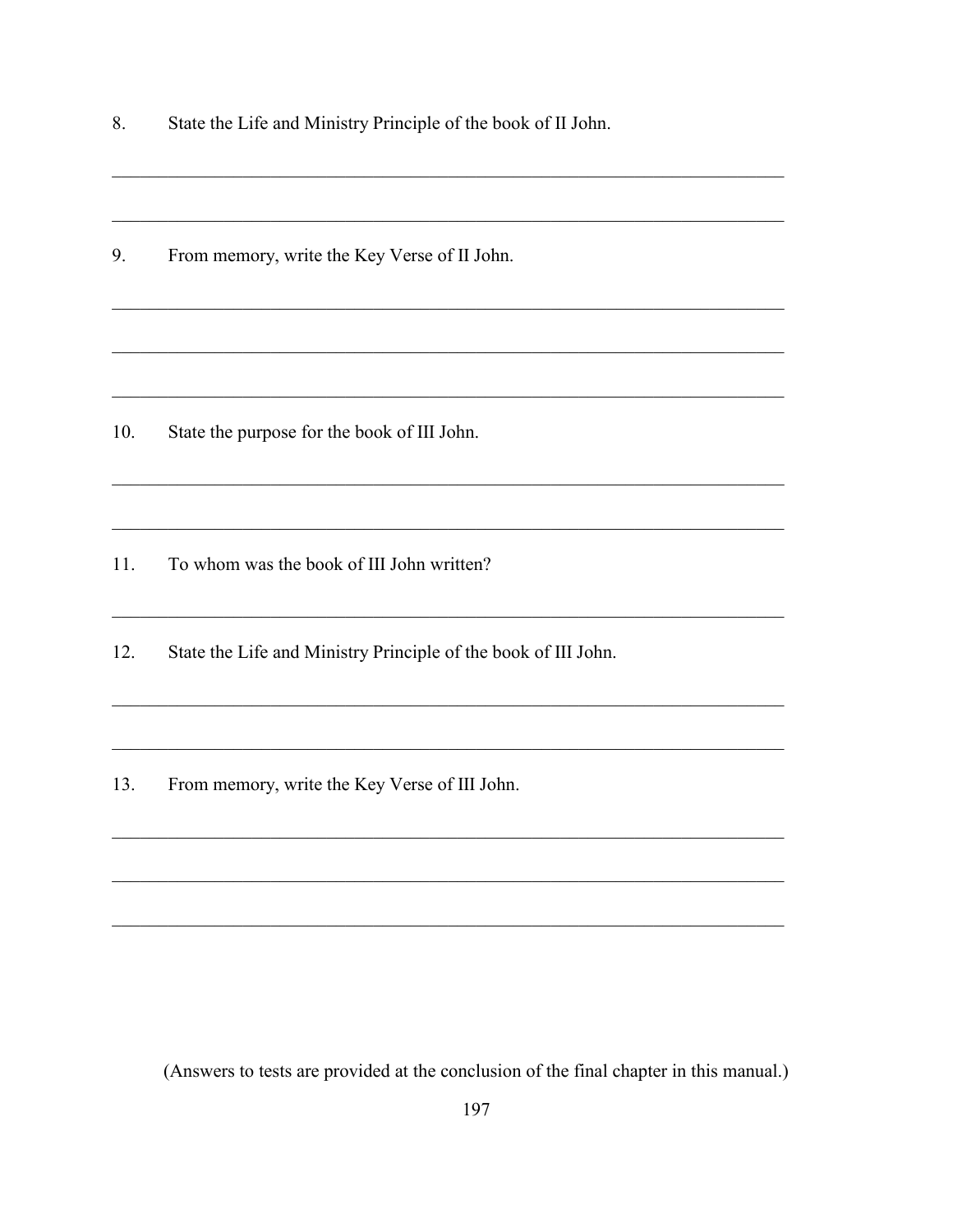- 1. Study all the things we should KNOW according to I John. To do this study, first read through I John and underline the word "know" or "known" each time it is used. Then go back and from what you have underlined make a list of things we should know.
- 2. In I John 2:12-14, list the things written to:

-Children: -Fathers: -Young men: (These are levels of spiritual maturity.)

- 3. Read through I John and mark each use of the words love and truth. Summarize what is taught on these two subjects.
- 4. List the evil characteristics of Diotrephes given in III John 9-10.
- 5. Study the traits of the born-again believer: I John 2:29; 3:9; 4:7; 5:1,4,18
- 6. Study the seven tests of genuine Christian experience: I John 1:6,8,10; 2:4,6,9; 4:20
- 7. A simple outline for the book of I John:

| -Chapters 1-2: | God is light |
|----------------|--------------|
| -Chapters 3-4: | God is love  |
| -Chapter 5:    | God is life  |

8. Study the following contrasts in I John:

-Light versus darkness: 1:5-2:11 -Father versus the world: 2:12-17 -Christ versus the antichrist: 2:18-28 -Good works versus evil: 2:29-3:24 -Holy Spirit versus error: 4:1-6 -Love versus pretense: 4:7-21 -God-born versus others: 5:1-21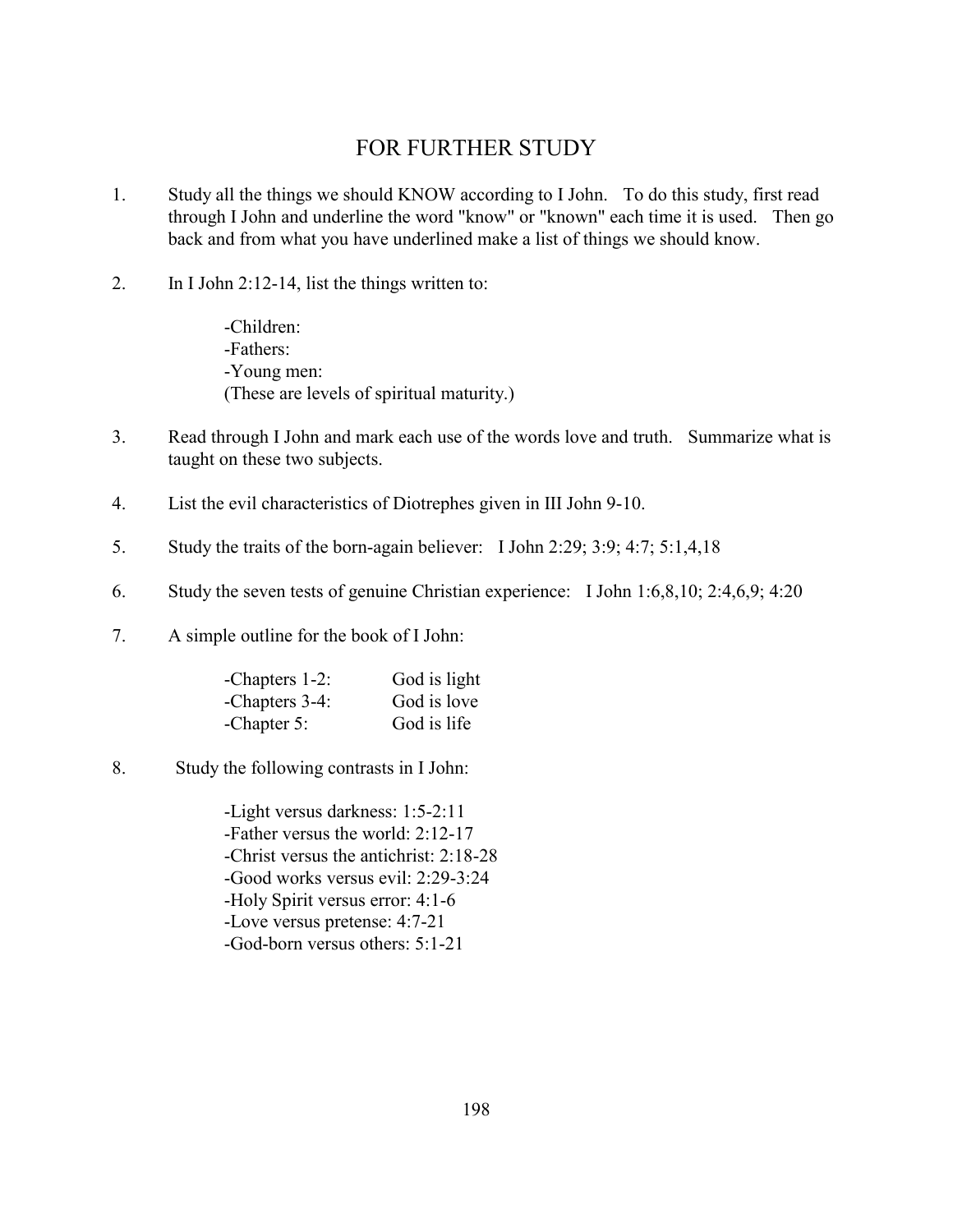# CHAPTER TWENTY

# **JUDE**

### **OBJECTIVES:**

Upon completion of this chapter you will be able to:

- Name the author of the book of Jude.
- Identify to whom the book of Jude was written.
- State the purpose for the book of Jude.
- Write the Key Verse of the book of Jude from memory.
- State the Life and Ministry Principle for the book of Jude.

### **INTRODUCTION**

**AUTHOR:** Jude (the brother of Jesus)

**TO WHOM:** All Christians, although the specific audience at the time were members of churches in Palestine and/or Asia.

**PURPOSE:** To warn against false teachers

**KEY VERSE:** Jude 1:3

**LIFE AND MINISTRY PRINCIPLE:** We must be alert for false teachers who creep in unawares and divert believers from the truth of God's Word.

**MAIN CHARACTERS:** Jude, Michael the archangel, Cain, Balaam, Core, Enoch

#### **OUTLINE**

Note: The book of Jude has no chapter divisions in the Bible. Therefore, only the verses are listed.

- I. Introduction: Greeting: 1-2
	- A. From: Jude: 1 1. Brother of James.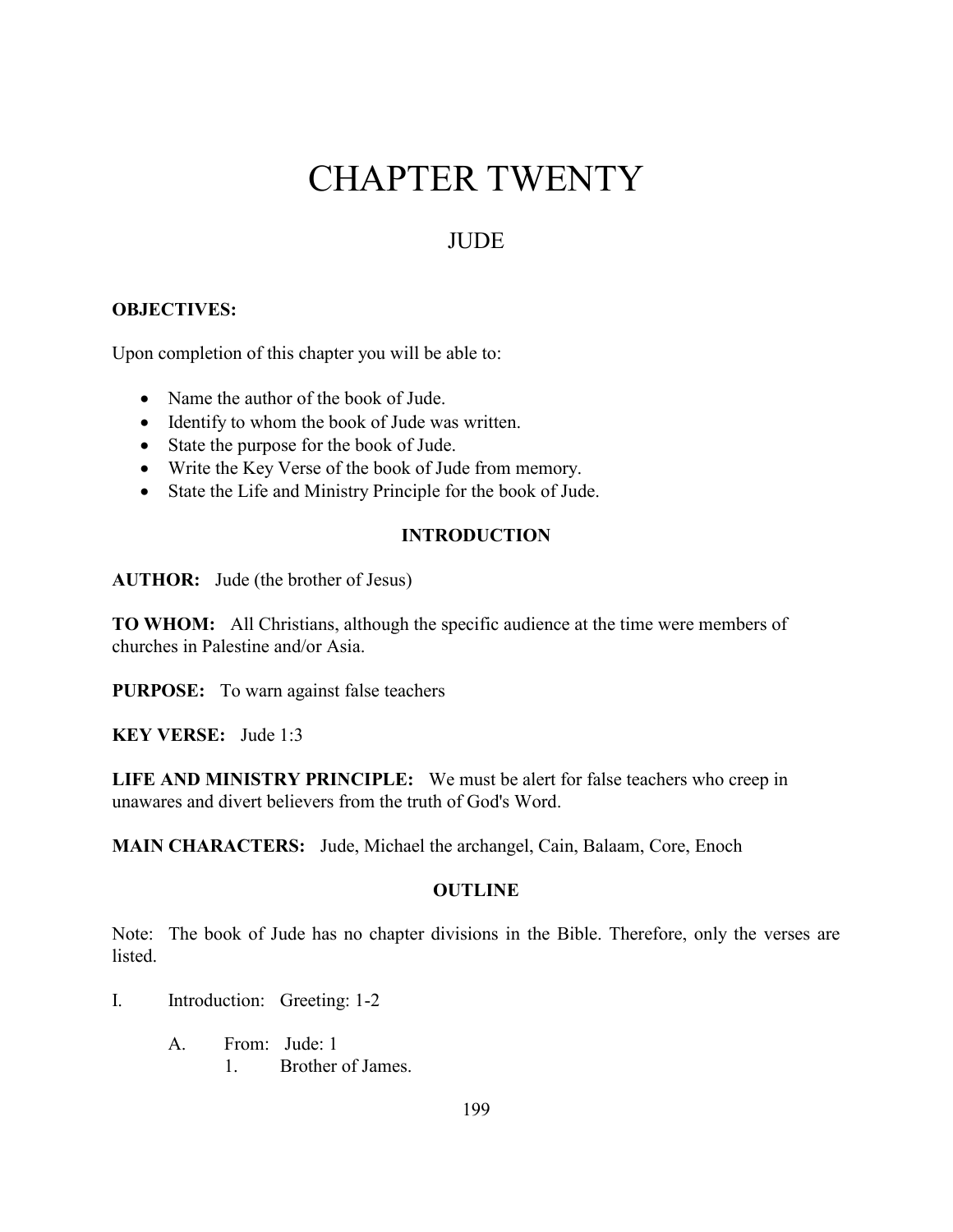- 2. Bondservant of Jesus Christ.
- B. To those: 1
	- 1. Sanctified by God.
	- 2. Preserved in Christ.
	- 3. Called.

#### II. Purpose: 3

- A. Original purpose: Common salvation.
- B. Revised purpose: Exhortation that they earnestly contend for the faith because of the type of people creeping into the church.
- III. Characteristics of "certain men" (false teachers): 4
	- A. Crept in unawares.
	- B. Ordained to condemnation.
	- C. Ungodly men.
	- D. Turning God's grace to lasciviousness.
	- E. Denying the Lord Jesus Christ.
- IV. Three historical records: 5-7
	- A. Israel: Once saved, afterward destroyed: 5 (Numbers 13-14 and I Corinthians 10:5-10)
	- B. Angels: Left first estate, reserved in chains: 6 (II Peter 2:4)
	- C. Sodom and Gomorrah: Lust and fornication resulted in punishment by fire: 7 (Genesis 18-19)
- V. Description of false teachers: 8-10 (continued description from verse 4)
	- A. Filthy dreamers: 8
	- B. Defile the flesh: 8
	- C. Despise dominion: 8
	- D. Speak evil of dignities: 8-10
		- 1. Michael the archangel didn't dare to speak evil against the devil: 9
		- 2. These men speak evil of things they know not: 10
	- E. Corrupt natural things: 10
- VI. Description of these evil men by example: 11
	- A. Gone: The way of Cain: Rejected the blood as necessary for remission of sin: (Genesis 4)
	- B. Ran: After the error of Balaam: Ministry for financial gain: (Numbers 22-24)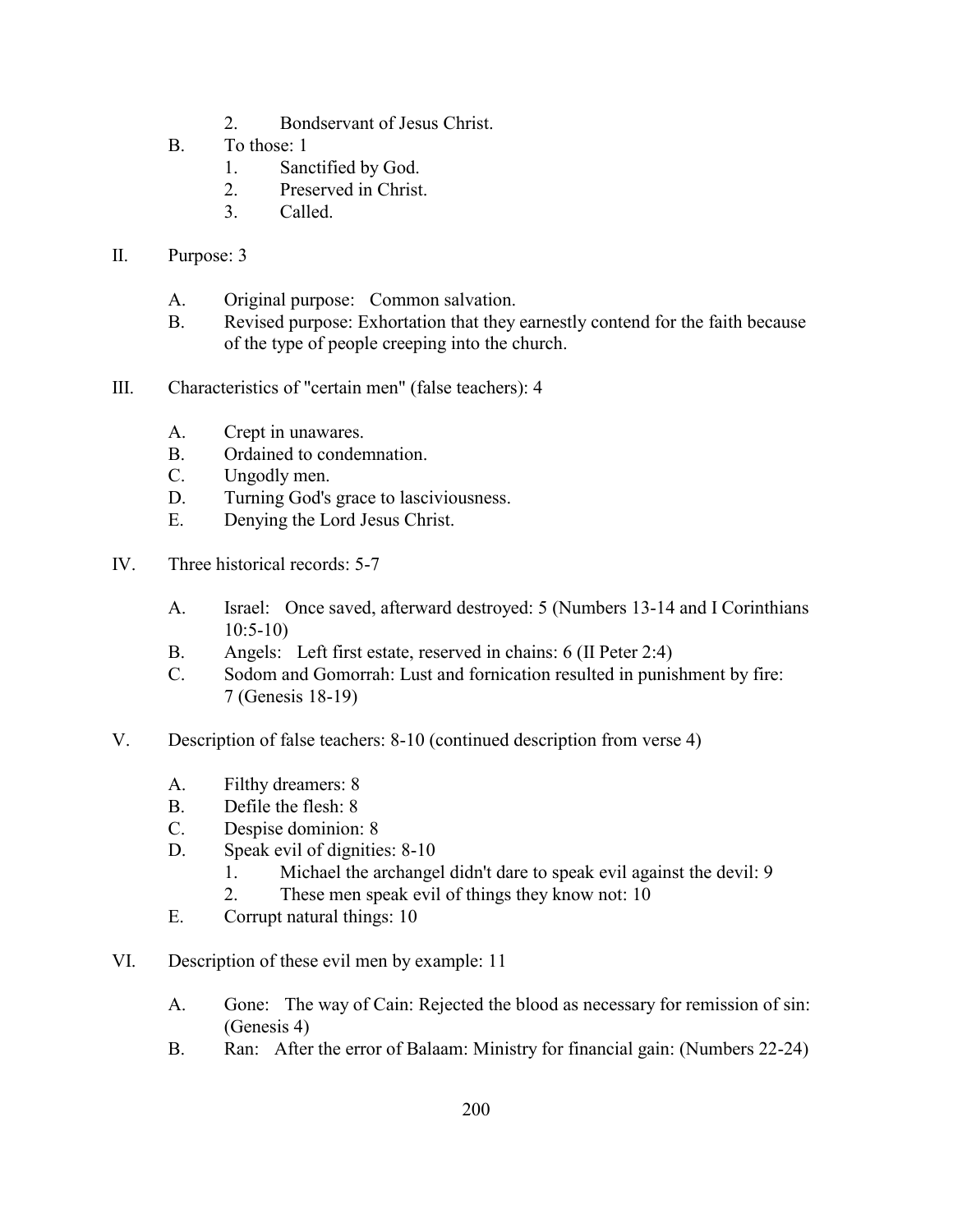- C. Perished: In the gainsaying of Core: Denying God's designated leadership: (Numbers 16)
- VII. Description of these evil men by metaphor (comparison to natural examples): 12-13
	- A. Spots: Actually means "stones" in your feasts; stone in food: 12
	- B. Waterless Clouds: Promising much but delivering nothing; easily driven this way and that: 12
	- C. Dead Trees: Without fruit, no roots or stability; twice dead: First in sin and secondly in hypocrisy: 12
	- D. Wild Waves: Boisterous, noisy, but accomplishing nothing: 13
	- E. Wandering Stars: Look bright, but reserved unto darkness: 13
- VIII. Future judgment: 14-15 (Genesis 5:18-24)
	- A. The messenger: Enoch: 14
	- B. The message: 15
		- l. Judged by the Lord with 10,000 saints: 14
			- a. For all their ungodly deeds they committed: 15
			- b. For all their hard speeches spoken against Him: 15
- IX. Description of evil men continued: 16
	- A. Murmurers.
	- B. Complainers.
	- C. Walking after their own lusts.
	- D. Mouth speaking swelling words (boasters).
	- E. Have respect of persons, thinking some better than others because of wealth, position, etc.
- X. Remember: Jesus warned of these men: 17-19
	- A. Mockers would come in the last time: 18
	- B. They would walk after their own ungodly lusts: 18
	- C. They would separate themselves (groups, cliques): 19
	- D. They would be sensual: 19
	- E. They would not have the Spirit of God: 19
- XI. Four point plan for avoiding the deception of these evil men: 20-21
	- A. Build up yourself in the faith: 20
	- B. Pray in the Holy Ghost: 20
	- C. Keep yourself in the love of God: 21
	- D. Look for the return of the Lord Jesus Christ: 21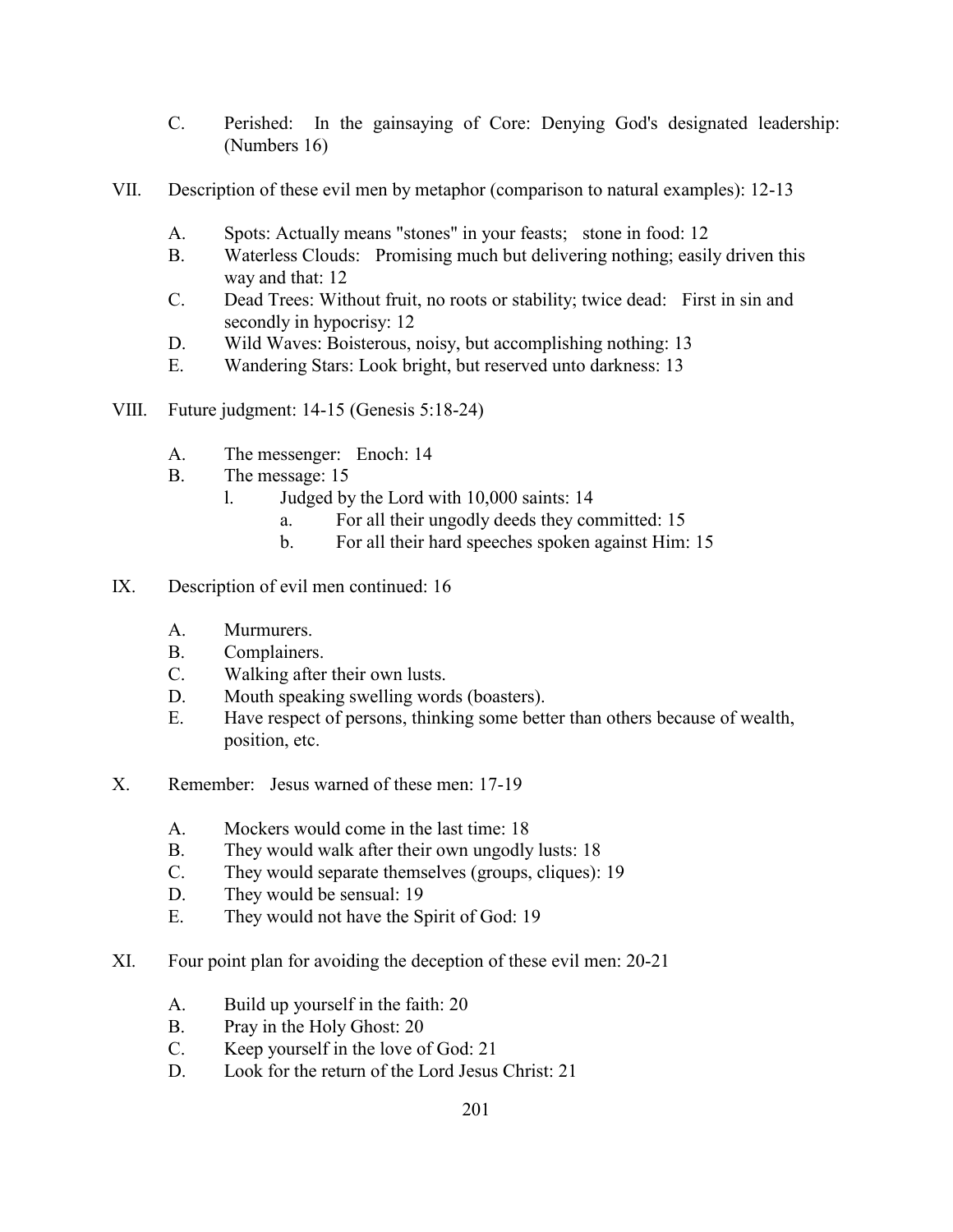- XII. Our response to these evil men: 22-23
	- A. On some have compassion: 22
		- 1. Make a difference between those who are weak and those who are willfully evil (see verse 23).
	- B. Others save with fear: 23
		- 1. Pull them out of the fire of sin/hell; Pull them out, do not join them in their sin.
		- 2. Hate even the garments spotted by flesh.
- XIV. Closing benediction: 24-25
	- A. What He does for us now: He is able to keep us from falling: 24
	- B. What He will do later: Present us faultless: 24
		- 1. Before the presence of His glory.
		- 2. With exceeding great joy.
	- C. To the only wise God our Savior, now and forever, be: 25
		- 1. Glory.
		- 2. Majesty.
		- 3. Dominion.
		- 4. Power.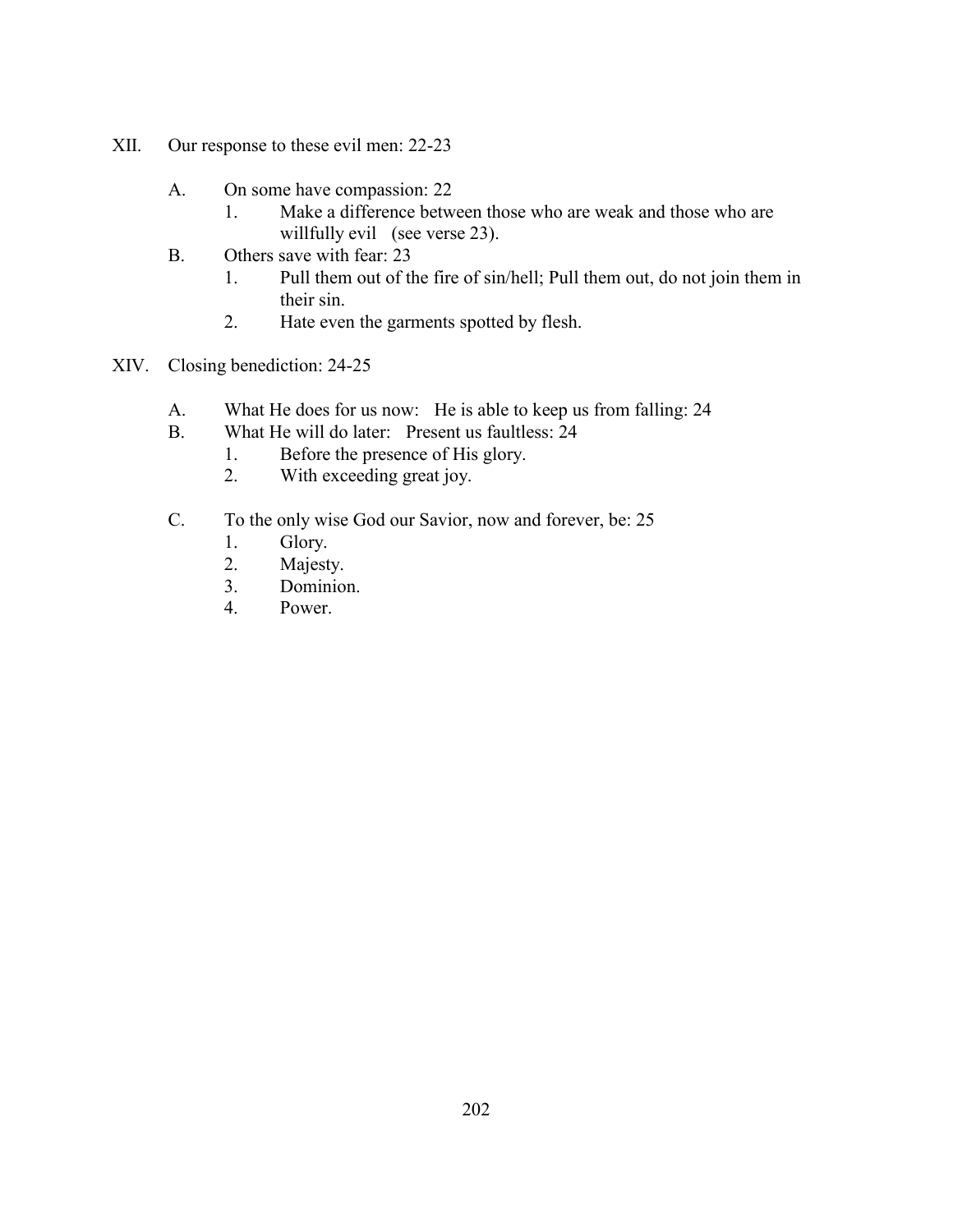$1<sub>1</sub>$ Who was the author of the book of Jude?

State the purpose for the book of Jude. 2.

To whom was the book of Jude written?  $3.$ 

State the Life and Ministry Principle of the book of Jude.  $4.$ 

From memory, write the Key Verse of Jude. 5.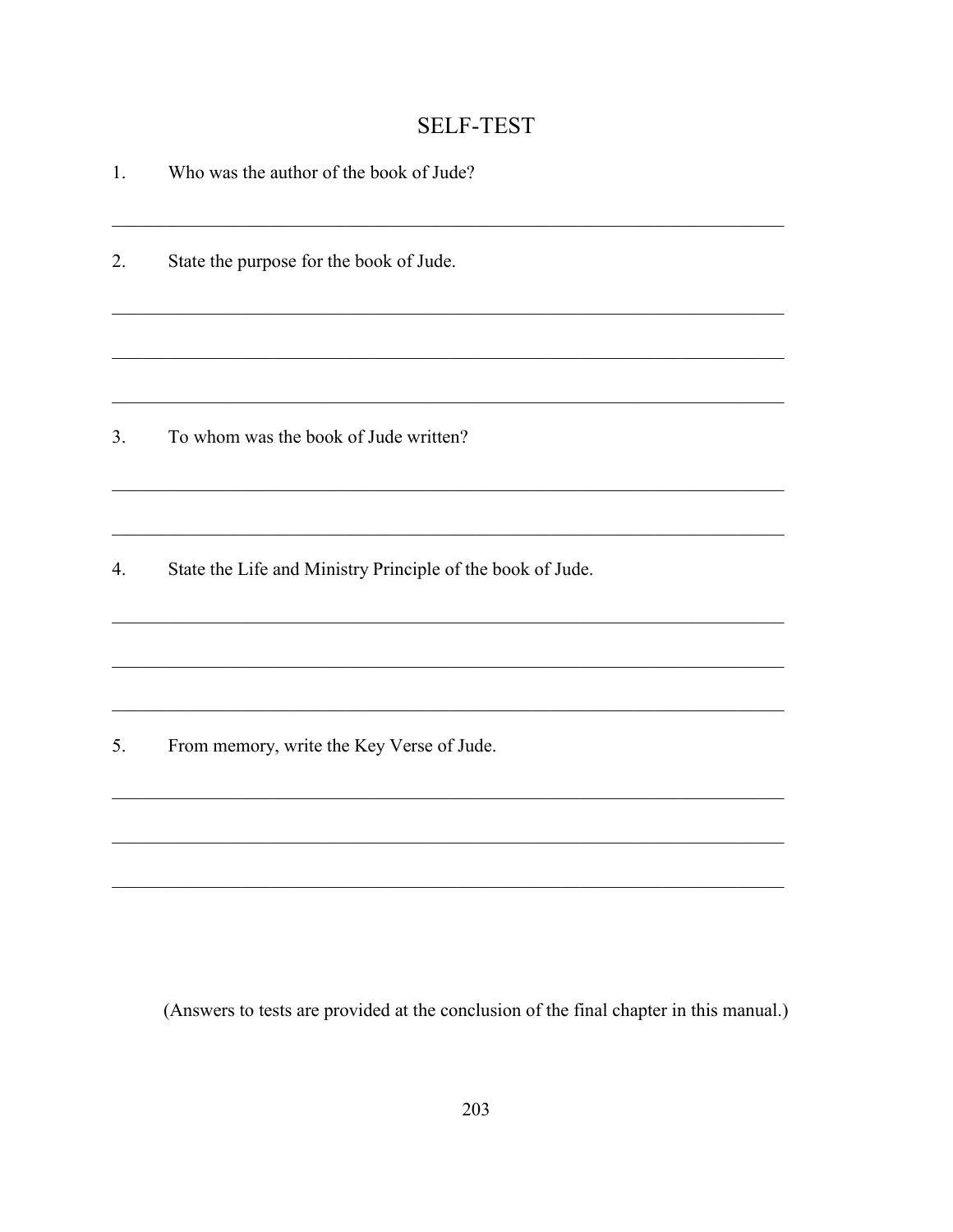- 1. Make a list of the characteristics of false teachers identified in the book of Jude.
- 2. Study the Old Testament examples given in Jude: -Israel saved out of Egypt but later destroyed: Numbers 13-14; I Corinthians 10:5-10; Hebrews 3:17 -The angels which kept not their first estate: II Peter 2:4 -Sodom and Gomorrah: Genesis 18:1-19:24 -Cain: Genesis 4 -Balaam: Numbers 22-24 -Core (Korah): Numbers 16 -Enoch (The seventh descendant from Adam): Genesis 5:18
- 3. Study Jude 20-23. List the keys given for protecting yourself from false teachers such as described in the book of Jude.
- 4. Study the commands in Jude:

| -Earnestly contend for the faith: 3     | -Make a difference: 22            |
|-----------------------------------------|-----------------------------------|
| -Remember the words of the apostles: 17 | -Have compassion on some: 22      |
| -Build yourself up in the faith: 20     | -Save others with fear: 23        |
| -Pray in the Holy Ghost: 20             | -Pull them out of the fire: 23    |
| -Look for the mercy of Jesus: 21        | -Hate even the flesh garments: 23 |
| -Keep yourselves in the love of God: 21 |                                   |

- 5. One of the key words in Jude is "ungodly." He uses it to describe men, lusts, deeds, committed, sinners, speeches.
- 6. Note the relation between Jude and II Peter:

| Jude           | <b>II</b> Peter |
|----------------|-----------------|
| $\overline{4}$ | $2:1-3$         |
| 6              | 2:4             |
| $7 - 10$       | $2:6-12$        |
| 11             | 2:15            |
| $12 - 13$      | $2:13-17$       |
| 16             | 2:18            |
| $17 - 18$      | $3:1-3$         |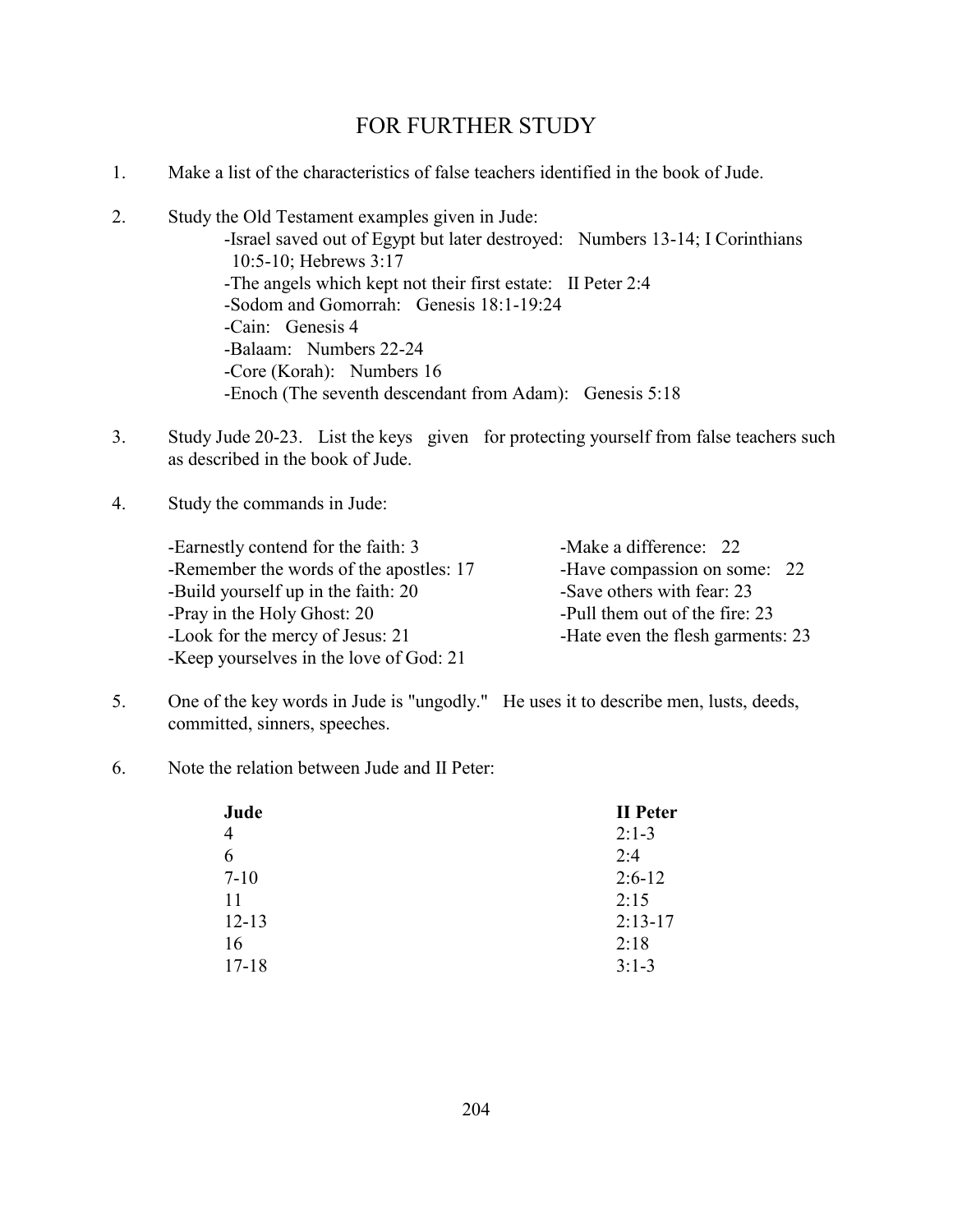# INTRODUCTION TO THE BOOK OF PROPHECY

Revelation is the only prophetical book in the New Testament. It provides a glimpse into the future plan of God, including the end of time as we now know it, the creation of the new heaven and earth, the judgment, and the beginning of eternity.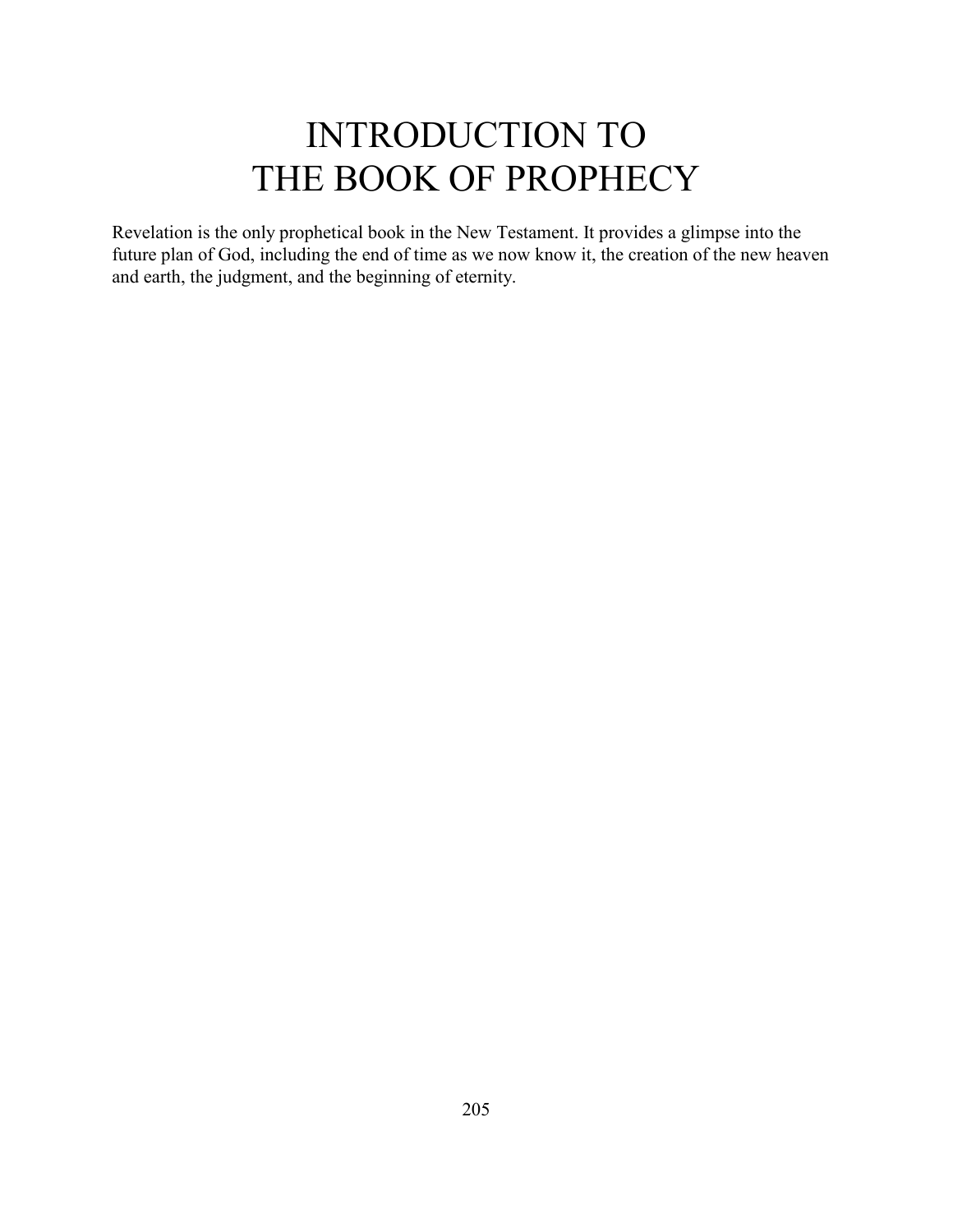# CHAPTER TWENTY-ONE

# REVELATION

#### **OBJECTIVES:**

Upon completion of this chapter you will be able to:

- Name the author of the book of Revelation.
- Identify to whom the book of Revelation was written.
- State the purpose for the book of Revelation.
- Write the Key Verse of the book of Revelation from memory.
- State the Life and Ministry Principles for the book of Revelation.

#### **INTRODUCTION**

**AUTHOR:** John

**TO WHOM:** Seven churches in Asia and believers in general.

**PURPOSE:** To reveal God's plan for the world.

**KEY VERSE:** Revelation 1:19

**LIFE AND MINISTRY PRINCIPLE:** In the end, good is always victorious over evil. God always accomplishes His established plan and purpose.

**MAIN CHARACTERS:** John, antichrist, false prophet, Jesus Christ

#### **OUTLINE**

#### **Part One: The Past: "Things which thou hast seen"**

- I. Introduction: 1:1-3
- II. Salutation: 1:4-6
- III. Theme of the Revelation: 1:7-8
- IV. Author: John 1:9-10
- V. John's vision of the Lord: 1:10-18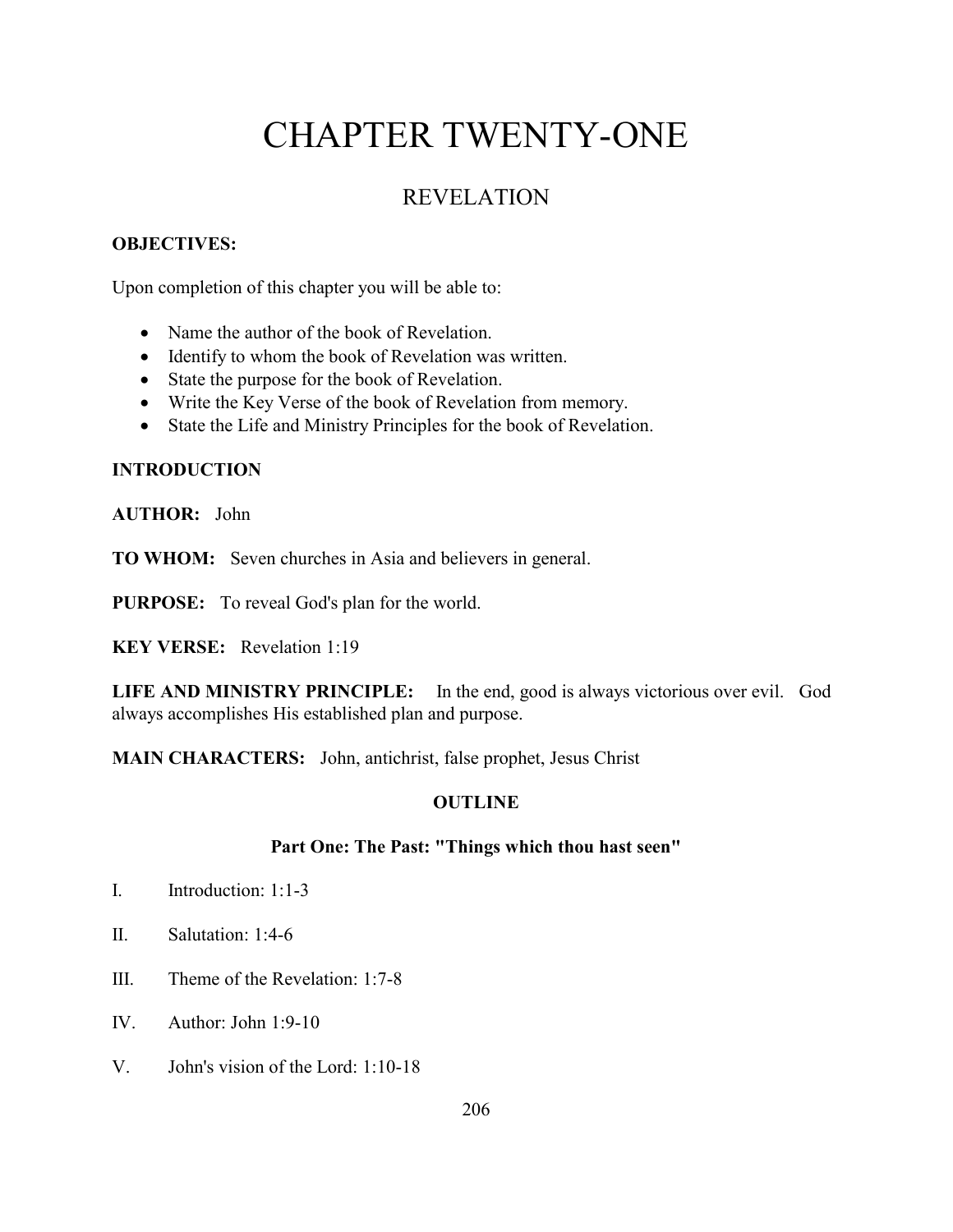- A. His Person: Alpha and Omega, the Lord: 1:11
- B. His position: The midst of the churches (candlesticks): 1:12-13
- C. His characteristics: 1:13-16
- D. His message: 1:17-20

### **Part Two: The Present: "Things which are"**

- I. Messages to the churches: 2:1-3:22
	- A. Ephesus: 2:1-7
	- B. Smyrna: 2:8-11
	- C. Pergamos: 2:12-17
	- D. Thyatira: 2:18-29
	- E. Sardis: 3:1-6
	- F. Philadelphia: 3:7-13
	- G. Laodicea: 3:14-22

#### **Part Three: The Future: "Things which shall be hereafter"**

- I. The control of events in the end time: 4:1-5:14
	- A. The Throne of God: 4:1-11
	- B. The Scroll: 5:1-5
	- C. The Lamb: 5:6-14
- II. The wrath of the Lamb: 6:1-19:21
	- A. The seven seal judgments: 6:1-11:19
		- 1. The first seal: 6:1-2
		- 2. The second seal: 6:3-4
		- 3. The third seal: 6:5-6
		- 4. The fourth seal: 6:7-8
		- 5. The fifth seal: 6:9-11
		- 6. The sixth seal: 6:12-17
		- 7. An interlude: 7:1-17
			- a. On earth: The sealing of the servants of God: 7:1-8
			- b. In Heaven: The singing of the servants of God: 7:9-17
		- 8. The seventh seal: 8:1-11:19. This seal consists of seven trumpets:
			- a. First trumpet: 8:7
			- b. Second trumpet: 8:8-9
			- c. Third trumpet: 8:10-11
			- d. Fourth trumpet: 8:12-13
			- e. Fifth trumpet: 9:1-12
			- f. Sixth trumpet: 9:13-21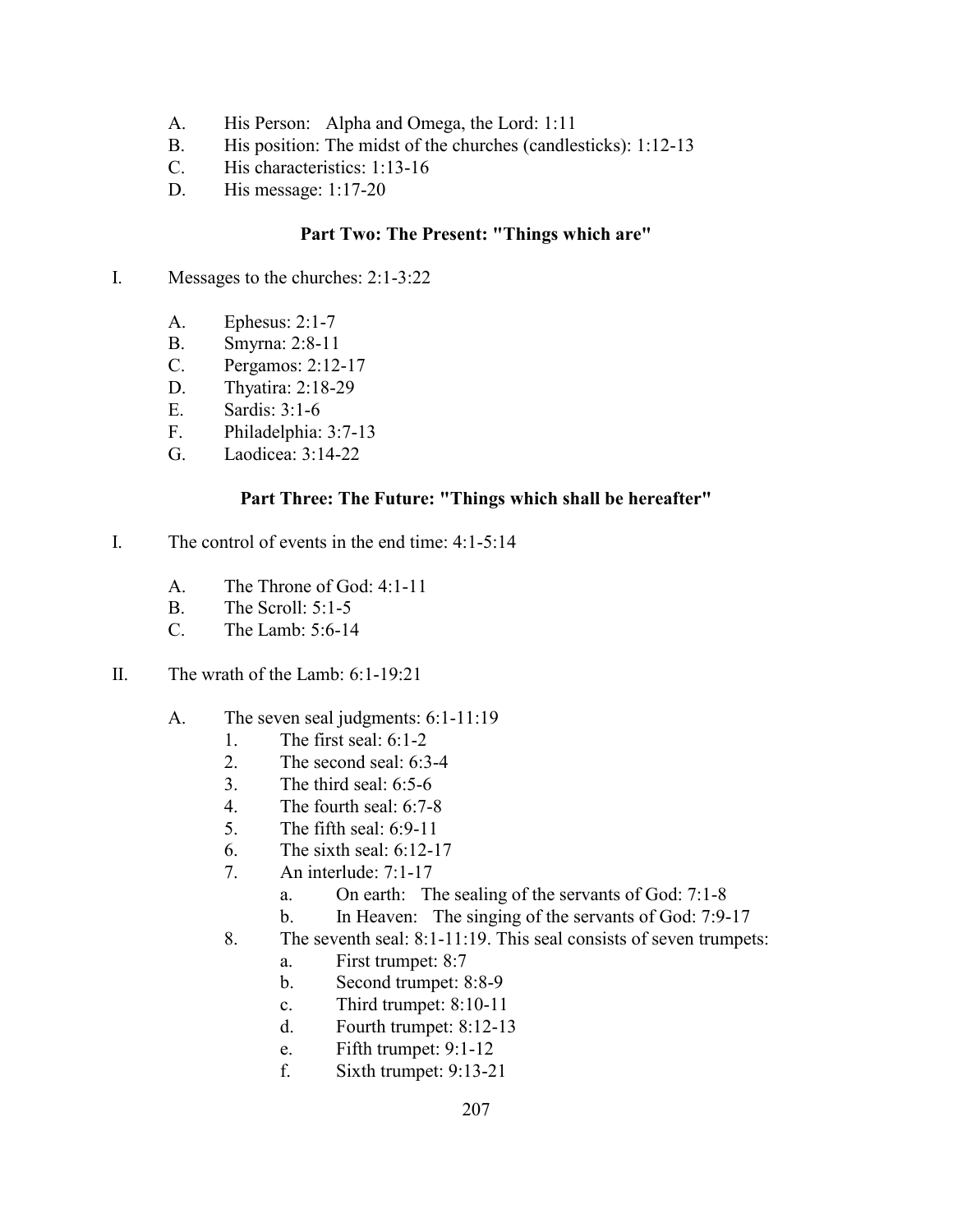- g. Interlude: 10:1-11:14.
	- Seven events occur between the sixth and seventh trumpets.
- h. Seventh trumpet: 11:15-19
- III. The reign of Satan on earth: 12:1-13:18
	- A. Satan and Israel: 12:1-17
	- B. Satan and the world: 13:1-18
- IV. The seven vial judgments: 14:1-16:21
	- A. Events preceding the vial judgments: 14:1-15:8
	- B. The vial judgments: 16:1-21
		- l. First vial judgment: 16:2
		- 2. Second vial judgment: 16:3
		- 3. Third vial judgment: 16:4-7
		- 4. Fourth vial judgment: 16:8-9
		- 5. Fifth vial judgment: 16:10-11
		- 6. Sixth vial judgment: 16:12-16
		- 7. Seventh vial judgment: 16:17-21
- V. Destruction of the world's religious systems: 17:1-18
	- A. History: 17:1-6
	- B. Future: 17:7-18
- VI. Destruction of the world's political and economic systems: 18:1-24
- VII. Defeat of the enemies of God at Armageddon: 19:1-21
	- A. The celebration in Heaven: 19:1-10
	- B. The confrontation on earth: 19:11-21
- VIII. The judgment of mankind: 20:4-15
	- A. Unto life: 20:4-10
	- B. Unto death: 20:11-15
- IX. The new heaven and new earth: 21:1-22:5
	- A. Introductory overview: 21:1-8
	- B. The New Jerusalem in detail: 21:9-22:5
- X. Closing exhortations: 22:6-21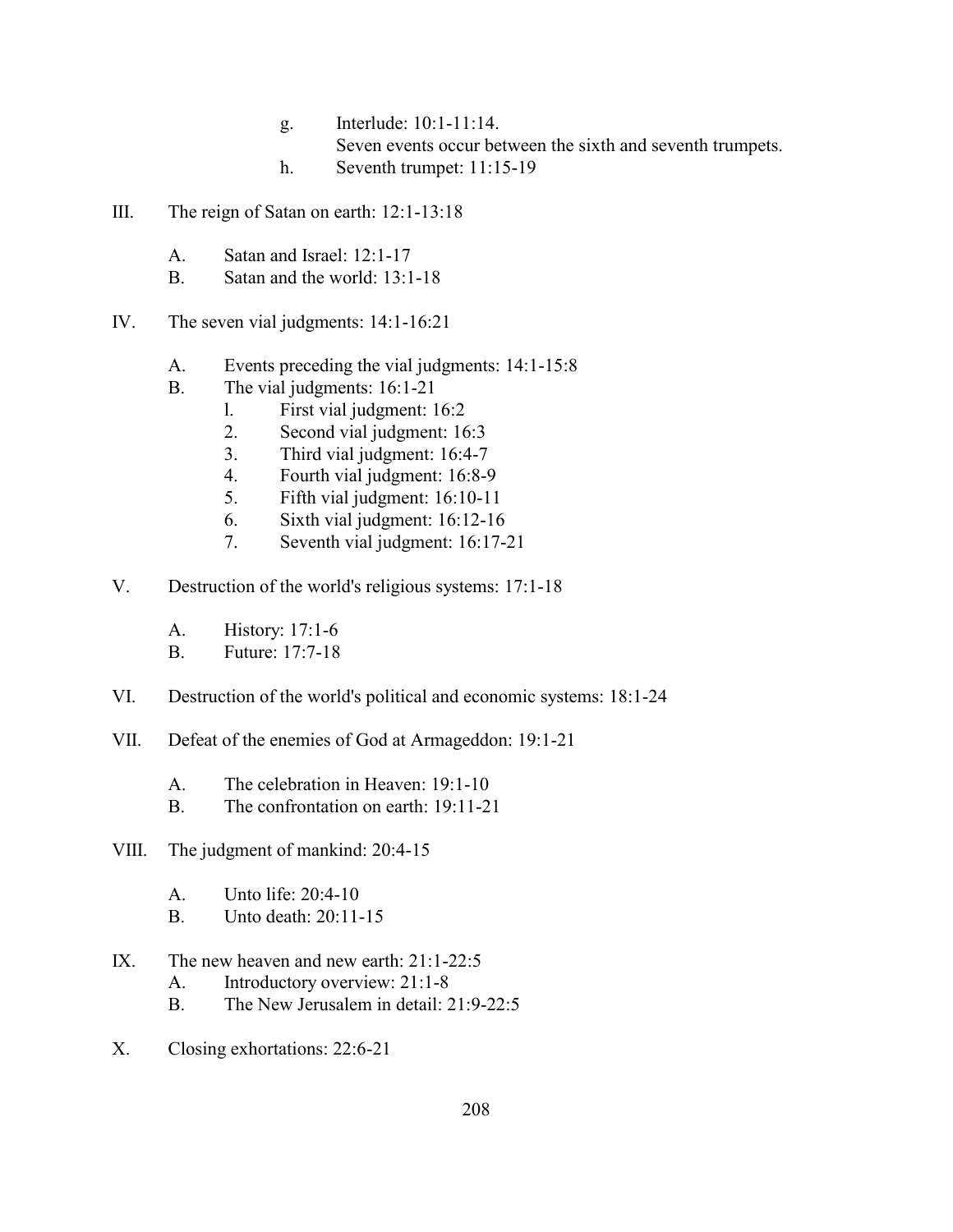| 1. | Who was the author of the book of Revelation?                    |
|----|------------------------------------------------------------------|
| 2. | State the purpose for the book of Revelation.                    |
|    |                                                                  |
| 3. | To whom was the book of Revelation written?                      |
|    |                                                                  |
| 4. | State the Life and Ministry Principle of the book of Revelation. |
|    |                                                                  |
| 5. | From memory, write the Key Verse of Revelation.                  |
|    |                                                                  |
|    |                                                                  |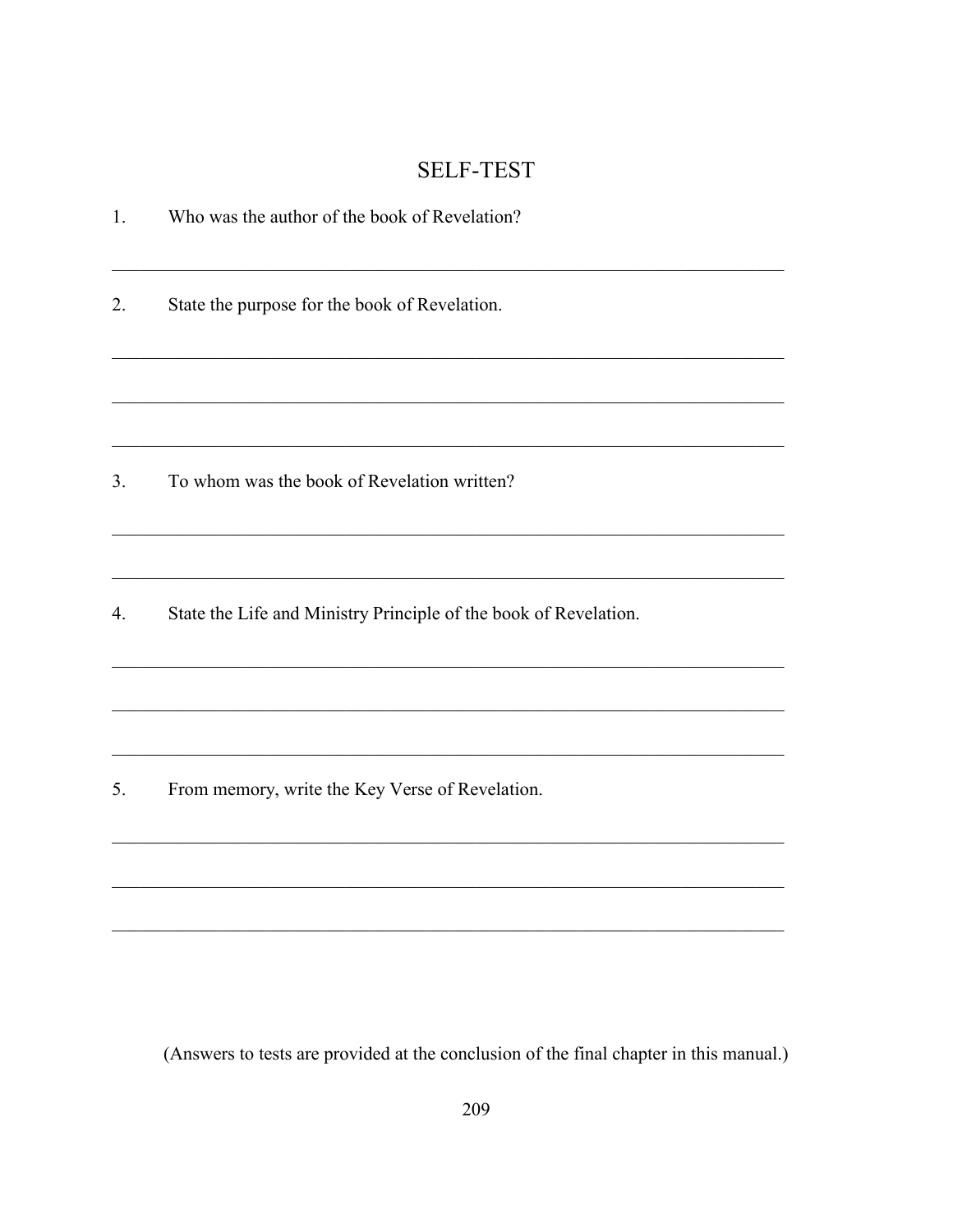1. There are seven blessings pronounced in the book of Revelation:

-Blessed is he that reads this prophecy: 1:3 -Blessed are the dead who die in the Lord: 14:13 -Blessed is he that watches (for the Lord's coming): 16:15 -Blessed are those invited to the marriage supper: 19:9 -Blessed is he that has part in the first resurrection: 20:6 -Blessed is he that keeps the words of this book: 22:7 -Blessed are they that wash their robes: 22:14

- 2. Study the description of demons given in chapter 9.
- 3. Read about the greatest prayer meeting of unsaved men in history: 6:15-17
- 4. The last words of Jesus to the Church are recorded in chapters 2 and 3.
- 5. John, the author of Revelation, also wrote the Gospel of John, and I, II and III John. Study his other inspired writings. John was a disciple of Jesus. You can read his biography in the Gospels.
- 6. Refer back to the book of Daniel as you study Revelation. Note the following references:

-Concerning Israel: Daniel 3 and 6, and Revelation 12

-Concerning the antichrist: Daniel 3:1-7; 7:7,8,24,25; 8:9-12, 23-25; 9:27; 11:36-45; Revelation 13

-Concerning the tribulation: Daniel 9:24-27; Revelation 11:2, 12:6,14; 13:5

-Daniel was a sealed book: Daniel 12:9. This meant that everything about the future was not to be revealed at that time.

-Revelation is an unsealed book (Revelation 22:10). It was written to complete the revelation to man of God's plan.

7. The Bible speaks of several different crowns to be given believers:

| -Incorruptible crown:    | I Corinthians 9:25      |
|--------------------------|-------------------------|
| -Crown of rejoicing:     | I Thessalonians 2:19-20 |
| -Crown of righteousness: | II Timothy $4:8$        |
| -Crown of glory:         | I Peter 5:2-4           |
| -Crown of life:          | Revelation 2:10         |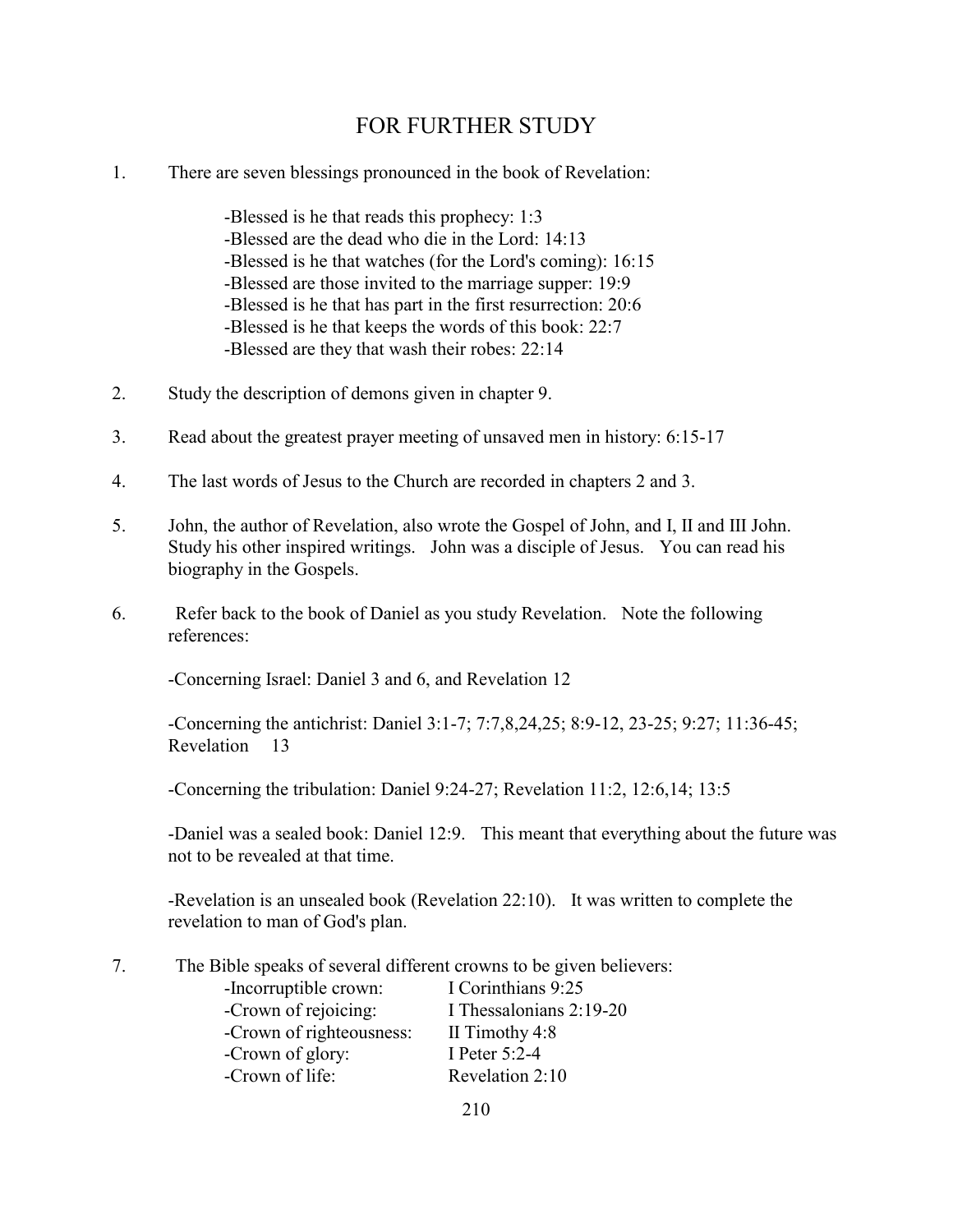8. Study the messages to the seven churches in Revelation chapters 2-3. Make a chart and record the following information about each church addressed:

Name Of Church: To whom the message is addressed. Each church is clearly named.

Description: Each message contains a description of the Lord Jesus Christ.

Commendation: List the good qualities commended by the Lord.

Condemnation: List the faults which are condemned by the Lord.

Command: In each message, the Lord gives a command and offers a remedy for the church's problem.

Promise: A promise is given each church to encourage its reformation.

9. Revelation lists more titles for Jesus Christ than any other book in the Bible. Below is a list of some of them. Can you find others?

-Jesus Christ: 1:1 -Faithful witness: 1:5 -First begotten of the dead: 1:5 -Prince of kings of the earth: 1:5 -Alpha and Omega: 1:8 -First and the last: 1:17 -Son of man: 1:13 -Son of God: 2:18 -Keeper of David's keys: 3:7 -Keeper of keys of hell and death: 1:18 -Lion of Judah: 5:5 -Root of David: 5:5 -Slain Lamb: 5:6 -Angry Lamb: 6:16-17 -Tender Lamb: 7:17 -Our Lord: 11:8 -Man child: 12:5 -King of saints: 15:3 -Faithful and true: 19:11 -Word of God: 19:13 -King of kings: 19:16 -Lord of lords: 19:16 -Beginning and the end: 22:13 -Bright and morning star: 22:16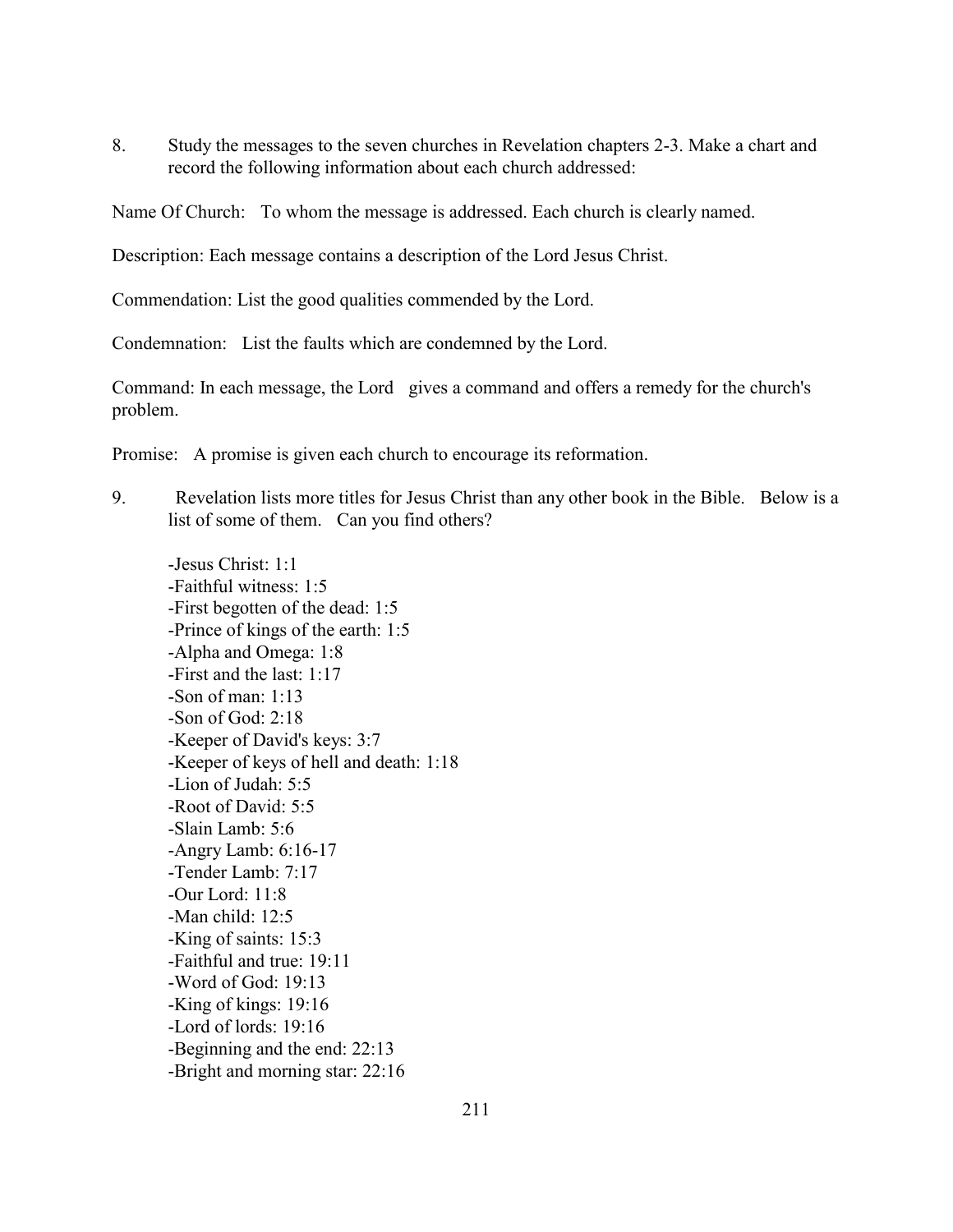10. The following chart will help you understand three final and decisive wars of which the Bible speaks:

| <b>War Participants</b>                  | <b>Occurs</b>                                                        | Outcome                                                                       | Reference                                                           |
|------------------------------------------|----------------------------------------------------------------------|-------------------------------------------------------------------------------|---------------------------------------------------------------------|
| Russia and allies<br>$\mathbf{1}$        | Before or<br>during the<br>tribulation.<br>Could happen<br>any time. | God will intervene<br>and the Russian<br>army will be<br>destroyed.           | Ezekiel<br>38:1-39:16                                               |
| 2 Armies from all<br>nations against God | At end of 7 year<br>tribulation<br>at Jerusalem.                     | Jesus comes down<br>from Heaven and<br>destroys the enemy.                    | Joel 3:9,12<br>Zechariah 14:1-4<br>Revelation 16:13-16;<br>19:11-21 |
| 3<br>Satan and God                       | At end<br>of Millennium                                              | Satan and<br>allies are<br>cast into the<br>the lake of<br>fire for eternity. | Revelation<br>$20:7-10$                                             |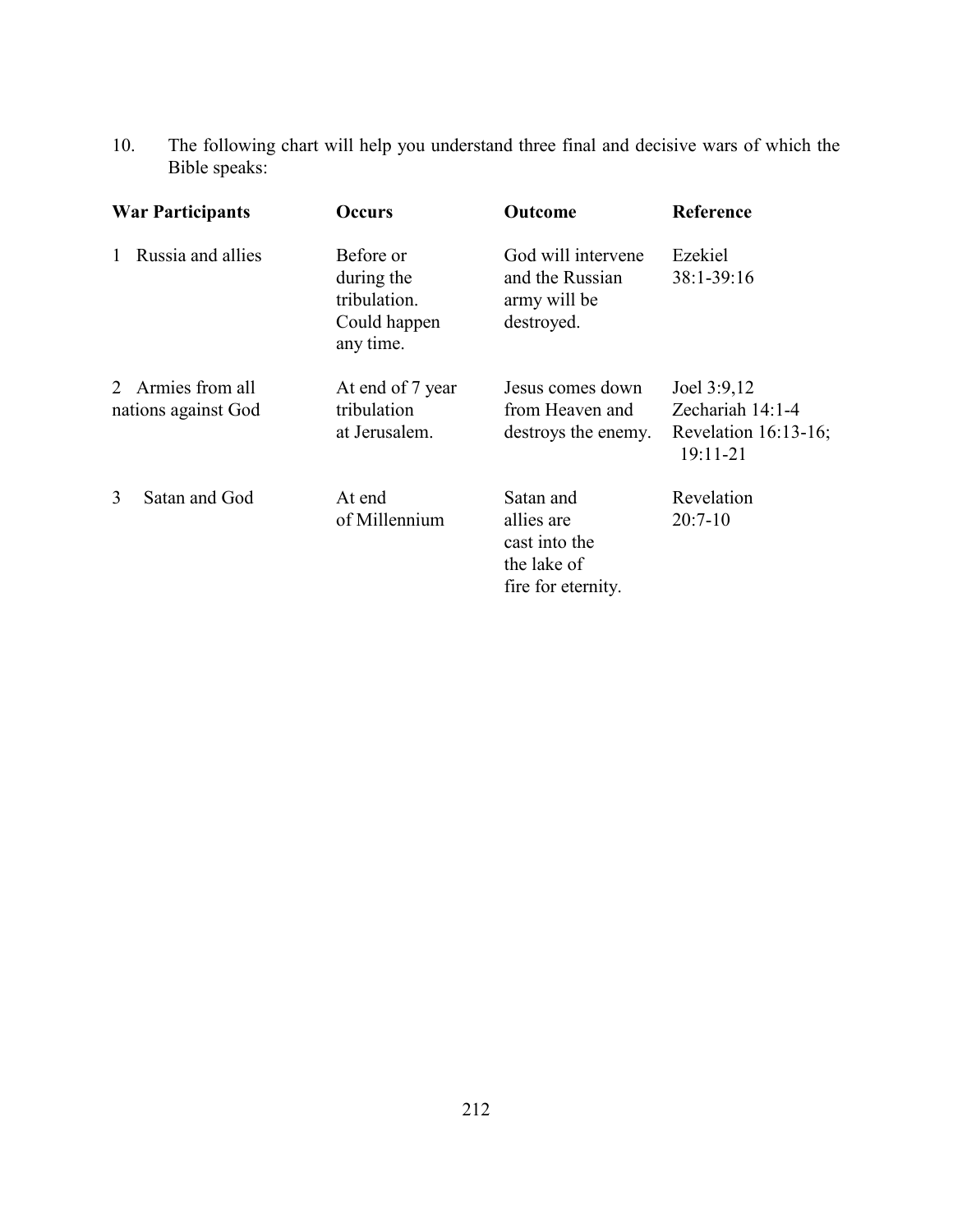11. Study the contrasts between the beginning and the ending of the world:

| The Beginning                        | The Ending<br>(Omega)                           |  |
|--------------------------------------|-------------------------------------------------|--|
| (Alpha)                              |                                                 |  |
| <b>Genesis Chapters 1-3</b>          | <b>Revelation Chapters 20-22</b>                |  |
| God created the heaven and earth 1:2 | And I saw a new heaven and earth: $21:1$        |  |
| Let there be light: $1:3-5$          | The city had no need of light: $21:23$ ; $22:5$ |  |
| Waters called sea: 1:10              | No more sea: $21:1$                             |  |
| Tree of life: 2:8-9                  | Tree of life: 22:2                              |  |
| River out of Eden: 2:10              | Pure river of life: 22:1                        |  |
| Death from a tree: 2:17              | Life from a tree: $22:2$                        |  |
| Curse instituted: 3:17               | No more curse: 22:3                             |  |
| Pain: 3:17                           | No more pain: 21:4                              |  |
| Entrance shut: 3:24                  | Entrance open: 21:25                            |  |
| He walked with them: 3:8             | He dwells with them: $21:3$                     |  |
| Death instituted: 2:17               | Death banished: 20:14                           |  |
| Devil deceives: 3:4-6                | Devil cannot deceive: 20:3                      |  |
| Devil loose: 3:4                     | Devil bound: 20:2                               |  |
| Sorrow: 3:17                         | No more sorrow: 21:4                            |  |
| Earth and heaven formed: 1:1         | Earth and heaven flee: 20:11                    |  |
| Creative power of God: 1:1           | Destructive force of God: 20:9                  |  |
| Hiding from God: 3:8                 | Standing before God: 20:12                      |  |
| It is begun: $1:1$                   | It is done: $21:6$                              |  |
|                                      |                                                 |  |

#### **IN CONCLUSION**

The Bible reveals God's eternal master plan. The Old Testament was the preparation for the plan. The Gospels were the manifestation of the plan, and Acts and the Epistles the appropriation of the plan. Revelation presents the conclusion of God's plan.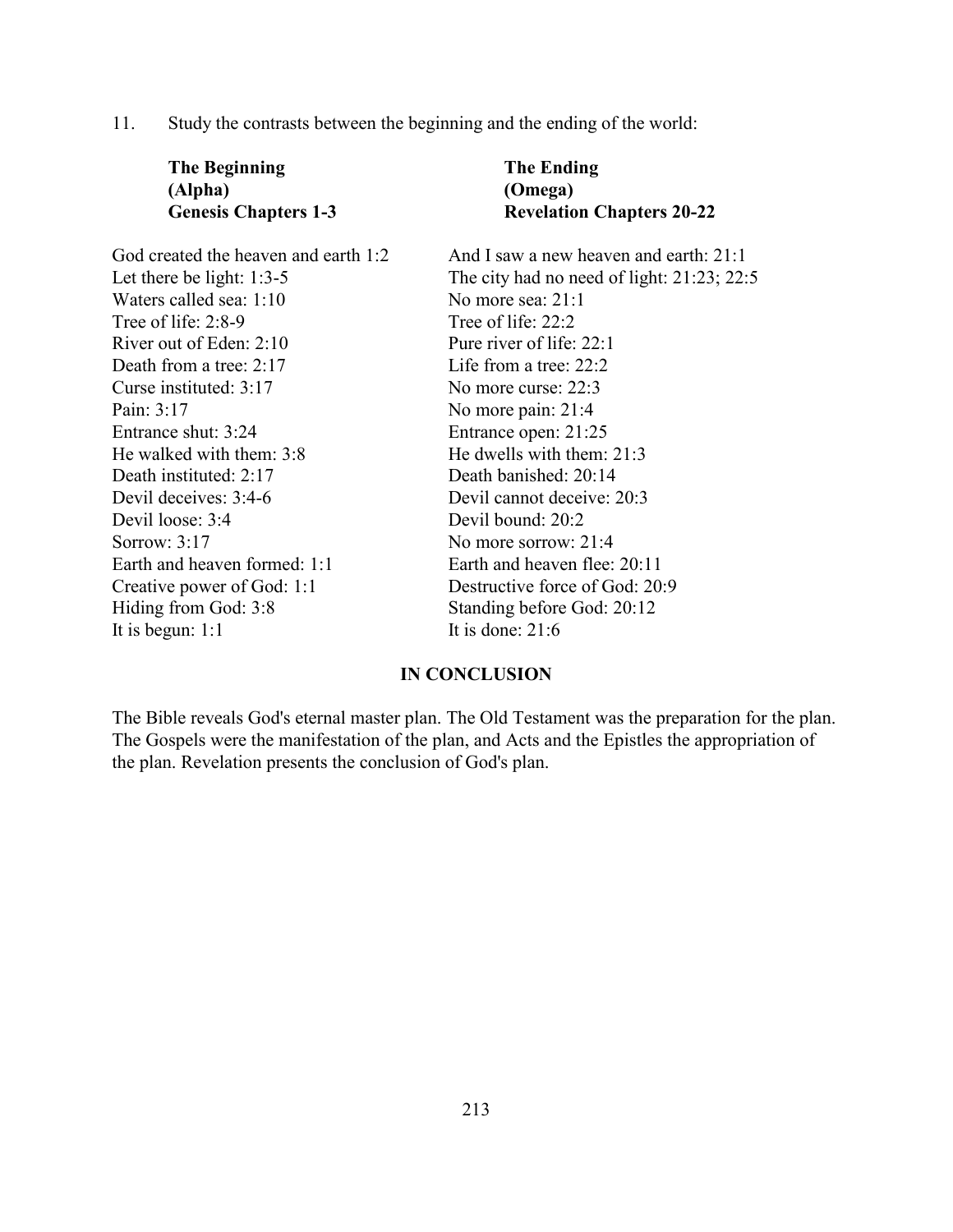# ANSWERS TO SELF-TESTS

### **CHAPTER ONE**:

- 1. Matthew.
- 2. To present the ministry of Jesus, stressing His role as King of the Jews.
- 3. To all believers, although the first intended audience was the Jews to whom He presented Jesus as the Messiah, the Son of David.
- 4. The final command of Jesus to His followers was to go to all nations with the Gospel.
- 5. Go ye therefore, and teach all nations, baptizing them in the name of the Father, and of the Son, and of the Holy Ghost; Teaching them to observe all things whatsoever I have commanded you: and, lo, I am with you alway, even unto the end of the world. Amen. (Matthew 28:1-20)

#### **CHAPTER TWO**:

- 1. Mark.
- 2. To present the ministry of Jesus, stressing His role as a servant and the Son of man.
- 3. To all believers, although the first intended audience was the Romans to whom he presents Jesus as a servant.
- 4. Life and Ministry Principle: We should seek to minister rather than to be ministered to.
- 5. For even the Son of man came not to be ministered unto, but to minister, and to give His life a ransom for many. (Mark 10:45)

#### **CHAPTER THREE**:

- 1. Luke.
- 2. This is stated in Luke 1:1-4. The purpose is to write an orderly account of the record of the ministry of Jesus.
- 3. All believers, although the first intended audience was the Greeks to whom he presented Jesus as the perfect man. He also addresses one specific believer, Theophilus.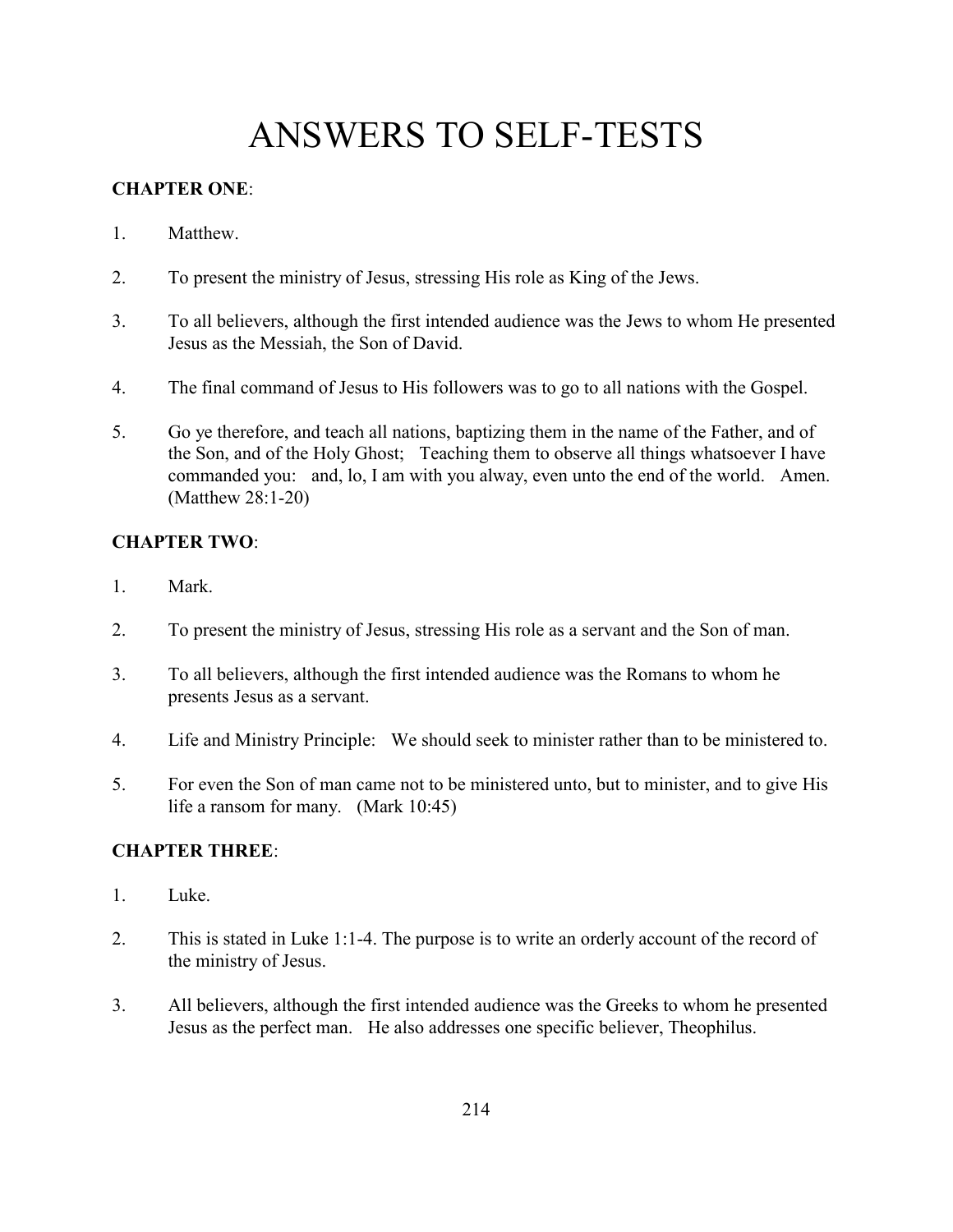- 4. Our mission is identical to that of Jesus: To reach the lost with the good news of the Gospel.
- 5. For the Son of man is come to seek and to save that which was lost. (Luke 19:10)

#### **CHAPTER FOUR**:

- 1. John.
- 2. To convince that Jesus was the Messiah, the Son of God, and through such belief lead men to everlasting life.
- 3. All believers, to whom John portrays Jesus as the Son of God.
- 4. Jesus is the Christ, the Son of the living God, source of salvation and way to everlasting life.
- 5. But these are written that ye might believe that Jesus is the Christ, the Son of God: and that believing ye might have life through His name. (John 20:31)

#### **CHAPTER FIVE**:

- 1. Luke.
- 2. This is stated in Acts 1:1-2. The book concerns what Jesus continued to do and teach after His ascension through His spiritual Body, the Church.
- 3. All believers, although the book is specifically addressed to Theophilus.
- 4. The true evidence of the Holy Spirit is directed power: Power to become witnesses for the purpose of extending the Gospel message throughout the world.
- 5. But ye shall receive power, after that the Holy Ghost is come upon you: and ye shall be witnesses unto me both in Jerusalem, and in all Judaea, and in Samaria, and unto the uttermost part of the earth. (Acts 1:8)

#### **CHAPTER SIX**:

- 1. Paul.
- 2. To present the meaning of the Gospel in relation to law, prophecy, and the universal need of man for justification by faith.
- 3. Believers in Rome.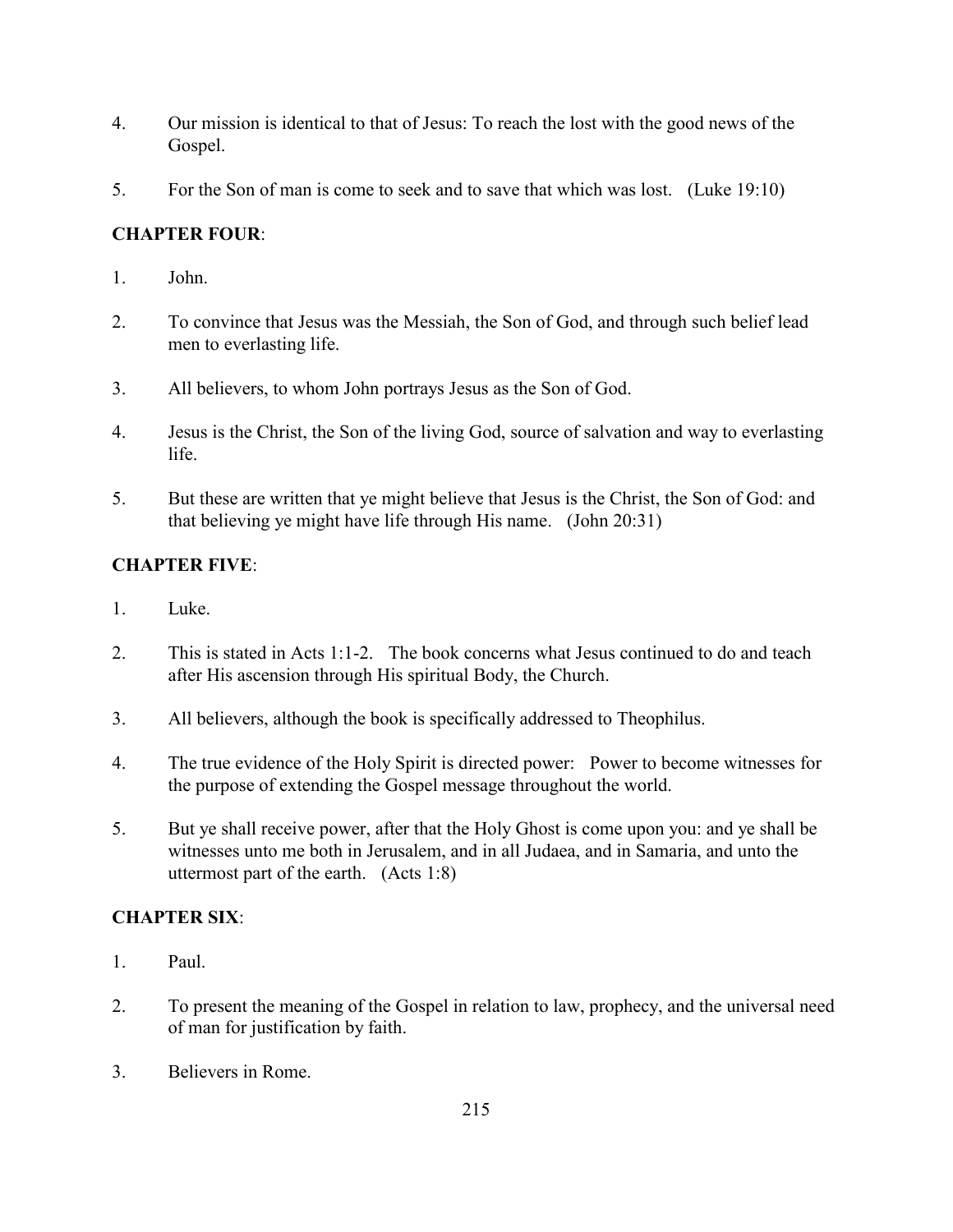- 4. The just shall live by faith.
- 5. For I am not ashamed of the Gospel of Christ: for it is the power of God unto salvation to every one that believeth; to the Jew first, and also to the Greek. For therein is the righteousness of God revealed from faith to faith: as it is written: The just shall live by faith. (Romans 1:16-17)

### **CHAPTER SEVEN**:

- 1. Paul.
- 2. Paul deals with problems which have been brought to his attention and questions which the Corinthian believers have asked.
- 3. Believers at Corinth.
- 4. Love is the greatest spiritual key to effective Christian life and ministry.
- 5. And now abideth faith, hope, charity, these three; but the greatest of these is charity. (I Corinthians 13:13)
- 6. To reestablish his apostolic authority was the major purpose, but he also deals with additional important issues.
- 7. Believers at Corinth.
- 8. Human weakness provides opportunity for manifestation of the power of God.
- 9. And He said unto me, My grace is sufficient for thee: for my strength is made perfect in weakness. Most gladly therefore will I rather glory in my infirmities, that the power of Christ may rest upon me. (II Corinthians 12:9)

#### **CHAPTER EIGHT**:

- 1. Paul.
- 2. To correct false teaching of Jewish legalism in the church.
- 3. Believers at Galatia.
- 4. Jesus delivered us from law to liberty.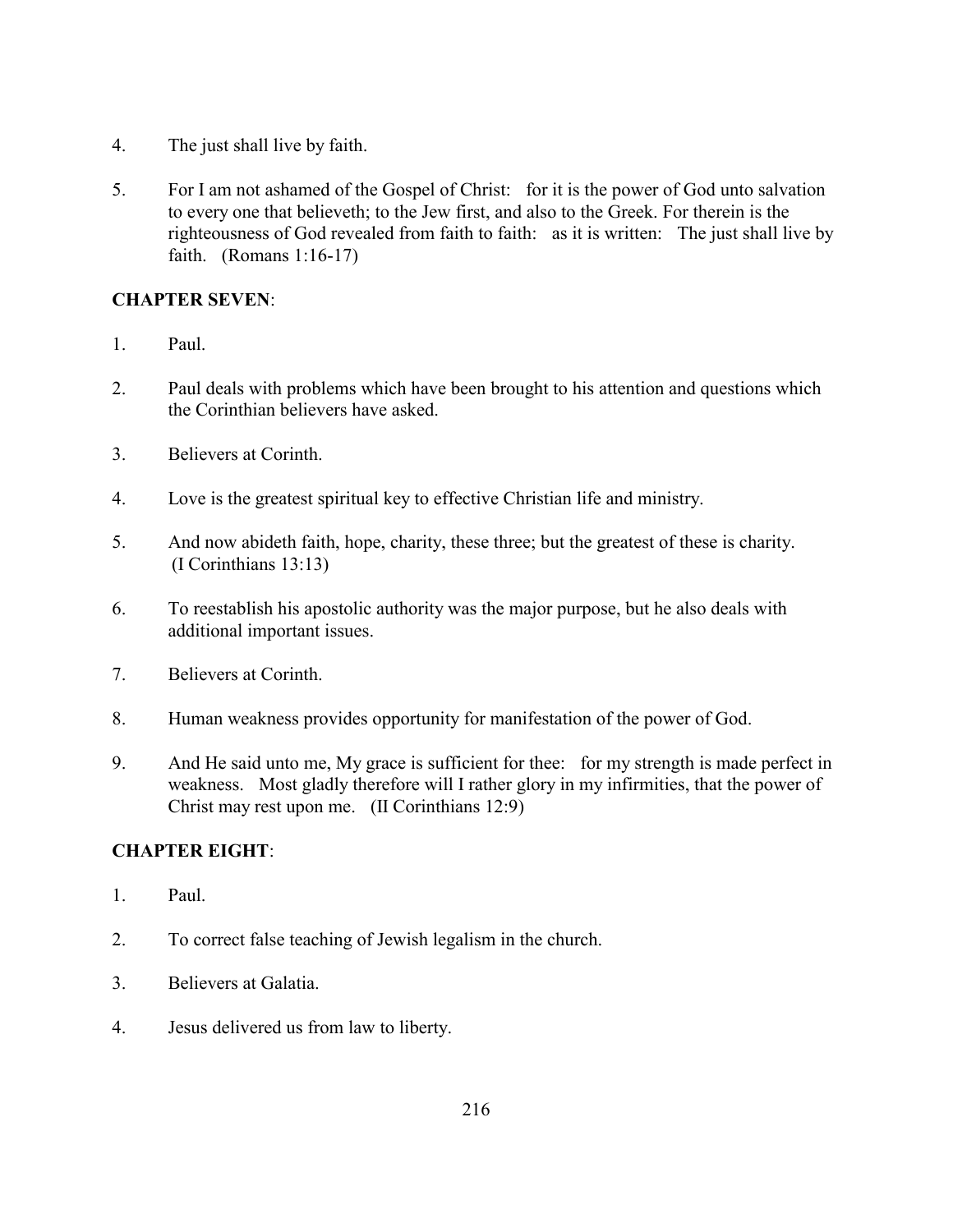5. Stand fast therefore in the liberty wherewith Christ hath made us free, and be not entangled again with the yoke of bondage. (Galatians 5:1)

## **CHAPTER NINE**:

- 1. Paul.
- 2. To inform believers of their wealth in Christ and instruct concerning their walk in Christ.
- 3. To believers at Ephesus.
- 4. Believers are heir to both the blessings (the wealth) and the responsibilities (the walk) of their calling in Christ.
- 5. Blessed be the God and Father of our Lord Jesus Christ, who hath blessed us with all spiritual blessings in heavenly places in Christ. (Ephesians 1:3)

## **CHAPTER TEN**:

- 1. Paul.
- 2. To present an appeal for Christian unity.
- 3. The church at Philippi.
- 4. Unity in Jesus brings joy.
- 5. Fulfill ye my joy, that ye be likeminded, having the same love, being of one accord, of one mind. (Philippians 2:2)

#### **CHAPTER ELEVEN**:

- 1. Paul.
- 2. To deal with doctrinal issues in the church.
- 3. Believers at Colosse who were to share the letter with the believers at Laodecea.
- 4. Christ is all and is in all.
- 5. If ye then be risen with Christ, seek those things which are above, where Christ sitteth on the right hand of God. Set your affection on things above, not on things of the earth. For ye are dead, and your life is hid with Christ in God. (Colossians 3:1-3)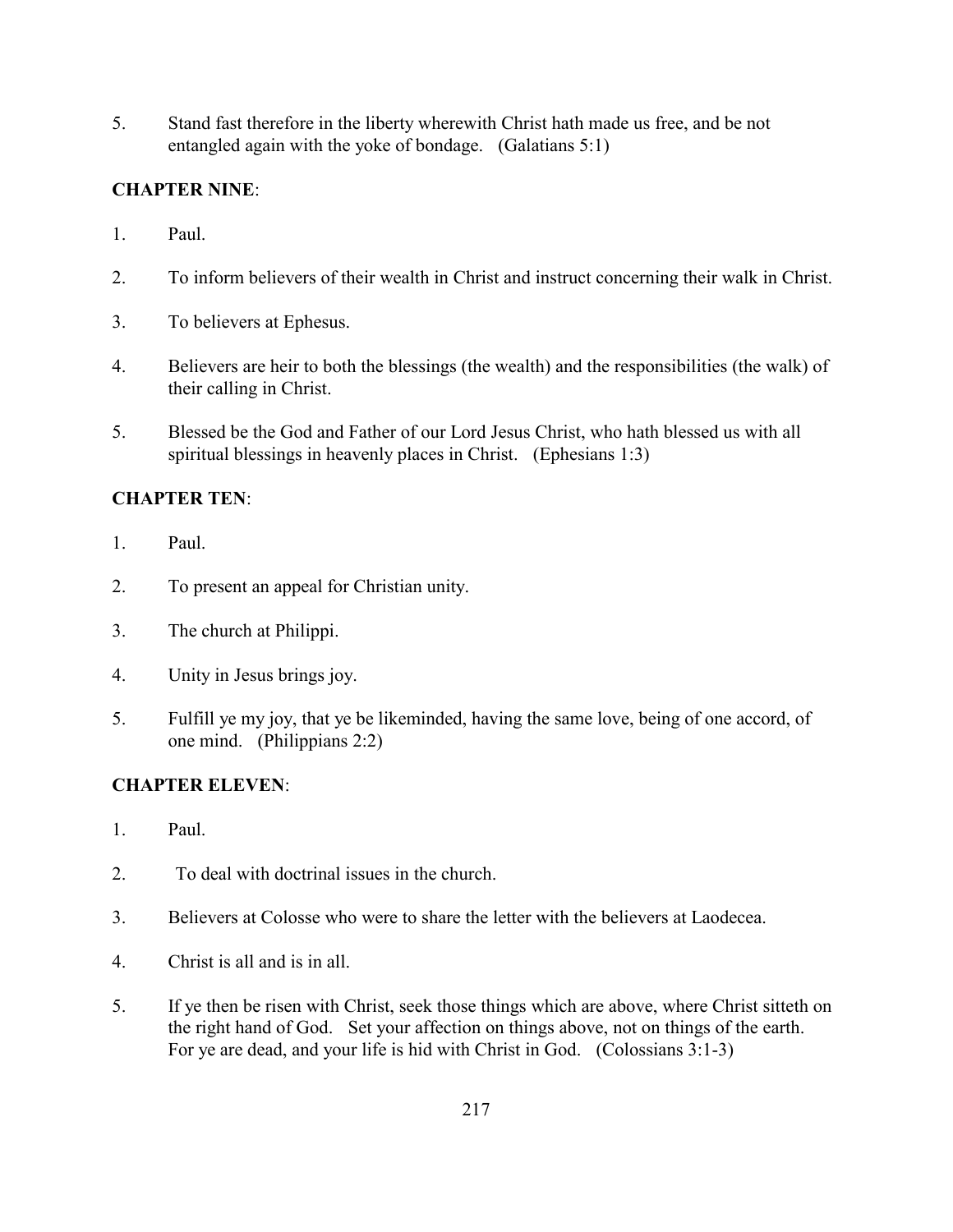#### **CHAPTER TWELVE**:

- 1. Paul.
- 2. To confirm that the Lord is coming back: To commend and exhort for the faith and correct false doctrine. Paul also answers false charges against his ministry.
- 3. To the church at Thessalonica.
- 4. Comfort should focus on the glorious hope of the return of Jesus Christ.
- 5. For the Lord Himself shall descend from Heaven with a shout, with the voice of the archangel, and with the trump of God: and the dead in Christ shall rise first:

Then we which are alive and remain shall be caught up together with them in the clouds to meet the Lord in the air: and so shall we ever be with the Lord.

Wherefore comfort one another with these words. (I Thessalonians 4:16-18)

- 6. To instruct believers waiting for the return of the Lord.
- 7. To the church at Thessalonica.
- 8. Since there will be a great falling away before the day of the Lord, it is important to teach and live by sound doctrine.
- 9. Let no man deceive you by any means: for that day shall not come, expect there come a falling away first, and that man of sin be revealed, the son of perdition. (II Thessalonians 2:3)

#### **CHAPTER THIRTEEN**:

- 1. Paul.
- 2. Paul wrote this letter to a co-laborer named Timothy who was ministering as an interim pastor in the church at Ephesus. The book concerns some of the problems and needs which existed in this church.
- 3. Timothy.
- 4. We should live a life exemplary of the ministry to which we have been called.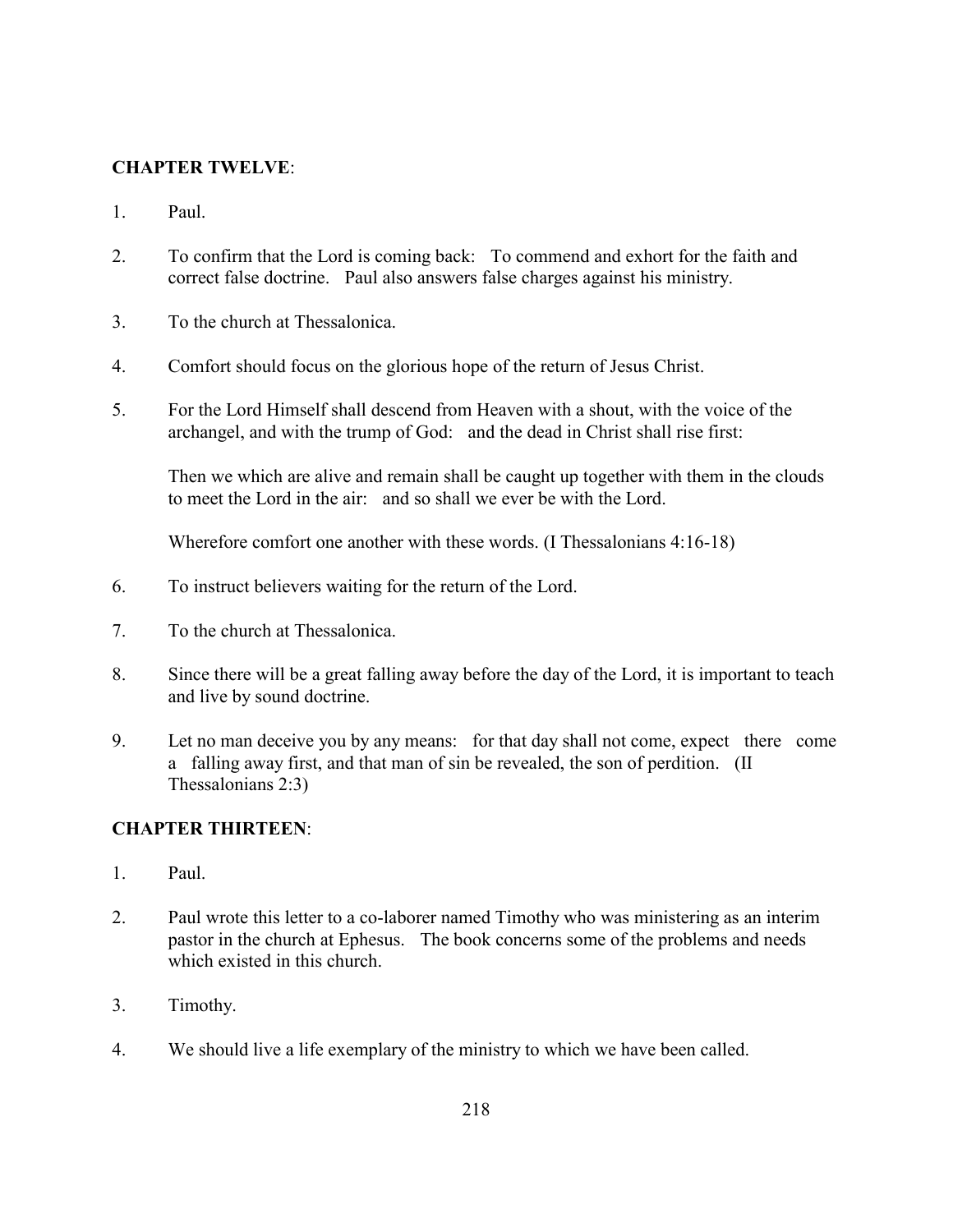- 5. Let no man despise they youth; but be thou an example of the believers, in word, in conversation, in charity, in spirit, in faith, in purity. (I Timothy 4:12)
- 6. Paul wrote this book from prison to challenge Timothy to assume responsibility for the ministry which the apostle was handing over due to his forthcoming death. Paul knew he would soon be executed for his faith.
- 7. Timothy.
- 8. The divine pattern for multiplication of the Gospel message is "each one teach one to reach one."
- 9. And the things that thou hast heard of me among many witnesses, the same commit thou to faithful men, who shall be able to teach others also. (II Timothy 2:2)

## **CHAPTER FOURTEEN**:

- 1. Titus.
- 2. To correct problems and establish proper order in the churches located on the island of Crete.
- 3. Titus, a Greek convert and fellow worker with Paul.
- 4. Founding a good work is not enough. That work must be established and organized according to the principles of God's Word.
- 5. For this cause left I thee in Crete, that thou shouldest set in order the things that are wanting, and ordain elders in every city, as I had appointed thee. (Titus 1:5)

## **CHAPTER FIFTEEN**:

- 1. Paul.
- 2. To appeal for Onesimus, the runaway slave of Philemon who had become a believer. The book also serves as a practical example of Christian principles applied to social relationships. It also illustrates the principle of forgiveness, and the ministry of intercession.
- 3. Philemon, a Christian who lived at Colosse.
- 4. Christian principles must be applied to social relationships.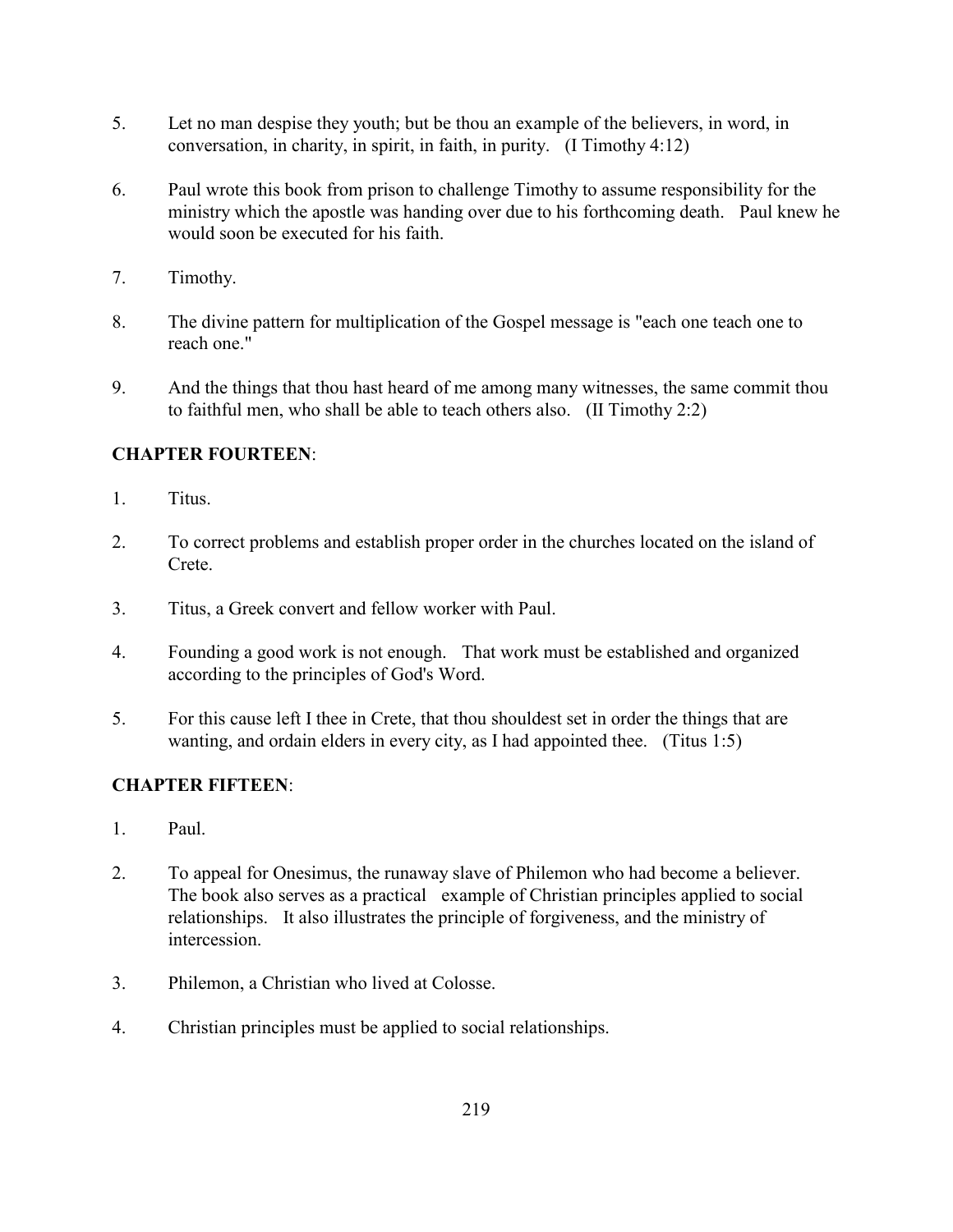5. I beseech thee for my son Onesimus, whom I have begotten in my bonds. (Philemon 1:10)

## **CHAPTER SIXTEEN**:

- 1. Paul.
- 2. To present Jesus Christ as superior over all.
- 3. Jewish (Hebrew) believers.
- 4. Jesus is the mediator of a better covenant established on better promises.
- 5. But now hath He obtained a more excellent ministry, but how much also He is the mediator of a better covenant, which was established upon better promises. (Hebrews 8:6)

#### **CHAPTER SEVENTEEN**

- 1. James.
- 2. To comfort believers undergoing trials for their faith.
- 3. Believers among the twelve tribes of Israel.
- 4. Faith is the foundation of works.
- 5. For as the body without the spirit is dead, so faith without works is dead also. (James 2:26)

#### **CHAPTER EIGHTEEN**:

- 1. Peter.
- 2. To warn of the danger of persecution from those outside of the Church.
- 3. Exiles being persecuted for their Christian faith.
- 4. Response to persecution should be based on Scriptural principles.
- 5. Beloved, think it not strange concerning the fiery trial which is to try you, as though some strange thing happened unto you: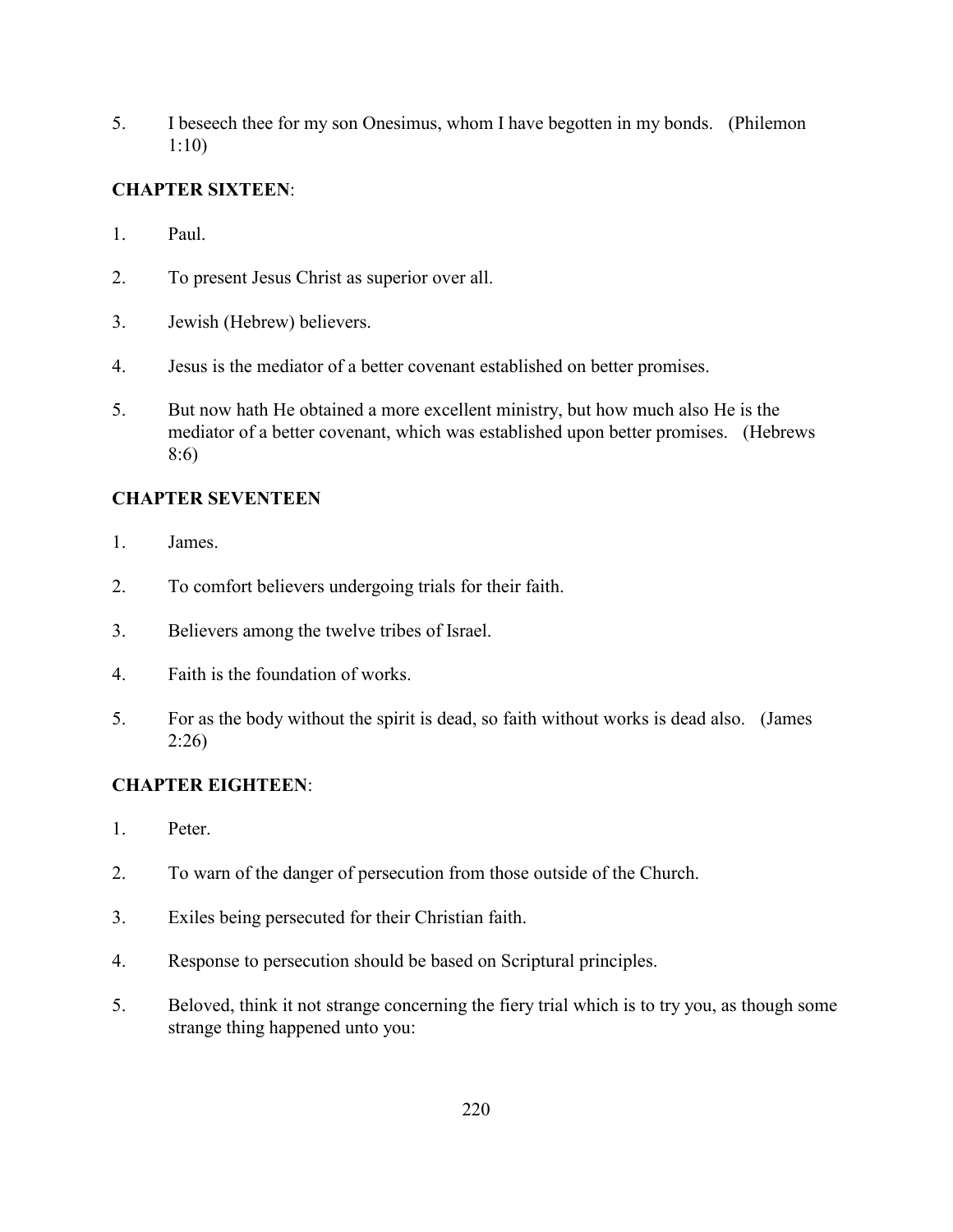But rejoice, inasmuch as ye are partakers of Christ's sufferings; that, when His glory shall be revealed, ye may be glad also with exceeding joy. (I Peter 4:12-13)

- 6. To warn of danger from within: Apostasy and false teaching.
- 7. Christian exiles, probably the same group listed in I Peter.
- 8. The greatest two dangers from within the church are apostasy and false teachers.
- 9. This second epistle, beloved, I now write unto you; in both which I stir up your pure minds by way of remembrance;

That ye may be mindful of the words which were spoken before by the holy prophets, and of the commandment of us the apostles of the Lord and Savior. (II Peter 3:1-2)

#### **CHAPTER NINETEEN**:

- 1. John.
- 2. To explain the standards of true fellowship in Jesus Christ.
- 3. Christians who were falling into Satanic deception which was breaking their fellowship with God and other believers.
- 4. True fellowship with God and other believers is based on the standards of God's Word and maintained by the principle of confession of sin.
- 5. If we say that we have no sin, we deceive ourselves, and the truth is not in us.

If we confess our sins, He is faithful and just to forgive us our sins, and to cleanse us from all unrighteousness. (I John 1:8-9)

- 6. To admonish believers to be faithful to sound doctrine and to warn against false teachers.
- 7. The "elect lady and her children," which means the Church and its members.
- 8. We must guard against false teachers who cause us to lose the spiritual qualities we have developed and who make us partakers of their evil.
- 9. Whosoever transgresseth, and abideth not in the doctrine of Christ, hath not God. He that abideth in the doctrine of Christ, he hath both the Father and the Son. (II John 1:9)
- 10. To commend Gaius and Demetrius for their Christian testimony and to reprove the unchristian behavior of Diotrephes.